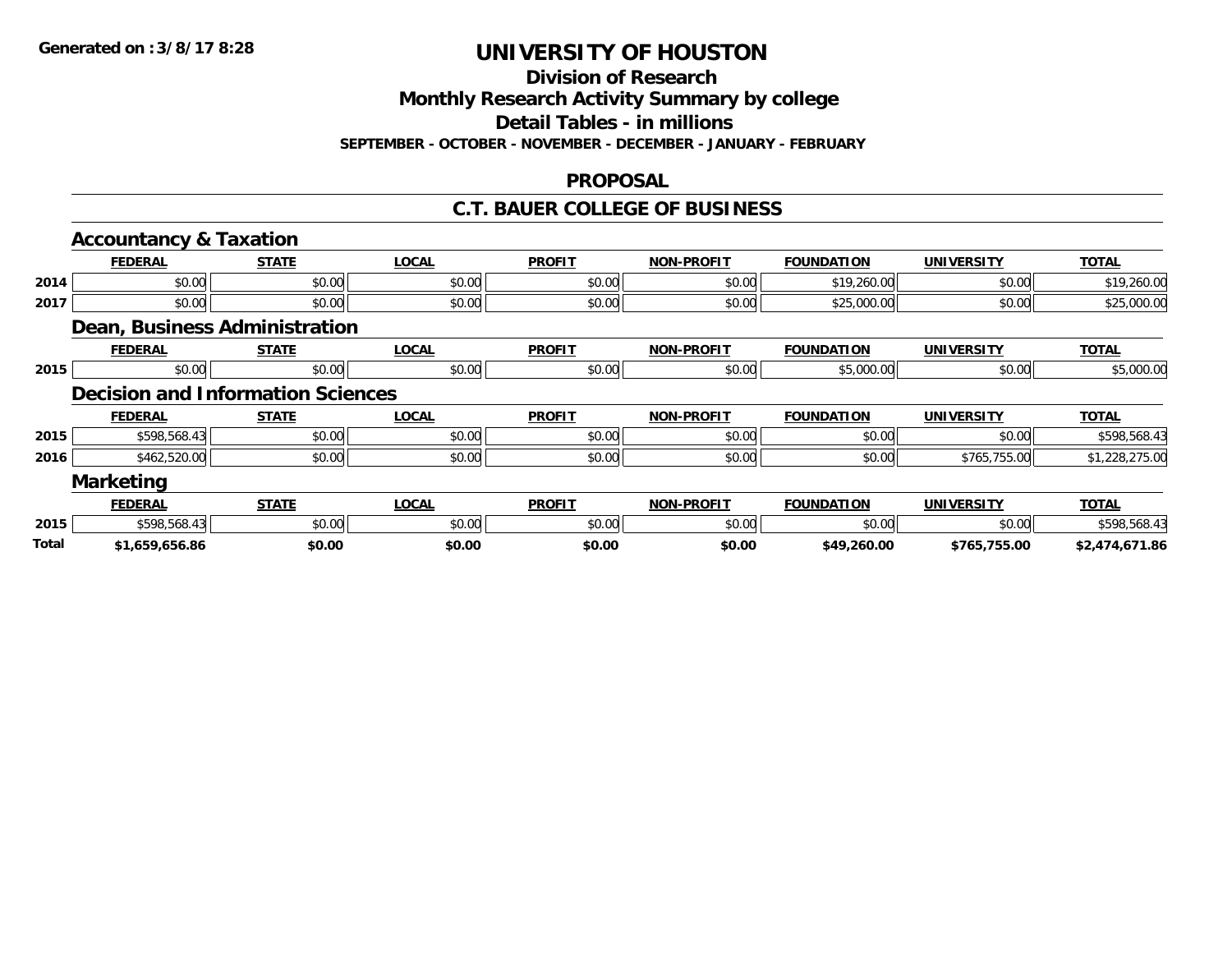# **Division of Research Monthly Research Activity Summary by college Detail Tables - in millions**

#### **SEPTEMBER - OCTOBER - NOVEMBER - DECEMBER - JANUARY - FEBRUARY**

#### **PROPOSAL**

#### **COLLEGE OF ARCHITECTURE**

| <b>STATE</b><br><b>FEDERAL</b><br><b>LOCAL</b><br><b>PROFIT</b><br><b>NON-PROFIT</b><br><b>FOUNDATION</b><br><b>UNIVERSITY</b><br>\$0.00<br>\$0.00<br>\$0.00<br>\$89,843.25<br>\$0.00<br>2013<br>\$0.00<br>\$0.00<br>\$0.00<br>\$0.00<br>\$19,925.20<br>\$0.00<br>\$0.00<br>\$0.00<br>\$0.00<br>2014<br>\$0.00<br>\$0.00<br>\$0.00<br>\$370,150.00<br>\$0.00<br>\$0.00<br>\$0.00<br>2015<br>\$0.00<br>\$50,000.00<br>\$0.00<br>\$0.00<br>\$0.00<br>\$0.00<br>\$0.00<br>2016<br>\$973,219.85<br>\$0.00<br>\$0.00<br>\$0.00<br>\$1,115,163.30<br>\$80,000.00<br>\$30,000.00<br>2017<br>Total<br>\$0.00<br>\$0.00<br>\$80,000.00<br>\$30,000.00<br>\$0.00<br>\$1,625,156.55<br>\$993,145.05 | <b>Architecture</b> |  |  |  |                |
|------------------------------------------------------------------------------------------------------------------------------------------------------------------------------------------------------------------------------------------------------------------------------------------------------------------------------------------------------------------------------------------------------------------------------------------------------------------------------------------------------------------------------------------------------------------------------------------------------------------------------------------------------------------------------------------|---------------------|--|--|--|----------------|
|                                                                                                                                                                                                                                                                                                                                                                                                                                                                                                                                                                                                                                                                                          |                     |  |  |  | <b>TOTAL</b>   |
|                                                                                                                                                                                                                                                                                                                                                                                                                                                                                                                                                                                                                                                                                          |                     |  |  |  | \$89,843.25    |
|                                                                                                                                                                                                                                                                                                                                                                                                                                                                                                                                                                                                                                                                                          |                     |  |  |  | \$19,925.20    |
|                                                                                                                                                                                                                                                                                                                                                                                                                                                                                                                                                                                                                                                                                          |                     |  |  |  | \$370,150.00   |
|                                                                                                                                                                                                                                                                                                                                                                                                                                                                                                                                                                                                                                                                                          |                     |  |  |  | \$50,000.00    |
|                                                                                                                                                                                                                                                                                                                                                                                                                                                                                                                                                                                                                                                                                          |                     |  |  |  | \$2,198,383.15 |
|                                                                                                                                                                                                                                                                                                                                                                                                                                                                                                                                                                                                                                                                                          |                     |  |  |  | \$2,728,301.60 |

# **Architecture**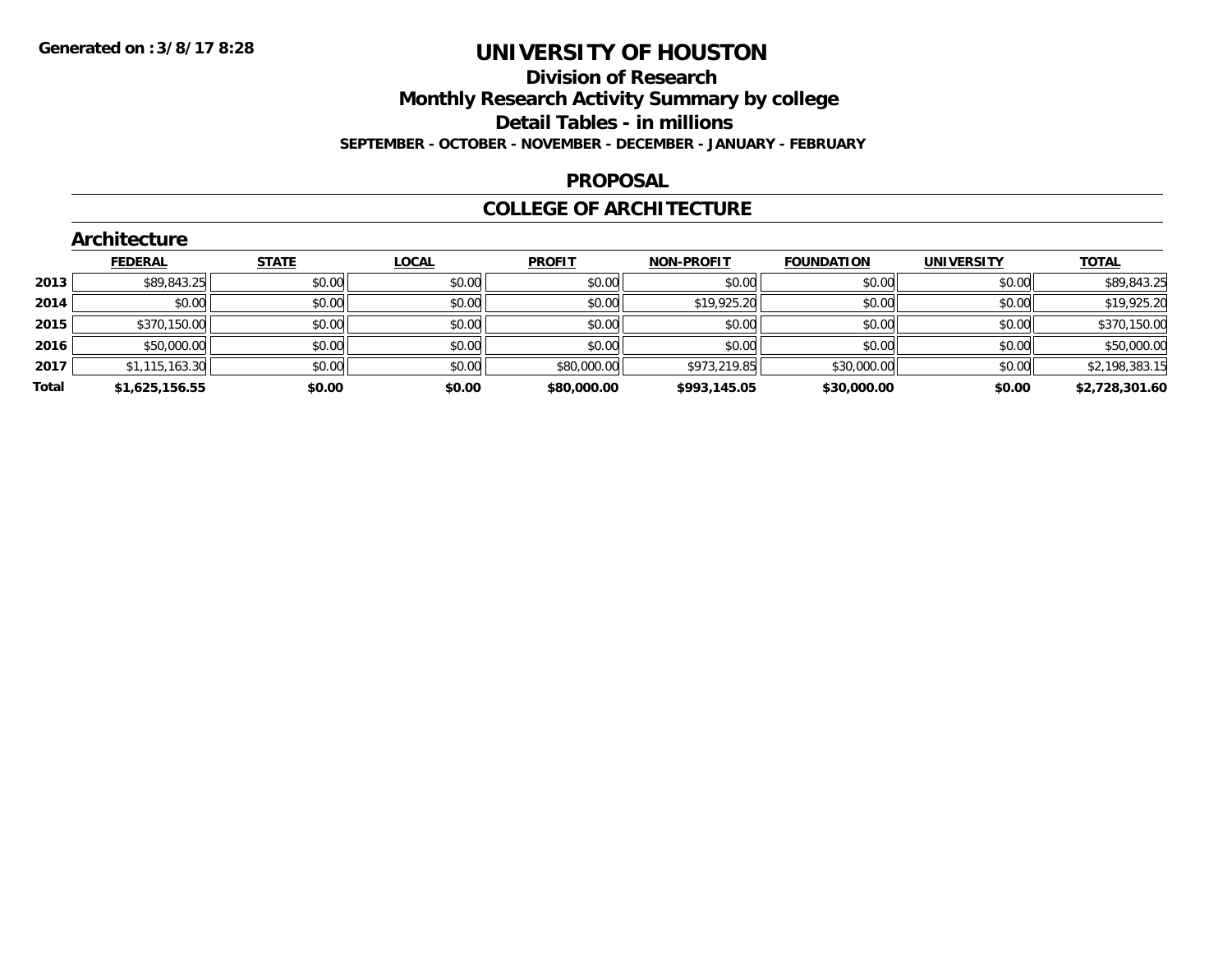## **Division of Research**

**Monthly Research Activity Summary by college**

**Detail Tables - in millions**

**SEPTEMBER - OCTOBER - NOVEMBER - DECEMBER - JANUARY - FEBRUARY**

### **PROPOSAL**

### **COLLEGE OF EDUCATION**

## **Consistency Mgmt and Coop Disc**

|      | <b>FEDERAL</b> | <b>STATE</b>       | <b>_OCAI</b>                               | <b>PROFIT</b> | <b>NON-PROFIT</b> | <b>FOUNDATION</b>      | UNIVERSITY | $T$ $T$ $R$<br>ו טי |
|------|----------------|--------------------|--------------------------------------------|---------------|-------------------|------------------------|------------|---------------------|
| 2013 | م ہ            | 0000<br>PU.UU      | $\sim$ 00<br>vv.vv                         | 0.00<br>JU.UU | 0000<br>PO.OO     | $n \cap \neg$<br>3U.UU | \$0.00     |                     |
| 2014 | ٬۵۰            | $\sim$ 00<br>JU.UU | ሐሳሳ!<br><b>EOO</b><br>$\sim$<br>70.UU<br>. | 0000<br>JU.UU | 0000<br>\$U.UU    | \$0.00                 | \$0.00     | .                   |

### **Curriculum and Instruction**

|      | <b>FEDERAL</b> | <b>STATE</b>   | <b>LOCAL</b> | <b>PROFIT</b> | <b>NON-PROFIT</b> | <b>FOUNDATION</b> | <b>UNIVERSITY</b> | <b>TOTAL</b>   |
|------|----------------|----------------|--------------|---------------|-------------------|-------------------|-------------------|----------------|
| 2013 | \$1,857,888.50 | \$351,775.00   | \$0.00       | \$0.00        | \$0.00            | \$0.00            | \$258,964.50      | \$2,468,628.00 |
| 2014 | \$581,181.60   | \$1,610,824.80 | \$21,958.00  | \$0.00        | \$105,000.00      | \$50,000.00       | \$262,874.00      | \$2,631,838.40 |
| 2015 | \$1,176,348.00 | \$569,898.20   | \$0.00       | \$0.00        | \$0.00            | \$89,931.00       | \$50,000.00       | \$1,886,177.20 |
| 2016 | \$1,727,739.20 | \$961,896.62   | \$0.00       | \$34,750.00   | \$0.00            | \$0.00            | \$0.00            | \$2,724,385.82 |
| 2017 | \$2,962,390.06 | \$274,930.00   | \$0.00       | \$3,000.00    | \$308,173.00      | \$89,931.00       | \$0.00            | \$3,638,424.06 |

#### **Dean, Education**

|      | <b>FEDERAL</b> | <u>STATE</u> | <u>LOCAL</u> | <b>PROFIT</b> | <b>NON-PROFIT</b> | <b>FOUNDATION</b> | <b>UNIVERSITY</b> | <b>TOTAL</b>    |
|------|----------------|--------------|--------------|---------------|-------------------|-------------------|-------------------|-----------------|
| 2014 | \$0.00         | \$258,000.00 | \$0.00       | \$0.00        | \$0.00            | \$0.00            | \$0.00            | \$258,000.00    |
| 2016 | \$399,598.40   | \$0.00       | \$0.00       | \$0.00        | \$0.00            | \$25,000.00       | \$0.00            | \$424,598.40    |
| 2017 | 1,287,500.00   | \$0.00       | \$0.00       | \$0.00        | \$0.00            | \$0.00            | \$0.00            | ,500.00<br>.287 |

### **Educational Leadership & Policy Studies**

|      | <b>FEDERAL</b> | <b>STATE</b> | <u>LOCAL</u> | <b>PROFIT</b> | <b>NON-PROFIT</b> | <b>FOUNDATION</b> | <b>UNIVERSITY</b> | <b>TOTAL</b>   |
|------|----------------|--------------|--------------|---------------|-------------------|-------------------|-------------------|----------------|
| 2013 | \$208,076.00   | \$0.00       | \$0.00       | \$0.00        | \$15,825.00       | \$87,009.00       | \$0.00            | \$310,910.00   |
| 2014 | \$432,549.40   | \$258,000.00 | \$27,400.00  | \$0.00        | \$375,000.00      | \$0.00            | \$172,455.00      | \$1,265,404.40 |
| 2015 | \$250,000.00   | \$0.00       | \$0.00       | \$0.00        | \$0.00            | \$0.00            | \$78,750.00       | \$328,750.00   |
| 2016 | \$2,472,222.50 | \$0.00       | \$375,000.00 | \$35,000.00   | \$0.00            | \$0.00            | \$54,093.00       | \$2,936,315.50 |
| 2017 | \$1,442,865.85 | \$0.00       | \$0.00       | \$0.00        | \$0.00            | \$277,907.00      | \$0.00            | \$1,720,772.85 |

#### **Institute for Urban Education**

|      | <b>FEDERAL</b>      | <b>STATE</b>           | $\sim$<br>UUA. | <b>PROFIT</b>           | -PROFIT<br>ש∩           | <b>FOUNDATION</b>      | IINIIVEDCITV              | <b>TOTA</b><br>$\mathbf{u}$ |
|------|---------------------|------------------------|----------------|-------------------------|-------------------------|------------------------|---------------------------|-----------------------------|
| 2013 | 0.00<br>DU.UUI      | $\sim$<br>ት ヘ<br>JU.UV | 0.00<br>vu.vu  | 0000<br>יש.ט            | 0 <sup>0</sup><br>pu.uu | $\sim$ $\sim$<br>טט.טע | $\sim$ $\sim$<br>vu.vu    | \$0.00                      |
| 2014 | <b>ሐሴ</b><br>\$0.00 | $\sim$ 00<br>JU.UU     | 0.00<br>DU.UU  | 0 <sub>0</sub><br>JU.UU | ስ ለሰ<br>pu.uu           | $\sim$ 00<br>טט.טע     | $\sim$ 00<br><b>DU.UU</b> | \$0.00                      |

### **Psychological, Health, and Learning Sciences**

|      | <b>FEDERAL</b> | <u>STATE</u> | <u>LOCAL</u> | <b>PROFIT</b> | <b>NON-PROFIT</b> | <b>FOUNDATION</b> | <b>UNIVERSITY</b> | <b>TOTAL</b>   |
|------|----------------|--------------|--------------|---------------|-------------------|-------------------|-------------------|----------------|
| 2013 | \$2,753,962.00 | \$71,610.00  | \$0.00       | \$0.00        | \$0.00            | \$300,318.00      | \$459,945.50      | \$3,585,835.50 |
| 2014 | \$3,334,034.50 | \$814,606.00 | \$0.00       | \$0.00        | \$5,000.00        | \$0.00            | \$565,789.00      | \$4,719,429.50 |
| 2015 | \$2,594,640.91 | \$0.00       | \$0.00       | \$0.00        | \$79,247.00       | \$69,196.00       | .115.569.00       | \$3,858,652.91 |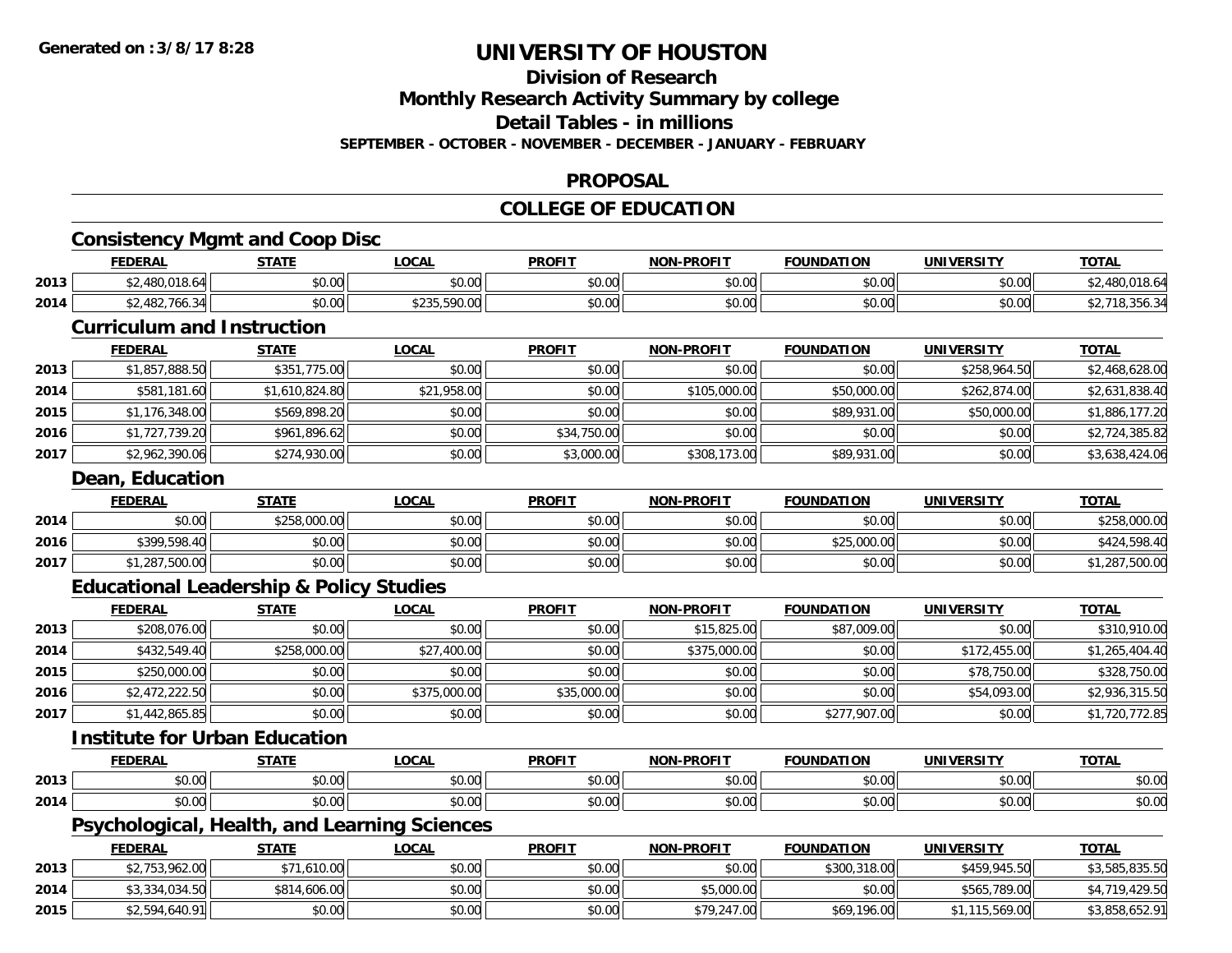## **Division of Research**

**Monthly Research Activity Summary by college**

**Detail Tables - in millions**

**SEPTEMBER - OCTOBER - NOVEMBER - DECEMBER - JANUARY - FEBRUARY**

#### **PROPOSAL**

### **COLLEGE OF EDUCATION**

### **Psychological, Health, and Learning Sciences**

|      | <b>FEDERAI</b> | <b>STATE</b>                                                  | <b>LOCAL</b> | <b>PROFIT</b>  | <b>LPROFIT</b><br><b>NON</b> | <b>FOUNDATION</b>           | <b>UNIVERSITY</b> | <b>TOTAL</b>          |
|------|----------------|---------------------------------------------------------------|--------------|----------------|------------------------------|-----------------------------|-------------------|-----------------------|
| 2016 | 2.322.30       | $+ - - - - - - - -$<br>,,,,,,,,,,<br>$\overline{\phantom{a}}$ | \$0.00       | \$0.00         | DOOZ.3Z9.1                   | $0.25$ 000.00<br>729.UUU.UU | 61,503,244.50     | .802.UY<br><u>дд</u>  |
| 2017 | 007            | .400.00                                                       | \$0.00       | ≮∩ ∩∩<br>DU.UG | 7 U<br>JZZJ.U.               | \$0.00                      | .876.00           | 1 O D<br>$\Lambda$ QA |

#### **UH Charter School**

|       | <b>FEDERAL</b>  | <u>STATE</u>   | <u>LOCAL</u> | <b>PROFIT</b> | <b>NON-PROFIT</b> | <b>FOUNDATION</b> | <b>UNIVERSITY</b> | <b>TOTAL</b>    |
|-------|-----------------|----------------|--------------|---------------|-------------------|-------------------|-------------------|-----------------|
| 2013  | \$0.00          | \$1,489.55     | \$0.00       | \$0.00        | \$0.00            | \$0.00            | \$0.00            | \$1,489.55      |
| 2014  | \$187,811,00    | \$0.00         | \$0.00       | \$0.00        | \$0.00            | \$0.00            | \$0.00            | \$187.811.00    |
| 2017  | \$0.00          | \$500.00       | \$0.00       | \$0.00        | \$0.00            | \$0.00            | \$0.00            | \$500.00        |
| Total | \$33,311,856.35 | \$5,350,695.67 | \$659,948.00 | \$72,750.00   | \$1,995,852.49    | \$1,014,292.00    | \$4,967,560.50    | \$47,372,955.01 |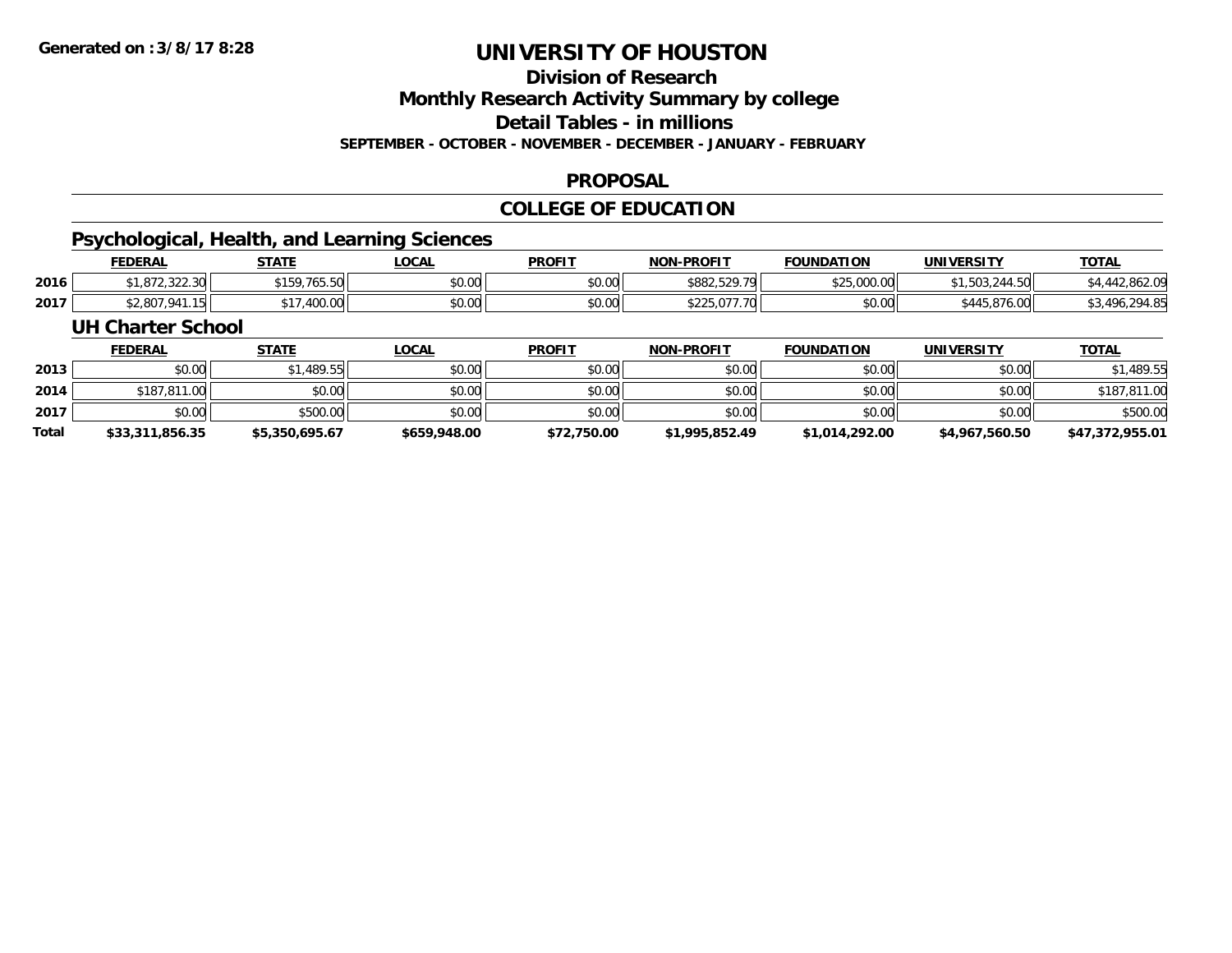**Division of Research**

**Monthly Research Activity Summary by college**

**Detail Tables - in millions**

**SEPTEMBER - OCTOBER - NOVEMBER - DECEMBER - JANUARY - FEBRUARY**

#### **PROPOSAL**

| <b>African-American Studies</b>        |              |                           |                                             |                   |                   |                   |                |
|----------------------------------------|--------------|---------------------------|---------------------------------------------|-------------------|-------------------|-------------------|----------------|
| <b>FEDERAL</b>                         | <b>STATE</b> | <b>LOCAL</b>              | <b>PROFIT</b>                               | <b>NON-PROFIT</b> | <b>FOUNDATION</b> | <b>UNIVERSITY</b> | <b>TOTAL</b>   |
| \$0.00                                 | \$0.00       | \$0.00                    | \$0.00                                      | \$1,500.00        | \$0.00            | \$0.00            | \$1,500.00     |
| \$0.00                                 | \$0.00       | \$0.00                    | \$0.00                                      | \$1,250.00        | \$0.00            | \$0.00            | \$1,250.00     |
|                                        |              |                           |                                             |                   |                   |                   |                |
| <b>FEDERAL</b>                         | <b>STATE</b> | <b>LOCAL</b>              | <b>PROFIT</b>                               | <b>NON-PROFIT</b> | <b>FOUNDATION</b> | <b>UNIVERSITY</b> | <b>TOTAL</b>   |
| \$0.00                                 | \$0.00       | \$0.00                    | \$0.00                                      | \$0.00            | \$0.00            | \$0.00            | \$0.00         |
| Communication                          |              |                           |                                             |                   |                   |                   |                |
| <b>FEDERAL</b>                         | <b>STATE</b> | <b>LOCAL</b>              | <b>PROFIT</b>                               | <b>NON-PROFIT</b> | <b>FOUNDATION</b> | <b>UNIVERSITY</b> | <b>TOTAL</b>   |
| \$0.00                                 | \$0.00       | \$0.00                    | \$0.00                                      | \$9,800.00        | \$0.00            | \$76,763.00       | \$86,563.00    |
| \$0.00                                 | \$0.00       | \$0.00                    | \$0.00                                      | \$1,500.00        | \$34,993.00       | \$9,591.00        | \$46,084.00    |
| \$2,756,588.72                         | \$0.00       | \$0.00                    | \$0.00                                      | \$0.00            | \$0.00            | \$0.00            | \$2,756,588.72 |
| \$99,369.70                            | \$0.00       | \$0.00                    | \$0.00                                      | \$0.00            | \$0.00            | \$0.00            | \$99,369.70    |
| \$495,000.00                           | \$0.00       | \$0.00                    | \$0.00                                      | \$361,140.45      | \$0.00            | \$0.00            | \$856,140.45   |
|                                        |              |                           |                                             |                   |                   |                   |                |
| <b>FEDERAL</b>                         | <b>STATE</b> | <b>LOCAL</b>              | <b>PROFIT</b>                               | <b>NON-PROFIT</b> | <b>FOUNDATION</b> | <b>UNIVERSITY</b> | <b>TOTAL</b>   |
| \$535,125.00                           | \$13,290.00  | \$0.00                    | \$0.00                                      | \$54,922.00       | \$0.00            | \$396,469.00      | \$999,806.00   |
| \$295,718.47                           | \$0.00       | \$0.00                    | \$0.00                                      | \$0.00            | \$15,676.00       | \$0.00            | \$311,394.47   |
| \$451,500.00                           | \$0.00       | \$0.00                    | \$0.00                                      | \$191,644.00      | \$4,949.00        | \$29,789.00       | \$677,882.00   |
| \$852,544.00                           |              |                           |                                             | \$0.00            | \$0.00            | \$71,793.52       | \$954,179.52   |
|                                        |              |                           |                                             |                   |                   |                   |                |
| \$406,350.00                           | \$0.00       | \$0.00                    | \$0.00                                      | \$0.00            | \$0.00            | \$0.00            | \$406,350.00   |
| <b>Comparative Cultural Studies</b>    |              |                           |                                             |                   |                   |                   |                |
| <b>FEDERAL</b>                         | <b>STATE</b> | <b>LOCAL</b>              | <b>PROFIT</b>                               | <b>NON-PROFIT</b> | <b>FOUNDATION</b> | <b>UNIVERSITY</b> | <b>TOTAL</b>   |
| \$0.00                                 | \$5,000.00   | \$0.00                    | \$0.00                                      | \$250,932.60      | \$0.00            | \$0.00            | \$255,932.60   |
| Dean, Liberal Arts and Social Sciences |              |                           |                                             |                   |                   |                   |                |
| <b>FEDERAL</b>                         | <u>STATE</u> | <b>LOCAL</b>              | <b>PROFIT</b>                               | <b>NON-PROFIT</b> | <b>FOUNDATION</b> | <b>UNIVERSITY</b> | <b>TOTAL</b>   |
| \$0.00                                 | \$0.00       | \$0.00                    | \$0.00                                      | \$55,000.00       | \$0.00            | \$0.00            | \$55,000.00    |
| \$598,568.43                           | \$0.00       | \$0.00                    | \$0.00                                      | \$0.00            | \$0.00            | \$0.00            | \$598,568.43   |
| <b>Economics</b>                       |              |                           |                                             |                   |                   |                   |                |
| <b>FEDERAL</b>                         | <b>STATE</b> | <b>LOCAL</b>              | <b>PROFIT</b>                               | <b>NON-PROFIT</b> | <b>FOUNDATION</b> | <b>UNIVERSITY</b> | <b>TOTAL</b>   |
| \$133,160.00                           | \$0.00       | \$0.00                    | \$0.00                                      | \$0.00            | \$34,967.00       | \$0.00            | \$168,127.00   |
|                                        |              | <b>Arte Publico Press</b> | <b>Communication Sciences and Disorders</b> | \$0.00<br>\$0.00  | \$29,842.00       |                   |                |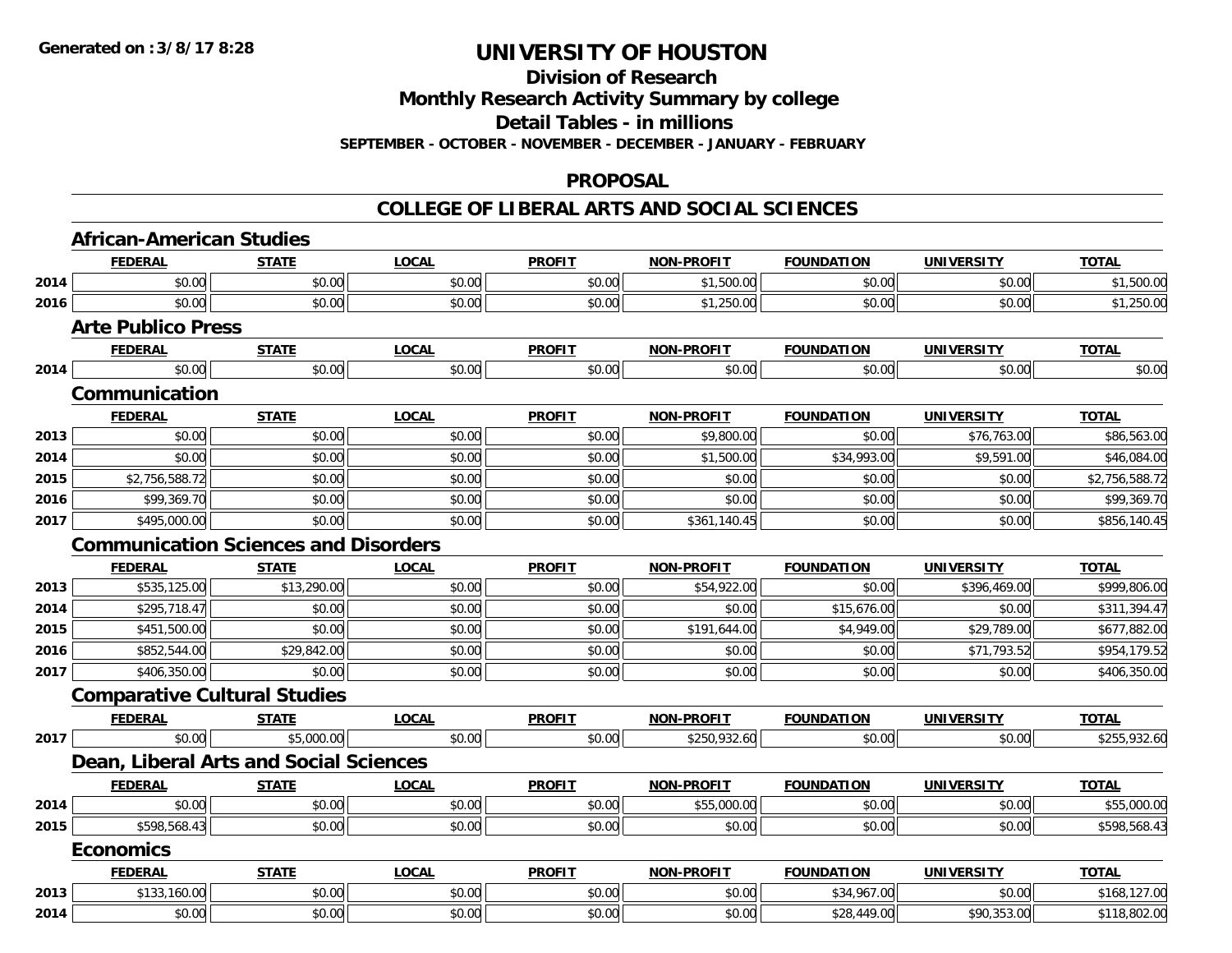#### **Division of Research Monthly Research Activity Summary by college Detail Tables - in millions SEPTEMBER - OCTOBER - NOVEMBER - DECEMBER - JANUARY - FEBRUARY**

#### **PROPOSAL**

|      | <b>Economics</b>                      |                |              |                |                   |                   |                   |                 |
|------|---------------------------------------|----------------|--------------|----------------|-------------------|-------------------|-------------------|-----------------|
|      | <b>FEDERAL</b>                        | <b>STATE</b>   | <b>LOCAL</b> | <b>PROFIT</b>  | <b>NON-PROFIT</b> | <b>FOUNDATION</b> | <b>UNIVERSITY</b> | <b>TOTAL</b>    |
| 2015 | \$7,606,296.24                        | \$0.00         | \$0.00       | \$0.00         | \$15,000.00       | \$49,640.00       | \$159,930.00      | \$7,830,866.24  |
| 2016 | \$2,098,832.00                        | \$0.00         | \$0.00       | \$0.00         | \$92,673.00       | \$44,948.00       | \$0.00            | \$2,236,453.00  |
| 2017 | \$0.00                                | \$0.00         | \$0.00       | \$0.00         | \$0.00            | \$303,069.00      | \$0.00            | \$303,069.00    |
|      | <b>English</b>                        |                |              |                |                   |                   |                   |                 |
|      | <b>FEDERAL</b>                        | <b>STATE</b>   | <b>LOCAL</b> | <b>PROFIT</b>  | <b>NON-PROFIT</b> | <b>FOUNDATION</b> | <b>UNIVERSITY</b> | <b>TOTAL</b>    |
| 2014 | \$363,341.50                          | \$7,109.00     | \$0.00       | \$0.00         | \$0.00            | \$0.00            | \$0.00            | \$370,450.50    |
| 2015 | \$0.00                                | \$0.00         | \$0.00       | \$0.00         | \$1,500.00        | \$0.00            | \$0.00            | \$1,500.00      |
| 2016 | \$0.00                                | \$0.00         | \$0.00       | \$0.00         | \$1,250.00        | \$0.00            | \$100,275.60      | \$101,525.60    |
| 2017 | \$0.00                                | \$0.00         | \$0.00       | \$0.00         | \$0.00            | \$0.00            | \$2,981.00        | \$2,981.00      |
|      | <b>Health and Human Performance</b>   |                |              |                |                   |                   |                   |                 |
|      | <b>FEDERAL</b>                        | <b>STATE</b>   | <b>LOCAL</b> | <b>PROFIT</b>  | <b>NON-PROFIT</b> | <b>FOUNDATION</b> | <b>UNIVERSITY</b> | <b>TOTAL</b>    |
| 2013 | \$5,993,253.52                        | \$0.00         | \$0.00       | \$0.00         | \$472,354.00      | \$19,976.00       | \$133,652.00      | \$6,619,235.52  |
| 2014 | \$3,561,923.50                        | \$0.00         | \$0.00       | \$0.00         | \$40,000.00       | \$63,482.40       | \$0.00            | \$3,665,405.90  |
| 2015 | \$5,034,534.20                        | \$1,000,000.00 | \$0.00       | \$1,428,904.00 | \$813,186.92      | \$200,000.00      | \$152,568.40      | \$8,629,193.52  |
| 2016 | \$3,308,362.30                        | \$71,673.50    | \$67,891.00  | \$1,333,377.00 | \$88,120.80       | \$150,000.00      | \$317,647.70      | \$5,337,072.30  |
| 2017 | \$10,933,407.35                       | \$226,414.00   | \$0.00       | \$1,021,056.00 | \$601,200.00      | \$1,445,674.00    | \$298,606.00      | \$14,526,357.35 |
|      | <b>Hispanic Studies</b>               |                |              |                |                   |                   |                   |                 |
|      | <b>FEDERAL</b>                        | <b>STATE</b>   | <b>LOCAL</b> | <b>PROFIT</b>  | <b>NON-PROFIT</b> | <b>FOUNDATION</b> | <b>UNIVERSITY</b> | <b>TOTAL</b>    |
| 2013 | \$0.00                                | \$40,000.00    | \$0.00       | \$0.00         | \$40,000.00       | \$150,000.00      | \$11,992.50       | \$241,992.50    |
| 2014 | \$295,629.77                          | \$6,000.00     | \$0.00       | \$0.00         | \$70,074.00       | \$150,000.00      | \$0.00            | \$521,703.77    |
| 2015 | \$163,532.00                          | \$15,000.00    | \$0.00       | \$0.00         | \$0.00            | \$0.00            | \$0.00            | \$178,532.00    |
| 2016 | \$90,116.70                           | \$9,500.00     | \$0.00       | \$0.00         | \$0.00            | \$0.00            | \$0.00            | \$99,616.70     |
| 2017 | \$0.00                                | \$0.00         | \$0.00       | \$0.00         | \$5,500.00        | \$0.00            | \$0.00            | \$5,500.00      |
|      | <b>History</b>                        |                |              |                |                   |                   |                   |                 |
|      | <b>FEDERAL</b>                        | <b>STATE</b>   | <b>LOCAL</b> | <b>PROFIT</b>  | <b>NON-PROFIT</b> | <b>FOUNDATION</b> | <b>UNIVERSITY</b> | <b>TOTAL</b>    |
| 2016 | \$199,476.80                          | \$0.00         | \$0.00       | \$0.00         | \$82,000.00       | \$0.00            | \$0.00            | \$281,476.80    |
| 2017 | \$276,820.00                          | \$0.00         | \$0.00       | \$0.00         | \$0.00            | \$0.00            | \$0.00            | \$276,820.00    |
|      | <b>Hobby Center for Public Policy</b> |                |              |                |                   |                   |                   |                 |
|      | <b>FEDERAL</b>                        | <b>STATE</b>   | <b>LOCAL</b> | <b>PROFIT</b>  | <b>NON-PROFIT</b> | <b>FOUNDATION</b> | <b>UNIVERSITY</b> | <b>TOTAL</b>    |
| 2013 | \$164,250.00                          | \$0.00         | \$0.00       | \$0.00         | \$0.00            | \$0.00            | \$0.00            | \$164,250.00    |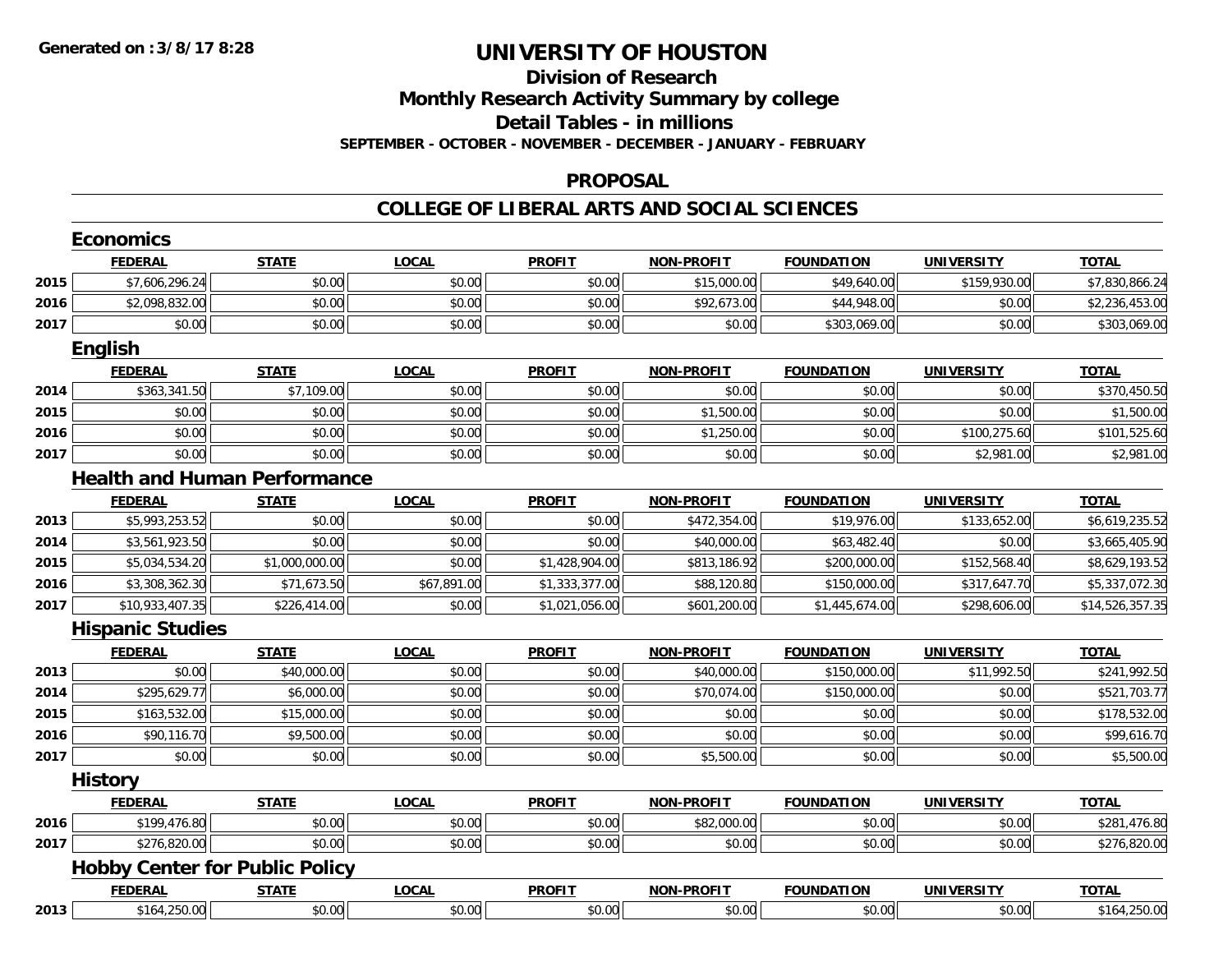# **Division of Research**

**Monthly Research Activity Summary by college**

**Detail Tables - in millions**

**SEPTEMBER - OCTOBER - NOVEMBER - DECEMBER - JANUARY - FEBRUARY**

#### **PROPOSAL**

|      | <b>Hobby Center for Public Policy</b> |                |              |               |                   |                   |                   |                 |
|------|---------------------------------------|----------------|--------------|---------------|-------------------|-------------------|-------------------|-----------------|
|      | <b>FEDERAL</b>                        | <b>STATE</b>   | <b>LOCAL</b> | <b>PROFIT</b> | <b>NON-PROFIT</b> | <b>FOUNDATION</b> | <b>UNIVERSITY</b> | <b>TOTAL</b>    |
| 2014 | \$1,800.00                            | \$0.00         | \$0.00       | \$0.00        | \$0.00            | \$7,000.00        | \$0.00            | \$8,800.00      |
| 2015 | \$0.00                                | \$0.00         | \$0.00       | \$0.00        | \$0.00            | \$15,000.00       | \$0.00            | \$15,000.00     |
| 2017 | \$0.00                                | \$0.00         | \$0.00       | \$0.00        | \$0.00            | \$16,600.00       | \$0.00            | \$16,600.00     |
|      | <b>Modern/Classical Languages</b>     |                |              |               |                   |                   |                   |                 |
|      | <b>FEDERAL</b>                        | <b>STATE</b>   | <b>LOCAL</b> | <b>PROFIT</b> | <b>NON-PROFIT</b> | <b>FOUNDATION</b> | <b>UNIVERSITY</b> | <b>TOTAL</b>    |
| 2013 | \$99,251.00                           | \$0.00         | \$0.00       | \$0.00        | \$0.00            | \$0.00            | \$0.00            | \$99,251.00     |
| 2015 | \$89,835.00                           | \$0.00         | \$0.00       | \$0.00        | \$0.00            | \$29,771.00       | \$0.00            | \$119,606.00    |
| 2016 | \$0.00                                | \$0.00         | \$0.00       | \$0.00        | \$0.00            | \$28,460.00       | \$0.00            | \$28,460.00     |
|      | Philosophy                            |                |              |               |                   |                   |                   |                 |
|      | <b>FEDERAL</b>                        | <b>STATE</b>   | <b>LOCAL</b> | <b>PROFIT</b> | <b>NON-PROFIT</b> | <b>FOUNDATION</b> | <b>UNIVERSITY</b> | <b>TOTAL</b>    |
| 2013 | \$24,897.00                           | \$0.00         | \$0.00       | \$0.00        | \$0.00            | \$0.00            | \$0.00            | \$24,897.00     |
| 2015 | \$0.00                                | \$0.00         | \$0.00       | \$0.00        | \$0.00            | \$0.00            | \$19,170.00       | \$19,170.00     |
| 2016 | \$49,684.85                           | \$0.00         | \$0.00       | \$0.00        | \$0.00            | \$0.00            | \$0.00            | \$49,684.85     |
|      | <b>Political Science</b>              |                |              |               |                   |                   |                   |                 |
|      | <b>FEDERAL</b>                        | <b>STATE</b>   | <b>LOCAL</b> | <b>PROFIT</b> | <b>NON-PROFIT</b> | <b>FOUNDATION</b> | <b>UNIVERSITY</b> | <b>TOTAL</b>    |
| 2013 | \$857,738.00                          | \$0.00         | \$0.00       | \$0.00        | \$0.00            | \$0.00            | \$0.00            | \$857,738.00    |
| 2014 | \$77,661.00                           | \$0.00         | \$0.00       | \$0.00        | \$3,300.00        | \$13,706.00       | \$0.00            | \$94,667.00     |
| 2015 | \$277,127.00                          | \$0.00         | \$0.00       | \$45,000.00   | \$0.00            | \$0.00            | \$58,951.00       | \$381,078.00    |
| 2017 | \$257,837.00                          | \$0.00         | \$0.00       | \$450,000.00  | \$0.00            | \$202,046.00      | \$245,580.00      | \$1,155,463.00  |
|      | Psychology                            |                |              |               |                   |                   |                   |                 |
|      | <b>FEDERAL</b>                        | <b>STATE</b>   | <b>LOCAL</b> | <b>PROFIT</b> | <b>NON-PROFIT</b> | <b>FOUNDATION</b> | <b>UNIVERSITY</b> | <b>TOTAL</b>    |
| 2013 | \$7,948,328.14                        | \$936,366.00   | \$0.00       | \$43,240.00   | \$144,345.00      | \$0.00            | \$1,583,086.50    | \$10,655,365.64 |
| 2014 | \$10,694,528.91                       | \$407,153.00   | \$0.00       | \$24,000.00   | \$368,067.60      | \$0.00            | \$2,197,855.40    | \$13,691,604.91 |
| 2015 | \$8,740,764.16                        | \$1,680,576.00 | \$0.00       | \$13,000.00   | \$197,681.80      | \$188,996.00      | \$2,557,920.20    | \$13,378,938.16 |
| 2016 | \$8,670,594.25                        | \$402,413.00   | \$0.00       | \$126,612.00  | \$2,077,955.47    | \$291,460.00      | \$4,961,230.50    | \$16,530,265.22 |
| 2017 | \$28,463,187.90                       | \$252,563.00   | \$0.00       | \$510,946.00  | \$57,910.00       | \$672,876.00      | \$547,872.00      | \$30,505,354.90 |
|      | Sociology                             |                |              |               |                   |                   |                   |                 |
|      | <b>FEDERAL</b>                        | <b>STATE</b>   | <b>LOCAL</b> | <b>PROFIT</b> | <b>NON-PROFIT</b> | <b>FOUNDATION</b> | <b>UNIVERSITY</b> | <b>TOTAL</b>    |
| 2013 | \$160,063.00                          | \$0.00         | \$18,000.00  | \$0.00        | \$0.00            | \$0.00            | \$0.00            | \$178,063.00    |
| 2014 | \$0.00                                | \$0.00         | \$31,200.00  | \$0.00        | \$0.00            | \$0.00            | \$0.00            | \$31,200.00     |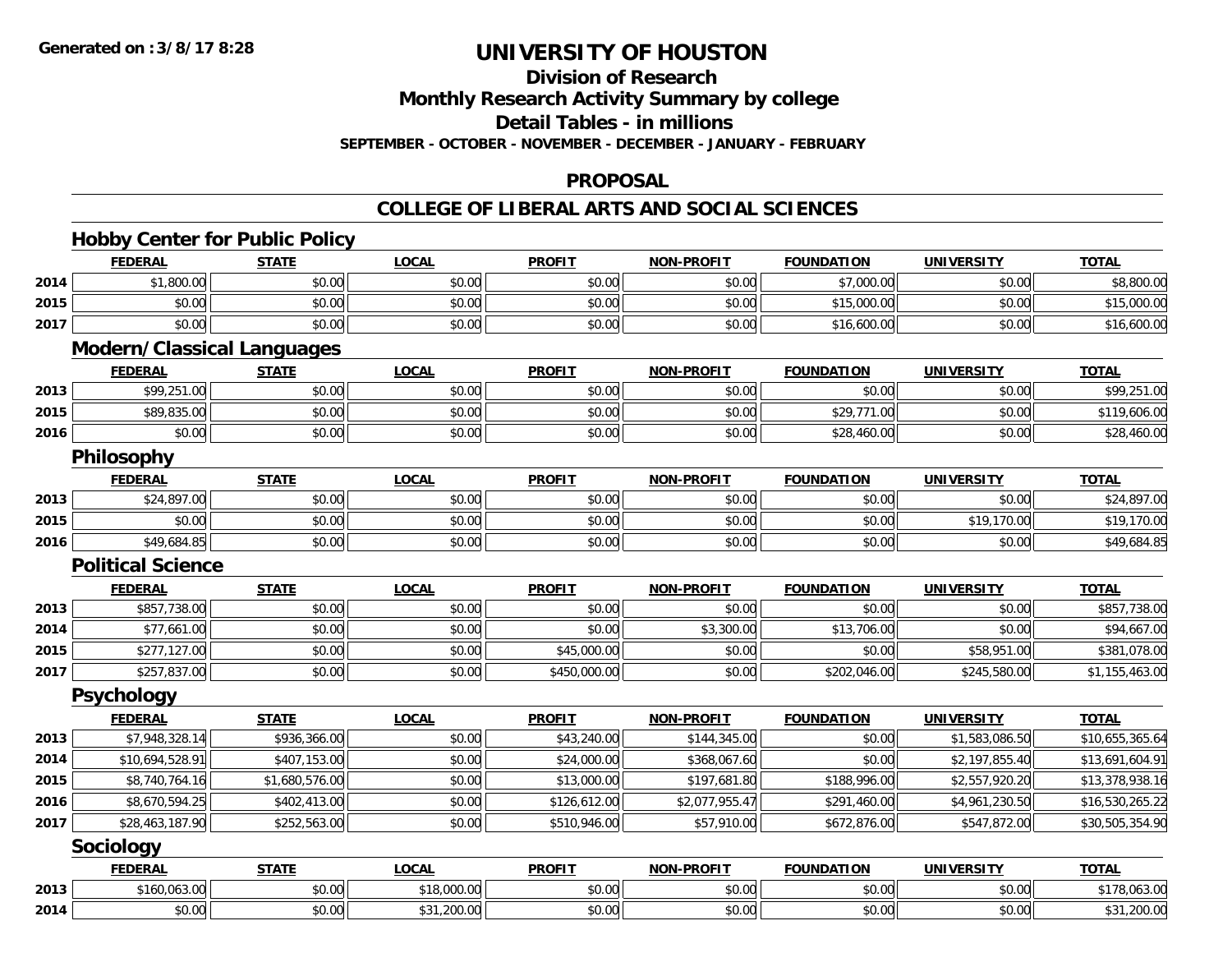**Division of Research**

**Monthly Research Activity Summary by college**

**Detail Tables - in millions**

**SEPTEMBER - OCTOBER - NOVEMBER - DECEMBER - JANUARY - FEBRUARY**

#### **PROPOSAL**

| Socioloav    |                  |                |              |                |                   |                   |                   |                  |  |  |
|--------------|------------------|----------------|--------------|----------------|-------------------|-------------------|-------------------|------------------|--|--|
|              | <b>FEDERAL</b>   | <b>STATE</b>   | _OCAL        | <b>PROFIT</b>  | <b>NON-PROFIT</b> | <b>FOUNDATION</b> | <b>UNIVERSITY</b> | <b>TOTAL</b>     |  |  |
| 2017         | \$760,294,00     | \$0.00         | \$0.00       | \$0.00         | .812.00           | \$0.00            | \$152,369.00      | 475.00/<br>\$920 |  |  |
| <b>Total</b> | \$113,887,291.40 | \$5,102,899.50 | \$117,091.00 | \$4,996,135.00 | \$6,107,619.64    | \$4,161,738.40    | \$14,176,446.32   | \$148,549,221.26 |  |  |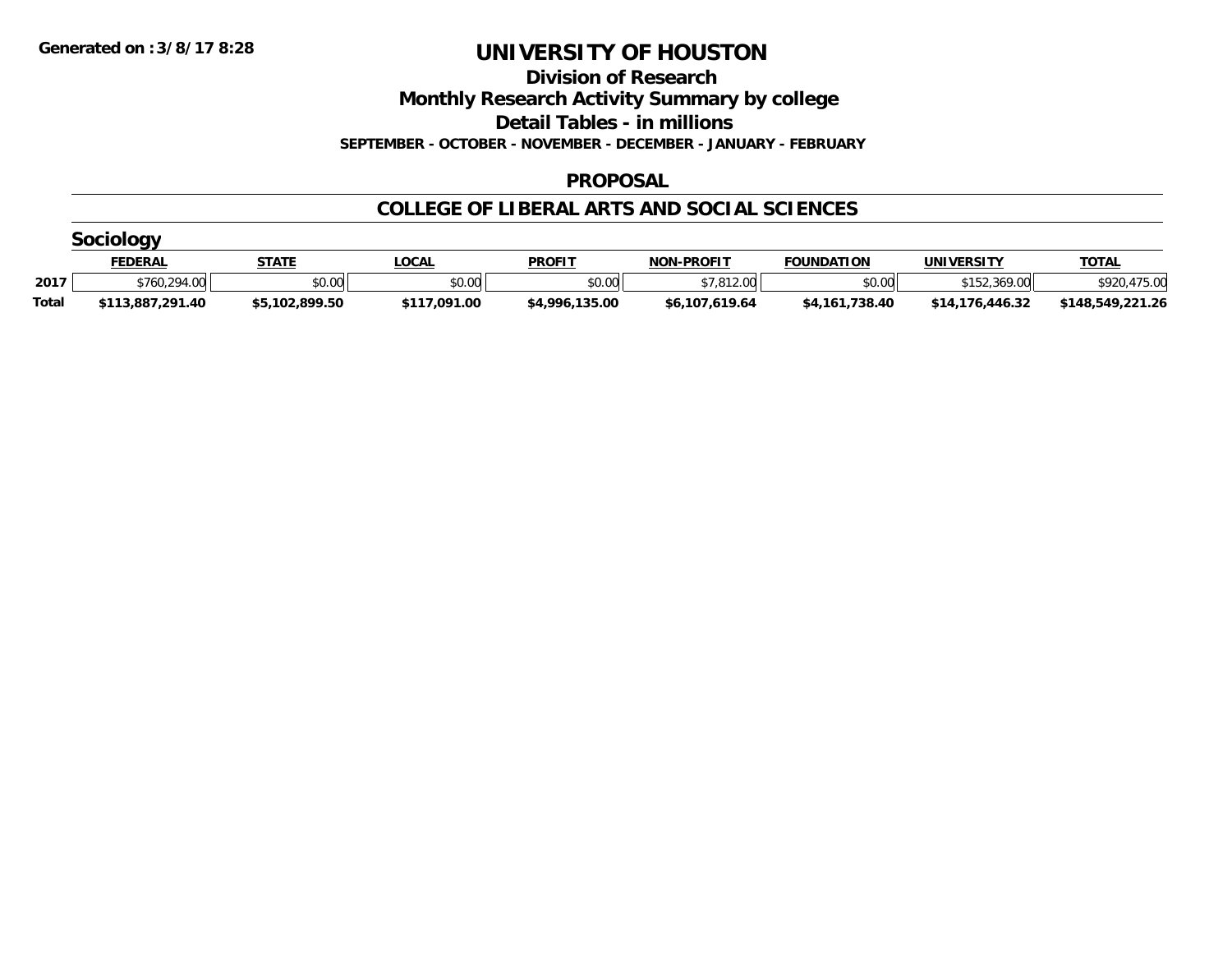## **Division of Research**

**Monthly Research Activity Summary by college**

**Detail Tables - in millions**

**SEPTEMBER - OCTOBER - NOVEMBER - DECEMBER - JANUARY - FEBRUARY**

#### **PROPOSAL**

### **COLLEGE OF NATURAL SCIENCES AND MATHEMATICS**

## **Biology/Biochemistry**

|      | <b>FEDERAL</b>  | <b>STATE</b>   | <u>LOCAL</u> | <b>PROFIT</b>  | <b>NON-PROFIT</b> | <b>FOUNDATION</b> | <b>UNIVERSITY</b> | <b>TOTAL</b>    |
|------|-----------------|----------------|--------------|----------------|-------------------|-------------------|-------------------|-----------------|
| 2013 | \$13,994,979.45 | \$1,469,053.03 | \$0.00       | \$66,000.00    | \$0.00            | \$1,841,970.00    | \$1,249,792.00    | \$18,621,794.48 |
| 2014 | \$8,429,788.69  | \$5,145,378.75 | \$0.00       | \$0.00         | \$623,315.26      | \$1,874,390.00    | \$297,534.00      | \$16,370,406.70 |
| 2015 | \$13,566,116.92 | \$667,112.00   | \$0.00       | \$1,223,153.00 | \$534,952.89      | \$980,000.00      | \$714,300.00      | \$17,685,634.81 |
| 2016 | \$27,960,589.31 | \$674,163.00   | \$0.00       | \$99,000.00    | \$3,611,953.70    | \$1,280,625.00    | \$127,865,00      | \$33,754,196.01 |
| 2017 | \$7,351,019.50  | \$6,339,859.20 | \$0.00       | \$0.00         | \$383,645.20      | \$628,676.00      | \$541,073.00      | \$15,244,272.90 |

### **Center for Nuclear Receptors and Cell Signaling**

|      | <b>FEDERAL</b>  | <b>STATE</b>    | <b>LOCAL</b> | <b>PROFIT</b> | <b>NON-PROFIT</b> | <b>FOUNDATION</b> | <b>UNIVERSITY</b> | <b>TOTAL</b>    |
|------|-----------------|-----------------|--------------|---------------|-------------------|-------------------|-------------------|-----------------|
| 2013 | \$12,319,740.00 | \$0.00          | \$0.00       | \$60,000.00   | \$454,000.00      | \$730,000.00      | \$0.00            | \$13,563,740.00 |
| 2014 | \$14,273,558.00 | \$7,674,201.00  | \$0.00       | \$0.00        | \$1,864,612.00    | \$1,000,000.00    | \$0.00            | \$24,812,371.00 |
| 2015 | \$17,664,103.20 | \$11,264,578.50 | \$0.00       | \$0.00        | \$3,072,845.00    | \$613,384.00      | \$0.00            | \$32,614,910.70 |
| 2016 | \$9,441,220.90  | \$199,999.50    | \$0.00       | \$0.00        | \$2,445,684.00    | \$490,000.00      | \$0.00            | \$12,576,904.40 |
| 2017 | \$4,107,528.50  | \$0.00          | \$0.00       | \$0.00        | \$40,000.00       | \$1,614,334.00    | \$16,800.00       | \$5,778,662.50  |

### **Chemistry**

|      | <b>FEDERAL</b>  | <b>STATE</b>   | <b>LOCAL</b> | <b>PROFIT</b> | <b>NON-PROFIT</b> | <b>FOUNDATION</b> | <b>UNIVERSITY</b> | <b>TOTAL</b>    |
|------|-----------------|----------------|--------------|---------------|-------------------|-------------------|-------------------|-----------------|
| 2013 | \$10,274,892.64 | \$2,508,974.00 | \$0.00       | \$0.00        | \$0.00            | \$2,210,000.00    | \$0.00            | \$14,993,866.64 |
| 2014 | \$9,030,697.35  | \$0.00         | \$0.00       | \$0.00        | \$595,000.00      | \$4,215,000.00    | \$316,102.00      | \$14,156,799.35 |
| 2015 | \$6,094,425.00  | \$2,429,502.00 | \$0.00       | \$124,348.00  | \$420,000.00      | \$2,470,000.00    | \$1,070,491.00    | \$12,608,766.00 |
| 2016 | \$4,729,585.52  | \$2,337,820.70 | \$0.00       | \$0.00        | \$25,500.00       | \$2,350,000.00    | \$317,502.00      | \$9,760,408.22  |
| 2017 | \$8,696,724.70  | \$0.00         | \$0.00       | \$25,000.00   | \$110,000.00      | \$2,440,000.00    | \$326,124.00      | \$11,597,848.70 |

#### **Computer Science**

|      | <b>FEDERAL</b>  | <b>STATE</b>   | <b>LOCAL</b> | <b>PROFIT</b>  | <b>NON-PROFIT</b> | <b>FOUNDATION</b> | <b>UNIVERSITY</b> | <b>TOTAL</b>    |
|------|-----------------|----------------|--------------|----------------|-------------------|-------------------|-------------------|-----------------|
| 2013 | \$15,611,573.99 | \$508,212.00   | \$0.00       | \$720,463.57   | \$460,000.00      | \$0.00            | \$0.00            | \$17,300,249.56 |
| 2014 | \$26,484,103.92 | \$1,275,971.50 | \$0.00       | \$22.411.41    | \$1,385,779.00    | \$78,646.25       | \$0.00            | \$29,246,912.08 |
| 2015 | \$43,547,270.27 | \$1,592,955.50 | \$0.00       | \$574,680.00   | \$228,000.00      | \$134,316.00      | \$643,829.60      | \$46,721,051.37 |
| 2016 | \$11,553,627.20 | \$0.00         | \$0.00       | \$274,168.40   | \$859,599.00      | \$660,000.00      | \$258,859.30      | \$13,606,253.90 |
| 2017 | \$10,889,323.94 | \$0.00         | \$0.00       | \$1,650,799.00 | \$616,604.60      | \$199,104.00      | \$773,109.00      | \$14,128,940.54 |

### **Dean, Natural Sciences and Mathematics**

|      | <b>FEDERAL</b> | -----             | $\sim$ $\sim$ $\sim$<br>.UCAI | <b>PROFIT</b>          | <b>LDDOFIT</b><br><b>NON</b> | TION<br>INDA.                 | JN.                                                   | <b>TOTAL</b>                                          |
|------|----------------|-------------------|-------------------------------|------------------------|------------------------------|-------------------------------|-------------------------------------------------------|-------------------------------------------------------|
| 2013 | $\sim$<br>ט.ט  | $\sim$ 00<br>ט.טע | $\sim$ $\sim$<br>vv.vv        | $\sim$ $\sim$<br>DU.UU | 0.00<br>JU.UU                | $\sim$ $\sim$ $\sim$<br>JU.UU | $\mathfrak{c} \cap \mathfrak{c} \cap$<br><b>DU.UG</b> | $\mathsf{A} \cap \mathsf{A} \cap \mathsf{A}$<br>JU.UU |
| 2014 | pu.uu          | $*20K$<br>. .     | 0000<br>PO.OO                 | $F^{n}$                | $\sim$<br>$\cap$<br>a.uuu.uu | JU.UU                         | \$0.00                                                | י ט.⊾⊤                                                |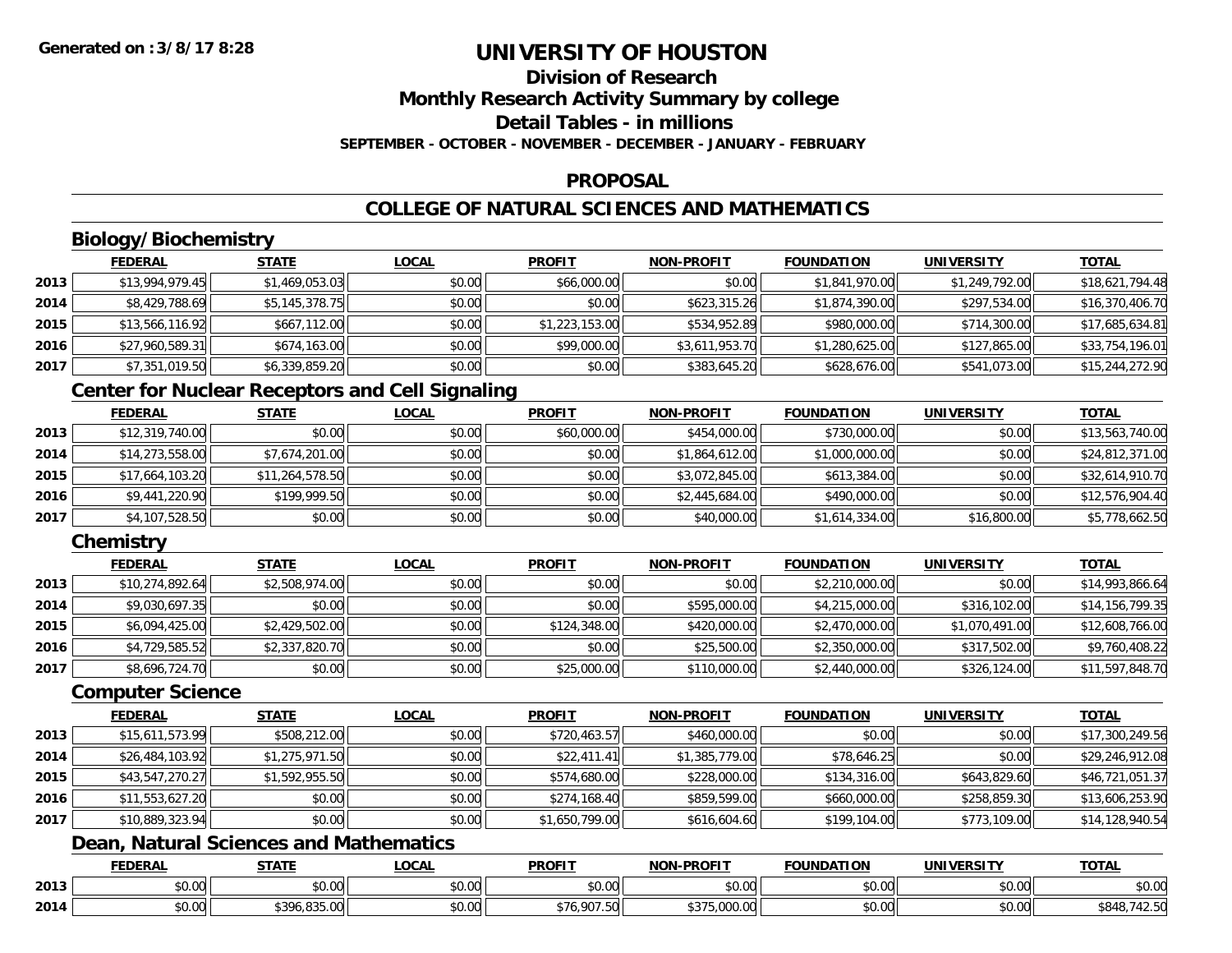## **Division of Research**

**Monthly Research Activity Summary by college**

**Detail Tables - in millions**

**SEPTEMBER - OCTOBER - NOVEMBER - DECEMBER - JANUARY - FEBRUARY**

#### **PROPOSAL**

### **COLLEGE OF NATURAL SCIENCES AND MATHEMATICS**

### **Dean, Natural Sciences and Mathematics**

|      | <b>FEDERAL</b> | <b>STATE</b>   | <b>LOCAL</b> | <b>PROFIT</b> | <b>NON-PROFIT</b> | <b>FOUNDATION</b> | <b>UNIVERSITY</b> | <b>TOTAL</b>     |
|------|----------------|----------------|--------------|---------------|-------------------|-------------------|-------------------|------------------|
| 2015 | \$600,150.50   | t∩ ∩∩<br>JU.UU | \$0.00       | \$0.00        | \$0.00            | \$0.00            | \$0.00            | 150.50<br>\$600, |
| 2016 | \$199,949.50   | \$0.00         | \$0.00       | \$0.00        | \$0.00            | \$0.00            | \$0.00            | \$199,949.50     |
| 2017 | \$231,413.00   | \$0.00         | \$0.00       | \$0.00        | \$0.00            | \$0.00            | \$0.00            | \$231.4<br>13.00 |

#### **Earth & Atmospheric Sciences**

|      | <u>FEDERAL</u> | <b>STATE</b> | <b>LOCAL</b> | <b>PROFIT</b> | <b>NON-PROFIT</b> | <b>FOUNDATION</b> | UNIVERSITY     | <b>TOTAL</b>   |
|------|----------------|--------------|--------------|---------------|-------------------|-------------------|----------------|----------------|
| 2013 | \$4,157,218.00 | \$0.00       | \$0.00       | \$414,775.00  | \$566,502.00      | \$180,000.00      | \$379,607.68   | \$5,698,102.68 |
| 2014 | \$6,443,626.55 | \$679,654.00 | \$0.00       | \$139,054.00  | \$355,000.00      | \$0.00            | \$1,478,908.00 | \$9,096,242.55 |
| 2015 | \$4,571,956.41 | \$206,938.00 | \$0.00       | \$328,139.00  | \$648,257.25      | \$195,000.00      | \$605,169.00   | \$6,555,459.66 |
| 2016 | \$6,385,843.44 | \$450,000.00 | \$0.00       | \$34,067.00   | \$220,000.00      | \$660,000.00      | \$111,386.00   | \$7,861,296.44 |
| 2017 | \$6,120,079.80 | \$430,000.00 | \$0.00       | \$176,473.00  | \$393,046.00      | \$195,000.00      | \$434,142.00   | \$7,748,740.80 |

### **Institute for Climate and Atmospheric Science**

|      | <b>FEDERA</b> | CT A TE | .OCAI     | <b>PROFIT</b> | <b>BBAFIT</b><br><b>AIOR</b>     | <b>FOUNDATION</b> | .<br>INIVI | <b>TOT</b> |
|------|---------------|---------|-----------|---------------|----------------------------------|-------------------|------------|------------|
| 2013 | 0000          | 0000    | ሶስ ሰሰ     | 0.00          | 0 <sup>n</sup>                   | 0000              | $\sim$ 00  | ልስ ሰሰ      |
|      | DU.UU         | PU.UU   | JU.UU     | PO.OO         | ΨU.                              | JU.UU             | vv.vv      | pu.uu      |
| 2014 | 0000          | 0000    | $\sim$ 00 | 0000          | $\uparrow$ $\uparrow$ $\uparrow$ | 0000              | $\sim$ 00  | 0000       |
|      | pv.uu         | vv.vv   | ₽U.UU     | — JU.U∪       | vv.v                             | vv.vv             | vv.vv      | DU.UU      |

#### **Mathematics**

|      | <b>FEDERAL</b>  | <u>STATE</u> | <u>LOCAL</u> | <b>PROFIT</b> | <b>NON-PROFIT</b> | <b>FOUNDATION</b> | <b>UNIVERSITY</b> | <b>TOTAL</b>    |
|------|-----------------|--------------|--------------|---------------|-------------------|-------------------|-------------------|-----------------|
| 2013 | \$5,487,426.05  | \$0.00       | \$0.00       | \$169,348.17  | \$0.00            | \$106,456,00      | \$0.00            | \$5,763,230.22  |
| 2014 | \$7,727,822.53  | \$0.00       | \$0.00       | \$90,000.00   | \$375,000.00      | \$192,924.00      | \$0.00            | \$8,385,746.53  |
| 2015 | \$5,067,863.80  | \$499,410.00 | \$0.00       | \$188,000.00  | \$53,579.00       | \$229,840.00      | \$337,303,00      | \$6,375,995.80  |
| 2016 | \$6,824,458.92  | \$0.00       | \$0.00       | \$90,000.00   | \$0.00            | \$2,288,283.00    | \$1,160,692.00    | \$10,363,433.92 |
| 2017 | \$12,092,797.90 | \$0.00       | \$0.00       | \$0.00        | \$9,779.00        | \$168,000.00      | \$0.00            | \$12,270,576.90 |

**Physics**

|              | <b>FEDERAL</b>   | <b>STATE</b>    | <u>LOCAL</u> | <b>PROFIT</b>  | <b>NON-PROFIT</b> | <b>FOUNDATION</b> | <b>UNIVERSITY</b> | <u>TOTAL</u>     |
|--------------|------------------|-----------------|--------------|----------------|-------------------|-------------------|-------------------|------------------|
| 2013         | \$13,528,188.69  | \$272,094.50    | \$0.00       | \$589,575.00   | \$1,072,059.60    | \$900,000.00      | \$1,208,773.00    | \$17,570,690.79  |
| 2014         | \$17,878,272.90  | \$1,335,052.86  | \$0.00       | \$347,480.50   | \$899,000.00      | \$1,023,646.25    | \$4,238,892.00    | \$25,722,344.51  |
| 2015         | \$12,601,931.25  | \$179,998.80    | \$0.00       | \$12,800.00    | \$907,162.00      | \$1,358,000.00    | \$128,036.00      | \$15,187,928.05  |
| 2016         | \$16,316,092.50  | \$1,891,830.88  | \$0.00       | \$543,520.22   | \$229,361.00      | \$1,612,500.00    | \$1,473,814.70    | \$22,067,119.30  |
| 2017         | \$9,829,622.05   | \$135,450.00    | \$0.00       | \$542,743.00   | \$1,000,000.00    | \$2,710,000.00    | \$130,238.00      | \$14,348,053.05  |
| <b>Total</b> | \$412,085,582.78 | \$50,565,044.72 | \$0.00       | \$8.582.905.77 | \$24,835,236.50   | \$37.630.094.50   | \$18,340,342.28   | \$552.039.206.55 |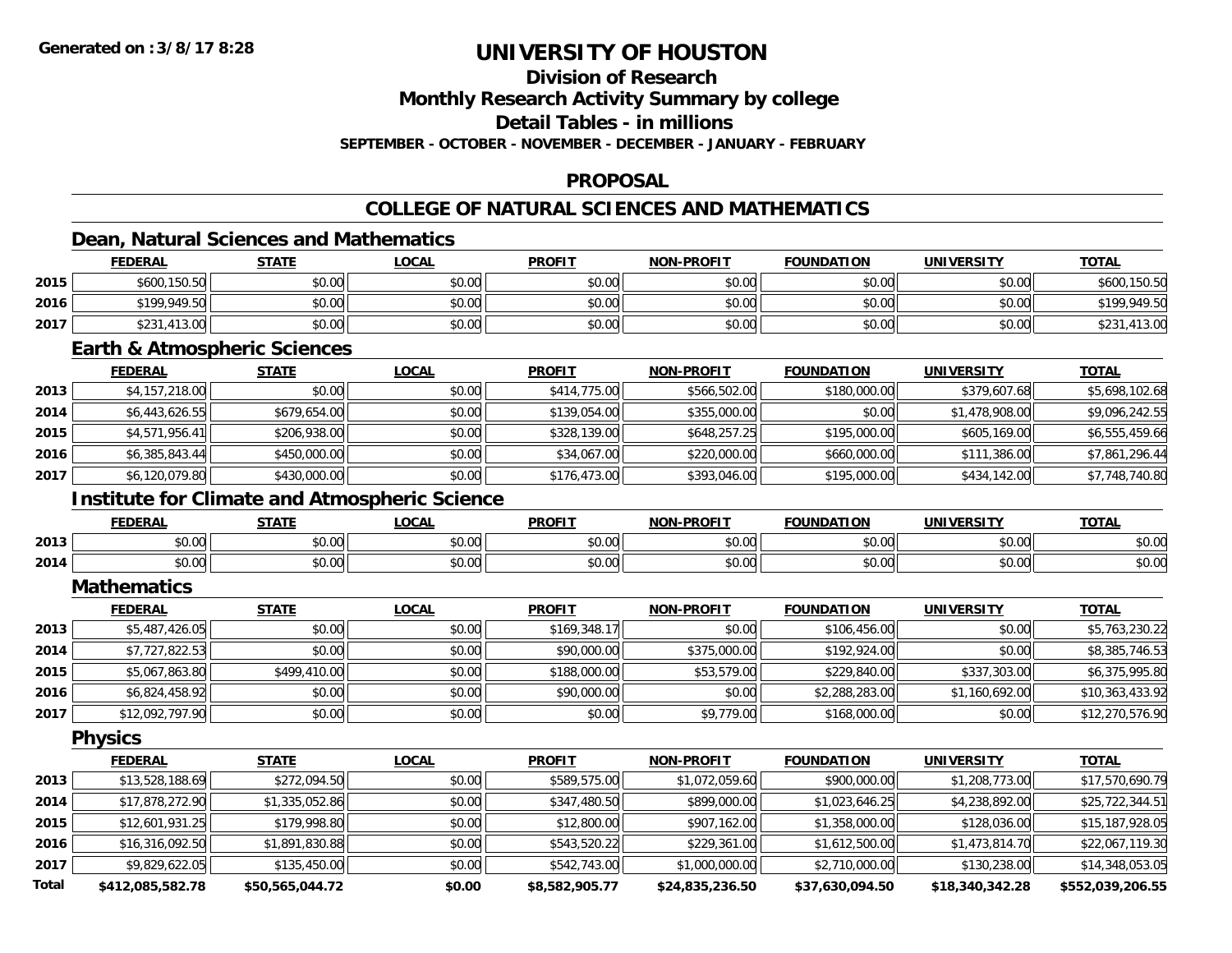### **Division of ResearchMonthly Research Activity Summary by college Detail Tables - in millions SEPTEMBER - OCTOBER - NOVEMBER - DECEMBER - JANUARY - FEBRUARY**

#### **PROPOSAL**

#### **COLLEGE OF OPTOMETRY**

## **Optometry Vision Sciences**

|       | __              |              |              |                |                   |                   |                   |                 |
|-------|-----------------|--------------|--------------|----------------|-------------------|-------------------|-------------------|-----------------|
|       | <b>FEDERAL</b>  | <b>STATE</b> | <b>LOCAL</b> | <b>PROFIT</b>  | <b>NON-PROFIT</b> | <b>FOUNDATION</b> | <b>UNIVERSITY</b> | <b>TOTAL</b>    |
| 2013  | \$10,078,550.00 | \$0.00       | \$0.00       | \$972,086.00   | \$0.00            | \$0.00            | \$321,274.00      | \$11,371,910.00 |
| 2014  | \$5,695,351.05  | \$0.00       | \$0.00       | \$850,880.82   | \$19,900.00       | \$0.00            | \$322,259.00      | \$6,888,390.87  |
| 2015  | \$1,881,250.00  | \$0.00       | \$0.00       | \$220,829.00   | \$30,497.00       | \$75,000.00       | \$1,107,305.00    | \$3,314,881.00  |
| 2016  | \$6,028,491.52  | \$0.00       | \$0.00       | \$124,601.00   | \$0.00            | \$150,000.00      | \$1,355,646.48    | \$7,658,739.00  |
| 2017  | \$9,977,481.35  | \$0.00       | \$0.00       | \$467,912.00   | \$262,500.00      | \$150,000.00      | \$488,101.00      | \$11,345,994.35 |
| Total | \$33,661,123.92 | \$0.00       | \$0.00       | \$2,636,308.82 | \$312,897.00      | \$375,000.00      | \$3,594,585.48    | \$40,579,915.22 |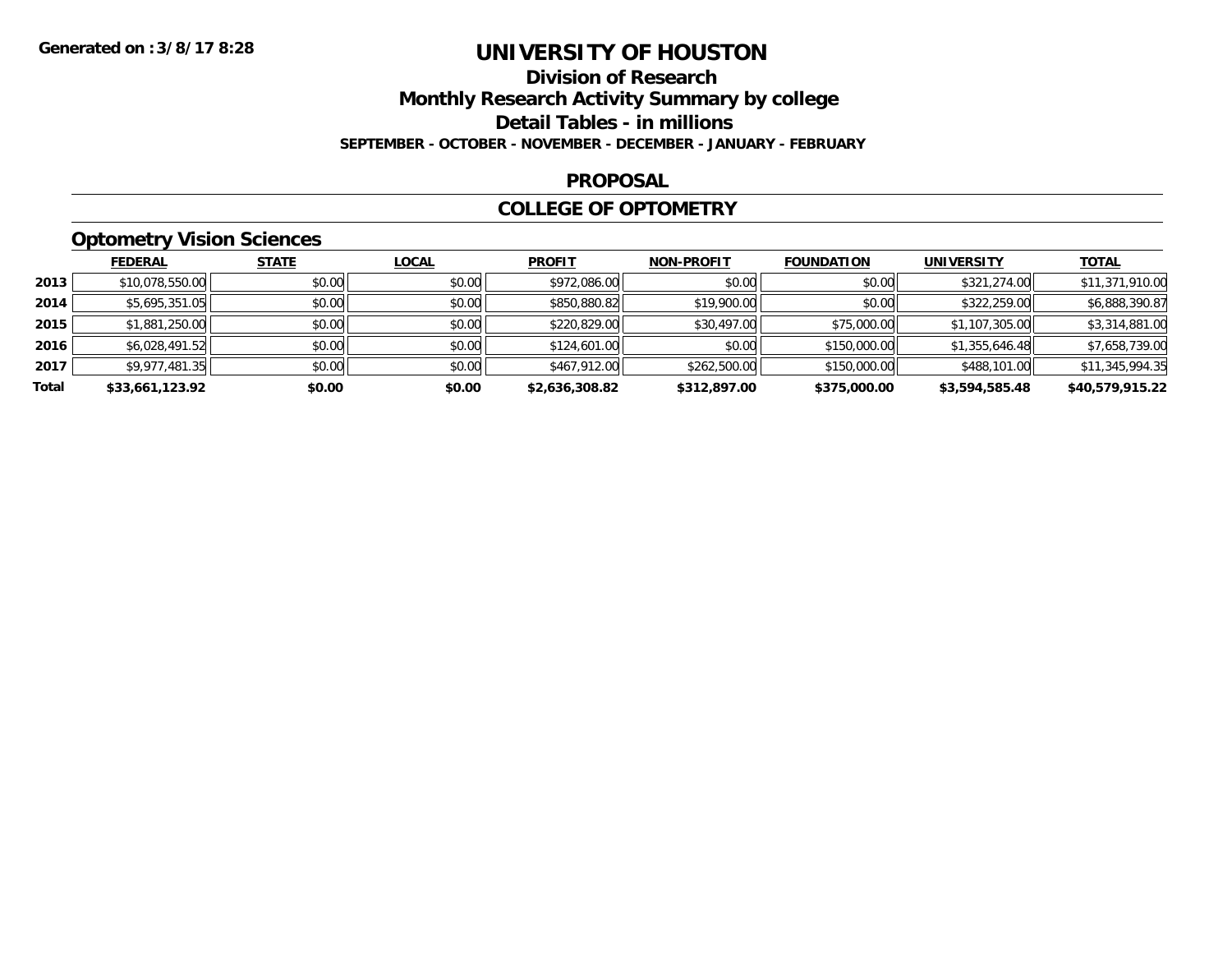### **Division of Research**

**Monthly Research Activity Summary by college**

**Detail Tables - in millions**

**SEPTEMBER - OCTOBER - NOVEMBER - DECEMBER - JANUARY - FEBRUARY**

### **PROPOSAL**

#### **COLLEGE OF PHARMACY**

## **Center for Experimental Therapeutics and Pharmacoi**

|      | <b>FEDERAL</b> | <b>STATE</b> | <b>LOCAL</b> | <b>PROFIT</b> | <b>NON-PROFIT</b> | <b>FOUNDATION</b> | UNIVERSITY | <b>TOTAL</b> |
|------|----------------|--------------|--------------|---------------|-------------------|-------------------|------------|--------------|
| 2013 | ልስ ሀሀ<br>pu.uu | \$0.00       | \$0.00       | \$0.00        | \$0.00            | \$0.00            | \$0.00     | \$0.00       |
| 2014 | \$0.00         | \$0.00       | \$0.00       | \$0.00        | \$0.00            | \$0.00            | \$0.00     | \$0.00       |
| 2015 | \$0.00         | \$0.00       | \$0.00       | \$0.00        | \$0.00            | \$0.00            | \$0.00     | \$0.00       |

<u> 1980 - Johann Barbara, martxa amerikan bashkar (</u>

#### **Clinical Pharmacy & Administration**

|      | <b>FEDERAL</b> | <b>STATE</b>   | <u>LOCAL</u> | <b>PROFIT</b> | <b>NON-PROFIT</b> | <b>FOUNDATION</b> | <b>UNIVERSITY</b> | <b>TOTAL</b>   |
|------|----------------|----------------|--------------|---------------|-------------------|-------------------|-------------------|----------------|
| 2013 | \$907,720.40   | \$0.00         | \$144,311.00 | \$527,275.00  | \$170,000.00      | \$0.00            | \$528,418.00      | \$2,277,724.40 |
| 2014 | \$19,999.85    | \$1,382,621.90 | \$0.00       | \$413,894.25  | \$0.00            | \$0.00            | \$0.00            | \$1,816,516.00 |
| 2015 | \$0.00         | \$3,311,448.80 | \$0.00       | \$205,095,00  | \$263,375.00      | \$0.00            | \$68,780.00       | \$3,848,698.80 |
| 2016 | \$2,182,365.44 | \$564,375,00   | \$0.00       | \$419,714.60  | \$60,000.00       | \$443.897.00      | \$7,000.00        | \$3,677,352.04 |
| 2017 | \$2,990,640.69 | \$764,375.00   | \$140,137.00 | \$14,442.00   | \$0.00            | \$298,549.00      | \$0.00            | \$4,208,143.69 |

### **Dean, Pharmacy**

|      | <b>FEDERAL</b> | <b>STATE</b> | <u>LOCAL</u> | <b>PROFIT</b> | <b>NON-PROFIT</b> | <b>FOUNDATION</b> | <b>UNIVERSITY</b> | <b>TOTAL</b> |
|------|----------------|--------------|--------------|---------------|-------------------|-------------------|-------------------|--------------|
| 2013 | \$0.00         | \$0.00       | \$0.00       | \$0.00        | \$0.00            | \$0.00            | \$0.00            | \$0.00       |
| 2014 | \$0.00         | \$0.00       | \$0.00       | \$0.00        | \$0.00            | \$0.00            | \$0.00            | \$0.00       |
| 2015 | \$0.00         | \$0.00       | \$0.00       | \$0.00        | \$0.00            | \$0.00            | \$0.00            | \$0.00       |
| 2017 | \$0.00         | \$0.00       | \$0.00       | \$0.00        | \$0.00            | \$0.00            | \$60,219.00       | \$60,219.00  |

### **Pharm Health Outcomes & Policy**

|      | <b>FEDERAL</b> | <b>STATE</b>   | <b>LOCAL</b> | <b>PROFIT</b> | <b>NON-PROFIT</b> | <b>FOUNDATION</b> | <b>UNIVERSITY</b> | <b>TOTAL</b>    |
|------|----------------|----------------|--------------|---------------|-------------------|-------------------|-------------------|-----------------|
| 2013 | \$4,656,911.00 | \$0.00         | \$0.00       | \$0.00        | \$0.00            | \$0.00            | \$0.00            | \$4,656,911.00  |
| 2014 | \$479,997.15   | \$22,170.10    | \$0.00       | \$15,659.00   | \$115,716.00      | \$0.00            | \$0.00            | \$633,542.25    |
| 2015 | \$0.00         | \$131,732.20   | \$0.00       | \$79,364.00   | \$67,398.00       | \$0.00            | \$0.00            | \$278,494.20    |
| 2016 | \$1,008,544.00 | \$0.00         | \$0.00       | \$115,470.00  | \$180,000.00      | \$0.00            | \$0.00            | \$1,304,014.00  |
| 2017 | \$7,996,813.70 | \$4,038,337.60 | \$0.00       | \$294,800.00  | \$50,000.00       | \$0.00            | \$0.00            | \$12,379,951.30 |

### **Pharmacological and Pharmaceutical Sciences**

|      | <b>FEDERAL</b>  | <u>STATE</u> | <u>LOCAL</u> | <b>PROFIT</b> | <b>NON-PROFIT</b> | <b>FOUNDATION</b> | <b>UNIVERSITY</b> | <b>TOTAL</b>    |
|------|-----------------|--------------|--------------|---------------|-------------------|-------------------|-------------------|-----------------|
| 2013 | \$15,010,254.35 | \$295,560.00 | \$0.00       | \$228,590.00  | \$771,995.00      | \$785,000.00      | \$1,971,440.00    | \$19,062,839.35 |
| 2014 | \$5,596,251.50  | \$0.00       | \$0.00       | \$509,031.75  | \$759,434.00      | \$173,919.90      | \$1,280,436,00    | \$8,319,073.15  |
| 2015 | \$13,562,186.52 | \$912,236.27 | \$0.00       | \$80,079.00   | \$243,746.00      | \$891,156,00      | \$1.928.495.00    | \$17,617,898.79 |
| 2016 | \$14,640,607.05 | \$915,115.00 | \$0.00       | \$0.00        | \$3,408,027.80    | \$415,000.00      | \$897,490.00      | \$20,276,239.85 |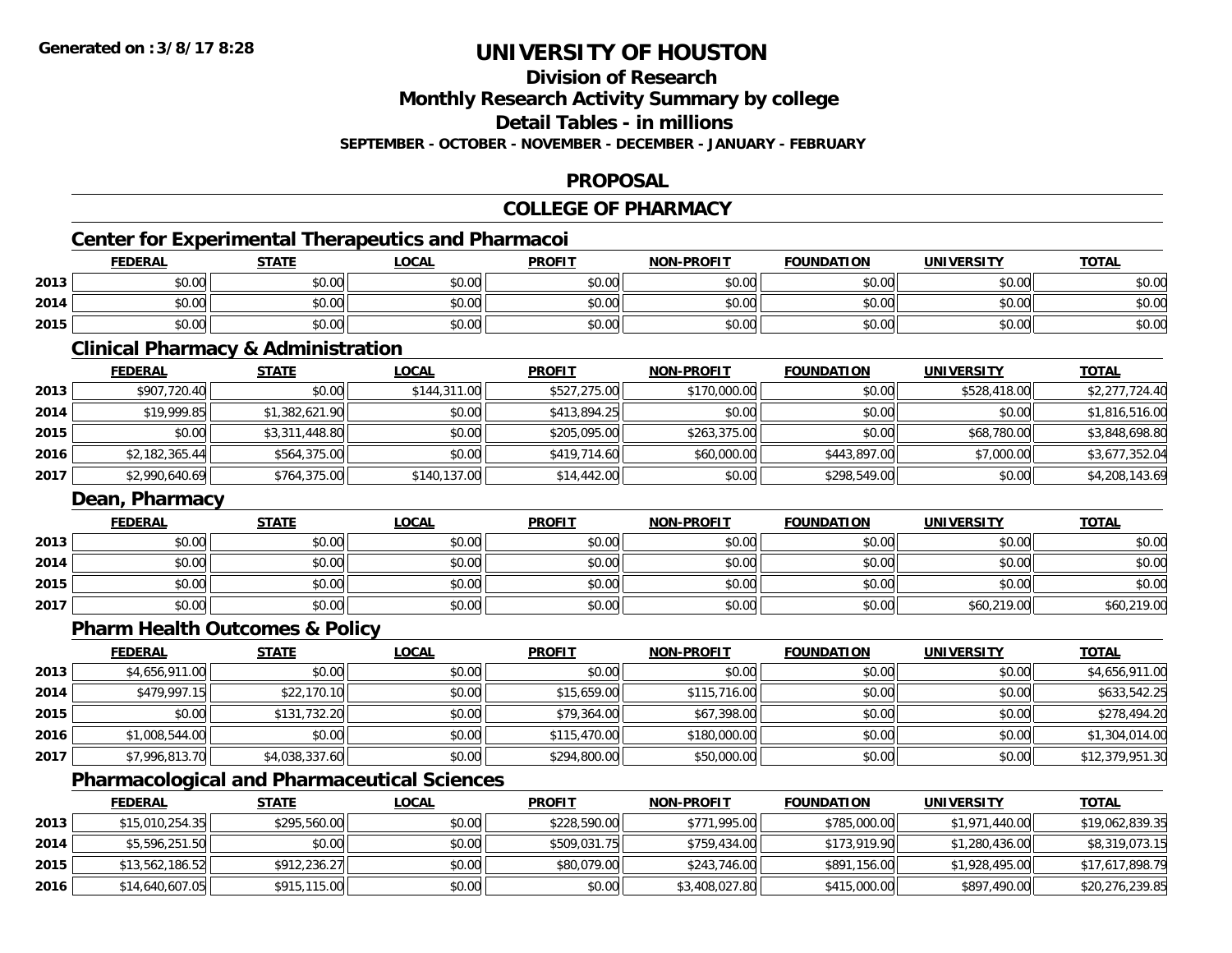**Division of Research**

**Monthly Research Activity Summary by college**

**Detail Tables - in millions**

**SEPTEMBER - OCTOBER - NOVEMBER - DECEMBER - JANUARY - FEBRUARY**

#### **PROPOSAL**

#### **COLLEGE OF PHARMACY**

## **Pharmacological and Pharmaceutical Sciences**

|       | <b>FEDERAL</b>  | STATE                       | _OCAL        | <b>PROFIT</b>  | <b>NON-PROFIT</b> | <b>FOUNDATION</b> | <b>UNIVERSITY</b> | <b>TOTAL</b>     |
|-------|-----------------|-----------------------------|--------------|----------------|-------------------|-------------------|-------------------|------------------|
| 2017  |                 | <b>733.000</b><br>$\Lambda$ | vv.vv        | \$43,326.00    | .175.00           | 0.087.00          | \$230.303.00      |                  |
| Total | \$90,715,927.14 | \$15,069,981.27             | \$284,448.00 | \$2,946,740.60 | \$6,642,866.80    | \$3,579,608.90    | \$6,972,581.00    | \$126,212,153.71 |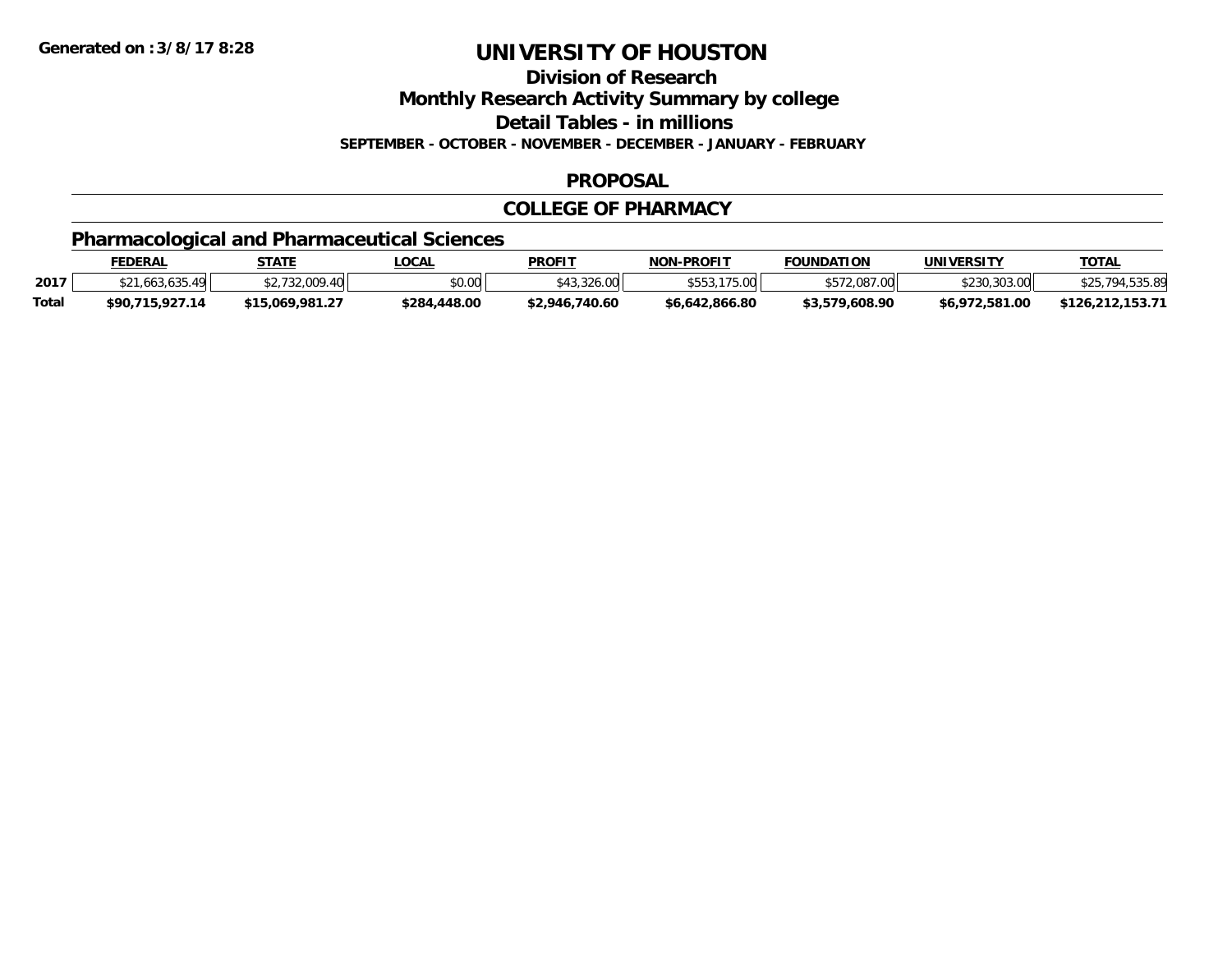**2015**

# **UNIVERSITY OF HOUSTON**

**Division of Research**

**Monthly Research Activity Summary by college**

**Detail Tables - in millions**

**SEPTEMBER - OCTOBER - NOVEMBER - DECEMBER - JANUARY - FEBRUARY**

#### **PROPOSAL**

|      |                                               |                |                                                          | <b>COLLEGE OF TECHNOLOGY</b> |                   |                   |                   |                 |
|------|-----------------------------------------------|----------------|----------------------------------------------------------|------------------------------|-------------------|-------------------|-------------------|-----------------|
|      |                                               |                | <b>Center for Information Security, Research and Edu</b> |                              |                   |                   |                   |                 |
|      | <b>FEDERAL</b>                                | <b>STATE</b>   | <b>LOCAL</b>                                             | <b>PROFIT</b>                | <b>NON-PROFIT</b> | <b>FOUNDATION</b> | <b>UNIVERSITY</b> | <b>TOTAL</b>    |
| 2017 | \$53,949.06                                   | \$0.00         | \$0.00                                                   | \$0.00                       | \$0.00            | \$0.00            | \$0.00            | \$53,949.06     |
|      | <b>Center for Technology Literacy</b>         |                |                                                          |                              |                   |                   |                   |                 |
|      | <b>FEDERAL</b>                                | <b>STATE</b>   | <b>LOCAL</b>                                             | <b>PROFIT</b>                | <b>NON-PROFIT</b> | <b>FOUNDATION</b> | <b>UNIVERSITY</b> | <b>TOTAL</b>    |
| 2013 | \$0.00                                        | \$994,528.00   | \$0.00                                                   | \$0.00                       | \$0.00            | \$0.00            | \$0.00            | \$994,528.00    |
| 2014 | \$0.00                                        | \$931,847.00   | \$0.00                                                   | \$0.00                       | \$0.00            | \$62,917.00       | \$0.00            | \$994,764.00    |
| 2015 | \$30,000.00                                   | \$861,965.00   | \$0.00                                                   | \$0.00                       | \$0.00            | \$0.00            | \$0.00            | \$891,965.00    |
|      | <b>Construction Management</b>                |                |                                                          |                              |                   |                   |                   |                 |
|      | <b>FEDERAL</b>                                | <b>STATE</b>   | <b>LOCAL</b>                                             | <b>PROFIT</b>                | <b>NON-PROFIT</b> | <b>FOUNDATION</b> | <b>UNIVERSITY</b> | <b>TOTAL</b>    |
| 2013 | \$0.00                                        | \$0.00         | \$0.00                                                   | \$0.00                       | \$50,000.00       | \$0.00            | \$50,633.00       | \$100,633.00    |
| 2014 | \$121,019.00                                  | \$0.00         | \$0.00                                                   | \$0.00                       | \$0.00            | \$0.00            | \$0.00            | \$121,019.00    |
| 2015 | \$866,529.74                                  | \$159,769.25   | \$0.00                                                   | \$0.00                       | \$0.00            | \$111,720.95      | \$0.00            | \$1,138,019.94  |
| 2016 | \$254,966.00                                  | \$382,698.25   | \$0.00                                                   | \$0.00                       | \$82,342.80       | \$305,466.00      | \$37,603.35       | \$1,063,076.40  |
| 2017 | \$1,069,833.40                                | \$121,999.00   | \$0.00                                                   | \$103,196.80                 | \$778,300.00      | \$280,903.00      | \$39,636.18       | \$2,393,868.38  |
|      | Dean, Technology                              |                |                                                          |                              |                   |                   |                   |                 |
|      | <b>FEDERAL</b>                                | <b>STATE</b>   | <b>LOCAL</b>                                             | <b>PROFIT</b>                | <b>NON-PROFIT</b> | <b>FOUNDATION</b> | <b>UNIVERSITY</b> | <b>TOTAL</b>    |
| 2015 | \$0.00                                        | \$18,579.75    | \$0.00                                                   | \$0.00                       | \$0.00            | \$0.00            | \$0.00            | \$18,579.75     |
| 2016 | \$0.00                                        | \$0.00         | \$0.00                                                   | \$0.00                       | \$0.00            | \$1,000,000.00    | \$0.00            | \$1,000,000.00  |
| 2017 | \$0.00                                        | \$0.00         | \$0.00                                                   | \$17,338.20                  | \$16,500.00       | \$0.00            | \$0.00            | \$33,838.20     |
|      | <b>Engineering Technology</b>                 |                |                                                          |                              |                   |                   |                   |                 |
|      | <b>FEDERAL</b>                                | <b>STATE</b>   | <b>LOCAL</b>                                             | <b>PROFIT</b>                | <b>NON-PROFIT</b> | <b>FOUNDATION</b> | <b>UNIVERSITY</b> | <b>TOTAL</b>    |
| 2013 | \$3,505,712.70                                | \$0.00         | \$0.00                                                   | \$83,821.00                  | \$182,815.00      | \$179,046.00      | \$3,705,895.00    | \$7,657,289.70  |
| 2014 | \$7,252,511.20                                | \$98,923.00    | \$0.00                                                   | \$57,800.00                  | \$15,000.00       | \$454,375.50      | \$277,927.80      | \$8,156,537.50  |
| 2015 | \$5,843,240.31                                | \$1,050,195.00 | \$0.00                                                   | \$65,000.00                  | \$95,913.00       | \$0.00            | \$261,626.40      | \$7,315,974.71  |
| 2016 | \$4,250,911.50                                | \$0.00         | \$0.00                                                   | \$503,139.00                 | \$54,154.00       | \$501,305.00      | \$0.00            | \$5,309,509.50  |
| 2017 | \$14,301,267.85                               | \$771,956.00   | \$0.00                                                   | \$283,485.00                 | \$127,199.00      | \$155,000.00      | \$0.00            | \$15,638,907.85 |
|      | <b>Human Development and Consumer Science</b> |                |                                                          |                              |                   |                   |                   |                 |
|      | <b>FEDERAL</b>                                | <b>STATE</b>   | <b>LOCAL</b>                                             | <b>PROFIT</b>                | <b>NON-PROFIT</b> | <b>FOUNDATION</b> | <b>UNIVERSITY</b> | <b>TOTAL</b>    |
| 2013 | \$119,995.20                                  | \$0.00         | \$0.00                                                   | \$0.00                       | \$0.00            | \$0.00            | \$0.00            | \$119,995.20    |
| 2014 | \$865,098.80                                  | \$0.00         | \$0.00                                                   | \$0.00                       | \$0.00            | \$153,000.00      | \$0.00            | \$1,018,098.80  |

\$24,279.48 \$0.00 \$0.00 \$0.00 \$0.00 \$0.00 \$0.00 \$24,279.48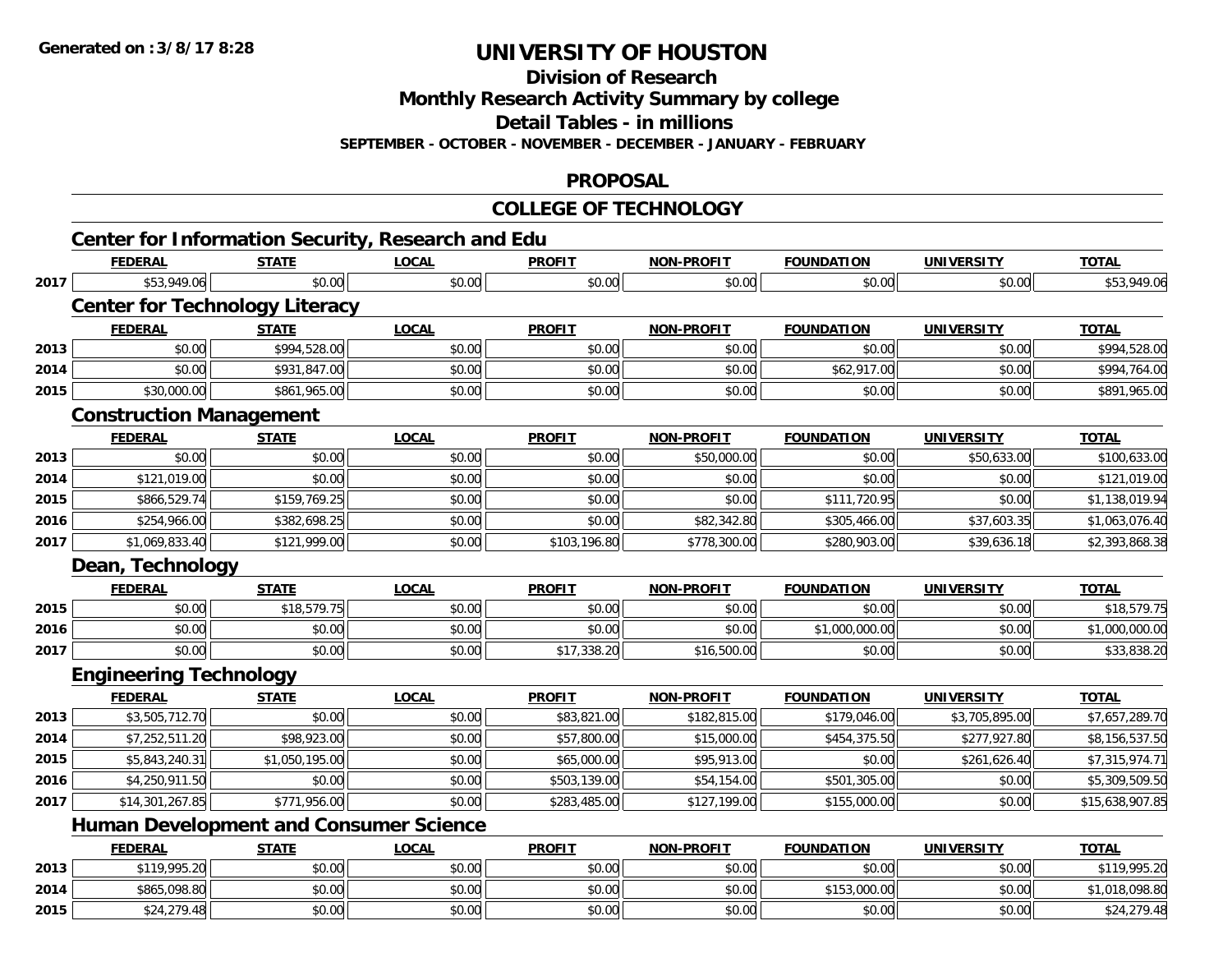### **Division of Research**

**Monthly Research Activity Summary by college**

**Detail Tables - in millions**

**SEPTEMBER - OCTOBER - NOVEMBER - DECEMBER - JANUARY - FEBRUARY**

#### **PROPOSAL**

#### **COLLEGE OF TECHNOLOGY**

### **Human Development and Consumer Science**

|      | <b>FEDERAL</b> | <b>STATE</b>                                                               | _OCAI              | <b>PROFIT</b>            | <b>M-PROFIT</b><br><b>MAN</b> | <b>FOUNDATION</b> | UNIVERSITY                                        | <u>тота.</u>            |
|------|----------------|----------------------------------------------------------------------------|--------------------|--------------------------|-------------------------------|-------------------|---------------------------------------------------|-------------------------|
| 2016 | 0000<br>DU.UUI | ÷0.<br>JU.UU                                                               | 0000<br>vv.vv      | \$0.00                   | \$0.00                        | \$0.00            | $\sim$ $\sim$ $\sim$<br>60335<br><b>JUUU.JU</b> U | 7.0U3.33<br>JJ Ι        |
| 2017 | ልስ ለሰ<br>DU.UU | $\uparrow$ $\uparrow$ $\uparrow$ $\uparrow$ $\uparrow$ $\uparrow$<br>JU.UU | $\sim$ 00<br>JU.UU | റററ<br>$\sim$<br>.888.UU | $\sim$ $-$<br>. UU<br>エム・ムマ   | 0000<br>JU.UU     | mn n¢<br>DU.UU                                    | 2000<br>137.UU<br>, טעו |

<u> 1980 - Johann Barbara, martxa amerikan bashkar (</u>

### **Information & Logistics Technology**

|      | <b>FEDERAL</b> | <u>STATE</u> | <u>LOCAL</u> | <b>PROFIT</b> | <b>NON-PROFIT</b> | <b>FOUNDATION</b> | UNIVERSITY   | <b>TOTAL</b>   |
|------|----------------|--------------|--------------|---------------|-------------------|-------------------|--------------|----------------|
| 2013 | \$299,913.00   | \$0.00       | \$0.00       | \$0.00        | \$0.00            | \$0.00            | \$0.00       | \$299,913.00   |
| 2014 | \$3,682,138.00 | \$0.00       | \$0.00       | \$0.00        | \$0.00            | \$0.00            | \$0.00       | \$3,682,138.00 |
| 2015 | \$286,819.00   | \$0.00       | \$0.00       | \$0.00        | \$0.00            | \$0.00            | \$0.00       | \$286,819.00   |
| 2016 | \$2,021,757.50 | \$0.00       | \$0.00       | \$5,000.00    | \$282,633.20      | \$0.00            | \$0.00       | \$2,309,390.70 |
| 2017 | \$2,178,652.21 | \$0.00       | \$0.00       | \$0.00        | \$600,000.00      | \$94,500.00       | \$185,245.82 | \$3,058,398.03 |

### **Texas Manufacturing Assistance Center**

|       | <b>FEDERAL</b>  | STATE          | <u>LOCAL</u> | <b>PROFIT</b>  | <b>NON-PROFIT</b> | <b>FOUNDATION</b> | <b>UNIVERSITY</b> | <b>TOTAL</b>    |
|-------|-----------------|----------------|--------------|----------------|-------------------|-------------------|-------------------|-----------------|
| 2013  | \$0.00          | \$0.00         | \$0.00       | \$0.00         | \$0.00            | \$0.00            | \$0.00            | \$0.00          |
| 2014  | \$0.00          | \$0.00         | \$0.00       | \$0.00         | \$0.00            | \$0.00            | \$0.00            | \$0.00          |
| 2015  | \$0.00          | \$0.00         | \$0.00       | \$0.00         | \$0.00            | \$0.00            | \$0.00            | \$0.00          |
| Total | \$47,028,593.95 | \$5,392,460.25 | \$0.00       | \$1,234,668.00 | \$2,327,108.00    | \$3,298,233.45    | \$4,596,170.90    | \$63,877,234.55 |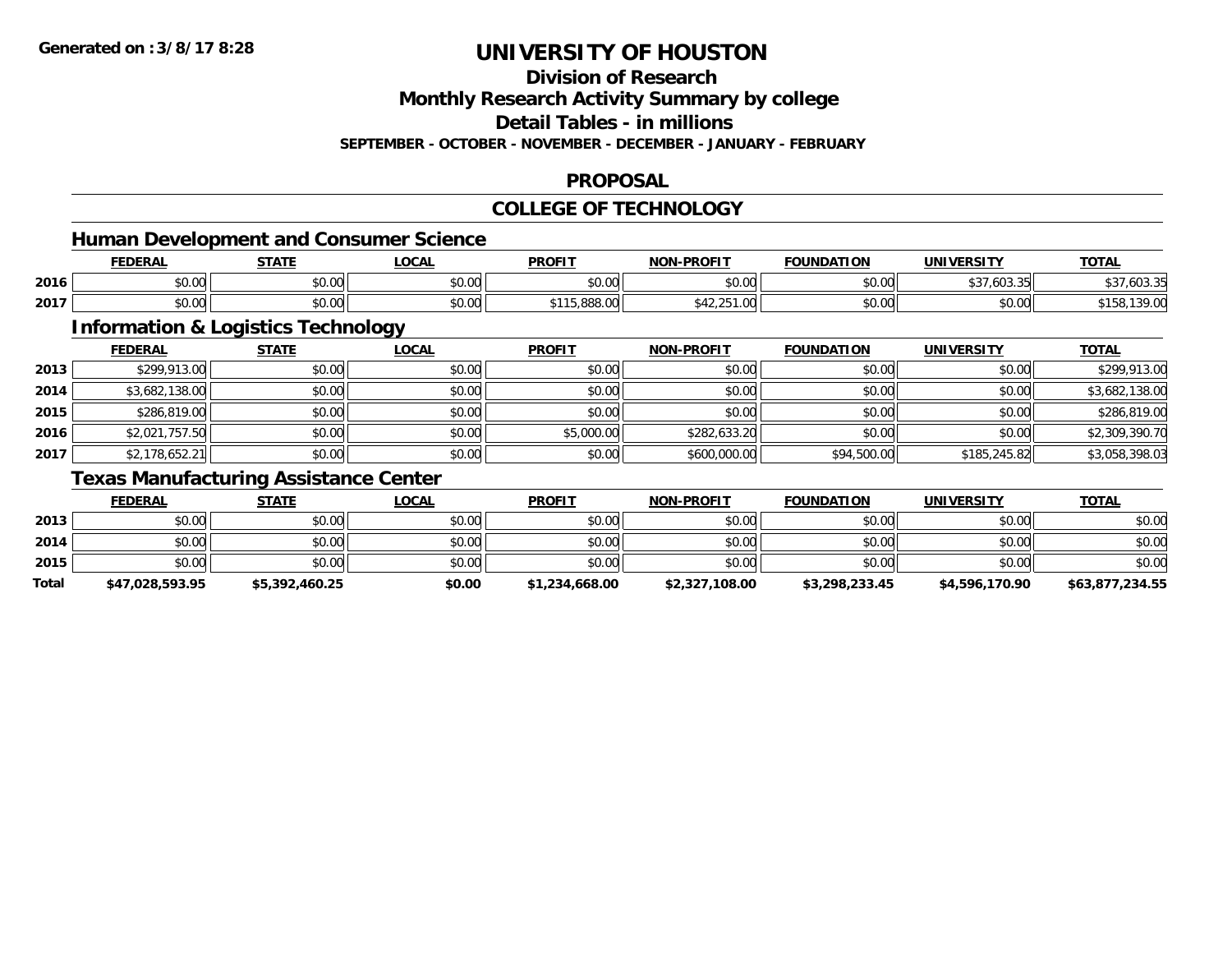#### **Division of Research**

**Monthly Research Activity Summary by college**

**Detail Tables - in millions**

**SEPTEMBER - OCTOBER - NOVEMBER - DECEMBER - JANUARY - FEBRUARY**

#### **PROPOSAL**

#### **COLLEGE OF THE ARTS**

|       | Art                                               |              |              |               |                   |                   |                   |                |
|-------|---------------------------------------------------|--------------|--------------|---------------|-------------------|-------------------|-------------------|----------------|
|       | <b>FEDERAL</b>                                    | <b>STATE</b> | <b>LOCAL</b> | <b>PROFIT</b> | <b>NON-PROFIT</b> | <b>FOUNDATION</b> | <b>UNIVERSITY</b> | <b>TOTAL</b>   |
| 2016  | \$0.00                                            | \$0.00       | \$0.00       | \$0.00        | \$190,000.00      | \$0.00            | \$0.00            | \$190,000.00   |
| 2017  | \$0.00                                            | \$0.00       | \$0.00       | \$0.00        | \$115,075.00      | \$55,279.00       | \$0.00            | \$170,354.00   |
|       | <b>Blaffer Gallery</b>                            |              |              |               |                   |                   |                   |                |
|       | <b>FEDERAL</b>                                    | <b>STATE</b> | <b>LOCAL</b> | <b>PROFIT</b> | <b>NON-PROFIT</b> | <b>FOUNDATION</b> | <b>UNIVERSITY</b> | <b>TOTAL</b>   |
| 2013  | \$0.00                                            | \$0.00       | \$0.00       | \$0.00        | \$1,500.00        | \$0.00            | \$0.00            | \$1,500.00     |
| 2015  | \$0.00                                            | \$4,000.00   | \$0.00       | \$0.00        | \$0.00            | \$50,000.00       | \$0.00            | \$54,000.00    |
| 2016  | \$135,175.05                                      | \$5,000.00   | \$0.00       | \$0.00        | \$0.00            | \$111,500.00      | \$0.00            | \$251,675.05   |
|       | <b>Cynthia Woods Mitchell Center for the Arts</b> |              |              |               |                   |                   |                   |                |
|       | <b>FEDERAL</b>                                    | <b>STATE</b> | <b>LOCAL</b> | <b>PROFIT</b> | <b>NON-PROFIT</b> | <b>FOUNDATION</b> | <b>UNIVERSITY</b> | <b>TOTAL</b>   |
| 2013  | \$0.00                                            | \$0.00       | \$0.00       | \$0.00        | \$10,000.00       | \$0.00            | \$0.00            | \$10,000.00    |
| 2014  | \$0.00                                            | \$0.00       | \$0.00       | \$200,000.00  | \$0.00            | \$1,400.00        | \$0.00            | \$201,400.00   |
| 2015  | \$0.00                                            | \$0.00       | \$0.00       | \$0.00        | \$10,000.00       | \$0.00            | \$0.00            | \$10,000.00    |
| 2016  | \$0.00                                            | \$273,800.00 | \$0.00       | \$0.00        | \$0.00            | \$0.00            | \$0.00            | \$273,800.00   |
|       | <b>School of Music</b>                            |              |              |               |                   |                   |                   |                |
|       | <b>FEDERAL</b>                                    | <b>STATE</b> | <b>LOCAL</b> | <b>PROFIT</b> | <b>NON-PROFIT</b> | <b>FOUNDATION</b> | <b>UNIVERSITY</b> | <b>TOTAL</b>   |
| 2014  | \$0.00                                            | \$0.00       | \$0.00       | \$0.00        | \$0.00            | \$3,919.00        | \$0.00            | \$3,919.00     |
| 2017  | \$0.00                                            | \$7,500.00   | \$0.00       | \$0.00        | \$0.00            | \$0.00            | \$0.00            | \$7,500.00     |
|       | <b>Theatre</b>                                    |              |              |               |                   |                   |                   |                |
|       | <b>FEDERAL</b>                                    | <b>STATE</b> | <b>LOCAL</b> | <b>PROFIT</b> | <b>NON-PROFIT</b> | <b>FOUNDATION</b> | <b>UNIVERSITY</b> | <b>TOTAL</b>   |
| 2013  | \$0.00                                            | \$0.00       | \$0.00       | \$0.00        | \$100,027.00      | \$0.00            | \$0.00            | \$100,027.00   |
| 2014  | \$187,811.00                                      | \$0.00       | \$0.00       | \$0.00        | \$0.00            | \$0.00            | \$0.00            | \$187,811.00   |
| 2017  | \$0.00                                            | \$0.00       | \$0.00       | \$0.00        | \$115,000.00      | \$0.00            | \$0.00            | \$115,000.00   |
| Total | \$322,986.05                                      | \$290,300.00 | \$0.00       | \$200,000.00  | \$541,602.00      | \$222,098.00      | \$0.00            | \$1,576,986.05 |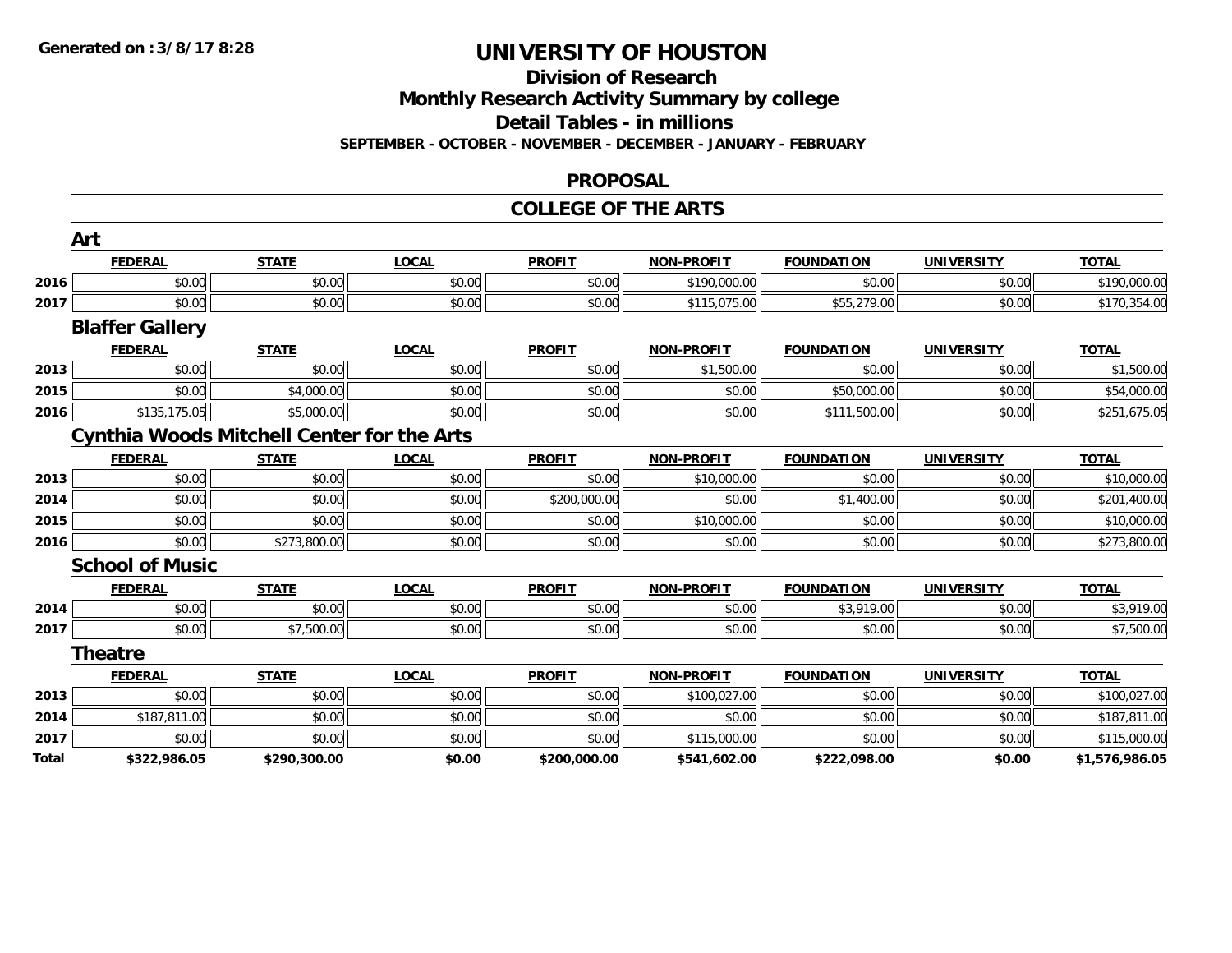# **Division of ResearchMonthly Research Activity Summary by college Detail Tables - in millions**

## **SEPTEMBER - OCTOBER - NOVEMBER - DECEMBER - JANUARY - FEBRUARY**

#### **PROPOSAL**

### **CULLEN COLLEGE OF ENGINEERING**

## **Biomedical Engineering**

|      | <b>FEDERAL</b>  | <u>STATE</u>   | <b>LOCAL</b> | <b>PROFIT</b> | <b>NON-PROFIT</b> | <b>FOUNDATION</b> | <b>UNIVERSITY</b> | <b>TOTAL</b>    |
|------|-----------------|----------------|--------------|---------------|-------------------|-------------------|-------------------|-----------------|
| 2013 | \$8,171,125.08  | \$202,500.00   | \$0.00       | \$66,477.00   | \$0.00            | \$250,003.00      | \$921,081.00      | \$9,611,186.08  |
| 2014 | \$46,489,823.90 | \$20,000.00    | \$0.00       | \$213,938.00  | \$631,364.00      | \$829,250.00      | \$271,740.00      | \$48,456,115.90 |
| 2015 | \$25,534,871.10 | \$0.00         | \$0.00       | \$111,131.00  | \$1,271,390.00    | \$1,144,886.00    | \$1,304,430.00    | \$29,366,708.10 |
| 2016 | \$26,277,695.12 | \$258,900.00   | \$0.00       | \$293,871.00  | \$2,037,973.50    | \$1,398,624.00    | \$1,515,330.00    | \$31,782,393.62 |
| 2017 | \$17,790,403.05 | \$2,766,751.80 | \$0.00       | \$989,751.00  | \$1,238,360.00    | \$675,000.00      | \$1,965,840.00    | \$25,426,105.85 |

## **Chemical Engineering**

|      | <u>FEDERAL</u>  | <b>STATE</b>   | <b>LOCAL</b> | <b>PROFIT</b>  | <b>NON-PROFIT</b> | <b>FOUNDATION</b> | <b>UNIVERSITY</b> | <b>TOTAL</b>    |
|------|-----------------|----------------|--------------|----------------|-------------------|-------------------|-------------------|-----------------|
| 2013 | \$11,879,587.50 | \$476,499.10   | \$0.00       | \$1,422,565.00 | \$673,000.00      | \$1,838,663.00    | \$39,909.00       | \$16,330,223.60 |
| 2014 | \$16,188,435.07 | \$1,480,629.00 | \$0.00       | \$2,012,890.00 | \$0.00            | \$3,030,000.00    | \$67,472.00       | \$22,779,426.07 |
| 2015 | \$8,600,479.52  | \$310,456.00   | \$0.00       | \$1,573,904.00 | \$160,000.00      | \$2,873,000.00    | \$206,086.00      | \$13,723,925.52 |
| 2016 | \$8,018,985.56  | \$0.00         | \$0.00       | \$490,980.00   | \$380,000.00      | \$2,202,111.42    | \$182,057.00      | \$11,274,133.98 |
| 2017 | \$71,663,747.68 | \$339,706.00   | \$0.00       | \$1,125,047.00 | \$375,000.00      | \$350,000.00      | \$0.00            | \$73,853,500.68 |

## **Civil Engineering**

|      | <b>FEDERAL</b>  | <b>STATE</b>   | <b>LOCAL</b> | <b>PROFIT</b> | <b>NON-PROFIT</b> | <b>FOUNDATION</b> | UNIVERSITY   | <u>TOTAL</u>    |
|------|-----------------|----------------|--------------|---------------|-------------------|-------------------|--------------|-----------------|
| 2013 | \$6,286,182.47  | \$723,896.00   | \$0.00       | \$163,590.00  | \$1,318,473.40    | \$2,982,335.00    | \$519,710.05 | \$11,994,186.92 |
| 2014 | \$12,688,679.14 | \$220,358.00   | \$0.00       | \$358,883.00  | \$110,000.00      | \$3,700,738.54    | \$97,318.80  | \$17,175,977.48 |
| 2015 | \$19,222,745.43 | \$220,695.00   | \$0.00       | \$122,314.50  | \$110,000.00      | \$1,540,897.05    | \$490,408.00 | \$21,707,059.98 |
| 2016 | \$5,429,947.10  | \$1,652,826.05 | \$0.00       | \$120,567.70  | \$329,000.00      | \$0.00            | \$260,800.00 | \$7,793,140.85  |
| 2017 | \$9,769,420.90  | \$229,996.00   | \$0.00       | \$125,000.00  | \$110,000.00      | \$0.00            | \$102,515.00 | \$10,336,931.90 |

#### **Dean, Engineering**

|      | <b>FEDERAL</b> | <b>STATE</b> | <u>LOCAL</u> | <b>PROFIT</b> | <b>NON-PROFIT</b> | <b>FOUNDATION</b> | <b>UNIVERSITY</b> | <b>TOTAL</b> |
|------|----------------|--------------|--------------|---------------|-------------------|-------------------|-------------------|--------------|
| 2013 | \$0.00         | \$0.00       | \$0.00       | \$0.00        | \$0.00            | \$0.00            | \$0.00            | \$0.00       |
| 2014 | \$0.00         | \$0.00       | \$0.00       | \$0.00        | \$0.00            | \$0.00            | \$0.00            | \$0.00       |
| 2015 | \$150,000.00   | \$0.00       | \$0.00       | \$0.00        | \$0.00            | \$150,000.00      | \$0.00            | \$300,000.00 |
| 2016 | \$129,999.00   | \$0.00       | \$0.00       | \$0.00        | \$0.00            | \$0.00            | \$0.00            | \$129,999.00 |
| 2017 | \$61,818.00    | \$0.00       | \$0.00       | \$0.00        | \$0.00            | \$0.00            | \$0.00            | \$61,818.00  |

## **Electrical & Computer Engineering**

|      | <b>FEDERAL</b>             | <b>STATE</b>      | _OCAL  | <b>PROFIT</b> | <b>NON-PROFIT</b> | <b>FOUNDATION</b> | UNIVERSITY                         | <b>TOTAL</b>         |
|------|----------------------------|-------------------|--------|---------------|-------------------|-------------------|------------------------------------|----------------------|
| 2013 | 128.47<br>F A<br>\$16.540. | 9,486.40<br>\$879 | \$0.00 | 170.814.00    | \$476.250.00      | \$964,395,00      | \$286,253,00                       | \$20,3<br>. / 326.87 |
| 2014 | \$16.749.495.67            | \$234,750.00      | \$0.00 | \$640.597.00  | .800.00           | \$794,321.10      | <b>EDD 010.00</b><br>1,523,810.801 |                      |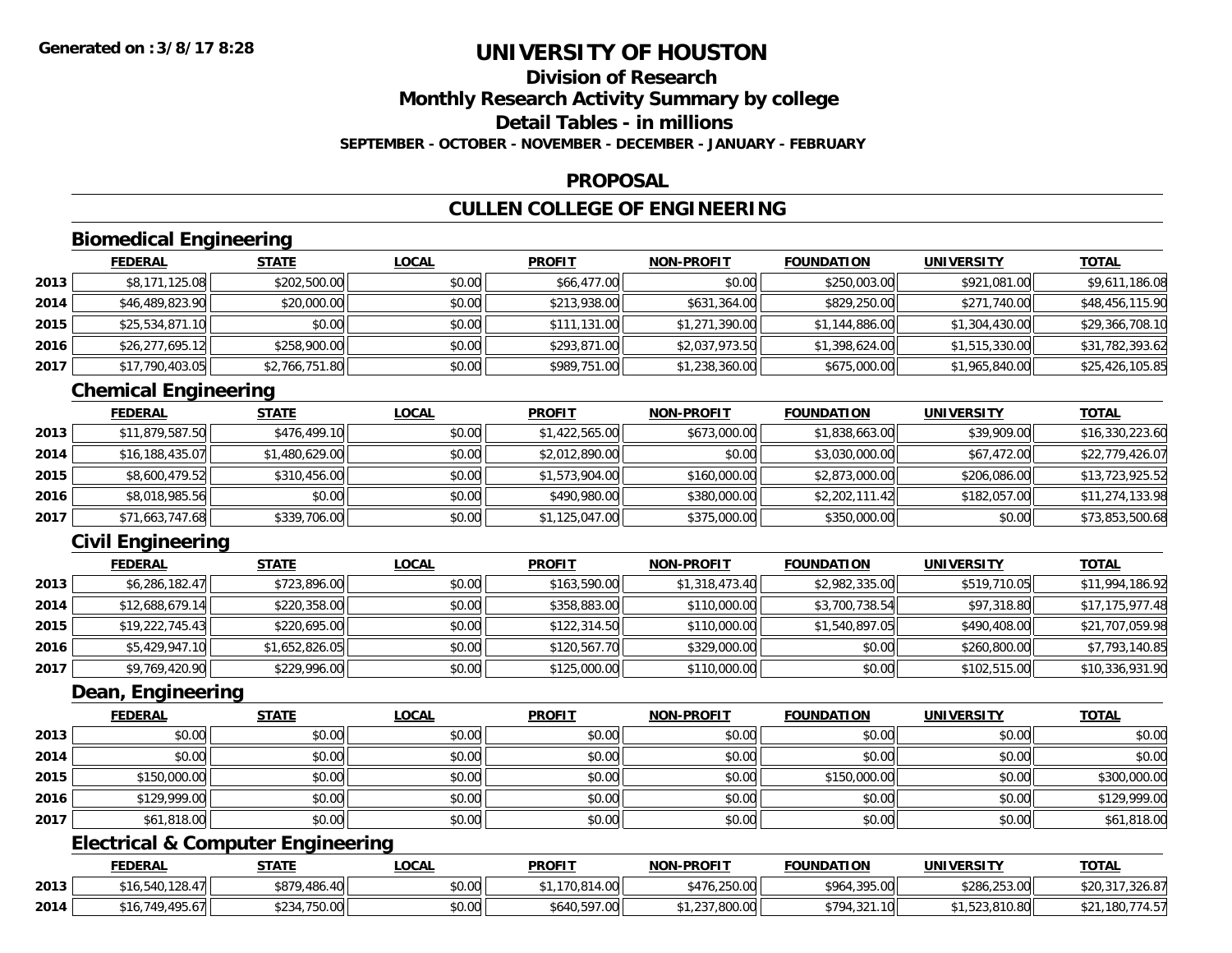## **Division of Research**

**Monthly Research Activity Summary by college**

**Detail Tables - in millions**

**SEPTEMBER - OCTOBER - NOVEMBER - DECEMBER - JANUARY - FEBRUARY**

#### **PROPOSAL**

### **CULLEN COLLEGE OF ENGINEERING**

### **Electrical & Computer Engineering**

|      | <u>FEDERAL</u>  | <u>STATE</u>   | <u>LOCAL</u> | <b>PROFIT</b>  | <b>NON-PROFIT</b> | <b>FOUNDATION</b> | <b>UNIVERSITY</b> | <b>TOTAL</b>    |
|------|-----------------|----------------|--------------|----------------|-------------------|-------------------|-------------------|-----------------|
| 2015 | \$13,438,709.63 | \$2,369,142.00 | \$0.00       | \$418,527,00   | \$7,000.00        | \$412,000.00      | \$761,626.40      | \$17,407,005.03 |
| 2016 | \$10,380,699.67 | \$829,507.00   | \$0.00       | \$339,460.00   | \$80,000.00       | \$771,114.58      | \$2,774.00        | \$12,403,555.25 |
| 2017 | \$8,623,841.06  | \$590,301.44   | \$0.00       | \$1,346,196.00 | \$119,556.00      | \$417,104.00      | \$990,027.00      | \$12,087,025.50 |

## **Industrial Engineering**

|      | <b>FEDERAL</b>  | <u>STATE</u> | <u>LOCAL</u> | <b>PROFIT</b> | <b>NON-PROFIT</b> | <b>FOUNDATION</b> | <b>UNIVERSITY</b> | <b>TOTAL</b>    |
|------|-----------------|--------------|--------------|---------------|-------------------|-------------------|-------------------|-----------------|
| 2013 | \$458,804.25    | \$113,001.00 | \$0.00       | \$0.00        | \$0.00            | \$413,072.00      | \$0.00            | \$984,877.25    |
| 2014 | \$18,885,631.34 | \$745,364.00 | \$0.00       | \$0.00        | \$29,887.80       | \$779,564.00      | \$0.00            | \$20,440,447.14 |
| 2015 | \$295,011.50    | \$0.00       | \$0.00       | \$22,184.00   | \$0.00            | \$619,162.00      | \$0.00            | \$936,357.50    |
| 2016 | \$692,554.00    | \$119,136.00 | \$0.00       | \$0.00        | \$49,575.00       | \$0.00            | \$0.00            | \$861,265.00    |
| 2017 | \$5,813,918.00  | \$0.00       | \$0.00       | \$0.00        | \$0.00            | \$0.00            | \$0.00            | \$5,813,918.00  |

### **Mechanical Engineering**

|      | <b>Mechanical Engineering</b> |              |              |                |                   |                   |                   |                 |  |  |  |
|------|-------------------------------|--------------|--------------|----------------|-------------------|-------------------|-------------------|-----------------|--|--|--|
|      | <b>FEDERAL</b>                | <b>STATE</b> | <u>LOCAL</u> | <b>PROFIT</b>  | <b>NON-PROFIT</b> | <b>FOUNDATION</b> | <b>UNIVERSITY</b> | <b>TOTAL</b>    |  |  |  |
| 2013 | \$3,436,304.25                | \$710,530.00 | \$0.00       | \$442,500.00   | \$100,000.00      | \$660,546.16      | \$452,849.00      | \$5,802,729.41  |  |  |  |
| 2014 | \$9,348,950.60                | \$511,050.00 | \$0.00       | \$1,284,321.00 | \$625,000.00      | \$482,228.76      | \$224,963.00      | \$12,476,513.36 |  |  |  |
| 2015 | \$8,931,115.90                | \$90,300.00  | \$0.00       | \$2,005,144.50 | \$0.00            | \$1,113,612.00    | \$80,000.00       | \$12,220,172.40 |  |  |  |
| 2016 | \$8,706,025.56                | \$523,003.00 | \$0.00       | \$1,375,903.30 | \$110,000.00      | \$1,447,104.00    | \$130,000.00      | \$12,292,035.86 |  |  |  |
| 2017 | \$9,232,648.60                | \$460,001.00 | \$0.00       | \$342,192.00   | \$0.00            | \$0.00            | \$0.00            | \$10,034,841.60 |  |  |  |

#### **National Center for Airborne Laser Mapping**

|      | <b>FEDERAL</b> | <b>STATE</b> | <u>LOCAL</u> | <b>PROFIT</b> | <b>NON-PROFIT</b> | <b>FOUNDATION</b> | <b>UNIVERSITY</b> | <b>TOTAL</b>   |
|------|----------------|--------------|--------------|---------------|-------------------|-------------------|-------------------|----------------|
| 2013 | \$0.00         | \$0.00       | \$0.00       | \$0.00        | \$0.00            | \$0.00            | \$1,058,677.95    | \$1,058,677.95 |
| 2014 | \$1,082,037.15 | \$48,896.00  | \$0.00       | \$0.00        | \$0.00            | \$0.00            | \$37,879.20       | \$1,168,812.35 |
| 2015 | \$183,747.60   | \$0.00       | \$0.00       | \$0.00        | \$0.00            | \$0.00            | \$485,503.00      | \$669,250.60   |
| 2017 | \$122,908.00   | \$0.00       | \$0.00       | \$0.00        | \$0.00            | \$0.00            | \$0.00            | \$122,908.00   |

<u> 1980 - Johann Barbara, martxa alemaniar amerikan basar da a</u>

#### **Petroleum Engineering**

|      | <b>FEDERAL</b> | <u>STATE</u> | <u>LOCAL</u> | <b>PROFIT</b>  | <b>NON-PROFIT</b> | <b>FOUNDATION</b> | <b>UNIVERSITY</b> | <b>TOTAL</b>   |
|------|----------------|--------------|--------------|----------------|-------------------|-------------------|-------------------|----------------|
| 2013 | \$147,000.00   | \$0.00       | \$0.00       | \$1,560,000.00 | \$0.00            | \$0.00            | \$0.00            | \$1,707,000.00 |
| 2014 | \$2,713,674.00 | \$0.00       | \$0.00       | \$420,895.00   | \$0.00            | \$0.00            | \$0.00            | \$3,134,569.00 |
| 2016 | \$158,886.00   | \$0.00       | \$0.00       | \$1,342,342.00 | \$0.00            | \$0.00            | \$0.00            | \$1,501,228.00 |
| 2017 | \$90,386.80    | \$0.00       | \$0.00       | \$3,041,701.00 | \$110,000.00      | \$0.00            | \$0.00            | \$3,242,087.80 |

<u> 1989 - Johann Stoff, deutscher Stoffen und der Stoffen und der Stoffen und der Stoffen und der Stoffen und de</u>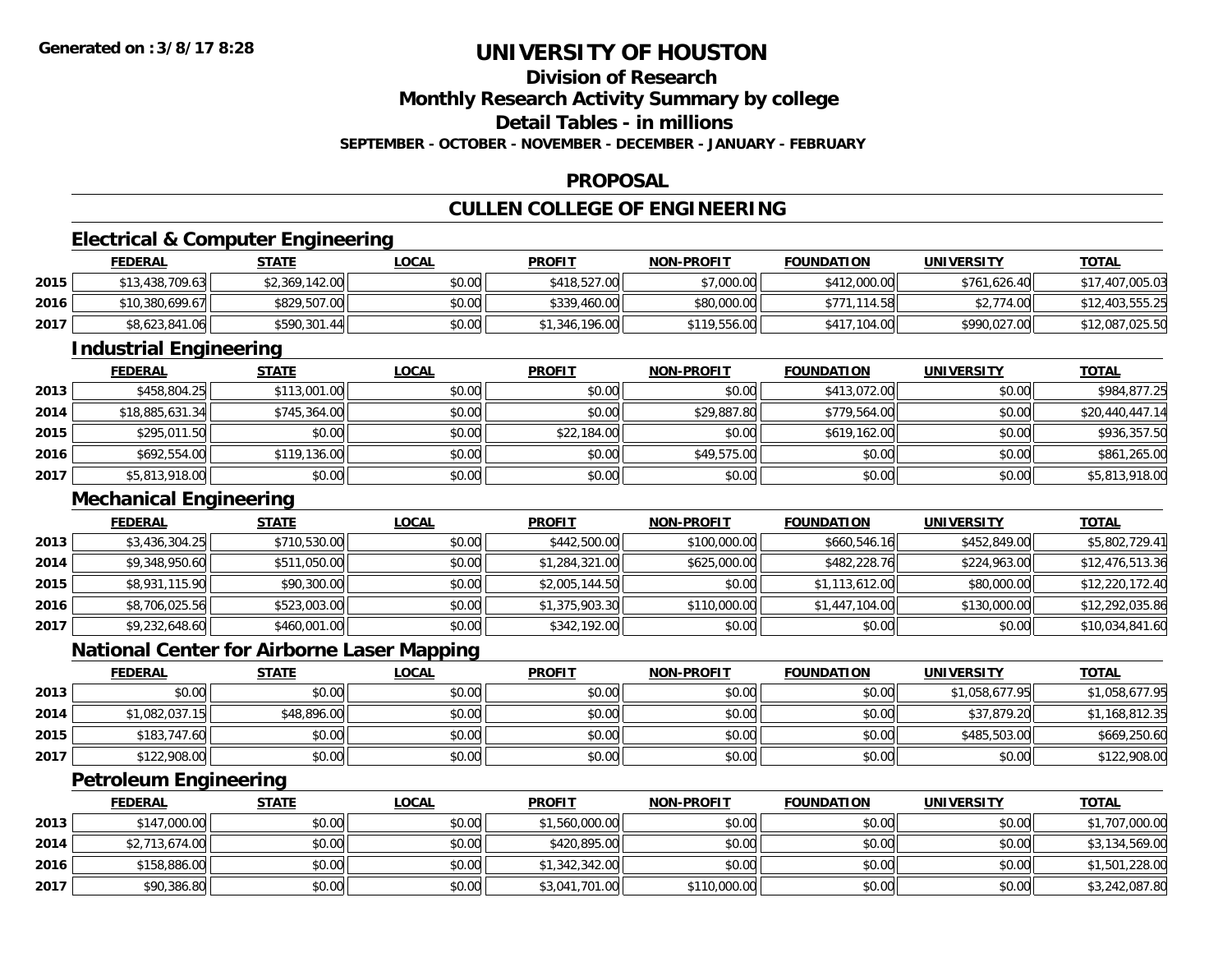**Division of Research**

**Monthly Research Activity Summary by college**

**Detail Tables - in millions**

**SEPTEMBER - OCTOBER - NOVEMBER - DECEMBER - JANUARY - FEBRUARY**

#### **PROPOSAL**

## **CULLEN COLLEGE OF ENGINEERING**

### **Wind Energy Center**

|       | <b>FEDERAI</b>   | <b>STATE</b>  | LOCAL  | <b>PROFIT</b>        | <b>DDAEIT</b><br>810 B.I | <b>FOUNDATION</b>              | UNIVERSITY       | <b>TOTAL</b>        |
|-------|------------------|---------------|--------|----------------------|--------------------------|--------------------------------|------------------|---------------------|
| 2013  | 0000<br>PU.UU    | 0000<br>vv.vv | \$0.00 | \$0.00               | 0.00<br>DU.UU            | ደበ በበ<br>JU.UU                 | ≮n nnlı<br>vu.vu | \$0.00              |
| Total | \$430,386,423.67 | .680.79       | \$0.00 | 686.00.د<br>\$24.943 | .629.70<br>.689f         | σÞ<br>$^{\prime}$ 31.61<br>ooo | 979.060.20       | 211.07<br>\$529,966 |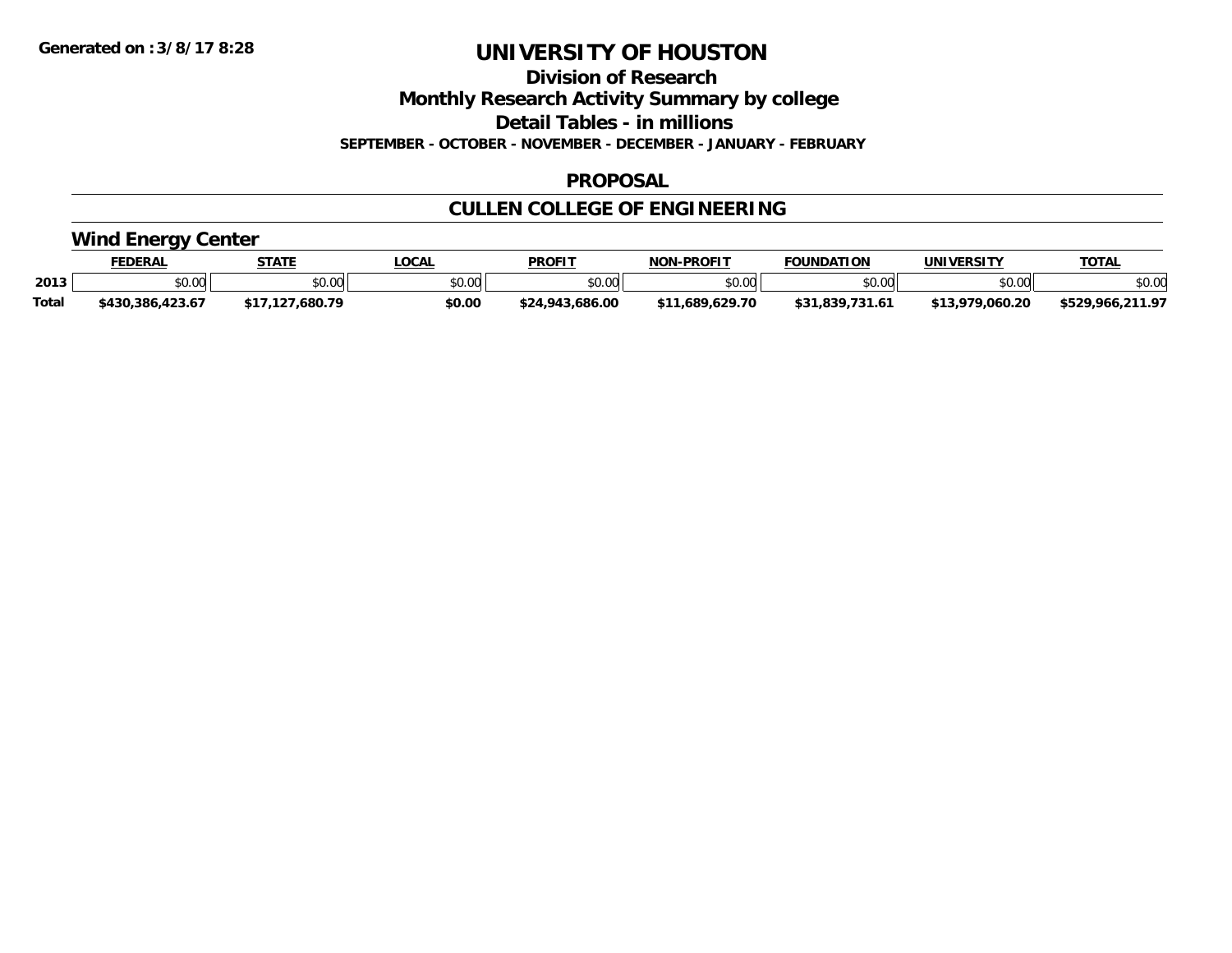## **Division of Research**

**Monthly Research Activity Summary by college**

**Detail Tables - in millions**

**SEPTEMBER - OCTOBER - NOVEMBER - DECEMBER - JANUARY - FEBRUARY**

#### **PROPOSAL**

## **DIVISION OF RESEARCH**

|      | <b>FEDERAL</b>                                            | <b>STATE</b>   | <b>LOCAL</b> | <b>PROFIT</b> | <b>NON-PROFIT</b> | <b>FOUNDATION</b> | <b>UNIVERSITY</b> | <b>TOTAL</b>   |
|------|-----------------------------------------------------------|----------------|--------------|---------------|-------------------|-------------------|-------------------|----------------|
| 2013 | \$199,698.00                                              | \$0.00         | \$0.00       | \$75,000.00   | \$1,293,700.00    | \$0.00            | \$0.00            | \$1,568,398.00 |
| 2015 | \$0.00                                                    | \$0.00         | \$0.00       | \$0.00        | \$0.00            | \$0.00            | \$69,683.00       | \$69,683.00    |
| 2016 | \$294,875.70                                              | \$0.00         | \$0.00       | \$0.00        | \$0.00            | \$0.00            | \$78,000.00       | \$372,875.70   |
| 2017 | \$115,384.20                                              | \$25,000.00    | \$0.00       | \$0.00        | \$215,555.70      | \$0.00            | \$0.00            | \$355,939.90   |
|      | <b>Center for Advanced Materials</b>                      |                |              |               |                   |                   |                   |                |
|      | <b>FEDERAL</b>                                            | <b>STATE</b>   | <b>LOCAL</b> | <b>PROFIT</b> | <b>NON-PROFIT</b> | <b>FOUNDATION</b> | <b>UNIVERSITY</b> | <b>TOTAL</b>   |
| 2013 | \$151,114.00                                              | \$0.00         | \$0.00       | \$0.00        | \$1,293,106.00    | \$0.00            | \$0.00            | \$1,444,220.00 |
| 2017 | \$73,806.60                                               | \$0.00         | \$0.00       | \$0.00        | \$0.00            | \$0.00            | \$0.00            | \$73,806.60    |
|      | <b>Center for Biomedical &amp; Environmental Genomics</b> |                |              |               |                   |                   |                   |                |
|      | <b>FEDERAL</b>                                            | <b>STATE</b>   | <b>LOCAL</b> | <b>PROFIT</b> | <b>NON-PROFIT</b> | <b>FOUNDATION</b> | <b>UNIVERSITY</b> | <b>TOTAL</b>   |
| 2013 | \$0.00                                                    | \$0.00         | \$0.00       | \$0.00        | \$0.00            | \$0.00            | \$0.00            | \$0.00         |
|      | <b>Division of Research</b>                               |                |              |               |                   |                   |                   |                |
|      | <b>FEDERAL</b>                                            | <b>STATE</b>   | <b>LOCAL</b> | <b>PROFIT</b> | <b>NON-PROFIT</b> | <b>FOUNDATION</b> | <b>UNIVERSITY</b> | <b>TOTAL</b>   |
| 2013 | \$0.00                                                    | \$7,877,932.00 | \$0.00       | \$0.00        | \$0.00            | \$0.00            | \$0.00            | \$7,877,932.00 |
| 2015 | \$0.00                                                    | \$491,311.00   | \$0.00       | \$0.00        | \$0.00            | \$0.00            | \$500.00          | \$491,811.00   |
| 2016 | \$0.00                                                    | \$0.00         | \$0.00       | \$0.00        | \$0.00            | \$0.00            | \$5,765,276.00    | \$5,765,276.00 |
| 2017 | \$0.00                                                    | \$0.00         | \$0.00       | \$0.00        | \$62,500.00       | \$0.00            | \$0.00            | \$62,500.00    |
|      | <b>Office of Contracts and Grants</b>                     |                |              |               |                   |                   |                   |                |
|      | <b>FEDERAL</b>                                            | <b>STATE</b>   | <b>LOCAL</b> | <b>PROFIT</b> | <b>NON-PROFIT</b> | <b>FOUNDATION</b> | <b>UNIVERSITY</b> | <b>TOTAL</b>   |
| 2013 | \$0.00                                                    | \$0.00         | \$0.00       | \$0.00        | \$0.00            | \$0.00            | \$0.00            | \$0.00         |
|      | <b>TcSUH</b>                                              |                |              |               |                   |                   |                   |                |
|      | <b>FEDERAL</b>                                            | <b>STATE</b>   | <b>LOCAL</b> | <b>PROFIT</b> | <b>NON-PROFIT</b> | <b>FOUNDATION</b> | <b>UNIVERSITY</b> | <b>TOTAL</b>   |
| 2013 | \$646,173.70                                              | \$50,000.00    | \$0.00       | \$178,821.00  | \$0.00            | \$0.00            | \$0.00            | \$874,994.70   |
| 2014 | \$769,823.10                                              | \$0.00         | \$0.00       | \$167,200.00  | \$0.00            | \$0.00            | \$619,826.00      | \$1,556,849.10 |
| 2015 | \$1,349,912.45                                            | \$0.00         | \$0.00       | \$16,000.00   | \$0.00            | \$0.00            | \$0.00            | \$1,365,912.45 |
| 2016 | \$621,818.84                                              | \$0.00         | \$0.00       | \$45,000.00   | \$0.00            | \$0.00            | \$0.00            | \$666,818.84   |
| 2017 | \$145,838.60                                              | \$0.00         | \$0.00       | \$0.00        | \$0.00            | \$0.00            | \$0.00            | \$145,838.60   |
|      | <b>Texas Obesity Research Center</b>                      |                |              |               |                   |                   |                   |                |
|      | <b>FEDERAL</b>                                            | <b>STATE</b>   | <b>LOCAL</b> | <b>PROFIT</b> | <b>NON-PROFIT</b> | <b>FOUNDATION</b> | <b>UNIVERSITY</b> | <b>TOTAL</b>   |
| 2016 | \$0.00                                                    | \$0.00         | \$0.00       | \$0.00        | \$255,524.00      | \$0.00            | \$0.00            | \$255,524.00   |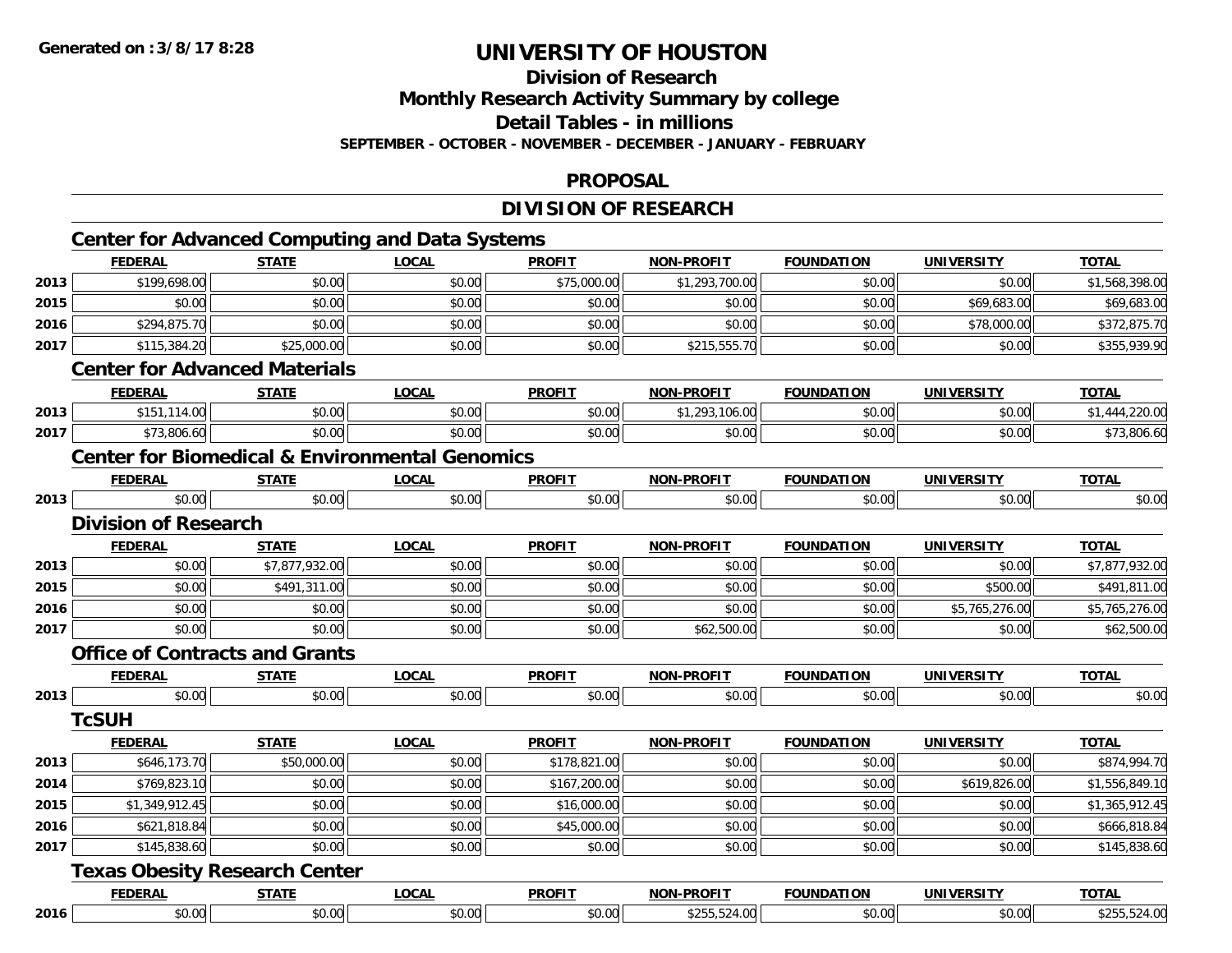**Division of Research**

**Monthly Research Activity Summary by college**

**Detail Tables - in millions**

**SEPTEMBER - OCTOBER - NOVEMBER - DECEMBER - JANUARY - FEBRUARY**

#### **PROPOSAL**

## **DIVISION OF RESEARCH**

#### **Texas Obesity Research Center**

|       | <b>FEDERAL</b>  | <b>STATE</b>   | <b>LOCAL</b> | <b>PROFIT</b>  | <b>NON-PROFIT</b> | <b>FOUNDATION</b> | <b>UNIVERSITY</b> | <b>TOTAL</b>    |
|-------|-----------------|----------------|--------------|----------------|-------------------|-------------------|-------------------|-----------------|
| 2017  | \$0.00          | \$0.00         | \$0.00       | \$0.00         | \$3,000.00        | \$0.00            | \$93,538.00       | \$96,538.00     |
|       | <b>TIMES</b>    |                |              |                |                   |                   |                   |                 |
|       | <b>FEDERAL</b>  | <b>STATE</b>   | <b>LOCAL</b> | <b>PROFIT</b>  | <b>NON-PROFIT</b> | <b>FOUNDATION</b> | <b>UNIVERSITY</b> | <b>TOTAL</b>    |
| 2013  | \$1,331,763.80  | \$29,908.00    | \$0.00       | \$0.00         | \$0.00            | \$0.00            | \$665,106.00      | \$2,026,777.80  |
| 2014  | \$9,197,813.55  | \$98,197.00    | \$0.00       | \$1,006,321.00 | \$0.00            | \$0.00            | \$0.00            | \$10,302,331.55 |
| 2015  | \$357,758.00    | \$99,999.00    | \$0.00       | \$0.00         | \$76,188.00       | \$0.00            | \$0.00            | \$533,945.00    |
| 2016  | \$3,717,733.60  | \$111,938.00   | \$0.00       | \$0.00         | \$3,000.00        | \$0.00            | \$0.00            | \$3,832,671.60  |
| 2017  | \$137,089.20    | \$245,000.00   | \$0.00       | \$0.00         | \$0.00            | \$31,625.00       | \$1,486,542.00    | \$1,900,256.20  |
| Total | \$19,110,603.34 | \$9,029,285.00 | \$0.00       | \$1,488,342.00 | \$3,202,573.70    | \$31,625.00       | \$8,778,471.00    | \$41,640,900.04 |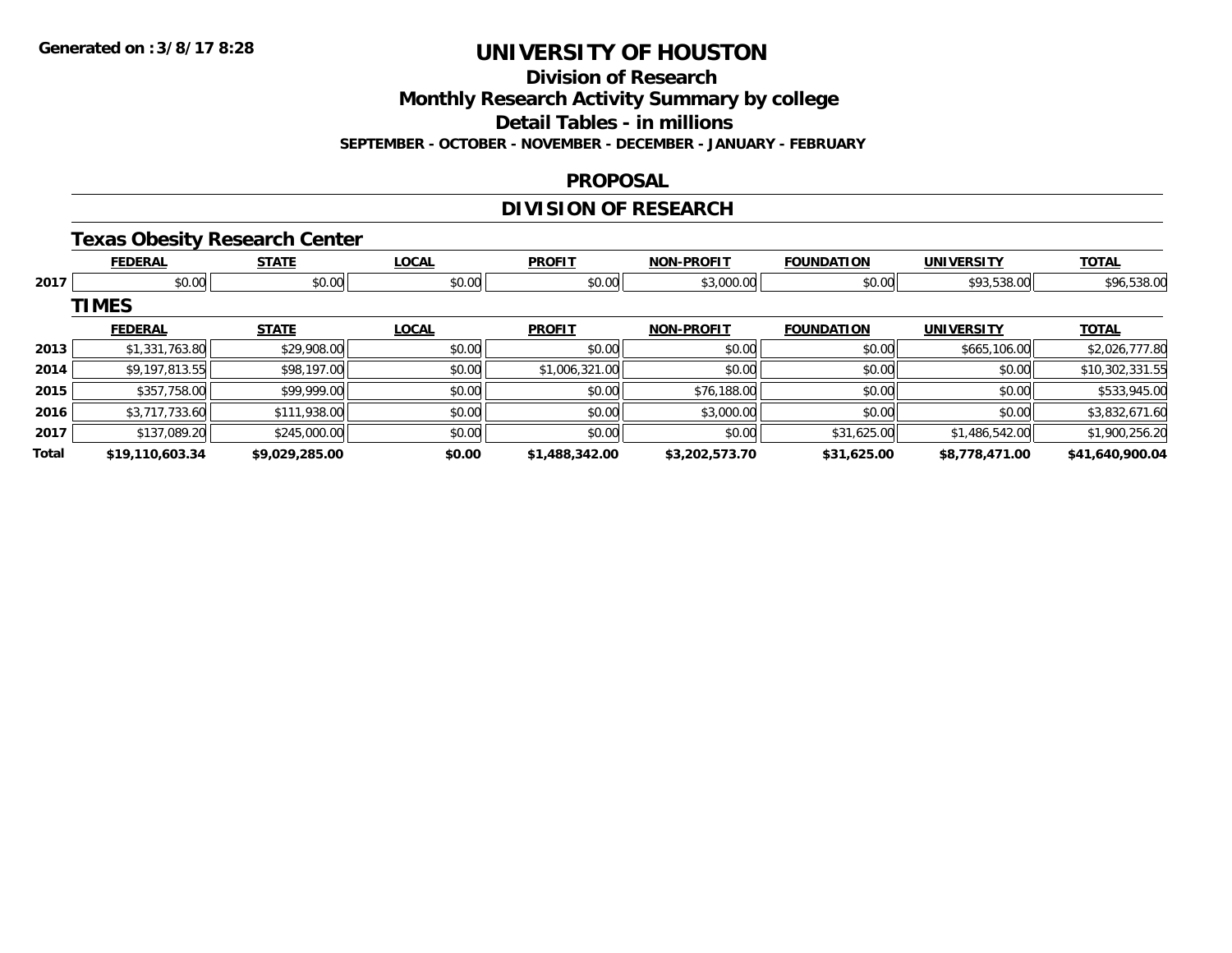### **Division of Research**

**Monthly Research Activity Summary by college**

**Detail Tables - in millions**

**SEPTEMBER - OCTOBER - NOVEMBER - DECEMBER - JANUARY - FEBRUARY**

#### **PROPOSAL**

### **GRADUATE COLLEGE OF SOCIAL WORK**

### **Center for Drug and Social Policy Research**

|      | <b>FEDERAL</b> | <u>STATE</u> | <u>LOCAL</u> | <b>PROFIT</b> | <b>NON-PROFIT</b> | <b>FOUNDATION</b> | <b>UNIVERSITY</b> | <b>TOTAL</b>   |
|------|----------------|--------------|--------------|---------------|-------------------|-------------------|-------------------|----------------|
| 2013 | \$1,551,982.96 | \$0.00       | \$0.00       | \$0.00        | \$45,910.00       | \$0.00            | \$0.00            | \$1,597,892.96 |
| 2014 | \$0.00         | \$0.00       | \$0.00       | \$45,050.00   | \$0.00            | \$0.00            | \$356,205.00      | \$401,255.00   |
| 2016 | \$52,200.00    | \$0.00       | \$0.00       | \$0.00        | \$0.00            | \$0.00            | \$0.00            | \$52,200.00    |
| 2017 | \$662,796.00   | \$0.00       | \$0.00       | \$801,403.00  | \$300,000.00      | \$0.00            | \$577,610.00      | \$2,341,809.00 |

### **Center for Health Equities & Evaluation Research**

|      | <b>FEDERAL</b>                            | <b>STATE</b> | LOCAL  | <b>PROFIT</b>                      | -PROFIT<br>NON- | <b>FOUNDATION</b> | <b>UNIVERSITY</b> | <b>TOTAL</b>               |
|------|-------------------------------------------|--------------|--------|------------------------------------|-----------------|-------------------|-------------------|----------------------------|
| 2013 | $\sim$ 00<br>JU.UU                        | \$0.00       | \$0.00 | 0.007<br>$\Omega$<br>, JJ.<br>JJ 7 | ልስ ለሰ<br>JU.UU  | \$0.00            | \$0.00            | . JJ. <i>. .</i> .<br>ັບ / |
| 2015 | 054.00<br><b>t</b> 1 2 0<br>704.UU<br>טט+ | \$0.00       | \$0.00 | \$0.00                             | ልስ ሀህ<br>JU.UU  | \$0.00            | \$0.00            |                            |

### **Child & Family for Innovative Research**

|      | <u>FEDERAL</u> | <b>STATE</b> | <b>LOCAL</b> | <b>PROFIT</b> | <b>NON-PROFIT</b> | <b>FOUNDATION</b> | <b>UNIVERSITY</b> | <b>TOTAL</b>   |
|------|----------------|--------------|--------------|---------------|-------------------|-------------------|-------------------|----------------|
| 2013 | \$0.00         | \$10,000.00  | \$0.00       | \$0.00        | \$246,928.00      | \$19,250.00       | \$0.00            | \$276,178.00   |
| 2014 | \$0.00         | \$288,991.00 | \$0.00       | \$0.00        | \$19,979.00       | \$19,235.70       | \$0.00            | \$328,205.70   |
| 2015 | \$0.00         | \$0.00       | \$0.00       | \$0.00        | \$0.00            | \$99,730.00       | \$0.00            | \$99,730.00    |
| 2016 | \$2,158,749.00 | \$0.00       | \$0.00       | \$0.00        | \$44,524.00       | \$0.00            | \$32,782.00       | \$2,236,055.00 |
| 2017 | \$12,000.00    | \$3,152.00   | \$0.00       | \$0.00        | \$77,960.00       | \$0.00            | \$0.00            | \$93,112.00    |

#### **Dean, Social Work**

|       | <b>FEDERAL</b> | <b>STATE</b>   | <b>LOCAL</b> | <b>PROFIT</b> | <b>NON-PROFIT</b> | <b>FOUNDATION</b> | <b>UNIVERSITY</b> | <b>TOTAL</b>    |
|-------|----------------|----------------|--------------|---------------|-------------------|-------------------|-------------------|-----------------|
| 2013  | \$0.00         | \$0.00         | \$0.00       | \$0.00        | \$0.00            | \$0.00            | \$0.00            | \$0.00          |
| 2014  | \$0.00         | \$0.00         | \$0.00       | \$0.00        | \$0.00            | \$0.00            | \$0.00            | \$0.00          |
| 2015  | \$0.00         | \$0.00         | \$0.00       | \$0.00        | \$0.00            | \$4,500.00        | \$0.00            | \$4,500.00      |
| 2016  | \$1,300,000.00 | \$626,318.00   | \$0.00       | \$0.00        | \$115,292.00      | \$0.00            | \$0.00            | \$2,041,610.00  |
| 2017  | \$510,000.00   | \$252,097.00   | \$0.00       | \$0.00        | \$0.00            | \$0.00            | \$0.00            | \$762,097.00    |
| Total | \$6,678,681.96 | \$1,180,558.00 | \$0.00       | \$886,208.90  | \$850,593.00      | \$142,715.70      | \$966,597.00      | \$10,705,354.56 |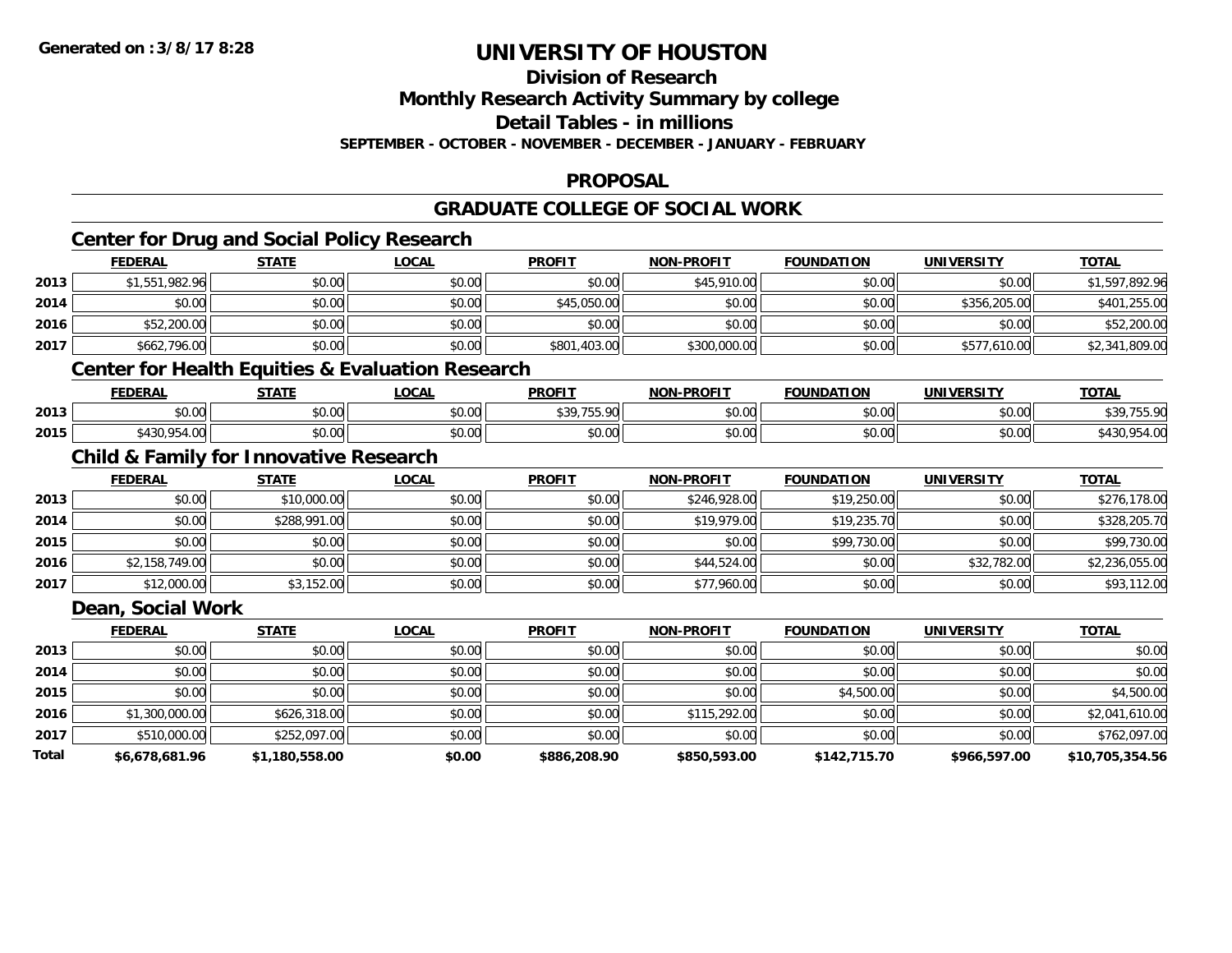#### **Division of Research**

**Monthly Research Activity Summary by college**

**Detail Tables - in millions**

**SEPTEMBER - OCTOBER - NOVEMBER - DECEMBER - JANUARY - FEBRUARY**

#### **PROPOSAL**

#### **HILTON COLLEGE OF HOTEL AND RESTAURANT MANAGEMENT**

#### **Hotel and Restaurant Management**

|       | <b>FEDERAL</b> | <b>STATE</b> | <u>LOCAL</u> | <b>PROFIT</b> | <b>NON-PROFIT</b> | <b>FOUNDATION</b> | <b>UNIVERSITY</b> | <b>TOTAL</b>   |
|-------|----------------|--------------|--------------|---------------|-------------------|-------------------|-------------------|----------------|
| 2013  | \$553,755.00   | \$0.00       | \$16,154.00  | \$0.00        | \$10,987.00       | \$55,874.00       | \$143,232.00      | \$780,002.00   |
| 2014  | \$0.00         | \$0.00       | \$0.00       | \$0.00        | \$5,000.00        | \$0.00            | \$0.00            | \$5,000.00     |
| 2015  | \$40,000.00    | \$0.00       | \$0.00       | \$0.00        | \$0.00            | \$0.00            | \$0.00            | \$40,000.00    |
| 2016  | \$0.00         | \$0.00       | \$0.00       | \$0.00        | \$14,207.00       | \$0.00            | \$0.00            | \$14,207.00    |
| 2017  | \$554,477.00   | \$570,701.00 | \$0.00       | \$0.00        | \$0.00            | \$0.00            | \$38,271.00       | \$1,163,449.00 |
| Total | \$1,148,232.00 | \$570,701.00 | \$16,154.00  | \$0.00        | \$30,194.00       | \$55,874.00       | \$181,503.00      | \$2,002,658.00 |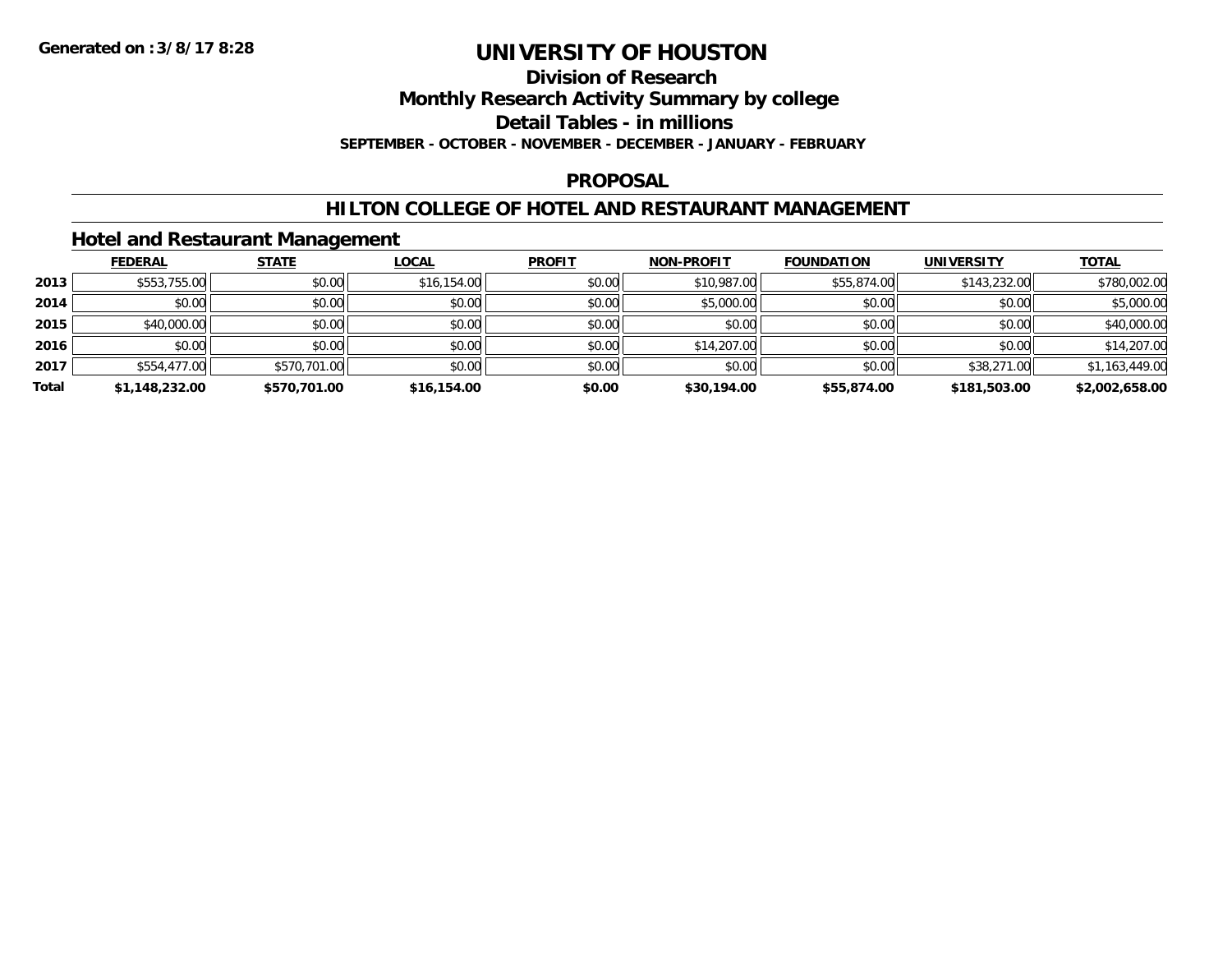### **Division of Research Monthly Research Activity Summary by college Detail Tables - in millions SEPTEMBER - OCTOBER - NOVEMBER - DECEMBER - JANUARY - FEBRUARY**

#### **PROPOSAL**

#### **HONORS COLLEGE**

## **Dean, Honors College**

|       | <b>FEDERAL</b> | <b>STATE</b> | <b>LOCAL</b> | <b>PROFIT</b> | <b>NON-PROFIT</b> | <b>FOUNDATION</b> | <b>UNIVERSITY</b> | <b>TOTAL</b>   |
|-------|----------------|--------------|--------------|---------------|-------------------|-------------------|-------------------|----------------|
| 2013  | \$0.00         | \$0.00       | \$0.00       | \$341,900.74  | \$0.00            | \$0.00            | \$9,150.32        | \$351,051.06   |
| 2014  | \$0.00         | \$457,985.75 | \$0.00       | \$0.00        | \$0.00            | \$0.00            | \$0.00            | \$457,985.75   |
| 2015  | \$0.00         | \$0.00       | \$0.00       | \$0.00        | \$367,989.75      | \$0.00            | \$0.00            | \$367,989.75   |
| 2016  | \$37,404.50    | \$0.00       | \$0.00       | \$0.00        | \$0.00            | \$0.00            | \$0.00            | \$37,404.50    |
| 2017  | \$268,247.00   | \$0.00       | \$0.00       | \$0.00        | \$1,293,334.20    | \$0.00            | \$120,443.00      | \$1,682,024.20 |
| Total | \$305,651.50   | \$457,985.75 | \$0.00       | \$341,900.74  | \$1,661,323.95    | \$0.00            | \$129,593.32      | \$2,896,455.26 |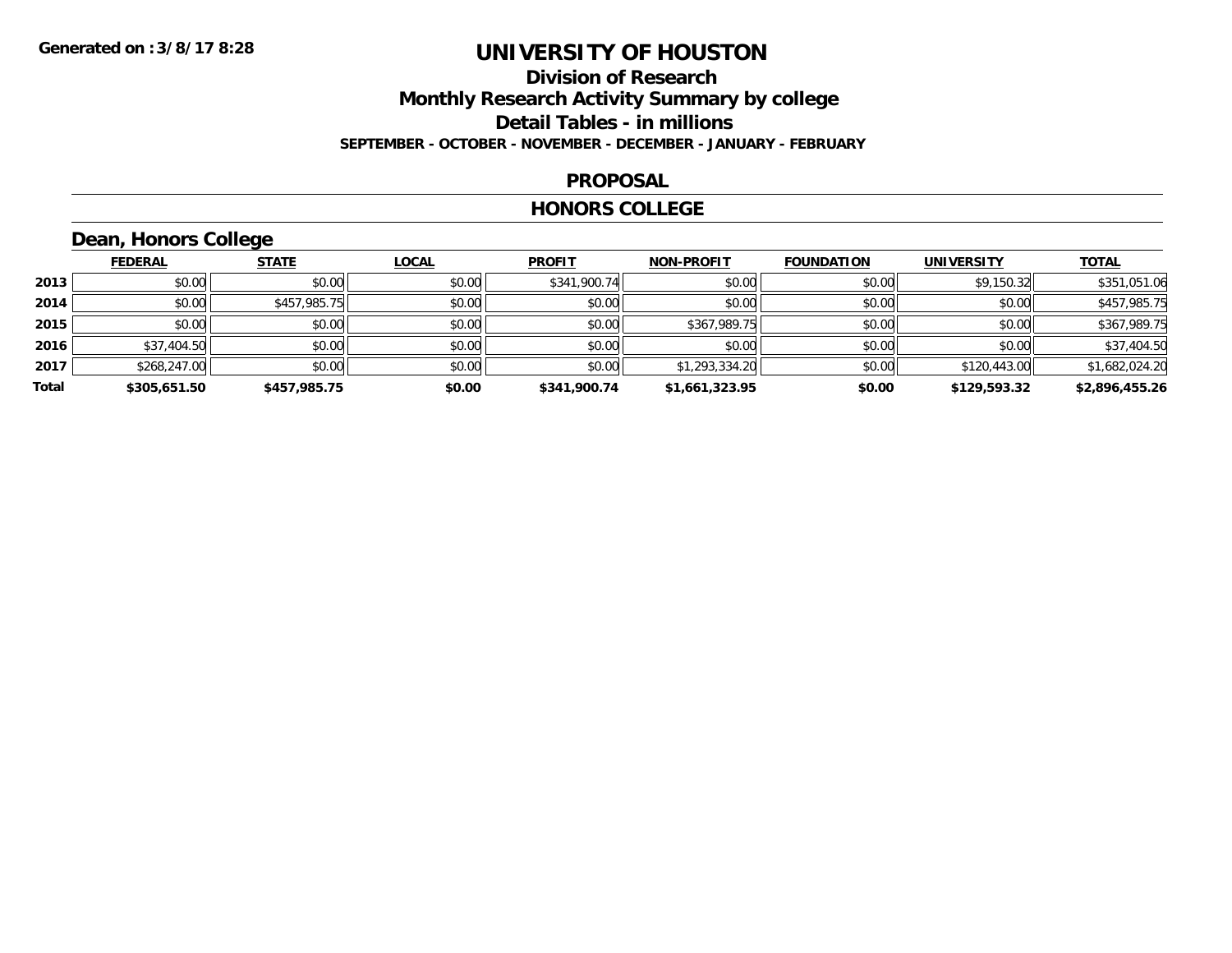**Division of Research**

**Monthly Research Activity Summary by college**

**Detail Tables - in millions**

**SEPTEMBER - OCTOBER - NOVEMBER - DECEMBER - JANUARY - FEBRUARY**

#### **PROPOSAL**

#### **LIBRARY**

### **Administration, Library**

|              | <b>FEDERAL</b> | <b>STATE</b> | <b>OCAL</b> | <b>PROFIT</b> | -PROFIT<br>NON                  | <b>FOUNDATION</b> | <b>UNIVERSITY</b> | <b>TOTAL</b> |
|--------------|----------------|--------------|-------------|---------------|---------------------------------|-------------------|-------------------|--------------|
| 2017         |                | \$0.00       | JU.UU       | \$0.00        | $\sim$<br>$\sim$<br>$\sim$ ບປີເ | \$0.00            | \$0.00            | 2000<br>ט.טנ |
| <b>Total</b> | \$45.000.00    | \$0.00       | \$0.00      | \$0.00        | 430.00                          | \$0.00            | \$0.00            | .430.00      |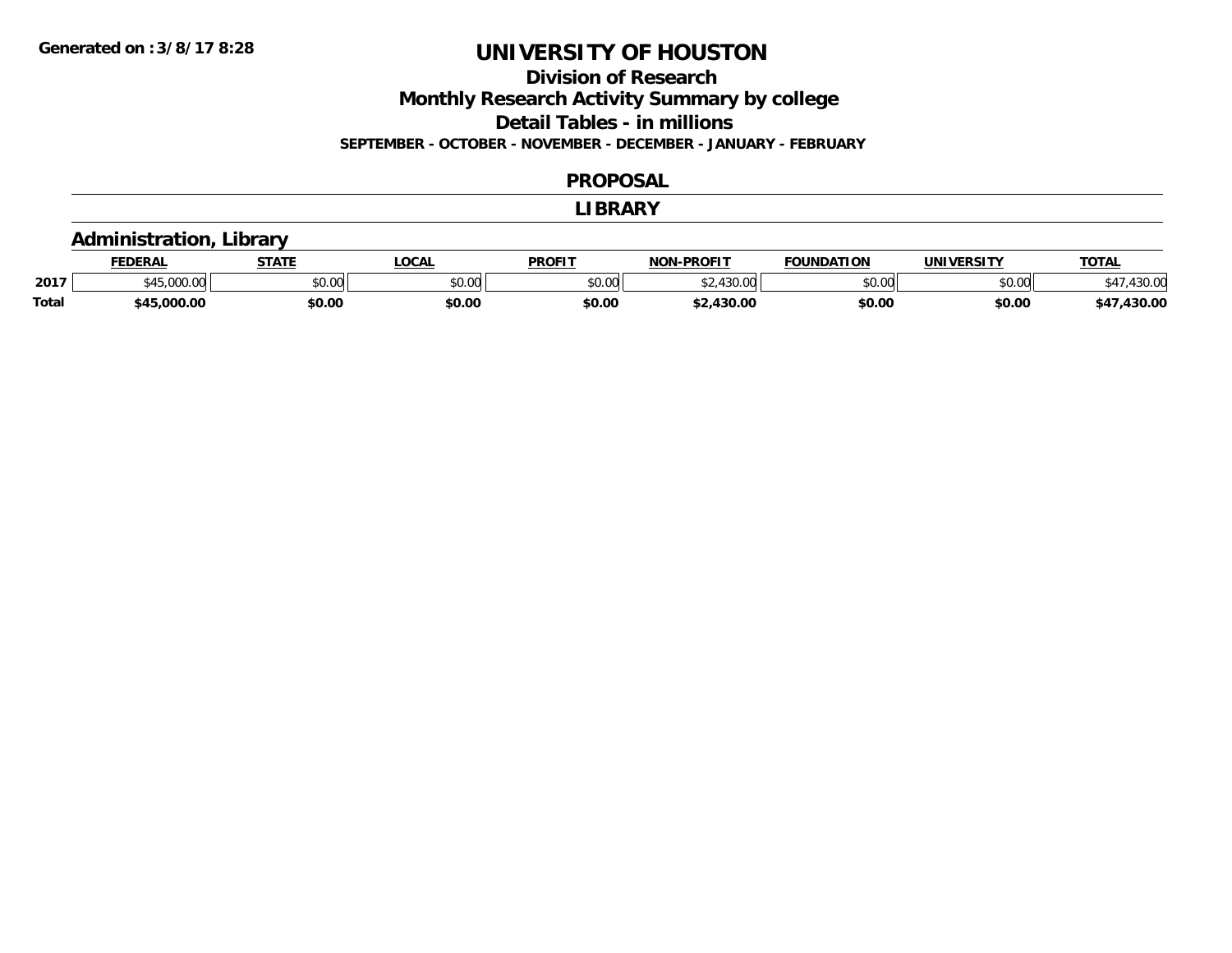**Division of Research**

**Monthly Research Activity Summary by college**

**Detail Tables - in millions**

**SEPTEMBER - OCTOBER - NOVEMBER - DECEMBER - JANUARY - FEBRUARY**

#### **PROPOSAL**

#### **PRESIDENT**

#### **Office of the President**

|              | <b>DERAI</b>    | <b>STATE</b> | LOCAI              | PROFIT          | <b>DDOEIT</b><br>NAN | <b>FOUNDATION</b> | UNIVERSITY | <b>TOTAL</b>   |
|--------------|-----------------|--------------|--------------------|-----------------|----------------------|-------------------|------------|----------------|
| 2014         | $\sim$<br>DU.UU | JU.UU        | $\sim$ 00<br>DU.UL | $\sim$<br>JU.UU | 30.01<br>JU.UU       |                   | \$0.00     | ቀስ ስር<br>⊋∪.∪∪ |
| <b>Total</b> | \$0.00          | \$0.00       | \$0.00             | \$0.00          | \$0.00               | \$0.00            | \$0.00     | \$0.00         |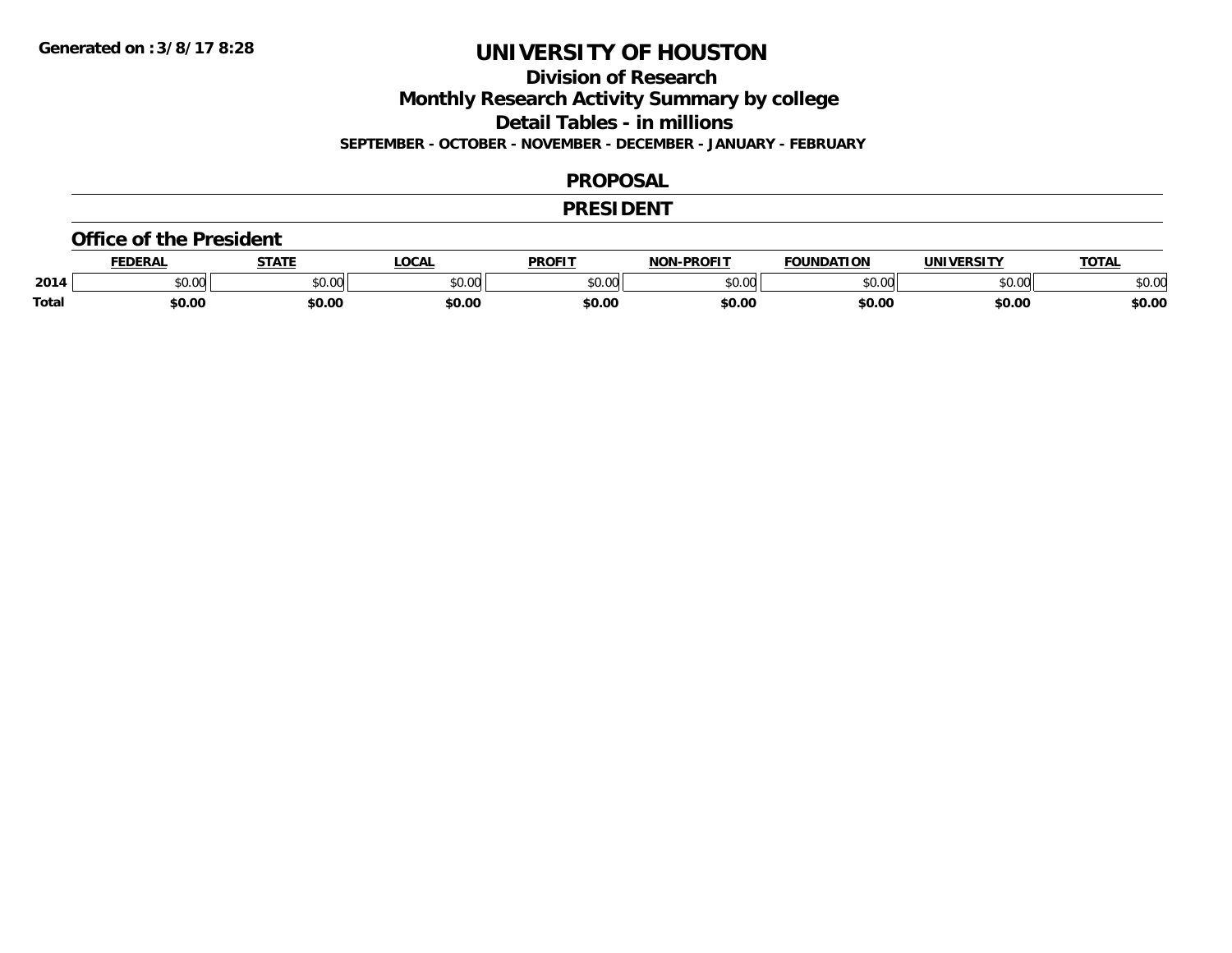**Division of Research**

**Monthly Research Activity Summary by college**

**Detail Tables - in millions**

**SEPTEMBER - OCTOBER - NOVEMBER - DECEMBER - JANUARY - FEBRUARY**

#### **PROPOSAL**

### **SCHOOL OF NURSING**

### **Dean, School of Nursing**

|       | <b>FEDERAL</b> | STATE       | LOCAL  | <b>PROFIT</b> | <b>NON-PROFIT</b> | <b>FOUNDATION</b> | UNIVERSITY | <u> ΤΟΤΑL</u> |
|-------|----------------|-------------|--------|---------------|-------------------|-------------------|------------|---------------|
| 2016  | \$52,200.00    | \$0.00      | \$0.00 | \$0.00        | \$500.00          | \$344,029.35      | \$0.00     | \$396,729.35  |
| 2017  | \$0.00         | \$70,000.00 | \$0.00 | \$0.00        | \$215,555.70      | \$152,823.00      | \$0.00     | \$438,378.70  |
| Total | \$52,200.00    | \$70,000.00 | \$0.00 | \$0.00        | \$216,055.70      | \$496.852.35      | \$0.00     | \$835,108.05  |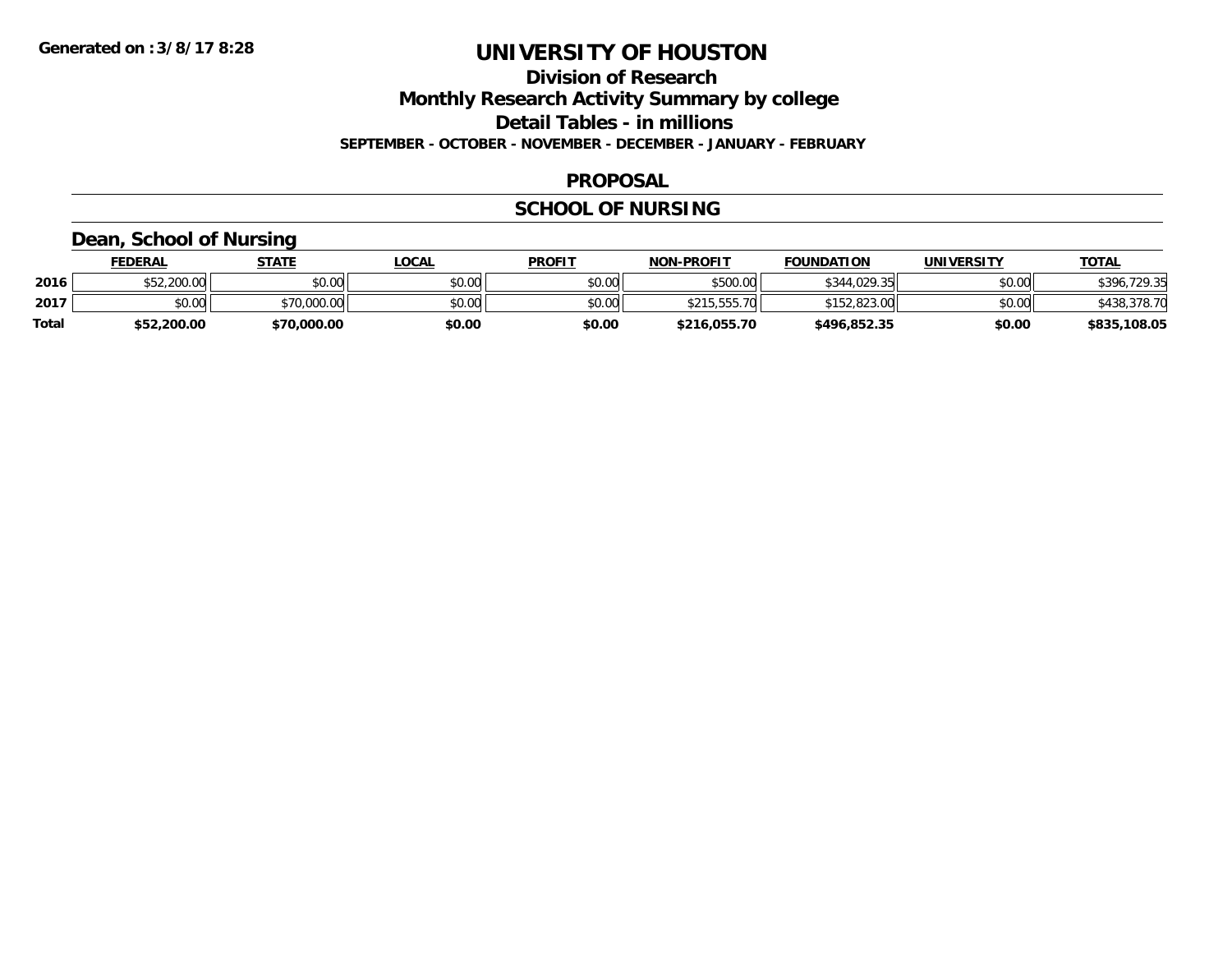**Division of Research**

**Monthly Research Activity Summary by college**

**Detail Tables - in millions**

**SEPTEMBER - OCTOBER - NOVEMBER - DECEMBER - JANUARY - FEBRUARY**

#### **PROPOSAL**

#### **SENIOR V.P. FOR ACADEMIC AFFAIRS AND PROVOST**

|       | <b>Pre-Health Advising</b>                   |              |              |               |                   |                   |                   |              |
|-------|----------------------------------------------|--------------|--------------|---------------|-------------------|-------------------|-------------------|--------------|
|       | <b>FEDERAL</b>                               | <b>STATE</b> | LOCAL        | <b>PROFIT</b> | <b>NON-PROFIT</b> | <b>FOUNDATION</b> | <b>UNIVERSITY</b> | <b>TOTAL</b> |
| 2015  | \$0.00                                       | \$0.00       | \$0.00       | \$0.00        | \$0.00            | \$0.00            | \$0.00            | \$0.00       |
|       | Senior V.P. for Academic Affairs and Provost |              |              |               |                   |                   |                   |              |
|       | <b>FEDERAL</b>                               | <b>STATE</b> | <b>LOCAL</b> | <b>PROFIT</b> | <b>NON-PROFIT</b> | <b>FOUNDATION</b> | <b>UNIVERSITY</b> | <b>TOTAL</b> |
| 2013  | \$0.00                                       | \$0.00       | \$0.00       | \$0.00        | \$149,488.00      | \$0.00            | \$0.00            | \$149,488.00 |
| 2014  | \$0.00                                       | \$0.00       | \$0.00       | \$0.00        | \$0.00            | \$0.00            | \$0.00            | \$0.00       |
|       | <b>Undergraduate Scholars</b>                |              |              |               |                   |                   |                   |              |
|       | <b>FEDERAL</b>                               | <b>STATE</b> | <b>LOCAL</b> | <b>PROFIT</b> | <b>NON-PROFIT</b> | <b>FOUNDATION</b> | <b>UNIVERSITY</b> | <b>TOTAL</b> |
| 2014  | \$0.00                                       | \$20,330.00  | \$0.00       | \$0.00        | \$0.00            | \$0.00            | \$0.00            | \$20,330.00  |
|       | <b>Undergraduate Student Success</b>         |              |              |               |                   |                   |                   |              |
|       | <b>FEDERAL</b>                               | <b>STATE</b> | <b>LOCAL</b> | <b>PROFIT</b> | <b>NON-PROFIT</b> | <b>FOUNDATION</b> | <b>UNIVERSITY</b> | <b>TOTAL</b> |
| 2013  | \$0.00                                       | \$30,000.00  | \$0.00       | \$0.00        | \$0.00            | \$0.00            | \$0.00            | \$30,000.00  |
| 2014  | \$0.00                                       | \$268,000.00 | \$0.00       | \$0.00        | \$0.00            | \$0.00            | \$0.00            | \$268,000.00 |
| 2015  | \$297,579.00                                 | \$0.00       | \$0.00       | \$0.00        | \$0.00            | \$0.00            | \$0.00            | \$297,579.00 |
|       | <b>Undergraduate Student Success Center</b>  |              |              |               |                   |                   |                   |              |
|       | <b>FEDERAL</b>                               | <b>STATE</b> | <b>LOCAL</b> | <b>PROFIT</b> | <b>NON-PROFIT</b> | <b>FOUNDATION</b> | <b>UNIVERSITY</b> | <b>TOTAL</b> |
| 2015  | \$0.00                                       | \$0.00       | \$0.00       | \$0.00        | \$39,250.00       | \$0.00            | \$0.00            | \$39,250.00  |
| Total | \$297,579.00                                 | \$318,330.00 | \$0.00       | \$0.00        | \$188,738.00      | \$0.00            | \$0.00            | \$804,647.00 |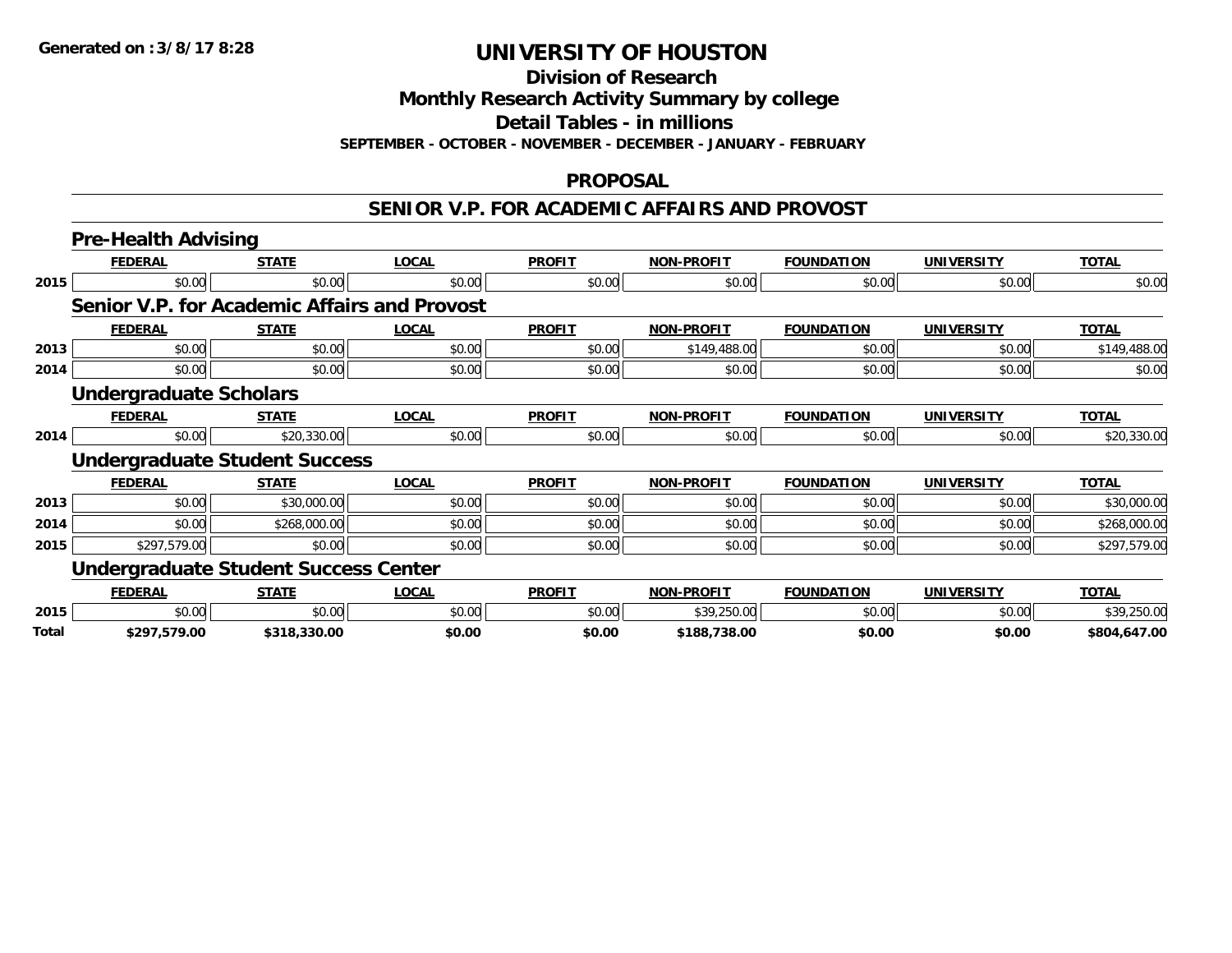### **Division of Research Monthly Research Activity Summary by college Detail Tables - in millions SEPTEMBER - OCTOBER - NOVEMBER - DECEMBER - JANUARY - FEBRUARY**

#### **PROPOSAL**

#### **UH LAW CENTER**

|       | Dean, Law      |              |              |               |                   |                   |                   |                |
|-------|----------------|--------------|--------------|---------------|-------------------|-------------------|-------------------|----------------|
|       | <b>FEDERAL</b> | <b>STATE</b> | <b>LOCAL</b> | <b>PROFIT</b> | <b>NON-PROFIT</b> | <b>FOUNDATION</b> | UNIVERSITY        | <b>TOTAL</b>   |
| 2013  | \$0.00         | \$0.00       | \$0.00       | \$71,560.62   | \$0.00            | \$0.00            | \$0.00            | \$71,560.62    |
| 2015  | \$601,568.43   | \$0.00       | \$0.00       | \$0.00        | \$0.00            | \$0.00            | \$0.00            | \$601,568.43   |
| 2016  | \$0.00         | \$0.00       | \$0.00       | \$0.00        | \$82,500.00       | \$0.00            | \$0.00            | \$82,500.00    |
|       | <b>Law-UH</b>  |              |              |               |                   |                   |                   |                |
|       | <b>FEDERAL</b> | <b>STATE</b> | <b>LOCAL</b> | <b>PROFIT</b> | <b>NON-PROFIT</b> | <b>FOUNDATION</b> | <b>UNIVERSITY</b> | <b>TOTAL</b>   |
| 2014  | \$0.00         | \$200,000.00 | \$0.00       | \$0.00        | \$0.00            | \$0.00            | \$14,164.00       | \$214,164.00   |
| 2015  | \$0.00         | \$114,000.00 | \$0.00       | \$0.00        | \$0.00            | \$322,841.00      | \$16,683.00       | \$453,524.00   |
| 2016  | \$0.00         | \$200,000.00 | \$0.00       | \$0.00        | \$67,500.00       | \$192,906.00      | \$13,379.00       | \$473,785.00   |
| 2017  | \$0.00         | \$0.00       | \$0.00       | \$0.00        | \$216,815.00      | \$0.00            | \$134,997.00      | \$351,812.00   |
| Total | \$601.568.43   | \$514,000.00 | \$0.00       | \$71,560.62   | \$366,815.00      | \$515,747.00      | \$179,223.00      | \$2,248,914.05 |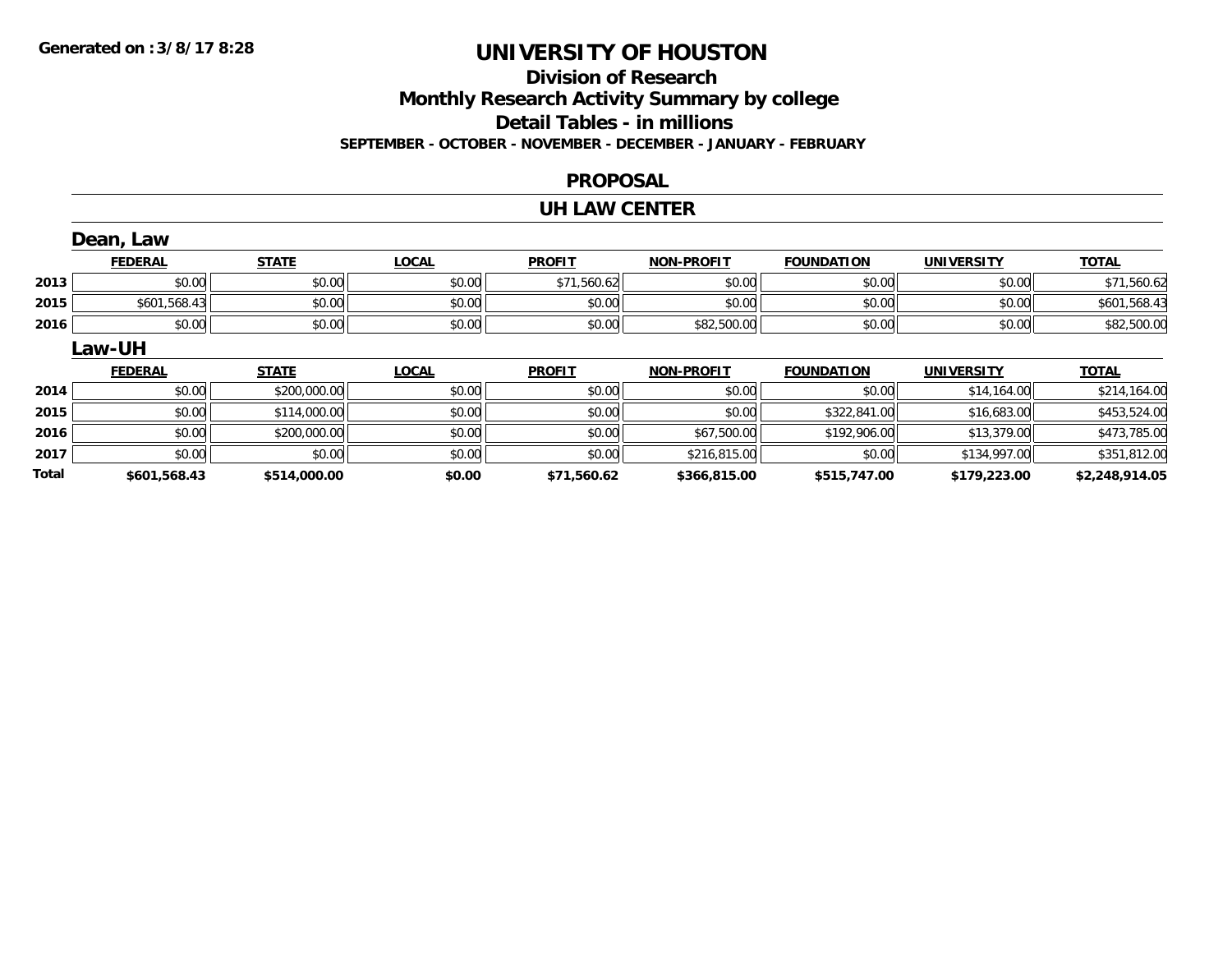**Division of Research**

**Monthly Research Activity Summary by college**

**Detail Tables - in millions**

**SEPTEMBER - OCTOBER - NOVEMBER - DECEMBER - JANUARY - FEBRUARY**

#### **PROPOSAL**

#### **UKNOWN COLLEGE**

## **Wrong Department - Please Dont Select It**

|       | <b>FDERA</b> | 27.77          | .OCA          | <b>PROFIT</b> | <b>DDAEIT</b><br>. | <b>EQUINDATION</b> | $\blacksquare$     | <b>TATA</b> |
|-------|--------------|----------------|---------------|---------------|--------------------|--------------------|--------------------|-------------|
| 2013  | \$0.00       | ტი იი<br>JU.UU | 0.00<br>וטטוע | 0000<br>ט.טע  | $\sim$ 00<br>שט.טע | JU.UU              | $\sim$ 00<br>JU.UU | งบ.บบ       |
| Total | \$0.00       | \$0.00         | \$0.00        | \$0.00        | \$0.00             | \$0.00             | \$0.00             | \$0.00      |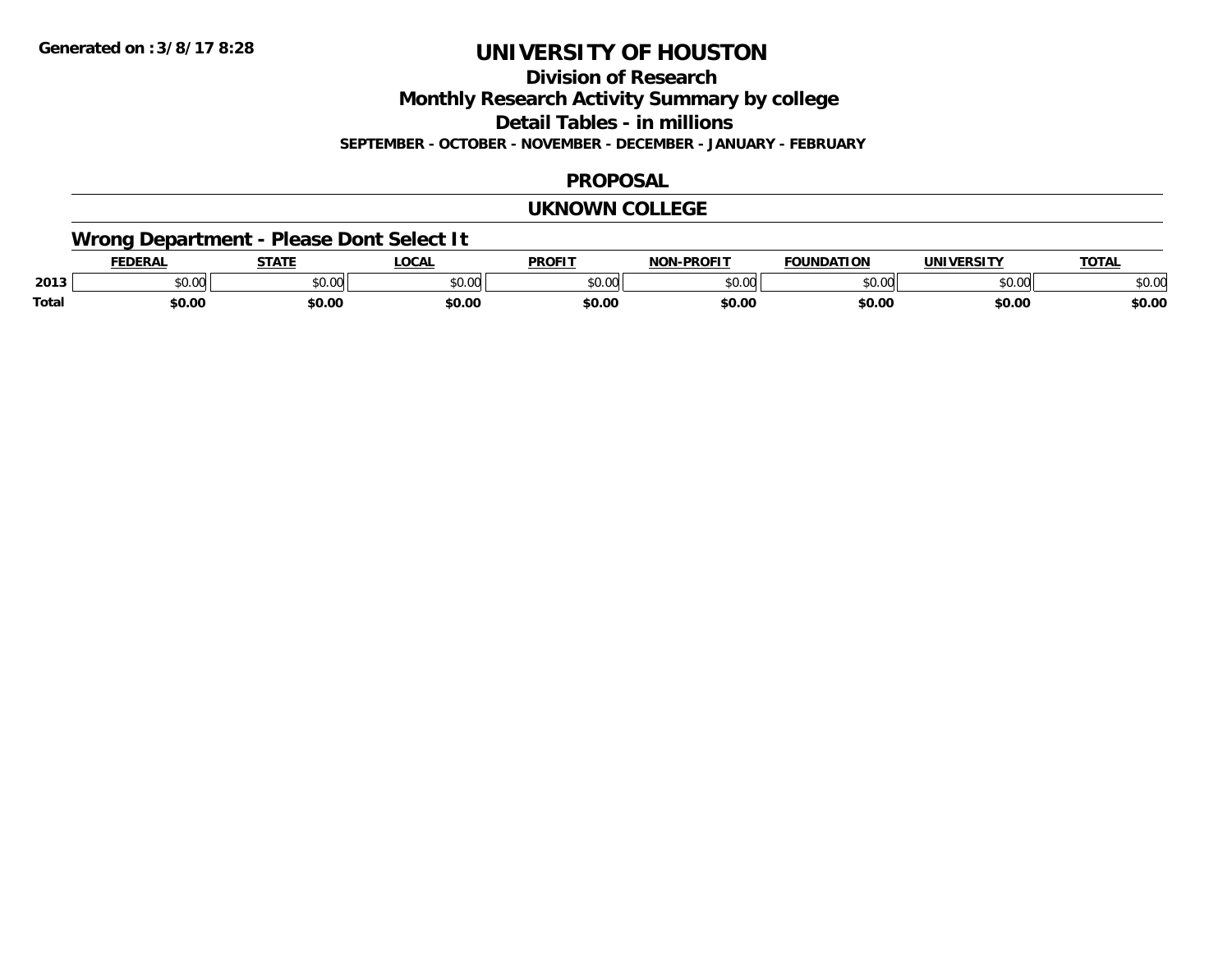### **Division of ResearchMonthly Research Activity Summary by college Detail Tables - in millions SEPTEMBER - OCTOBER - NOVEMBER - DECEMBER - JANUARY - FEBRUARY**

#### **PROPOSAL**

## **VICE PRESIDENT FOR ADMINISTRATION**

### **KUHF - Radio**

|      | <b>FEDERAL</b> | <b>STATE</b> | <b>LOCAL</b> | <b>PROFIT</b> | <b>NON-PROFIT</b> | <b>FOUNDATION</b> | <b>UNIVERSITY</b> | <b>TOTAL</b>   |
|------|----------------|--------------|--------------|---------------|-------------------|-------------------|-------------------|----------------|
| 2013 | \$0.00         | \$0.00       | \$0.00       | \$0.00        | \$2,044,710.00    | \$0.00            | \$0.00            | \$2,044,710.00 |
| 2014 | \$0.00         | \$0.00       | \$0.00       | \$0.00        | \$2,147,877.00    | \$0.00            | \$0.00            | \$2,147,877.00 |
| 2015 | \$0.00         | \$0.00       | \$0.00       | \$0.00        | \$2,363,344.00    | \$0.00            | \$0.00            | \$2,363,344.00 |
| 2016 | \$0.00         | \$0.00       | \$0.00       | \$0.00        | \$2,338,322.00    | \$0.00            | \$0.00            | \$2,338,322.00 |
| 2017 | \$0.00         | \$0.00       | \$0.00       | \$0.00        | \$2,145,514.00    | \$0.00            | \$0.00            | \$2,145,514.00 |

### **UH Police Department**

|       | <b>FEDERAL</b> | <u>STATE</u> | <u>LOCAL</u> | <b>PROFIT</b> | <b>NON-PROFIT</b> | <b>FOUNDATION</b> | UNIVERSITY | <b>TOTAL</b>    |
|-------|----------------|--------------|--------------|---------------|-------------------|-------------------|------------|-----------------|
| 2014  | \$0.00         | \$3,000.00   | \$0.00       | \$0.00        | \$0.00            | \$0.00            | \$0.00     | 3,000.00        |
| 2016  | \$0.00         | \$3,000.00   | \$0.00       | \$0.00        | \$0.00            | \$0.00            | \$0.00     | \$3,000.00      |
| Total | \$0.00         | \$6,000.00   | \$0.00       | \$0.00        | \$11,039,767.00   | \$0.00            | \$0.00     | \$11,045,767.00 |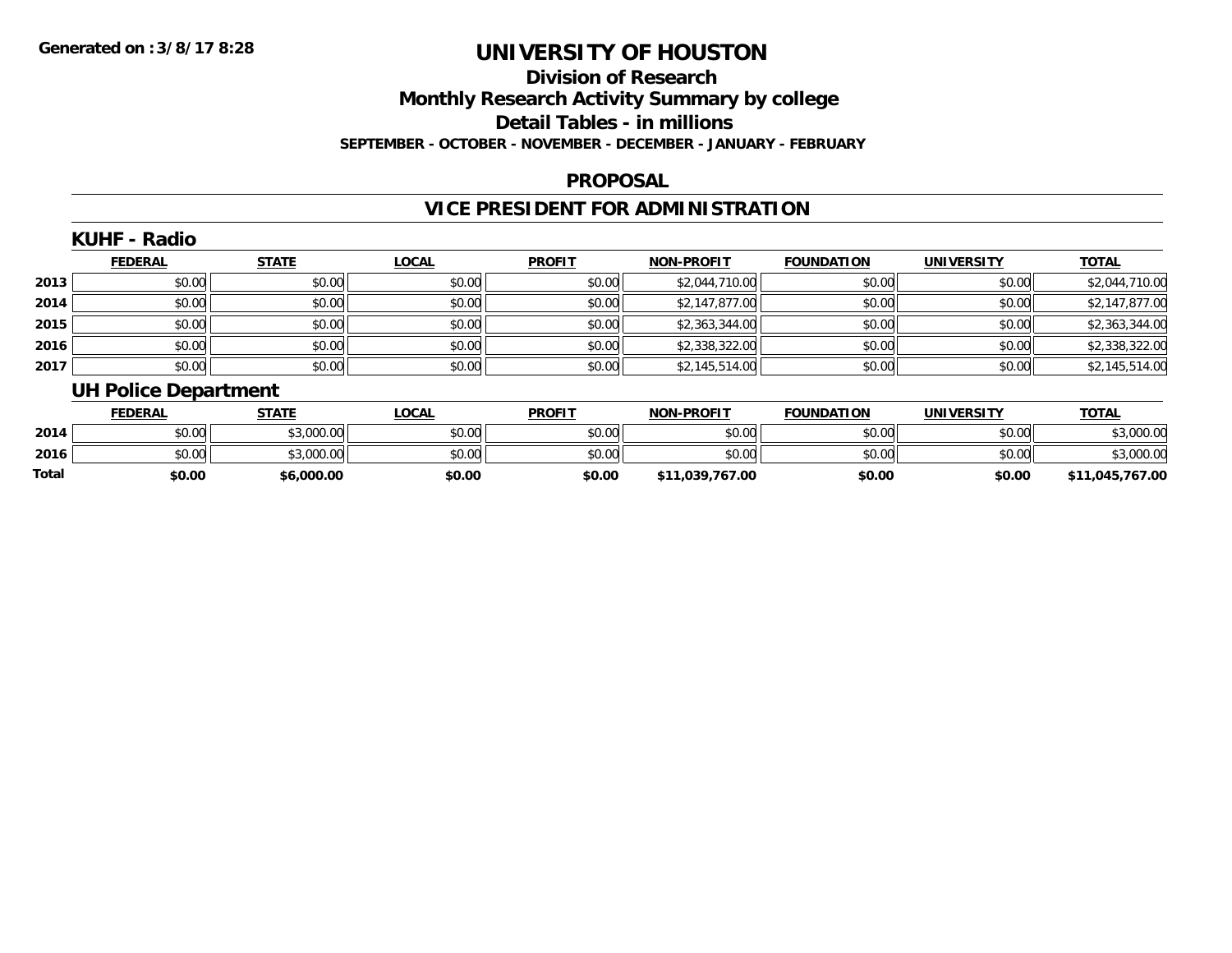**Division of Research**

**Monthly Research Activity Summary by college**

**Detail Tables - in millions**

**SEPTEMBER - OCTOBER - NOVEMBER - DECEMBER - JANUARY - FEBRUARY**

#### **AWARD**

### **C.T. BAUER COLLEGE OF BUSINESS**

|              | <b>Accountancy &amp; Taxation</b> |                                          |              |               |                   |                   |                   |                |
|--------------|-----------------------------------|------------------------------------------|--------------|---------------|-------------------|-------------------|-------------------|----------------|
|              | <b>FEDERAL</b>                    | <b>STATE</b>                             | <b>LOCAL</b> | <b>PROFIT</b> | <b>NON-PROFIT</b> | <b>FOUNDATION</b> | <b>UNIVERSITY</b> | <b>TOTAL</b>   |
| 2014         | \$0.00                            | \$0.00                                   | \$0.00       | \$0.00        | \$0.00            | \$19,260.00       | \$0.00            | \$19,260.00    |
|              |                                   | Dean, Business Administration            |              |               |                   |                   |                   |                |
|              | <b>FEDERAL</b>                    | <b>STATE</b>                             | <b>LOCAL</b> | <b>PROFIT</b> | <b>NON-PROFIT</b> | <b>FOUNDATION</b> | <b>UNIVERSITY</b> | <b>TOTAL</b>   |
| 2015         | \$0.00                            | \$0.00                                   | \$0.00       | \$0.00        | \$0.00            | \$5,000.00        | \$0.00            | \$5,000.00     |
|              |                                   | <b>Small Business Development Center</b> |              |               |                   |                   |                   |                |
|              | <b>FEDERAL</b>                    | <b>STATE</b>                             | <b>LOCAL</b> | <b>PROFIT</b> | <b>NON-PROFIT</b> | <b>FOUNDATION</b> | <b>UNIVERSITY</b> | <b>TOTAL</b>   |
| 2013         | \$885,781.00                      | \$0.00                                   | \$0.00       | \$0.00        | \$0.00            | \$0.00            | \$0.00            | \$885,781.00   |
| 2016         | \$481,598.00                      | \$0.00                                   | \$0.00       | \$0.00        | \$0.00            | \$0.00            | \$0.00            | \$481,598.00   |
| 2017         | \$690,920.00                      | \$0.00                                   | \$0.00       | \$0.00        | \$0.00            | \$0.00            | \$0.00            | \$690,920.00   |
| <b>Total</b> | \$2,058,299.00                    | \$0.00                                   | \$0.00       | \$0.00        | \$0.00            | \$24,260.00       | \$0.00            | \$2,082,559.00 |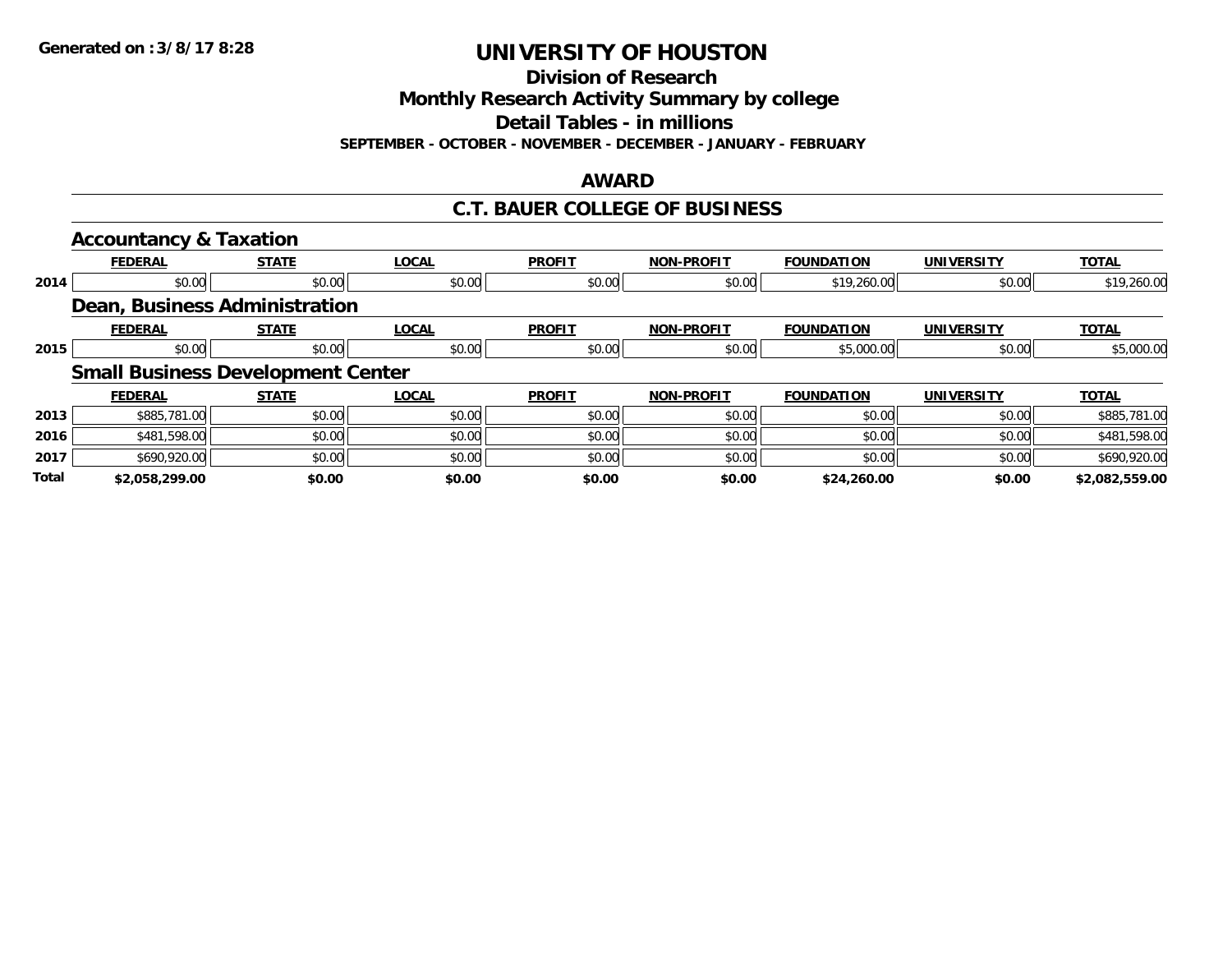#### **Division of Research**

**Monthly Research Activity Summary by college**

**Detail Tables - in millions**

**SEPTEMBER - OCTOBER - NOVEMBER - DECEMBER - JANUARY - FEBRUARY**

#### **AWARD**

#### **COLLEGE OF ARCHITECTURE**

|      | Architecture       |              |              |               |                   |                   |                   |              |
|------|--------------------|--------------|--------------|---------------|-------------------|-------------------|-------------------|--------------|
|      | <b>FEDERAL</b>     | <b>STATE</b> | <u>LOCAL</u> | <b>PROFIT</b> | <b>NON-PROFIT</b> | <b>FOUNDATION</b> | <b>UNIVERSITY</b> | <b>TOTAL</b> |
| 2014 | \$0.00             | \$0.00       | \$0.00       | \$0.00        | \$0.00            | \$0.00            | \$0.00            | \$0.00       |
| 2016 | \$50,000.00        | \$0.00       | \$0.00       | \$0.00        | \$0.00            | \$0.00            | \$0.00            | \$50,000.00  |
| 2017 | \$0.00             | \$0.00       | \$0.00       | \$8,000.00    | \$0.00            | \$0.00            | \$0.00            | \$8,000.00   |
|      | Dean, Architecture |              |              |               |                   |                   |                   |              |
|      | <b>FEDERAL</b>     | <b>STATE</b> | <u>LOCAL</u> | <b>PROFIT</b> | <b>NON-PROFIT</b> | <b>FOUNDATION</b> | <b>UNIVERSITY</b> | <b>TOTAL</b> |

|       | ________    | ------ | -----          |                                 | .           | ---------- | ---------- |             |
|-------|-------------|--------|----------------|---------------------------------|-------------|------------|------------|-------------|
| 2017  | \$0.00      | \$0.00 | nn nn<br>vu.vu | $\epsilon$ n nn<br><b>DU.UU</b> | \$20,000.00 | \$0.00     | \$0.00     | \$20,000.00 |
| Total | \$50,000.00 | \$0.00 | \$0.00         | \$8,000.00                      | \$20,000.00 | \$0.00     | \$0.00     | \$78,000.00 |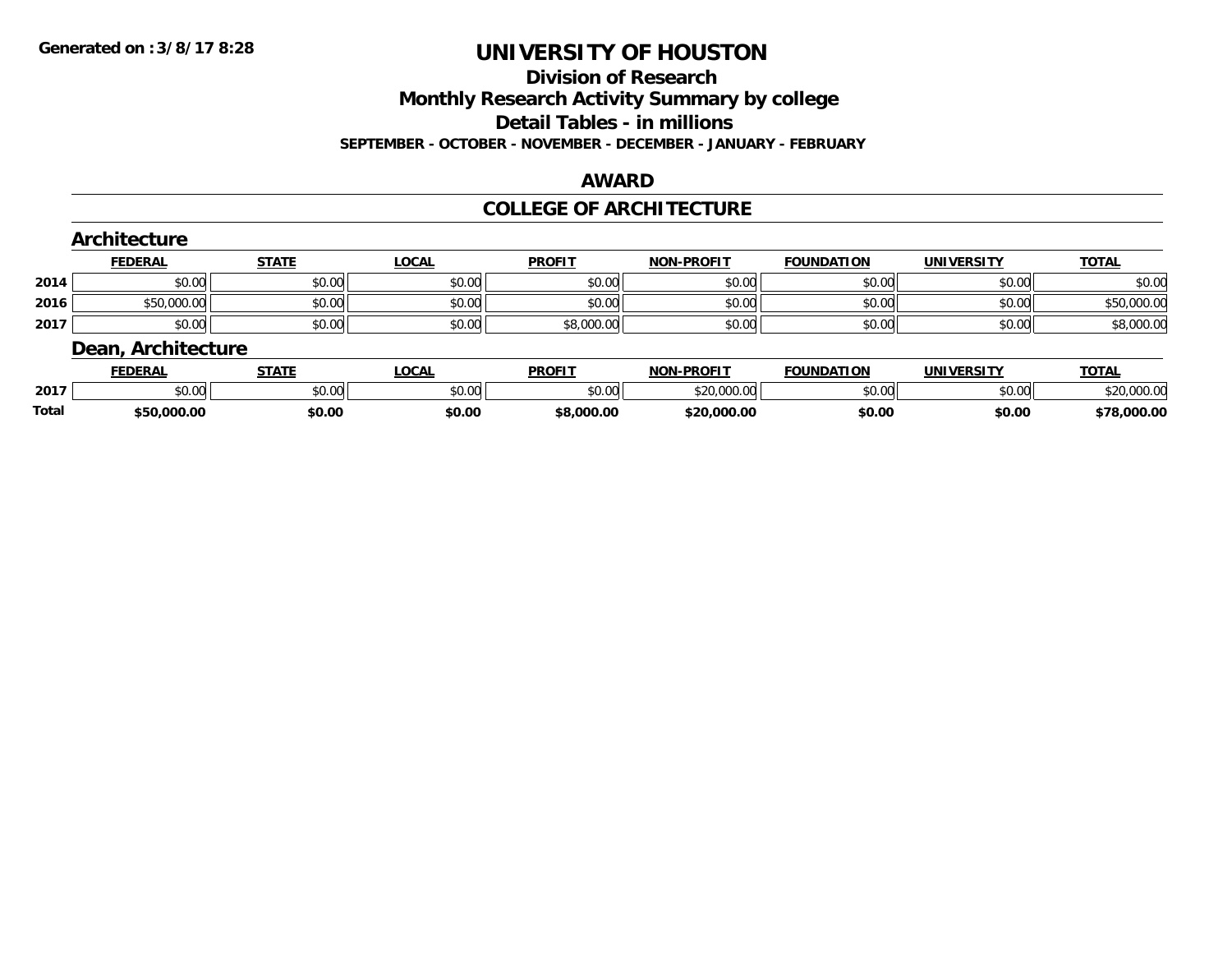## **Division of Research**

**Monthly Research Activity Summary by college**

### **Detail Tables - in millions**

**SEPTEMBER - OCTOBER - NOVEMBER - DECEMBER - JANUARY - FEBRUARY**

### **AWARD**

### **COLLEGE OF EDUCATION**

### **Consistency Mgmt and Coop Disc**

|      | <b>FEDERAL</b> | <b>STATE</b> | <b>LOCAL</b> | <b>PROFIT</b> | <b>NON-PROFIT</b> | <b>FOUNDATION</b> | <b>UNIVERSITY</b> | <b>TOTAL</b> |
|------|----------------|--------------|--------------|---------------|-------------------|-------------------|-------------------|--------------|
| 2013 | \$17,324.58    | \$0.00       | \$0.00       | \$4.26        | \$3,500.00        | \$0.00            | \$0.00            | \$20,828.84  |
| 2014 | \$0.00         | \$0.00       | \$235,590.00 | \$0.00        | \$0.00            | \$0.00            | \$0.00            | \$235,590.00 |
| 2015 | \$0.00         | \$0.00       | \$4,550.00   | \$0.00        | \$0.00            | \$0.00            | \$0.00            | \$4,550.00   |
| 2016 | \$0.00         | \$0.00       | \$0.00       | \$0.00        | \$0.00            | \$0.00            | \$0.00            | \$0.00       |
| 2017 | \$0.00         | \$0.00       | \$309,013.00 | \$0.00        | \$0.00            | \$0.00            | \$0.00            | \$309,013.00 |

#### **Curriculum and Instruction**

|      | <b>FEDERAL</b> | <u>STATE</u> | <u>LOCAL</u> | <b>PROFIT</b> | <b>NON-PROFIT</b> | <b>FOUNDATION</b> | <b>UNIVERSITY</b> | <b>TOTAL</b> |
|------|----------------|--------------|--------------|---------------|-------------------|-------------------|-------------------|--------------|
| 2013 | \$489,701.00   | \$15,999.00  | \$0.00       | \$0.00        | \$0.00            | \$0.00            | \$0.00            | \$505,700.00 |
| 2014 | \$22,465.90    | \$0.00       | \$0.00       | \$0.00        | \$5,000.00        | \$0.00            | \$0.00            | \$27,465.90  |
| 2015 | \$400,040.00   | \$0.00       | \$0.00       | \$0.00        | \$0.00            | \$0.00            | \$0.00            | \$400,040.00 |
| 2016 | \$15,000.00    | \$0.00       | \$0.00       | \$0.00        | \$0.00            | \$0.00            | \$0.00            | \$15,000.00  |
| 2017 | \$150,542.75   | \$0.00       | \$0.00       | \$0.00        | \$0.00            | \$178,000.00      | \$0.00            | \$328,542.75 |

### **Dean, Education**

|      | <b>FEDERAL</b> | <u>STATE</u> | <u>LOCAL</u> | <b>PROFIT</b> | <b>NON-PROFIT</b> | <b>FOUNDATION</b> | <b>UNIVERSITY</b> | <b>TOTAL</b> |
|------|----------------|--------------|--------------|---------------|-------------------|-------------------|-------------------|--------------|
| 2013 | \$0.00         | \$0.00       | \$0.00       | \$0.00        | \$0.00            | \$0.00            | \$0.00            | \$0.00       |
| 2014 | \$0.00         | \$0.00       | \$0.00       | \$0.00        | \$0.00            | \$0.00            | \$0.00            | \$0.00       |
| 2015 | \$0.00         | \$0.00       | \$0.00       | \$0.00        | \$0.00            | \$0.00            | \$0.00            | \$0.00       |
| 2016 | \$0.00         | \$0.00       | \$0.00       | \$0.00        | \$0.00            | \$0.00            | \$0.00            | \$0.00       |
| 2017 | \$0.00         | \$0.00       | \$0.00       | \$0.00        | \$0.00            | \$178,000.00      | \$0.00            | \$178,000.00 |

#### **Educational Leadership & Policy Studies**

|      | <b>FEDERAL</b> | <b>STATE</b> | <u>LOCAL</u> | <b>PROFIT</b> | <b>NON-PROFIT</b> | <b>FOUNDATION</b> | <b>UNIVERSITY</b> | <b>TOTAL</b> |
|------|----------------|--------------|--------------|---------------|-------------------|-------------------|-------------------|--------------|
| 2013 | \$310,954.00   | \$0.00       | \$0.00       | \$0.00        | \$0.00            | \$0.00            | \$0.00            | \$310,954.00 |
| 2014 | \$160,929.90   | \$0.00       | \$0.00       | \$0.00        | \$0.00            | \$0.00            | \$0.00            | \$160,929.90 |
| 2015 | \$0.00         | \$0.00       | \$0.00       | \$0.00        | \$45,000.00       | \$29,021.00       | \$0.00            | \$74,021.00  |
| 2016 | \$0.00         | \$5,000.00   | \$0.00       | \$0.00        | \$61,809.00       | \$0.00            | \$0.00            | \$66,809.00  |
| 2017 | \$561.20       | \$0.00       | \$0.00       | \$0.00        | \$45,000.00       | \$49,767.00       | \$0.00            | \$95,328.20  |

### **Institute for Urban Education**

|      | <b>CCDCD</b><br> | $C = A = 1$                    | <b>OCAI</b>        | <b>PROFIT</b>             | <b>DDAFI1</b><br><b>BIOB</b> | TON<br>.                                          | עונ                       | TOTA.                                                                    |
|------|------------------|--------------------------------|--------------------|---------------------------|------------------------------|---------------------------------------------------|---------------------------|--------------------------------------------------------------------------|
| 2013 | 0.00<br>ิ ∪ ∪ ∪  | $\uparrow$ $\uparrow$<br>JU.UU | $\sim$ 00<br>pu.uu | $\sim$ 00<br>ູ⊎ບ.ບບ∟      | $\sim$ $\sim$<br>40.00       | $\mathsf{A}\cap\mathsf{A}\cap\mathsf{A}$<br>vv.vv | 0.00<br><b>JU.UU</b>      | $\cdots$<br>JU.UU                                                        |
| 2014 | ሶስ ስስ<br>טט.טע   | $\sim$<br>$\sim$<br>JU.U       | $\sim$ 00<br>DU.UU | $\sim$ $\sim$<br>— ∾ບ.ບ∪⊪ | 0000<br>vv.vv                | $\mathsf{A}\cap\mathsf{A}\cap\mathsf{A}$<br>wu.uu | $\sim$ 00<br><b>JU.UU</b> | $\begin{array}{c} \uparrow \\ \uparrow \\ \uparrow \end{array}$<br>JU.UU |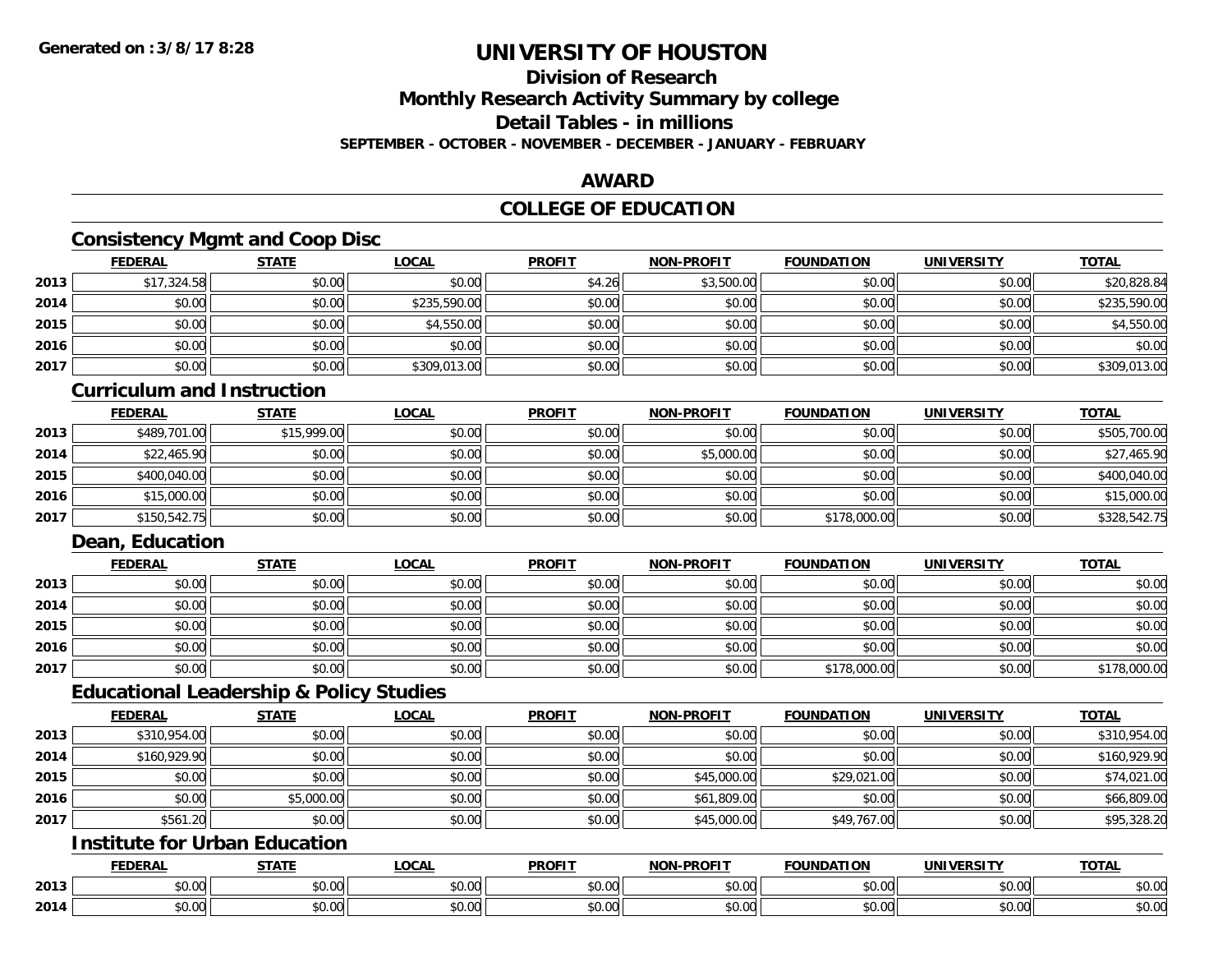# **Division of Research**

**Monthly Research Activity Summary by college**

**Detail Tables - in millions**

**SEPTEMBER - OCTOBER - NOVEMBER - DECEMBER - JANUARY - FEBRUARY**

#### **AWARD**

### **COLLEGE OF EDUCATION**

### **Psychological, Health, and Learning Sciences**

|      | <b>FEDERAL</b> | <b>STATE</b> | <b>LOCAL</b> | <b>PROFIT</b> | <b>NON-PROFIT</b> | <b>FOUNDATION</b> | <b>UNIVERSITY</b> | <b>TOTAL</b>   |
|------|----------------|--------------|--------------|---------------|-------------------|-------------------|-------------------|----------------|
| 2013 | \$48,987.50    | \$134,767.00 | \$0.00       | \$0.00        | \$31,863.00       | \$0.00            | \$23,378.00       | \$238,995.50   |
| 2014 | \$826,870.00   | \$134,767.00 | \$0.00       | \$0.00        | \$44,723.53       | \$0.00            | \$0.00            | \$1,006,360.53 |
| 2015 | \$724,384.00   | \$139,767.00 | \$0.00       | \$0.00        | \$39,250.00       | \$0.00            | \$0.00            | \$903,401.00   |
| 2016 | \$466,771.00   | \$149,744.00 | \$0.00       | \$0.00        | \$162,098.00      | \$0.00            | \$0.00            | \$778,613.00   |
| 2017 | \$507,842.50   | \$137,767.00 | \$0.00       | \$0.00        | \$152,474.00      | \$349,962.24      | \$0.00            | \$1,148,045.74 |

#### **UH Charter School**

|       | <u>FEDERAL</u> | <b>STATE</b>   | <b>LOCAL</b> | <b>PROFIT</b> | <b>NON-PROFIT</b> | <b>FOUNDATION</b> | <b>UNIVERSITY</b> | <b>TOTAL</b>    |
|-------|----------------|----------------|--------------|---------------|-------------------|-------------------|-------------------|-----------------|
| 2013  | \$3,084.60     | \$982,028.93   | \$0.00       | \$0.00        | \$0.00            | \$0.00            | \$0.00            | \$985,113.53    |
| 2014  | \$34,062.00    | \$1,029,233.00 | \$0.00       | \$0.00        | \$0.00            | \$0.00            | \$0.00            | \$1,063,295.00  |
| 2015  | \$24,124.00    | \$1,042,343.92 | \$0.00       | \$0.00        | \$0.00            | \$0.00            | \$0.00            | \$1,066,467.92  |
| 2016  | \$21,017.00    | \$1,110,231.00 | \$0.00       | \$0.00        | \$0.00            | \$0.00            | \$0.00            | \$1,131,248.00  |
| 2017  | \$17,869.00    | \$1,143,572.00 | \$0.00       | \$0.00        | \$0.00            | \$0.00            | \$0.00            | \$1,161,441.00  |
| Total | \$4,242,530.93 | \$6,025,219.85 | \$549,153.00 | \$4.26        | \$590,717.53      | \$784,750.24      | \$23,378.00       | \$12,215,753.81 |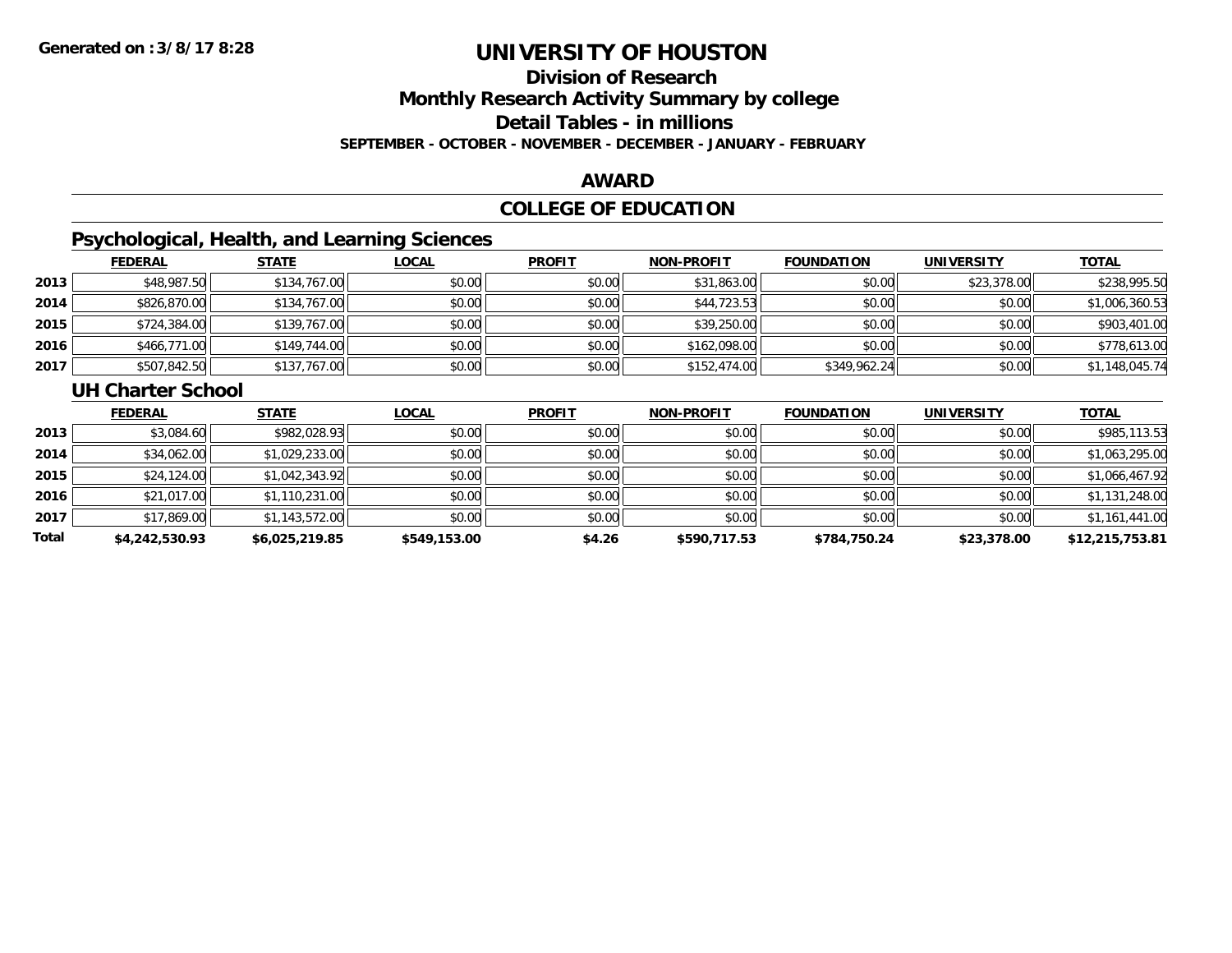**Division of Research**

**Monthly Research Activity Summary by college**

**Detail Tables - in millions**

**SEPTEMBER - OCTOBER - NOVEMBER - DECEMBER - JANUARY - FEBRUARY**

### **AWARD**

#### **COLLEGE OF LIBERAL ARTS AND SOCIAL SCIENCES**

|      | <b>Center for Public History</b>            |              |              |               |                   |                   |                   |                |
|------|---------------------------------------------|--------------|--------------|---------------|-------------------|-------------------|-------------------|----------------|
|      | <b>FEDERAL</b>                              | <b>STATE</b> | <b>LOCAL</b> | <b>PROFIT</b> | <b>NON-PROFIT</b> | <b>FOUNDATION</b> | <b>UNIVERSITY</b> | <b>TOTAL</b>   |
| 2017 | \$0.00                                      | \$0.00       | \$0.00       | \$0.00        | \$0.00            | \$0.00            | \$0.00            | \$0.00         |
|      | Communication                               |              |              |               |                   |                   |                   |                |
|      | <b>FEDERAL</b>                              | <b>STATE</b> | <b>LOCAL</b> | <b>PROFIT</b> | <b>NON-PROFIT</b> | <b>FOUNDATION</b> | <b>UNIVERSITY</b> | <b>TOTAL</b>   |
| 2013 | \$0.00                                      | \$0.00       | \$0.00       | \$0.00        | \$9,800.00        | \$0.00            | \$0.00            | \$9,800.00     |
| 2014 | \$0.00                                      | \$0.00       | \$0.00       | \$0.00        | \$0.00            | \$0.00            | \$3,000.00        | \$3,000.00     |
| 2015 | \$0.00                                      | \$0.00       | \$0.00       | \$0.00        | \$0.00            | \$10,000.00       | \$0.00            | \$10,000.00    |
|      | <b>Communication Sciences and Disorders</b> |              |              |               |                   |                   |                   |                |
|      | <b>FEDERAL</b>                              | <b>STATE</b> | <b>LOCAL</b> | <b>PROFIT</b> | <b>NON-PROFIT</b> | <b>FOUNDATION</b> | <b>UNIVERSITY</b> | <b>TOTAL</b>   |
| 2013 | \$0.00                                      | \$0.00       | \$0.00       | \$0.00        | \$0.00            | \$10,000.00       | \$0.00            | \$10,000.00    |
| 2014 | \$1,269.75                                  | \$0.00       | \$0.00       | \$0.00        | \$18,752.98       | \$0.00            | \$0.00            | \$20,022.73    |
| 2016 | \$0.00                                      | \$0.00       | \$0.00       | \$0.00        | \$8,620.00        | \$0.00            | \$0.00            | \$8,620.00     |
| 2017 | \$167,117.00                                | \$0.00       | \$0.00       | \$0.00        | \$46,014.00       | \$7,496.00        | \$0.00            | \$220,627.00   |
|      | Dean, Liberal Arts and Social Sciences      |              |              |               |                   |                   |                   |                |
|      | <b>FEDERAL</b>                              | <b>STATE</b> | <b>LOCAL</b> | <b>PROFIT</b> | <b>NON-PROFIT</b> | <b>FOUNDATION</b> | <b>UNIVERSITY</b> | <b>TOTAL</b>   |
| 2013 | \$0.00                                      | \$0.00       | \$0.00       | \$0.00        | \$0.00            | \$0.00            | \$0.00            | \$0.00         |
| 2014 | \$0.00                                      | \$0.00       | \$0.00       | \$0.00        | \$0.00            | \$0.00            | \$0.00            | \$0.00         |
| 2015 | \$0.00                                      | \$0.00       | \$0.00       | \$0.00        | \$0.00            | \$0.00            | \$0.00            | \$0.00         |
|      | <b>Economics</b>                            |              |              |               |                   |                   |                   |                |
|      | <b>FEDERAL</b>                              | <b>STATE</b> | <b>LOCAL</b> | <b>PROFIT</b> | <b>NON-PROFIT</b> | <b>FOUNDATION</b> | <b>UNIVERSITY</b> | <b>TOTAL</b>   |
| 2013 | \$0.00                                      | \$0.00       | \$0.00       | \$0.00        | \$0.00            | \$25,000.00       | \$0.00            | \$25,000.00    |
| 2014 | \$0.00                                      | \$0.00       | \$0.00       | \$0.00        | \$0.00            | \$18,354.00       | \$0.00            | \$18,354.00    |
| 2015 | \$0.00                                      | \$0.00       | \$0.00       | \$0.00        | \$0.00            | \$13,009.00       | \$0.00            | \$13,009.00    |
| 2017 | \$0.00                                      | \$0.00       | \$0.00       | \$0.00        | \$0.00            | \$44,948.00       | \$0.00            | \$44,948.00    |
|      | <b>English</b>                              |              |              |               |                   |                   |                   |                |
|      | <b>FEDERAL</b>                              | <b>STATE</b> | <b>LOCAL</b> | <b>PROFIT</b> | <b>NON-PROFIT</b> | <b>FOUNDATION</b> | <b>UNIVERSITY</b> | <b>TOTAL</b>   |
| 2013 | \$0.00                                      | \$0.00       | \$0.00       | \$0.00        | \$0.00            | \$0.00            | \$0.00            | \$0.00         |
| 2014 | \$0.00                                      | \$0.00       | \$0.00       | \$0.00        | \$0.00            | \$0.00            | \$0.00            | \$0.00         |
|      | <b>Health and Human Performance</b>         |              |              |               |                   |                   |                   |                |
|      | <b>FEDERAL</b>                              | <b>STATE</b> | <b>LOCAL</b> | <b>PROFIT</b> | <b>NON-PROFIT</b> | <b>FOUNDATION</b> | <b>UNIVERSITY</b> | <b>TOTAL</b>   |
| 2013 | \$2,356,201.26                              | \$0.00       | \$0.00       | \$6,759.60    | \$0.00            | \$38,628.00       | \$0.00            | \$2,401,588.86 |

**2013**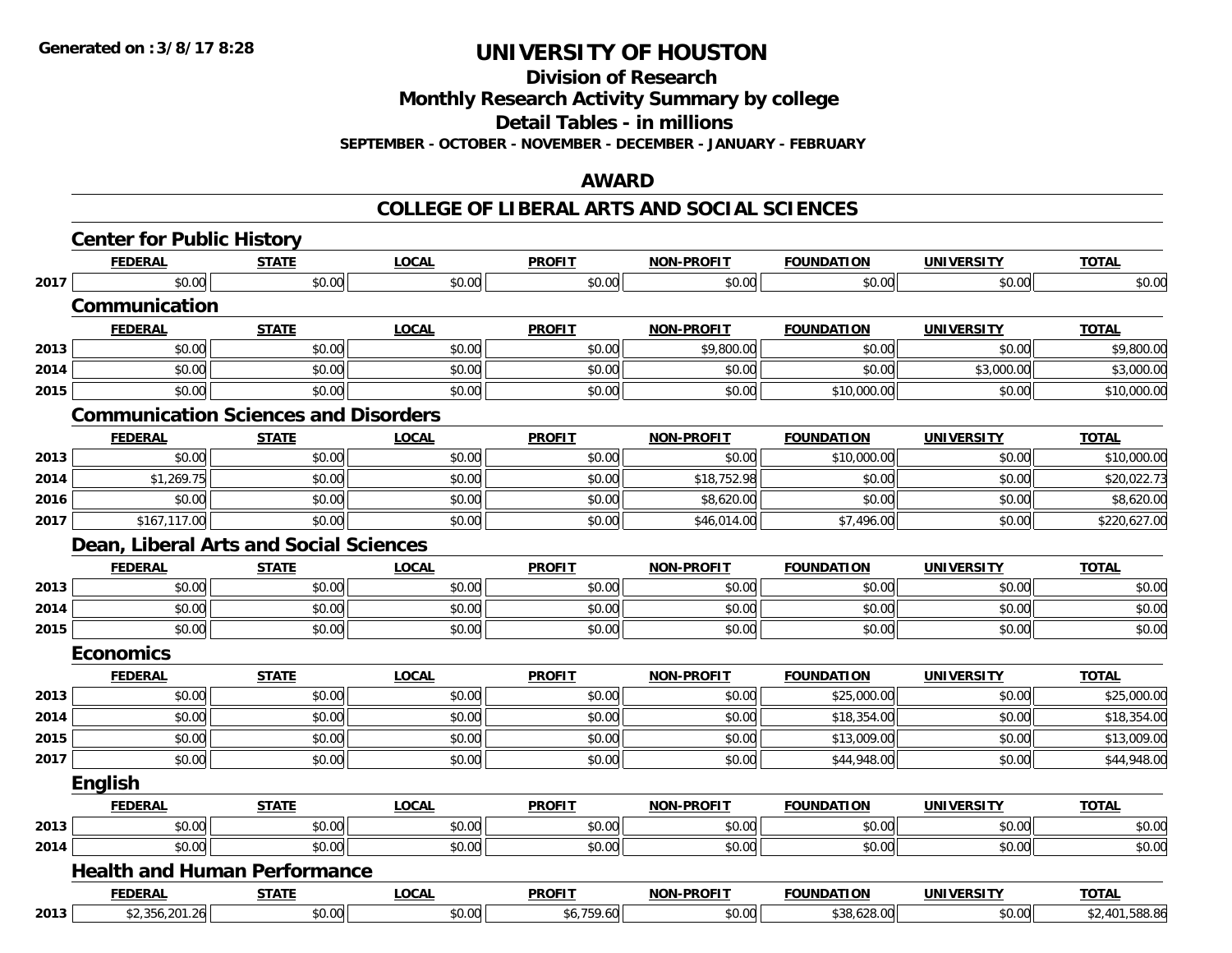**Division of Research**

**Monthly Research Activity Summary by college**

**Detail Tables - in millions**

**SEPTEMBER - OCTOBER - NOVEMBER - DECEMBER - JANUARY - FEBRUARY**

### **AWARD**

#### **COLLEGE OF LIBERAL ARTS AND SOCIAL SCIENCES**

|      | <b>Health and Human Performance</b>   |              |              |               |                   |                   |                   |                         |
|------|---------------------------------------|--------------|--------------|---------------|-------------------|-------------------|-------------------|-------------------------|
|      | <b>FEDERAL</b>                        | <b>STATE</b> | <b>LOCAL</b> | <b>PROFIT</b> | <b>NON-PROFIT</b> | <b>FOUNDATION</b> | <b>UNIVERSITY</b> | <b>TOTAL</b>            |
| 2014 | \$1,478,649.70                        | \$0.00       | \$0.00       | \$0.00        | \$0.00            | \$15,000.00       | \$0.00            | \$1,493,649.70          |
| 2015 | \$2,395,821.65                        | \$0.00       | \$0.00       | \$0.00        | \$0.00            | \$24,000.00       | \$0.00            | \$2,419,821.65          |
| 2016 | \$147,882.21                          | \$0.00       | \$0.00       | \$0.00        | \$0.00            | \$10,908.00       | \$0.00            | \$158,790.21            |
| 2017 | \$1,816,426.20                        | \$0.00       | \$0.00       | \$19,545.40   | \$138,407.05      | \$243,786.07      | \$0.00            | \$2,218,164.72          |
|      | <b>Hispanic Studies</b>               |              |              |               |                   |                   |                   |                         |
|      | <b>FEDERAL</b>                        | <b>STATE</b> | <b>LOCAL</b> | <b>PROFIT</b> | <b>NON-PROFIT</b> | <b>FOUNDATION</b> | <b>UNIVERSITY</b> | <b>TOTAL</b>            |
| 2014 | \$0.00                                | \$10,000.00  | \$0.00       | \$0.00        | \$10,000.00       | \$50,000.00       | \$0.00            | \$70,000.00             |
| 2016 | \$0.00                                | \$11,500.00  | \$0.00       | \$0.00        | \$67,867.00       | \$0.00            | \$0.00            | \$79,367.00             |
| 2017 | \$4,000.00                            | \$11,000.00  | \$0.00       | \$0.00        | \$0.00            | \$0.00            | \$0.00            | \$15,000.00             |
|      | <b>History</b>                        |              |              |               |                   |                   |                   |                         |
|      | <b>FEDERAL</b>                        | <b>STATE</b> | <b>LOCAL</b> | <b>PROFIT</b> | <b>NON-PROFIT</b> | <b>FOUNDATION</b> | <b>UNIVERSITY</b> | <b>TOTAL</b>            |
| 2013 | \$0.00                                | \$0.00       | \$0.00       | \$73,662.21   | \$0.00            | \$0.00            | \$0.00            | $\overline{$}73,662.21$ |
| 2014 | \$0.00                                | \$0.00       | \$0.00       | \$78,388.66   | \$0.00            | \$0.00            | \$0.00            | \$78,388.66             |
| 2015 | \$0.00                                | \$0.00       | \$0.00       | \$65,586.00   | \$0.00            | \$0.00            | \$0.00            | \$65,586.00             |
| 2016 | \$0.00                                | \$0.00       | \$0.00       | \$104,256.66  | \$0.00            | \$0.00            | \$0.00            | \$104,256.66            |
| 2017 | \$72,386.00                           | \$0.00       | \$0.00       | \$86,307.91   | \$42,000.00       | \$0.00            | \$0.00            | \$200,693.91            |
|      | <b>Hobby Center for Public Policy</b> |              |              |               |                   |                   |                   |                         |
|      | <b>FEDERAL</b>                        | <b>STATE</b> | <b>LOCAL</b> | <b>PROFIT</b> | <b>NON-PROFIT</b> | <b>FOUNDATION</b> | <b>UNIVERSITY</b> | <b>TOTAL</b>            |
| 2015 | \$164,250.00                          | \$0.00       | \$0.00       | \$0.00        | \$0.00            | \$0.00            | \$0.00            | \$164,250.00            |
| 2017 | \$0.00                                | \$0.00       | \$0.00       | \$0.00        | \$0.00            | \$73,095.00       | \$0.00            | \$73,095.00             |
|      | <b>Political Science</b>              |              |              |               |                   |                   |                   |                         |
|      | <b>FEDERAL</b>                        | <b>STATE</b> | <b>LOCAL</b> | <b>PROFIT</b> | <b>NON-PROFIT</b> | <b>FOUNDATION</b> | <b>UNIVERSITY</b> | <b>TOTAL</b>            |
| 2013 | \$0.00                                | \$0.00       | \$0.00       | \$0.00        | \$0.00            | \$0.00            | \$0.00            | \$0.00                  |
| 2014 | \$0.00                                | \$0.00       | \$0.00       | \$0.00        | \$0.00            | \$0.00            | \$0.00            | \$0.00                  |
| 2016 | \$0.00                                | \$0.00       | \$0.00       | \$0.00        | \$30,046.00       | \$0.00            | \$0.00            | \$30,046.00             |
| 2017 | \$50,013.00                           | \$0.00       | \$0.00       | \$0.00        | \$30,045.00       | \$0.00            | \$0.00            | \$80,058.00             |
|      | <b>Psychology</b>                     |              |              |               |                   |                   |                   |                         |
|      | <b>FEDERAL</b>                        | <b>STATE</b> | <b>LOCAL</b> | <b>PROFIT</b> | <b>NON-PROFIT</b> | <b>FOUNDATION</b> | <b>UNIVERSITY</b> | <b>TOTAL</b>            |
| 2013 | \$2,620,062.50                        | \$17,656.00  | \$0.00       | \$25,723.00   | \$79,810.00       | \$55,818.00       | \$0.00            | \$2,799,069.50          |
| 2014 | \$3,096,108.10                        | \$19,559.00  | \$0.00       | \$17,923.92   | \$154,520.00      | \$0.00            | \$0.00            | \$3,288,111.02          |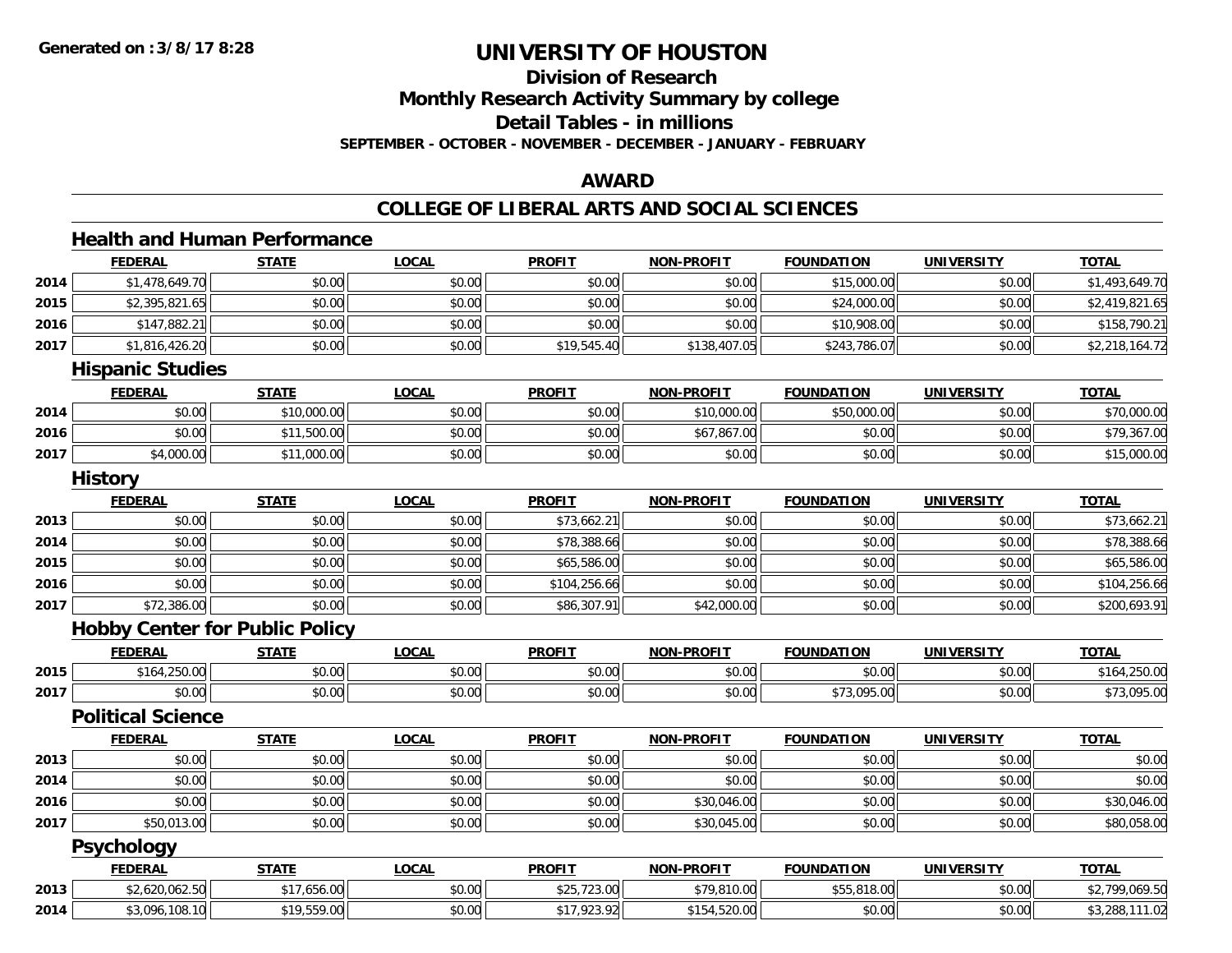# **Division of Research**

**Monthly Research Activity Summary by college**

**Detail Tables - in millions**

**SEPTEMBER - OCTOBER - NOVEMBER - DECEMBER - JANUARY - FEBRUARY**

### **AWARD**

#### **COLLEGE OF LIBERAL ARTS AND SOCIAL SCIENCES**

|              | <b>Psychology</b> |              |              |               |                   |                   |                   |                 |
|--------------|-------------------|--------------|--------------|---------------|-------------------|-------------------|-------------------|-----------------|
|              | <b>FEDERAL</b>    | <b>STATE</b> | <b>LOCAL</b> | <b>PROFIT</b> | <b>NON-PROFIT</b> | <b>FOUNDATION</b> | <b>UNIVERSITY</b> | <b>TOTAL</b>    |
| 2015         | \$2,888,647.45    | \$138,817.00 | \$0.00       | \$35,227.96   | \$101,898.92      | \$0.00            | \$0.00            | \$3,164,591.33  |
| 2016         | \$3,511,615.79    | \$79,465.00  | \$0.00       | \$21,812.04   | \$82,329.88       | \$1,500.00        | \$0.00            | \$3,696,722.71  |
| 2017         | \$1,274,172.70    | \$0.00       | \$0.00       | \$300,000.00  | \$232,273.81      | \$0.00            | \$0.00            | \$1,806,446.51  |
|              | <b>Sociology</b>  |              |              |               |                   |                   |                   |                 |
|              | <b>FEDERAL</b>    | <b>STATE</b> | <b>LOCAL</b> | <b>PROFIT</b> | <b>NON-PROFIT</b> | <b>FOUNDATION</b> | <b>UNIVERSITY</b> | <b>TOTAL</b>    |
| 2013         | \$14,728.00       | \$0.00       | \$18,000.00  | \$0.00        | \$0.00            | \$0.00            | \$0.00            | \$32,728.00     |
| 2016         | \$9,429.00        | \$0.00       | \$0.00       | \$0.00        | \$0.00            | \$0.00            | \$0.00            | \$9,429.00      |
| <b>Total</b> | \$22,068,780.29   | \$287,997.00 | \$18,000.00  | \$835,193.36  | \$1,052,384.64    | \$641,542.07      | \$3,000.00        | \$24,906,897.36 |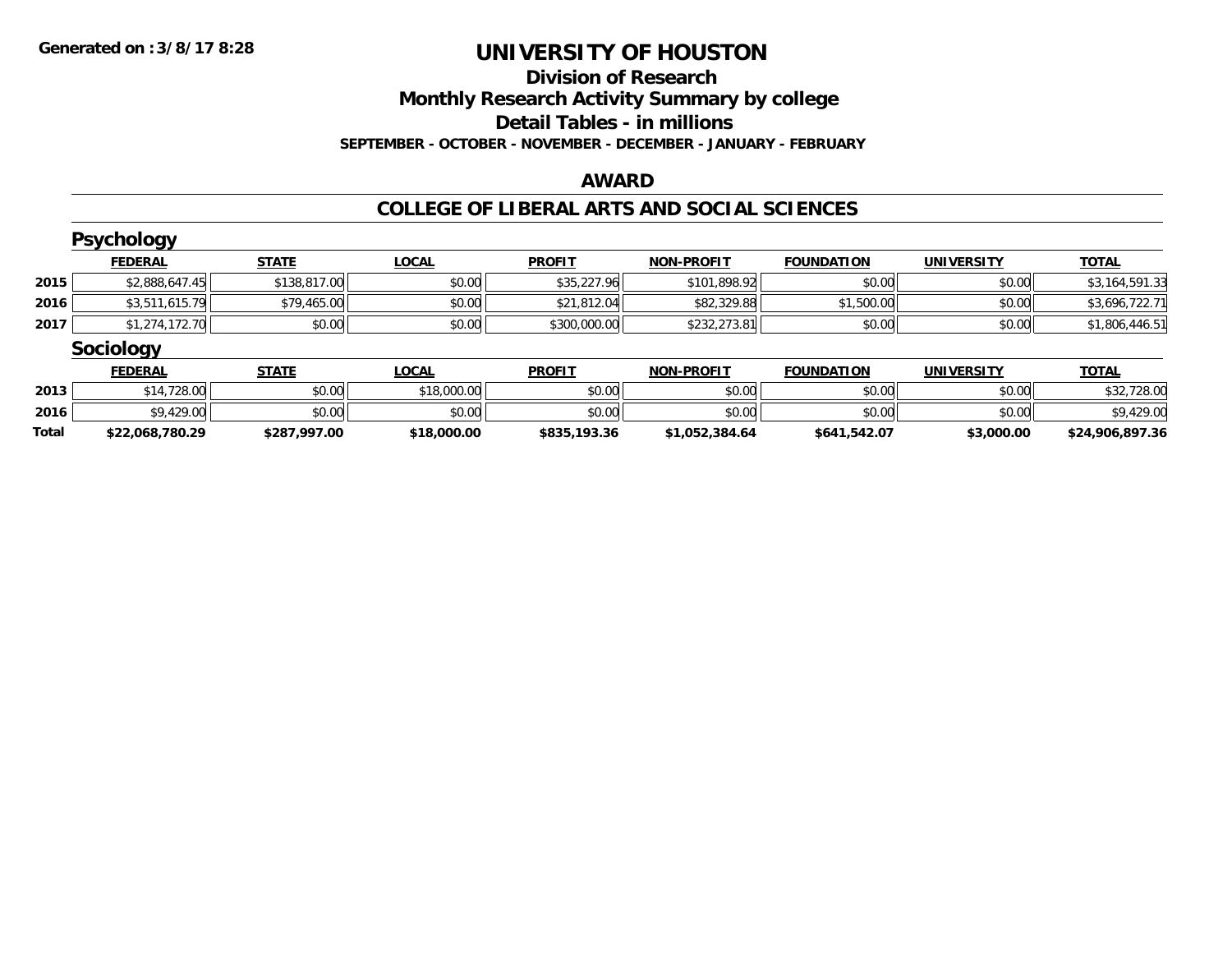# **Division of Research**

**Monthly Research Activity Summary by college**

**Detail Tables - in millions**

**SEPTEMBER - OCTOBER - NOVEMBER - DECEMBER - JANUARY - FEBRUARY**

### **AWARD**

## **COLLEGE OF NATURAL SCIENCES AND MATHEMATICS**

## **Biology/Biochemistry**

|      | <b>FEDERAL</b> | <b>STATE</b>   | <b>LOCAL</b> | <b>PROFIT</b> | <b>NON-PROFIT</b> | <b>FOUNDATION</b> | <b>UNIVERSITY</b> | <b>TOTAL</b>   |
|------|----------------|----------------|--------------|---------------|-------------------|-------------------|-------------------|----------------|
| 2013 | \$1,094,819.69 | \$0.00         | \$0.00       | \$478,412.00  | \$589,310.00      | \$0.00            | \$0.00            | \$2,162,541.69 |
| 2014 | \$1,325,846.70 | \$223.06       | \$0.00       | \$50,000.00   | \$112,010.00      | \$0.00            | \$0.00            | \$1,488,079.76 |
| 2015 | \$701,395.62   | \$21,473.50    | \$0.00       | \$50,000.00   | \$140,061.90      | \$0.00            | \$0.00            | \$912,931.02   |
| 2016 | \$762,505.06   | \$1,289,625.70 | \$0.00       | \$0.00        | \$230,191.00      | \$0.00            | \$0.00            | \$2,282,321.76 |
| 2017 | \$718,176.70   | \$69,532.00    | \$0.00       | \$0.00        | \$325,592.00      | \$152,737.00      | \$0.00            | \$1,266,037.70 |

### **Center for Applied Geoscience Excellence**

|      | <b>FEDERAL</b> | <b>STATE</b> | <u>LOCAL</u> | <b>PROFIT</b> | <b>NON-PROFIT</b> | <b>FOUNDATION</b> | <b>UNIVERSITY</b> | <b>TOTAL</b> |
|------|----------------|--------------|--------------|---------------|-------------------|-------------------|-------------------|--------------|
| 2014 | \$0.00         | \$0.00       | \$0.00       | \$0.00        | \$0.00            | \$0.00            | \$0.00            | \$0.00       |
| 2015 | \$0.00         | \$0.00       | \$0.00       | \$0.00        | \$0.00            | \$0.00            | \$0.00            | \$0.00       |
| 2016 | \$0.00         | \$0.00       | \$0.00       | \$0.00        | \$0.00            | \$0.00            | \$0.00            | \$0.00       |
| 2017 | \$0.00         | \$0.00       | \$0.00       | \$0.00        | \$0.00            | \$0.00            | \$0.00            | \$0.00       |

## **Center for Nuclear Receptors and Cell Signaling**

|      | <b>FEDERAL</b> | <u>STATE</u> | <u>LOCAL</u> | <b>PROFIT</b> | <b>NON-PROFIT</b> | <b>FOUNDATION</b> | <b>UNIVERSITY</b> | <b>TOTAL</b> |
|------|----------------|--------------|--------------|---------------|-------------------|-------------------|-------------------|--------------|
| 2013 | \$202,124.00   | \$0.00       | \$0.00       | \$0.00        | \$0.00            | \$0.00            | \$0.00            | \$202,124.00 |
| 2014 | \$244,596.00   | \$0.00       | \$0.00       | \$0.00        | \$0.00            | \$0.00            | \$0.00            | \$244,596.00 |
| 2015 | \$0.00         | \$1,582.50   | \$0.00       | \$0.00        | \$0.00            | \$0.00            | \$0.00            | \$1,582.50   |
| 2016 | \$521,238.48   | \$0.49       | \$0.00       | \$0.00        | \$0.00            | \$200,000.00      | \$0.00            | \$721,238.97 |
| 2017 | \$363,705.00   | \$0.00       | \$0.00       | \$0.00        | \$0.00            | \$0.00            | \$0.00            | \$363,705.00 |

#### **Chemistry**

|      | <b>FEDERAL</b> | <u>STATE</u> | <b>LOCAL</b> | <b>PROFIT</b> | <b>NON-PROFIT</b> | <b>FOUNDATION</b> | <b>UNIVERSITY</b> | <b>TOTAL</b> |
|------|----------------|--------------|--------------|---------------|-------------------|-------------------|-------------------|--------------|
| 2013 | \$726,338.94   | \$0.00       | \$0.00       | \$0.00        | \$0.00            | \$0.00            | \$13,000.00       | \$739,338.94 |
| 2014 | \$916,406.50   | \$0.00       | \$0.00       | \$0.00        | \$0.00            | \$0.00            | \$0.00            | \$916,406.50 |
| 2015 | \$717,839.68   | \$0.00       | \$0.00       | \$0.00        | \$85,000.00       | \$125,000.00      | \$0.00            | \$927,839.68 |
| 2016 | \$645,687.88   | \$116,814.00 | \$0.00       | \$0.00        | \$100,000.00      | \$0.00            | \$0.00            | \$862,501.88 |
| 2017 | \$597,411.00   | \$0.00       | \$0.00       | \$15,000.00   | \$210,000.00      | \$0.00            | \$15,000.00       | \$837,411.00 |

### **Computer Science**

|      | <b>FEDERAL</b> | <u>STATE</u> | <u>LOCAL</u> | <b>PROFIT</b> | <b>NON-PROFIT</b> | <b>FOUNDATION</b> | <b>UNIVERSITY</b> | <b>TOTAL</b>   |
|------|----------------|--------------|--------------|---------------|-------------------|-------------------|-------------------|----------------|
| 2013 | \$2,330,591.00 | \$0.00       | \$0.00       | \$99,975.00   | \$9,000.00        | \$0.00            | \$25,000.00       | \$2,464,566.00 |
| 2014 | \$1,080,468.20 | \$0.00       | \$0.00       | \$280,000.00  | \$0.00            | \$0.00            | \$0.00            | \$1,360,468.20 |
| 2015 | \$1,740,186.75 | \$36,815.00  | \$0.00       | \$90,000.00   | \$190,000.00      | \$15,312.00       | \$0.00            | \$2,072,313.75 |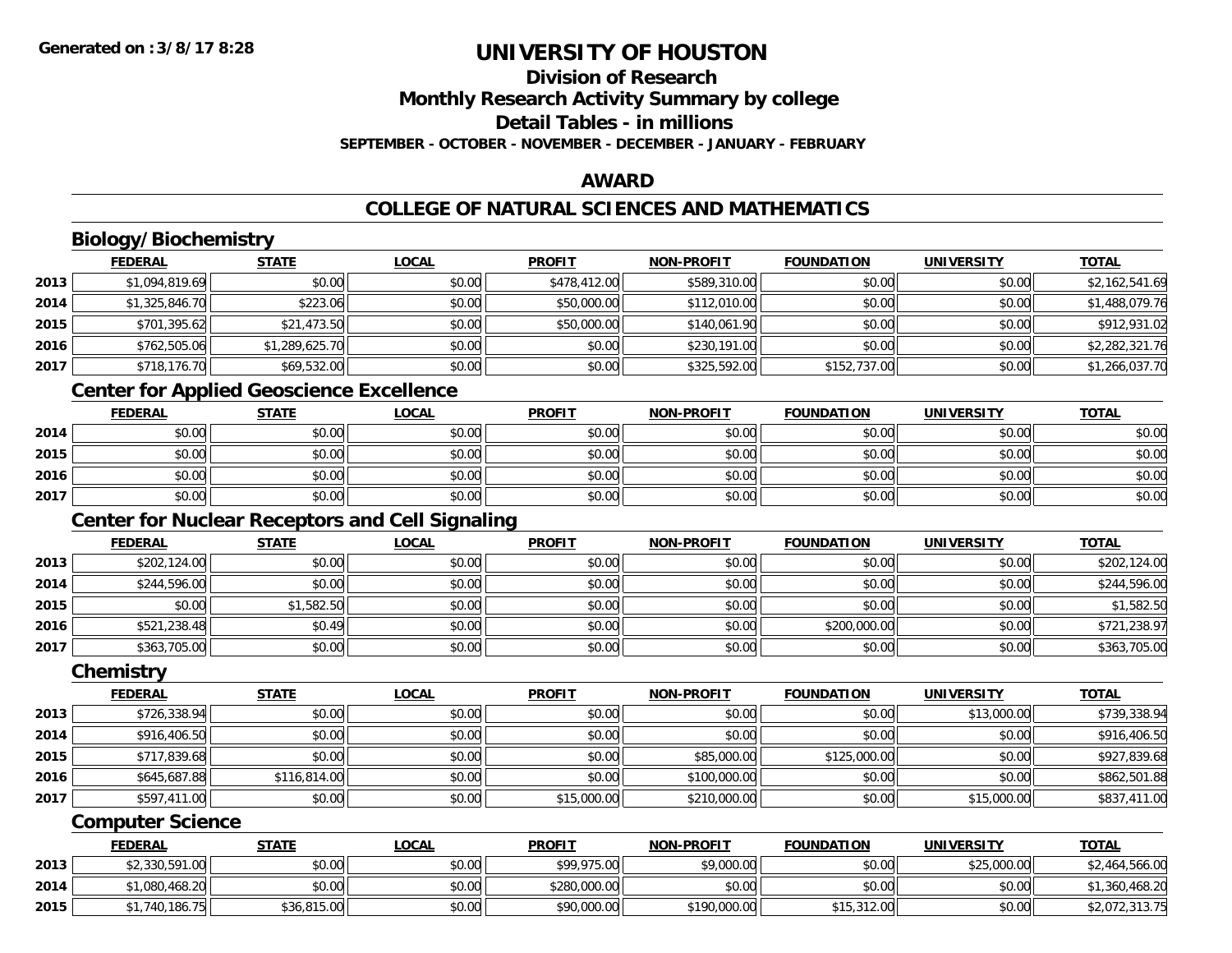**Division of Research**

**Monthly Research Activity Summary by college**

**Detail Tables - in millions**

**SEPTEMBER - OCTOBER - NOVEMBER - DECEMBER - JANUARY - FEBRUARY**

### **AWARD**

#### **COLLEGE OF NATURAL SCIENCES AND MATHEMATICS**

|      | <b>Computer Science</b>                              |                |              |                |                   |                   |                   |                |
|------|------------------------------------------------------|----------------|--------------|----------------|-------------------|-------------------|-------------------|----------------|
|      | <b>FEDERAL</b>                                       | <b>STATE</b>   | <b>LOCAL</b> | <b>PROFIT</b>  | <b>NON-PROFIT</b> | <b>FOUNDATION</b> | <b>UNIVERSITY</b> | <b>TOTAL</b>   |
| 2016 | \$2,240,111.00                                       | \$0.00         | \$0.00       | \$65,000.79    | \$130,000.00      | \$0.00            | \$0.00            | \$2,435,111.79 |
| 2017 | \$1,260,638.88                                       | \$0.00         | \$0.00       | \$0.00         | \$128,599.33      | \$61,865.00       | \$0.00            | \$1,451,103.21 |
|      | Dean, Natural Sciences and Mathematics               |                |              |                |                   |                   |                   |                |
|      | <b>FEDERAL</b>                                       | <b>STATE</b>   | <b>LOCAL</b> | <b>PROFIT</b>  | <b>NON-PROFIT</b> | <b>FOUNDATION</b> | <b>UNIVERSITY</b> | <b>TOTAL</b>   |
| 2013 | \$113,412.00                                         | \$0.00         | \$0.00       | \$0.00         | \$0.00            | \$0.00            | \$0.00            | \$113,412.00   |
| 2014 | \$700,000.00                                         | \$0.00         | \$0.00       | \$0.00         | \$0.00            | \$0.00            | \$0.00            | \$700,000.00   |
| 2015 | \$79,439.00                                          | \$0.00         | \$0.00       | \$0.00         | \$45,000.00       | \$0.00            | \$0.00            | \$124,439.00   |
| 2016 | \$159,439.00                                         | \$5,000.00     | \$0.00       | \$10,000.00    | \$45,000.00       | \$0.00            | \$0.00            | \$219,439.00   |
| 2017 | \$0.00                                               | \$0.00         | \$0.00       | \$4,240.00     | \$45,000.00       | \$0.00            | \$0.00            | \$49,240.00    |
|      | <b>Earth &amp; Atmospheric Sciences</b>              |                |              |                |                   |                   |                   |                |
|      | <b>FEDERAL</b>                                       | <b>STATE</b>   | <b>LOCAL</b> | <b>PROFIT</b>  | <b>NON-PROFIT</b> | <b>FOUNDATION</b> | <b>UNIVERSITY</b> | <b>TOTAL</b>   |
| 2013 | \$969,910.80                                         | \$165,409.00   | \$0.00       | \$999,661.00   | \$0.00            | \$0.00            | \$0.00            | \$2,134,980.80 |
| 2014 | \$437,218.81                                         | \$55,145.75    | \$0.00       | \$746,949.00   | \$100,915.00      | \$0.00            | \$0.00            | \$1,340,228.56 |
| 2015 | \$387,467.25                                         | \$0.00         | \$0.00       | \$1,415,000.00 | \$41,119.00       | \$0.00            | \$0.00            | \$1,843,586.25 |
| 2016 | \$666,584.00                                         | \$444,305.00   | \$0.00       | \$600,000.26   | \$68,881.00       | \$0.00            | \$37,800.00       | \$1,817,570.26 |
| 2017 | \$491,746.00                                         | \$3,049,066.00 | \$42,500.00  | \$410,941.75   | \$77,493.00       | \$0.00            | \$0.00            | \$4,071,746.75 |
|      | <b>Institute for Climate and Atmospheric Science</b> |                |              |                |                   |                   |                   |                |
|      | <b>FEDERAL</b>                                       | <b>STATE</b>   | <b>LOCAL</b> | <b>PROFIT</b>  | <b>NON-PROFIT</b> | <b>FOUNDATION</b> | <b>UNIVERSITY</b> | <b>TOTAL</b>   |
| 2013 | \$0.00                                               | \$0.00         | \$0.00       | \$0.00         | \$0.00            | \$0.00            | \$0.00            | \$0.00         |
| 2014 | \$0.00                                               | \$0.00         | \$0.00       | \$0.00         | \$0.00            | \$0.00            | \$0.00            | \$0.00         |
|      | <b>Institute for Nanoenergy</b>                      |                |              |                |                   |                   |                   |                |
|      | <b>FEDERAL</b>                                       | <b>STATE</b>   | LOCAL        | <b>PROFIT</b>  | <b>NON-PROFIT</b> | <b>FOUNDATION</b> | <b>UNIVERSITY</b> | <b>TOTAL</b>   |
| 2013 | \$0.00                                               | \$0.00         | \$0.00       | \$0.00         | \$0.00            | \$0.00            | \$0.00            | \$0.00         |
| 2014 | \$0.00                                               | \$0.00         | \$0.00       | \$0.00         | \$0.00            | \$0.00            | \$0.00            | \$0.00         |
|      | <b>Mathematics</b>                                   |                |              |                |                   |                   |                   |                |
|      | <b>FEDERAL</b>                                       | <b>STATE</b>   | <b>LOCAL</b> | <b>PROFIT</b>  | <b>NON-PROFIT</b> | <b>FOUNDATION</b> | <b>UNIVERSITY</b> | <b>TOTAL</b>   |
| 2013 | \$353,938.00                                         | \$0.00         | \$0.00       | \$90,000.00    | \$0.00            | \$21,000.00       | \$0.00            | \$464,938.00   |
| 2014 | \$601,324.50                                         | \$0.00         | \$0.00       | \$120,000.00   | \$0.00            | \$87,024.29       | \$0.00            | \$808,348.79   |
| 2015 | \$586,885.00                                         | \$0.00         | \$0.00       | \$0.00         | \$45,000.00       | \$87,000.00       | \$0.00            | \$718,885.00   |
| 2016 | \$388,348.00                                         | \$0.00         | \$0.00       | \$12,000.00    | \$45,000.00       | \$71,000.00       | \$18,656.11       | \$535,004.11   |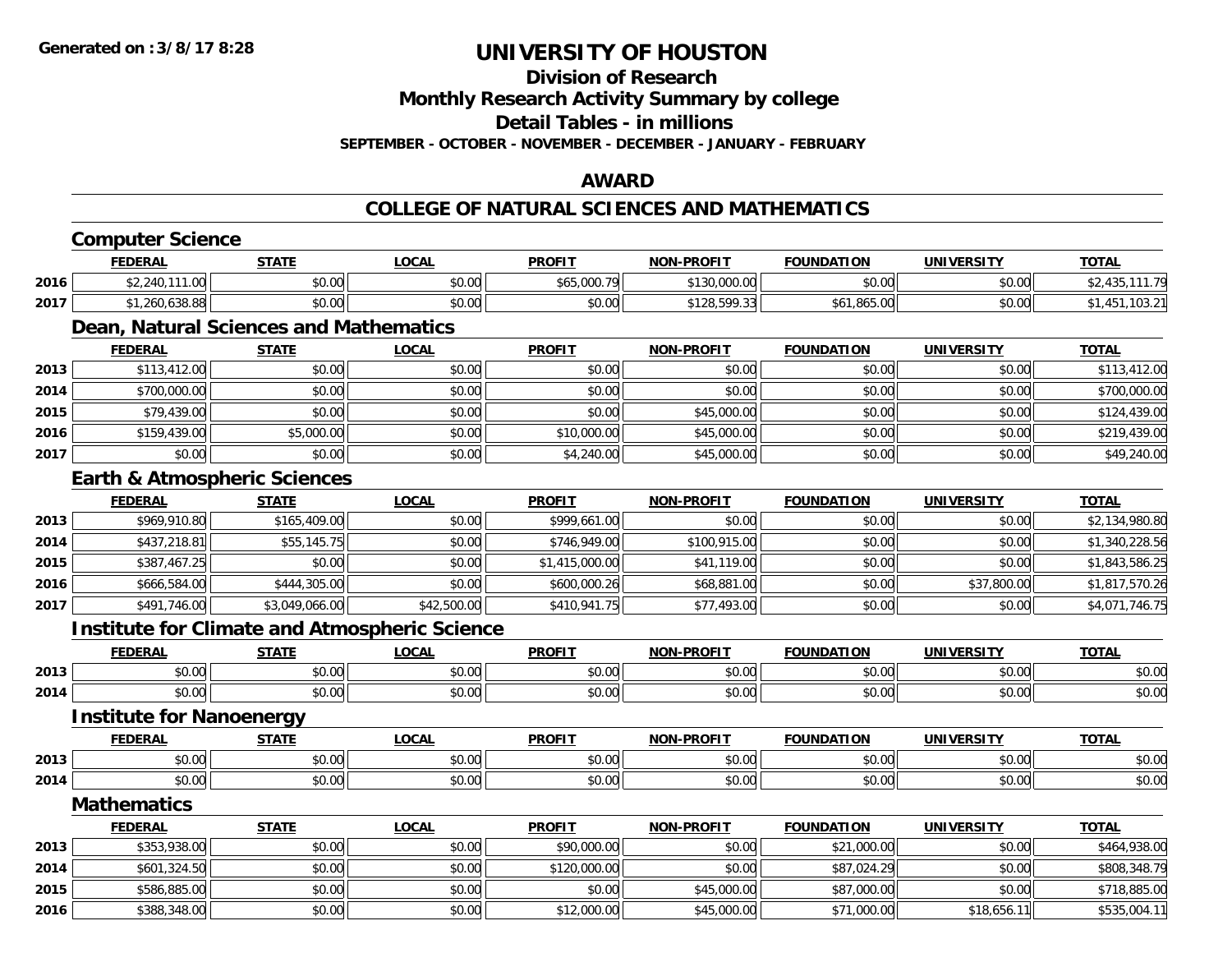**Division of Research**

**Monthly Research Activity Summary by college**

**Detail Tables - in millions**

**SEPTEMBER - OCTOBER - NOVEMBER - DECEMBER - JANUARY - FEBRUARY**

### **AWARD**

#### **COLLEGE OF NATURAL SCIENCES AND MATHEMATICS**

|       | <b>Mathematics</b> |                |              |                |                   |                   |                   |                 |
|-------|--------------------|----------------|--------------|----------------|-------------------|-------------------|-------------------|-----------------|
|       | <b>FEDERAL</b>     | <b>STATE</b>   | <b>LOCAL</b> | <b>PROFIT</b>  | <b>NON-PROFIT</b> | <b>FOUNDATION</b> | <b>UNIVERSITY</b> | <b>TOTAL</b>    |
| 2017  | \$869,709.40       | \$0.00         | \$0.00       | \$0.00         | \$45,000.00       | \$14,000.00       | \$0.00            | \$928,709.40    |
|       | <b>Physics</b>     |                |              |                |                   |                   |                   |                 |
|       | <b>FEDERAL</b>     | <b>STATE</b>   | <b>LOCAL</b> | <b>PROFIT</b>  | <b>NON-PROFIT</b> | <b>FOUNDATION</b> | <b>UNIVERSITY</b> | <b>TOTAL</b>    |
| 2013  | \$2,157,566.98     | \$0.00         | \$0.00       | \$517,900.00   | \$56,040.00       | \$0.00            | \$0.00            | \$2,731,506.98  |
| 2014  | \$2,596,056.02     | \$0.00         | \$0.00       | \$388,200.00   | \$0.00            | \$0.00            | \$0.00            | \$2,984,256.02  |
| 2015  | \$2,396,433.00     | \$0.00         | \$0.00       | \$397,600.00   | \$62,516.00       | \$0.00            | \$0.00            | \$2,856,549.00  |
| 2016  | \$3,347,206.22     | \$37,120.00    | \$0.00       | \$90,000.00    | \$0.00            | \$0.00            | \$0.00            | \$3,474,326.22  |
| 2017  | \$2,342,632.30     | \$37,120.00    | \$0.00       | \$38,160.00    | \$0.00            | \$0.00            | \$0.00            | \$2,417,912.30  |
| Total | \$37,835,403.36    | \$5,329,232.00 | \$42,500.00  | \$6,969,039.80 | \$2,926,728.23    | \$834,938.29      | \$109,456.11      | \$54,047,297.79 |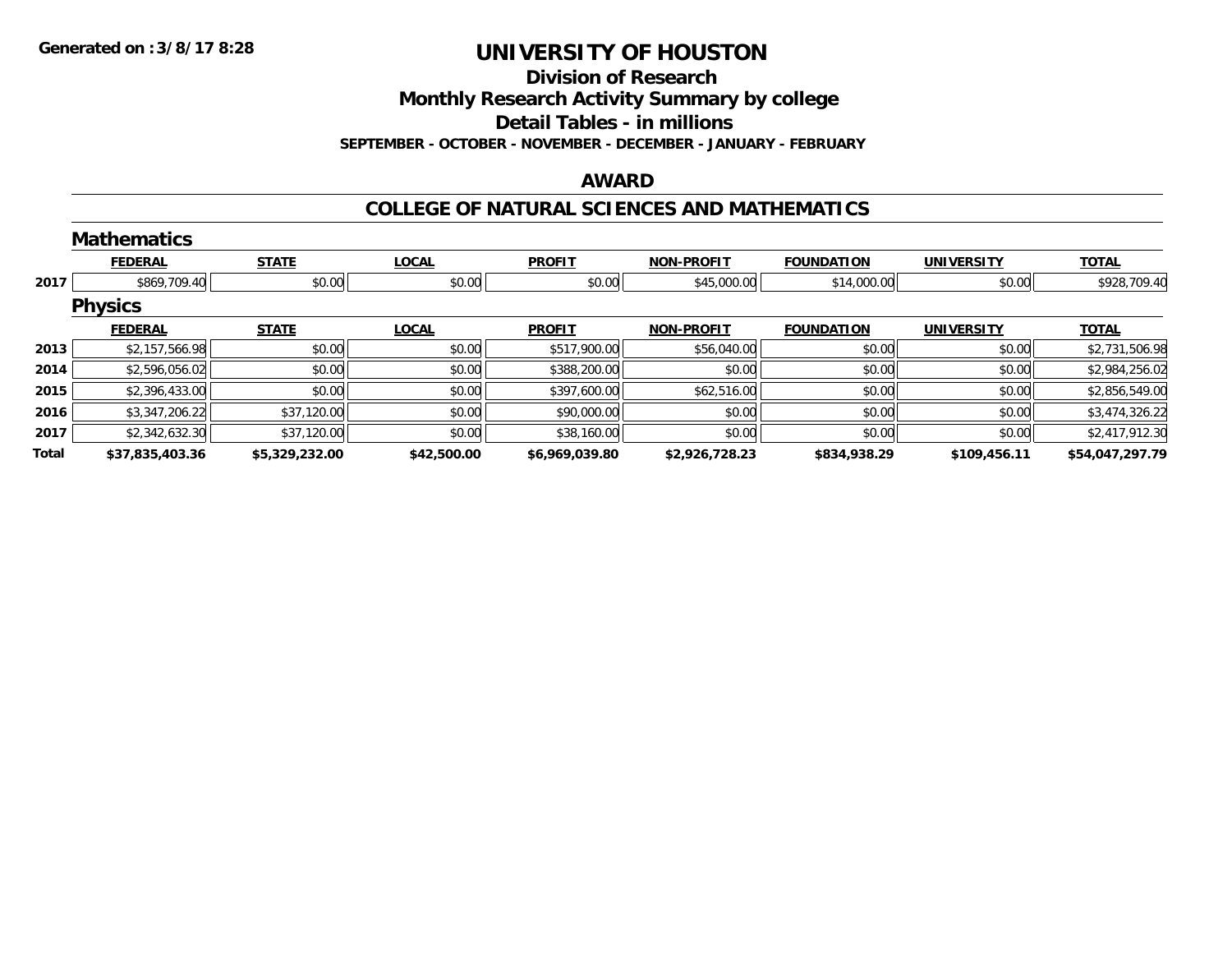## **Division of Research**

**Monthly Research Activity Summary by college**

**Detail Tables - in millions**

**SEPTEMBER - OCTOBER - NOVEMBER - DECEMBER - JANUARY - FEBRUARY**

#### **AWARD**

#### **COLLEGE OF OPTOMETRY**

## **Optometry Vision Sciences**

|       | <b>FEDERAL</b>  | <b>STATE</b> | <b>LOCAL</b> | <b>PROFIT</b>  | <b>NON-PROFIT</b> | <b>FOUNDATION</b> | <b>UNIVERSITY</b> | <u>TOTAL</u>    |
|-------|-----------------|--------------|--------------|----------------|-------------------|-------------------|-------------------|-----------------|
| 2013  | \$1,524,745.80  | \$0.00       | \$0.00       | \$1,054,488.00 | \$0.00            | \$0.00            | \$102,670.00      | \$2,681,903.80  |
| 2014  | \$3,471,884.90  | \$0.00       | \$0.00       | \$654,262.09   | \$0.00            | \$0.00            | \$184,640.00      | \$4,310,786.99  |
| 2015  | \$2,312,041.25  | \$0.00       | \$0.00       | \$53,505.00    | \$0.00            | \$0.00            | \$0.00            | \$2,365,546.25  |
| 2016  | \$1,217,770.48  | \$0.00       | \$0.00       | \$31,438.32    | \$0.00            | \$0.00            | \$35,426.00       | \$1,284,634.80  |
| 2017  | \$1,926,937.75  | \$0.00       | \$0.00       | \$60,497.00    | \$0.00            | \$62,422.49       | \$37,510.00       | \$2,087,367.24  |
| Total | \$10,453,380.18 | \$0.00       | \$0.00       | \$1,854,190.41 | \$0.00            | \$62,422.49       | \$360,246.00      | \$12,730,239.08 |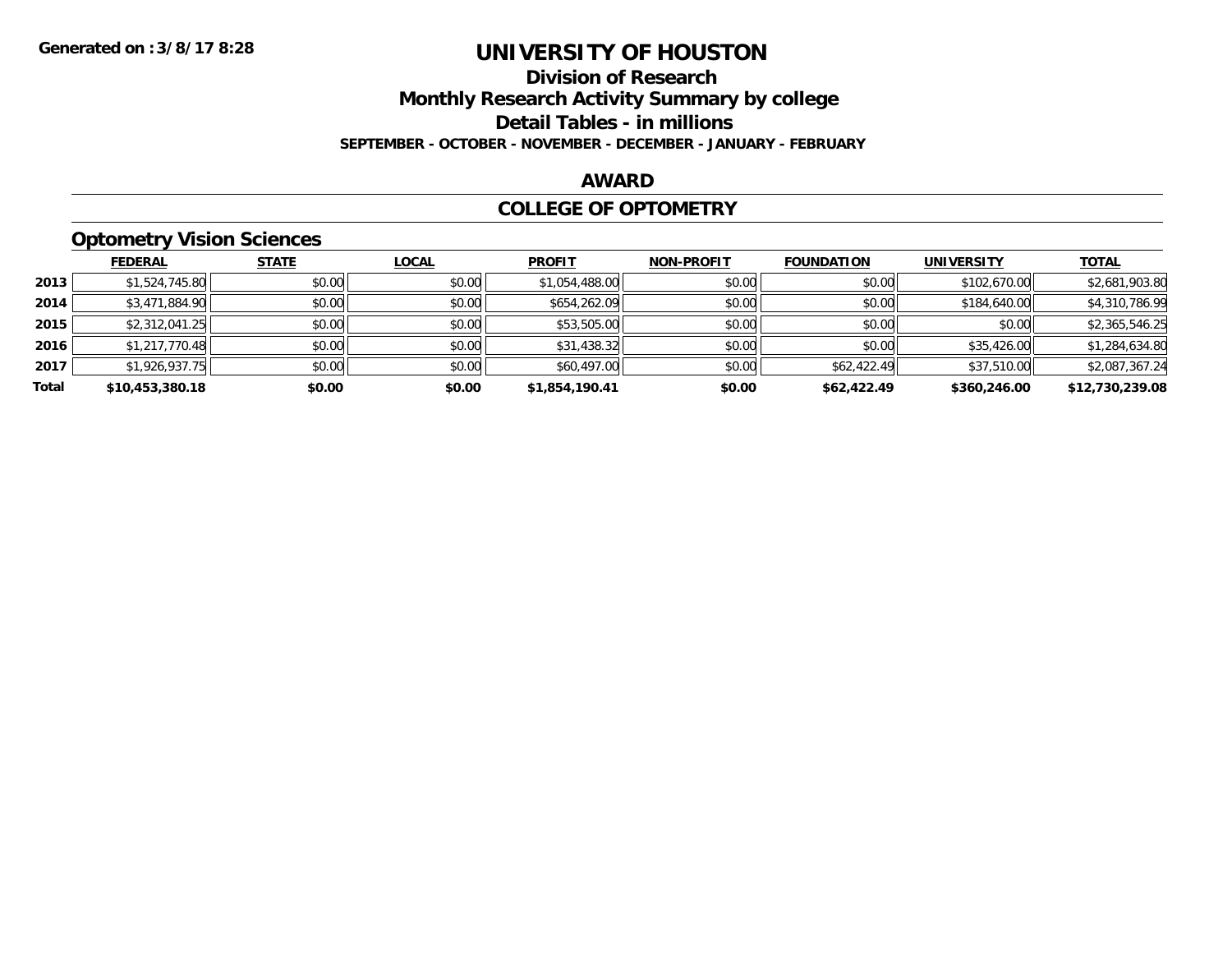**Division of Research**

**Monthly Research Activity Summary by college**

**Detail Tables - in millions**

**SEPTEMBER - OCTOBER - NOVEMBER - DECEMBER - JANUARY - FEBRUARY**

## **AWARD**

## **COLLEGE OF PHARMACY**

## **Center for Experimental Therapeutics and Pharmacoi**

|      | <b>FEDERAL</b> | <b>STATE</b> | LOCAL  | <b>PROFIT</b> | <b>NON-PROFIT</b> | <b>FOUNDATION</b> | <b>UNIVERSITY</b> | <b>TOTAL</b> |
|------|----------------|--------------|--------|---------------|-------------------|-------------------|-------------------|--------------|
| 2013 | \$0.00         | \$0.00       | \$0.00 | \$0.00        | \$0.00            | \$0.00            | \$0.00            | \$0.00       |
| 2014 | \$0.00         | \$0.00       | \$0.00 | \$0.00        | \$0.00            | \$0.00            | \$0.00            | \$0.00       |
| 2016 | \$0.00         | \$0.00       | \$0.00 | \$0.00        | \$0.00            | \$0.00            | \$0.00            | \$0.00       |

<u> 1980 - Johann Barbara, martxa alemaniar amerikan basar da basar da basar da basar da basar da basar da basar</u>

### **Clinical Pharmacy & Administration**

|      | <u>FEDERAL</u> | <b>STATE</b> | <u>LOCAL</u> | <b>PROFIT</b> | <b>NON-PROFIT</b> | <b>FOUNDATION</b> | <b>UNIVERSITY</b> | <b>TOTAL</b>   |
|------|----------------|--------------|--------------|---------------|-------------------|-------------------|-------------------|----------------|
| 2013 | \$0.00         | \$0.00       | \$0.00       | \$321,459.50  | \$10,000.00       | \$0.00            | \$0.00            | \$331,459.50   |
| 2014 | \$0.00         | \$0.00       | \$0.00       | \$266,000.00  | \$545,894.00      | \$0.00            | \$0.00            | \$811,894.00   |
| 2015 | \$0.00         | \$171,798.00 | \$0.00       | \$24,531.00   | \$34,710.00       | \$0.00            | \$0.00            | \$231,039.00   |
| 2016 | \$229,490.00   | \$225,000.00 | \$0.00       | \$124,216.82  | \$10,000.00       | \$0.00            | \$0.00            | \$588,706.82   |
| 2017 | \$234,732.00   | \$717,496.00 | \$0.00       | \$38,500.00   | \$35,000.00       | \$0.00            | \$0.00            | \$1,025,728.00 |

#### **Dean, Pharmacy**

|      | <b>FEDERAL</b> | <b>STATE</b> | <u>LOCAL</u> | <b>PROFIT</b> | <b>NON-PROFIT</b> | <b>FOUNDATION</b> | <b>UNIVERSITY</b> | <u>TOTAL</u> |
|------|----------------|--------------|--------------|---------------|-------------------|-------------------|-------------------|--------------|
| 2013 | \$0.00         | \$0.00       | \$0.00       | \$0.00        | \$0.00            | \$0.00            | \$0.00            | \$0.00       |
| 2014 | \$0.00         | \$0.00       | \$0.00       | \$0.00        | \$0.00            | \$0.00            | \$0.00            | \$0.00       |
| 2015 | \$0.00         | \$0.00       | \$0.00       | \$0.00        | \$0.00            | \$0.00            | \$0.00            | \$0.00       |
| 2016 | \$0.00         | \$0.00       | \$0.00       | \$0.00        | \$0.00            | \$0.00            | \$0.00            | \$0.00       |

### **Pharm Health Outcomes & Policy**

|      | <b>FEDERAL</b> | <u>STATE</u> | <b>LOCAL</b> | <b>PROFIT</b> | <b>NON-PROFIT</b> | <b>FOUNDATION</b> | <b>UNIVERSITY</b> | <b>TOTAL</b> |
|------|----------------|--------------|--------------|---------------|-------------------|-------------------|-------------------|--------------|
| 2013 | \$225,015.00   | \$0.00       | \$0.00       | \$0.00        | \$0.00            | \$0.00            | \$0.00            | \$225,015.00 |
| 2014 | \$0.00         | \$0.00       | \$0.00       | \$4,000.00    | \$0.00            | \$0.00            | \$0.00            | \$4,000.00   |
| 2015 | \$0.00         | \$0.00       | \$0.00       | \$0.00        | \$10,000.00       | \$0.00            | \$0.00            | \$10,000.00  |
| 2017 | \$0.00         | \$8,268.00   | \$0.00       | \$156,450.72  | \$0.00            | \$0.00            | \$0.00            | \$164,718.72 |

## **Pharmacological and Pharmaceutical Sciences**

|       | <b>FEDERAL</b> | <b>STATE</b>   | <b>LOCAL</b> | <b>PROFIT</b>  | <b>NON-PROFIT</b> | <b>FOUNDATION</b> | <b>UNIVERSITY</b> | <b>TOTAL</b>   |
|-------|----------------|----------------|--------------|----------------|-------------------|-------------------|-------------------|----------------|
| 2013  | \$837,486.00   | \$0.00         | \$0.00       | \$0.00         | \$0.00            | \$0.00            | \$0.00            | \$837,486.00   |
| 2014  | \$372,923.00   | \$0.00         | \$0.00       | \$70,174.00    | \$0.00            | \$88,961.00       | \$0.00            | \$532,058.00   |
| 2015  | \$697,416.00   | \$0.00         | \$0.00       | \$8,700.00     | \$0.00            | \$0.00            | \$0.00            | \$706,116.00   |
| 2016  | \$697,751.00   | \$45,072.00    | \$0.00       | \$0.00         | \$70,000.00       | \$0.00            | \$0.00            | \$812,823.00   |
| 2017  | \$1,177,404.00 | \$0.00         | \$0.00       | \$0.00         | \$0.00            | \$82,974.00       | \$0.00            | \$1,260,378.00 |
| Total | \$4,472,217.00 | \$1,167,634.00 | \$0.00       | \$1,014,032.04 | \$715,604.00      | \$171,935.00      | \$0.00            | \$7,541,422.04 |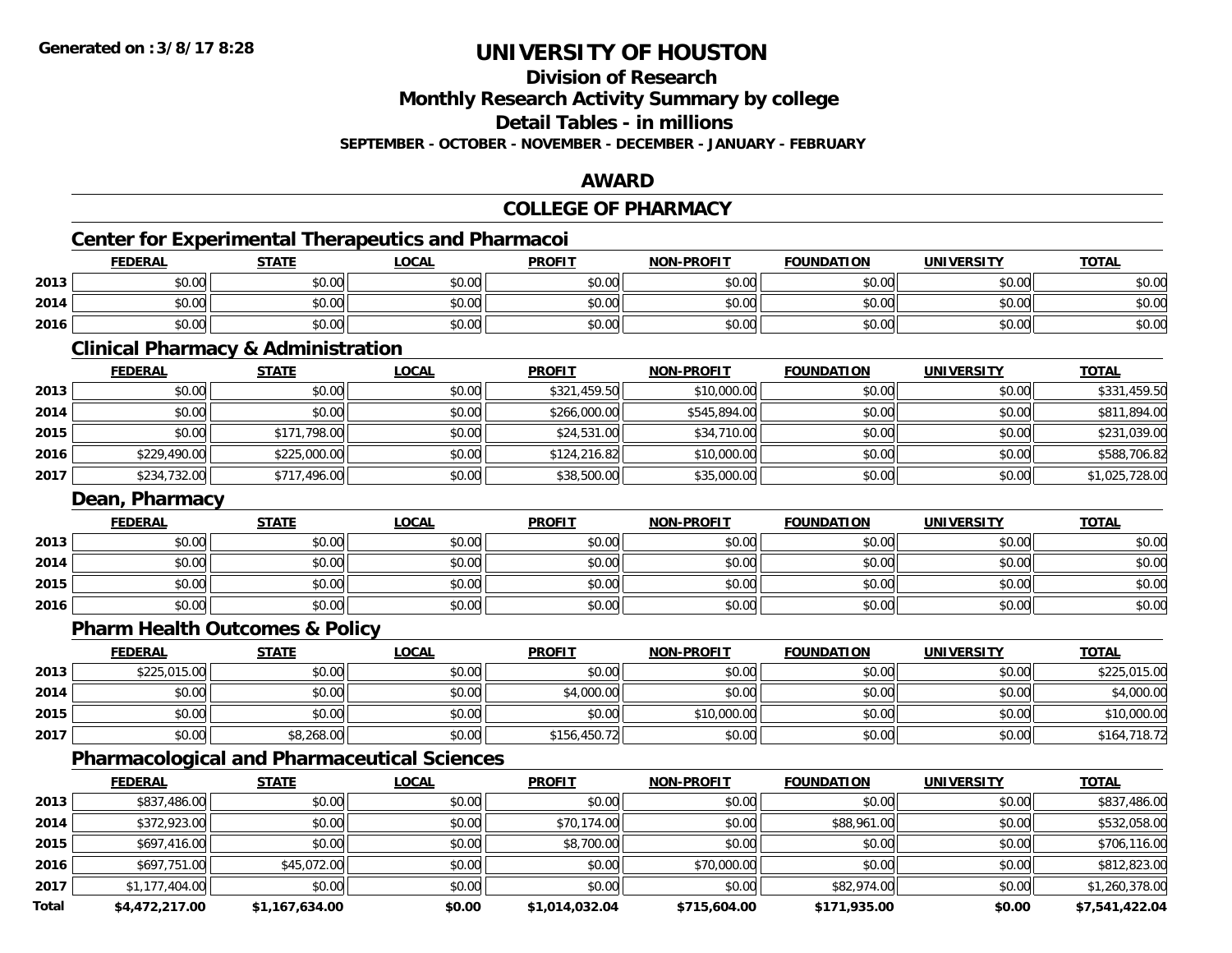**Division of Research**

**Monthly Research Activity Summary by college**

**Detail Tables - in millions**

**SEPTEMBER - OCTOBER - NOVEMBER - DECEMBER - JANUARY - FEBRUARY**

### **AWARD**

|      |                                                          |              |              | <b>COLLEGE OF TECHNOLOGY</b> |                   |                   |                   |                |
|------|----------------------------------------------------------|--------------|--------------|------------------------------|-------------------|-------------------|-------------------|----------------|
|      | <b>Center for Information Security, Research and Edu</b> |              |              |                              |                   |                   |                   |                |
|      | <b>FEDERAL</b>                                           | <b>STATE</b> | <b>LOCAL</b> | <b>PROFIT</b>                | <b>NON-PROFIT</b> | <b>FOUNDATION</b> | <b>UNIVERSITY</b> | <b>TOTAL</b>   |
| 2017 | \$0.00                                                   | \$0.00       | \$0.00       | \$0.00                       | \$0.00            | \$0.00            | \$0.00            | \$0.00         |
|      | <b>Center for Technology Literacy</b>                    |              |              |                              |                   |                   |                   |                |
|      | <b>FEDERAL</b>                                           | <b>STATE</b> | <b>LOCAL</b> | <b>PROFIT</b>                | <b>NON-PROFIT</b> | <b>FOUNDATION</b> | <b>UNIVERSITY</b> | <b>TOTAL</b>   |
| 2013 | \$0.00                                                   | \$0.00       | \$0.00       | \$0.00                       | \$0.00            | \$0.00            | \$0.00            | \$0.00         |
| 2014 | \$9,916.00                                               | \$0.00       | \$0.00       | \$0.00                       | \$0.00            | \$0.00            | \$0.00            | \$9,916.00     |
| 2015 | \$283,045.80                                             | \$0.00       | \$0.00       | \$10,833.00                  | \$0.00            | \$0.00            | \$0.00            | \$293,878.80   |
| 2016 | \$71,567.00                                              | \$0.00       | \$0.00       | \$0.00                       | \$0.00            | \$0.00            | \$0.00            | \$71,567.00    |
| 2017 | \$57,055.80                                              | \$0.00       | \$0.00       | \$0.00                       | \$0.00            | \$0.00            | \$0.00            | \$57,055.80    |
|      | <b>Construction Management</b>                           |              |              |                              |                   |                   |                   |                |
|      | <b>FEDERAL</b>                                           | <b>STATE</b> | <b>LOCAL</b> | <b>PROFIT</b>                | <b>NON-PROFIT</b> | <b>FOUNDATION</b> | <b>UNIVERSITY</b> | <b>TOTAL</b>   |
| 2013 | \$0.00                                                   | \$74,568.00  | \$0.00       | \$0.00                       | \$0.00            | \$0.00            | \$0.00            | \$74,568.00    |
| 2014 | \$0.00                                                   | \$74,922.00  | \$0.00       | \$0.00                       | \$0.00            | \$0.00            | \$0.00            | \$74,922.00    |
| 2016 | \$0.00                                                   | \$148,282.00 | \$0.00       | \$0.00                       | \$0.00            | \$0.00            | \$0.00            | \$148,282.00   |
| 2017 | \$0.00                                                   | \$36,373.48  | \$40,000.00  | \$104,571.64                 | \$11,300.00       | \$0.00            | \$0.00            | \$192,245.12   |
|      | Dean, Technology                                         |              |              |                              |                   |                   |                   |                |
|      | <b>FEDERAL</b>                                           | <b>STATE</b> | <b>LOCAL</b> | <b>PROFIT</b>                | <b>NON-PROFIT</b> | <b>FOUNDATION</b> | <b>UNIVERSITY</b> | <b>TOTAL</b>   |
| 2013 | \$0.00                                                   | \$0.00       | \$0.00       | \$0.00                       | \$0.00            | \$0.00            | \$0.00            | \$0.00         |
| 2014 | \$0.00                                                   | \$0.00       | \$0.00       | \$0.00                       | \$0.00            | \$0.00            | \$0.00            | \$0.00         |
| 2017 | \$0.00                                                   | \$0.00       | \$0.00       | \$18,015.36                  | \$0.00            | \$0.00            | \$0.00            | \$18,015.36    |
|      | <b>Engineering Technology</b>                            |              |              |                              |                   |                   |                   |                |
|      | <b>FEDERAL</b>                                           | <b>STATE</b> | <b>LOCAL</b> | <b>PROFIT</b>                | <b>NON-PROFIT</b> | <b>FOUNDATION</b> | <b>UNIVERSITY</b> | <b>TOTAL</b>   |
| 2013 | \$261,215.00                                             | \$0.00       | \$0.00       | \$75,000.00                  | \$0.00            | \$0.00            | \$0.00            | \$336,215.00   |
| 2014 | \$1,024,060.80                                           | \$0.00       | \$0.00       | \$50,000.00                  | \$20,000.00       | \$0.00            | \$0.00            | \$1,094,060.80 |
| 2015 | \$291,317.00                                             | \$0.00       | \$0.00       | \$0.00                       | \$0.00            | \$0.00            | \$0.00            | \$291,317.00   |
| 2016 | \$561,093.78                                             | \$0.00       | \$0.00       | \$0.00                       | \$0.00            | \$0.00            | \$0.00            | \$561,093.78   |
| 2017 | \$275,460.68                                             | \$0.00       | \$0.00       | \$1,000.00                   | \$15,729.98       | \$0.00            | \$0.00            | \$292,190.65   |
|      | <b>Human Development and Consumer Science</b>            |              |              |                              |                   |                   |                   |                |
|      | <b>FEDERAL</b>                                           | <b>STATE</b> | <b>LOCAL</b> | <b>PROFIT</b>                | <b>NON-PROFIT</b> | <b>FOUNDATION</b> | <b>UNIVERSITY</b> | <b>TOTAL</b>   |
| 2013 | \$5,000.00                                               | \$0.00       | \$0.00       | \$0.00                       | \$0.00            | \$0.00            | \$0.00            | \$5,000.00     |
| 2014 | \$5,000.00                                               | \$0.00       | \$0.00       | \$0.00                       | \$0.00            | \$0.00            | \$0.00            | \$5,000.00     |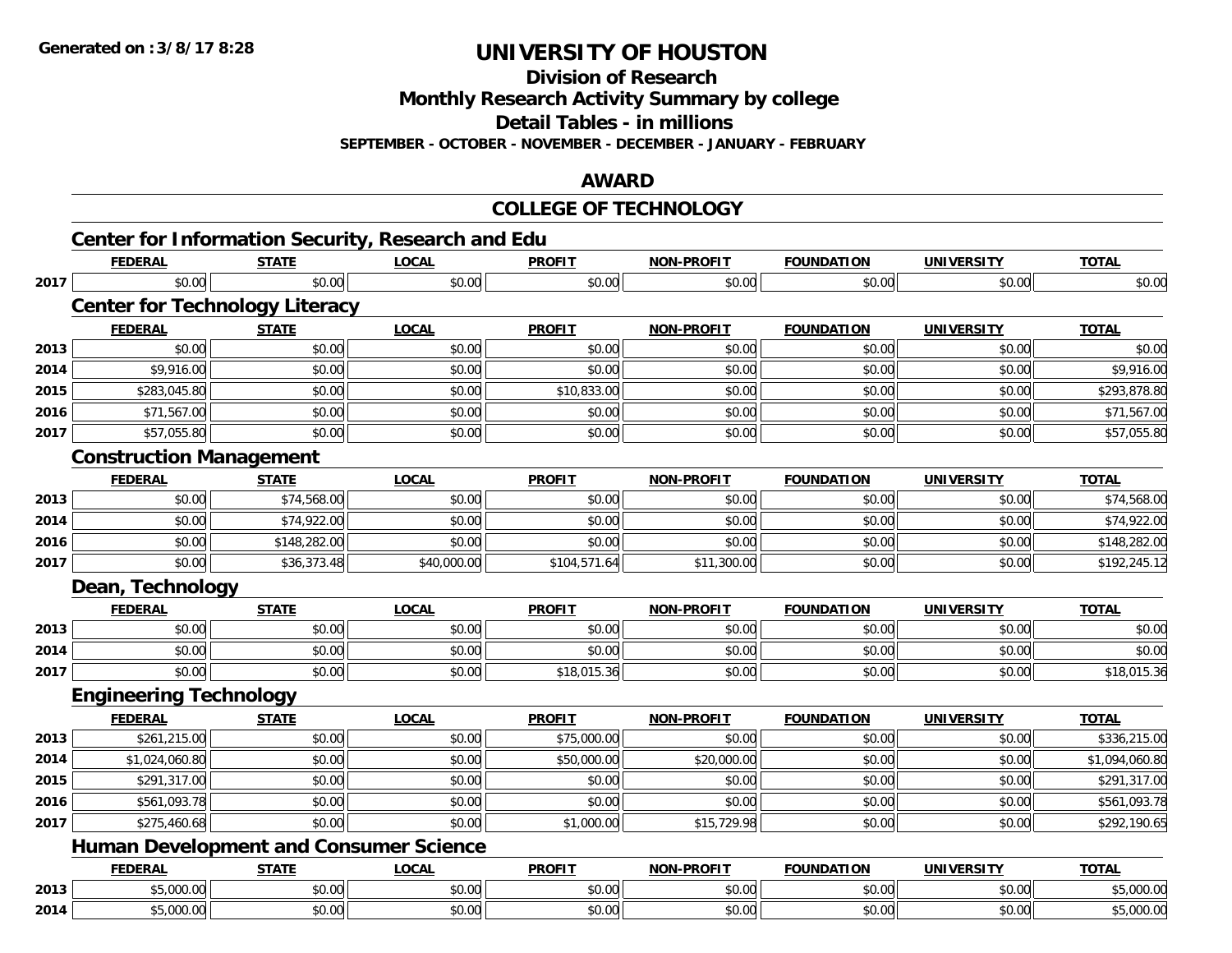**Division of Research**

**Monthly Research Activity Summary by college**

**Detail Tables - in millions**

**SEPTEMBER - OCTOBER - NOVEMBER - DECEMBER - JANUARY - FEBRUARY**

### **AWARD**

### **COLLEGE OF TECHNOLOGY**

|              | <b>Human Development and Consumer Science</b> |              |              |               |                   |                   |                   |                |
|--------------|-----------------------------------------------|--------------|--------------|---------------|-------------------|-------------------|-------------------|----------------|
|              | <b>FEDERAL</b>                                | <b>STATE</b> | <b>LOCAL</b> | <b>PROFIT</b> | <b>NON-PROFIT</b> | <b>FOUNDATION</b> | <b>UNIVERSITY</b> | <b>TOTAL</b>   |
| 2015         | \$24,279.48                                   | \$0.00       | \$0.00       | \$0.00        | \$0.00            | \$0.00            | \$0.00            | \$24,279.48    |
| 2017         | \$19,997.00                                   | \$0.00       | \$0.00       | \$42,500.00   | \$0.00            | \$0.00            | \$0.00            | \$62,497.00    |
|              | <b>Information &amp; Logistics Technology</b> |              |              |               |                   |                   |                   |                |
|              | <b>FEDERAL</b>                                | <b>STATE</b> | <b>LOCAL</b> | <b>PROFIT</b> | <b>NON-PROFIT</b> | <b>FOUNDATION</b> | <b>UNIVERSITY</b> | <b>TOTAL</b>   |
| 2016         | \$289,764.22                                  | \$0.00       | \$0.00       | \$0.00        | \$0.00            | \$0.00            | \$0.00            | \$289,764.22   |
| 2017         | \$447,733.32                                  | \$0.00       | \$0.00       | \$0.00        | \$0.00            | \$0.00            | \$0.00            | \$447,733.32   |
|              | <b>Texas Manufacturing Assistance Center</b>  |              |              |               |                   |                   |                   |                |
|              | <b>FEDERAL</b>                                | <b>STATE</b> | <b>LOCAL</b> | <b>PROFIT</b> | <b>NON-PROFIT</b> | <b>FOUNDATION</b> | <b>UNIVERSITY</b> | <b>TOTAL</b>   |
| 2014         | \$0.00                                        | \$0.00       | \$0.00       | \$0.00        | \$0.00            | \$0.00            | \$0.00            | \$0.00         |
| 2015         | \$0.00                                        | \$0.00       | \$0.00       | \$0.00        | \$0.00            | \$0.00            | \$0.00            | \$0.00         |
| <b>Total</b> | \$3,626,505.88                                | \$334,145.48 | \$40,000.00  | \$301,920.00  | \$47,029.98       | \$0.00            | \$0.00            | \$4,349,601.34 |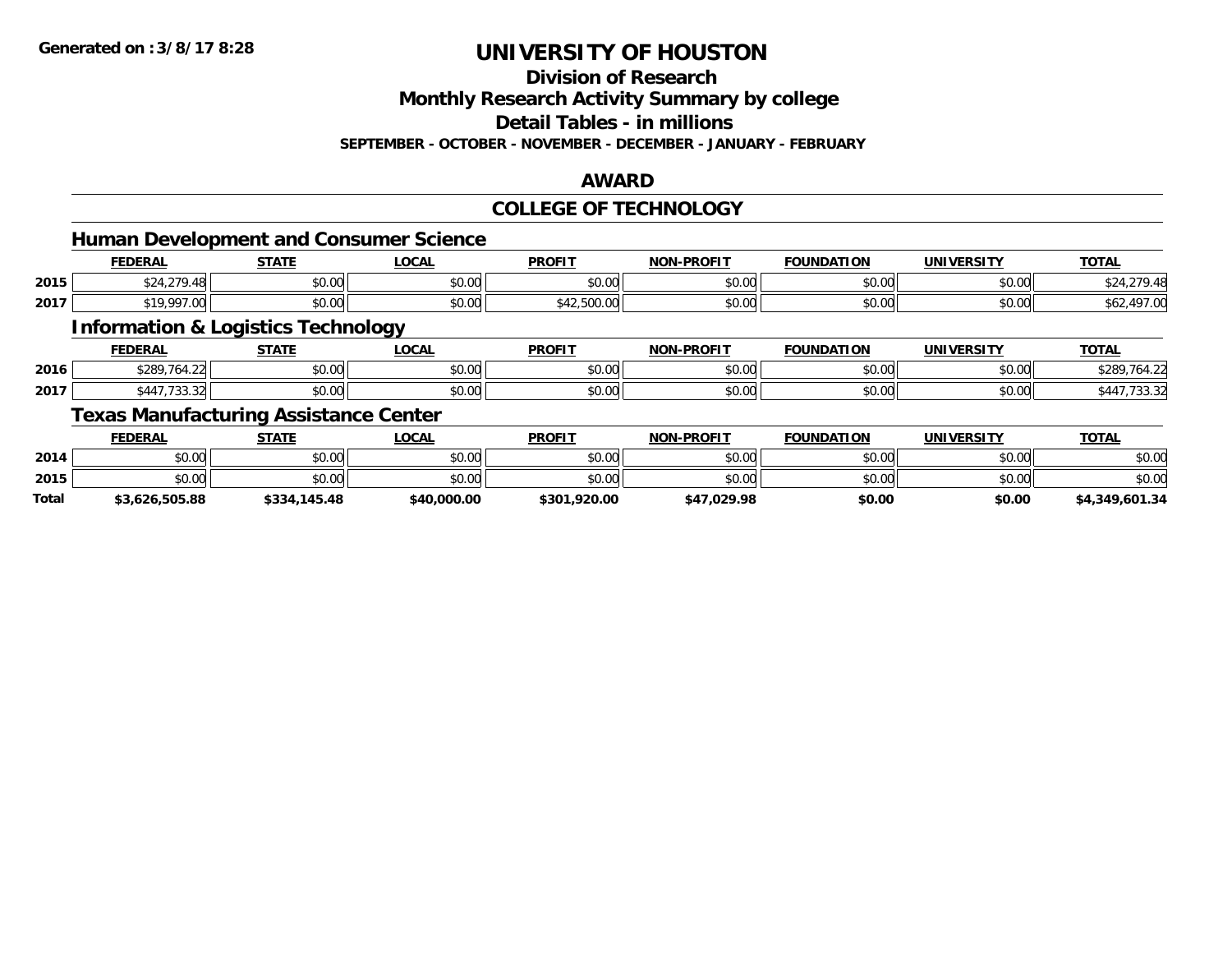#### **Division of Research**

**Monthly Research Activity Summary by college**

**Detail Tables - in millions**

**SEPTEMBER - OCTOBER - NOVEMBER - DECEMBER - JANUARY - FEBRUARY**

#### **AWARD**

#### **COLLEGE OF THE ARTS**

|       | Art                                               |              |              |               |                   |                   |                   |              |
|-------|---------------------------------------------------|--------------|--------------|---------------|-------------------|-------------------|-------------------|--------------|
|       | <b>FEDERAL</b>                                    | <b>STATE</b> | <b>LOCAL</b> | <b>PROFIT</b> | <b>NON-PROFIT</b> | <b>FOUNDATION</b> | <b>UNIVERSITY</b> | <b>TOTAL</b> |
| 2014  | \$1,400.00                                        | \$0.00       | \$0.00       | \$0.00        | \$0.00            | \$0.00            | \$0.00            | \$1,400.00   |
| 2017  | \$0.00                                            | \$0.00       | \$0.00       | \$0.00        | \$37,395.00       | \$23,929.00       | \$0.00            | \$61,324.00  |
|       | <b>Blaffer Gallery</b>                            |              |              |               |                   |                   |                   |              |
|       | <b>FEDERAL</b>                                    | <b>STATE</b> | <b>LOCAL</b> | <b>PROFIT</b> | <b>NON-PROFIT</b> | <b>FOUNDATION</b> | <b>UNIVERSITY</b> | <b>TOTAL</b> |
| 2014  | \$0.00                                            | \$14,000.00  | \$0.00       | \$0.00        | \$0.00            | \$0.00            | \$0.00            | \$14,000.00  |
| 2015  | \$25,000.00                                       | \$18,000.00  | \$0.00       | \$0.00        | \$0.00            | \$0.00            | \$0.00            | \$43,000.00  |
| 2016  | \$0.00                                            | \$0.00       | \$0.00       | \$0.00        | \$47,997.00       | \$0.00            | \$0.00            | \$47,997.00  |
| 2017  | \$0.00                                            | \$0.00       | \$0.00       | \$0.00        | \$6,421.13        | \$0.00            | \$0.00            | \$6,421.13   |
|       | <b>Cynthia Woods Mitchell Center for the Arts</b> |              |              |               |                   |                   |                   |              |
|       | <b>FEDERAL</b>                                    | <b>STATE</b> | <b>LOCAL</b> | <b>PROFIT</b> | <b>NON-PROFIT</b> | <b>FOUNDATION</b> | <b>UNIVERSITY</b> | <b>TOTAL</b> |
| 2013  | \$0.00                                            | \$6,000.00   | \$0.00       | \$0.00        | \$0.00            | \$0.00            | \$0.00            | \$6,000.00   |
| 2014  | \$0.00                                            | \$4,500.00   | \$0.00       | \$5,000.00    | \$0.00            | \$1,400.00        | \$0.00            | \$10,900.00  |
| 2016  | \$0.00                                            | \$0.00       | \$0.00       | \$7,000.00    | \$0.00            | \$0.00            | \$0.00            | \$7,000.00   |
|       | Dean, The College of the Arts                     |              |              |               |                   |                   |                   |              |
|       | <b>FEDERAL</b>                                    | <b>STATE</b> | <b>LOCAL</b> | <b>PROFIT</b> | <b>NON-PROFIT</b> | <b>FOUNDATION</b> | <b>UNIVERSITY</b> | <b>TOTAL</b> |
| 2017  | \$0.00                                            | \$0.00       | \$0.00       | \$0.00        | \$47,997.00       | \$0.00            | \$0.00            | \$47,997.00  |
|       | <b>School of Music</b>                            |              |              |               |                   |                   |                   |              |
|       | <b>FEDERAL</b>                                    | <b>STATE</b> | <b>LOCAL</b> | <b>PROFIT</b> | <b>NON-PROFIT</b> | <b>FOUNDATION</b> | <b>UNIVERSITY</b> | <b>TOTAL</b> |
| 2013  | \$0.00                                            | \$3,347.00   | \$0.00       | \$0.00        | \$0.00            | \$0.00            | \$0.00            | \$3,347.00   |
| 2014  | \$0.00                                            | \$9,000.00   | \$0.00       | \$0.00        | \$0.00            | \$0.00            | \$0.00            | \$9,000.00   |
| 2016  | \$0.00                                            | \$0.00       | \$0.00       | \$0.00        | \$10,000.00       | \$0.00            | \$0.00            | \$10,000.00  |
| 2017  | \$0.00                                            | \$7,500.00   | \$0.00       | \$0.00        | \$0.00            | \$0.00            | \$0.00            | \$7,500.00   |
| Total | \$26,400.00                                       | \$62,347.00  | \$0.00       | \$12,000.00   | \$149,810.13      | \$25,329.00       | \$0.00            | \$275,886.13 |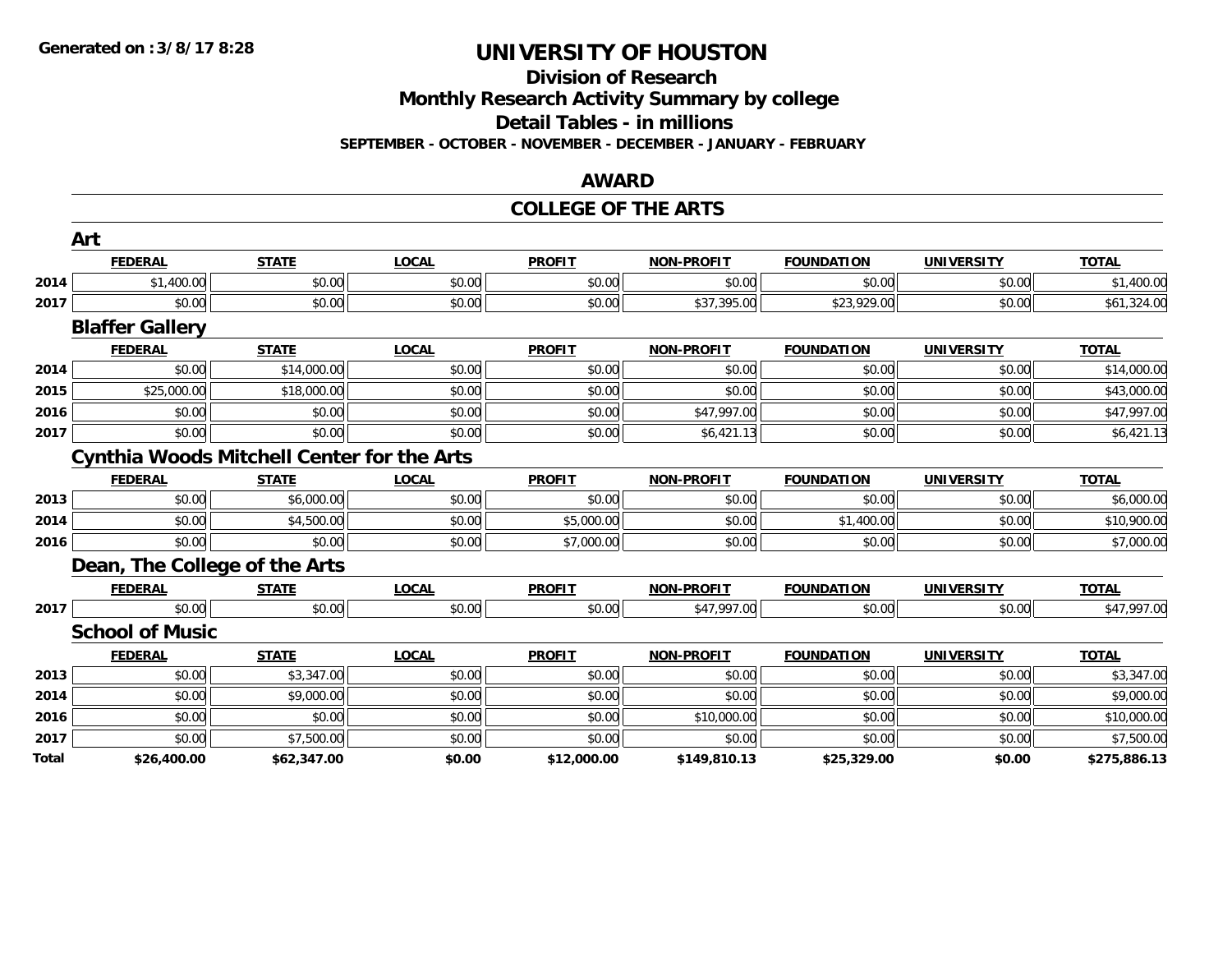## **Division of Research**

**Monthly Research Activity Summary by college**

**Detail Tables - in millions**

**SEPTEMBER - OCTOBER - NOVEMBER - DECEMBER - JANUARY - FEBRUARY**

### **AWARD**

## **CULLEN COLLEGE OF ENGINEERING**

|      | <b>Biomedical Engineering</b> |              |                                                          |               |                   |                   |                   |                |
|------|-------------------------------|--------------|----------------------------------------------------------|---------------|-------------------|-------------------|-------------------|----------------|
|      | <b>FEDERAL</b>                | <b>STATE</b> | <b>LOCAL</b>                                             | <b>PROFIT</b> | <b>NON-PROFIT</b> | <b>FOUNDATION</b> | <b>UNIVERSITY</b> | <b>TOTAL</b>   |
| 2013 | \$472,871.00                  | \$0.00       | \$0.00                                                   | \$0.00        | \$0.00            | \$0.00            | \$0.00            | \$472,871.00   |
| 2014 | \$1,445,686.00                | \$0.00       | \$0.00                                                   | \$0.00        | \$50,000.00       | \$45,833.34       | \$0.00            | \$1,541,519.34 |
| 2015 | \$642,268.00                  | \$0.00       | \$0.00                                                   | \$0.00        | \$0.00            | \$0.00            | \$0.00            | \$642,268.00   |
| 2016 | \$1,106,015.00                | \$0.00       | \$0.00                                                   | \$137,000.00  | \$100,000.00      | \$0.00            | \$100,400.00      | \$1,443,415.00 |
| 2017 | \$1,852,485.01                | \$0.00       | \$0.00                                                   | \$30,000.00   | \$126,000.00      | \$60,212.00       | \$0.00            | \$2,068,697.01 |
|      |                               |              | <b>Center for Innovative Grouting Materials and Tech</b> |               |                   |                   |                   |                |
|      | <b>FEDERAL</b>                | <b>STATE</b> | <b>LOCAL</b>                                             | <b>PROFIT</b> | <b>NON-PROFIT</b> | <b>FOUNDATION</b> | <b>UNIVERSITY</b> | <b>TOTAL</b>   |
| 2013 | \$0.00                        | \$0.00       | \$0.00                                                   | \$0.00        | \$0.00            | \$0.00            | \$0.00            | \$0.00         |
| 2014 | \$0.00                        | \$0.00       | \$0.00                                                   | \$0.00        | \$0.00            | \$0.00            | \$0.00            | \$0.00         |
|      | <b>Chemical Engineering</b>   |              |                                                          |               |                   |                   |                   |                |
|      | <b>FEDERAL</b>                | <b>STATE</b> | <b>LOCAL</b>                                             | <b>PROFIT</b> | <b>NON-PROFIT</b> | <b>FOUNDATION</b> | <b>UNIVERSITY</b> | <b>TOTAL</b>   |
| 2013 | \$1,432,297.72                | \$26,500.00  | \$0.00                                                   | \$495,518.00  | \$200,000.00      | \$0.00            | \$39,444.00       | \$2,193,759.72 |
| 2014 | \$1,643,388.37                | \$0.00       | \$0.00                                                   | \$860,289.00  | \$0.00            | \$42,250.00       | \$0.00            | \$2,545,927.37 |
| 2015 | \$1,715,056.40                | \$409,609.00 | \$0.00                                                   | \$242,500.00  | \$0.00            | \$80,000.00       | \$0.00            | \$2,447,165.40 |
| 2016 | \$1,838,547.32                | \$88,014.50  | \$0.00                                                   | \$585,524.00  | \$0.00            | \$0.00            | \$0.00            | \$2,512,085.82 |
| 2017 | \$1,385,881.40                | \$0.00       | \$0.00                                                   | \$793,143.00  | \$645,859.00      | \$0.00            | \$0.00            | \$2,824,883.40 |
|      | <b>Civil Engineering</b>      |              |                                                          |               |                   |                   |                   |                |
|      | <b>FEDERAL</b>                | <b>STATE</b> | <b>LOCAL</b>                                             | <b>PROFIT</b> | <b>NON-PROFIT</b> | <b>FOUNDATION</b> | <b>UNIVERSITY</b> | <b>TOTAL</b>   |
| 2013 | \$2,512,587.53                | \$274,310.00 | \$0.00                                                   | \$193,590.00  | \$39,170.70       | \$0.00            | \$0.00            | \$3,019,658.23 |
| 2014 | \$1,467,925.91                | \$410,641.00 | \$0.00                                                   | \$408,425.50  | \$111,679.95      | \$66,666.00       | \$0.00            | \$2,465,338.36 |
| 2015 | \$1,532,127.58                | \$289,027.00 | \$0.00                                                   | \$79,059.50   | \$35,972.55       | \$0.00            | \$0.00            | \$1,936,186.63 |
| 2016 | \$1,692,984.00                | \$825,401.00 | \$100,000.00                                             | \$13,736.40   | \$85,000.00       | \$92,936.42       | \$800.00          | \$2,810,857.82 |
| 2017 | \$4,755,004.11                | \$519,770.94 | \$0.00                                                   | \$57,198.50   | \$50,000.00       | \$0.00            | \$550.00          | \$5,382,523.55 |
|      | Dean, Engineering             |              |                                                          |               |                   |                   |                   |                |
|      | <b>FEDERAL</b>                | <b>STATE</b> | <b>LOCAL</b>                                             | <b>PROFIT</b> | <b>NON-PROFIT</b> | <b>FOUNDATION</b> | <b>UNIVERSITY</b> | <b>TOTAL</b>   |
| 2013 | \$39,999.10                   | \$0.00       | \$0.00                                                   | \$0.00        | \$0.00            | \$0.00            | \$0.00            | \$39,999.10    |
| 2014 | \$0.00                        | \$0.00       | \$0.00                                                   | \$0.00        | \$0.00            | \$0.00            | \$0.00            | \$0.00         |
| 2015 | \$0.00                        | \$0.00       | \$0.00                                                   | \$0.00        | \$0.00            | \$0.00            | \$0.00            | \$0.00         |
| 2017 | \$35,337.00                   | \$0.00       | \$0.00                                                   | \$0.00        | \$0.00            | \$0.00            | \$0.00            | \$35,337.00    |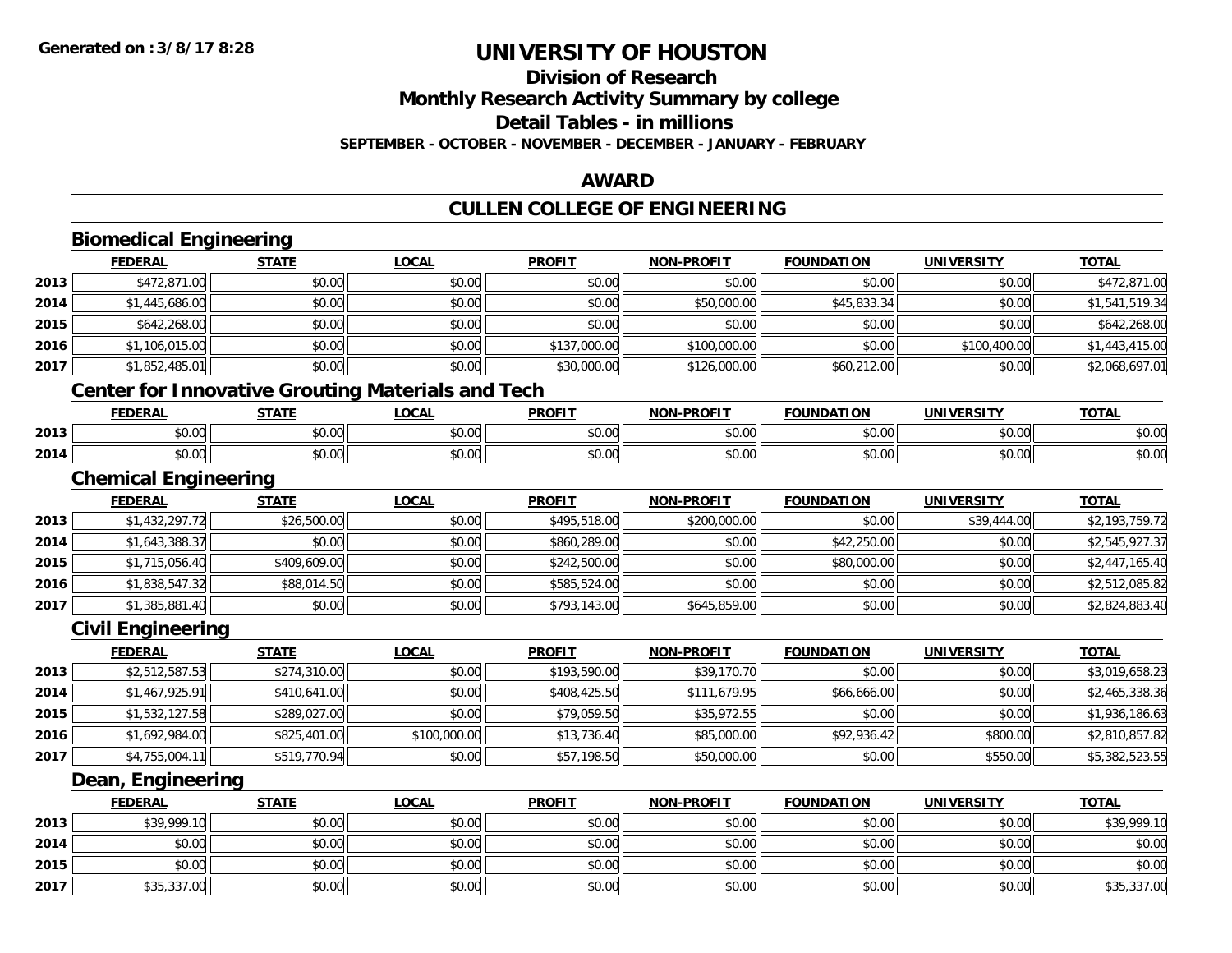## **Division of Research**

**Monthly Research Activity Summary by college**

**Detail Tables - in millions**

**SEPTEMBER - OCTOBER - NOVEMBER - DECEMBER - JANUARY - FEBRUARY**

### **AWARD**

## **CULLEN COLLEGE OF ENGINEERING**

## **Electrical & Computer Engineering**

|      | <b>FEDERAL</b> | <b>STATE</b> | <u>LOCAL</u> | <b>PROFIT</b> | <b>NON-PROFIT</b> | <b>FOUNDATION</b> | <b>UNIVERSITY</b> | <b>TOTAL</b>   |
|------|----------------|--------------|--------------|---------------|-------------------|-------------------|-------------------|----------------|
| 2013 | \$1,227,646.05 | \$10,000.00  | \$0.00       | \$415,698.00  | \$221,967.30      | \$0.00            | \$0.00            | \$1,875,311.35 |
| 2014 | \$1,677,551.13 | \$0.00       | \$0.00       | \$160,000.00  | \$203,416.05      | \$87,500.00       | \$0.00            | \$2,128,467.18 |
| 2015 | \$2,318,437.86 | \$34,401.00  | \$0.00       | \$205,000.00  | \$203,844.45      | \$38,391.00       | \$0.00            | \$2,800,074.31 |
| 2016 | \$1,767,275.68 | \$116,798.50 | \$0.00       | \$170,000.00  | \$80,862.00       | \$80,000.00       | \$0.00            | \$2,214,936.18 |
| 2017 | \$1,615,098.50 | \$390,301.44 | \$0.00       | \$259,000.00  | \$80,000.00       | \$30,000.00       | \$100,000.00      | \$2,474,399.94 |

## **Industrial Engineering**

|      | <u>FEDERAL</u> | <b>STATE</b> | <b>LOCAL</b> | <b>PROFIT</b> | <b>NON-PROFIT</b> | <b>FOUNDATION</b> | <b>UNIVERSITY</b> | <b>TOTAL</b> |
|------|----------------|--------------|--------------|---------------|-------------------|-------------------|-------------------|--------------|
| 2013 | \$0.00         | \$39,855.00  | \$0.00       | \$0.00        | \$0.00            | \$0.00            | \$0.00            | \$39,855.00  |
| 2014 | \$132,655.00   | \$17,115.00  | \$0.00       | \$0.00        | \$0.00            | \$0.00            | \$0.00            | \$149,770.00 |
| 2015 | \$40,179.84    | \$49,228.00  | \$0.00       | \$22,184.00   | \$0.00            | \$0.00            | \$0.00            | \$111,591.84 |
| 2016 | \$220,000.00   | \$129,296.00 | \$0.00       | \$25,648.00   | \$48,542.93       | \$0.00            | \$0.00            | \$423,486.93 |
| 2017 | \$0.00         | \$12,985.29  | \$0.00       | \$0.00        | \$0.00            | \$0.00            | \$0.00            | \$12,985.29  |

## **Mechanical Engineering**

|      | <b>FEDERAL</b> | <b>STATE</b>   | <b>LOCAL</b> | <b>PROFIT</b> | <b>NON-PROFIT</b> | <b>FOUNDATION</b> | <b>UNIVERSITY</b> | <b>TOTAL</b>   |
|------|----------------|----------------|--------------|---------------|-------------------|-------------------|-------------------|----------------|
| 2013 | \$3,348,841.53 | \$122,500.00   | \$0.00       | \$250,232.00  | \$22,000.00       | \$124,784.00      | \$0.00            | \$3,868,357.53 |
| 2014 | \$254,425.00   | \$0.00         | \$0.00       | \$179,029.00  | \$0.00            | \$175,289.84      | \$0.00            | \$608,743.84   |
| 2015 | \$1,252,167.00 | \$0.00         | \$0.00       | \$232,745.50  | \$75,000.00       | \$118,838.50      | \$0.00            | \$1,678,751.00 |
| 2016 | \$1,378,700.00 | \$0.00         | \$0.00       | \$247,554.60  | \$75,000.00       | \$68,799.96       | \$0.00            | \$1,770,054.56 |
| 2017 | \$437,031.00   | \$3,060,500.00 | \$0.00       | \$268,953.50  | \$130,000.00      | \$63,303.55       | \$0.00            | \$3,959,788.05 |

### **National Center for Airborne Laser Mapping**

|      | <b>FEDERAL</b> | <u>STATE</u> | <u>LOCAL</u> | <b>PROFIT</b> | <b>NON-PROFIT</b> | <b>FOUNDATION</b> | <b>UNIVERSITY</b> | <b>TOTAL</b> |
|------|----------------|--------------|--------------|---------------|-------------------|-------------------|-------------------|--------------|
| 2013 | \$60,206.10    | \$0.00       | \$0.00       | \$0.00        | \$0.00            | \$0.00            | \$0.00            | \$60,206.10  |
| 2014 | \$565,996.80   | \$0.00       | \$0.00       | \$0.00        | \$0.00            | \$0.00            | \$0.00            | \$565,996.80 |
| 2015 | \$198,509.40   | \$0.00       | \$0.00       | \$0.00        | \$0.00            | \$0.00            | \$0.00            | \$198,509.40 |
| 2016 | \$114,702.00   | \$0.00       | \$0.00       | \$0.00        | \$0.00            | \$0.00            | \$0.00            | \$114,702.00 |

## **Petroleum Engineering**

|      | <b>FEDERAL</b> | <b>STATE</b> | <u>LOCAL</u> | <b>PROFIT</b> | <b>NON-PROFIT</b> | <b>FOUNDATION</b> | UNIVERSITY | <b>TOTAL</b> |
|------|----------------|--------------|--------------|---------------|-------------------|-------------------|------------|--------------|
| 2013 | \$72,180.00    | \$0.00       | \$0.00       | \$736,460.00  | \$0.00            | \$0.00            | \$0.00     | \$808,640.00 |
| 2014 | \$27,820.00    | \$0.00       | \$0.00       | \$130.404.00  | \$0.00            | \$0.00            | \$0.00     | \$158,224.00 |
| 2015 | \$0.00         | \$0.00       | \$0.00       | \$200,000.00  | \$0.00            | \$0.00            | \$0.00     | \$200,000.00 |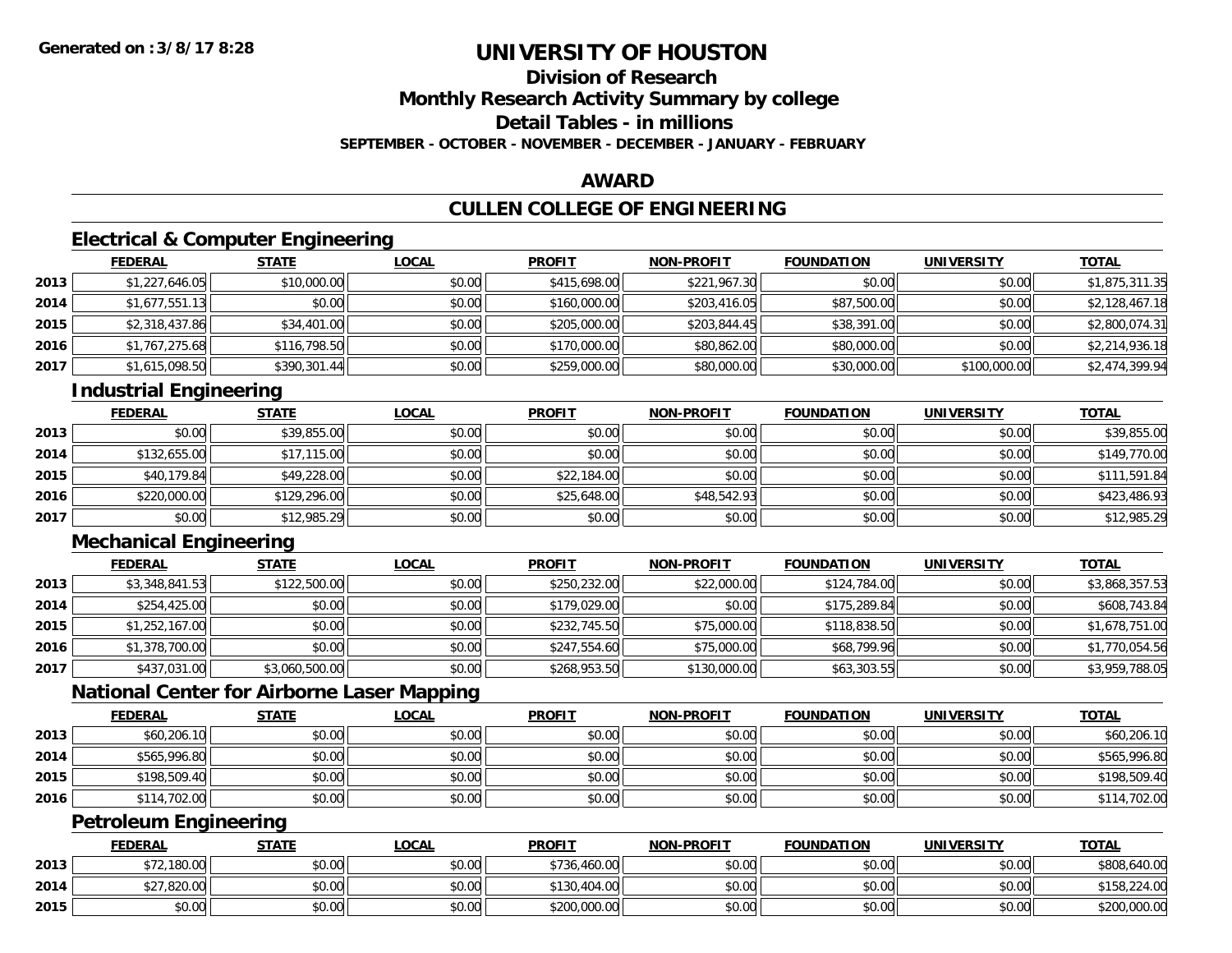**Division of Research**

**Monthly Research Activity Summary by college**

**Detail Tables - in millions**

**SEPTEMBER - OCTOBER - NOVEMBER - DECEMBER - JANUARY - FEBRUARY**

### **AWARD**

## **CULLEN COLLEGE OF ENGINEERING**

### **Petroleum Engineering**

|              | <u>FEDERAL</u>  | STATE          | <u>LOCAL</u> | <b>PROFIT</b>  | <b>NON-PROFIT</b> | <b>FOUNDATION</b> | UNIVERSITY   | <b>TOTAL</b>    |
|--------------|-----------------|----------------|--------------|----------------|-------------------|-------------------|--------------|-----------------|
| 2016         | \$0.00          | \$0.00         | \$0.00       | \$257,583.00   | \$0.00            | \$0.00            | \$0.00       | ,583.00         |
| 2017         | \$0.00          | \$3,044,350,00 | \$0.00       | \$513,332.67   | \$0.00            | \$0.00            | \$0.00       | \$3,557,682.67  |
| <b>Total</b> | \$42,279,884.33 | \$9,870,603.67 | \$100,000.00 | \$8.169.808.17 | \$2.584.314.93    | \$1,174,804.61    | \$241.194.00 | \$64,420,609.71 |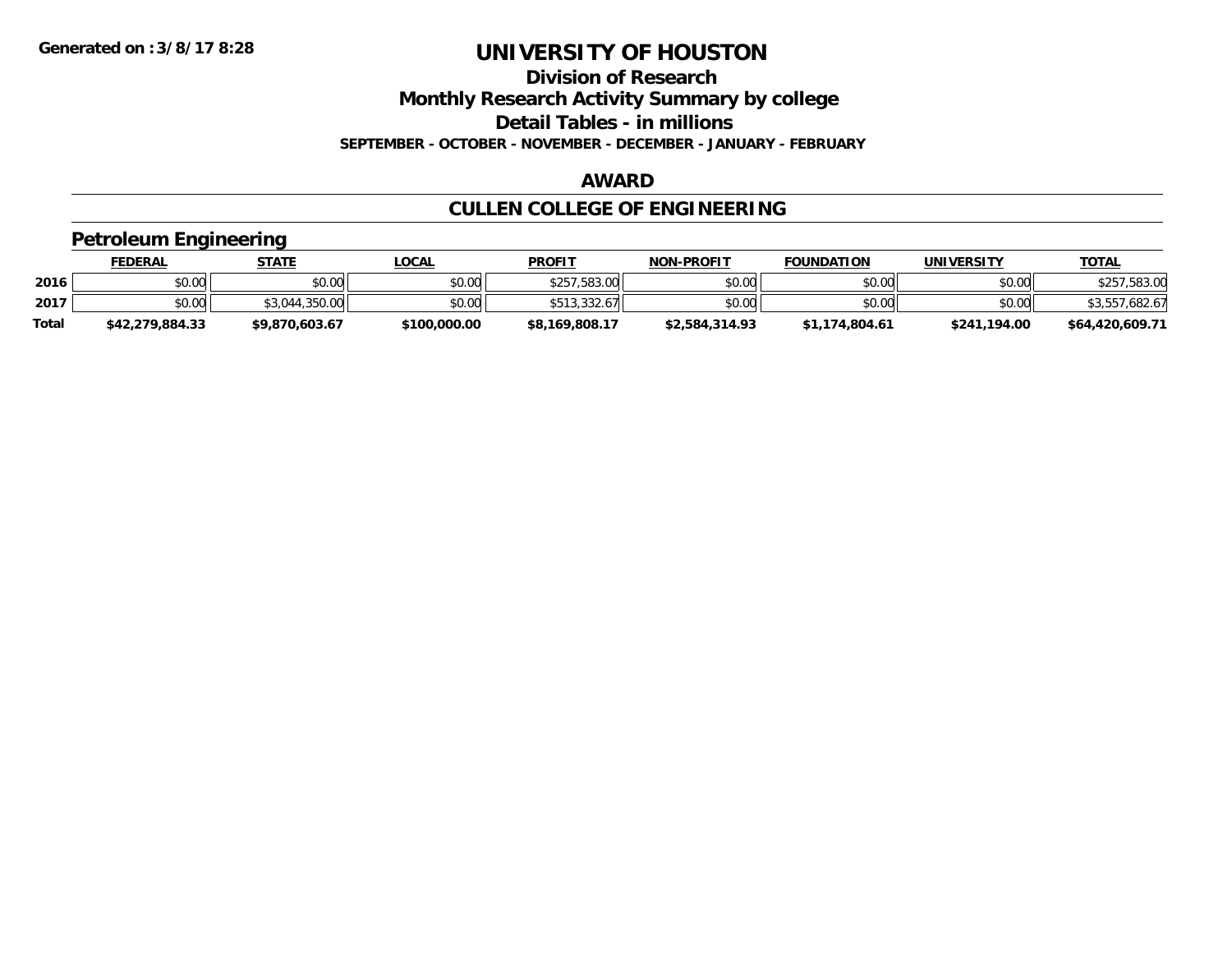**Division of Research**

**Monthly Research Activity Summary by college**

**Detail Tables - in millions**

**SEPTEMBER - OCTOBER - NOVEMBER - DECEMBER - JANUARY - FEBRUARY**

### **AWARD**

## **DIVISION OF RESEARCH**

## **Center for Advanced Computing and Data Systems**

|      | <b>FEDERAL</b>                                            | <b>STATE</b>   | <b>LOCAL</b> | <b>PROFIT</b> | <b>NON-PROFIT</b> | <b>FOUNDATION</b> | <b>UNIVERSITY</b> | <b>TOTAL</b>   |
|------|-----------------------------------------------------------|----------------|--------------|---------------|-------------------|-------------------|-------------------|----------------|
| 2013 | \$105,000.00                                              | \$0.00         | \$0.00       | \$40,000.00   | \$1,000.00        | \$0.00            | \$0.00            | \$146,000.00   |
| 2014 | \$7,475.00                                                | \$0.00         | \$0.00       | \$0.00        | \$0.00            | \$0.00            | \$0.00            | \$7,475.00     |
| 2015 | \$0.00                                                    | \$0.00         | \$0.00       | \$0.00        | \$0.00            | \$0.00            | \$0.00            | \$0.00         |
| 2016 | \$0.00                                                    | \$0.00         | \$0.00       | \$0.00        | \$0.00            | \$0.00            | \$0.00            | \$0.00         |
| 2017 | \$15,000.00                                               | \$0.00         | \$0.00       | \$0.00        | \$0.00            | \$0.00            | \$0.00            | \$15,000.00    |
|      | <b>Center for Advanced Materials</b>                      |                |              |               |                   |                   |                   |                |
|      | <b>FEDERAL</b>                                            | <b>STATE</b>   | <b>LOCAL</b> | <b>PROFIT</b> | <b>NON-PROFIT</b> | <b>FOUNDATION</b> | <b>UNIVERSITY</b> | <b>TOTAL</b>   |
| 2013 | \$0.00                                                    | \$0.00         | \$0.00       | \$0.00        | \$0.00            | \$0.00            | \$0.00            | \$0.00         |
| 2014 | \$0.00                                                    | \$0.00         | \$0.00       | \$0.00        | \$0.00            | \$0.00            | \$0.00            | \$0.00         |
| 2015 | \$0.00                                                    | \$0.00         | \$0.00       | \$0.00        | \$0.00            | \$0.00            | \$0.00            | \$0.00         |
| 2016 | \$0.00                                                    | \$0.00         | \$0.00       | \$0.00        | \$0.00            | \$0.00            | \$0.00            | \$0.00         |
|      | <b>Center for Biomedical &amp; Environmental Genomics</b> |                |              |               |                   |                   |                   |                |
|      | <b>FEDERAL</b>                                            | <b>STATE</b>   | <b>LOCAL</b> | <b>PROFIT</b> | <b>NON-PROFIT</b> | <b>FOUNDATION</b> | <b>UNIVERSITY</b> | <b>TOTAL</b>   |
| 2013 | \$0.00                                                    | \$0.00         | \$0.00       | \$0.00        | \$0.00            | \$0.00            | \$0.00            | \$0.00         |
|      | <b>Division of Research</b>                               |                |              |               |                   |                   |                   |                |
|      | <b>FEDERAL</b>                                            | <b>STATE</b>   | <b>LOCAL</b> | <b>PROFIT</b> | <b>NON-PROFIT</b> | <b>FOUNDATION</b> | <b>UNIVERSITY</b> | <b>TOTAL</b>   |
| 2013 | \$0.00                                                    | \$0.00         | \$0.00       | \$0.00        | \$0.00            | \$0.00            | \$0.00            | \$0.00         |
| 2014 | \$0.00                                                    | \$0.00         | \$0.00       | \$0.00        | \$0.00            | \$0.00            | \$0.00            | \$0.00         |
| 2015 | \$500.00                                                  | \$5,263,070.00 | \$0.00       | \$0.00        | \$0.00            | \$0.00            | \$0.00            | \$5,263,570.00 |
| 2016 | \$0.00                                                    | \$0.00         | \$0.00       | \$0.00        | \$0.00            | \$0.00            | \$0.00            | \$0.00         |
|      | <b>Office of Contracts and Grants</b>                     |                |              |               |                   |                   |                   |                |
|      | <b>FEDERAL</b>                                            | <b>STATE</b>   | <b>LOCAL</b> | <b>PROFIT</b> | <b>NON-PROFIT</b> | <b>FOUNDATION</b> | <b>UNIVERSITY</b> | <b>TOTAL</b>   |
| 2014 | \$0.00                                                    | \$0.00         | \$0.00       | \$0.00        | \$0.00            | \$0.00            | \$0.00            | \$0.00         |
|      | <b>TcSUH</b>                                              |                |              |               |                   |                   |                   |                |
|      | <b>FEDERAL</b>                                            | <b>STATE</b>   | <b>LOCAL</b> | <b>PROFIT</b> | <b>NON-PROFIT</b> | <b>FOUNDATION</b> | <b>UNIVERSITY</b> | <b>TOTAL</b>   |
| 2013 | \$95,000.00                                               | \$0.00         | \$0.00       | \$99,321.00   | \$0.00            | \$0.00            | \$0.00            | \$194,321.00   |
| 2014 | \$160,033.15                                              | \$0.00         | \$0.00       | \$0.00        | \$0.00            | \$0.00            | \$0.00            | \$160,033.15   |
| 2015 | \$50,000.00                                               | \$0.00         | \$0.00       | \$16,000.00   | \$0.00            | \$0.00            | \$0.00            | \$66,000.00    |
| 2016 | \$15,000.00                                               | \$0.00         | \$0.00       | \$0.00        | \$0.00            | \$0.00            | \$0.00            | \$15,000.00    |
| 2017 | \$77,000.00                                               | \$0.00         | \$0.00       | \$86,000.00   | \$0.00            | \$0.00            | \$0.00            | \$163,000.00   |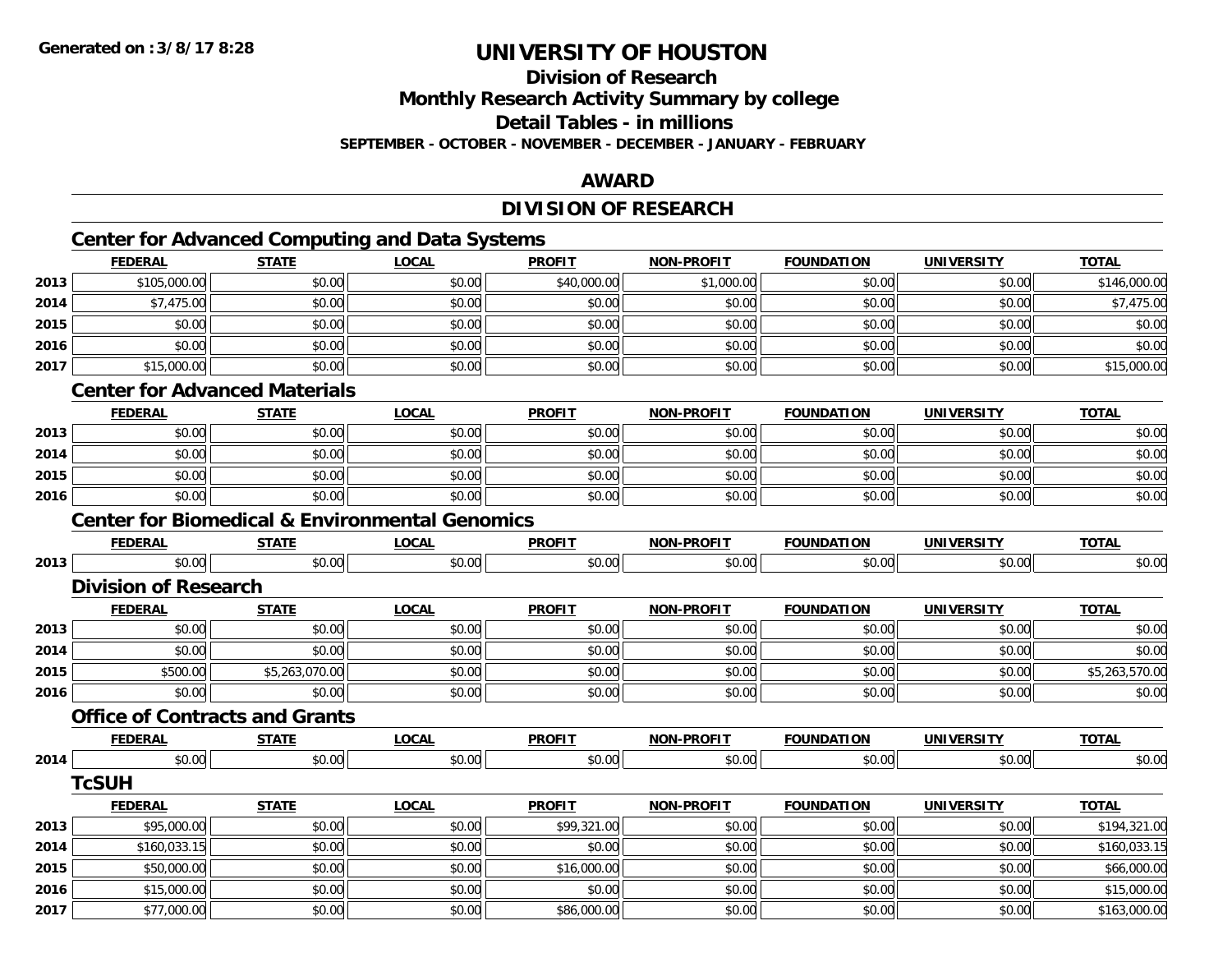## **Division of ResearchMonthly Research Activity Summary by college Detail Tables - in millions SEPTEMBER - OCTOBER - NOVEMBER - DECEMBER - JANUARY - FEBRUARY**

### **AWARD**

## **DIVISION OF RESEARCH**

## **Texas Obesity Research Center**

|        | <b>FEDERAL</b>        | <b>STATE</b>      | <b>LOCAL</b> | <b>PROFIT</b> | <b>NON-PROFIT</b> | <b>FOUNDATION</b> | <b>UNIVERSITY</b> | <b>TOTAL</b>          |
|--------|-----------------------|-------------------|--------------|---------------|-------------------|-------------------|-------------------|-----------------------|
| 2013   | \$0.00                | \$0.00            | \$0.00       | \$0.00        | \$0.00            | \$0.00            | \$0.00            | \$0.00                |
| 2014   | \$0.00                | \$0.00            | \$0.00       | \$0.00        | \$0.00            | \$0.00            | \$0.00            | \$0.00                |
| 2015   | \$0.00                | \$0.00            | \$0.00       | \$0.00        | \$0.00            | \$0.00            | \$0.00            | \$0.00                |
| 2016   | \$0.00                | \$0.00            | \$0.00       | \$0.00        | \$179,064.00      | \$0.00            | \$0.00            | \$179,064.00          |
| 2017   | \$93,538.00           | \$0.00            | \$0.00       | \$0.00        | \$3,000.00        | \$104,779.11      | \$0.00            | \$201,317.11          |
|        | <b>TIMES</b>          |                   |              |               |                   |                   |                   |                       |
|        | <b>FEDERAL</b>        | <b>STATE</b>      | <b>LOCAL</b> | <b>PROFIT</b> | <b>NON-PROFIT</b> | <b>FOUNDATION</b> | <b>UNIVERSITY</b> | <b>TOTAL</b>          |
| วการ 1 | <b>\$1,566,276,70</b> | $\epsilon$ n nnll | t∩ ∩∩        | t∩ ∪v         | t∩ ∩∩             | t∩ ∩∩ll           | t∩ ∩∩∥            | <b>\$1,566,276,70</b> |

| Total | \$3,714,511.05 | \$5,560,266.00 | \$0.00 | \$241,321.00 | \$186,064.00 | \$104,779.11 | \$0.00 | \$9,806,941.16 |
|-------|----------------|----------------|--------|--------------|--------------|--------------|--------|----------------|
| 2017  | \$83,092.25    | \$99,000.00    | \$0.00 | \$0.00       | \$0.00       | \$0.00       | \$0.00 | \$182,092.25   |
| 2016  | \$56,673.00    | \$0.00         | \$0.00 | \$0.00       | \$3,000.00   | \$0.00       | \$0.00 | \$59,673.00    |
| 2015  | \$661,281.25   | \$99,999.00    | \$0.00 | \$0.00       | \$0.00       | \$0.00       | \$0.00 | \$761,280.25   |
| 2014  | \$728,641.70   | \$98,197.00    | \$0.00 | \$0.00       | \$0.00       | \$0.00       | \$0.00 | \$826,838.70   |
| 2013  | \$1,566,276.70 | \$0.00         | \$0.00 | \$0.00       | \$0.00       | \$0.00       | \$0.00 | \$1,566,276.70 |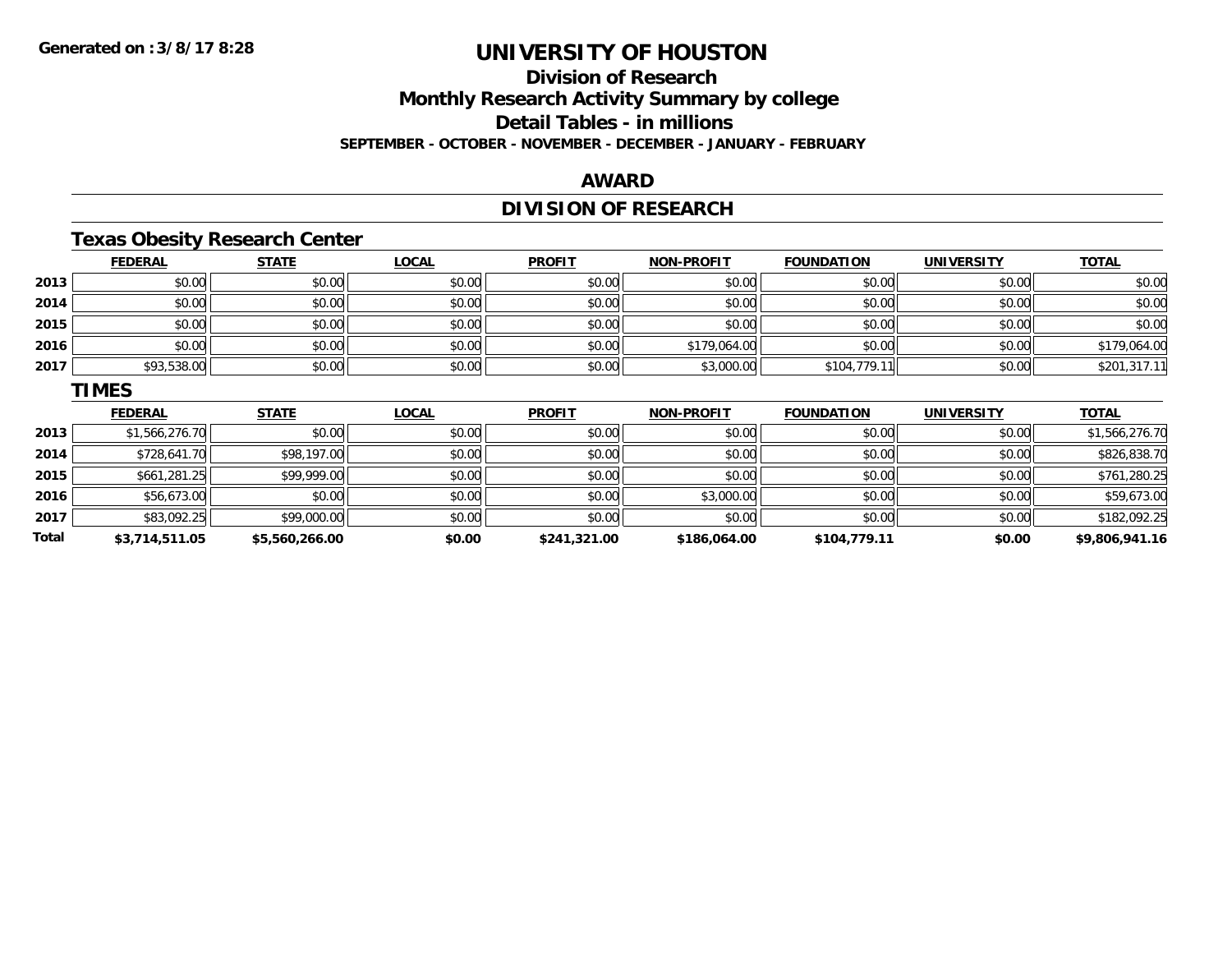## **Division of Research**

**Monthly Research Activity Summary by college**

**Detail Tables - in millions**

**SEPTEMBER - OCTOBER - NOVEMBER - DECEMBER - JANUARY - FEBRUARY**

### **AWARD**

## **GRADUATE COLLEGE OF SOCIAL WORK**

## **Center for Drug and Social Policy Research**

|      | <b>FEDERAL</b> | <b>STATE</b> | <u>LOCAL</u> | <b>PROFIT</b> | <b>NON-PROFIT</b> | <b>FOUNDATION</b> | <b>UNIVERSITY</b> | <b>TOTAL</b> |
|------|----------------|--------------|--------------|---------------|-------------------|-------------------|-------------------|--------------|
| 2013 | \$6,097.29     | \$0.00       | \$0.00       | \$0.00        | \$0.00            | \$0.00            | \$0.00            | \$6,097.29   |
| 2014 | \$299,664.00   | \$0.00       | \$0.00       | \$0.00        | \$0.00            | \$0.00            | \$0.00            | \$299,664.00 |
| 2015 | \$462,394.00   | \$0.00       | \$0.00       | \$0.00        | \$0.00            | \$0.00            | \$0.00            | \$462,394.00 |
| 2016 | \$75,000.00    | \$0.00       | \$0.00       | \$0.00        | \$0.00            | \$0.00            | \$0.00            | \$75,000.00  |
| 2017 | \$356,467.61   | \$0.00       | \$0.00       | \$0.00        | \$0.00            | \$0.00            | \$0.00            | \$356,467.61 |

## **Center for Health Equities & Evaluation Research**

|      | <b>FEDERAL</b> | <b>STATE</b> | <u>LOCAL</u> | <b>PROFIT</b> | <b>NON-PROFIT</b> | <b>FOUNDATION</b> | UNIVERSITY | <b>TOTAL</b> |
|------|----------------|--------------|--------------|---------------|-------------------|-------------------|------------|--------------|
| 2013 | \$249,359.00   | \$0.00       | \$0.00       | \$0.00        | \$0.00            | \$0.00            | \$0.00     | \$249,359.00 |
| 2014 | \$206,260.00   | \$0.00       | \$0.00       | \$0.00        | \$0.00            | \$0.00            | \$0.00     | \$206,260.00 |
| 2015 | \$149,652.00   | \$0.00       | \$0.00       | \$0.00        | \$0.00            | \$0.00            | \$0.00     | \$149,652.00 |
| 2016 | \$240,512.00   | \$0.00       | \$0.00       | \$0.00        | \$0.00            | \$0.00            | \$0.00     | \$240,512.00 |

## **Child & Family for Innovative Research**

|      | <u>FEDERAL</u> | <b>STATE</b> | <b>LOCAL</b> | <b>PROFIT</b> | <b>NON-PROFIT</b> | <b>FOUNDATION</b> | <b>UNIVERSITY</b> | <b>TOTAL</b> |
|------|----------------|--------------|--------------|---------------|-------------------|-------------------|-------------------|--------------|
| 2013 | \$495,166.99   | \$120,342.00 | \$0.00       | \$100,000.00  | \$0.00            | \$0.00            | \$0.00            | \$715,508.99 |
| 2014 | \$11,777.64    | \$0.00       | \$0.00       | \$0.00        | \$80,000.00       | \$0.00            | \$0.00            | \$91,777.64  |
| 2015 | \$572,449.65   | \$0.00       | \$0.00       | \$0.00        | \$0.00            | \$0.00            | \$0.00            | \$572,449.65 |
| 2016 | \$461,753.00   | \$0.00       | \$0.00       | \$0.00        | \$0.00            | \$55.56           | \$0.00            | \$461,808.56 |
| 2017 | \$724,473.81   | \$0.00       | \$0.00       | \$0.00        | \$15,656.00       | \$215,326.00      | \$0.00            | \$955,455.81 |

#### **Dean, Social Work**

|              | <b>FEDERAL</b> | <b>STATE</b> | <u>LOCAL</u> | <b>PROFIT</b> | <b>NON-PROFIT</b> | <b>FOUNDATION</b> | <b>UNIVERSITY</b> | <b>TOTAL</b>   |
|--------------|----------------|--------------|--------------|---------------|-------------------|-------------------|-------------------|----------------|
| 2013         | \$0.00         | \$0.00       | \$0.00       | \$0.00        | \$0.00            | \$0.00            | \$0.00            | \$0.00         |
| 2014         | \$0.00         | \$0.00       | \$0.00       | \$0.00        | \$0.00            | \$0.00            | \$0.00            | \$0.00         |
| 2015         | \$0.00         | \$0.00       | \$0.00       | \$0.00        | \$0.00            | \$0.00            | \$0.00            | \$0.00         |
| 2016         | \$25,000.00    | \$0.00       | \$0.00       | \$75,000.00   | \$0.00            | \$0.00            | \$0.00            | \$100,000.00   |
| 2017         | \$162,500.00   | \$0.00       | \$0.00       | \$0.00        | \$7,000.00        | \$50,000.00       | \$0.00            | \$219,500.00   |
| <b>Total</b> | \$4,498,526.99 | \$120,342.00 | \$0.00       | \$175,000.00  | \$102,656.00      | \$265,381.56      | \$0.00            | \$5,161,906.55 |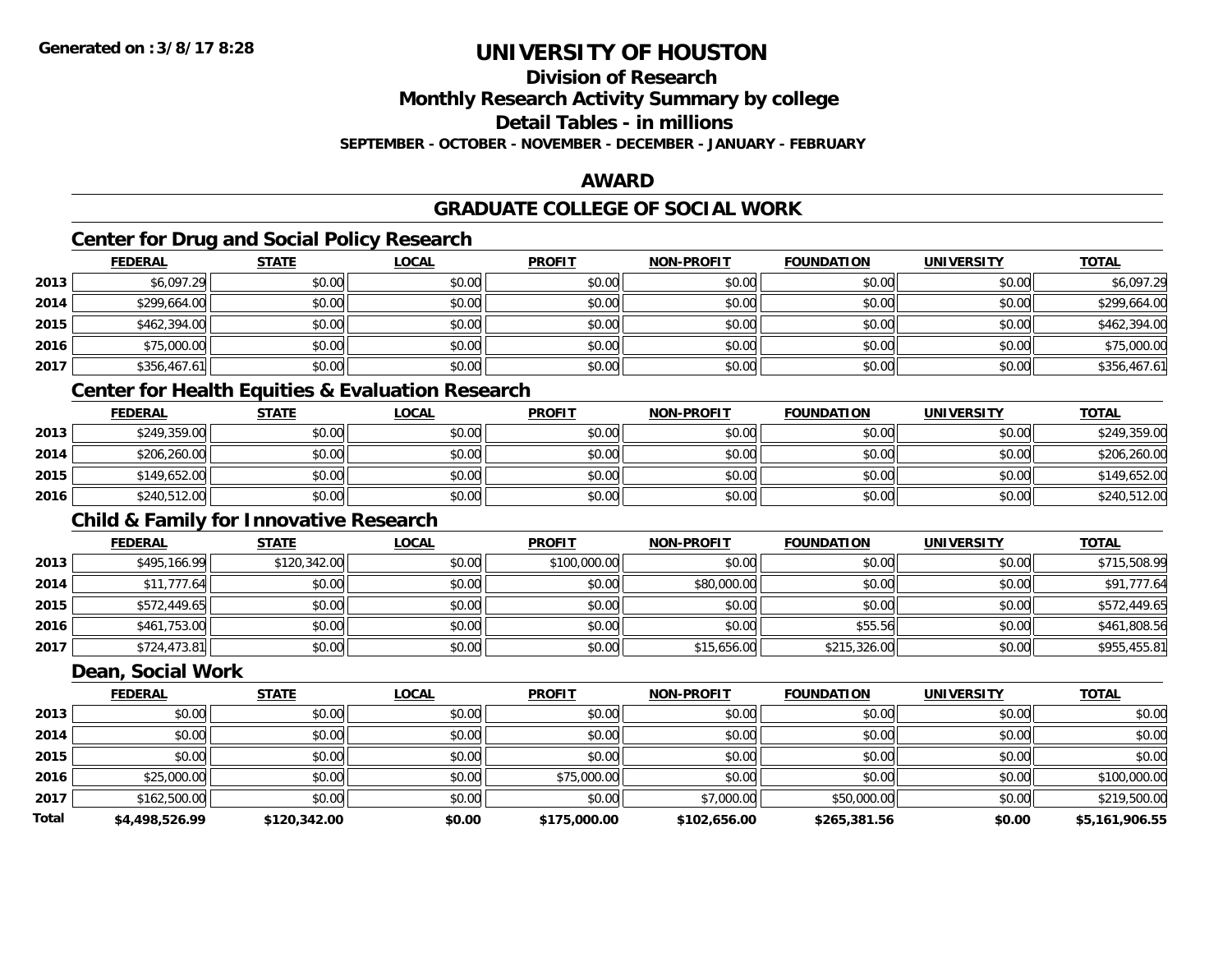**Division of Research**

**Monthly Research Activity Summary by college**

**Detail Tables - in millions**

**SEPTEMBER - OCTOBER - NOVEMBER - DECEMBER - JANUARY - FEBRUARY**

#### **AWARD**

### **HILTON COLLEGE OF HOTEL AND RESTAURANT MANAGEMENT**

### **Hotel and Restaurant Management**

|       | <b>FEDERAL</b> | <u>STATE</u> | <b>LOCAL</b> | <b>PROFIT</b> | <b>NON-PROFIT</b> | <b>FOUNDATION</b> | <b>UNIVERSITY</b> | <b>TOTAL</b> |
|-------|----------------|--------------|--------------|---------------|-------------------|-------------------|-------------------|--------------|
| 2013  | \$106,747.00   | \$0.00       | \$0.00       | \$0.00        | \$0.00            | \$0.00            | \$0.00            | \$106,747.00 |
| 2014  | \$384,849.00   | \$0.00       | \$0.00       | \$0.00        | \$0.00            | \$58,902.00       | \$0.00            | \$443,751.00 |
| 2016  | \$223,304.40   | \$0.00       | \$0.00       | \$0.00        | \$0.00            | \$0.00            | \$0.00            | \$223,304.40 |
| 2017  | \$50,000.00    | \$0.00       | \$0.00       | \$0.00        | \$0.00            | \$0.00            | \$0.00            | \$50,000.00  |
| Total | \$764,900.40   | \$0.00       | \$0.00       | \$0.00        | \$0.00            | \$58,902.00       | \$0.00            | \$823,802.40 |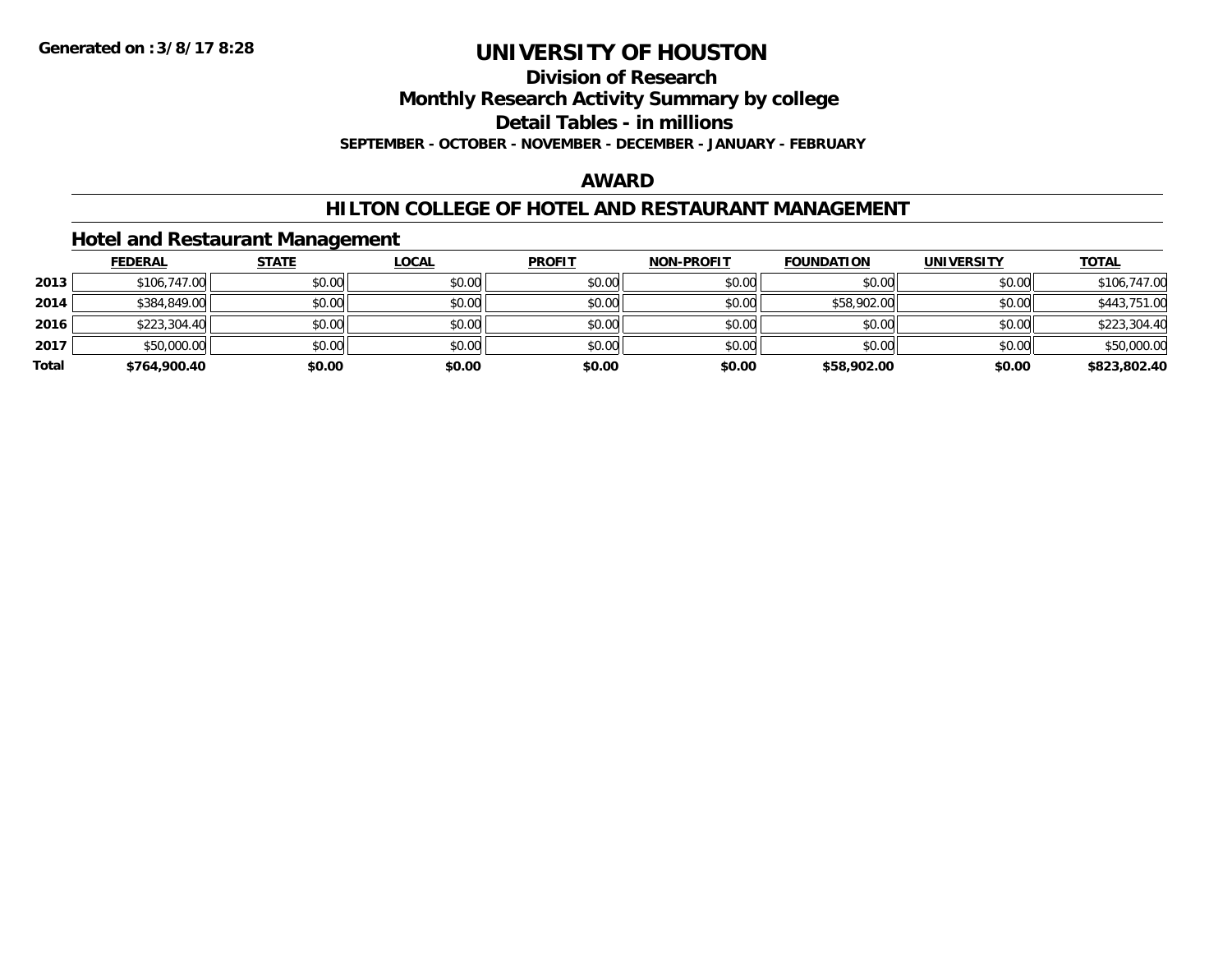**Division of Research**

**Monthly Research Activity Summary by college**

**Detail Tables - in millions**

**SEPTEMBER - OCTOBER - NOVEMBER - DECEMBER - JANUARY - FEBRUARY**

## **AWARD**

#### **HONORS COLLEGE**

### **Dean, Honors College**

|              | <b>FEDERAL</b> | <b>STATE</b> | <b>LOCAL</b>  | <b>PROFIT</b>       | <b>J-PROFIT</b><br><b>NON</b> | <b>FOUNDATION</b> | UNIVERSITY | <b>TOTAL</b> |
|--------------|----------------|--------------|---------------|---------------------|-------------------------------|-------------------|------------|--------------|
| 2014         | vv.vv          | \$0.00       | 0000<br>PU.UU | 0000<br>. UU<br>, J | 0000<br>ט.טע                  | \$0.00            | \$0.00     | \$0.00       |
| <b>Total</b> | \$0.00         | \$0.00       | \$0.00        | \$0.00              | \$0.00                        | \$0.00            | \$0.00     | \$0.00       |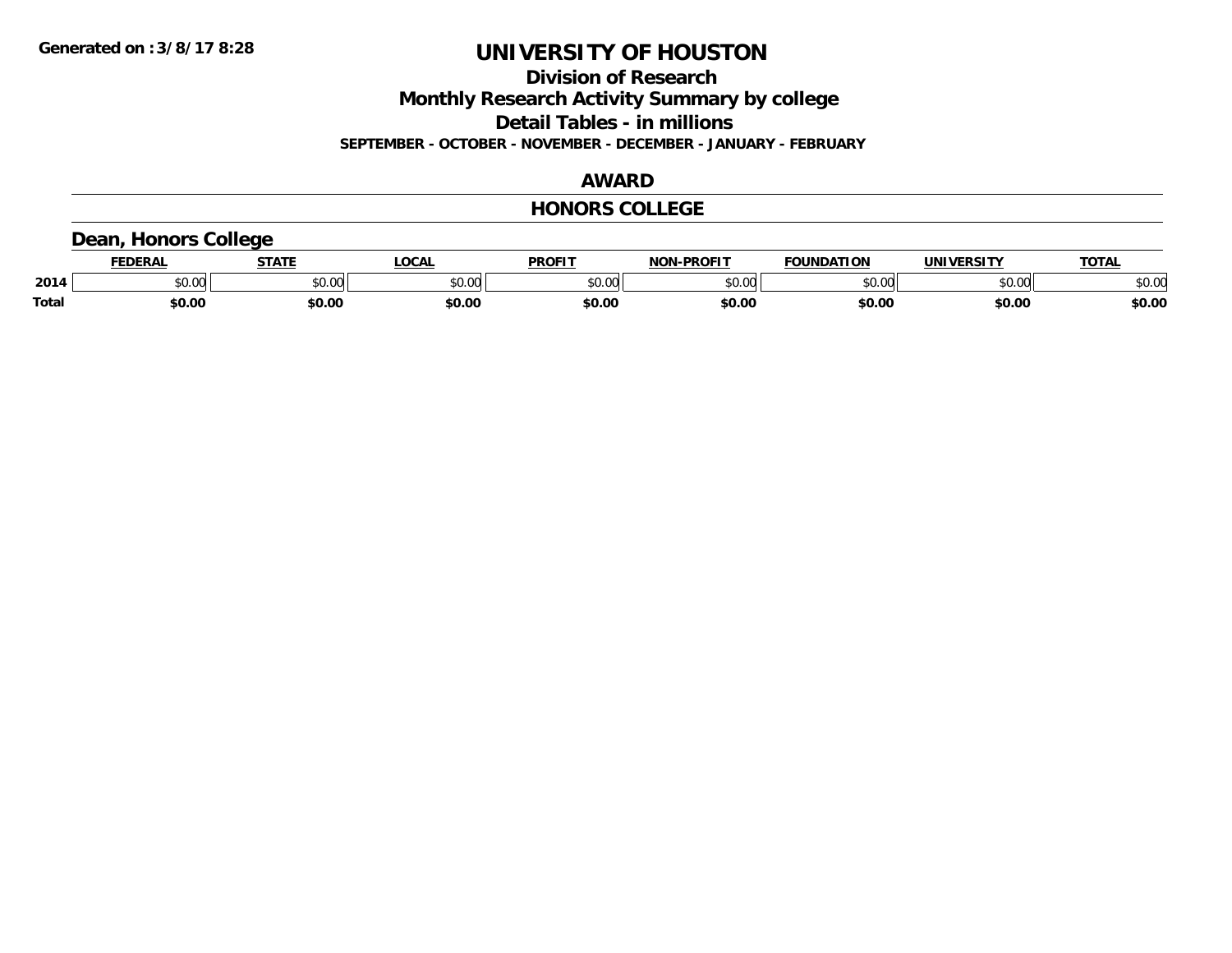**Division of Research**

**Monthly Research Activity Summary by college**

**Detail Tables - in millions**

**SEPTEMBER - OCTOBER - NOVEMBER - DECEMBER - JANUARY - FEBRUARY**

### **AWARD**

#### **LIBRARY**

### **Administration, Library**

|              | <b>FEDERAL</b> | -----  | <b>OCAL</b>    | <b>PROFIT</b>                               | -PROFIT<br>NON | <b>FOUNDATION</b> | UNIVERSITY | TOTA.          |
|--------------|----------------|--------|----------------|---------------------------------------------|----------------|-------------------|------------|----------------|
| 2017         |                | \$0.00 | ሶስ ሰሰ<br>JU.UU | $\mathfrak{e}\cap\mathfrak{e}\cap$<br>DU.UU | ሶስ ሰስ<br>טט.טע | \$0.00            | \$0.00     | 205.00         |
| <b>Total</b> | .305.00<br>よつハ | \$0.00 | \$0.00         | \$0.00                                      | \$0.00         | \$0.00            | \$0.00     | .305.00<br>キウル |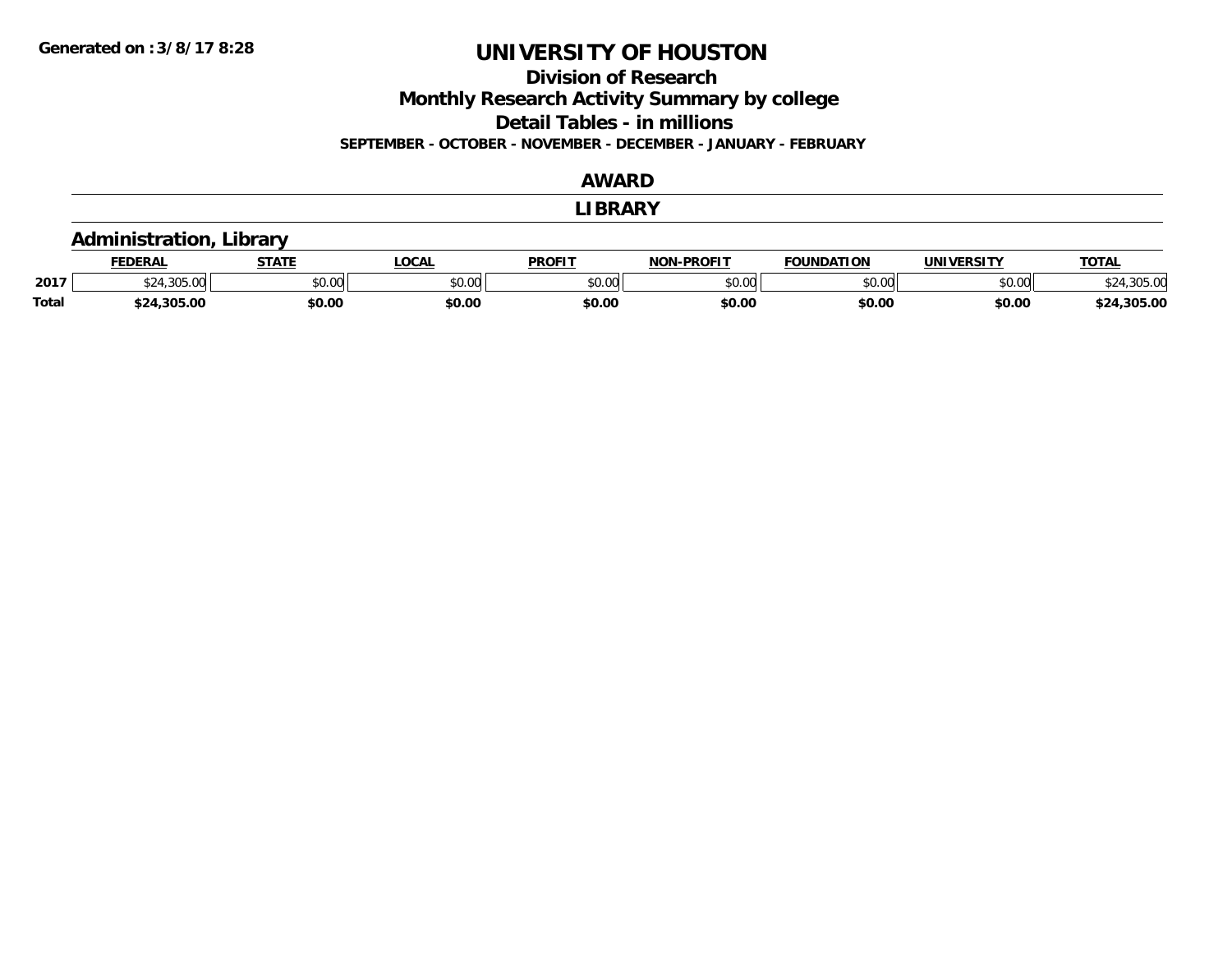**Division of Research**

**Monthly Research Activity Summary by college**

**Detail Tables - in millions**

**SEPTEMBER - OCTOBER - NOVEMBER - DECEMBER - JANUARY - FEBRUARY**

#### **AWARD**

### **OTHER OUTSIDE ORGANIZATIONS USED FOR CPHS LOGINS**

|       | Center        |        |        |               |                   |                   |            |              |
|-------|---------------|--------|--------|---------------|-------------------|-------------------|------------|--------------|
|       | <b>FEDERA</b> | STATI  | LOCAL  | <b>PROFIT</b> | <b>NON-PROFIT</b> | <b>FOUNDATION</b> | UNIVERSITY | <b>TOTAL</b> |
| 2014  | \$0.00        | \$0.00 | \$0.00 | \$0.00        | \$0.00            | \$0.00            | \$0.00     | \$0.00       |
| Total | \$0.00        | \$0.00 | \$0.00 | \$0.00        | \$0.00            | \$0.00            | \$0.00     | \$0.00       |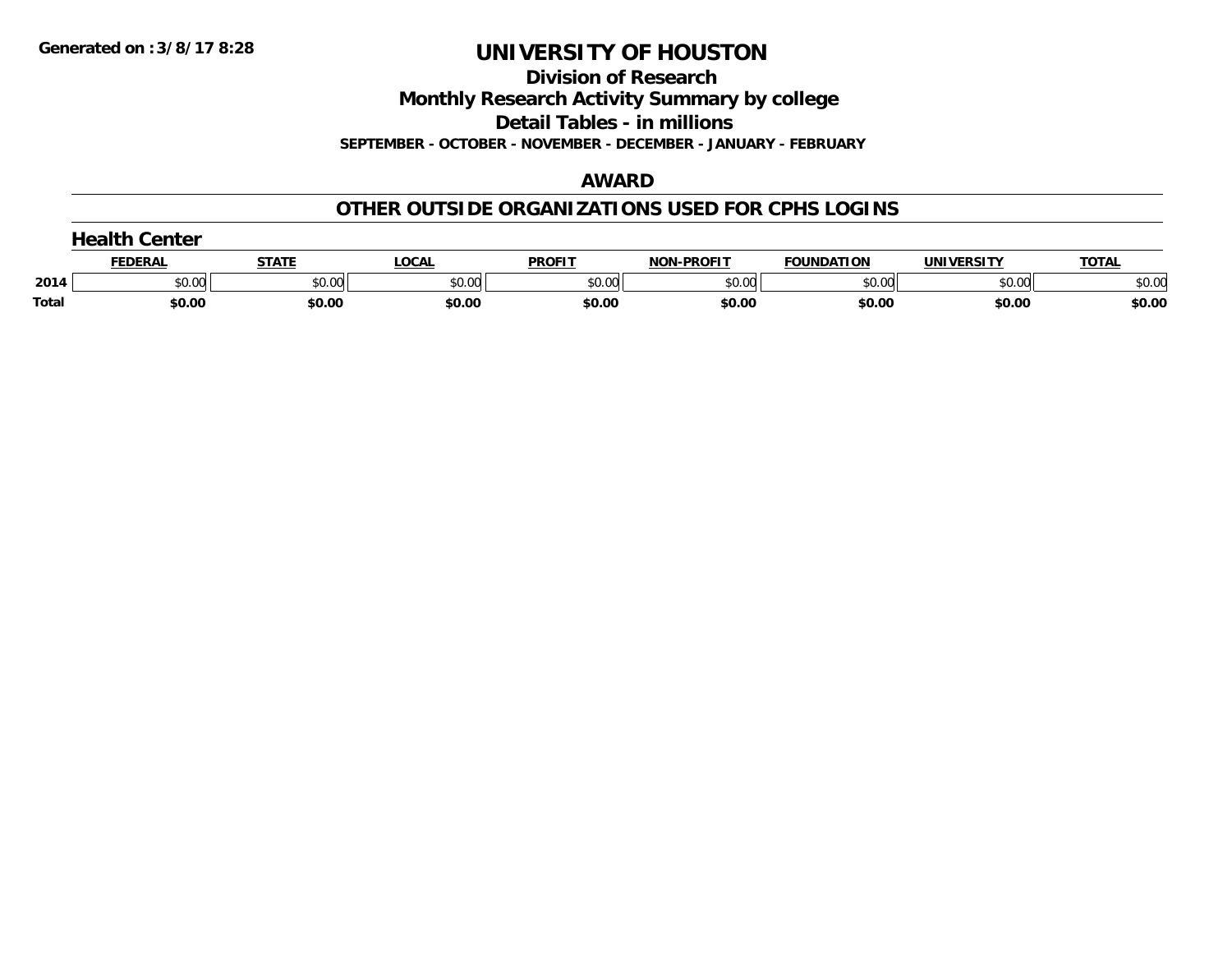### **Division of Research Monthly Research Activity Summary by college Detail Tables - in millions SEPTEMBER - OCTOBER - NOVEMBER - DECEMBER - JANUARY - FEBRUARY**

#### **AWARD**

#### **PRESIDENT**

#### **Office of the President**

|       | <b>FEDERAL</b> | <u>STATE</u> | <u>LOCAL</u> | <b>PROFIT</b> | <b>NON-PROFIT</b> | <b>FOUNDATION</b> | <b>UNIVERSITY</b> | <b>TOTAL</b> |
|-------|----------------|--------------|--------------|---------------|-------------------|-------------------|-------------------|--------------|
| 2014  | \$0.00         | \$0.00       | \$0.00       | \$0.00        | \$0.00            | \$0.00            | \$0.00            | \$0.00       |
| 2015  | \$0.00         | \$0.00       | \$0.00       | \$0.00        | \$0.00            | \$0.00            | \$0.00            | \$0.00       |
| 2016  | \$0.00         | \$0.00       | \$0.00       | \$0.00        | \$0.00            | \$0.00            | \$0.00            | \$0.00       |
| Total | \$0.00         | \$0.00       | \$0.00       | \$0.00        | \$0.00            | \$0.00            | \$0.00            | \$0.00       |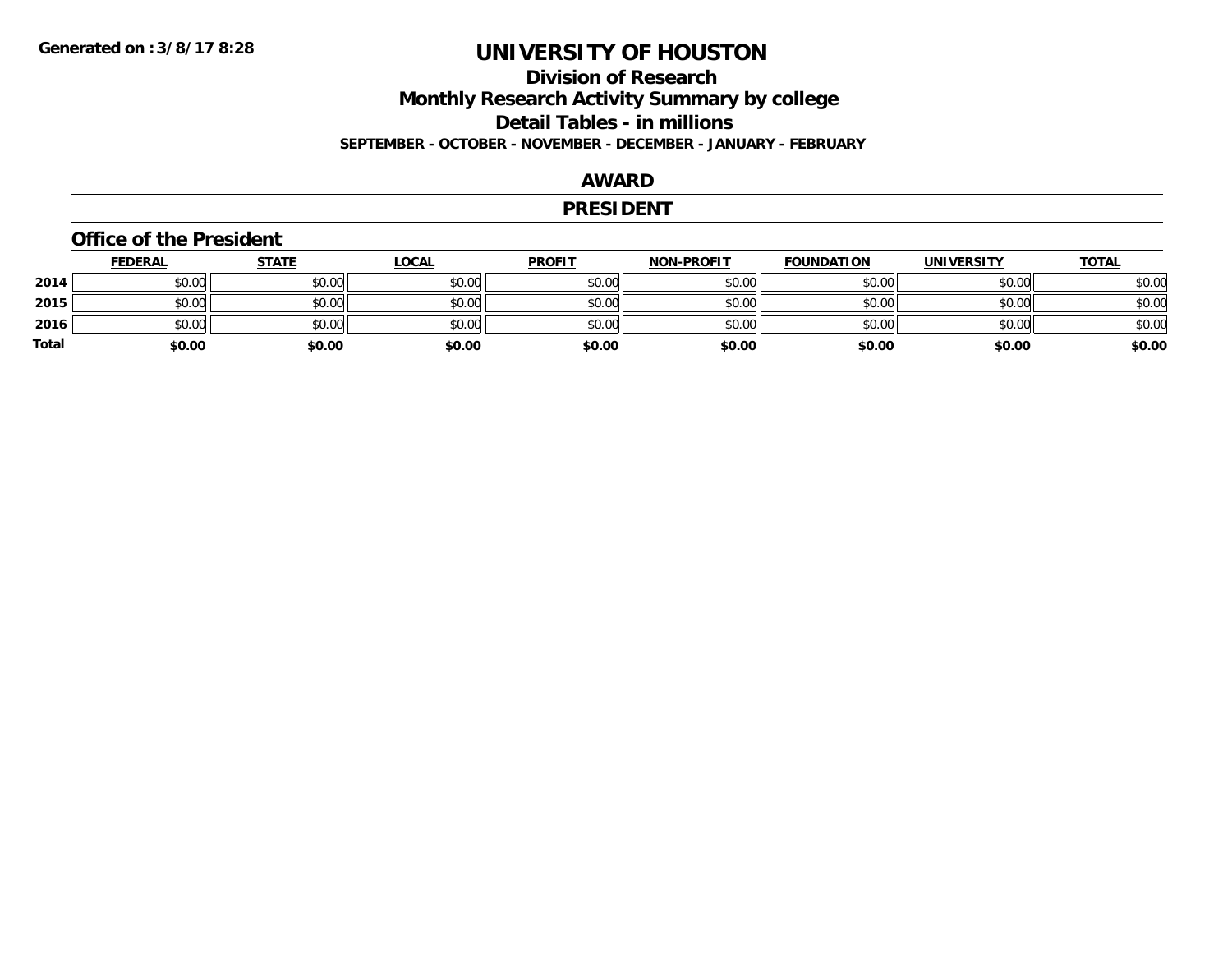**Division of Research**

**Monthly Research Activity Summary by college**

**Detail Tables - in millions**

**SEPTEMBER - OCTOBER - NOVEMBER - DECEMBER - JANUARY - FEBRUARY**

#### **AWARD**

## **SCHOOL OF NURSING**

### **Dean, School of Nursing**

|              | <b>FEDERAL</b> | <b>STATE</b> | <u>LOCAL</u> | <b>PROFIT</b> | <b>NON-PROFIT</b> | <b>FOUNDATION</b>     | UNIVERSITY | <b>TOTAL</b>       |
|--------------|----------------|--------------|--------------|---------------|-------------------|-----------------------|------------|--------------------|
| 2016         | \$0.00         | \$0.00       | \$0.00       | \$0.00        | \$0.00            | .404.00<br><b>617</b> | \$0.00     | 404.00             |
| 2017         | \$0.00         | \$255,017,00 | \$0.00       | \$0.00        | \$500.00          | \$2,131,38            | \$0.00     | 1,648.38<br>\$257. |
| <b>Total</b> | \$0.00         | \$255,017.00 | \$0.00       | \$0.00        | \$500.00          | \$19,535.38           | \$0.00     | \$275,052.38       |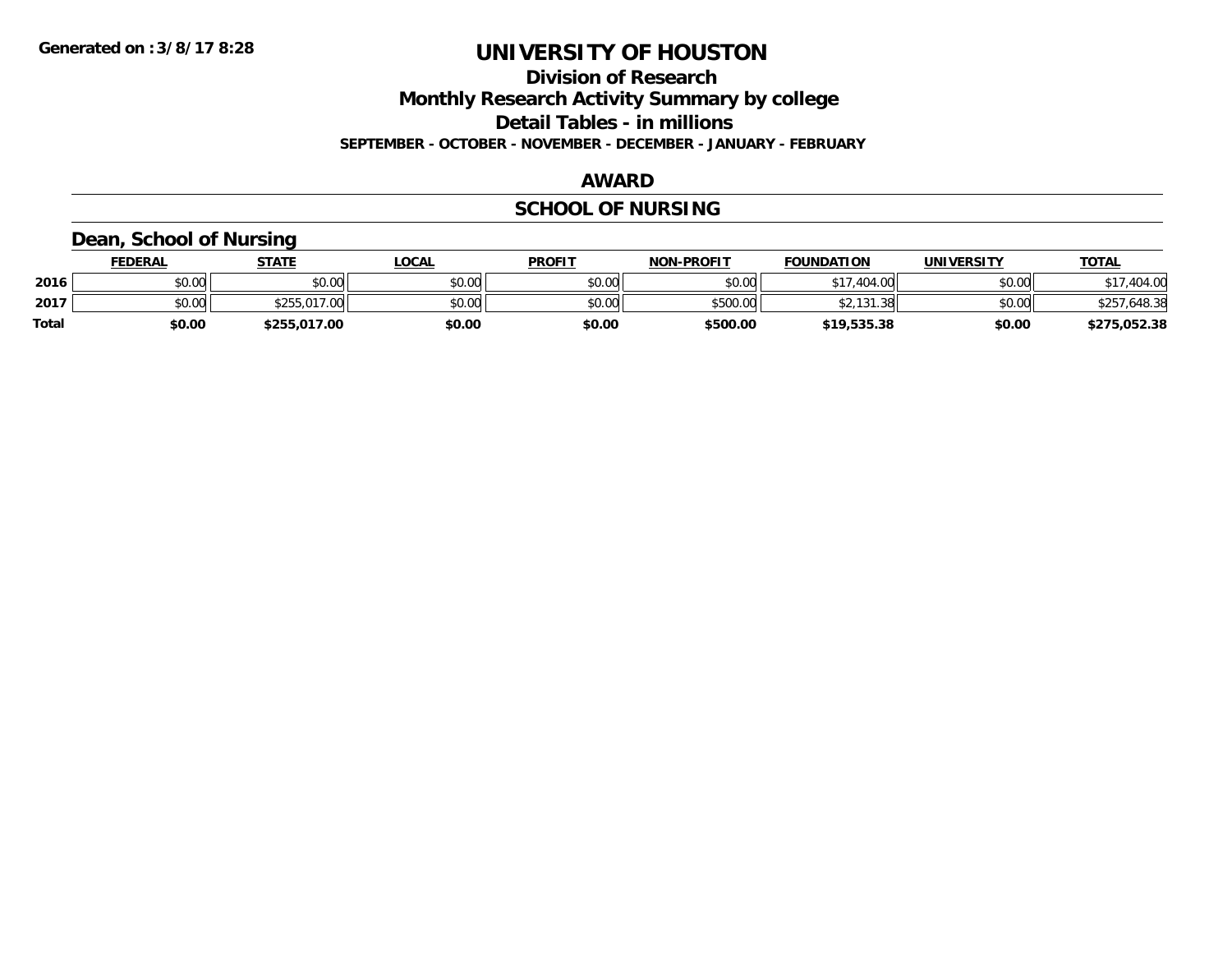**Division of Research**

**Monthly Research Activity Summary by college**

**Detail Tables - in millions**

**SEPTEMBER - OCTOBER - NOVEMBER - DECEMBER - JANUARY - FEBRUARY**

### **AWARD**

#### **SENIOR V.P. FOR ACADEMIC AFFAIRS AND PROVOST**

|      | <b>Challenger Program</b>                           |              |              |               |                   |                   |                   |              |
|------|-----------------------------------------------------|--------------|--------------|---------------|-------------------|-------------------|-------------------|--------------|
|      | <b>FEDERAL</b>                                      | <b>STATE</b> | <b>LOCAL</b> | <b>PROFIT</b> | <b>NON-PROFIT</b> | <b>FOUNDATION</b> | <b>UNIVERSITY</b> | <b>TOTAL</b> |
| 2013 | \$0.00                                              | \$0.00       | \$0.00       | \$0.00        | \$0.00            | \$0.00            | \$0.00            | \$0.00       |
| 2014 | \$0.00                                              | \$0.00       | \$0.00       | \$0.00        | \$0.00            | \$0.00            | \$0.00            | \$0.00       |
| 2015 | \$0.00                                              | \$0.00       | \$0.00       | \$0.00        | \$0.00            | \$0.00            | \$0.00            | \$0.00       |
|      | <b>Pre-Health Advising</b>                          |              |              |               |                   |                   |                   |              |
|      | <b>FEDERAL</b>                                      | <b>STATE</b> | <b>LOCAL</b> | <b>PROFIT</b> | <b>NON-PROFIT</b> | <b>FOUNDATION</b> | <b>UNIVERSITY</b> | <b>TOTAL</b> |
| 2015 | \$0.00                                              | \$0.00       | \$0.00       | \$0.00        | \$0.00            | \$0.00            | \$0.00            | \$0.00       |
|      | <b>Senior V.P. for Academic Affairs and Provost</b> |              |              |               |                   |                   |                   |              |
|      | <b>FEDERAL</b>                                      | <b>STATE</b> | <b>LOCAL</b> | <b>PROFIT</b> | <b>NON-PROFIT</b> | <b>FOUNDATION</b> | <b>UNIVERSITY</b> | <b>TOTAL</b> |
| 2013 | \$0.00                                              | \$0.00       | \$0.00       | \$0.00        | \$0.00            | \$0.00            | \$0.00            | \$0.00       |
|      | <b>Student Support Services</b>                     |              |              |               |                   |                   |                   |              |
|      | <b>FEDERAL</b>                                      | <b>STATE</b> | <b>LOCAL</b> | <b>PROFIT</b> | <b>NON-PROFIT</b> | <b>FOUNDATION</b> | <b>UNIVERSITY</b> | <b>TOTAL</b> |
| 2014 | \$0.00                                              | \$0.00       | \$0.00       | \$0.00        | \$0.00            | \$0.00            | \$0.00            | \$0.00       |
|      | <b>UH Energy</b>                                    |              |              |               |                   |                   |                   |              |
|      | <b>FEDERAL</b>                                      | <b>STATE</b> | <b>LOCAL</b> | <b>PROFIT</b> | <b>NON-PROFIT</b> | <b>FOUNDATION</b> | <b>UNIVERSITY</b> | <b>TOTAL</b> |
| 2015 | \$0.00                                              | \$0.00       | \$0.00       | \$0.00        | \$0.00            | \$0.00            | \$0.00            | \$0.00       |
| 2016 | \$0.00                                              | \$0.00       | \$0.00       | \$0.00        | \$0.00            | \$0.00            | \$0.00            | \$0.00       |
| 2017 | \$0.00                                              | \$0.00       | \$0.00       | \$0.00        | \$0.00            | \$0.00            | \$0.00            | \$0.00       |
|      | <b>Undergraduate Scholars</b>                       |              |              |               |                   |                   |                   |              |
|      | <b>FEDERAL</b>                                      | <b>STATE</b> | <b>LOCAL</b> | <b>PROFIT</b> | <b>NON-PROFIT</b> | <b>FOUNDATION</b> | <b>UNIVERSITY</b> | <b>TOTAL</b> |
| 2013 | \$0.00                                              | \$19,050.00  | \$0.00       | \$0.00        | \$0.00            | \$0.00            | \$0.00            | \$19,050.00  |
| 2014 | \$0.00                                              | \$20,330.00  | \$0.00       | \$0.00        | \$0.00            | \$0.00            | \$0.00            | \$20,330.00  |
|      | <b>Undergraduate Student Success</b>                |              |              |               |                   |                   |                   |              |
|      | <b>FEDERAL</b>                                      | <b>STATE</b> | <b>LOCAL</b> | <b>PROFIT</b> | <b>NON-PROFIT</b> | <b>FOUNDATION</b> | <b>UNIVERSITY</b> | <b>TOTAL</b> |
| 2013 | \$0.00                                              | \$130,000.00 | \$0.00       | \$0.00        | \$0.00            | \$0.00            | \$0.00            | \$130,000.00 |
| 2014 | \$0.00                                              | \$10,000.00  | \$0.00       | \$0.00        | \$0.00            | \$0.00            | \$0.00            | \$10,000.00  |
| 2015 | \$0.00                                              | \$0.00       | \$0.00       | \$0.00        | \$0.00            | \$0.00            | \$0.00            | \$0.00       |
| 2016 | \$0.00                                              | \$9,759.30   | \$0.00       | \$0.00        | \$0.00            | \$0.00            | \$0.00            | \$9,759.30   |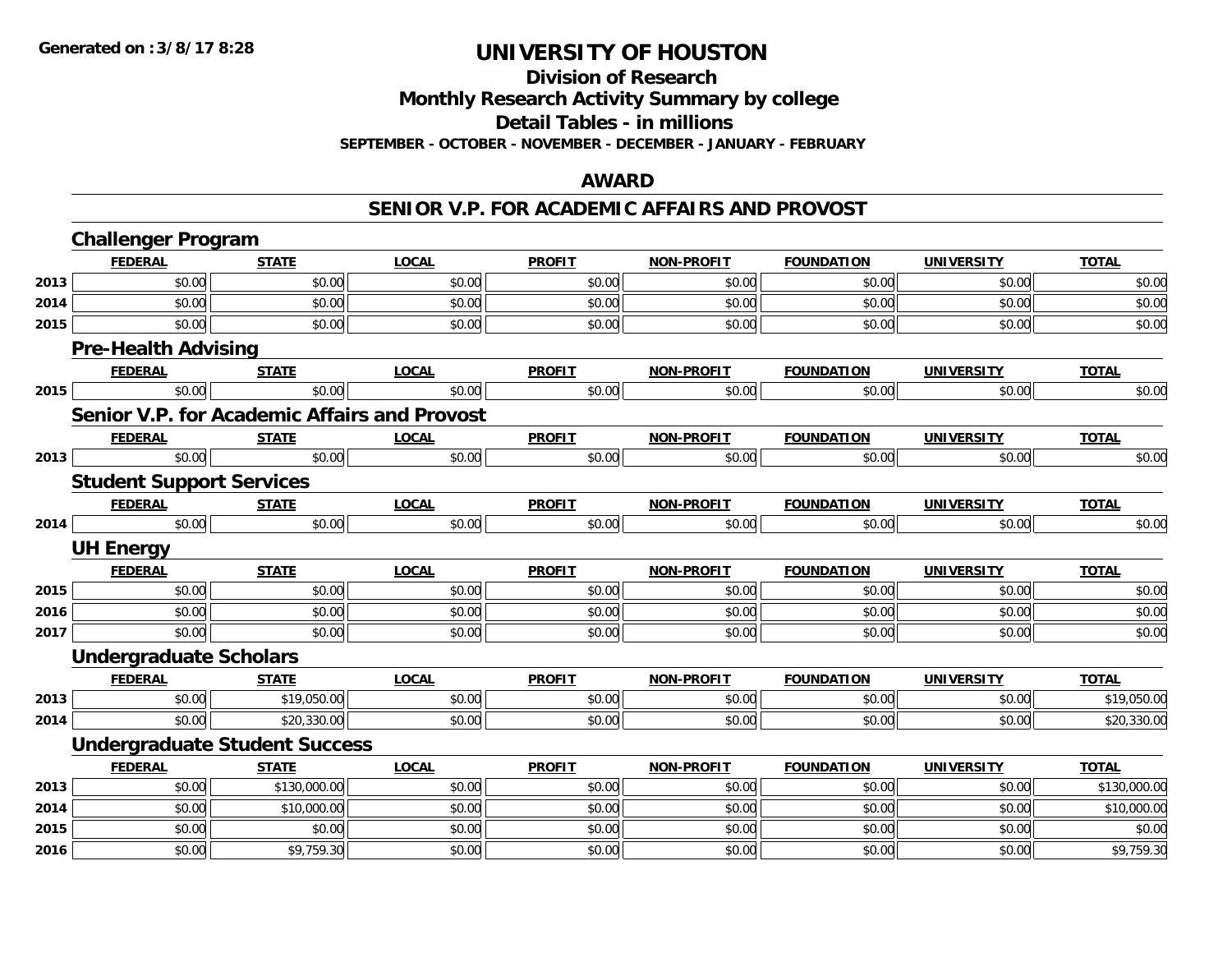**Division of Research**

**Monthly Research Activity Summary by college**

**Detail Tables - in millions**

**SEPTEMBER - OCTOBER - NOVEMBER - DECEMBER - JANUARY - FEBRUARY**

### **AWARD**

#### **SENIOR V.P. FOR ACADEMIC AFFAIRS AND PROVOST**

#### **Undergraduate Student Success Center**

|              | <u>FEDERAL</u> | <u>STATE</u> | <u>LOCAL</u> | <b>PROFIT</b> | <b>NON-PROFIT</b> | <b>FOUNDATION</b> | <b>UNIVERSITY</b> | <b>TOTAL</b>   |
|--------------|----------------|--------------|--------------|---------------|-------------------|-------------------|-------------------|----------------|
| 2013         | \$339,955.00   | \$0.00       | \$0.00       | \$0.00        | \$0.00            | \$0.00            | \$0.00            | \$339,955.00   |
| 2014         | \$324,864.00   | \$0.00       | \$0.00       | \$0.00        | \$0.00            | \$0.00            | \$0.00            | \$324,864.00   |
| 2015         | \$301,376.00   | \$0.00       | \$0.00       | \$0.00        | \$39,250.00       | \$0.00            | \$0.00            | \$340,626.00   |
| <b>Total</b> | \$966,195.00   | \$189,139.30 | \$0.00       | \$0.00        | \$39,250.00       | \$0.00            | \$0.00            | \$1,194,584.30 |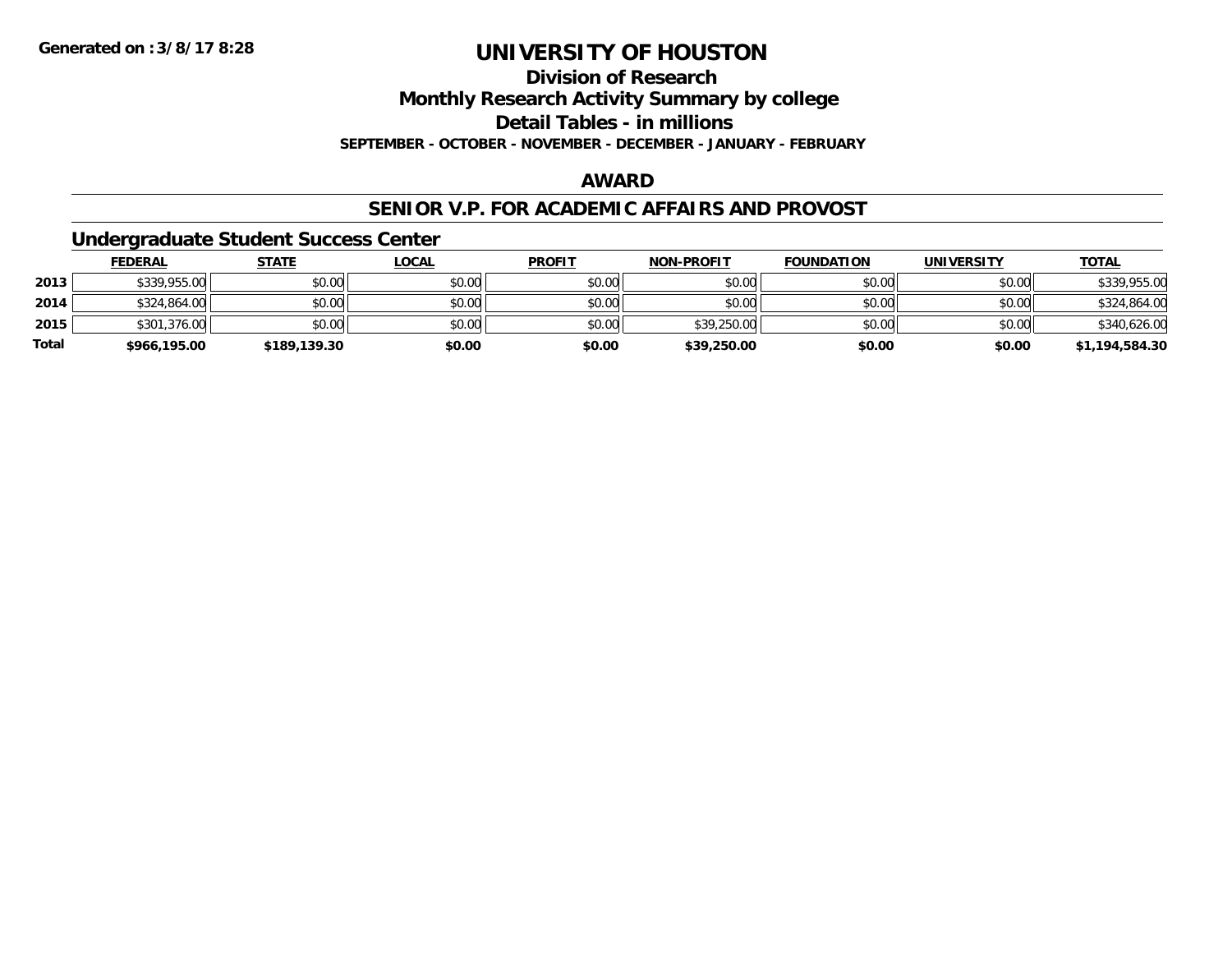## **Division of ResearchMonthly Research Activity Summary by college Detail Tables - in millions SEPTEMBER - OCTOBER - NOVEMBER - DECEMBER - JANUARY - FEBRUARY**

### **AWARD**

#### **UH LAW CENTER**

|       | Dean, Law      |                |              |               |                   |                   |                   |                |
|-------|----------------|----------------|--------------|---------------|-------------------|-------------------|-------------------|----------------|
|       | <b>FEDERAL</b> | <b>STATE</b>   | <b>LOCAL</b> | <b>PROFIT</b> | <b>NON-PROFIT</b> | <b>FOUNDATION</b> | <b>UNIVERSITY</b> | <b>TOTAL</b>   |
| 2013  | \$0.00         | \$0.00         | \$0.00       | \$0.00        | \$0.00            | \$0.00            | \$0.00            | \$0.00         |
| 2016  | \$0.00         | \$228,000.00   | \$0.00       | \$0.00        | \$0.00            | \$0.00            | \$0.00            | \$228,000.00   |
| 2017  | \$0.00         | \$67,515.00    | \$0.00       | \$0.00        | \$0.00            | \$0.00            | \$0.00            | \$67,515.00    |
|       | <b>Law-UH</b>  |                |              |               |                   |                   |                   |                |
|       | <b>FEDERAL</b> | <b>STATE</b>   | <b>LOCAL</b> | <b>PROFIT</b> | <b>NON-PROFIT</b> | <b>FOUNDATION</b> | <b>UNIVERSITY</b> | <b>TOTAL</b>   |
| 2013  | \$110,000.00   | \$114,000.00   | \$0.00       | \$0.00        | \$0.00            | \$0.00            | \$0.00            | \$224,000.00   |
| 2014  | \$28,145.65    | \$314,000.00   | \$0.00       | \$0.00        | \$0.00            | \$0.00            | \$0.00            | \$342,145.65   |
| 2015  | \$40,525.00    | \$114,000.00   | \$0.00       | \$0.00        | \$0.00            | \$0.00            | \$0.00            | \$154,525.00   |
| 2016  | \$13,379.00    | \$100,000.00   | \$0.00       | \$0.00        | \$0.00            | \$0.00            | \$0.00            | \$113,379.00   |
| 2017  | \$561.20       | \$100,000.00   | \$0.00       | \$0.00        | \$1,546.49        | \$30,000.00       | \$0.00            | \$132,107.69   |
| Total | \$192,610.85   | \$1,037,515.00 | \$0.00       | \$0.00        | \$1,546.49        | \$30,000.00       | \$0.00            | \$1,261,672.34 |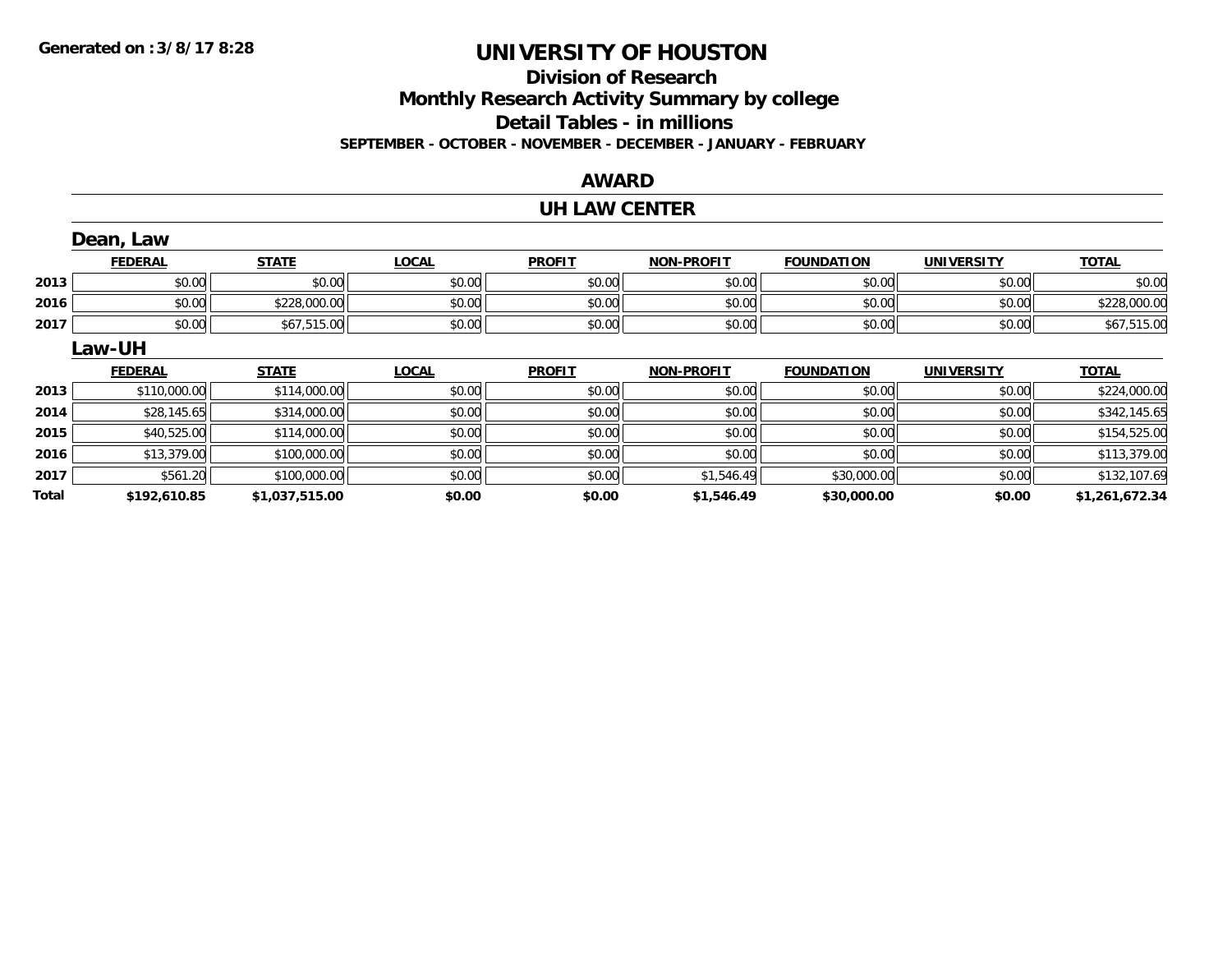## **Division of Research**

**Monthly Research Activity Summary by college**

**Detail Tables - in millions**

**SEPTEMBER - OCTOBER - NOVEMBER - DECEMBER - JANUARY - FEBRUARY**

### **AWARD**

#### **UKNOWN COLLEGE**

### **Unknown Department**

|      | <b>FEDERAL</b>            | <b>CTATE</b>  | 001<br>.uunl         | <b>PROFIT</b> | -PROFIT<br>NON- | <b>FOUNDATION</b> | <b>UNIVERSITY</b>    | <b>TOTAL</b> |
|------|---------------------------|---------------|----------------------|---------------|-----------------|-------------------|----------------------|--------------|
| 2016 | ሖ ∩<br>₽∪.∪∪              | 0000<br>vu.uu | 0000<br>PO.OO        | vv.v          | 0000<br>vv.vv   | 0000<br>v.vv      | 0000<br>JU.UU        | \$0.00       |
| 2017 | $\sim$<br>$\sim$<br>vv.vv | 0000<br>PO.OO | 0000<br><b>JU.UU</b> | JU.UU         | 0000<br>PO.OO   | 0000<br>,u.uu     | 0000<br><b>DU.UG</b> | \$0.00       |

## **Wrong Department - Please Dont Select It**

|              | <b>FEDERAL</b>                        | STATE  | <u>LOCAL</u> | <b>PROFIT</b> | <b>NON-PROFIT</b> | <b>FOUNDATION</b> | UNIVERSITY | <b>TOTAL</b>  |
|--------------|---------------------------------------|--------|--------------|---------------|-------------------|-------------------|------------|---------------|
| 2013         | 15,730.00                             | \$0.00 | \$0.00       | \$0.00        | \$0.00            | \$0.00            | \$0.00     | 15,730.00\$   |
| 2014         | $\uparrow$ $\wedge$ $\wedge$<br>DU.UU | \$0.00 | \$0.00       | \$0.00        | \$0.00            | \$0.00            | \$0.00     | \$0.00        |
| <b>Total</b> | \$15,730.00                           | \$0.00 | \$0.00       | \$0.00        | \$0.00            | \$0.00            | \$0.00     | ,730.00<br>¢1 |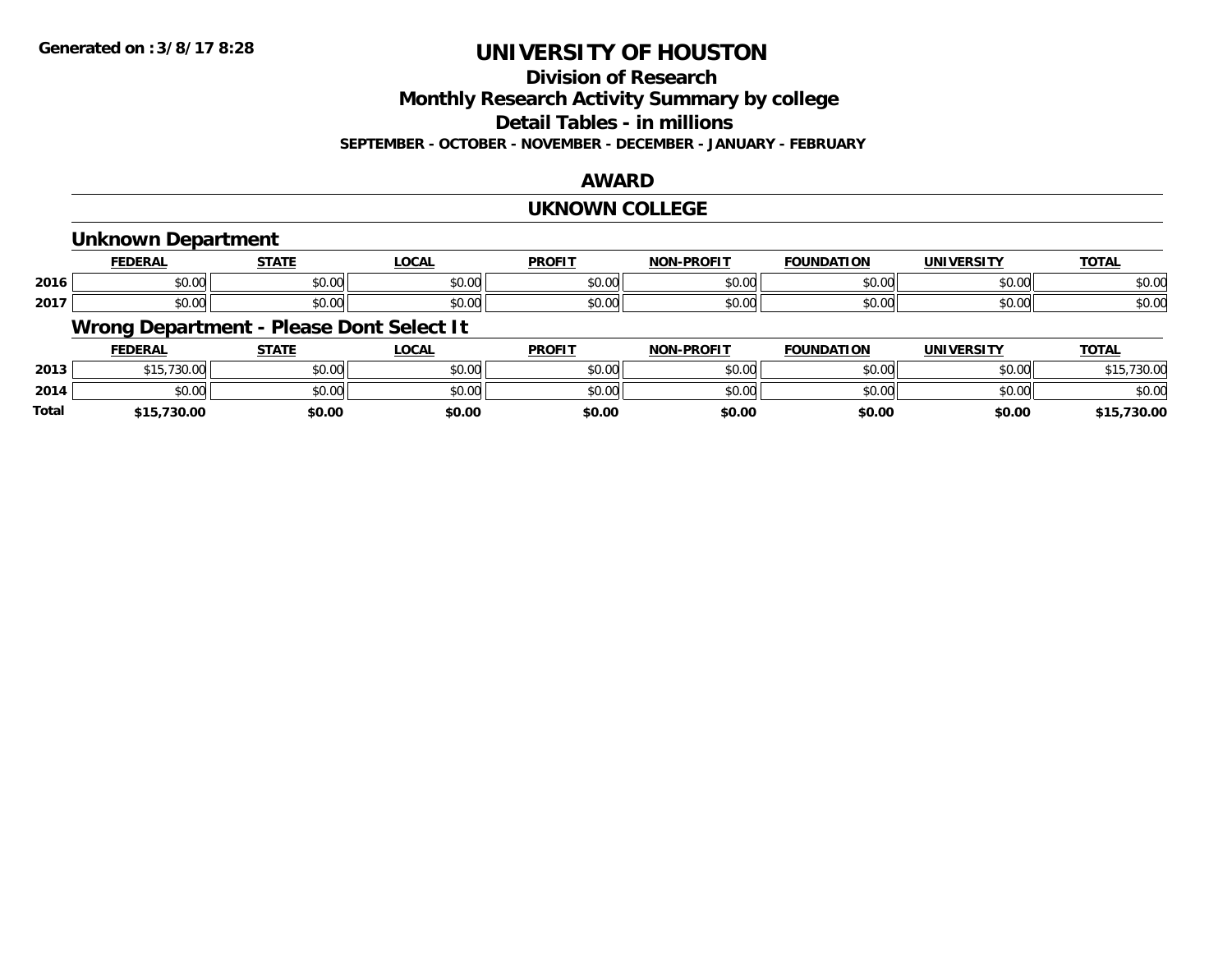## **Division of ResearchMonthly Research Activity Summary by college Detail Tables - in millions SEPTEMBER - OCTOBER - NOVEMBER - DECEMBER - JANUARY - FEBRUARY**

### **AWARD**

## **VICE PRESIDENT FOR ADMINISTRATION**

|       | <b>KUHF - Radio</b>         |              |              |               |                   |                   |                   |                |
|-------|-----------------------------|--------------|--------------|---------------|-------------------|-------------------|-------------------|----------------|
|       | <b>FEDERAL</b>              | <b>STATE</b> | <b>LOCAL</b> | <b>PROFIT</b> | <b>NON-PROFIT</b> | <b>FOUNDATION</b> | <b>UNIVERSITY</b> | <b>TOTAL</b>   |
| 2013  | \$0.00                      | \$0.00       | \$0.00       | \$0.00        | \$2,044,710.00    | \$0.00            | \$0.00            | \$2,044,710.00 |
| 2014  | \$0.00                      | \$0.00       | \$0.00       | \$0.00        | \$2,147,867.00    | \$0.00            | \$0.00            | \$2,147,867.00 |
| 2016  | \$0.00                      | \$0.00       | \$0.00       | \$0.00        | \$2,338,322.00    | \$0.00            | \$0.00            | \$2,338,322.00 |
| 2017  | \$0.00                      | \$0.00       | \$0.00       | \$0.00        | \$2,145,514.00    | \$0.00            | \$0.00            | \$2,145,514.00 |
|       | <b>Physical Plant</b>       |              |              |               |                   |                   |                   |                |
|       | <b>FEDERAL</b>              | <b>STATE</b> | <b>LOCAL</b> | <b>PROFIT</b> | <b>NON-PROFIT</b> | <b>FOUNDATION</b> | <b>UNIVERSITY</b> | <b>TOTAL</b>   |
| 2013  | \$0.00                      | \$0.00       | \$0.00       | \$0.00        | \$0.00            | \$0.00            | \$0.00            | \$0.00         |
|       | <b>UH Police Department</b> |              |              |               |                   |                   |                   |                |
|       | <b>FEDERAL</b>              | <b>STATE</b> | <b>LOCAL</b> | <b>PROFIT</b> | <b>NON-PROFIT</b> | <b>FOUNDATION</b> | <b>UNIVERSITY</b> | <b>TOTAL</b>   |
| 2014  | \$3,000.00                  | \$0.00       | \$0.00       | \$0.00        | \$0.00            | \$0.00            | \$0.00            | \$3,000.00     |
| 2016  | \$3,000.00                  | \$0.00       | \$0.00       | \$0.00        | \$0.00            | \$0.00            | \$0.00            | \$3,000.00     |
| Total | \$6,000.00                  | \$0.00       | \$0.00       | \$0.00        | \$8,676,413.00    | \$0.00            | \$0.00            | \$8,682,413.00 |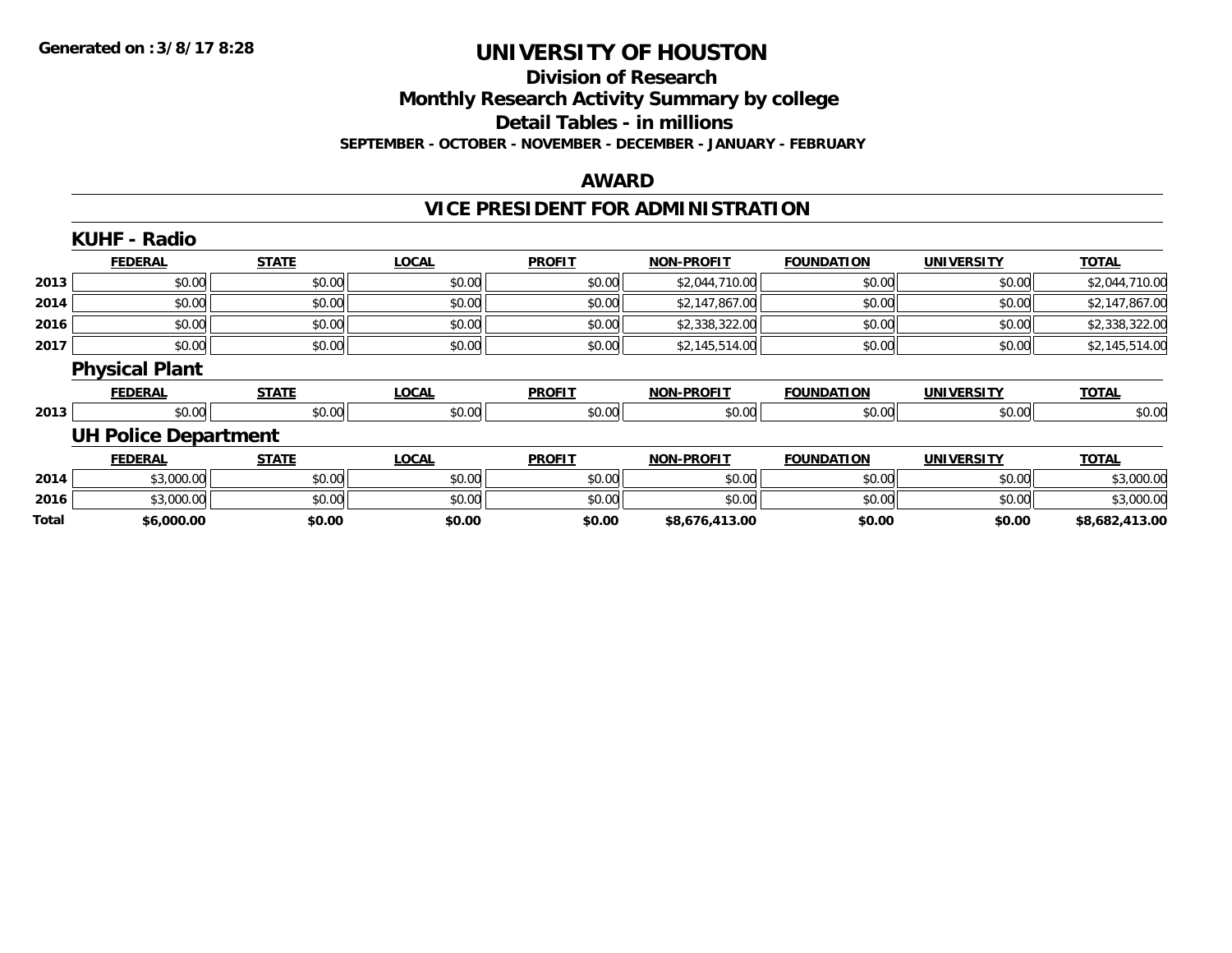## **Division of Research**

**Monthly Research Activity Summary by college**

**Detail Tables - in millions**

**SEPTEMBER - OCTOBER - NOVEMBER - DECEMBER - JANUARY - FEBRUARY**

### **AWARD**

### **VICE PRESIDENT FOR STUDENT AFFAIRS**

### **Childrens Learning Centers**

|      | <b>FEDERAL</b> | <u>STATE</u> | <u>LOCAL</u> | <b>PROFIT</b> | <b>NON-PROFIT</b> | <b>FOUNDATION</b> | <b>UNIVERSITY</b> | <b>TOTAL</b> |
|------|----------------|--------------|--------------|---------------|-------------------|-------------------|-------------------|--------------|
| 2013 | \$15,000.00    | \$0.00       | \$0.00       | \$0.00        | \$0.00            | \$0.00            | \$0.00            | \$15,000.00  |
| 2014 | \$235,891.00   | \$0.00       | \$0.00       | \$0.00        | \$0.00            | \$0.00            | \$0.00            | \$235,891.00 |
| 2016 | \$375,000.00   | \$0.00       | \$0.00       | \$0.00        | \$0.00            | \$0.00            | \$0.00            | \$375,000.00 |
| 2017 | \$375,000.00   | \$0.00       | \$0.00       | \$0.00        | \$0.00            | \$0.00            | \$0.00            | \$375,000.00 |

### **Vice President, Student Affairs**

|       | <b>FEDERAI</b>     | STATE  | <b>LOCAL</b> | <b>PROFIT</b> | <b>-PROFIT</b><br>NON | <b>FOUNDATION</b>             | UNIVERSITY | <b>TOTAL</b>    |
|-------|--------------------|--------|--------------|---------------|-----------------------|-------------------------------|------------|-----------------|
| 2014  | $\sim$ 00<br>vu.uu | \$0.00 | \$0.00       | \$0.00        | ልስ ለሰ<br>DU.UG        | $\uparrow$ 10.000<br>, IU.UUU | \$0.00     | 10,000.00       |
| Total | 000.891.00         | \$0.00 | \$0.00       | \$0.00        | \$0.00                | 000.00,<br><b>¢10</b>         | \$0.00     | 891.00.<br>.010 |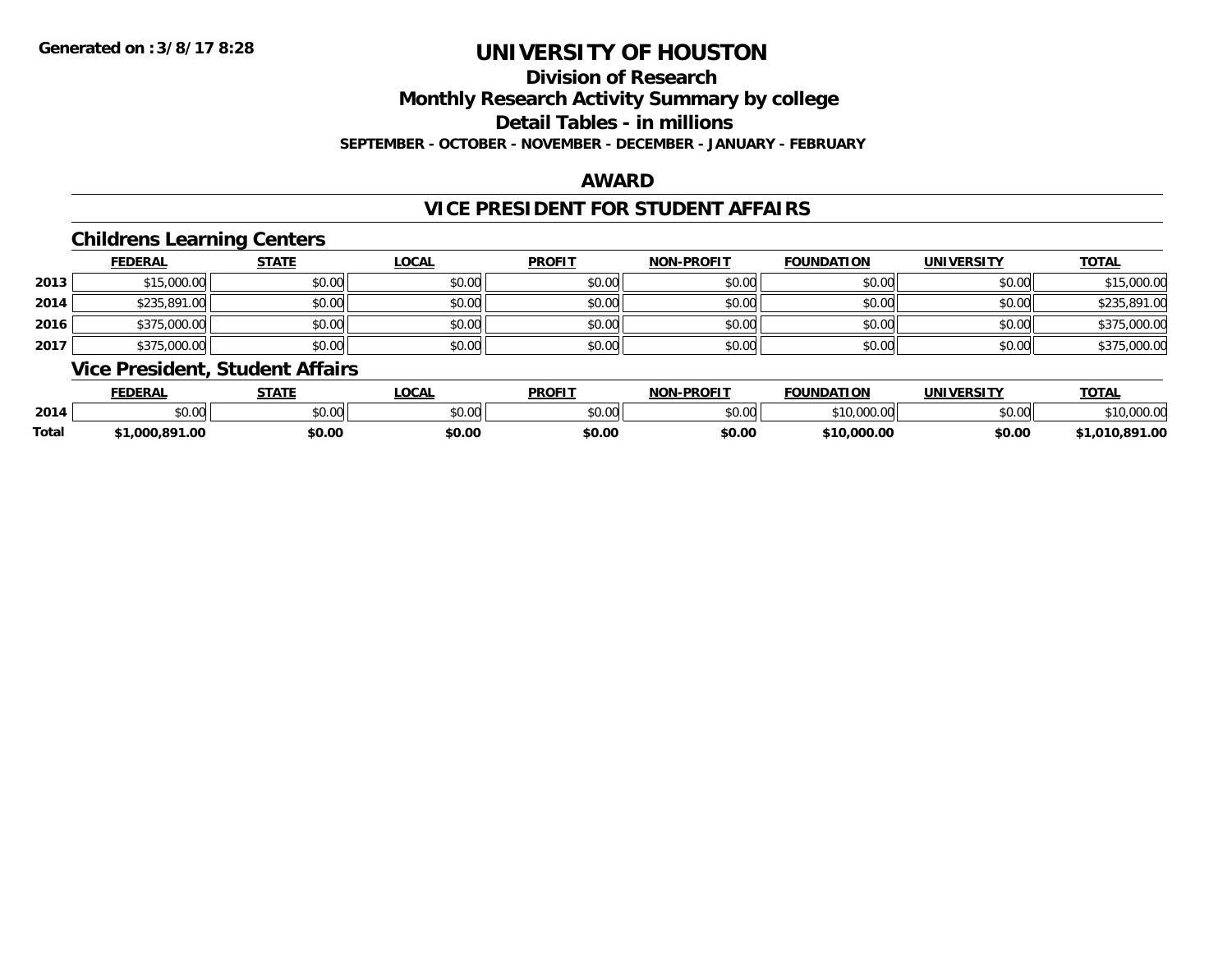## **Division of ResearchMonthly Research Activity Summary by college Detail Tables - in millions SEPTEMBER - OCTOBER - NOVEMBER - DECEMBER - JANUARY - FEBRUARY**

## **TOTAL EXPENDITURE**

### **C.T. BAUER COLLEGE OF BUSINESS**

|      | <b>Accountancy &amp; Taxation</b>        |              |              |               |                   |                   |                   |              |
|------|------------------------------------------|--------------|--------------|---------------|-------------------|-------------------|-------------------|--------------|
|      | <b>FEDERAL</b>                           | <b>STATE</b> | <b>LOCAL</b> | <b>PROFIT</b> | <b>NON-PROFIT</b> | <b>FOUNDATION</b> | <b>UNIVERSITY</b> | <b>TOTAL</b> |
| 2014 | \$0.00                                   | \$0.00       | \$0.00       | \$0.00        | \$0.00            | \$0.00            | \$0.00            | \$0.00       |
| 2015 | \$0.00                                   | \$0.00       | \$0.00       | \$0.00        | \$0.00            | (\$1,049.59)      | \$0.00            | (\$1,049.59) |
| 2016 | \$0.00                                   | \$0.00       | \$0.00       | \$0.00        | \$0.00            | \$0.00            | \$0.00            | \$0.00       |
| 2017 | \$0.00                                   | \$0.00       | \$0.00       | \$0.00        | \$0.00            | \$0.00            | \$0.00            | \$0.00       |
|      | Dean, Business Administration            |              |              |               |                   |                   |                   |              |
|      | <b>FEDERAL</b>                           | <b>STATE</b> | <b>LOCAL</b> | <b>PROFIT</b> | <b>NON-PROFIT</b> | <b>FOUNDATION</b> | <b>UNIVERSITY</b> | <b>TOTAL</b> |
| 2014 | \$0.00                                   | \$0.00       | \$0.00       | \$0.00        | \$0.00            | \$0.00            | \$0.00            | \$0.00       |
| 2015 | \$0.00                                   | \$202,785.49 | \$0.00       | \$0.00        | \$0.00            | \$0.00            | \$0.00            | \$202,785.49 |
| 2016 | \$0.00                                   | \$17,425.00  | \$0.00       | \$0.00        | \$0.00            | \$0.00            | \$0.00            | \$17,425.00  |
| 2017 | \$0.00                                   | \$0.00       | \$0.00       | \$0.00        | \$0.00            | \$598.50          | \$0.00            | \$598.50     |
|      | <b>Decision and Information Sciences</b> |              |              |               |                   |                   |                   |              |
|      | <b>FEDERAL</b>                           | <b>STATE</b> | <b>LOCAL</b> | <b>PROFIT</b> | <b>NON-PROFIT</b> | <b>FOUNDATION</b> | <b>UNIVERSITY</b> | <b>TOTAL</b> |
| 2015 | \$0.00                                   | \$0.00       | \$0.00       | \$0.00        | \$0.00            | \$0.00            | \$0.00            | \$0.00       |
|      | <b>Finance</b>                           |              |              |               |                   |                   |                   |              |
|      | <b>FEDERAL</b>                           | <b>STATE</b> | <b>LOCAL</b> | <b>PROFIT</b> | <b>NON-PROFIT</b> | <b>FOUNDATION</b> | <b>UNIVERSITY</b> | <b>TOTAL</b> |
| 2013 | \$0.00                                   | \$0.00       | \$0.00       | \$0.00        | \$0.00            | \$0.00            | \$0.00            | \$0.00       |
| 2014 | \$0.00                                   | \$0.00       | \$0.00       | \$0.00        | \$0.00            | \$0.00            | \$0.00            | \$0.00       |
| 2015 | \$0.00                                   | \$0.00       | \$0.00       | \$0.00        | \$0.00            | \$0.00            | \$0.00            | \$0.00       |
| 2016 | \$0.00                                   | \$0.00       | \$0.00       | \$0.00        | \$0.00            | \$0.00            | \$0.00            | \$0.00       |
| 2017 | \$0.00                                   | \$0.00       | \$0.00       | \$0.00        | \$0.00            | \$0.00            | \$0.00            | \$0.00       |
|      | Management                               |              |              |               |                   |                   |                   |              |
|      | <b>FEDERAL</b>                           | <b>STATE</b> | <b>LOCAL</b> | <b>PROFIT</b> | <b>NON-PROFIT</b> | <b>FOUNDATION</b> | <b>UNIVERSITY</b> | <b>TOTAL</b> |
| 2013 | \$10,850.00                              | \$0.00       | \$0.00       | \$0.00        | \$0.00            | \$0.00            | \$0.00            | \$10,850.00  |
| 2014 | \$6,510.00                               | \$0.00       | \$0.00       | \$0.00        | \$0.00            | \$0.00            | \$0.00            | \$6,510.00   |
| 2015 | \$18,600.00                              | \$0.00       | \$0.00       | \$0.00        | \$0.00            | \$0.00            | \$0.00            | \$18,600.00  |
| 2016 | \$0.00                                   | \$0.00       | \$0.00       | \$0.00        | \$0.00            | \$0.00            | \$0.00            | \$0.00       |
| 2017 | \$0.00                                   | \$0.00       | \$0.00       | \$0.00        | \$0.00            | \$0.00            | \$0.00            | \$0.00       |
|      | <b>Marketing</b>                         |              |              |               |                   |                   |                   |              |
|      | <b>FEDERAL</b>                           | <b>STATE</b> | <b>LOCAL</b> | <b>PROFIT</b> | <b>NON-PROFIT</b> | <b>FOUNDATION</b> | <b>UNIVERSITY</b> | <b>TOTAL</b> |
| 2013 | \$0.00                                   | \$0.00       | \$0.00       | \$0.00        | \$0.00            | \$0.00            | \$0.00            | \$0.00       |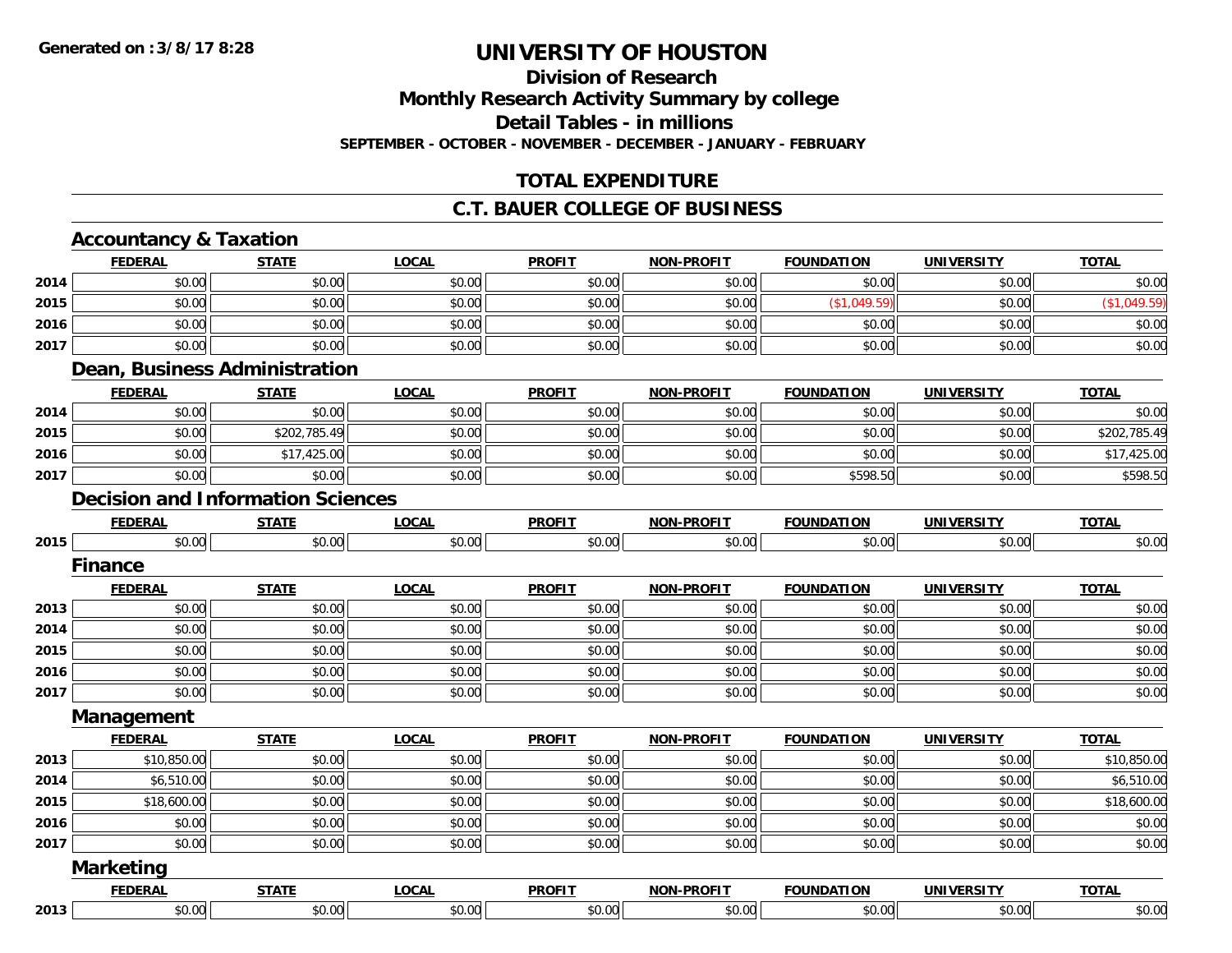## **Division of ResearchMonthly Research Activity Summary by college Detail Tables - in millions SEPTEMBER - OCTOBER - NOVEMBER - DECEMBER - JANUARY - FEBRUARY**

## **TOTAL EXPENDITURE**

### **C.T. BAUER COLLEGE OF BUSINESS**

|      | <b>Marketing</b>                   |              |              |               |                   |                   |                   |              |
|------|------------------------------------|--------------|--------------|---------------|-------------------|-------------------|-------------------|--------------|
|      | <b>FEDERAL</b>                     | <b>STATE</b> | <b>LOCAL</b> | <b>PROFIT</b> | <b>NON-PROFIT</b> | <b>FOUNDATION</b> | <b>UNIVERSITY</b> | <b>TOTAL</b> |
| 2014 | \$0.00                             | \$0.00       | \$0.00       | \$0.00        | \$0.00            | \$0.00            | \$0.00            | \$0.00       |
| 2015 | \$0.00                             | \$0.00       | \$0.00       | \$0.00        | \$0.00            | \$0.00            | \$0.00            | \$0.00       |
| 2016 | \$0.00                             | \$0.00       | \$0.00       | \$0.00        | \$0.00            | \$0.00            | \$0.00            | \$0.00       |
| 2017 | \$0.00                             | \$0.00       | \$0.00       | \$0.00        | \$0.00            | \$0.00            | \$0.00            | \$0.00       |
|      | Constitutional Development Oration |              |              |               |                   |                   |                   |              |

#### **Small Business Development Center**

|       | <b>FEDERAL</b> | <b>STATE</b> | <b>LOCAL</b> | <b>PROFIT</b> | <b>NON-PROFIT</b> | <b>FOUNDATION</b> | <b>UNIVERSITY</b> | <b>TOTAL</b>   |
|-------|----------------|--------------|--------------|---------------|-------------------|-------------------|-------------------|----------------|
| 2013  | \$2,489,910.60 | \$0.00       | \$0.00       | \$0.00        | \$0.00            | \$7,226.27        | \$0.00            | \$2,497,136.87 |
| 2014  | \$1,368,334.54 | \$0.00       | \$0.00       | \$0.00        | \$0.00            | \$24,863.99       | \$0.00            | \$1,393,198.53 |
| 2015  | \$1,105,198.34 | \$0.00       | \$0.00       | \$0.00        | \$0.00            | (\$11.24)         | \$0.00            | \$1,105,187.10 |
| 2016  | \$1,200,652.08 | \$0.00       | \$0.00       | \$0.00        | \$0.00            | \$0.00            | \$0.00            | \$1,200,652.08 |
| 2017  | \$1,124,278.25 | \$0.00       | \$0.00       | \$0.00        | \$0.00            | \$0.00            | \$0.00            | \$1,124,278.25 |
| Total | \$7,324,333.81 | \$220,210.49 | \$0.00       | \$0.00        | \$0.00            | \$31,627.93       | \$0.00            | \$7,576,172.23 |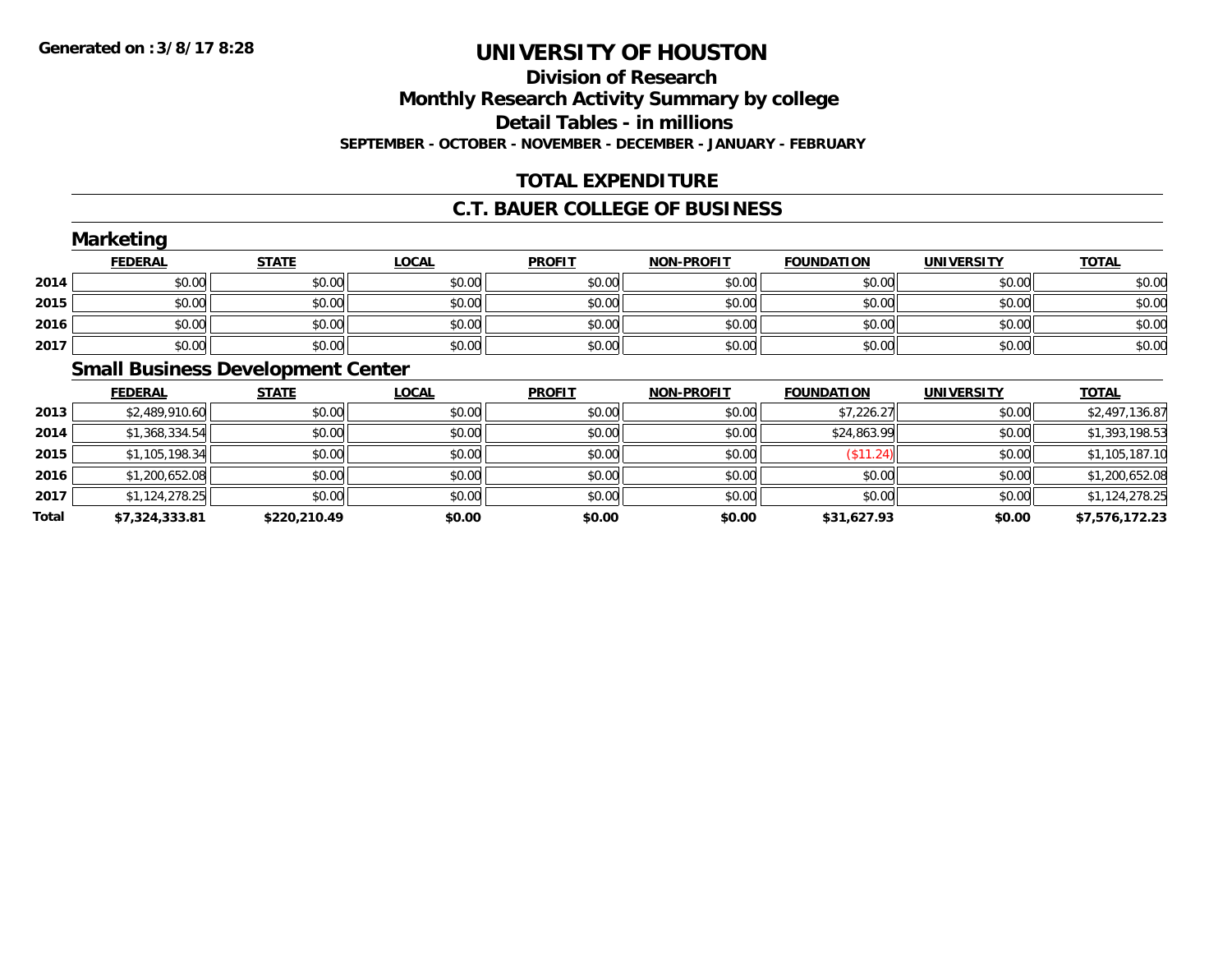## **Division of ResearchMonthly Research Activity Summary by college Detail Tables - in millions SEPTEMBER - OCTOBER - NOVEMBER - DECEMBER - JANUARY - FEBRUARY**

### **TOTAL EXPENDITURE**

#### **COLLEGE OF ARCHITECTURE**

### **Architecture**

|      | <b>FEDERAL</b> | <b>STATE</b> | <b>LOCAL</b> | <b>PROFIT</b> | <b>NON-PROFIT</b> | <b>FOUNDATION</b> | <b>UNIVERSITY</b> | <b>TOTAL</b> |
|------|----------------|--------------|--------------|---------------|-------------------|-------------------|-------------------|--------------|
| 2013 | \$0.00         | \$0.00       | \$0.00       | \$0.00        | \$0.00            | \$0.00            | \$3,094.87        | \$3,094.87   |
| 2014 | \$0.00         | \$0.00       | \$0.00       | \$0.00        | \$0.00            | \$0.00            | \$0.00            | \$0.00       |
| 2015 | \$0.00         | \$0.00       | \$0.00       | \$0.00        | \$0.00            | \$0.00            | \$0.00            | \$0.00       |
| 2016 | \$1,666.65     | \$0.00       | \$0.00       | \$0.00        | \$0.00            | \$0.00            | \$0.00            | \$1,666.65   |
| 2017 | \$13,420.90    | \$0.00       | \$0.00       | \$4,403.30    | \$0.00            | \$0.00            | \$0.00            | \$17,824.20  |

## **Dean, Architecture**

|       | <b>FEDERAL</b> | <b>STATE</b> | <u>LOCAL</u> | <b>PROFIT</b> | <b>NON-PROFIT</b> | <b>FOUNDATION</b> | <b>UNIVERSITY</b> | <b>TOTAL</b> |
|-------|----------------|--------------|--------------|---------------|-------------------|-------------------|-------------------|--------------|
| 2013  | \$0.00         | \$0.00       | \$0.00       | \$0.00        | \$0.00            | \$3,059.06        | \$0.00            | \$3,059.06   |
| 2014  | \$25,000.00    | \$0.00       | \$0.00       | \$0.00        | \$0.00            | \$4,853.48        | \$0.00            | \$29,853.48  |
| 2015  | \$0.00         | \$0.00       | \$0.00       | \$0.00        | \$0.00            | \$2,147.91        | \$0.00            | \$2,147.91   |
| 2017  | \$97.78        | \$0.00       | \$0.00       | \$0.00        | \$15,734.37       | \$0.00            | \$0.00            | \$15,832.15  |
| Total | \$40,185.33    | \$0.00       | \$0.00       | \$4,403.30    | \$15,734.37       | \$10,060.45       | \$3,094.87        | \$73,478.32  |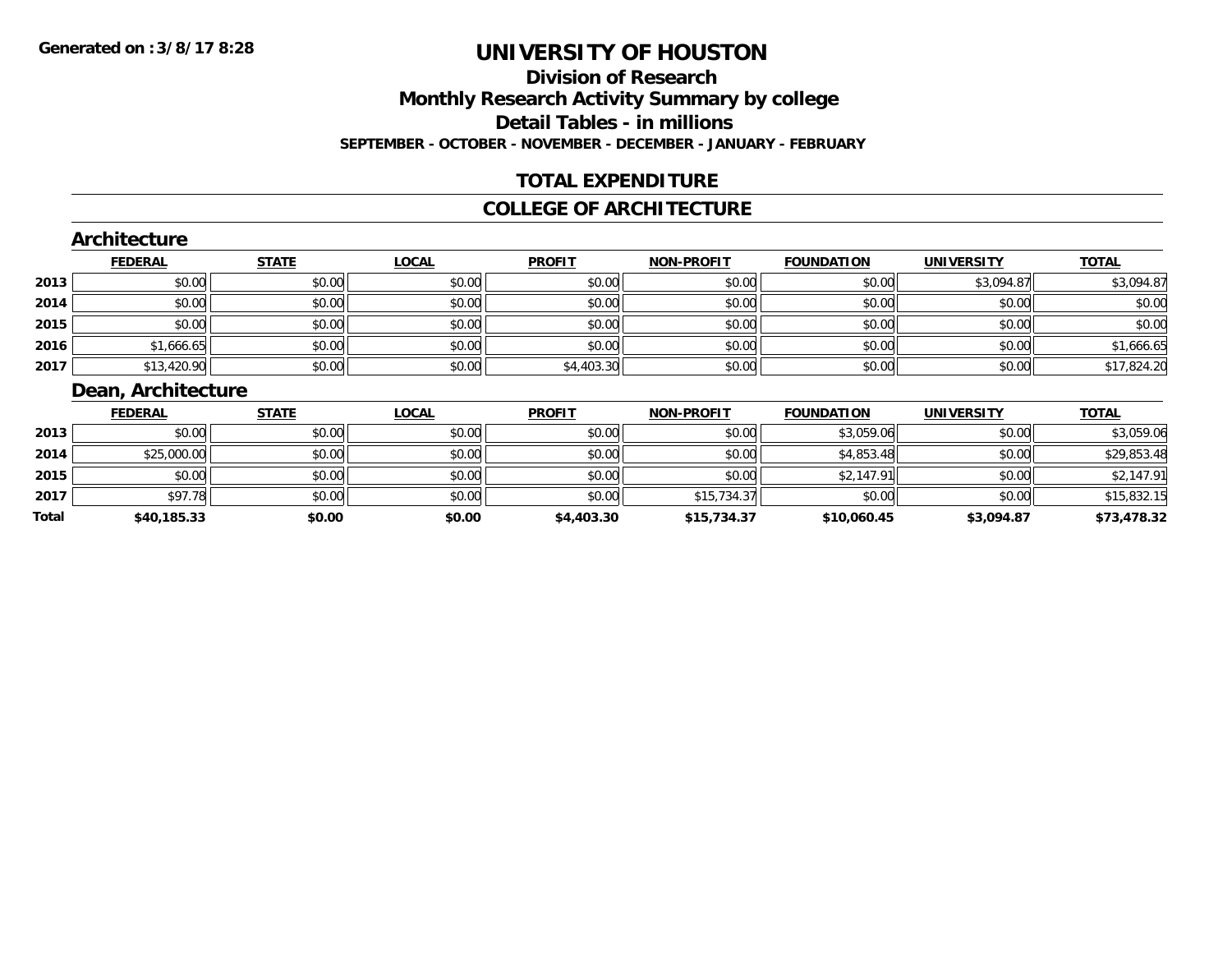## **Division of Research**

**Monthly Research Activity Summary by college**

**Detail Tables - in millions**

**SEPTEMBER - OCTOBER - NOVEMBER - DECEMBER - JANUARY - FEBRUARY**

## **TOTAL EXPENDITURE**

### **COLLEGE OF EDUCATION**

## **Consistency Mgmt and Coop Disc**

|      | <b>FEDERAL</b> | <b>STATE</b> | <u>LOCAL</u> | <b>PROFIT</b> | <b>NON-PROFIT</b> | <b>FOUNDATION</b> | <b>UNIVERSITY</b> | <b>TOTAL</b> |
|------|----------------|--------------|--------------|---------------|-------------------|-------------------|-------------------|--------------|
| 2013 | \$0.00         | \$0.00       | \$0.00       | \$0.00        | \$46,418.78       | \$0.00            | \$0.00            | \$46,418.78  |
| 2014 | \$2,359.96     | \$0.00       | \$55,627.19  | \$0.00        | \$3,323.08        | \$0.00            | \$0.00            | \$61,310.23  |
| 2015 | \$111,888.56   | \$0.00       | \$86,263.67  | \$0.00        | \$0.00            | \$0.00            | \$0.00            | \$198,152.23 |
| 2016 | \$238,748.54   | \$0.00       | \$61,846.41  | \$0.00        | \$0.00            | \$0.00            | \$0.00            | \$300,594.95 |
| 2017 | \$226,397.23   | \$0.00       | \$184,479.28 | \$0.00        | \$0.00            | \$0.00            | \$0.00            | \$410,876.51 |

#### **Curriculum and Instruction**

|      | <b>FEDERAL</b> | <b>STATE</b> | <b>LOCAL</b> | <b>PROFIT</b> | <b>NON-PROFIT</b> | <b>FOUNDATION</b> | <b>UNIVERSITY</b> | <b>TOTAL</b> |
|------|----------------|--------------|--------------|---------------|-------------------|-------------------|-------------------|--------------|
| 2013 | \$415,146.98   | \$52,200.22  | \$0.00       | \$0.00        | \$47,740.94       | \$39,384.80       | \$0.00            | \$554,472.94 |
| 2014 | \$442,422.72   | \$0.00       | \$0.00       | \$0.00        | \$64,404.70       | \$118,957.75      | \$0.00            | \$625,785.17 |
| 2015 | \$317,436.08   | \$0.00       | \$0.00       | \$0.00        | \$38,866.25       | \$100,654,20      | \$0.00            | \$456,956.53 |
| 2016 | \$403,800.78   | \$0.00       | \$0.00       | \$0.00        | \$67,417.84       | \$35,860.00       | \$0.00            | \$507,078.62 |
| 2017 | \$199,203.00   | \$0.00       | \$0.00       | \$0.00        | \$49,333.89       | \$74,500.97       | \$0.00            | \$323,037.85 |

## **Dean, Education**

|      | <u>FEDERAL</u> | <u>STATE</u> | <u>LOCAL</u> | <b>PROFIT</b> | <b>NON-PROFIT</b> | <b>FOUNDATION</b> | <b>UNIVERSITY</b> | <b>TOTAL</b> |
|------|----------------|--------------|--------------|---------------|-------------------|-------------------|-------------------|--------------|
| 2013 | \$0.00         | \$0.00       | \$0.00       | \$0.00        | \$0.00            | \$0.00            | \$0.00            | \$0.00       |
| 2014 | \$0.00         | \$0.00       | \$0.00       | \$0.00        | \$0.00            | \$0.00            | \$0.00            | \$0.00       |
| 2015 | \$0.00         | \$264.31     | \$0.00       | \$0.00        | \$0.00            | \$0.00            | \$0.00            | \$264.31     |
| 2016 | \$0.00         | \$117,798.38 | \$0.00       | \$0.00        | \$1.38            | \$0.00            | \$0.00            | \$117,799.76 |
| 2017 | \$844.31       | \$24,089.52  | \$0.00       | \$0.00        | \$348.29          | \$74,500.97       | \$0.00            | \$99,783.08  |

### **Educational Leadership & Policy Studies**

|      | <b>FEDERAL</b> | <b>STATE</b> | <u>LOCAL</u> | <b>PROFIT</b> | <b>NON-PROFIT</b> | <b>FOUNDATION</b> | <b>UNIVERSITY</b> | <b>TOTAL</b> |
|------|----------------|--------------|--------------|---------------|-------------------|-------------------|-------------------|--------------|
| 2013 | \$105,156.10   | \$0.00       | \$0.00       | \$0.00        | \$0.00            | \$139,616.12      | \$0.00            | \$244,772.22 |
| 2014 | \$99,388.10    | \$0.00       | \$0.00       | \$0.00        | \$1,232.73        | \$29,920.90       | \$0.00            | \$130,541.73 |
| 2015 | \$90,208.51    | \$3,438.66   | \$12.931.31  | \$0.00        | \$20,125.97       | \$29,399.34       | \$0.00            | \$156,103.79 |
| 2016 | \$86,121.40    | (\$30.37)    | \$2,500.00   | \$0.00        | \$46,617.90       | \$23,544.57       | \$0.00            | \$158,753.49 |
| 2017 | \$117,780.30   | \$0.01       | \$0.00       | \$0.00        | \$21,656.21       | \$19,105.88       | \$0.00            | \$158,542.40 |

## **Institute for Urban Education**

|      | <b>FEDERAL</b>                                     | <b>CTATE</b><br>3 I A I I | <b>LOCAL</b>              | <b>PROFIT</b>  | <b>NON-PROFIT</b>    | <b>FOUNDATION</b> | UNIVERSITY                    | <b>TOTAL</b> |
|------|----------------------------------------------------|---------------------------|---------------------------|----------------|----------------------|-------------------|-------------------------------|--------------|
| 2013 | $\sim$<br>$\uparrow$ $\uparrow$<br>™ا ا ا ا ا ا ال | \$0.00                    | $\sim$<br>$\sim$<br>vv.vv | ልስ ስስ<br>DU.UU | 0.00<br>DU.UU        | \$0.00            | $\sim$ $\sim$<br><b>JU.UU</b> | \$28,320.    |
| 2014 | $\sim$ $\sim$ $\sim$<br>, vuu. v                   | \$0.00                    | ሖ ∩<br>$\sim$<br>vu.uu    | 0000<br>JU.UU  | 0.00<br><b>DU.UU</b> | \$0.00            | $\sim$ $\sim$<br><b>JU.UU</b> | 4,000.V      |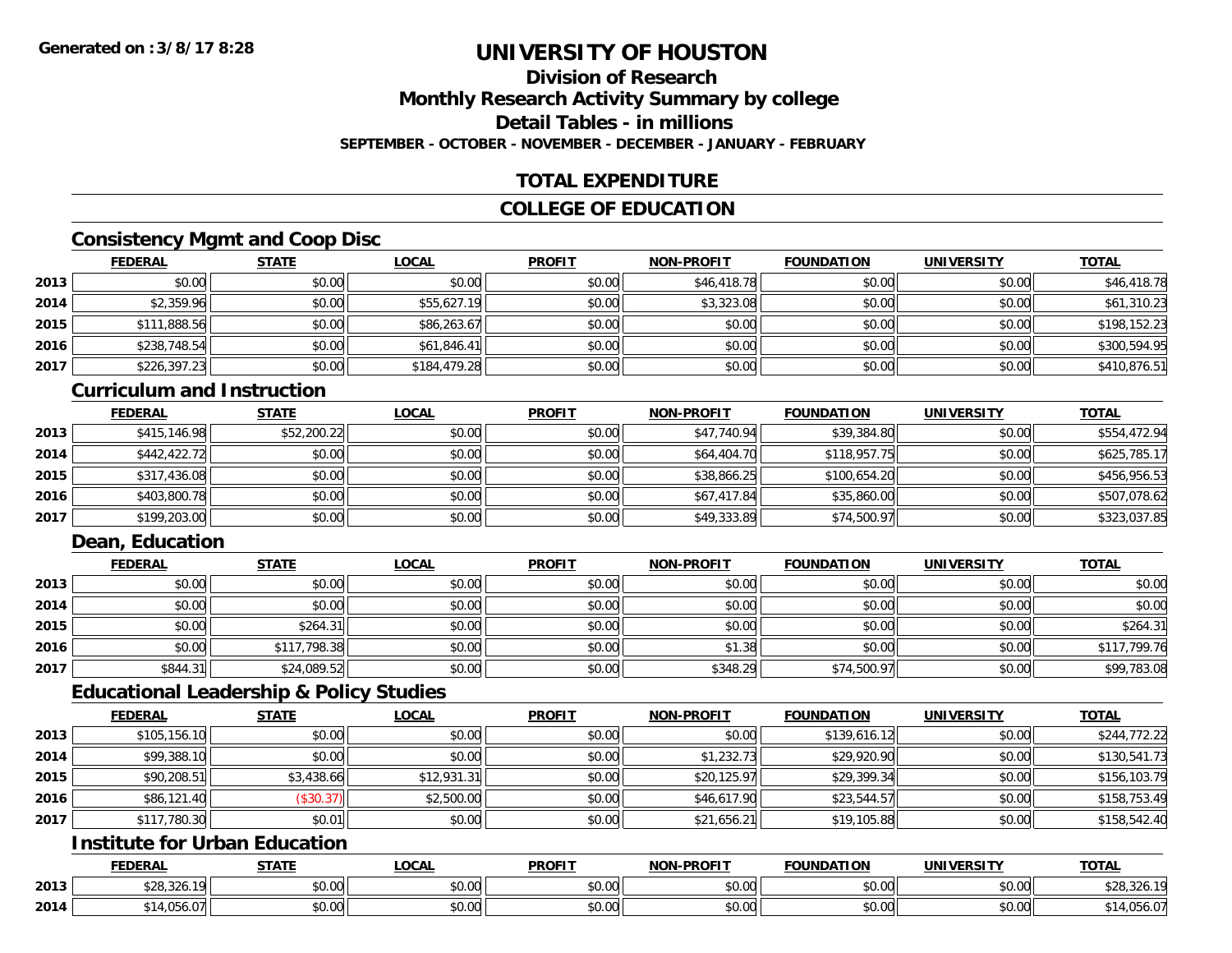## **Division of Research**

**Monthly Research Activity Summary by college**

**Detail Tables - in millions**

**SEPTEMBER - OCTOBER - NOVEMBER - DECEMBER - JANUARY - FEBRUARY**

## **TOTAL EXPENDITURE**

### **COLLEGE OF EDUCATION**

#### **Institute for Urban Education**

|      |               | $C = 1$                | <b>OCAL</b>                               | <b>DDOEIT</b><br>ж | <b>DDAFIT</b><br>810 B | .                                                                        |               | ---            |
|------|---------------|------------------------|-------------------------------------------|--------------------|------------------------|--------------------------------------------------------------------------|---------------|----------------|
| 2015 | 0.00<br>שט.טע | $\sim$ $\sim$<br>JU.UU | $\uparrow$ $\uparrow$ $\uparrow$<br>JU.UU | 0000<br>JU.UU      | \$0.00                 | $\begin{array}{c} \uparrow \\ \uparrow \\ \uparrow \end{array}$<br>JU.UU | 0.00<br>JU.UU | ስስ ስስ<br>DU.UU |
| 2016 | 0.00<br>pu.uu | $\sim$ $\sim$<br>PO.OO | 0.00<br>ט.טע                              | 0000<br>JU.UU      | \$0.00                 | $\sim$ $\sim$<br>JU.UU                                                   | 0000<br>PU.UU | ሶስ ሰሰ<br>DU.UU |

## **Psychological, Health, and Learning Sciences**

|      | <b>FEDERAL</b> | <u>STATE</u> | <b>LOCAL</b> | <b>PROFIT</b> | <b>NON-PROFIT</b> | <b>FOUNDATION</b> | <b>UNIVERSITY</b> | <b>TOTAL</b>   |
|------|----------------|--------------|--------------|---------------|-------------------|-------------------|-------------------|----------------|
| 2013 | \$139,900.97   | \$64,773.02  | \$0.00       | \$0.00        | \$21,326.84       | \$214.            | \$11,490.05       | \$237,276.17   |
| 2014 | \$340,597.42   | \$58,135.64  | \$0.00       | \$0.00        | \$19,417.67       | (\$3,294.60)      | \$0.00            | \$414,856.13   |
| 2015 | \$435,036.88   | \$82,178.71  | \$0.00       | \$0.00        | \$31,057.30       | \$0.00            | \$0.00            | \$548,272.88   |
| 2016 | \$1,010,214.15 | \$91,823.44  | \$0.00       | \$0.00        | \$62,979.13       | \$3,175.24        | \$0.00            | \$1,168,191.96 |
| 2017 | \$455,450.91   | \$153,819.14 | \$0.00       | \$0.00        | \$46,024.00       | \$14,674.00       | \$0.00            | \$669,968.04   |

#### **UH Charter School**

|       | <b>FEDERAL</b> | <b>STATE</b>   | <b>LOCAL</b> | <b>PROFIT</b> | <b>NON-PROFIT</b> | <b>FOUNDATION</b> | <b>UNIVERSITY</b> | <b>TOTAL</b>    |
|-------|----------------|----------------|--------------|---------------|-------------------|-------------------|-------------------|-----------------|
| 2013  | \$7,061.46     | \$476,480.78   | \$0.00       | \$0.00        | \$0.00            | \$0.00            | \$0.00            | \$483,542.24    |
| 2014  | \$9,736.64     | \$531,386.65   | \$0.00       | \$0.00        | \$0.00            | \$0.00            | \$0.00            | \$541,123.29    |
| 2015  | \$8,996.35     | \$543,798.95   | \$0.00       | \$0.00        | \$0.00            | \$0.00            | \$0.00            | \$552,795.30    |
| 2016  | \$14,298.44    | \$517,144.82   | \$0.00       | \$0.00        | \$0.00            | \$0.00            | \$0.00            | \$531,443.26    |
| 2017  | \$16,318.04    | \$553,874.31   | \$0.00       | \$0.00        | \$0.00            | \$0.00            | \$0.00            | \$570,192.35    |
| Total | \$5,336,896.07 | \$3,271,176.18 | \$403,647.86 | \$0.00        | \$588,292.88      | \$699.785.41      | \$11,490.05       | \$10,311,288.46 |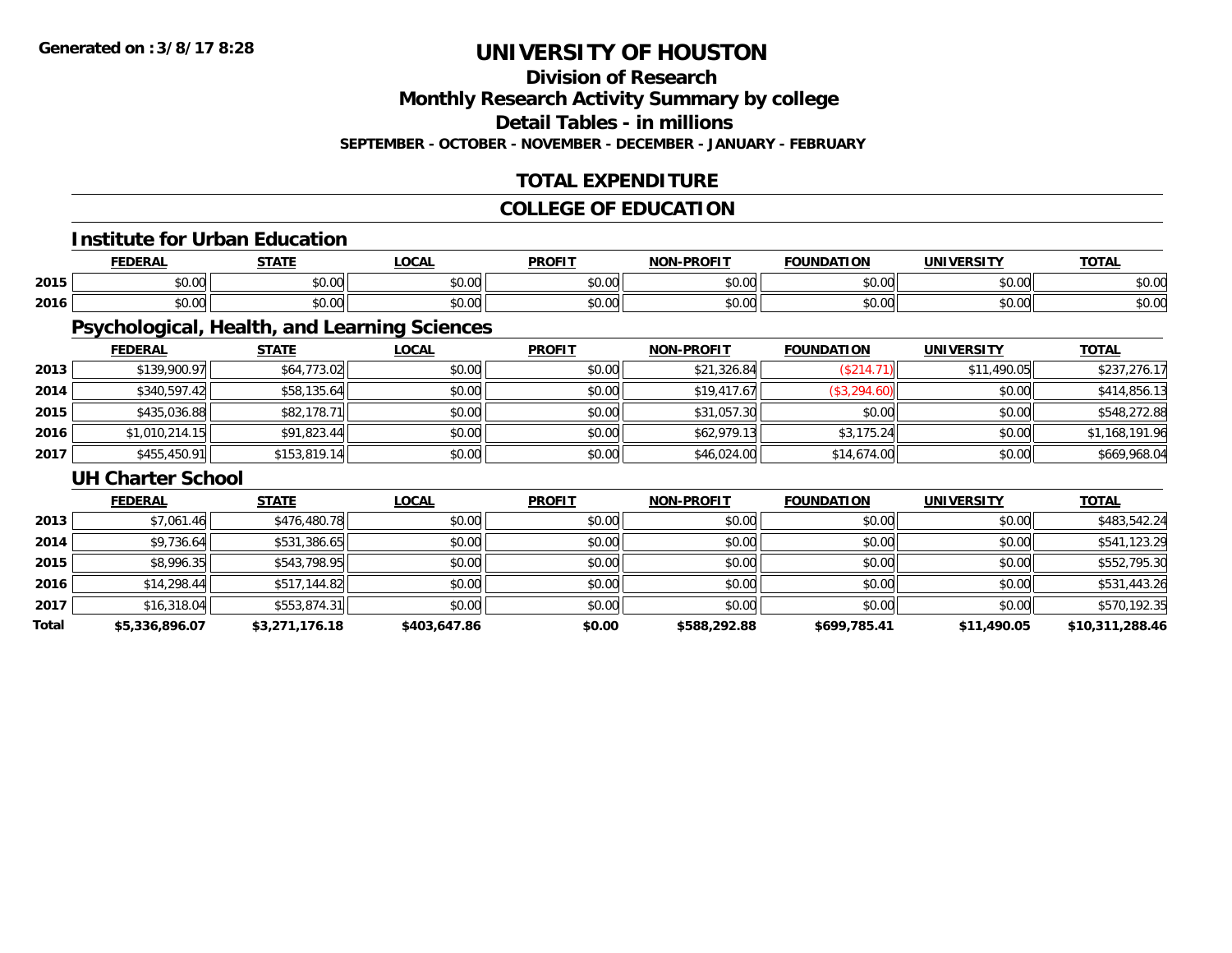**2017**

## **UNIVERSITY OF HOUSTON**

**Division of Research**

**Monthly Research Activity Summary by college**

**Detail Tables - in millions**

**SEPTEMBER - OCTOBER - NOVEMBER - DECEMBER - JANUARY - FEBRUARY**

## **TOTAL EXPENDITURE**

### **COLLEGE OF LIBERAL ARTS AND SOCIAL SCIENCES**

|      | <b>African-American Studies</b>  |                                             |              |               |                   |                   |                   |              |
|------|----------------------------------|---------------------------------------------|--------------|---------------|-------------------|-------------------|-------------------|--------------|
|      | <b>FEDERAL</b>                   | <b>STATE</b>                                | <b>LOCAL</b> | <b>PROFIT</b> | <b>NON-PROFIT</b> | <b>FOUNDATION</b> | <b>UNIVERSITY</b> | <b>TOTAL</b> |
| 2014 | \$1,212.80                       | \$0.00                                      | \$0.00       | \$0.00        | \$4,283.60        | \$0.00            | \$0.00            | \$5,496.40   |
| 2016 | \$1,092.25                       | \$0.00                                      | \$0.00       | \$0.00        | \$0.00            | \$0.00            | \$0.00            | \$1,092.25   |
|      | <b>Arte Publico Press</b>        |                                             |              |               |                   |                   |                   |              |
|      | <b>FEDERAL</b>                   | <b>STATE</b>                                | <b>LOCAL</b> | <b>PROFIT</b> | <b>NON-PROFIT</b> | <b>FOUNDATION</b> | <b>UNIVERSITY</b> | <b>TOTAL</b> |
| 2013 | \$0.00                           | \$0.00                                      | \$0.00       | \$0.00        | \$0.00            | \$0.00            | \$0.00            | \$0.00       |
| 2014 | \$0.00                           | \$0.00                                      | \$0.00       | \$0.00        | \$0.00            | \$0.00            | \$0.00            | \$0.00       |
| 2015 | \$0.00                           | \$0.00                                      | \$0.00       | \$0.00        | \$0.00            | \$0.00            | \$0.00            | \$0.00       |
| 2016 | \$0.00                           | \$0.00                                      | \$0.00       | \$0.00        | \$0.00            | \$0.00            | \$0.00            | \$0.00       |
|      | <b>Center for Public History</b> |                                             |              |               |                   |                   |                   |              |
|      | <b>FEDERAL</b>                   | <b>STATE</b>                                | <b>LOCAL</b> | <b>PROFIT</b> | <b>NON-PROFIT</b> | <b>FOUNDATION</b> | <b>UNIVERSITY</b> | <b>TOTAL</b> |
| 2013 | \$23,735.00                      | \$0.00                                      | \$0.00       | \$0.00        | \$0.00            | \$0.00            | \$0.00            | \$23,735.00  |
| 2014 | \$1,117.26                       | \$0.00                                      | \$0.00       | \$0.00        | \$0.00            | \$0.00            | \$0.00            | \$1,117.26   |
| 2015 | \$833.98                         | \$0.00                                      | \$0.00       | \$0.00        | \$0.00            | \$0.00            | \$0.00            | \$833.98     |
| 2017 | \$0.00                           | \$0.00                                      | \$0.00       | \$0.00        | \$0.00            | \$0.00            | \$0.00            | \$0.00       |
|      | Communication                    |                                             |              |               |                   |                   |                   |              |
|      | <b>FEDERAL</b>                   | <b>STATE</b>                                | <b>LOCAL</b> | <b>PROFIT</b> | <b>NON-PROFIT</b> | <b>FOUNDATION</b> | <b>UNIVERSITY</b> | <b>TOTAL</b> |
| 2013 | \$0.00                           | \$0.00                                      | \$0.00       | \$0.00        | \$197.66          | \$0.00            | \$0.00            | \$197.66     |
| 2014 | \$0.00                           | \$0.00                                      | \$0.00       | \$0.00        | \$1,392.25        | \$0.00            | \$0.00            | \$1,392.25   |
| 2015 | \$0.00                           | \$8,964.08                                  | \$0.00       | \$0.00        | (\$232.09)        | \$0.00            | \$0.00            | \$8,731.99   |
| 2016 | \$0.00                           | (\$238.60)                                  | \$0.00       | \$0.00        | \$0.00            | \$3,433.89        | \$0.00            | \$3,195.29   |
| 2017 | \$0.00                           | \$0.00                                      | \$0.00       | \$5,000.00    | \$0.00            | \$0.00            | \$0.00            | \$5,000.00   |
|      |                                  | <b>Communication Sciences and Disorders</b> |              |               |                   |                   |                   |              |
|      | <b>FEDERAL</b>                   | <b>STATE</b>                                | <b>LOCAL</b> | <b>PROFIT</b> | <b>NON-PROFIT</b> | <b>FOUNDATION</b> | <b>UNIVERSITY</b> | <b>TOTAL</b> |
| 2013 | (\$0.01)                         | \$0.00                                      | \$0.00       | \$0.00        | \$104,307.35      | \$3,100.00        | \$0.00            | \$107,407.34 |
| 2014 | \$45,336.91                      | \$0.00                                      | \$0.00       | \$0.00        | \$206,750.49      | \$166.70          | \$0.00            | \$252,254.10 |
| 2015 | \$48,929.16                      | \$0.00                                      | \$0.00       | \$0.00        | \$114,468.40      | \$1,626.00        | \$0.00            | \$165,023.56 |
| 2016 | \$51,545.41                      | \$0.00                                      | \$0.00       | \$0.00        | \$20,391.42       | \$0.00            | \$0.00            | \$71,936.83  |

\$46,777.12 \$0.00 \$0.00 \$0.00 \$37,837.42 \$466.23 \$0.00 \$85,080.77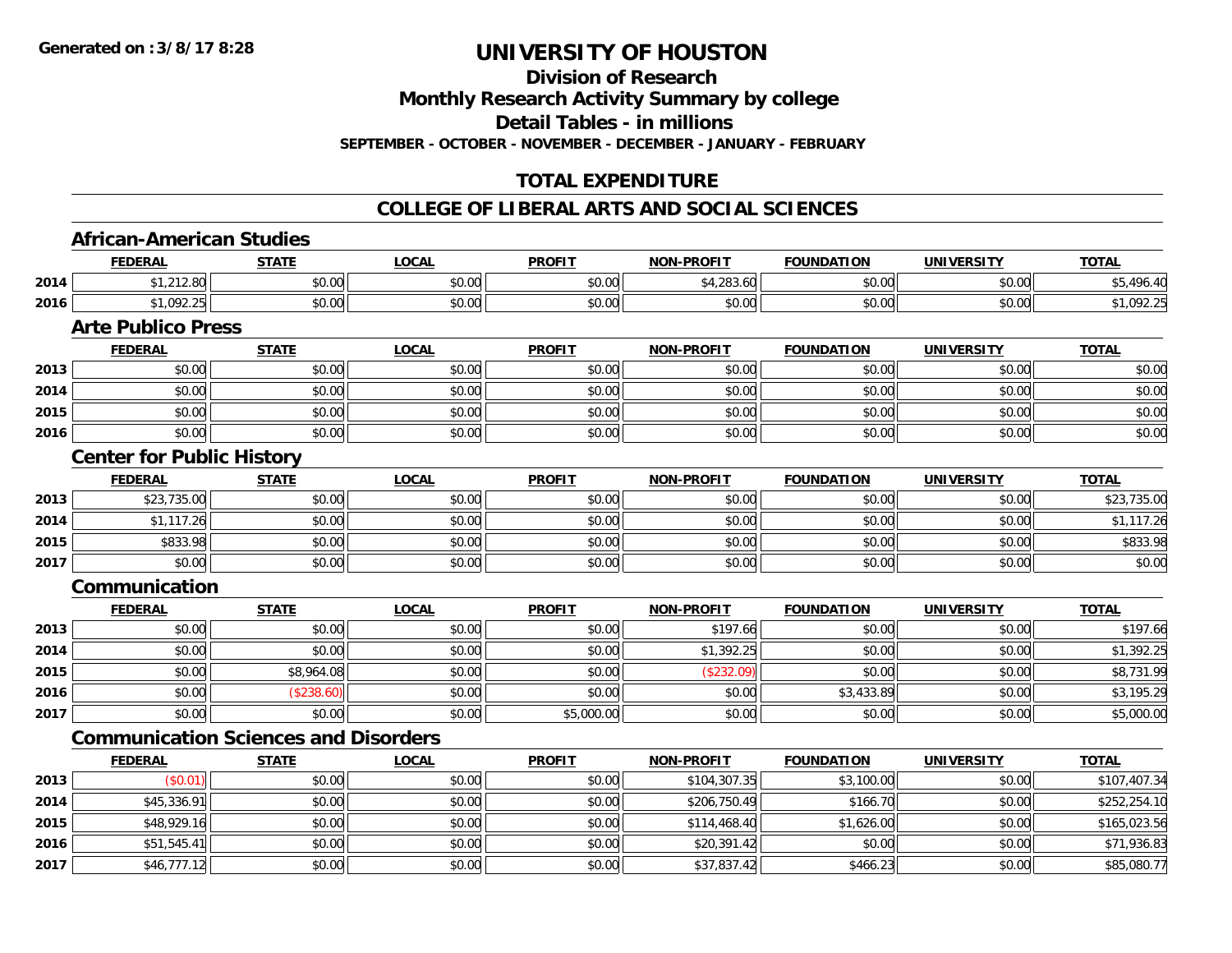**2017**

## **UNIVERSITY OF HOUSTON**

**Division of Research**

**Monthly Research Activity Summary by college**

**Detail Tables - in millions**

**SEPTEMBER - OCTOBER - NOVEMBER - DECEMBER - JANUARY - FEBRUARY**

## **TOTAL EXPENDITURE**

#### **COLLEGE OF LIBERAL ARTS AND SOCIAL SCIENCES**

|      | <b>Comparative Cultural Studies</b>    |              |              |               |                   |                   |                   |                |
|------|----------------------------------------|--------------|--------------|---------------|-------------------|-------------------|-------------------|----------------|
|      | <b>FEDERAL</b>                         | <b>STATE</b> | <b>LOCAL</b> | <b>PROFIT</b> | <b>NON-PROFIT</b> | <b>FOUNDATION</b> | <b>UNIVERSITY</b> | <b>TOTAL</b>   |
| 2015 | \$0.00                                 | \$3,841.51   | \$0.00       | \$0.00        | \$0.00            | \$0.00            | \$0.00            | \$3,841.51     |
|      | Dean, Liberal Arts and Social Sciences |              |              |               |                   |                   |                   |                |
|      | <b>FEDERAL</b>                         | <b>STATE</b> | <b>LOCAL</b> | <b>PROFIT</b> | <b>NON-PROFIT</b> | <b>FOUNDATION</b> | <b>UNIVERSITY</b> | <b>TOTAL</b>   |
| 2013 | \$0.00                                 | \$0.00       | \$0.00       | \$0.00        | \$0.00            | \$0.00            | \$0.00            | \$0.00         |
| 2014 | \$0.00                                 | \$0.00       | \$0.00       | \$0.00        | \$0.00            | \$0.00            | \$0.00            | \$0.00         |
| 2015 | \$0.00                                 | \$282,039.04 | \$0.00       | \$0.00        | \$0.00            | \$0.00            | \$0.00            | \$282,039.04   |
| 2016 | \$0.00                                 | \$0.00       | \$0.00       | \$0.00        | \$0.00            | \$0.00            | \$0.00            | \$0.00         |
| 2017 | \$0.00                                 | \$0.00       | \$0.00       | \$0.00        | \$0.00            | \$0.00            | \$0.00            | \$0.00         |
|      | <b>Economics</b>                       |              |              |               |                   |                   |                   |                |
|      | <b>FEDERAL</b>                         | <b>STATE</b> | <b>LOCAL</b> | <b>PROFIT</b> | <b>NON-PROFIT</b> | <b>FOUNDATION</b> | <b>UNIVERSITY</b> | <b>TOTAL</b>   |
| 2013 | \$0.00                                 | \$0.00       | \$0.00       | \$0.00        | \$228,790.78      | \$14,107.80       | \$0.00            | \$242,898.58   |
| 2014 | \$0.00                                 | \$0.00       | \$0.00       | \$0.00        | \$33,972.45       | \$15,353.99       | \$0.00            | \$49,326.44    |
| 2015 | \$6,254.68                             | \$2,000.00   | \$0.00       | \$0.00        | \$38,377.60       | \$13,509.00       | \$0.00            | \$60,141.28    |
| 2016 | \$0.00                                 | \$0.00       | \$0.00       | \$0.00        | \$0.00            | \$0.00            | \$0.00            | \$0.00         |
| 2017 | \$0.00                                 | \$0.00       | \$0.00       | \$0.00        | \$0.00            | \$43,353.02       | \$0.00            | \$43,353.02    |
|      | English                                |              |              |               |                   |                   |                   |                |
|      | <b>FEDERAL</b>                         | <b>STATE</b> | <b>LOCAL</b> | <b>PROFIT</b> | <b>NON-PROFIT</b> | <b>FOUNDATION</b> | <b>UNIVERSITY</b> | <b>TOTAL</b>   |
| 2013 | \$17,566.26                            | \$0.00       | \$0.00       | \$0.00        | \$0.00            | \$0.00            | \$0.00            | \$17,566.26    |
| 2014 | \$14,950.00                            | \$0.00       | \$0.00       | \$0.00        | \$0.00            | \$0.00            | \$0.00            | \$14,950.00    |
| 2015 | \$14,514.17                            | \$4,000.00   | \$0.00       | \$0.00        | \$0.00            | \$0.00            | \$6,162.84        | \$24,677.01    |
| 2016 | \$20,768.05                            | \$0.00       | \$0.00       | \$0.00        | \$0.00            | \$0.00            | \$0.00            | \$20,768.05    |
| 2017 | \$22,019.29                            | \$0.00       | \$0.00       | \$0.00        | \$0.00            | \$0.00            | \$0.00            | \$22,019.29    |
|      | <b>Health and Human Performance</b>    |              |              |               |                   |                   |                   |                |
|      | <b>FEDERAL</b>                         | <b>STATE</b> | <b>LOCAL</b> | <b>PROFIT</b> | <b>NON-PROFIT</b> | <b>FOUNDATION</b> | <b>UNIVERSITY</b> | <b>TOTAL</b>   |
| 2013 | \$1,272,610.63                         | \$0.00       | \$0.00       | \$68,795.74   | \$0.00            | (\$71.57)         | \$0.00            | \$1,341,334.80 |
| 2014 | \$1,129,865.98                         | \$0.00       | \$0.00       | \$56,637.80   | \$0.00            | \$6,732.02        | \$0.00            | \$1,193,235.80 |
| 2015 | \$1,138,570.25                         | \$0.00       | \$0.00       | \$77,339.99   | \$19,628.88       | \$27,996.53       | \$0.00            | \$1,263,535.65 |
| 2016 | \$1,066,213.11                         | \$0.00       | \$0.00       | \$83,416.81   | \$20,623.67       | \$20,229.30       | \$4,958.85        | \$1,195,441.74 |

**7** \$776,994.42 \$2,705.18 \$2,705.18 \$0.00 \$113,463.92 \$113,463.92 \$51,458.91 \$2,477.96 \$2,477.96 \$0.00 \$947,100.39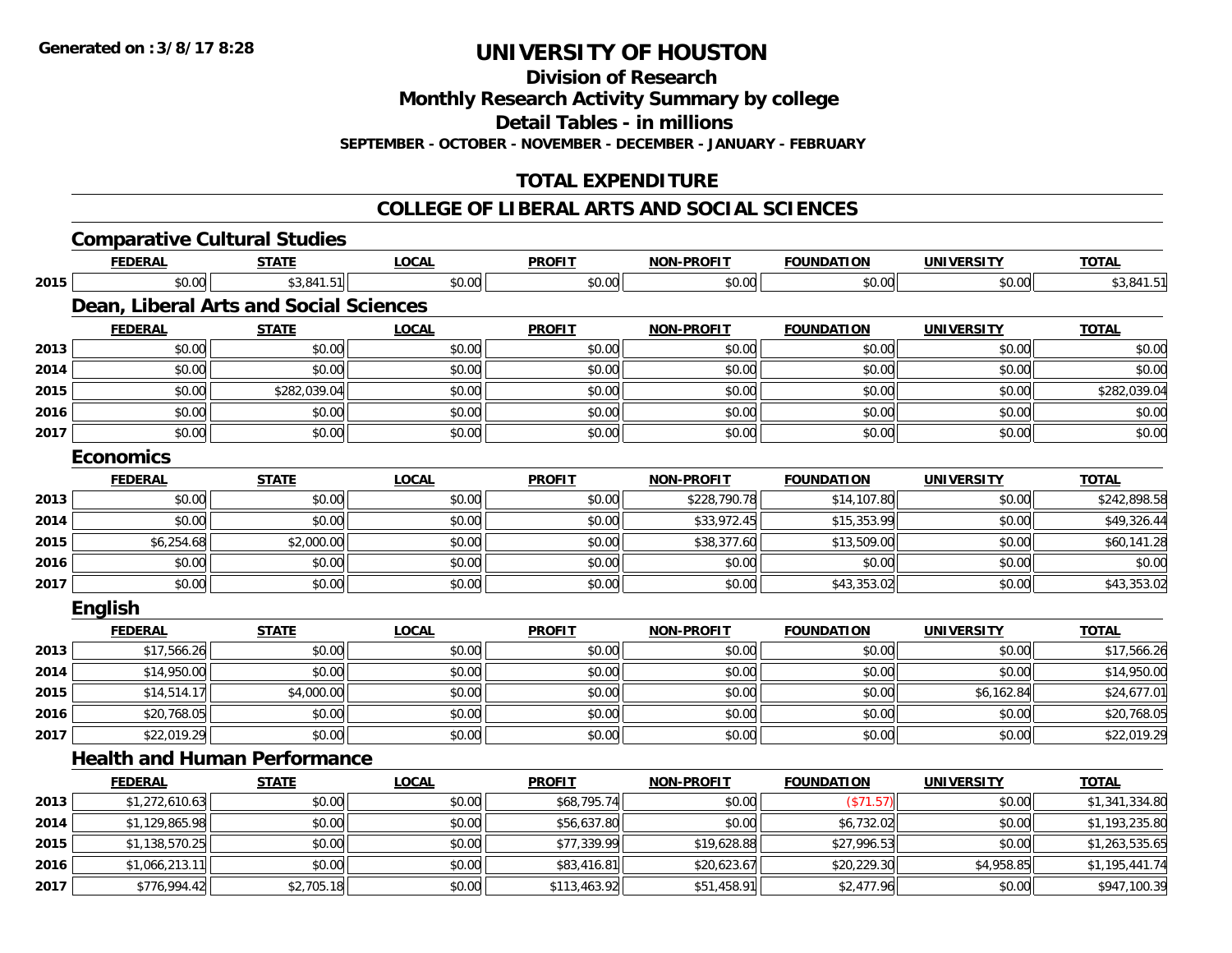### **Division of ResearchMonthly Research Activity Summary by college Detail Tables - in millionsSEPTEMBER - OCTOBER - NOVEMBER - DECEMBER - JANUARY - FEBRUARY**

## **TOTAL EXPENDITURE**

## **COLLEGE OF LIBERAL ARTS AND SOCIAL SCIENCES**

# **Hispanic Studies**

|      | <b>FEDERAL</b> | <u>STATE</u> | <u>LOCAL</u> | <b>PROFIT</b> | <b>NON-PROFIT</b> | <b>FOUNDATION</b> | <b>UNIVERSITY</b> | <b>TOTAL</b> |
|------|----------------|--------------|--------------|---------------|-------------------|-------------------|-------------------|--------------|
| 2013 | \$25,469.84    | \$0.00       | \$0.00       | \$0.00        | \$33,200.00       | \$76,955.73       | \$0.00            | \$135,625.57 |
| 2014 | \$0.00         | \$2,127.76   | \$0.00       | \$0.00        | \$50,380.62       | \$122,867.93      | \$0.00            | \$175,376.31 |
| 2015 | \$23,296.77    | \$0.00       | \$0.00       | \$0.00        | \$36,362.78       | \$52,080.32       | \$0.00            | \$111,739.87 |
| 2016 | \$18,040.71    | \$2,184.14   | \$0.00       | \$0.00        | \$67,867.00       | \$62,074.02       | \$0.00            | \$150,165.87 |
| 2017 | \$33,525.47    | \$1,807.25   | \$0.00       | \$0.00        | \$63,392.25       | \$0.00            | \$0.00            | \$98,724.97  |

#### **History**

|      | <b>FEDERAL</b> | <b>STATE</b> | <b>LOCAL</b> | <b>PROFIT</b> | <b>NON-PROFIT</b> | <b>FOUNDATION</b> | <b>UNIVERSITY</b> | <b>TOTAL</b> |
|------|----------------|--------------|--------------|---------------|-------------------|-------------------|-------------------|--------------|
| 2013 | (\$6,756.75)   | \$0.00       | \$0.00       | \$26,168.53   | (\$13,302.61)     | \$0.00            | \$0.00            | \$6,109.17   |
| 2014 | \$0.00         | \$0.00       | \$0.00       | \$37,593.00   | \$0.00            | \$0.00            | \$0.00            | \$37,593.00  |
| 2015 | \$4,030.72     | \$0.00       | \$0.00       | \$23,318.33   | \$0.00            | \$0.00            | \$0.00            | \$27,349.05  |
| 2016 | \$8,152.01     | \$0.00       | \$0.00       | \$33,392.86   | \$0.00            | \$0.00            | \$0.00            | \$41,544.87  |
| 2017 | \$17,433.91    | \$0.00       | \$0.00       | \$42,559.91   | \$23,739.60       | \$0.00            | \$0.00            | \$83,733.42  |

## **Hobby Center for Public Policy**

|      | <b>FEDERAL</b> | <u>STATE</u> | <u>LOCAL</u> | <b>PROFIT</b> | <b>NON-PROFIT</b> | <b>FOUNDATION</b> | <b>UNIVERSITY</b> | <b>TOTAL</b> |
|------|----------------|--------------|--------------|---------------|-------------------|-------------------|-------------------|--------------|
| 2013 | \$30,029.37    | \$0.00       | \$0.00       | \$0.00        | \$0.00            | \$0.00            | \$0.00            | \$30,029.37  |
| 2014 | \$0.00         | \$19,543.44  | \$0.00       | \$0.00        | \$0.00            | \$0.00            | \$0.00            | \$19,543.44  |
| 2015 | \$1,502.88     | (\$338.78)   | \$0.00       | \$0.00        | \$0.00            | \$16,500.00       | \$0.00            | \$17,664.10  |
| 2016 | \$26,638.27    | \$0.00       | \$0.00       | \$0.00        | \$0.00            | \$11,628.61       | \$0.00            | \$38,266.88  |
| 2017 | \$8,007.44     | \$0.00       | \$0.00       | \$0.00        | \$0.00            | \$116,691.98      | \$0.00            | \$124,699.42 |

#### **Modern/Classical Languages**

|      | <b>FEDERAL</b> | <b>STATE</b> | <b>LOCAL</b> | <b>PROFIT</b> | <b>NON-PROFIT</b> | <b>FOUNDATION</b> | <b>UNIVERSITY</b> | <b>TOTAL</b> |
|------|----------------|--------------|--------------|---------------|-------------------|-------------------|-------------------|--------------|
| 2013 | \$22,176.30    | \$0.00       | \$0.00       | \$0.00        | \$0.00            | \$0.00            | \$0.00            | \$22,176.30  |
| 2014 | \$56,790.86    | \$0.00       | \$0.00       | \$0.00        | \$0.00            | \$0.00            | \$0.00            | \$56,790.86  |
| 2015 | \$59,353.50    | \$0.00       | \$0.00       | \$0.00        | \$0.00            | \$0.00            | \$0.00            | \$59,353.50  |
| 2016 | \$55,277.34    | \$0.00       | \$0.00       | \$0.00        | \$0.00            | \$0.00            | \$0.00            | \$55,277.34  |
| 2017 | \$0.00         | \$4,244.00   | \$0.00       | \$0.00        | \$0.00            | \$0.00            | \$0.00            | \$4,244.00   |

### **Philosophy**

|      | <b>FEDERAI</b>                                | <b>CTATE</b>               | <b>_OCAI</b>              | <b>PROFIT</b> | $M$ -DDOF'T<br><b>BIABI</b> | <b>FOUNDATION</b> | UNIVERSITY    | <b>TOTAL</b>         |
|------|-----------------------------------------------|----------------------------|---------------------------|---------------|-----------------------------|-------------------|---------------|----------------------|
| 2013 | $\sqrt{2}$                                    | \$0.00                     | 0000<br>PU.U              | \$0.00        | 0.00<br>vu.vu               | \$0.00            | 0.00<br>vu.vu | ,7,094               |
| 2014 | $\mathcal{L}$ and $\mathcal{L}$<br>\$0,105.00 | $n \cap \Omega$<br>JU.UU ' | $\sim$<br>$\sim$<br>JU.UU | \$0.00        | $\sim$ 00<br>JU.UU          | \$0.00            | 0.00<br>JU.UU | $\sim$<br>30, 100.00 |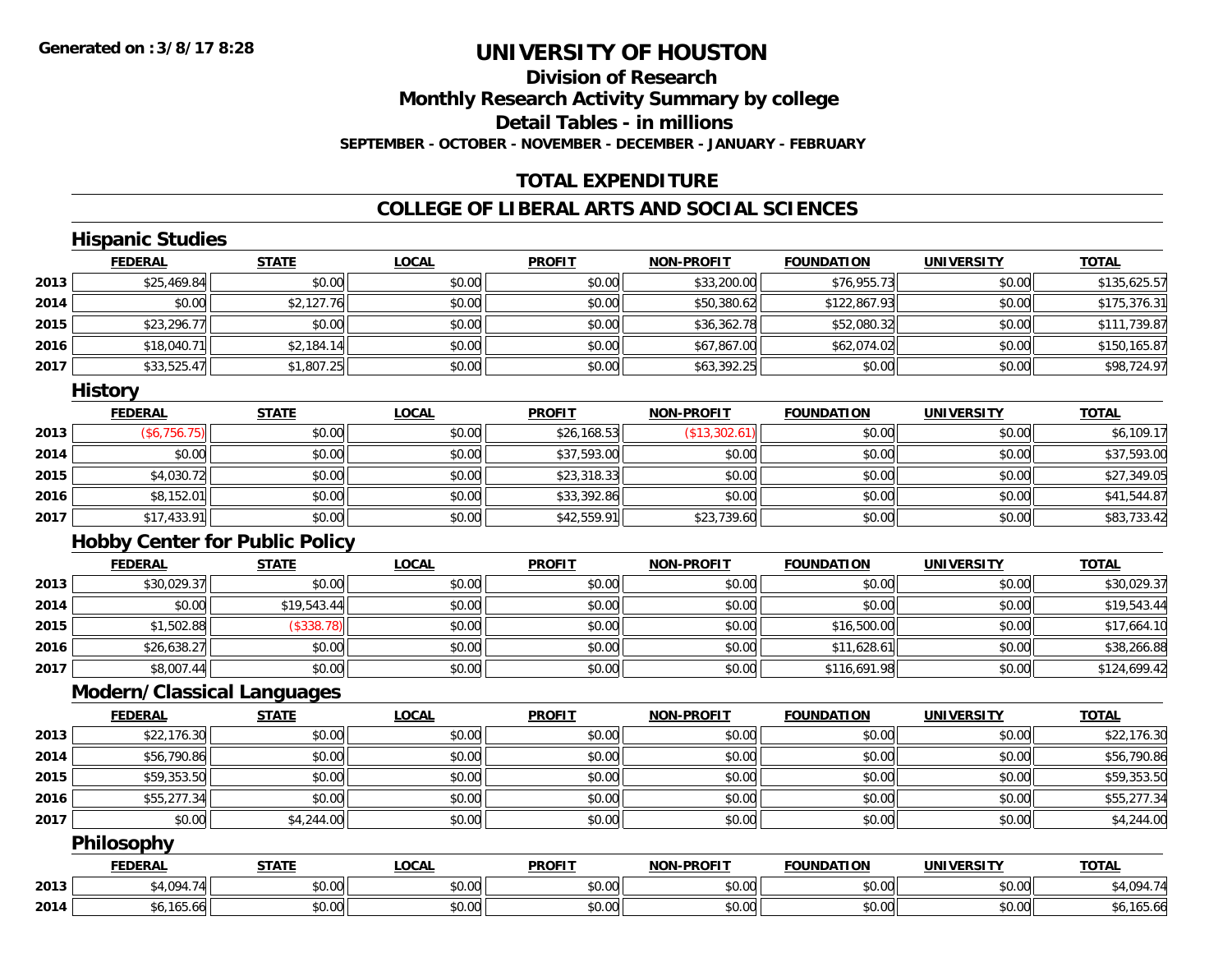**Division of Research**

**Monthly Research Activity Summary by college**

**Detail Tables - in millions**

**SEPTEMBER - OCTOBER - NOVEMBER - DECEMBER - JANUARY - FEBRUARY**

### **TOTAL EXPENDITURE**

#### **COLLEGE OF LIBERAL ARTS AND SOCIAL SCIENCES**

|       | Philosophy               |              |              |               |                   |                   |                   |                 |
|-------|--------------------------|--------------|--------------|---------------|-------------------|-------------------|-------------------|-----------------|
|       | <b>FEDERAL</b>           | <b>STATE</b> | <b>LOCAL</b> | <b>PROFIT</b> | <b>NON-PROFIT</b> | <b>FOUNDATION</b> | <b>UNIVERSITY</b> | <b>TOTAL</b>    |
| 2015  | \$923.32                 | \$330.45     | \$0.00       | \$0.00        | \$0.00            | \$0.00            | \$0.00            | \$1,253.77      |
| 2016  | \$91.75                  | \$0.00       | \$0.00       | \$0.00        | \$0.00            | \$0.00            | \$0.00            | \$91.75         |
|       | <b>Political Science</b> |              |              |               |                   |                   |                   |                 |
|       | <b>FEDERAL</b>           | <b>STATE</b> | <b>LOCAL</b> | <b>PROFIT</b> | <b>NON-PROFIT</b> | <b>FOUNDATION</b> | <b>UNIVERSITY</b> | <b>TOTAL</b>    |
| 2013  | \$8,887.92               | \$0.00       | \$0.00       | \$0.00        | \$0.00            | \$2,000.00        | \$0.00            | \$10,887.92     |
| 2014  | \$0.00                   | \$0.00       | \$0.00       | \$0.00        | \$0.00            | \$0.00            | \$0.00            | \$0.00          |
| 2015  | \$40,368.34              | \$21,612.59  | \$0.00       | \$0.00        | \$0.00            | \$0.00            | \$0.00            | \$61,980.93     |
| 2016  | \$23,658.36              | \$15,098.01  | \$0.00       | \$0.00        | \$20,982.22       | \$0.00            | \$0.00            | \$59,738.59     |
| 2017  | \$47,735.33              | \$6,802.62   | \$0.00       | \$0.00        | \$16,391.38       | \$0.00            | \$0.00            | \$70,929.33     |
|       | <b>Psychology</b>        |              |              |               |                   |                   |                   |                 |
|       | <b>FEDERAL</b>           | <b>STATE</b> | <b>LOCAL</b> | <b>PROFIT</b> | <b>NON-PROFIT</b> | <b>FOUNDATION</b> | <b>UNIVERSITY</b> | <b>TOTAL</b>    |
| 2013  | \$3,593,209.50           | \$31,057.32  | \$0.00       | \$22,490.99   | \$119,618.98      | \$61,562.16       | \$0.00            | \$3,827,938.95  |
| 2014  | \$2,286,768.75           | \$7,150.13   | \$0.00       | \$8,589.57    | \$177,195.93      | (\$94.40)         | \$3,982.48        | \$2,483,592.46  |
| 2015  | \$2,543,661.58           | \$86,276.80  | \$0.00       | \$10,263.72   | \$221,607.32      | \$0.00            | \$10,036.55       | \$2,871,845.97  |
| 2016  | \$3,087,729.13           | \$87,350.93  | \$0.00       | \$5,906.53    | \$224,212.05      | \$0.00            | \$15,912.43       | \$3,421,111.07  |
| 2017  | \$2,359,541.13           | \$191,584.18 | \$0.00       | \$84,408.13   | \$490,882.14      | \$170.51          | \$83,556.23       | \$3,210,142.32  |
|       | Sociology                |              |              |               |                   |                   |                   |                 |
|       | <b>FEDERAL</b>           | <b>STATE</b> | <b>LOCAL</b> | <b>PROFIT</b> | <b>NON-PROFIT</b> | <b>FOUNDATION</b> | <b>UNIVERSITY</b> | <b>TOTAL</b>    |
| 2013  | (\$5,733.18)             | \$0.00       | \$0.00       | \$0.00        | \$0.00            | \$0.00            | \$0.00            | (\$5,733.18)    |
| 2014  | \$16,746.03              | \$0.00       | \$0.00       | \$0.00        | \$0.00            | \$0.00            | \$0.00            | \$16,746.03     |
| 2015  | \$21,124.32              | \$850.00     | \$0.00       | \$0.00        | \$0.00            | \$0.00            | \$0.00            | \$21,974.32     |
| 2016  | \$0.00                   | \$500.00     | \$0.00       | \$0.00        | \$0.00            | \$0.00            | \$0.00            | \$500.00        |
| 2017  | \$2,383.80               | \$0.00       | \$0.00       | \$0.00        | \$0.00            | \$0.00            | \$0.00            | \$2,383.80      |
| Total | \$20,121,231.85          | \$781,492.05 | \$0.00       | \$699,345.83  | \$2,414,778.44    | \$674,917.72      | \$124,609.38      | \$24,816,375.28 |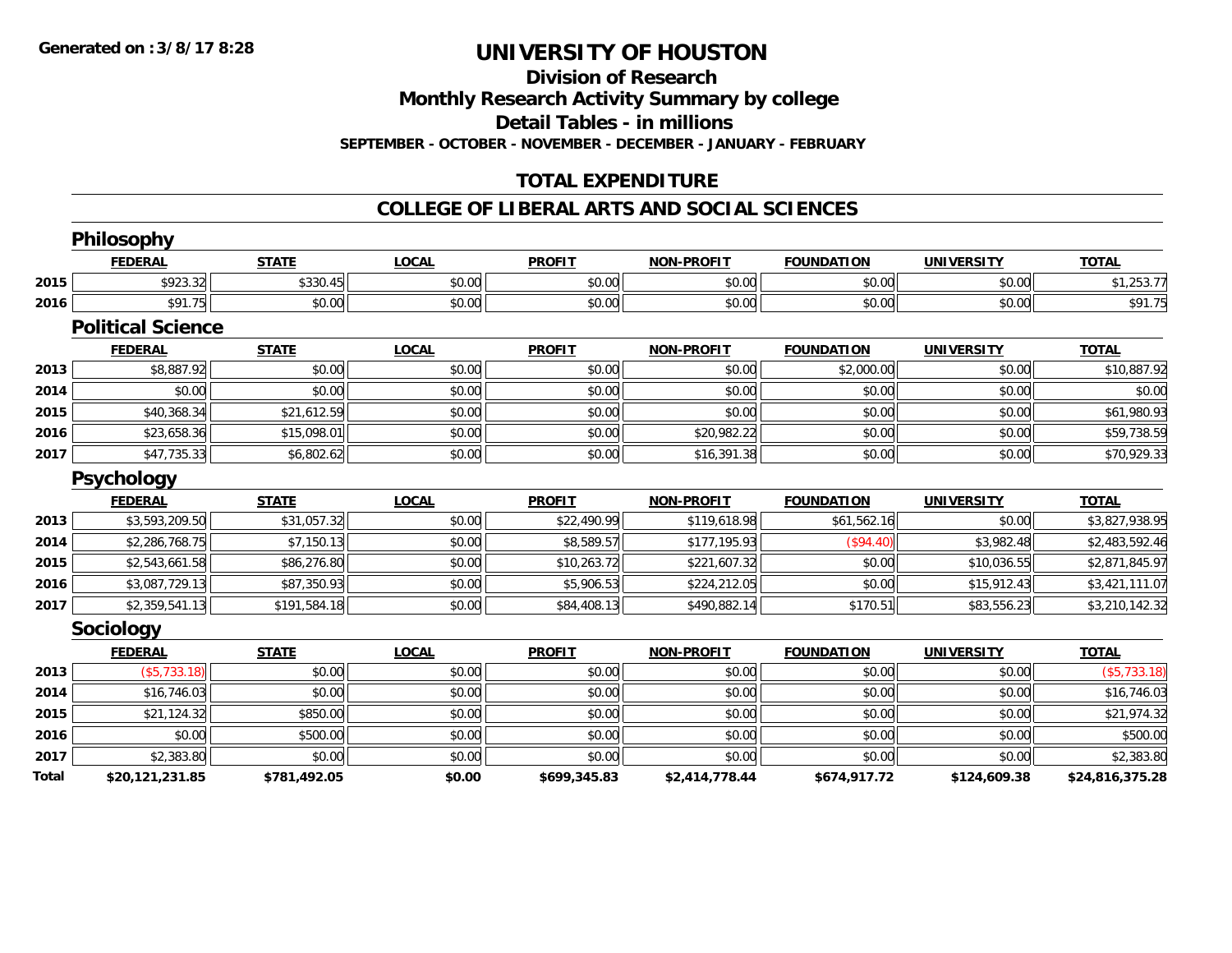# **Division of Research**

**Monthly Research Activity Summary by college**

**Detail Tables - in millions**

**SEPTEMBER - OCTOBER - NOVEMBER - DECEMBER - JANUARY - FEBRUARY**

### **TOTAL EXPENDITURE**

### **COLLEGE OF NATURAL SCIENCES AND MATHEMATICS**

### **Biology/Biochemistry**

|      | <b>FEDERAL</b> | <b>STATE</b> | <u>LOCAL</u> | <b>PROFIT</b> | <b>NON-PROFIT</b> | <b>FOUNDATION</b> | <b>UNIVERSITY</b> | <b>TOTAL</b>   |
|------|----------------|--------------|--------------|---------------|-------------------|-------------------|-------------------|----------------|
| 2013 | \$1,655,555.56 | \$409,104.59 | \$0.00       | \$44,630.77   | \$407,436.85      | \$114.198.47      | \$0.00            | \$2,630,926.24 |
| 2014 | \$899,796.48   | \$443,912.19 | \$0.00       | \$102,475.62  | \$277,342.15      | \$78,526.59       | \$0.00            | \$1,802,053.02 |
| 2015 | \$1,345,103.14 | \$471,734.42 | \$0.00       | \$52,242.04   | \$192,559.21      | \$193,449.93      | \$29,227.49       | \$2,284,316.23 |
| 2016 | \$1,221,823.51 | \$578,969.84 | \$0.00       | \$51,892.25   | \$162.994.46      | \$178,069.91      | \$5,917.88        | \$2,199,667.84 |
| 2017 | \$1,132,076.93 | \$669,221.83 | \$0.00       | \$697.71      | \$225,358.63      | \$138,428.34      | \$0.00            | \$2,165,783.45 |

#### **Center for Applied Geoscience Excellence**

|      | <b>FEDERAL</b> | STATE  | <u>LOCAL</u> | <b>PROFIT</b> | <b>NON-PROFIT</b> | <b>FOUNDATION</b> | <b>UNIVERSITY</b> | <b>TOTAL</b> |
|------|----------------|--------|--------------|---------------|-------------------|-------------------|-------------------|--------------|
| 2014 | \$0.00         | \$0.00 | \$0.00       | \$0.00        | \$0.00            | \$0.00            | \$0.00            | \$0.00       |
| 2015 | \$0.00         | \$0.00 | \$0.00       | \$0.00        | \$0.00            | \$0.00            | \$0.00            | \$0.00       |
| 2016 | \$0.00         | \$0.00 | \$0.00       | \$0.00        | \$0.00            | \$0.00            | \$0.00            | \$0.00       |
| 2017 | \$0.00         | \$0.00 | \$0.00       | \$0.00        | \$0.00            | \$0.00            | \$0.00            | \$0.00       |

### **Center for Nuclear Receptors and Cell Signaling**

|      | <b>FEDERAL</b> | <b>STATE</b> | <u>LOCAL</u> | <b>PROFIT</b> | <b>NON-PROFIT</b> | <b>FOUNDATION</b> | <b>UNIVERSITY</b> | <b>TOTAL</b>   |
|------|----------------|--------------|--------------|---------------|-------------------|-------------------|-------------------|----------------|
| 2013 | \$857,770.69   | \$360,059.94 | \$0.00       | \$3,626.63    | \$150.00          | \$26,980.75       | \$0.00            | \$1,248,588.01 |
| 2014 | \$671,427.51   | \$494,083.63 | \$0.00       | \$0.00        | \$19,735.49       | \$54,240.11       | \$0.00            | \$1,239,486.73 |
| 2015 | \$180,068.32   | \$617,546.13 | \$0.00       | \$0.00        | \$294.69          | \$193,062.19      | \$0.00            | \$990,971.33   |
| 2016 | \$644,435.21   | \$342,269.54 | \$0.00       | \$0.00        | \$12,923.01       | \$117,701.86      | \$0.00            | \$1,117,329.62 |
| 2017 | \$630,337.90   | \$199,498.65 | \$0.00       | \$0.00        | \$77,251.18       | \$154,593.89      | \$0.00            | \$1,061,681.62 |

#### **Chemistry**

|      | <b>FEDERAL</b> | <b>STATE</b> | <b>LOCAL</b> | <b>PROFIT</b> | <b>NON-PROFIT</b> | <b>FOUNDATION</b> | <b>UNIVERSITY</b> | <b>TOTAL</b>   |
|------|----------------|--------------|--------------|---------------|-------------------|-------------------|-------------------|----------------|
| 2013 | \$1,046,122.72 | \$478,069.73 | \$0.00       | \$31,716.98   | \$7,627.17        | \$462,124.39      | (S44, 386.25)     | \$1,981,274.74 |
| 2014 | \$1,239,552.99 | \$320,576.82 | \$0.00       | \$133.65      | (\$343.53)        | \$1,140,668.15    | \$16,044.75       | \$2,716,632.83 |
| 2015 | \$892,943.16   | \$92,943.48  | \$0.00       | \$359.48      | \$44,456.86       | \$802,507.85      | \$0.00            | \$1,833,210.83 |
| 2016 | \$1,195,772.35 | \$46,726.73  | \$0.00       | \$568.01      | \$126,557.61      | \$501,170.75      | \$0.00            | \$1,870,795.45 |
| 2017 | \$985,805.07   | \$151,478.03 | \$0.00       | \$0.00        | \$82,883.43       | \$514,417.36      | \$281.83          | \$1,734,865.72 |

#### **Computer Science**

|      | <b>FEDERAL</b> | <b>STATE</b>    | <u>LOCAL</u> | <b>PROFIT</b> | <b>NON-PROFIT</b> | <b>FOUNDATION</b> | <b>UNIVERSITY</b> | <b>TOTAL</b>   |
|------|----------------|-----------------|--------------|---------------|-------------------|-------------------|-------------------|----------------|
| 2013 | \$1,209,537.58 | \$23,207.16     | \$0.00       | \$119,981.85  | \$9,789.61        | \$13,224.71       | \$24,602.79       | \$1,400,343.70 |
| 2014 | \$729,184.37   | \$0.00          | \$0.00       | \$308,976.31  | \$211,367.20      | \$11,445.83       | \$10,117.18       | \$1,271,090.89 |
| 2015 | \$1,079,112.09 | .102.00<br>\$21 | \$0.00       | \$297,665.80  | \$116,749.07      | \$14.562.31       | \$20,397.41       | \$1,549,588.67 |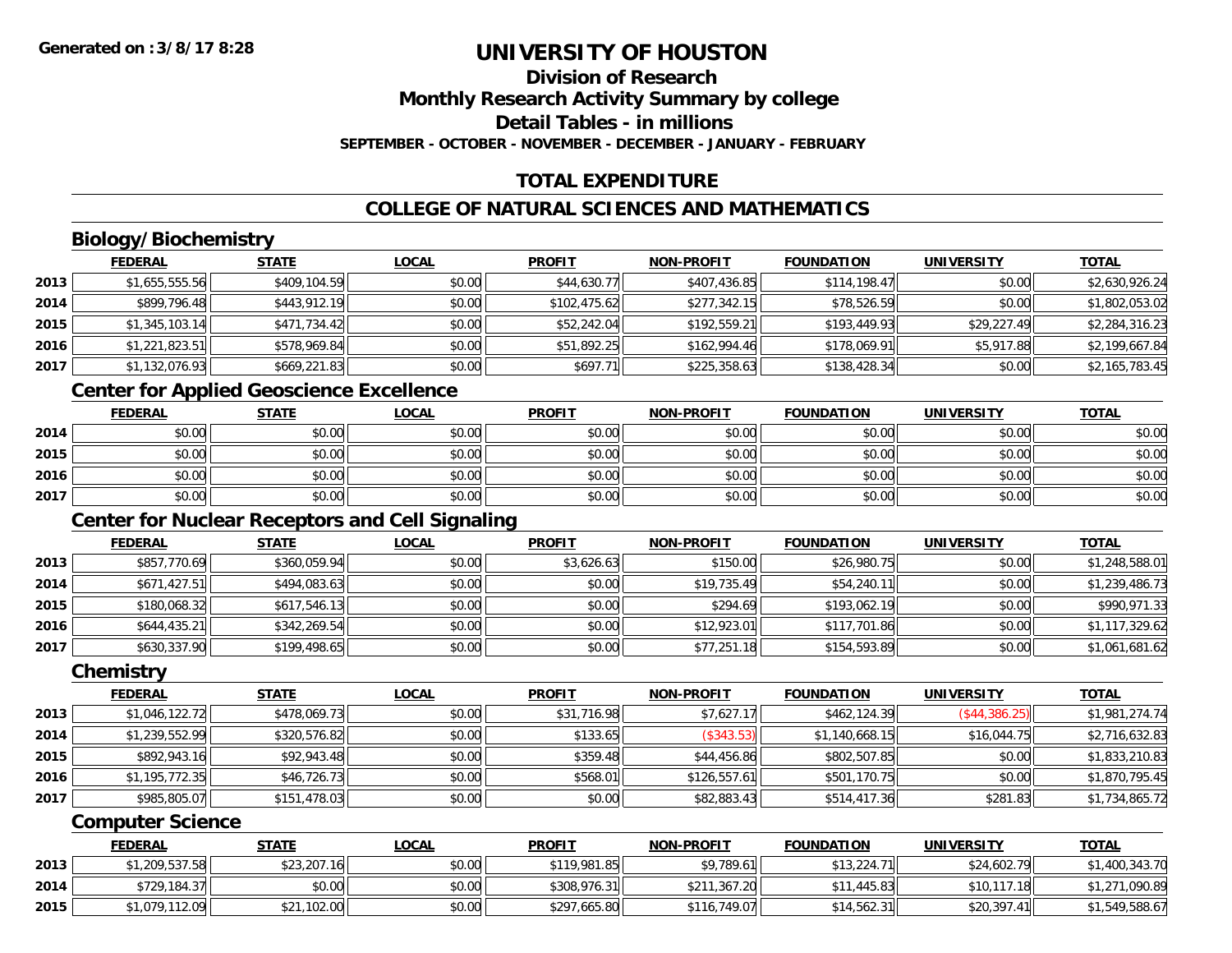**Division of Research**

**Monthly Research Activity Summary by college**

**Detail Tables - in millions**

**SEPTEMBER - OCTOBER - NOVEMBER - DECEMBER - JANUARY - FEBRUARY**

### **TOTAL EXPENDITURE**

#### **COLLEGE OF NATURAL SCIENCES AND MATHEMATICS**

#### **Computer Science**

|      | <u>FEDERAL</u>                    | <b>STATE</b>        | LOCAL  | <b>PROFIT</b>               | <b>NON-PROFIT</b>       | <b>FOUNDATION</b>                           | <b>UNIVERSITY</b>    | <b>TOTAL</b> |
|------|-----------------------------------|---------------------|--------|-----------------------------|-------------------------|---------------------------------------------|----------------------|--------------|
| 2016 | 1.885                             | ,705.97<br>, I U    | \$0.00 | <b>ሰኅ ገገ</b><br>3132.523.18 | $+100$<br>1707<br>10.14 | \$0.00                                      | <b>¢10 71</b><br>.01 | 1.660.999.97 |
| 2017 | <b>CO 001 CPC CPC</b><br>، ۷۷۰ ه. | \$18.751.<br>,,,,,, | \$0.00 | \$11,963.69                 | ີ 1 4 2 8. 8 ບ<br>ተ / ሶ | <b>¢7 221 57</b><br><u>. ، ن ا ن تن ، .</u> | \$0.00               | 72 J.U.      |

### **Dean, Natural Sciences and Mathematics**

|      | <b>FEDERAL</b> | <b>STATE</b> | <b>LOCAL</b> | <b>PROFIT</b> | <b>NON-PROFIT</b> | <b>FOUNDATION</b> | <b>UNIVERSITY</b> | <b>TOTAL</b> |
|------|----------------|--------------|--------------|---------------|-------------------|-------------------|-------------------|--------------|
| 2013 | \$484,225.40   | \$0.00       | \$0.00       | \$0.00        | \$0.00            | \$0.00            | \$0.00            | \$484,225.40 |
| 2014 | \$377,900.44   | \$0.00       | \$0.00       | \$0.00        | \$0.00            | \$0.00            | \$0.00            | \$377,900.44 |
| 2015 | \$151,069.28   | \$24,272.68  | \$0.00       | \$0.00        | \$20,125.97       | \$0.00            | \$0.00            | \$195,467.93 |
| 2016 | \$7,934.09     | \$6,867.58   | \$0.00       | \$3,389.20    | \$25,851.18       | \$0.00            | \$0.00            | \$44,042.05  |
| 2017 | \$37,773.18    | \$46,582.00  | \$0.00       | \$6,134.70    | \$19,740.64       | \$0.00            | \$0.00            | \$110,230.51 |

#### **Earth & Atmospheric Sciences**

|      | <b>FEDERAL</b> | <b>STATE</b> | <b>LOCAL</b> | <b>PROFIT</b>  | <b>NON-PROFIT</b> | <b>FOUNDATION</b> | <b>UNIVERSITY</b> | <b>TOTAL</b>   |
|------|----------------|--------------|--------------|----------------|-------------------|-------------------|-------------------|----------------|
| 2013 | \$555,594.94   | \$99,795.79  | \$0.00       | \$1,078,881.17 | \$94,093.39       | \$0.00            | \$0.00            | \$1,828,365.29 |
| 2014 | \$491,111.86   | \$188,650.55 | \$0.00       | \$1,384,592.08 | \$202,067.52      | \$106,873.72      | \$0.00            | \$2,373,295.73 |
| 2015 | \$531,005.53   | \$216,019.78 | \$0.00       | \$801,231.01   | \$120,651.74      | \$17,436.47       | \$0.00            | \$1,686,344.53 |
| 2016 | \$395,862.45   | \$458,128.72 | \$0.00       | \$633,289.72   | \$98,426.17       | \$8,319.44        | \$66,810.84       | \$1,660,837.34 |
| 2017 | \$338,750.98   | \$450,781.75 | \$32,201.26  | \$598,251.58   | \$184,720.53      | \$12,201.30       | \$52,545.55       | \$1,669,452.95 |

#### **Institute for Climate and Atmospheric Science**

|      | <u>FEDERAL</u> | <u>STATE</u> | <u>LOCAL</u> | <b>PROFIT</b> | <b>NON-PROFIT</b> | <b>FOUNDATION</b> | <b>UNIVERSITY</b> | <b>TOTAL</b> |
|------|----------------|--------------|--------------|---------------|-------------------|-------------------|-------------------|--------------|
| 2013 | \$0.00         | \$0.00       | \$0.00       | \$0.00        | \$0.00            | \$0.00            | \$0.00            | \$0.00       |
| 2014 | \$0.00         | \$0.00       | \$0.00       | \$0.00        | \$0.00            | \$0.00            | \$0.00            | \$0.00       |
| 2015 | \$0.00         | \$0.00       | \$0.00       | \$0.00        | \$0.00            | \$0.00            | \$0.00            | \$0.00       |
| 2016 | \$0.00         | \$0.00       | \$0.00       | \$0.00        | \$0.00            | \$0.00            | \$0.00            | \$0.00       |
| 2017 | \$0.00         | \$0.00       | \$0.00       | \$0.00        | \$0.00            | \$0.00            | \$0.00            | \$0.00       |

### **Institute for Nanoenergy**

|      | <b>FEDERAL</b> | <b>STATE</b> | <u>LOCAL</u> | <b>PROFIT</b> | <b>NON-PROFIT</b> | <b>FOUNDATION</b> | <b>UNIVERSITY</b> | <b>TOTAL</b> |
|------|----------------|--------------|--------------|---------------|-------------------|-------------------|-------------------|--------------|
| 2013 | \$0.00         | \$0.00       | \$0.00       | \$0.00        | \$0.00            | \$0.00            | \$0.00            | \$0.00       |
| 2014 | \$0.00         | \$0.00       | \$0.00       | \$0.00        | \$0.00            | \$0.00            | \$0.00            | \$0.00       |
| 2015 | \$0.00         | \$0.00       | \$0.00       | \$0.00        | \$0.00            | \$0.00            | \$0.00            | \$0.00       |
| 2016 | \$0.00         | \$0.00       | \$0.00       | \$0.00        | \$0.00            | \$0.00            | \$0.00            | \$0.00       |
| 2017 | \$0.00         | \$0.00       | \$0.00       | \$0.00        | \$0.00            | \$0.00            | \$0.00            | \$0.00       |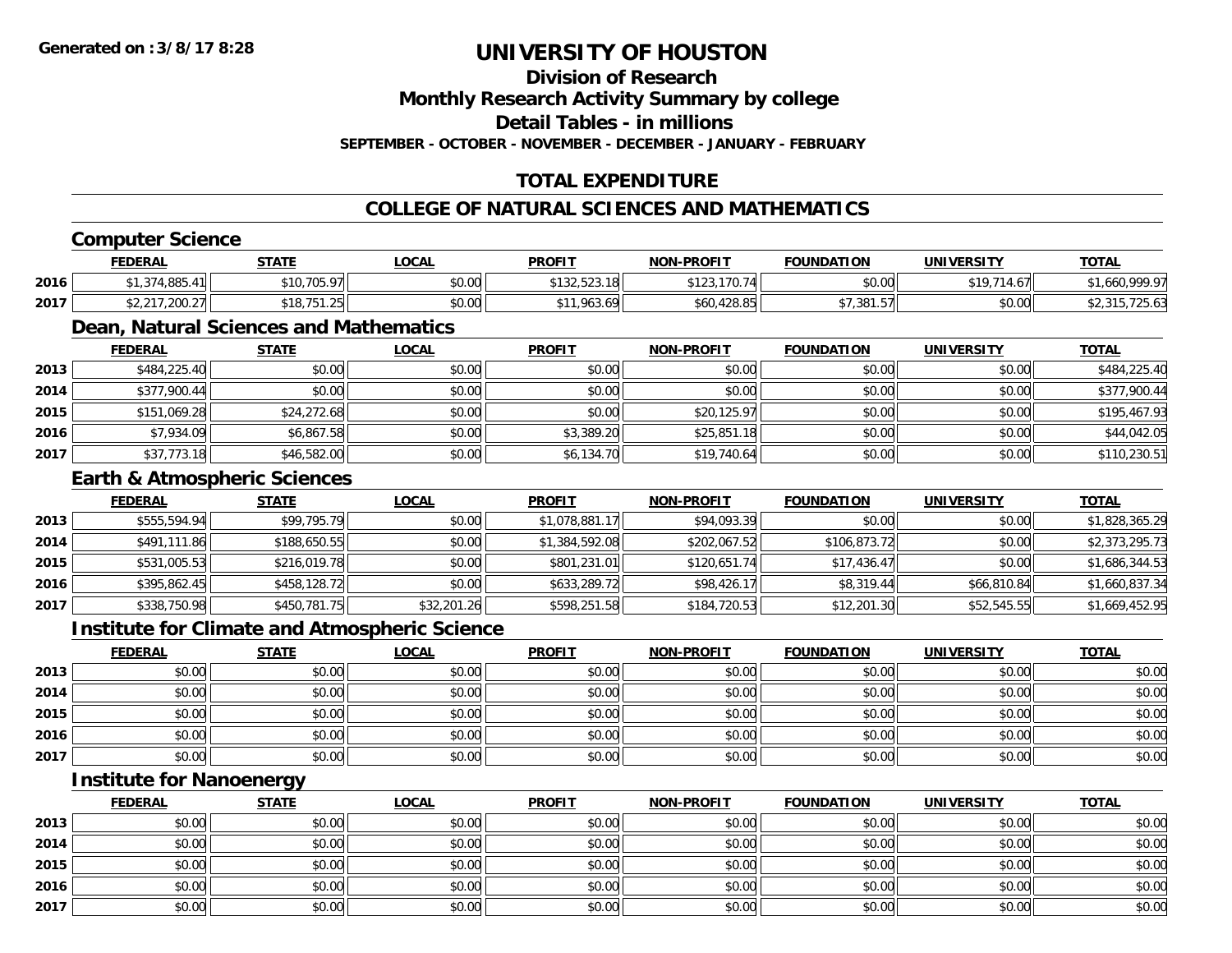#### **Division of Research Monthly Research Activity Summary by college Detail Tables - in millions SEPTEMBER - OCTOBER - NOVEMBER - DECEMBER - JANUARY - FEBRUARY**

#### **TOTAL EXPENDITURE**

#### **COLLEGE OF NATURAL SCIENCES AND MATHEMATICS**

|       | <b>Mathematics</b> |                |              |                |                   |                   |                   |                 |
|-------|--------------------|----------------|--------------|----------------|-------------------|-------------------|-------------------|-----------------|
|       | <b>FEDERAL</b>     | <b>STATE</b>   | <b>LOCAL</b> | <b>PROFIT</b>  | <b>NON-PROFIT</b> | <b>FOUNDATION</b> | <b>UNIVERSITY</b> | <b>TOTAL</b>    |
| 2013  | \$475,047.47       | \$68,011.71    | \$0.00       | \$65,215.34    | \$467.88          | \$28,487.35       | \$21,185.69       | \$658,415.44    |
| 2014  | \$725,991.93       | (\$1,525.67)   | \$0.00       | \$33,022.93    | \$0.00            | \$11,695.11       | \$0.00            | \$769,184.30    |
| 2015  | \$533,064.08       | \$0.00         | \$0.00       | \$16,825.77    | \$20,125.97       | \$31,010.69       | \$0.00            | \$601,026.51    |
| 2016  | \$530,052.89       | \$0.00         | \$0.00       | \$55,215.58    | \$28,101.72       | \$40,851.91       | \$5,839.43        | \$660,061.53    |
| 2017  | \$570,027.03       | \$0.00         | \$0.00       | \$9,338.25     | \$50,157.36       | \$5,899.17        | \$0.00            | \$635,421.81    |
|       | <b>Physics</b>     |                |              |                |                   |                   |                   |                 |
|       | <b>FEDERAL</b>     | <b>STATE</b>   | <b>LOCAL</b> | <b>PROFIT</b>  | <b>NON-PROFIT</b> | <b>FOUNDATION</b> | <b>UNIVERSITY</b> | <b>TOTAL</b>    |
| 2013  | \$1,486,440.55     | \$0.00         | \$0.00       | \$731,442.67   | \$30,826.68       | \$116,552.06      | \$0.00            | \$2,365,261.96  |
| 2014  | \$2,208,852.33     | \$0.00         | \$0.00       | \$912,245.68   | \$12,240.00       | \$132,342.05      | \$0.00            | \$3,265,680.06  |
| 2015  | \$1,878,655.47     | \$17,379.67    | \$0.00       | \$824,040.55   | \$18,020.14       | \$87,734.21       | \$0.00            | \$2,825,830.04  |
| 2016  | \$1,726,857.20     | \$20,828.46    | \$0.00       | \$658,297.14   | \$29,086.04       | \$188,676.60      | \$0.00            | \$2,623,745.44  |
| 2017  | \$1,977,407.13     | \$22,716.06    | \$0.00       | \$306,394.39   | \$8,431.76        | \$132,628.72      | \$0.00            | \$2,447,578.06  |
| Total | \$36,692,135.49    | \$7,368,470.98 | \$32,201.26  | \$9,277,261.72 | \$3,121,867.38    | \$5,637,463.75    | \$228,299.26      | \$62,357,699.84 |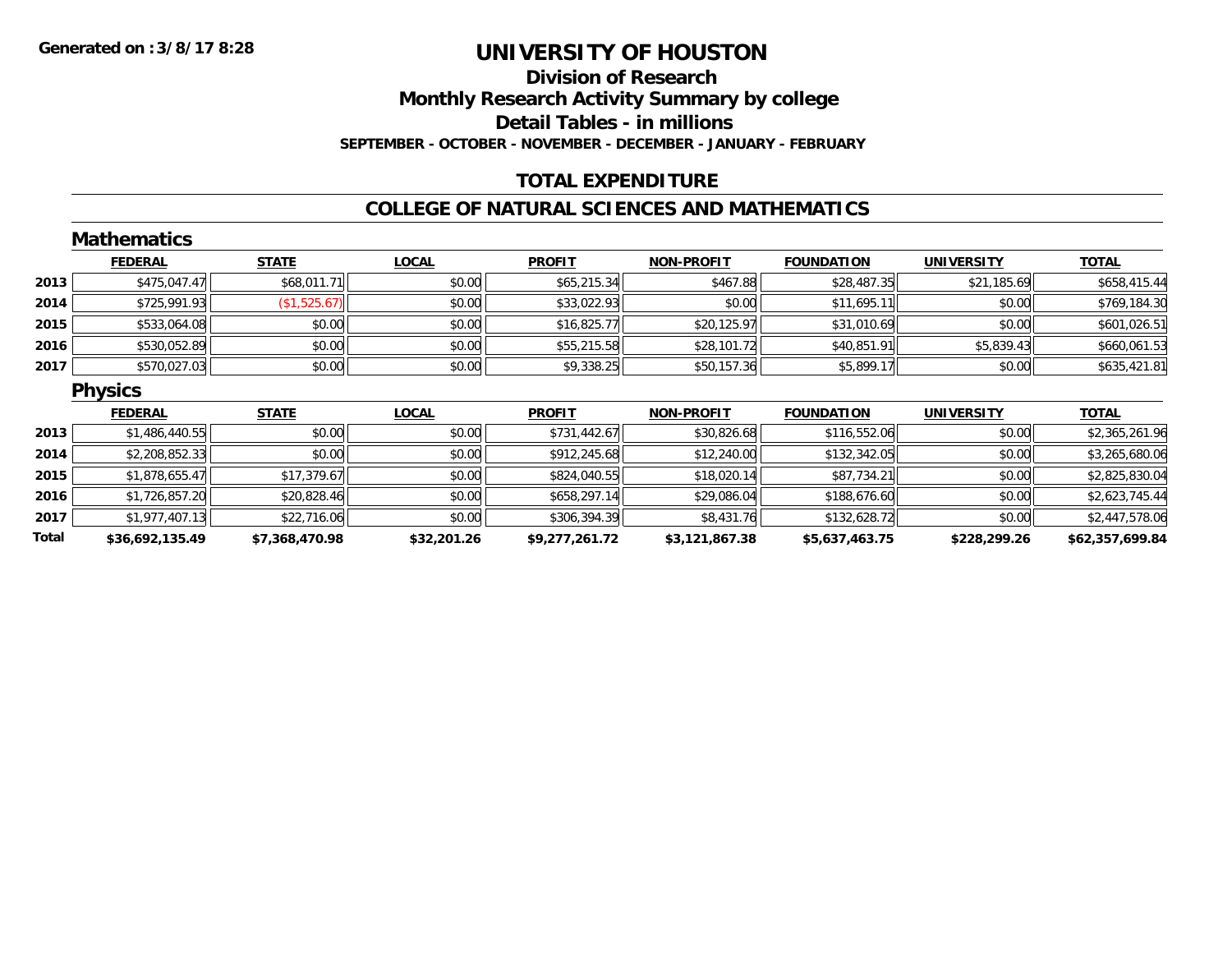### **Division of ResearchMonthly Research Activity Summary by college Detail Tables - in millions SEPTEMBER - OCTOBER - NOVEMBER - DECEMBER - JANUARY - FEBRUARY**

#### **TOTAL EXPENDITURE**

#### **COLLEGE OF OPTOMETRY**

### **Optometry Vision Sciences**

|       | <b>FEDERAL</b>  | <b>STATE</b> | <b>LOCAL</b> | <b>PROFIT</b>  | <b>NON-PROFIT</b> | <b>FOUNDATION</b> | <b>UNIVERSITY</b> | <b>TOTAL</b>    |
|-------|-----------------|--------------|--------------|----------------|-------------------|-------------------|-------------------|-----------------|
| 2013  | \$1,937,966.88  | \$0.00       | \$0.00       | \$405,610.44   | \$0.00            | \$17,495.86       | \$91,313.39       | \$2,452,386.57  |
| 2014  | \$2,187,549.27  | \$0.00       | \$0.00       | \$520,684.85   | \$6,300.00        | \$1,041.68        | \$171,763.26      | \$2,885,255.70  |
| 2015  | \$2,138,386.29  | \$0.00       | \$0.00       | \$229,893.96   | \$0.00            | \$0.00            | \$217,967.16      | \$2,586,247.41  |
| 2016  | \$2,413,174.04  | \$1,439.19   | \$0.00       | \$148,074.35   | \$0.00            | \$0.00            | \$155,459.30      | \$2,718,146.88  |
| 2017  | \$2,317,369.83  | \$0.00       | \$0.00       | \$106,659.82   | \$0.00            | \$13,085.48       | \$167,925.14      | \$2,605,040.27  |
| Total | \$10,994,446.32 | \$1,439.19   | \$0.00       | \$1,410,923.42 | \$6,300.00        | \$29,539.66       | \$804,428.25      | \$13,247,076.84 |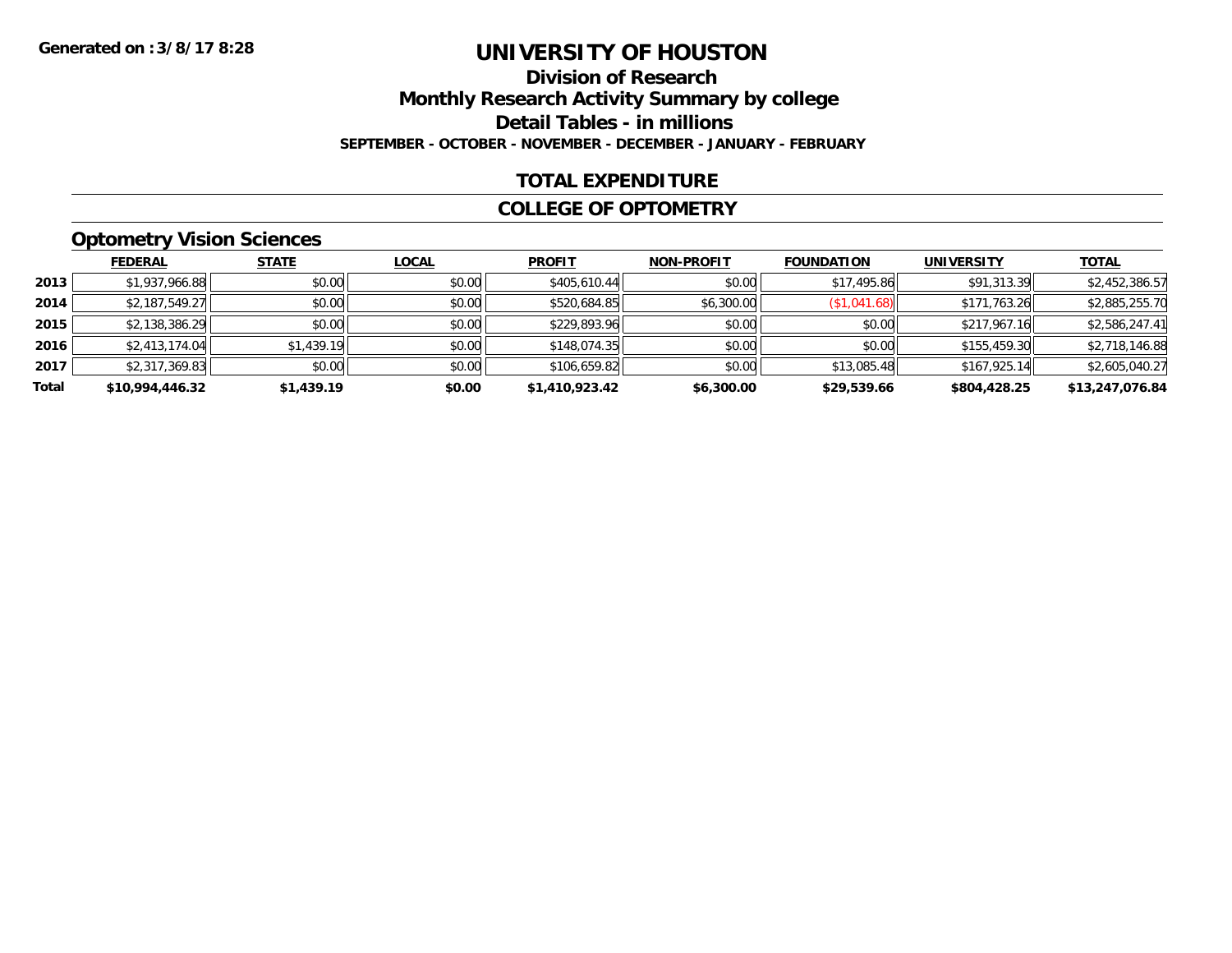### **Division of Research**

**Monthly Research Activity Summary by college**

**Detail Tables - in millions**

**SEPTEMBER - OCTOBER - NOVEMBER - DECEMBER - JANUARY - FEBRUARY**

### **TOTAL EXPENDITURE**

#### **COLLEGE OF PHARMACY**

### **Center for Experimental Therapeutics and Pharmacoi**

|      | <b>FEDERAL</b> | <b>STATE</b> | <b>LOCAL</b> | <b>PROFIT</b> | <b>NON-PROFIT</b> | <b>FOUNDATION</b> | <b>UNIVERSITY</b> | <b>TOTAL</b> |
|------|----------------|--------------|--------------|---------------|-------------------|-------------------|-------------------|--------------|
| 2013 | \$0.00         | \$0.00       | \$0.00       | \$0.00        | \$0.00            | \$0.00            | \$0.00            | \$0.00       |
| 2014 | \$0.00         | \$0.00       | \$0.00       | \$0.00        | \$0.00            | \$0.00            | \$0.00            | \$0.00       |
| 2015 | \$0.00         | \$0.00       | \$0.00       | \$0.00        | \$0.00            | \$0.00            | \$0.00            | \$0.00       |
| 2016 | \$0.00         | \$0.00       | \$0.00       | \$0.00        | \$0.00            | \$0.00            | \$0.00            | \$0.00       |
| 2017 | \$0.00         | \$0.00       | \$0.00       | \$0.00        | \$0.00            | \$0.00            | \$0.00            | \$0.00       |

### **Clinical Pharmacy & Administration**

|      | <b>FEDERAL</b> | <b>STATE</b> | <b>LOCAL</b> | <b>PROFIT</b> | <b>NON-PROFIT</b> | <b>FOUNDATION</b> | <b>UNIVERSITY</b> | <b>TOTAL</b> |
|------|----------------|--------------|--------------|---------------|-------------------|-------------------|-------------------|--------------|
| 2013 | \$196,145.82   | \$0.00       | \$0.00       | \$199.655.83  | \$7,416.89        | \$4,103.00        | \$0.00            | \$407,321.54 |
| 2014 | \$9,000.32     | \$0.00       | \$0.00       | \$232,166.28  | \$14,800.13       | \$0.00            | \$0.00            | \$255,966.73 |
| 2015 | \$98,646.66    | \$186,582.50 | \$0.00       | \$124.253.35  | \$50,917.79       | \$0.00            | \$0.00            | \$460,400.29 |
| 2016 | \$162,994.47   | \$158,452.98 | \$0.00       | \$143,780.09  | \$56,348.34       | \$0.00            | \$4,376.20        | \$525,952.07 |
| 2017 | \$129,483.30   | \$339,734.86 | \$0.00       | \$169,540.38  | \$73,010.97       | \$0.00            | \$0.00            | \$711,769.51 |

### **Dean, Pharmacy**

|      | <b>FEDERAL</b> | <b>STATE</b> | <u>LOCAL</u> | <b>PROFIT</b> | <b>NON-PROFIT</b> | <b>FOUNDATION</b> | <b>UNIVERSITY</b> | <b>TOTAL</b> |
|------|----------------|--------------|--------------|---------------|-------------------|-------------------|-------------------|--------------|
| 2013 | \$0.00         | \$0.00       | \$0.00       | \$0.00        | \$0.00            | \$0.00            | \$0.00            | \$0.00       |
| 2014 | \$0.00         | \$0.00       | \$0.00       | \$0.00        | \$0.00            | \$0.00            | \$0.00            | \$0.00       |
| 2015 | \$0.00         | \$0.00       | \$0.00       | \$0.00        | \$0.00            | \$0.00            | \$0.00            | \$0.00       |
| 2016 | \$0.00         | \$0.00       | \$0.00       | \$0.00        | \$0.00            | \$0.00            | \$0.00            | \$0.00       |
| 2017 | \$0.00         | \$0.00       | \$0.00       | \$0.00        | \$0.00            | \$0.00            | \$0.00            | \$0.00       |

#### **Pharm Health Outcomes & Policy**

|      | <b>FEDERAL</b> | <b>STATE</b> | <b>LOCAL</b> | <b>PROFIT</b> | <b>NON-PROFIT</b> | <b>FOUNDATION</b> | <b>UNIVERSITY</b> | <b>TOTAL</b> |
|------|----------------|--------------|--------------|---------------|-------------------|-------------------|-------------------|--------------|
| 2013 | \$17,670.59    | \$0.00       | \$0.00       | \$0.00        | \$0.00            | \$0.00            | \$0.00            | \$17,670.59  |
| 2014 | \$52,899.57    | (\$336.65)   | \$0.00       | \$0.00        | \$0.00            | \$2,435.82        | \$0.00            | \$54,998.74  |
| 2015 | \$63,923.28    | \$4,409.19   | \$0.00       | \$6,132.44    | \$1,503.77        | \$0.00            | \$0.00            | \$75,968.69  |
| 2016 | \$47,394.33    | (\$935.28)   | \$0.00       | \$17,210.98   | \$36,519.83       | \$0.00            | \$0.00            | \$100,189.87 |
| 2017 | \$24,515.04    | \$7,950.00   | \$0.00       | \$46,438.79   | \$5,767.37        | \$0.00            | \$0.00            | \$84,671.20  |

#### **Pharmacological and Pharmaceutical Sciences**

|      | <b>FEDERAL</b> | <b>STATE</b>  | <b>LOCAL</b>   | <b>PROFIT</b>        | <b>NON-PROFIT</b>        | <b>FOUNDATION</b>    | <b>UNIVERSITY</b> | <b>TOTAL</b> |
|------|----------------|---------------|----------------|----------------------|--------------------------|----------------------|-------------------|--------------|
| 2013 | \$1,060,277.08 | 0.00<br>DU.UU | ስስ ስስ<br>DU.UG | \$9,512.05           | $A - 701$<br>"15،721.64  | \$2707015<br>717. IJ | \$0.00            | .489.92      |
| 2014 | \$973.036.59   | 0000<br>DU.UU | \$0.00         | 072E<br>L.O. / 2. JO | $22.75$ 565.71<br>.565.7 | \$34,075.96          | \$0.00            | 1.026.550.81 |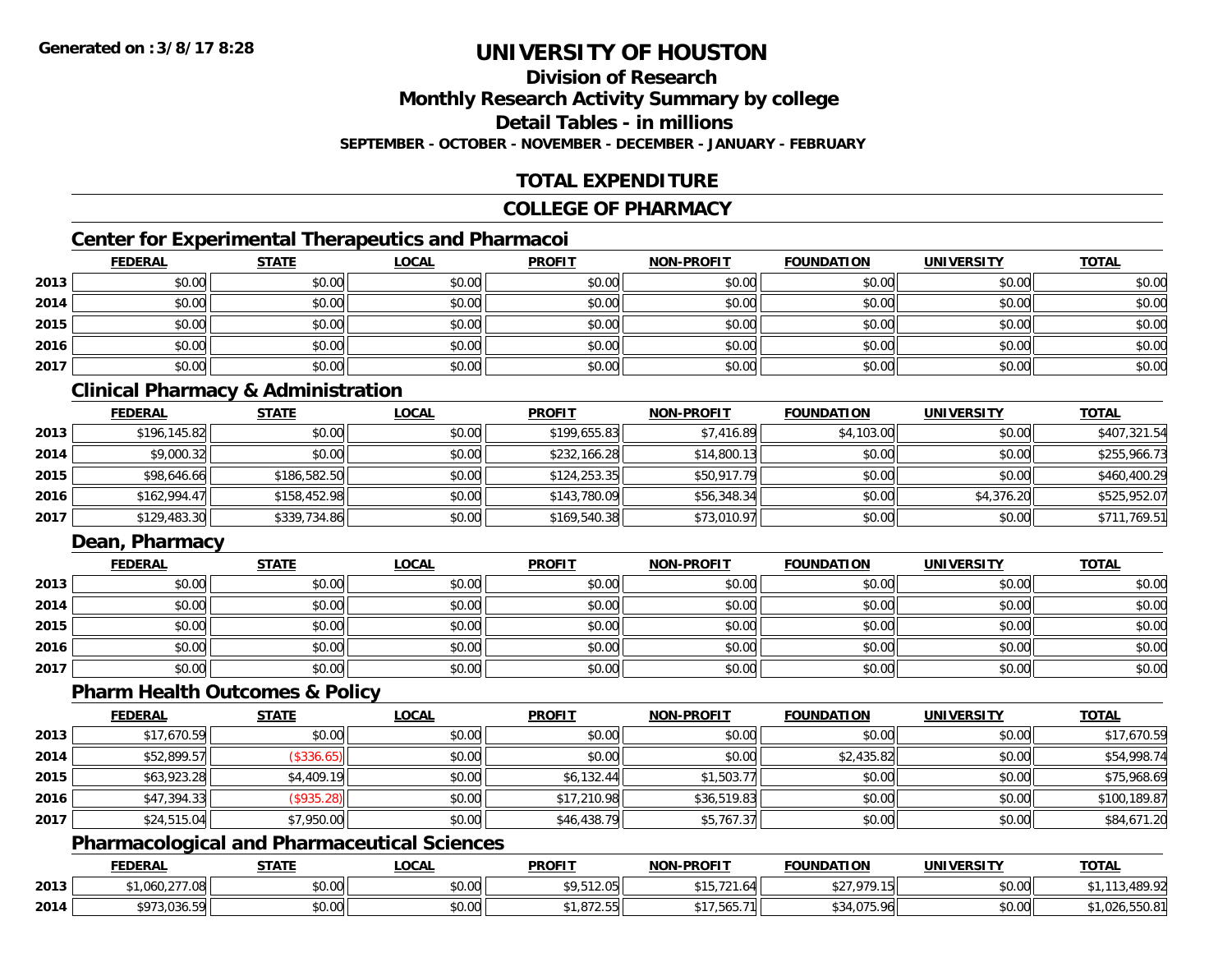**Division of Research**

**Monthly Research Activity Summary by college**

**Detail Tables - in millions**

**SEPTEMBER - OCTOBER - NOVEMBER - DECEMBER - JANUARY - FEBRUARY**

#### **TOTAL EXPENDITURE**

#### **COLLEGE OF PHARMACY**

### **Pharmacological and Pharmaceutical Sciences**

|       | <b>FEDERAL</b> | <u>STATE</u>   | <u>LOCAL</u> | <b>PROFIT</b> | <b>NON-PROFIT</b> | <b>FOUNDATION</b> | UNIVERSITY | <b>TOTAL</b>   |
|-------|----------------|----------------|--------------|---------------|-------------------|-------------------|------------|----------------|
| 2015  | \$847,295.31   | \$29,590.26    | \$0.00       | \$13,746.43   | \$2,705.73        | \$32,471.09       | \$0.00     | \$925,808.82   |
| 2016  | \$1,803,181.49 | \$181,964.23   | \$0.00       | \$0.00        | \$41,868.01       | (S0.02)           | \$0.00     | \$2,027,013.71 |
| 2017  | \$1,872,101.87 | \$176.337.33   | \$0.00       | \$0.00        | \$50,503.93       | \$61,748.40       | \$0.00     | \$2,160,691.53 |
| Total | \$7,358,565.72 | \$1,083,749.42 | \$0.00       | \$964,309.17  | \$374,650.11      | \$162,813.40      | \$4,376.20 | \$9,948,464.02 |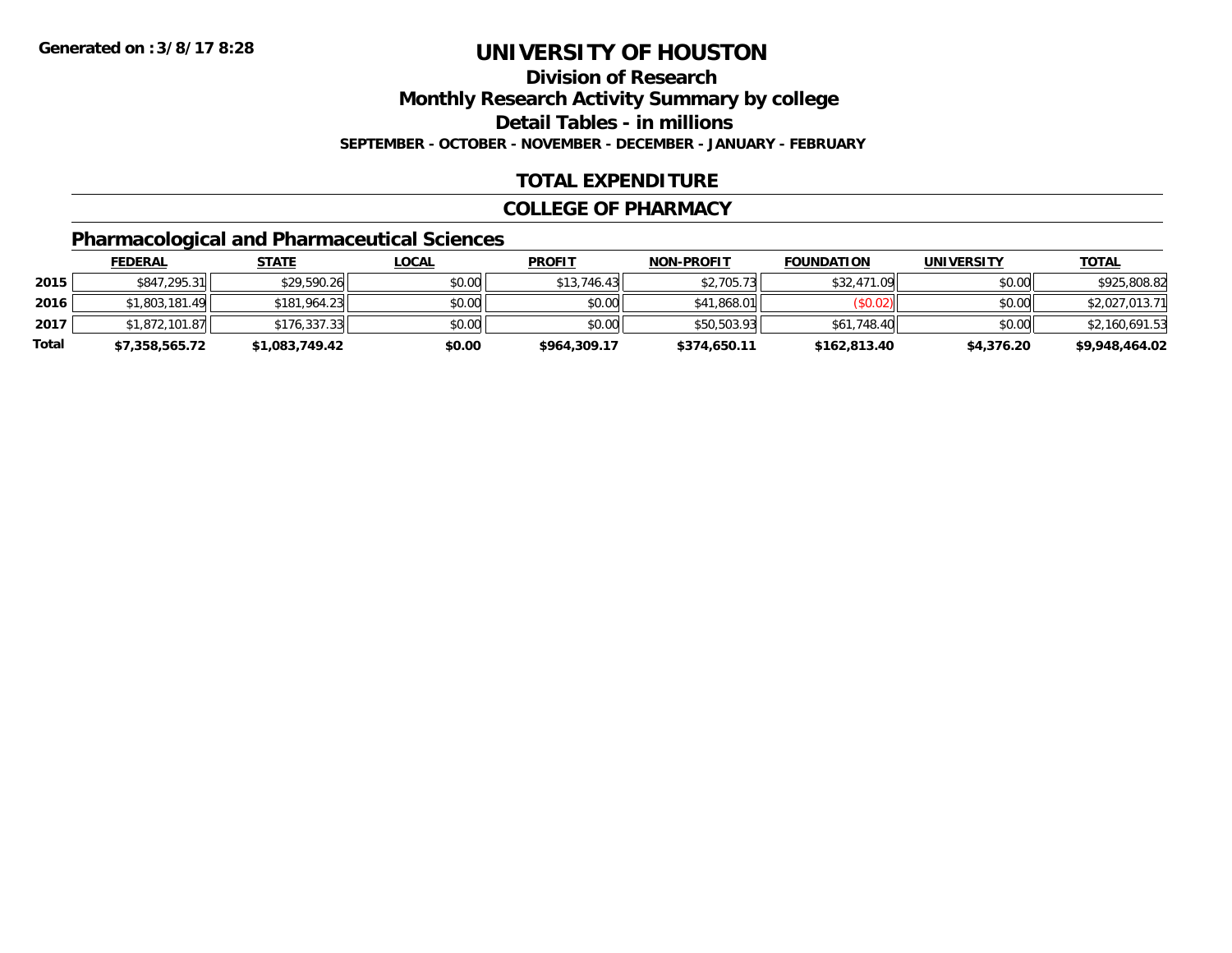**Division of Research**

**Monthly Research Activity Summary by college**

**Detail Tables - in millions**

**SEPTEMBER - OCTOBER - NOVEMBER - DECEMBER - JANUARY - FEBRUARY**

### **TOTAL EXPENDITURE**

### **COLLEGE OF TECHNOLOGY**

|      |                                                          |              |              | UULLLUL UI TLUIIIVULUUT |                   |                   |                   |              |
|------|----------------------------------------------------------|--------------|--------------|-------------------------|-------------------|-------------------|-------------------|--------------|
|      | <b>Center for Information Security, Research and Edu</b> |              |              |                         |                   |                   |                   |              |
|      | <b>FEDERAL</b>                                           | <b>STATE</b> | <b>LOCAL</b> | <b>PROFIT</b>           | <b>NON-PROFIT</b> | <b>FOUNDATION</b> | <b>UNIVERSITY</b> | <b>TOTAL</b> |
| 2017 | \$0.00                                                   | \$0.00       | \$0.00       | \$0.00                  | \$0.00            | \$0.00            | \$0.00            | \$0.00       |
|      | <b>Center for Technology Literacy</b>                    |              |              |                         |                   |                   |                   |              |
|      | <b>FEDERAL</b>                                           | <b>STATE</b> | <b>LOCAL</b> | <b>PROFIT</b>           | <b>NON-PROFIT</b> | <b>FOUNDATION</b> | <b>UNIVERSITY</b> | <b>TOTAL</b> |
| 2013 | \$118,807.80                                             | \$0.00       | \$0.00       | \$0.00                  | \$0.00            | \$0.00            | \$0.00            | \$118,807.80 |
| 2014 | \$116,403.16                                             | \$0.00       | \$0.00       | \$0.00                  | \$0.00            | \$0.00            | \$0.00            | \$116,403.16 |
| 2015 | \$158,251.22                                             | \$0.00       | \$0.00       | \$28,575.56             | \$0.00            | \$0.00            | \$0.00            | \$186,826.78 |
| 2016 | \$19,681.01                                              | \$0.00       | \$0.00       | \$0.00                  | \$0.00            | \$0.00            | \$0.00            | \$19,681.01  |
| 2017 | \$33,623.55                                              | \$0.00       | \$0.00       | \$0.00                  | \$0.00            | \$0.00            | \$0.00            | \$33,623.55  |
|      | <b>Construction Management</b>                           |              |              |                         |                   |                   |                   |              |
|      | <b>FEDERAL</b>                                           | <b>STATE</b> | <b>LOCAL</b> | <b>PROFIT</b>           | <b>NON-PROFIT</b> | <b>FOUNDATION</b> | <b>UNIVERSITY</b> | <b>TOTAL</b> |
| 2013 | \$0.00                                                   | \$10,227.59  | \$0.00       | \$0.00                  | \$0.00            | \$10,544.65       | \$0.00            | \$20,772.24  |
| 2014 | \$0.00                                                   | \$28,773.51  | \$0.00       | \$0.00                  | \$0.00            | \$8,945.87        | \$0.00            | \$37,719.38  |
| 2015 | \$0.00                                                   | \$844.62     | \$0.00       | \$0.00                  | \$0.00            | \$0.00            | \$0.00            | \$844.62     |
| 2016 | \$0.00                                                   | \$42,862.86  | \$0.00       | \$0.00                  | \$0.00            | \$0.00            | \$0.00            | \$42,862.86  |
| 2017 | \$23,594.39                                              | \$16,598.71  | \$216.72     | \$8,460.13              | \$2,536.05        | \$0.00            | \$0.00            | \$51,406.00  |
|      | Dean, Technology                                         |              |              |                         |                   |                   |                   |              |
|      | <b>FEDERAL</b>                                           | <b>STATE</b> | <b>LOCAL</b> | <b>PROFIT</b>           | <b>NON-PROFIT</b> | <b>FOUNDATION</b> | <b>UNIVERSITY</b> | <b>TOTAL</b> |
| 2013 | \$45,660.36                                              | \$0.00       | \$0.00       | \$0.00                  | \$0.00            | \$0.00            | \$0.00            | \$45,660.36  |
| 2014 | \$0.00                                                   | \$0.00       | \$0.00       | \$0.00                  | \$0.00            | \$0.00            | \$0.00            | \$0.00       |
| 2015 | \$0.00                                                   | \$0.00       | \$0.00       | \$0.00                  | \$0.00            | \$0.00            | \$0.00            | \$0.00       |
| 2016 | \$0.00                                                   | \$0.00       | \$0.00       | \$0.00                  | \$0.00            | \$0.00            | \$0.00            | \$0.00       |
| 2017 | \$0.00                                                   | \$0.00       | \$0.00       | \$1,137.50              | \$0.00            | \$0.00            | \$0.00            | \$1,137.50   |
|      | <b>Engineering Technology</b>                            |              |              |                         |                   |                   |                   |              |
|      | <b>FEDERAL</b>                                           | <b>STATE</b> | <b>LOCAL</b> | <b>PROFIT</b>           | <b>NON-PROFIT</b> | <b>FOUNDATION</b> | <b>UNIVERSITY</b> | <b>TOTAL</b> |
| 2013 | \$296,572.90                                             | \$0.00       | \$0.00       | \$38,387.58             | \$6,345.05        | \$7,617.28        | \$0.00            | \$348,922.81 |
| 2014 | \$112,322.34                                             | \$0.00       | \$0.00       | \$67,853.67             | \$7,648.55        | \$0.00            | \$0.00            | \$187,824.56 |
| 2015 | \$445,586.78                                             | \$10,856.21  | \$0.00       | \$39,744.60             | \$0.00            | \$0.00            | \$0.00            | \$496,187.59 |
| 2016 | \$650,495.93                                             | \$0.00       | \$0.00       | \$10,188.36             | \$0.00            | \$0.00            | \$0.00            | \$660,684.29 |
| 2017 | \$328,836.20                                             | \$0.00       | \$0.00       | \$0.00                  | \$4,290.88        | \$0.00            | \$0.00            | \$333,127.08 |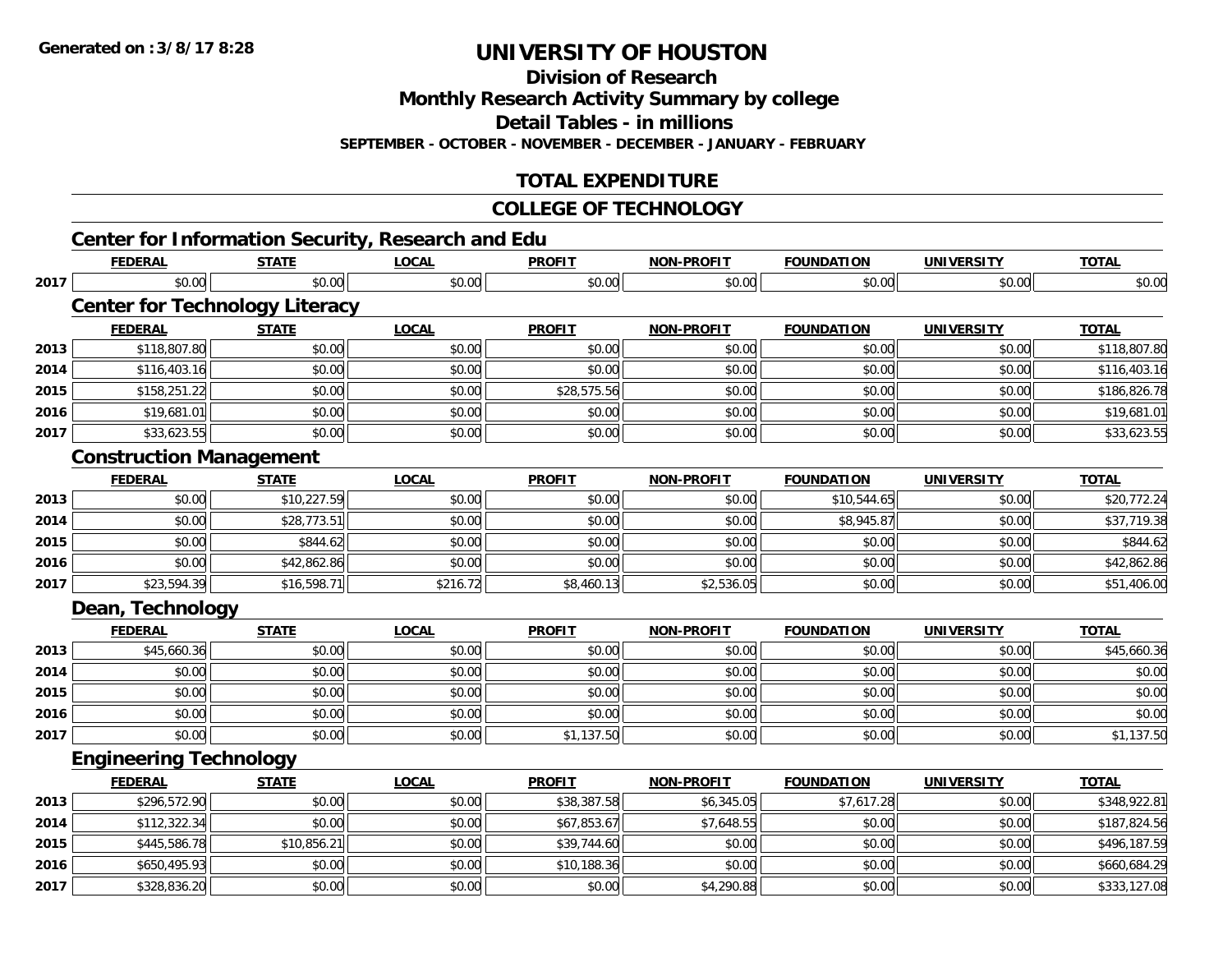## **Division of Research**

**Monthly Research Activity Summary by college**

**Detail Tables - in millions**

**SEPTEMBER - OCTOBER - NOVEMBER - DECEMBER - JANUARY - FEBRUARY**

### **TOTAL EXPENDITURE**

#### **COLLEGE OF TECHNOLOGY**

#### **Human Development and Consumer Science**

|      | <b>FEDERAL</b> | <b>STATE</b> | <b>LOCAL</b> | <b>PROFIT</b> | NON-PROFIT | <b>FOUNDATION</b> | <b>UNIVERSITY</b> | <b>TOTAL</b> |
|------|----------------|--------------|--------------|---------------|------------|-------------------|-------------------|--------------|
| 2013 | \$460.68       | \$0.00       | \$0.00       | \$0.00        | \$0.00     | \$0.00            | \$0.00            | \$460.68     |
| 2014 | \$7,718.61     | \$0.00       | \$0.00       | \$0.00        | \$0.00     | \$5,467.50        | \$0.00            | \$13,186.11  |
| 2015 | \$56,763.57    | \$0.00       | \$0.00       | \$0.00        | \$0.00     | \$3,295.90        | \$0.00            | \$60,059.47  |
| 2016 | \$49,447.73    | \$0.00       | \$0.00       | \$0.00        | \$0.00     | \$9,000.00        | \$0.00            | \$58,447.73  |
| 2017 | \$62,469.17    | \$0.00       | \$0.00       | \$22,229.57   | \$0.00     | \$0.00            | \$0.00            | \$84,698.74  |

### **Information & Logistics Technology**

|      | <b>FEDERAL</b> | <b>STATE</b> | <u>LOCAL</u> | <b>PROFIT</b> | <b>NON-PROFIT</b> | <b>FOUNDATION</b> | <b>UNIVERSITY</b> | <b>TOTAL</b>     |
|------|----------------|--------------|--------------|---------------|-------------------|-------------------|-------------------|------------------|
| 2013 | \$10,735.08    | \$0.00       | \$0.00       | \$0.00        | \$0.00            | \$0.00            | \$0.00            | 735.08)<br>′\$10 |
| 2014 | \$0.00         | \$0.00       | \$0.00       | \$0.00        | \$0.00            | \$0.00            | \$0.00            | \$0.00           |
| 2015 | \$3,836.89     | \$0.00       | \$0.00       | \$0.00        | \$0.00            | \$0.00            | \$0.00            | \$3,836.89       |
| 2016 | \$103,053.48   | \$0.00       | \$0.00       | \$0.00        | \$0.00            | \$0.00            | \$0.00            | \$103,053.48     |
| 2017 | \$163,451.19   | \$0.00       | \$0.00       | \$13,634.31   | \$0.00            | \$0.00            | \$0.00            | \$177,085.50     |

#### **Texas Manufacturing Assistance Center**

|       | <b>FEDERAL</b> | <b>STATE</b> | <u>LOCAL</u> | <b>PROFIT</b> | <b>NON-PROFIT</b> | <b>FOUNDATION</b> | <b>UNIVERSITY</b> | <b>TOTAL</b>   |
|-------|----------------|--------------|--------------|---------------|-------------------|-------------------|-------------------|----------------|
| 2013  | \$0.00         | \$0.00       | \$0.00       | \$0.00        | \$0.00            | \$0.00            | \$0.00            | \$0.00         |
| 2014  | \$0.00         | \$0.00       | \$0.00       | \$0.00        | \$0.00            | \$0.00            | \$0.00            | \$0.00         |
| 2015  | \$0.00         | \$0.00       | \$0.00       | \$0.00        | \$0.00            | \$0.00            | \$0.00            | \$0.00         |
| Total | \$2,786,301.87 | \$110,163.50 | \$216.72     | \$230,211.28  | \$20,820.53       | \$44,871.20       | \$0.00            | \$3,192,585.10 |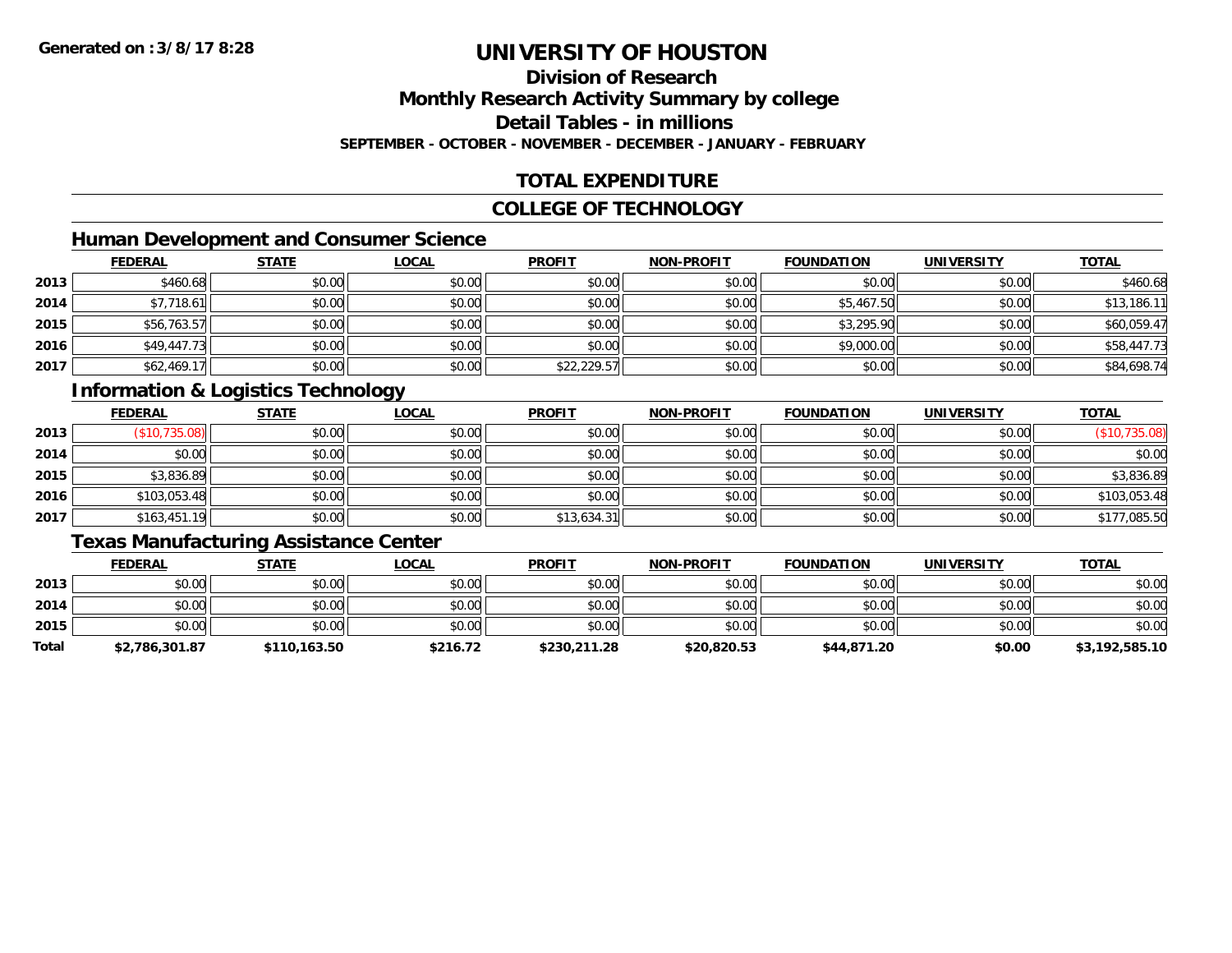### **Division of ResearchMonthly Research Activity Summary by college Detail Tables - in millions SEPTEMBER - OCTOBER - NOVEMBER - DECEMBER - JANUARY - FEBRUARY**

#### **TOTAL EXPENDITURE**

#### **COLLEGE OF THE ARTS**

|      | Art                                               |              |              |               |                   |                   |                   |              |
|------|---------------------------------------------------|--------------|--------------|---------------|-------------------|-------------------|-------------------|--------------|
|      | <b>FEDERAL</b>                                    | <b>STATE</b> | <b>LOCAL</b> | <b>PROFIT</b> | <b>NON-PROFIT</b> | <b>FOUNDATION</b> | <b>UNIVERSITY</b> | <b>TOTAL</b> |
| 2013 | \$5,675.27                                        | \$0.00       | \$0.00       | \$0.00        | \$0.00            | \$0.00            | \$0.00            | \$5,675.27   |
| 2014 | \$2,054.89                                        | \$0.00       | \$0.00       | \$0.00        | \$0.00            | \$0.00            | \$0.00            | \$2,054.89   |
| 2015 | \$0.00                                            | \$3,488.65   | \$0.00       | \$0.00        | \$0.00            | \$0.00            | \$0.00            | \$3,488.65   |
| 2016 | \$0.00                                            | \$4,884.11   | \$0.00       | \$0.00        | \$0.00            | \$0.00            | \$0.00            | \$4,884.11   |
| 2017 | \$7,560.35                                        | \$9,481.84   | \$0.00       | \$0.00        | \$0.00            | \$0.00            | \$0.00            | \$17,042.19  |
|      | <b>Blaffer Gallery</b>                            |              |              |               |                   |                   |                   |              |
|      | <b>FEDERAL</b>                                    | <b>STATE</b> | <b>LOCAL</b> | <b>PROFIT</b> | <b>NON-PROFIT</b> | <b>FOUNDATION</b> | <b>UNIVERSITY</b> | <b>TOTAL</b> |
| 2013 | \$5,356.06                                        | \$0.00       | \$0.00       | \$0.00        | \$0.00            | \$0.00            | \$0.00            | \$5,356.06   |
| 2014 | \$50,000.58                                       | \$10,387.81  | \$0.00       | \$0.00        | \$7,143.75        | \$0.00            | \$0.00            | \$67,532.14  |
| 2015 | \$0.00                                            | \$0.00       | \$0.00       | \$0.00        | \$17,585.32       | \$0.00            | \$0.00            | \$17,585.32  |
| 2016 | \$24,443.00                                       | \$4,598.00   | \$0.00       | \$0.00        | \$41,947.23       | \$17,390.68       | \$0.00            | \$88,378.91  |
| 2017 | \$0.00                                            | \$2,125.01   | \$0.00       | \$0.00        | \$0.00            | \$0.00            | \$0.00            | \$2,125.01   |
|      | <b>Cynthia Woods Mitchell Center for the Arts</b> |              |              |               |                   |                   |                   |              |
|      | <b>FEDERAL</b>                                    | <b>STATE</b> | <b>LOCAL</b> | <b>PROFIT</b> | NON-PROFIT        | <b>FOUNDATION</b> | <b>UNIVERSITY</b> | <b>TOTAL</b> |
| 2013 | \$0.00                                            | \$6,000.00   | \$0.00       | \$0.00        | \$0.00            | \$0.00            | \$0.00            | \$6,000.00   |
| 2014 | \$0.00                                            | \$4,500.00   | \$0.00       | \$5,000.00    | \$0.00            | \$1,400.00        | \$0.00            | \$10,900.00  |
| 2015 | \$0.00                                            | \$8,000.00   | \$0.00       | \$10,963.61   | \$0.00            | \$0.00            | \$0.00            | \$18,963.61  |
| 2016 | \$0.00                                            | \$0.00       | \$0.00       | \$27,499.88   | \$440.86          | \$0.00            | \$0.00            | \$27,940.74  |
| 2017 | \$0.00                                            | \$2,975.00   | \$0.00       | \$2,162.26    | \$0.00            | \$0.00            | \$0.00            | \$5,137.26   |
|      | Dean, The College of the Arts                     |              |              |               |                   |                   |                   |              |
|      | <b>FEDERAL</b>                                    | <b>STATE</b> | <b>LOCAL</b> | <b>PROFIT</b> | <b>NON-PROFIT</b> | <b>FOUNDATION</b> | <b>UNIVERSITY</b> | <b>TOTAL</b> |
| 2017 | \$0.00                                            | \$394,768.00 | \$0.00       | \$0.00        | \$9,836.38        | \$0.00            | \$0.00            | \$404,604.38 |
|      | <b>School of Music</b>                            |              |              |               |                   |                   |                   |              |
|      | <b>FEDERAL</b>                                    | <b>STATE</b> | <b>LOCAL</b> | <b>PROFIT</b> | <b>NON-PROFIT</b> | <b>FOUNDATION</b> | <b>UNIVERSITY</b> | <b>TOTAL</b> |
| 2015 | \$0.00                                            | (\$28.12)    | \$0.00       | \$0.00        | \$0.00            | \$0.00            | \$0.00            | (\$28.12)    |
| 2017 | \$0.00                                            | \$0.00       | \$0.00       | \$0.00        | \$0.00            | \$0.00            | \$0.00            | \$0.00       |
|      | <b>Theatre</b>                                    |              |              |               |                   |                   |                   |              |
|      | <b>FEDERAL</b>                                    | <b>STATE</b> | <b>LOCAL</b> | <b>PROFIT</b> | <b>NON-PROFIT</b> | <b>FOUNDATION</b> | <b>UNIVERSITY</b> | <b>TOTAL</b> |
| 2013 | \$0.00                                            | \$0.00       | \$0.00       | \$0.00        | \$101.00          | \$0.00            | \$0.00            | \$101.00     |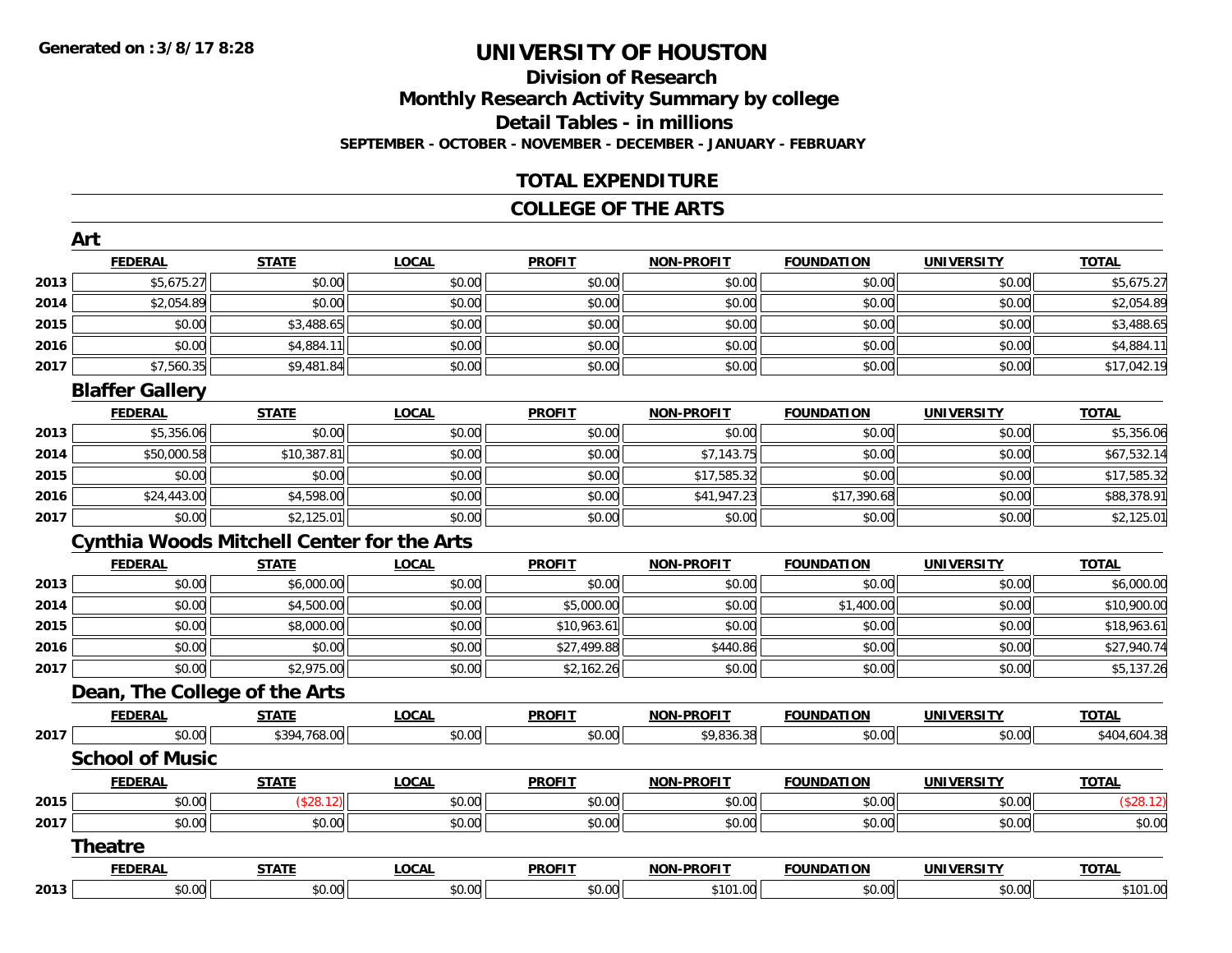**Division of Research**

**Monthly Research Activity Summary by college**

**Detail Tables - in millions**

**SEPTEMBER - OCTOBER - NOVEMBER - DECEMBER - JANUARY - FEBRUARY**

#### **TOTAL EXPENDITURE**

#### **COLLEGE OF THE ARTS**

|       | <b>Theatre</b> |              |        |               |                   |                   |            |              |  |  |  |  |
|-------|----------------|--------------|--------|---------------|-------------------|-------------------|------------|--------------|--|--|--|--|
|       | <b>FEDERAL</b> | <b>STATE</b> | _OCAL  | <b>PROFIT</b> | <b>NON-PROFIT</b> | <b>FOUNDATION</b> | UNIVERSITY | <b>TOTAL</b> |  |  |  |  |
| 2016  | \$0.00         | \$0.00       | \$0.00 | \$0.00        | .126.53<br>\$50.  | \$0.00            | \$0.00     | 126.53       |  |  |  |  |
| Total | \$95,090.15    | \$451,180.30 | \$0.00 | \$45,625.75   | \$127,181.07      | \$18,790.68       | \$0.00     | \$737,867.95 |  |  |  |  |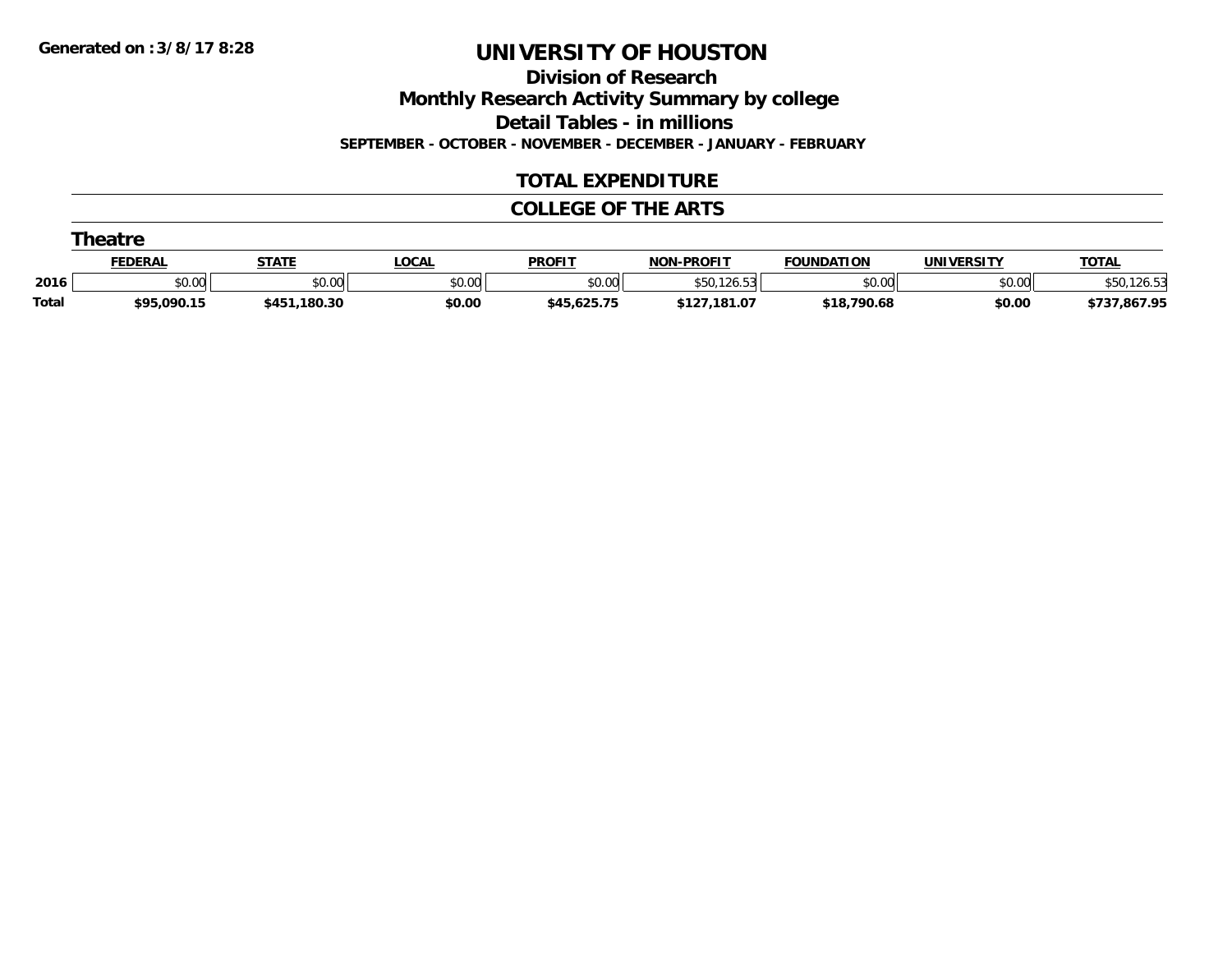## **Division of ResearchMonthly Research Activity Summary by college Detail Tables - in millions**

**SEPTEMBER - OCTOBER - NOVEMBER - DECEMBER - JANUARY - FEBRUARY**

### **TOTAL EXPENDITURE**

### **CULLEN COLLEGE OF ENGINEERING**

### **Biomedical Engineering**

|      | <b>FEDERAL</b> | <b>STATE</b> | <b>LOCAL</b> | <b>PROFIT</b> | <b>NON-PROFIT</b> | <b>FOUNDATION</b> | <b>UNIVERSITY</b> | <b>TOTAL</b>   |
|------|----------------|--------------|--------------|---------------|-------------------|-------------------|-------------------|----------------|
| 2013 | \$484,636.22   | \$0.00       | \$0.00       | \$0.00        | \$0.00            | \$0.00            | \$0.00            | \$484,636.22   |
| 2014 | \$963,004.04   | \$0.00       | \$0.00       | \$0.00        | \$36,785.45       | \$30,417.78       | \$0.00            | \$1,030,207.27 |
| 2015 | \$1,241,093.43 | \$0.00       | \$0.00       | \$0.00        | \$126,916.06      | (\$15,389.04)     | \$0.00            | \$1,352,620.45 |
| 2016 | \$671,212.65   | \$0.00       | \$0.00       | \$0.00        | \$143,766.03      | \$0.00            | \$27,980.29       | \$842,958.97   |
| 2017 | \$1,381,753.82 | \$0.00       | \$0.00       | \$81,274.15   | \$91,797.99       | \$32,313.55       | \$0.00            | \$1,587,139.51 |

### **Center for Innovative Grouting Materials and Tech**

|      | <b>FEDERAL</b> | <b>STATE</b> | <b>LOCAL</b> | <b>PROFIT</b> | <b>NON-PROFIT</b> | <b>FOUNDATION</b> | <b>UNIVERSITY</b> | <u>TOTAL</u> |
|------|----------------|--------------|--------------|---------------|-------------------|-------------------|-------------------|--------------|
| 2013 | \$0.00         | \$0.00       | \$0.00       | \$0.00        | \$0.00            | \$0.00            | \$0.00            | \$0.00       |
| 2014 | \$0.00         | \$0.00       | \$0.00       | \$0.00        | \$0.00            | \$0.00            | \$0.00            | \$0.00       |
| 2015 | \$0.00         | \$0.00       | \$0.00       | \$0.00        | \$0.00            | \$0.00            | \$0.00            | \$0.00       |
| 2016 | \$0.00         | \$0.00       | \$0.00       | \$0.00        | \$0.00            | \$0.00            | \$0.00            | \$0.00       |
| 2017 | \$0.00         | \$0.00       | \$0.00       | \$0.00        | \$0.00            | \$0.00            | \$0.00            | \$0.00       |

### **Chemical Engineering**

|      | <b>FEDERAL</b> | <b>STATE</b> | <b>LOCAL</b> | <b>PROFIT</b> | <b>NON-PROFIT</b> | <b>FOUNDATION</b> | <b>UNIVERSITY</b> | <b>TOTAL</b>   |
|------|----------------|--------------|--------------|---------------|-------------------|-------------------|-------------------|----------------|
| 2013 | \$1,538,628.77 | \$101,549.80 | \$0.00       | \$358,527.42  | \$38,982.71       | \$126,413.79      | (S13, 484.78)     | \$2,150,617.71 |
| 2014 | \$1,430,494.45 | \$99,702.22  | \$0.00       | \$469,189.83  | \$99,706.90       | \$94,136.76       | \$14,097.36       | \$2,207,327.52 |
| 2015 | \$1,238,432.17 | \$143,908.98 | \$0.00       | \$526,927.46  | \$65,460.64       | \$70,734.39       | \$10,803.04       | \$2,056,266.68 |
| 2016 | \$1,474,735.09 | \$508,316.40 | \$0.00       | \$789,661.35  | \$55,810.51       | \$117,618.12      | (\$267.17)        | \$2,945,874.29 |
| 2017 | \$1,345,036.29 | \$409,672.86 | \$0.00       | \$553,448.37  | \$180,472.36      | \$139,199.38      | \$0.00            | \$2,627,829.26 |

#### **Civil Engineering**

|      | <b>FEDERAL</b> | <b>STATE</b> | <b>LOCAL</b> | <b>PROFIT</b> | <b>NON-PROFIT</b> | <b>FOUNDATION</b> | <b>UNIVERSITY</b> | <b>TOTAL</b>   |
|------|----------------|--------------|--------------|---------------|-------------------|-------------------|-------------------|----------------|
| 2013 | \$1,106,965.16 | \$187,849.72 | \$9,644.18   | \$94,126.81   | \$39,455.51       | \$6,134.33        | \$17,272.44       | \$1,461,448.15 |
| 2014 | \$1,371,146.05 | \$68,523.24  | \$0.00       | \$49,571.12   | \$51,829.94       | \$24,391.02       | \$0.00            | \$1,565,461.37 |
| 2015 | \$1,546,503.86 | \$150,302.26 | \$0.00       | \$76,351.88   | \$7,234.84        | \$67,836.63       | \$0.00            | \$1,848,229.48 |
| 2016 | \$1,368,518.95 | \$160,409.40 | \$0.00       | \$67,173.85   | \$22,640.88       | \$19,949.41       | \$17,858.29       | \$1,656,550.78 |
| 2017 | \$1,242,973.32 | \$290,620.06 | \$22,946.50  | \$25,631.42   | \$60,926.86       | \$32,790.91       | \$17,600.29       | \$1,693,489.36 |

### **Composites Engineering and Applications Center**

|      | <b>FEBER!</b><br>-n.e | $- - - -$                              | .OCAI                                      | <b>PROFIT</b>                 | <b>LDDOFIT</b><br><b>NON</b> | <b>INDA</b> | - 3           | <b>TOTAL</b>                   |
|------|-----------------------|----------------------------------------|--------------------------------------------|-------------------------------|------------------------------|-------------|---------------|--------------------------------|
| 2013 | $\sim$ 00<br>ิ ∪ ∪ ∪  | $\sim$<br>$\sim$ $\sim$<br>90. UU      | $\mathsf{A} \cap \mathsf{A} \cap$<br>PU.UU | $\sim$ $\sim$ $\sim$<br>pu.uu | \$0.00                       | JU.UU       | 0.00<br>vv.vv | 0000<br>\$U.UU                 |
| 2014 | ง∪.∪บ                 | $\uparrow$ $\uparrow$<br>$\sim$<br>ט.ט | $\sim$ 00<br>PO.OO                         | $\sim$ 00<br>JU.UU            | \$0.00                       | vv.         | 0.00<br>JU.UU | 0 <sup>0</sup><br><b>JU.UU</b> |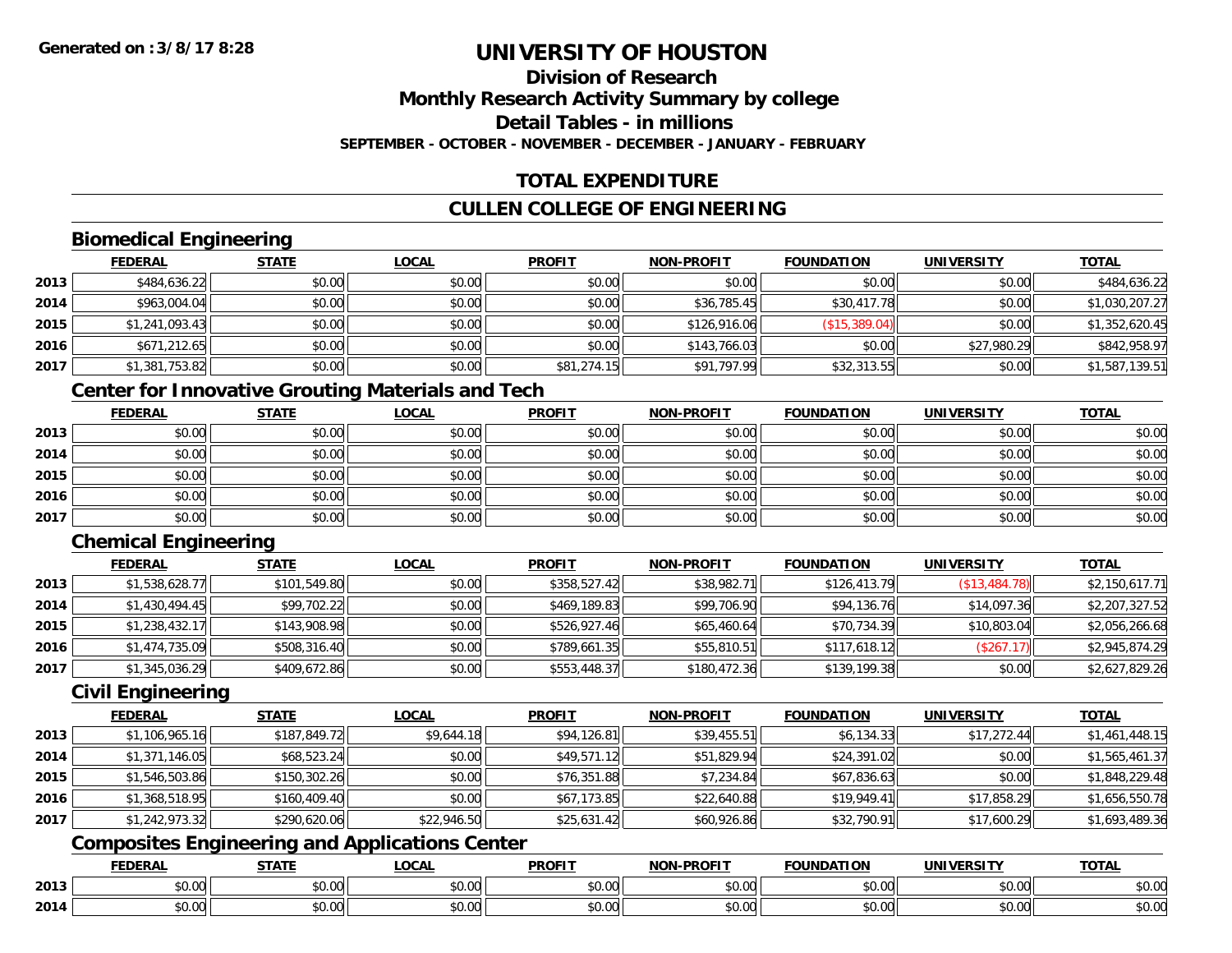**Division of Research**

**Monthly Research Activity Summary by college**

**Detail Tables - in millions**

**SEPTEMBER - OCTOBER - NOVEMBER - DECEMBER - JANUARY - FEBRUARY**

### **TOTAL EXPENDITURE**

#### **CULLEN COLLEGE OF ENGINEERING**

### **Composites Engineering and Applications Center**

|      | <b>FEDERAL</b> | <b>STATI</b> | $\sim$ $\sim$ $\sim$<br>ואטע. | <b>PROFIT</b>                                          | <b>DDALLT</b><br><b>NON</b> | <b>FOUNDATION</b>   | <b>IINIVEDSITV</b> | TOT.                                                                           |
|------|----------------|--------------|-------------------------------|--------------------------------------------------------|-----------------------------|---------------------|--------------------|--------------------------------------------------------------------------------|
| 2015 | 0000           | ტი იი        | $\sim$ $\sim$                 | $\uparrow$ $\uparrow$ $\uparrow$ $\uparrow$ $\uparrow$ | 0000                        | 0.00                | $\sim$ 00          | $\begin{array}{c} \hline \text{A} & \text{A} & \text{B} \\ \hline \end{array}$ |
|      | DU.UU          | JU.UU        | pu.uu                         | JU.U                                                   | vu.uu                       | JU.UU               | JU.UU              | DU.UG                                                                          |
|      | 0000           | 0000         | $\uparrow$ $\land$ $\uparrow$ | $\mathsf{A}\cap\mathsf{A}\cap\mathsf{A}$               | 0000                        | 0.00                | 0.00               | $\sim$ $\sim$                                                                  |
| 2016 | pu.uu          | vu.uu        | J∪.∪u                         | - JU J                                                 | vu.vu                       | $\overline{v}$ . UU | vv.vv              | ง∪.∪บ                                                                          |

#### **Dean, Engineering**

|      | Dean, Engineering |              |              |               |                   |                   |                   |              |  |  |  |  |
|------|-------------------|--------------|--------------|---------------|-------------------|-------------------|-------------------|--------------|--|--|--|--|
|      | <b>FEDERAL</b>    | <b>STATE</b> | <b>LOCAL</b> | <b>PROFIT</b> | <b>NON-PROFIT</b> | <b>FOUNDATION</b> | <b>UNIVERSITY</b> | <b>TOTAL</b> |  |  |  |  |
| 2013 | \$33,102.34       | \$0.00       | \$0.00       | \$0.00        | \$0.00            | \$0.00            | \$0.00            | \$33,102.34  |  |  |  |  |
| 2014 | \$20,973.25       | \$0.00       | \$0.00       | \$0.00        | \$0.00            | \$0.00            | \$0.00            | \$20,973.25  |  |  |  |  |
| 2015 | \$6,297.33        | \$0.00       | \$0.00       | \$0.00        | \$0.00            | \$0.00            | \$0.00            | \$6,297.33   |  |  |  |  |
| 2016 | \$42,798.00       | \$0.00       | \$0.00       | \$0.00        | \$0.00            | \$0.00            | \$0.00            | \$42,798.00  |  |  |  |  |
| 2017 | \$98,057.17       | \$0.00       | \$0.00       | \$0.00        | \$0.00            | \$0.00            | \$0.00            | \$98,057.17  |  |  |  |  |

### **Electrical & Computer Engineering**

|      | <b>FEDERAL</b> | <b>STATE</b> | <b>LOCAL</b> | <b>PROFIT</b> | <b>NON-PROFIT</b> | <b>FOUNDATION</b> | <b>UNIVERSITY</b> | <b>TOTAL</b>   |
|------|----------------|--------------|--------------|---------------|-------------------|-------------------|-------------------|----------------|
| 2013 | \$1,700,508.54 | \$28.164.47  | \$0.00       | \$219,550.23  | \$17,642.55       | \$65,859.49       | \$0.00            | \$2,031,725.28 |
| 2014 | \$1,369,708.64 | \$7,230.79   | \$0.00       | \$427,429.55  | \$56,692.17       | \$55,528.24       | \$3,423.86        | \$1,920,013.25 |
| 2015 | \$1,756,065.80 | \$9,955.10   | \$0.00       | \$256,858.37  | \$7.566.44        | \$116,551.78      | \$0.00            | \$2,146,997.48 |
| 2016 | \$1,544,228.36 | \$744,832.15 | \$0.00       | \$289,742.27  | \$113,901.50      | \$158,862.61      | \$0.00            | \$2,851,566.88 |
| 2017 | \$1,340,591.09 | \$291,752.53 | \$0.00       | \$259,001.52  | \$22,311.39       | \$118,270.11      | \$0.00            | \$2,031,926.64 |

#### **Industrial Engineering**

|      | <b>FEDERAL</b> | <b>STATE</b> | <u>LOCAL</u> | <b>PROFIT</b> | <b>NON-PROFIT</b> | <b>FOUNDATION</b> | <b>UNIVERSITY</b> | <b>TOTAL</b> |
|------|----------------|--------------|--------------|---------------|-------------------|-------------------|-------------------|--------------|
| 2013 | \$53,047.35    | \$40,770.85  | \$6,076.34   | \$0.00        | \$0.00            | \$9,952.36        | \$0.00            | \$109,846.90 |
| 2014 | \$99,042.92    | \$41,456.43  | \$23,319.24  | \$0.00        | \$0.00            | \$25,485.72       | \$0.00            | \$189,304.31 |
| 2015 | \$97,030.23    | \$52,661.98  | \$20,901.12  | \$6,596.45    | \$0.00            | \$45,418.58       | \$0.00            | \$222,608.36 |
| 2016 | \$49,907.65    | \$53,321.89  | \$95.99      | \$10,591.32   | \$2,645.99        | \$38,894.24       | \$0.00            | \$155,457.08 |
| 2017 | \$30,552.95    | \$22,173.76  | \$0.00       | \$0.00        | \$12,930.05       | \$0.00            | \$0.00            | \$65,656.75  |

#### **Mechanical Engineering**

|      | <b>FEDERAL</b> | <u>STATE</u>  | <b>LOCAL</b> | <b>PROFIT</b> | <b>NON-PROFIT</b> | <b>FOUNDATION</b> | <b>UNIVERSITY</b> | <u>TOTAL</u>   |
|------|----------------|---------------|--------------|---------------|-------------------|-------------------|-------------------|----------------|
| 2013 | \$1,732,896.84 | \$262,259.18  | \$0.00       | \$153,543.89  | \$9,032.61        | \$65,471.20       | \$0.00            | \$2,223,203.73 |
| 2014 | \$1,811,231.44 | \$56,547.43   | \$0.00       | \$346,255.00  | (\$3,040.27)      | \$134,755.57      | \$0.00            | \$2,345,749.17 |
| 2015 | \$1,621,023.07 | \$56,949.55   | \$0.00       | \$518,647.94  | \$33,543.28       | \$8,724.23        | \$0.00            | \$2,238,888.07 |
| 2016 | \$920,072.02   | (\$61,860.16) | \$0.00       | \$365,474.62  | \$43,085.30       | \$136,974.87      | \$0.00            | \$1,403,746.65 |
| 2017 | \$775,826.62   | \$41,041.50   | \$0.00       | \$304,263.69  | \$49,954.88       | \$46,025.25       | \$0.00            | \$1,217,111.95 |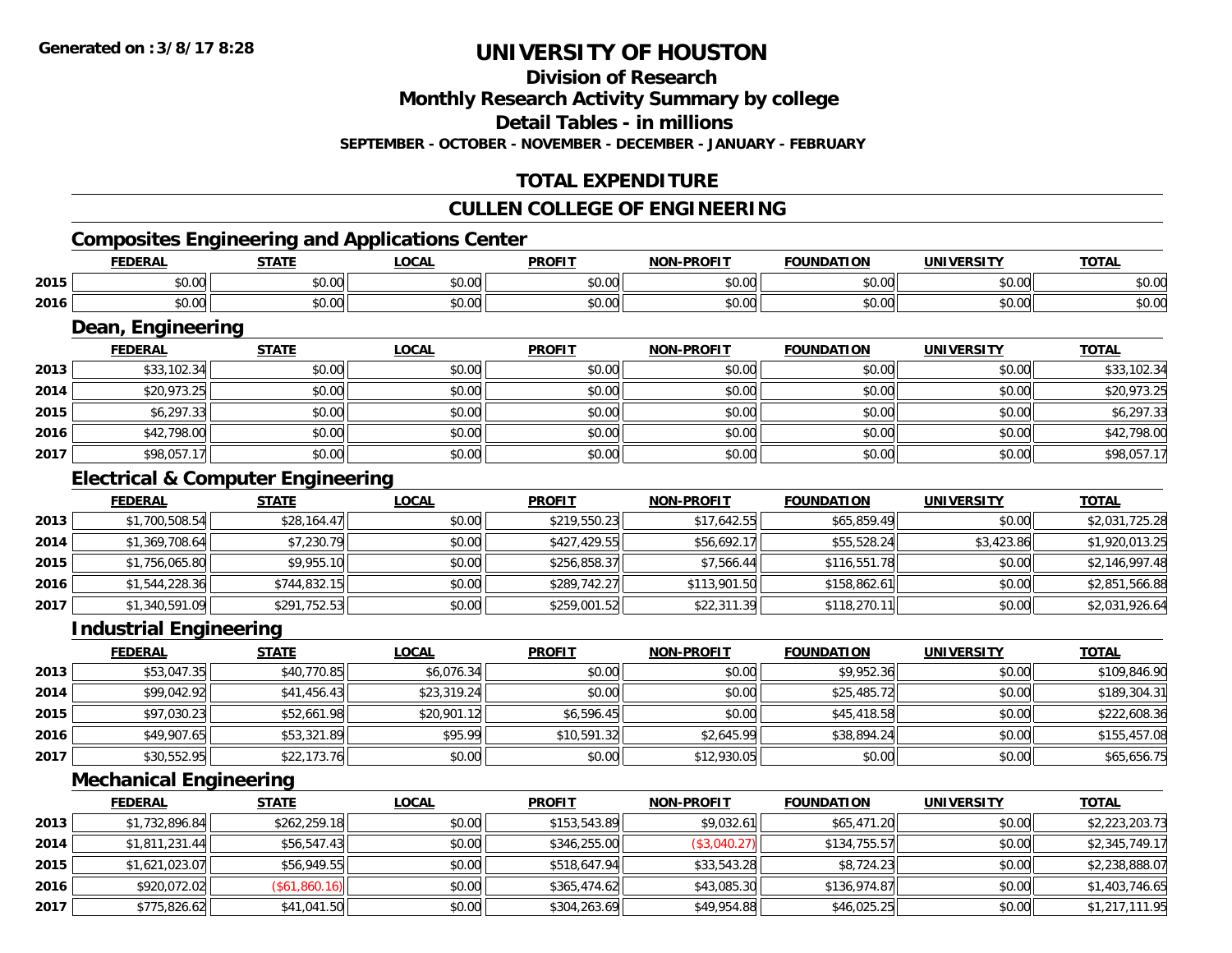#### **Division of ResearchMonthly Research Activity Summary by college Detail Tables - in millions**

**SEPTEMBER - OCTOBER - NOVEMBER - DECEMBER - JANUARY - FEBRUARY**

### **TOTAL EXPENDITURE**

#### **CULLEN COLLEGE OF ENGINEERING**

### **National Center for Airborne Laser Mapping**

|      | <b>FEDERAL</b> | <b>STATE</b> | <u>LOCAL</u> | <b>PROFIT</b> | <b>NON-PROFIT</b> | <b>FOUNDATION</b> | <b>UNIVERSITY</b> | <b>TOTAL</b> |
|------|----------------|--------------|--------------|---------------|-------------------|-------------------|-------------------|--------------|
| 2013 | \$36,942.55    | \$0.00       | \$0.00       | \$0.00        | \$0.00            | \$0.00            | \$0.00            | \$36,942.55  |
| 2014 | \$183,938.53   | \$0.00       | \$0.00       | \$0.00        | \$0.00            | \$17,987.96       | \$0.00            | \$201,926.49 |
| 2015 | \$515,172.61   | \$0.00       | \$0.00       | \$0.00        | \$0.00            | \$0.00            | \$0.00            | \$515,172.61 |
| 2016 | \$422,676.82   | \$0.00       | \$0.00       | \$0.00        | \$275,190.21      | \$0.00            | \$0.00            | \$697,867.03 |
| 2017 | \$224,227.04   | \$0.00       | \$0.00       | \$0.00        | \$51,368.71       | \$0.00            | \$0.00            | \$275,595.75 |

### **Petroleum Engineering**

|      | <b>FEDERAL</b> | <b>STATE</b> | <u>LOCAL</u> | <b>PROFIT</b> | <b>NON-PROFIT</b> | <b>FOUNDATION</b> | <b>UNIVERSITY</b> | <b>TOTAL</b> |
|------|----------------|--------------|--------------|---------------|-------------------|-------------------|-------------------|--------------|
| 2013 | \$0.00         | \$0.00       | \$0.00       | \$0.00        | \$0.00            | \$0.00            | \$4,623.56        | \$4,623.56   |
| 2014 | \$22,611.56    | \$0.00       | \$0.00       | \$217,511.00  | \$0.00            | \$0.00            | \$2,970.64        | \$243,093.20 |
| 2015 | (\$16, 454.37) | \$0.00       | \$0.00       | \$359,419.52  | \$0.00            | \$0.00            | \$0.00            | \$342,965.15 |
| 2016 | (\$43,383.39)  | \$0.00       | \$0.00       | \$116,045.58  | \$0.00            | \$0.00            | \$0.00            | \$72,662.19  |
| 2017 | (\$81.26)      | \$5,181.11   | \$0.00       | \$107,673.28  | \$0.00            | \$0.00            | \$0.00            | \$112,773.13 |

#### **Wind Energy Center**

|       | <b>FEDERAL</b>  | <b>STATE</b>   | <b>LOCAL</b> | <b>PROFIT</b>  | <b>NON-PROFIT</b> | <b>FOUNDATION</b> | <b>UNIVERSITY</b> | <b>TOTAL</b>    |
|-------|-----------------|----------------|--------------|----------------|-------------------|-------------------|-------------------|-----------------|
| 2013  | \$0.00          | \$0.00         | \$0.00       | \$0.00         | \$0.00            | \$0.00            | \$0.00            | \$0.00          |
| 2014  | \$0.00          | \$0.00         | \$0.00       | \$0.00         | \$0.00            | \$0.00            | \$0.00            | \$0.00          |
| 2015  | \$0.00          | \$0.00         | \$0.00       | \$0.00         | \$0.00            | \$0.00            | \$0.00            | \$0.00          |
| 2016  | \$0.00          | \$0.00         | \$0.00       | \$0.00         | \$0.00            | \$0.00            | \$0.00            | \$0.00          |
| 2017  | \$0.00          | \$0.00         | \$0.00       | \$0.00         | \$0.00            | \$0.00            | \$0.00            | \$0.00          |
| Total | \$34,853,745.98 | \$3,773,293.48 | \$82,983.37  | \$7,050,487.89 | \$1,714,611.49    | \$1,791,309.24    | \$102,877.82      | \$49,369,309.28 |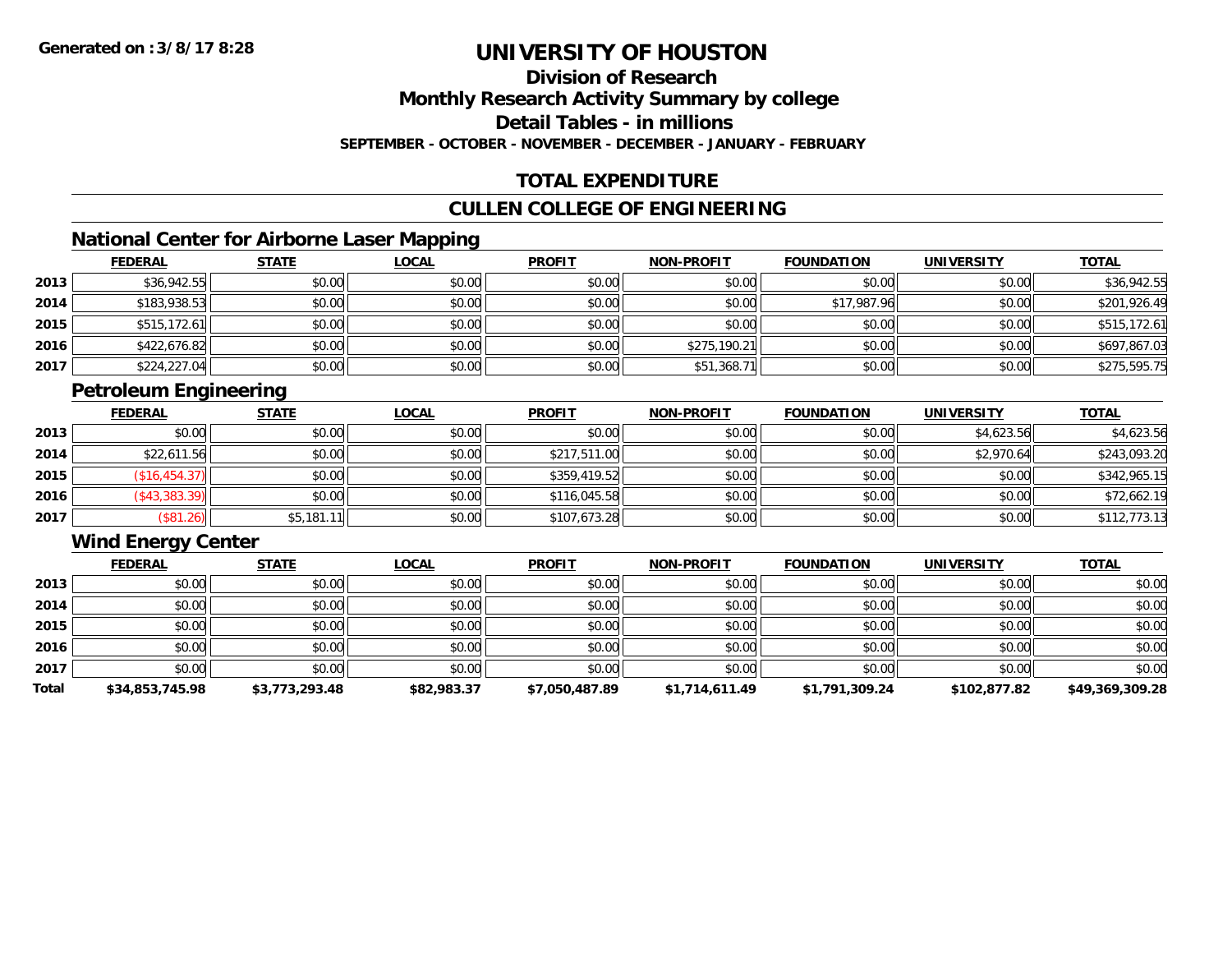**Division of Research**

**Monthly Research Activity Summary by college**

**Detail Tables - in millions**

**SEPTEMBER - OCTOBER - NOVEMBER - DECEMBER - JANUARY - FEBRUARY**

### **TOTAL EXPENDITURE**

#### **DIVISION OF RESEARCH**

|      | <b>Allied Geophysical Laboratories</b>                    |              |              |               |                   |                   |                   |               |
|------|-----------------------------------------------------------|--------------|--------------|---------------|-------------------|-------------------|-------------------|---------------|
|      | <b>FEDERAL</b>                                            | <b>STATE</b> | <b>LOCAL</b> | <b>PROFIT</b> | <b>NON-PROFIT</b> | <b>FOUNDATION</b> | <b>UNIVERSITY</b> | <b>TOTAL</b>  |
| 2013 | \$0.00                                                    | \$0.00       | \$0.00       | \$12,978.00   | \$0.00            | \$0.00            | \$0.00            | \$12,978.00   |
|      | <b>Center for Advanced Computing and Data Systems</b>     |              |              |               |                   |                   |                   |               |
|      | <b>FEDERAL</b>                                            | <b>STATE</b> | <b>LOCAL</b> | <b>PROFIT</b> | <b>NON-PROFIT</b> | <b>FOUNDATION</b> | <b>UNIVERSITY</b> | <b>TOTAL</b>  |
| 2013 | \$103,216.62                                              | \$0.00       | \$0.00       | \$39,134.90   | \$3.57            | \$0.00            | \$0.00            | \$142,355.09  |
| 2014 | (\$13,130.96)                                             | \$0.00       | \$0.00       | \$0.00        | (\$3.76)          | \$0.00            | \$0.00            | (\$13,134.72) |
| 2015 | \$0.00                                                    | \$0.00       | \$0.00       | \$0.00        | \$0.00            | \$0.00            | \$0.00            | \$0.00        |
| 2016 | \$1,766.60                                                | \$0.00       | \$0.00       | \$0.00        | \$0.00            | \$0.00            | \$0.00            | \$1,766.60    |
| 2017 | \$0.00                                                    | \$0.00       | \$0.00       | \$0.00        | \$0.00            | \$0.00            | \$0.00            | \$0.00        |
|      | <b>Center for Advanced Materials</b>                      |              |              |               |                   |                   |                   |               |
|      | <b>FEDERAL</b>                                            | <b>STATE</b> | <b>LOCAL</b> | <b>PROFIT</b> | <b>NON-PROFIT</b> | <b>FOUNDATION</b> | <b>UNIVERSITY</b> | <b>TOTAL</b>  |
| 2013 | \$0.00                                                    | \$0.00       | \$0.00       | \$0.00        | \$0.00            | \$0.00            | \$0.00            | \$0.00        |
| 2014 | \$0.00                                                    | \$0.00       | \$0.00       | \$0.00        | \$0.00            | \$0.00            | \$0.00            | \$0.00        |
| 2015 | \$0.00                                                    | \$0.00       | \$0.00       | \$49,575.34   | \$0.00            | \$0.00            | \$0.00            | \$49,575.34   |
| 2016 | \$0.00                                                    | \$0.00       | \$0.00       | \$0.00        | \$0.00            | \$0.00            | \$0.00            | \$0.00        |
| 2017 | \$0.00                                                    | \$0.00       | \$0.00       | \$0.00        | \$0.00            | \$0.00            | \$0.00            | \$0.00        |
|      | <b>Center for Biomedical &amp; Environmental Genomics</b> |              |              |               |                   |                   |                   |               |
|      | <b>FEDERAL</b>                                            | <b>STATE</b> | <b>LOCAL</b> | <b>PROFIT</b> | <b>NON-PROFIT</b> | <b>FOUNDATION</b> | <b>UNIVERSITY</b> | <b>TOTAL</b>  |
| 2013 | \$0.00                                                    | \$0.00       | \$0.00       | \$0.00        | \$0.00            | \$0.00            | \$0.00            | \$0.00        |
| 2014 | \$0.00                                                    | \$0.00       | \$0.00       | \$0.00        | \$0.00            | \$0.00            | \$0.00            | \$0.00        |
| 2015 | \$0.00                                                    | \$0.00       | \$0.00       | \$0.00        | \$0.00            | \$0.00            | \$0.00            | \$0.00        |
| 2016 | \$0.00                                                    | \$0.00       | \$0.00       | \$0.00        | \$0.00            | \$0.00            | \$0.00            | \$0.00        |
|      | <b>Division of Research</b>                               |              |              |               |                   |                   |                   |               |
|      | <b>FEDERAL</b>                                            | <b>STATE</b> | <b>LOCAL</b> | <b>PROFIT</b> | <b>NON-PROFIT</b> | <b>FOUNDATION</b> | <b>UNIVERSITY</b> | <b>TOTAL</b>  |
| 2013 | \$0.00                                                    | \$0.00       | \$0.00       | \$0.00        | \$0.00            | \$0.00            | \$0.00            | \$0.00        |
| 2014 | \$0.00                                                    | \$2,427.04   | \$0.00       | \$0.00        | \$0.00            | \$0.00            | \$0.00            | \$2,427.04    |
| 2015 | \$0.00                                                    | \$69.12      | \$0.00       | \$0.00        | \$0.00            | \$0.00            | \$0.00            | \$69.12       |
| 2016 | \$0.00                                                    | \$0.00       | \$0.00       | \$0.00        | \$0.00            | \$0.00            | \$0.00            | \$0.00        |
| 2017 | \$0.00                                                    | \$0.00       | \$0.00       | \$0.00        | \$0.00            | \$0.00            | \$0.00            | \$0.00        |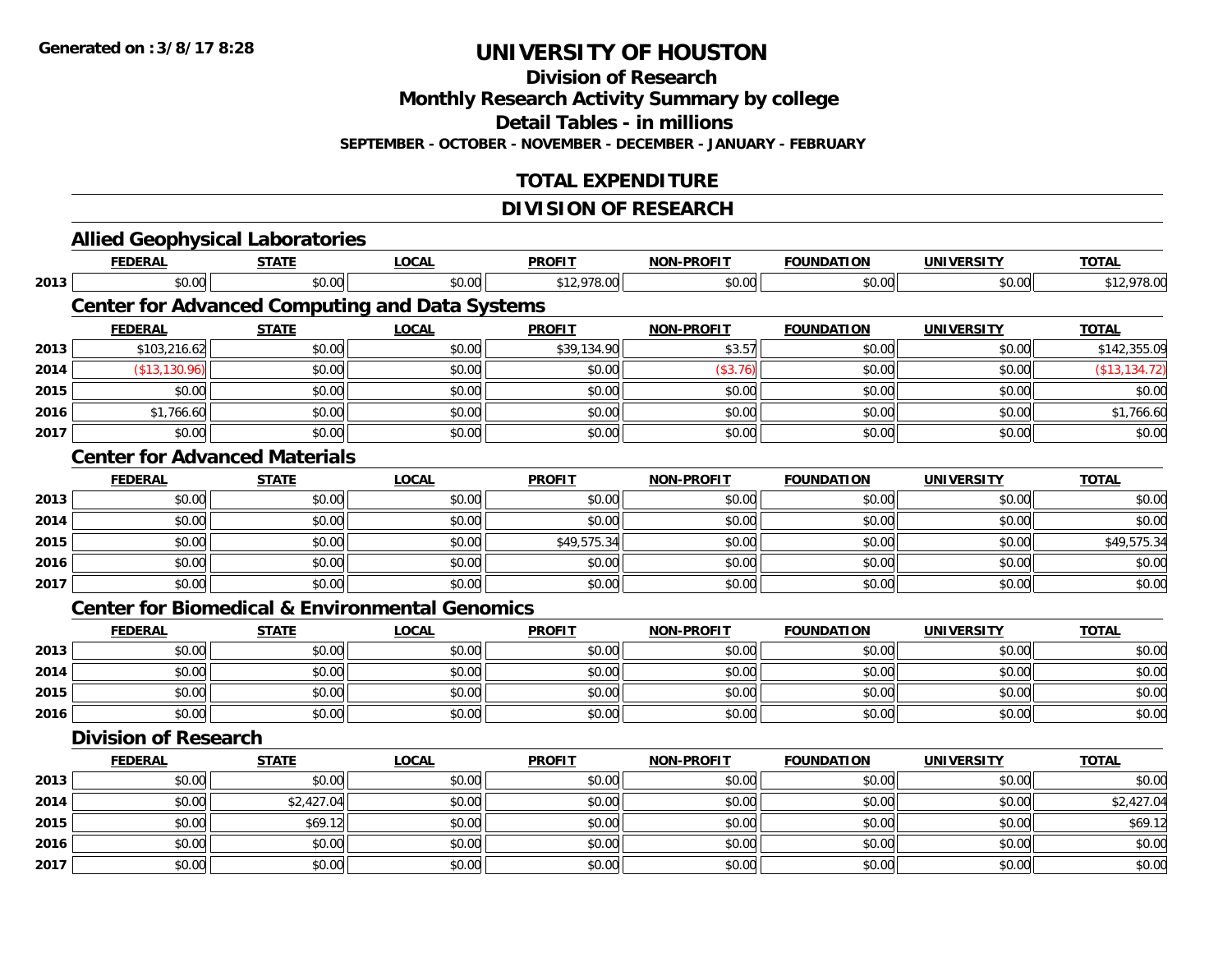#### **Division of ResearchMonthly Research Activity Summary by college Detail Tables - in millions SEPTEMBER - OCTOBER - NOVEMBER - DECEMBER - JANUARY - FEBRUARY**

#### **TOTAL EXPENDITURE**

#### **DIVISION OF RESEARCH**

### **Office of Contracts and Grants**

|      | <b>FEDERAL</b> | <b>STATE</b> | <u>LOCAL</u> | <b>PROFIT</b> | <b>NON-PROFIT</b> | <b>FOUNDATION</b> | <b>UNIVERSITY</b> | <b>TOTAL</b> |
|------|----------------|--------------|--------------|---------------|-------------------|-------------------|-------------------|--------------|
| 2013 | \$0.00         | \$0.00       | \$0.00       | \$0.00        | \$0.00            | \$0.00            | \$0.00            | \$0.00       |
| 2014 | \$0.00         | \$0.00       | \$0.00       | \$0.00        | \$0.00            | \$0.00            | \$0.00            | \$0.00       |
| 2015 | \$0.00         | \$0.00       | \$0.00       | \$0.00        | \$0.00            | \$0.00            | \$0.00            | \$0.00       |
| 2016 | \$0.00         | \$0.00       | \$0.00       | \$0.00        | \$0.00            | \$0.00            | \$0.00            | \$0.00       |
| 2017 | \$0.00         | \$0.00       | \$0.00       | \$0.00        | \$0.00            | \$0.00            | \$0.00            | \$0.00       |

#### **TcSUH**

|      | <b>FEDERAL</b> | <b>STATE</b> | <u>LOCAL</u> | <b>PROFIT</b> | <b>NON-PROFIT</b> | <b>FOUNDATION</b> | <b>UNIVERSITY</b> | <b>TOTAL</b> |
|------|----------------|--------------|--------------|---------------|-------------------|-------------------|-------------------|--------------|
| 2013 | \$24,501.11    | \$5,708.38   | \$0.00       | \$36,165.71   | \$0.00            | \$0.00            | \$0.00            | \$66,375.20  |
| 2014 | \$131,751.65   | \$9,553.30   | \$0.00       | \$32,663.96   | \$0.00            | \$0.00            | \$0.00            | \$173,968.91 |
| 2015 | \$32,724.45    | \$0.00       | \$0.00       | \$17,108.82   | \$0.00            | \$0.00            | \$0.00            | \$49,833.27  |
| 2016 | \$124,570.55   | \$0.00       | \$0.00       | \$36,840.73   | \$0.00            | \$0.00            | \$0.00            | \$161,411.28 |
| 2017 | \$97,667.48    | \$0.00       | \$0.00       | \$20,908.48   | \$0.00            | \$0.00            | \$0.00            | \$118,575.96 |

### **Texas Obesity Research Center**

|      | <u>FEDERAL</u> | <u>STATE</u> | <u>LOCAL</u> | <b>PROFIT</b> | <b>NON-PROFIT</b> | <b>FOUNDATION</b> | <b>UNIVERSITY</b> | <b>TOTAL</b> |
|------|----------------|--------------|--------------|---------------|-------------------|-------------------|-------------------|--------------|
| 2013 | \$0.00         | \$0.00       | \$0.00       | \$0.00        | \$0.00            | \$0.00            | \$0.00            | \$0.00       |
| 2014 | \$0.00         | \$0.00       | \$0.00       | \$0.00        | \$0.00            | \$0.00            | \$0.00            | \$0.00       |
| 2015 | \$0.00         | \$0.00       | \$0.00       | \$0.00        | \$0.00            | \$0.00            | \$0.00            | \$0.00       |
| 2016 | \$0.00         | \$0.00       | \$0.00       | \$0.00        | \$119,969.31      | \$0.00            | \$0.00            | \$119,969.31 |
| 2017 | \$0.00         | \$0.00       | \$0.00       | \$0.00        | \$86,498.41       | \$683.13          | \$0.00            | \$87,181.54  |

#### **TIMES**

|              | <b>FEDERAL</b> | <b>STATE</b> | <u>LOCAL</u> | <b>PROFIT</b> | <b>NON-PROFIT</b> | <b>FOUNDATION</b> | <b>UNIVERSITY</b> | <b>TOTAL</b>   |
|--------------|----------------|--------------|--------------|---------------|-------------------|-------------------|-------------------|----------------|
| 2013         | \$957,533.14   | (\$759.74)   | \$0.00       | \$0.00        | \$0.00            | \$0.00            | \$0.00            | \$956,773.40   |
| 2014         | \$903,801.38   | \$11,865.08  | \$0.00       | \$0.00        | \$0.00            | \$0.00            | \$0.00            | \$915,666.46   |
| 2015         | \$913,237.56   | \$0.00       | \$0.00       | \$0.00        | \$3,324.86        | \$0.00            | \$0.00            | \$916,562.41   |
| 2016         | \$776,460.35   | (S604.30)    | \$0.00       | \$0.00        | \$0.00            | \$0.00            | \$0.00            | \$775,856.05   |
| 2017         | \$525,307.48   | \$48,514.06  | \$0.00       | \$0.00        | \$160.07          | \$0.00            | \$0.00            | \$573,981.62   |
| <b>Total</b> | \$4,579,407.39 | \$76,772.94  | \$0.00       | \$245,375.94  | \$209,952.46      | \$683.13          | \$0.00            | \$5,112,191.86 |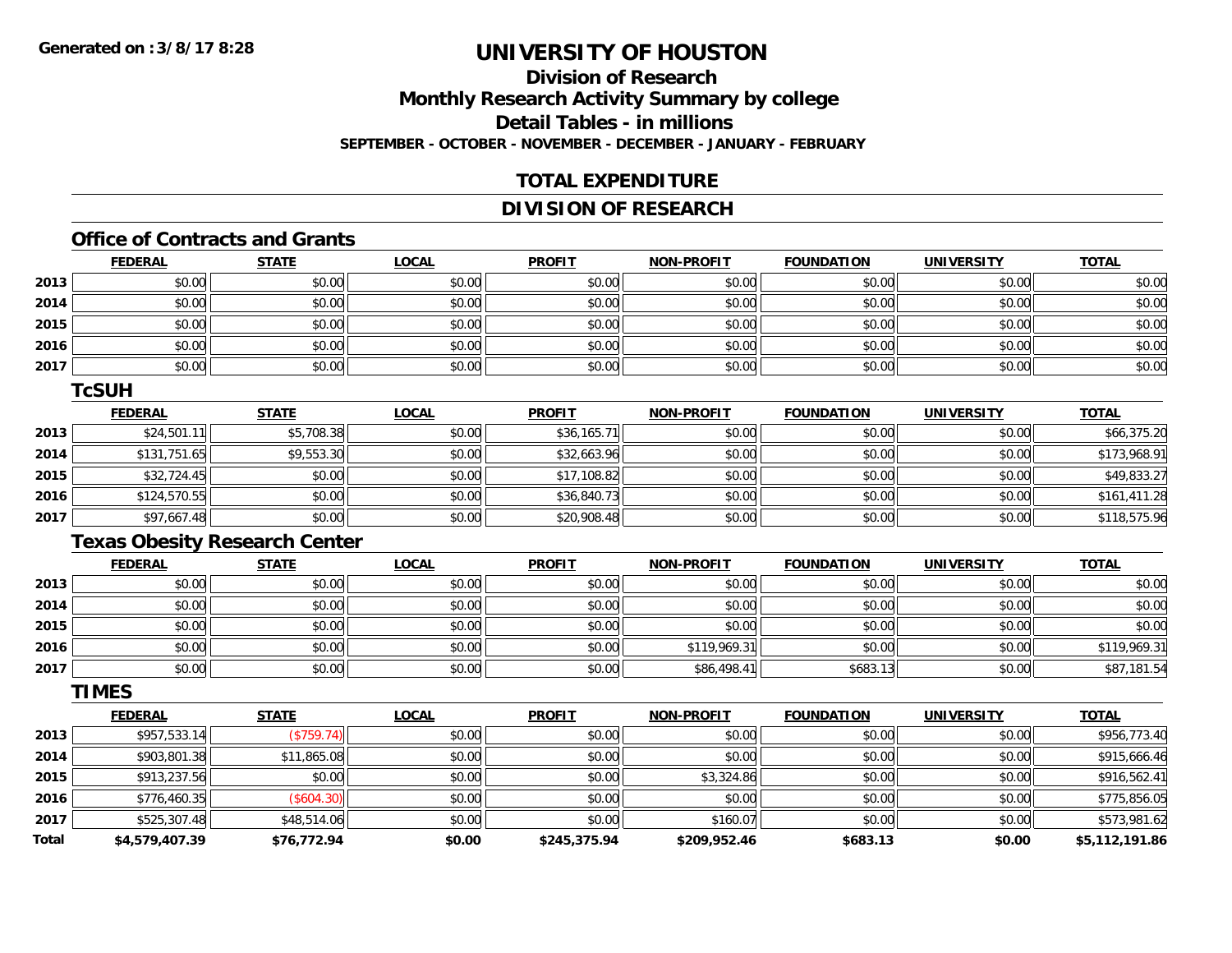### **Division of Research**

#### **Monthly Research Activity Summary by college**

**Detail Tables - in millions**

**SEPTEMBER - OCTOBER - NOVEMBER - DECEMBER - JANUARY - FEBRUARY**

### **TOTAL EXPENDITURE**

#### **GRADUATE COLLEGE OF SOCIAL WORK**

### **Center for Drug and Social Policy Research**

|      | <b>FEDERAL</b> | <b>STATE</b> | <u>LOCAL</u> | <b>PROFIT</b> | <b>NON-PROFIT</b> | <b>FOUNDATION</b> | <b>UNIVERSITY</b> | <b>TOTAL</b> |
|------|----------------|--------------|--------------|---------------|-------------------|-------------------|-------------------|--------------|
| 2013 | \$4,925.77     | \$0.00       | \$0.00       | \$0.00        | \$0.00            | \$0.00            | \$0.00            | \$4,925.77   |
| 2014 | \$0.00         | \$0.00       | \$0.00       | \$0.00        | \$0.00            | \$0.00            | \$0.00            | \$0.00       |
| 2015 | \$157,923.79   | \$0.00       | \$0.00       | \$0.00        | \$0.00            | \$0.00            | \$0.00            | \$157,923.79 |
| 2016 | \$334,482.22   | \$0.00       | \$0.00       | \$0.00        | \$0.00            | \$0.00            | \$0.00            | \$334,482.22 |
| 2017 | \$374,384.29   | \$0.00       | \$0.00       | \$0.00        | \$0.00            | \$0.00            | \$0.00            | \$374,384.29 |

#### **Center for Health Equities & Evaluation Research**

|      | <u>FEDERAL</u> | <u>STATE</u> | <u>LOCAL</u> | <b>PROFIT</b> | <b>NON-PROFIT</b> | <b>FOUNDATION</b> | <b>UNIVERSITY</b> | <b>TOTAL</b> |
|------|----------------|--------------|--------------|---------------|-------------------|-------------------|-------------------|--------------|
| 2013 | \$171,587.17   | \$0.00       | \$0.00       | \$0.00        | \$0.00            | \$0.00            | \$42,000.00       | \$213,587.17 |
| 2014 | \$83,617.97    | \$0.00       | \$0.00       | \$0.00        | \$0.00            | \$0.00            | \$0.00            | \$83,617.97  |
| 2015 | \$62,005.83    | \$0.00       | \$0.00       | \$0.00        | \$0.00            | \$0.00            | \$0.00            | \$62,005.83  |
| 2016 | \$27,505.41    | \$0.00       | \$0.00       | \$0.00        | \$0.00            | \$0.00            | \$0.00            | \$27,505.41  |
| 2017 | \$97,141.90    | \$0.00       | \$0.00       | \$0.00        | \$0.00            | \$0.00            | \$0.00            | \$97,141.90  |

#### **Child & Family for Innovative Research**

|      | <b>FEDERAL</b> | <b>STATE</b> | <b>LOCAL</b> | <b>PROFIT</b> | <b>NON-PROFIT</b> | <b>FOUNDATION</b> | <b>UNIVERSITY</b> | <b>TOTAL</b>   |
|------|----------------|--------------|--------------|---------------|-------------------|-------------------|-------------------|----------------|
| 2013 | \$621,486.99   | \$28,854.79  | \$33,197.94  | (\$1,781.27)  | \$9.17            | \$9,278.00        | \$1,021.48        | \$692,067.10   |
| 2014 | \$497,542.25   | \$26,828.36  | \$6,304.77   | \$19,540.56   | \$21,880.68       | \$36,483.07       | \$0.00            | \$608,579.69   |
| 2015 | \$1,009,879.23 | \$22,705.09  | \$0.00       | \$2,483.59    | (\$5,073.66)      | \$65,981.12       | \$0.00            | \$1,095,975.37 |
| 2016 | \$610,143.44   | \$0.00       | \$0.00       | \$0.00        | \$0.00            | \$39,510.16       | \$0.00            | \$649,653.60   |
| 2017 | \$1,091,909.17 | \$99,977.51  | \$14,082.82  | \$777.31      | \$0.00            | \$122,052.29      | \$1,405.47        | \$1,330,204.57 |

#### **Community Projects - Social Work**

|      | <b>FEDERAL</b>         | 27.77          | <b>OCAL</b>   | <b>PROFIT</b>         | <b>NON-PROFIT</b> | <b>FOUNDATION</b>       | UNIVERSITY | <b>TOTAL</b>   |
|------|------------------------|----------------|---------------|-----------------------|-------------------|-------------------------|------------|----------------|
| 2013 |                        | ሶስ ሰሰ<br>JU.UU | 0.00<br>JU.UU | JU.UU                 | 0000<br>vv.vv     | 0000<br>$+0.00$         | \$0.00     |                |
| 2014 | $\sim$ $\sim$<br>JU.UU | ሶስ ሰሰ<br>JU.UU | 0.00<br>JU.UU | $\sim$ $\sim$<br>JU.U | 0000<br>JU.UU     | $n \cap \neg$<br>⊸J.UUI | \$0.00     | ቀስ ሰሰ<br>DU.UG |

#### **Dean, Social Work**

|      | <b>FEDERAL</b> | <b>STATE</b> | <u>LOCAL</u> | <b>PROFIT</b> | <b>NON-PROFIT</b> | <b>FOUNDATION</b> | <b>UNIVERSITY</b> | <b>TOTAL</b> |
|------|----------------|--------------|--------------|---------------|-------------------|-------------------|-------------------|--------------|
| 2013 | \$17,787.82    | \$0.00       | \$0.00       | \$0.00        | \$0.00            | \$0.00            | \$0.00            | \$17,787.82  |
| 2014 | \$0.00         | \$0.00       | \$0.00       | \$0.00        | \$0.00            | \$0.00            | \$0.00            | \$0.00       |
| 2015 | \$4,402.11     | \$0.00       | \$0.00       | \$0.00        | \$0.00            | \$0.00            | \$0.00            | \$4,402.11   |
| 2016 | \$32,503.75    | \$0.00       | \$0.00       | \$35,668.51   | \$11,806.15       | \$0.00            | \$0.00            | \$79,978.41  |
| 2017 | \$341,051.56   | \$0.00       | \$0.00       | \$4,431.59    | \$16,212.21       | \$1,947.13        | \$0.00            | \$363,642.49 |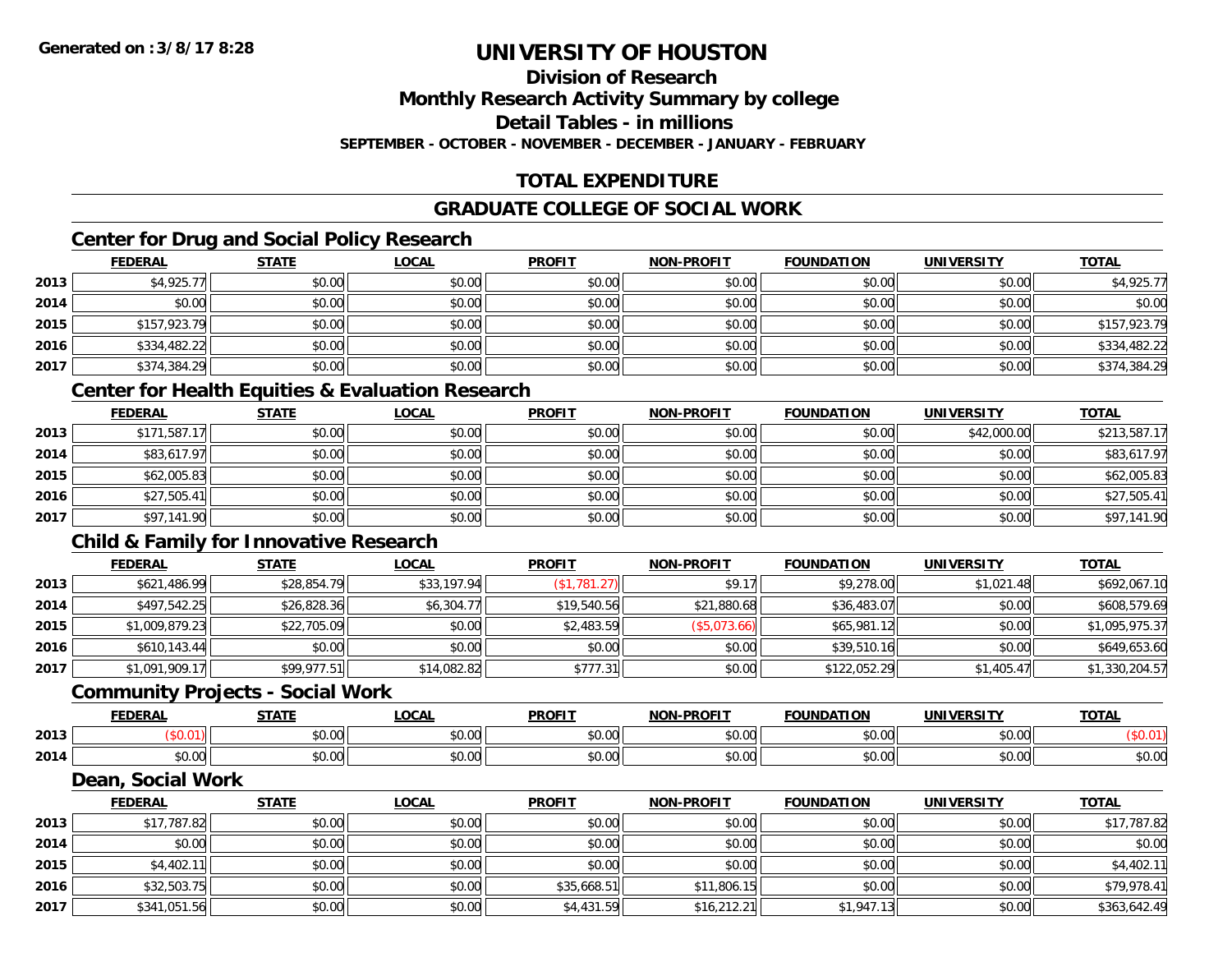**Division of Research**

**Monthly Research Activity Summary by college**

**Detail Tables - in millions**

**SEPTEMBER - OCTOBER - NOVEMBER - DECEMBER - JANUARY - FEBRUARY**

#### **TOTAL EXPENDITURE**

#### **GRADUATE COLLEGE OF SOCIAL WORK**

### **Office for Drug SPR**

|              | <u>FEDERAL</u> | <u>STATE</u> | <u>LOCAL</u> | <b>PROFIT</b> | <b>NON-PROFIT</b> | <b>FOUNDATION</b> | <b>UNIVERSITY</b> | <b>TOTAL</b>   |
|--------------|----------------|--------------|--------------|---------------|-------------------|-------------------|-------------------|----------------|
| 2013         | \$0.00         | \$0.00       | \$0.00       | \$0.00        | \$0.00            | \$0.00            | \$0.00            | \$0.00         |
| 2014         | \$0.00         | \$0.00       | \$0.00       | \$0.00        | \$0.00            | \$0.00            | \$0.00            | \$0.00         |
| 2015         | \$0.00         | \$0.00       | \$0.00       | \$0.00        | \$0.00            | \$0.00            | \$0.00            | \$0.00         |
| <b>Total</b> | \$5,540,280.68 | \$178,365.75 | \$53,585.53  | \$61,120.29   | \$44,834.55       | \$275,251.77      | \$44,426.95       | \$6,197,865.52 |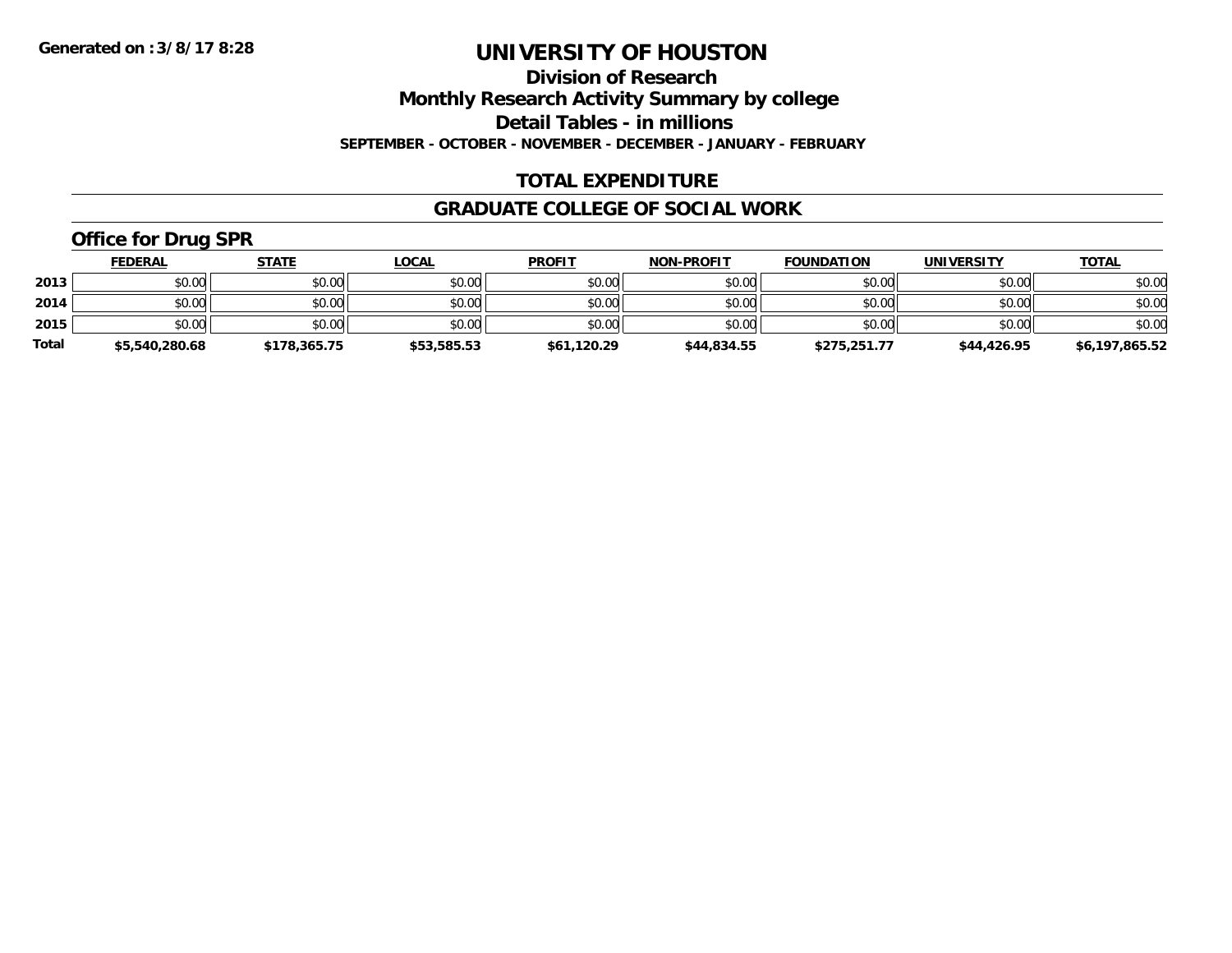#### **Division of Research**

**Monthly Research Activity Summary by college**

**Detail Tables - in millions**

**SEPTEMBER - OCTOBER - NOVEMBER - DECEMBER - JANUARY - FEBRUARY**

#### **TOTAL EXPENDITURE**

#### **HILTON COLLEGE OF HOTEL AND RESTAURANT MANAGEMENT**

#### **Hotel and Restaurant Management**

|       | <b>FEDERAL</b> | <b>STATE</b>      | <u>LOCAL</u> | <b>PROFIT</b> | <b>NON-PROFIT</b> | <b>FOUNDATION</b> | <b>UNIVERSITY</b> | <b>TOTAL</b> |
|-------|----------------|-------------------|--------------|---------------|-------------------|-------------------|-------------------|--------------|
| 2013  | \$20,871.44    | \$26,902.93       | \$0.00       | \$0.00        | \$0.00            | \$0.00            | \$0.00            | \$47,774.37  |
| 2014  | \$53,432.89    | (\$278.24)        | \$0.00       | \$0.00        | \$0.00            | \$6,575.73        | \$0.00            | \$59,730.38  |
| 2015  | \$62,672.04    | $($ \$287.27) $ $ | \$0.00       | \$0.00        | \$0.00            | \$10,306.74       | \$0.00            | \$72,691.51  |
| 2016  | \$94,980.14    | \$0.00            | \$0.00       | \$0.00        | \$0.00            | \$0.00            | \$0.00            | \$94,980.14  |
| 2017  | \$109,144.60   | \$0.00            | \$0.00       | \$0.00        | (S15, 714.74)     | \$0.00            | \$0.00            | \$93,429.86  |
| Total | \$341,101.11   | \$26,337.42       | \$0.00       | \$0.00        | (\$15,714.74)     | \$16,882.47       | \$0.00            | \$368,606.26 |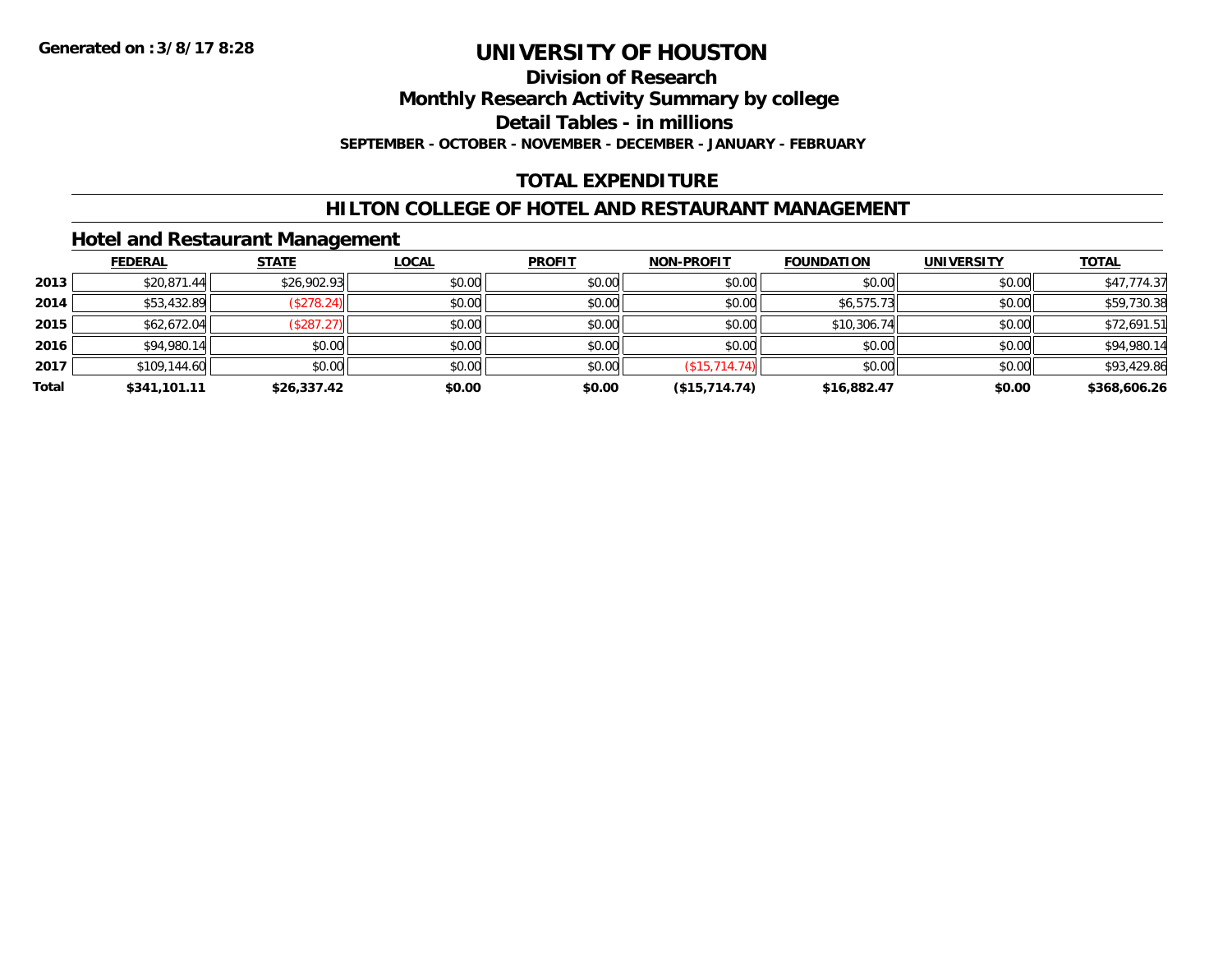#### **Division of Research Monthly Research Activity Summary by college Detail Tables - in millions SEPTEMBER - OCTOBER - NOVEMBER - DECEMBER - JANUARY - FEBRUARY**

#### **TOTAL EXPENDITURE**

#### **HONORS COLLEGE**

### **Dean, Honors College**

|       |                | $\sim$       |              |               |                   |                   |                   |              |
|-------|----------------|--------------|--------------|---------------|-------------------|-------------------|-------------------|--------------|
|       | <b>FEDERAL</b> | <b>STATE</b> | <b>LOCAL</b> | <b>PROFIT</b> | <b>NON-PROFIT</b> | <b>FOUNDATION</b> | <b>UNIVERSITY</b> | <b>TOTAL</b> |
| 2013  | \$13,066.85    | \$0.00       | \$0.00       | \$0.00        | \$5,854.48        | \$0.00            | \$0.00            | \$18,921.33  |
| 2014  | \$2,694.74     | \$0.00       | \$0.00       | \$0.00        | \$8,956.69        | \$4,453.07        | \$0.00            | \$16,104.50  |
| 2015  | \$0.00         | \$0.00       | \$0.00       | \$0.00        | \$17.7            | \$726.52          | \$0.00            | \$708.81     |
| 2016  | \$0.00         | \$0.00       | \$0.00       | \$0.00        | \$0.00            | \$315.27          | \$0.00            | \$315.27     |
| 2017  | \$0.00         | \$0.00       | \$0.00       | \$0.00        | \$0.00            | \$0.00            | \$0.00            | \$0.00       |
| Total | \$15,761.59    | \$0.00       | \$0.00       | \$0.00        | \$14,793.46       | \$5,494.87        | \$0.00            | \$36,049.91  |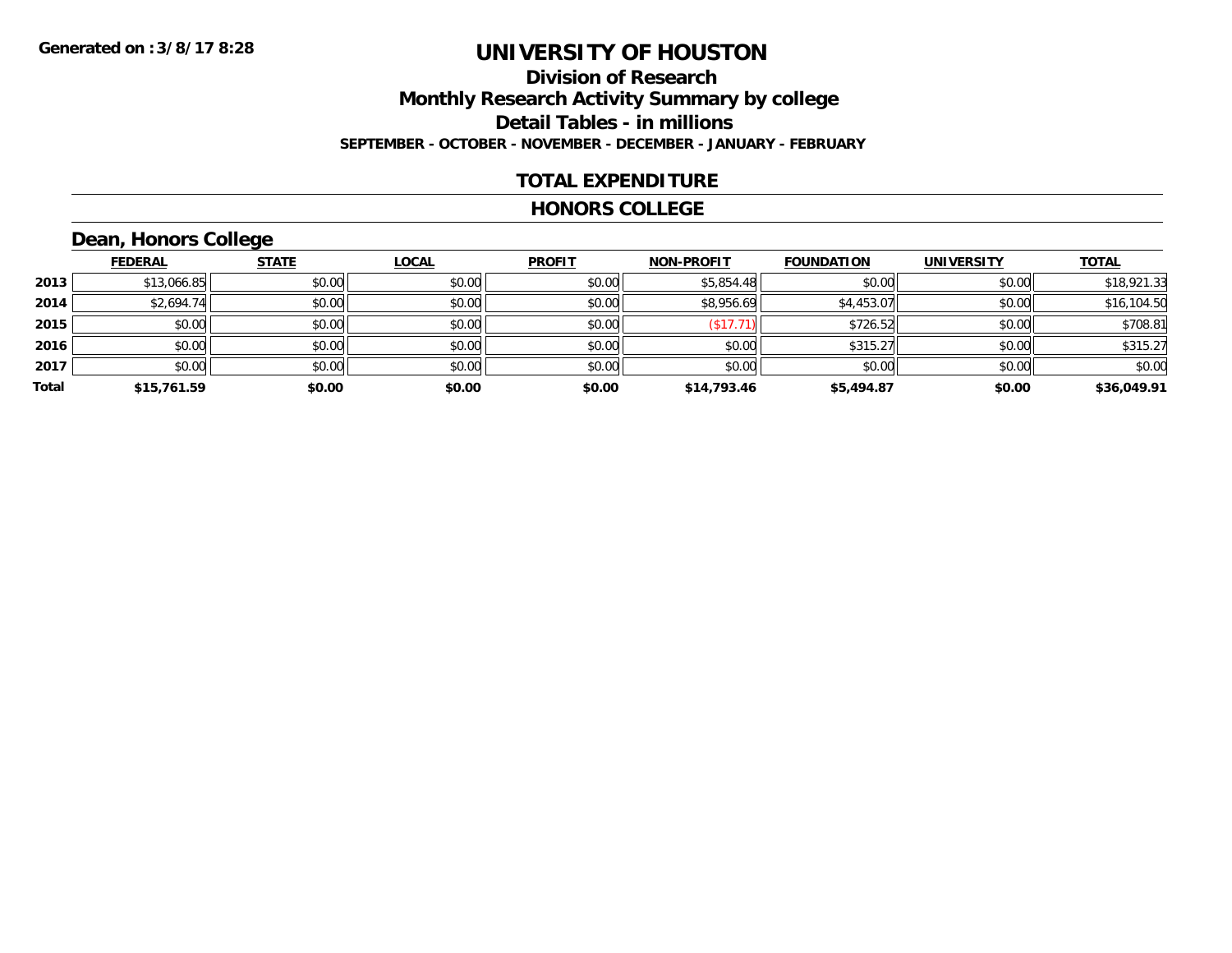#### **Division of Research Monthly Research Activity Summary by college Detail Tables - in millions SEPTEMBER - OCTOBER - NOVEMBER - DECEMBER - JANUARY - FEBRUARY**

#### **TOTAL EXPENDITURE**

#### **LIBRARY**

#### **Administration, Library**

|              | <b>FEDERAL</b>           | <u>STATE</u> | <u>LOCAL</u> | <b>PROFIT</b> | <b>NON-PROFIT</b> | <b>FOUNDATION</b> | <b>UNIVERSITY</b> | <u>TOTAL</u> |
|--------------|--------------------------|--------------|--------------|---------------|-------------------|-------------------|-------------------|--------------|
| 2013         | \$0.00                   | \$0.00       | \$0.00       | \$0.00        | \$0.00            | \$0.00            | \$0.00            | \$0.00       |
| 2014         | \$0.00                   | \$0.00       | \$0.00       | \$0.00        | \$0.00            | \$0.00            | \$0.00            | \$0.00       |
| 2017         | \$83.1<br>1 <sub>E</sub> | \$0.00       | \$0.00       | \$0.00        | \$0.00            | \$0.00            | \$0.00            | \$83.15      |
| <b>Total</b> | \$83.15                  | \$0.00       | \$0.00       | \$0.00        | \$0.00            | \$0.00            | \$0.00            | \$83.15      |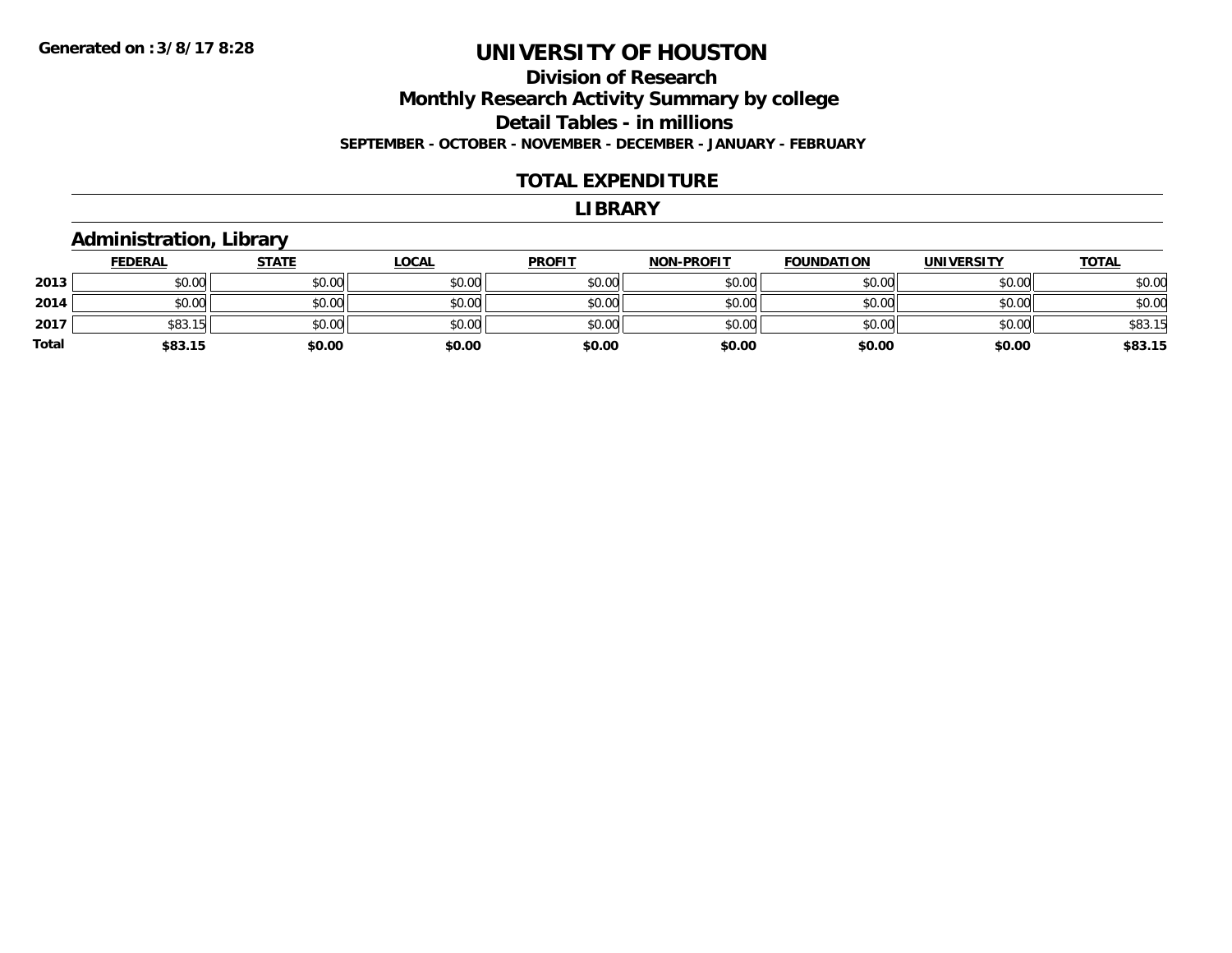**Division of Research**

**Monthly Research Activity Summary by college**

**Detail Tables - in millions**

**SEPTEMBER - OCTOBER - NOVEMBER - DECEMBER - JANUARY - FEBRUARY**

### **TOTAL EXPENDITURE**

#### **OTHER OUTSIDE ORGANIZATIONS USED FOR CPHS LOGINS**

|              | nealth ∂<br>Center |              |              |               |                   |                   |            |              |  |
|--------------|--------------------|--------------|--------------|---------------|-------------------|-------------------|------------|--------------|--|
|              | <b>FEDERAL</b>     | <b>STATE</b> | <b>LOCAL</b> | <b>PROFIT</b> | <b>NON-PROFIT</b> | <b>FOUNDATION</b> | UNIVERSITY | <b>TOTAL</b> |  |
| 2015         | \$0.00             | \$0.00       | \$0.00       | \$0.00        | \$0.00            | \$0.00            | \$0.00     | \$0.00       |  |
| <b>Total</b> | \$0.00             | \$0.00       | \$0.00       | \$0.00        | \$0.00            | \$0.00            | \$0.00     | \$0.00       |  |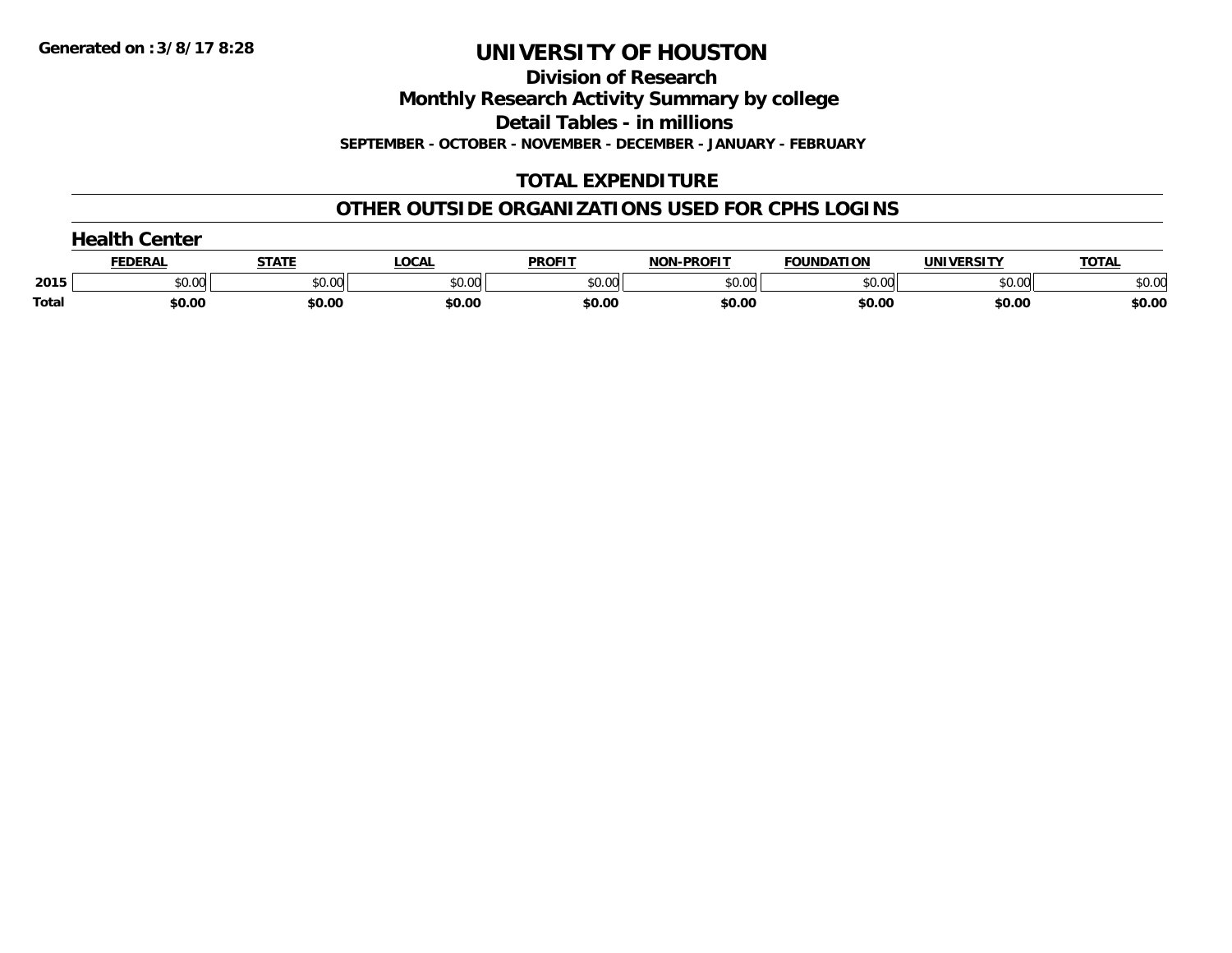### **Division of ResearchMonthly Research Activity Summary by college Detail Tables - in millions SEPTEMBER - OCTOBER - NOVEMBER - DECEMBER - JANUARY - FEBRUARY**

#### **TOTAL EXPENDITURE**

#### **PRESIDENT**

#### **Office of the President**

|       | <b>FEDERAL</b> | <b>STATE</b> | <b>LOCAL</b> | <b>PROFIT</b> | <b>NON-PROFIT</b> | <b>FOUNDATION</b> | <b>UNIVERSITY</b> | <b>TOTAL</b> |
|-------|----------------|--------------|--------------|---------------|-------------------|-------------------|-------------------|--------------|
| 2013  | \$0.00         | \$0.00       | \$0.00       | \$0.00        | \$0.00            | \$0.00            | \$0.00            | \$0.00       |
| 2014  | \$0.00         | \$0.00       | \$0.00       | \$0.00        | \$0.00            | \$0.00            | \$0.00            | \$0.00       |
| 2015  | \$0.00         | \$0.00       | \$0.00       | \$0.00        | \$0.00            | \$0.00            | \$0.00            | \$0.00       |
| 2016  | \$0.00         | \$0.00       | \$0.00       | \$0.00        | \$0.00            | \$0.00            | \$0.00            | \$0.00       |
| 2017  | \$0.00         | \$0.00       | \$0.00       | \$0.00        | \$0.00            | \$0.00            | \$0.00            | \$0.00       |
| Total | \$0.00         | \$0.00       | \$0.00       | \$0.00        | \$0.00            | \$0.00            | \$0.00            | \$0.00       |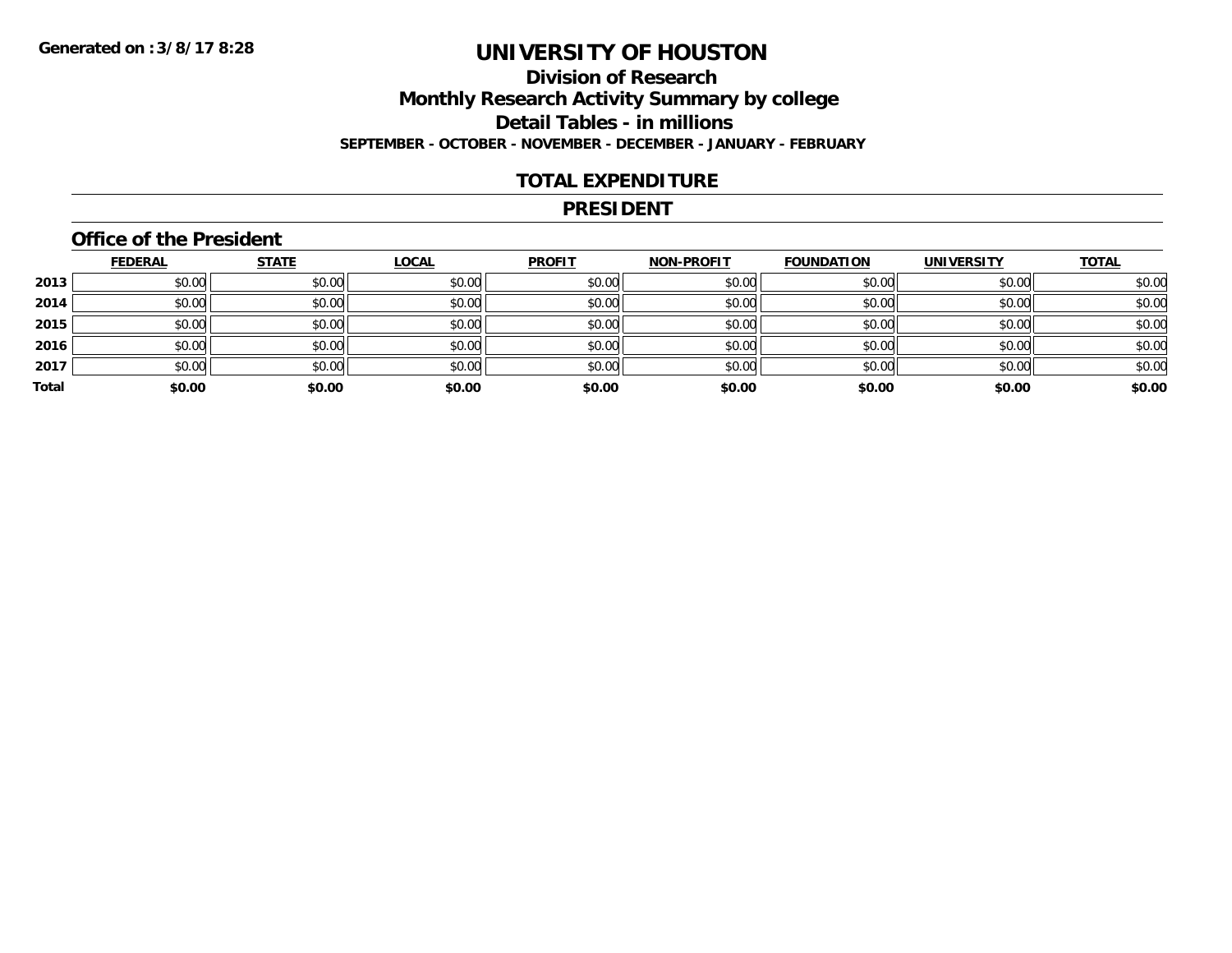#### **Division of Research Monthly Research Activity Summary by college Detail Tables - in millions SEPTEMBER - OCTOBER - NOVEMBER - DECEMBER - JANUARY - FEBRUARY**

#### **TOTAL EXPENDITURE**

### **SCHOOL OF NURSING**

#### **Dean, School of Nursing**

|       | <b>FEDERAL</b> | STATE      | <u>LOCAL</u> | <b>PROFIT</b> | <b>NON-PROFIT</b> | <b>FOUNDATION</b> | UNIVERSITY | <b>TOTAL</b> |
|-------|----------------|------------|--------------|---------------|-------------------|-------------------|------------|--------------|
| 2016  | \$0.00         | \$0.00     | \$0.00       | \$0.00        | \$0.00            | .432.95           | \$0.00     | ,432.95      |
| 2017  | \$0.00         | \$9,052.18 | \$0.00       | \$0.00        | \$0.00            | \$34,359.74       | \$0.00     | .92          |
| Total | \$0.00         | \$9,052.18 | \$0.00       | \$0.00        | \$0.00            | \$41,792.69       | \$0.00     | \$50,844.87  |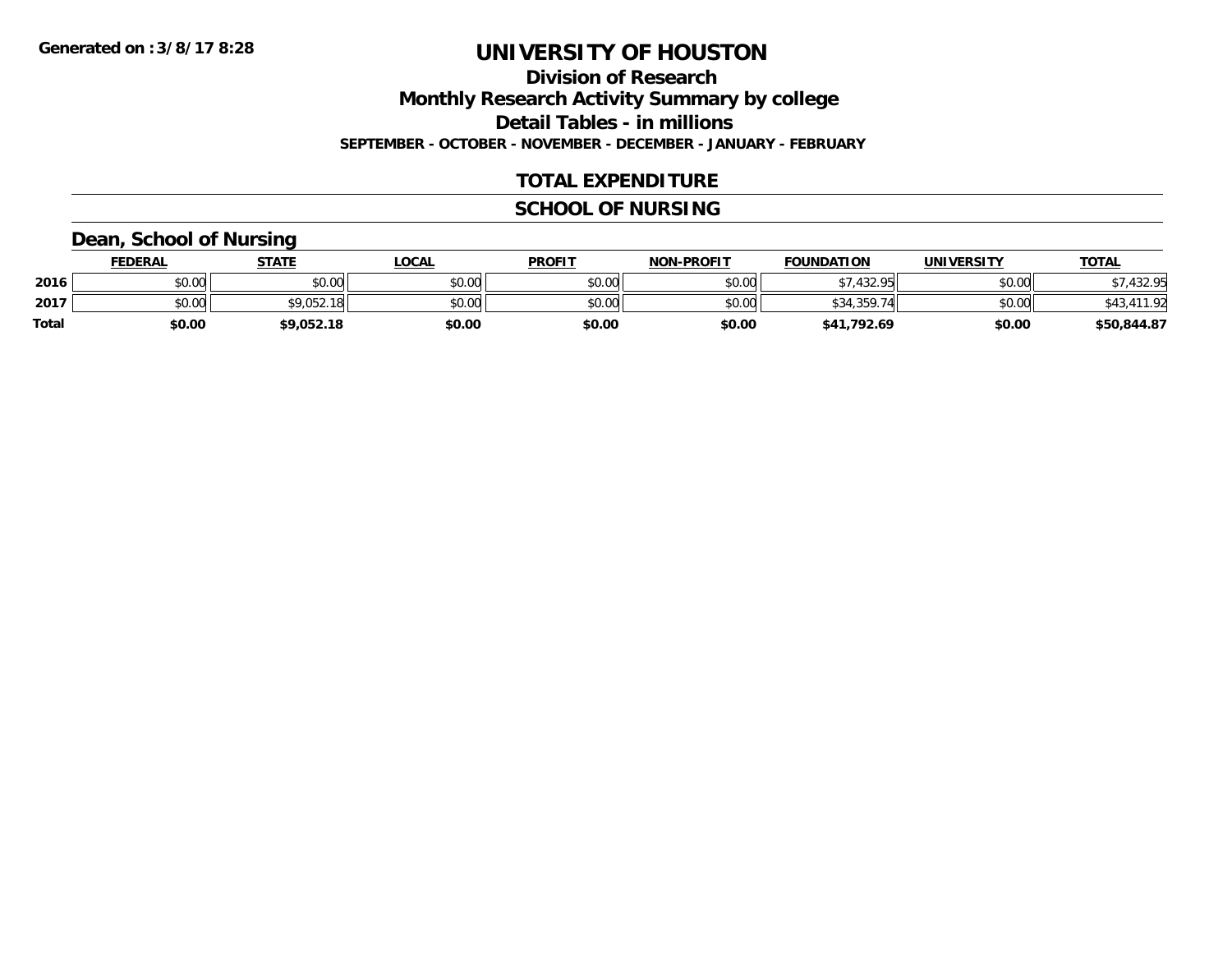**2016**

## **UNIVERSITY OF HOUSTON**

### **Division of Research**

**Monthly Research Activity Summary by college**

**Detail Tables - in millions**

**SEPTEMBER - OCTOBER - NOVEMBER - DECEMBER - JANUARY - FEBRUARY**

### **TOTAL EXPENDITURE**

#### **SENIOR V.P. FOR ACADEMIC AFFAIRS AND PROVOST**

|      | <b>Challenger Program</b>        |              |                                              |               |                   |                   |                   |              |
|------|----------------------------------|--------------|----------------------------------------------|---------------|-------------------|-------------------|-------------------|--------------|
|      | <b>FEDERAL</b>                   | <b>STATE</b> | <b>LOCAL</b>                                 | <b>PROFIT</b> | <b>NON-PROFIT</b> | <b>FOUNDATION</b> | <b>UNIVERSITY</b> | <b>TOTAL</b> |
| 2013 | \$0.00                           | \$0.00       | \$0.00                                       | \$0.00        | \$0.00            | \$0.00            | \$0.00            | \$0.00       |
| 2014 | \$0.00                           | \$0.00       | \$0.00                                       | \$0.00        | \$0.00            | \$0.00            | \$0.00            | \$0.00       |
| 2015 | \$0.00                           | \$0.00       | \$0.00                                       | \$0.00        | \$0.00            | \$0.00            | \$0.00            | \$0.00       |
| 2016 | \$0.00                           | \$0.00       | \$0.00                                       | \$0.00        | \$0.00            | \$0.00            | \$0.00            | \$0.00       |
|      | <b>Learning Support Services</b> |              |                                              |               |                   |                   |                   |              |
|      | <b>FEDERAL</b>                   | <b>STATE</b> | <b>LOCAL</b>                                 | <b>PROFIT</b> | <b>NON-PROFIT</b> | <b>FOUNDATION</b> | <b>UNIVERSITY</b> | <b>TOTAL</b> |
| 2013 | \$0.00                           | \$0.00       | \$0.00                                       | \$0.00        | \$0.00            | \$0.00            | \$0.00            | \$0.00       |
|      | <b>Office of Admissions</b>      |              |                                              |               |                   |                   |                   |              |
|      | <b>FEDERAL</b>                   | <b>STATE</b> | <b>LOCAL</b>                                 | <b>PROFIT</b> | <b>NON-PROFIT</b> | <b>FOUNDATION</b> | <b>UNIVERSITY</b> | <b>TOTAL</b> |
| 2013 | \$0.00                           | \$0.00       | \$0.00                                       | \$0.00        | \$0.00            | \$0.00            | \$0.00            | \$0.00       |
| 2014 | \$0.00                           | \$0.00       | \$0.00                                       | \$0.00        | \$0.00            | \$0.00            | \$0.00            | \$0.00       |
| 2015 | \$0.00                           | \$0.00       | \$0.00                                       | \$0.00        | \$0.00            | \$0.00            | \$0.00            | \$0.00       |
|      | <b>Pre-Health Advising</b>       |              |                                              |               |                   |                   |                   |              |
|      | <b>FEDERAL</b>                   | <b>STATE</b> | <b>LOCAL</b>                                 | <b>PROFIT</b> | <b>NON-PROFIT</b> | <b>FOUNDATION</b> | <b>UNIVERSITY</b> | <b>TOTAL</b> |
| 2015 | \$0.00                           | \$0.00       | \$0.00                                       | \$0.00        | \$0.00            | \$0.00            | \$0.00            | \$0.00       |
| 2016 | \$0.00                           | \$0.00       | \$0.00                                       | \$0.00        | \$0.00            | \$0.00            | \$0.00            | \$0.00       |
|      |                                  |              | Senior V.P. for Academic Affairs and Provost |               |                   |                   |                   |              |
|      | <b>FEDERAL</b>                   | <b>STATE</b> | <b>LOCAL</b>                                 | <b>PROFIT</b> | <b>NON-PROFIT</b> | <b>FOUNDATION</b> | <b>UNIVERSITY</b> | <b>TOTAL</b> |
| 2013 | \$0.00                           | \$0.00       | \$0.00                                       | \$0.00        | \$0.00            | \$0.00            | \$0.00            | \$0.00       |
| 2014 | \$0.00                           | \$0.00       | \$0.00                                       | \$38,767.38   | \$0.00            | \$0.00            | \$0.00            | \$38,767.38  |
| 2015 | \$0.00                           | \$0.00       | \$0.00                                       | \$0.00        | \$0.00            | \$0.00            | \$0.00            | \$0.00       |
| 2016 | \$0.00                           | \$0.00       | \$0.00                                       | \$0.00        | \$0.00            | \$0.00            | \$0.00            | \$0.00       |
| 2017 | \$0.00                           | \$0.00       | \$0.00                                       | \$0.00        | \$0.00            | \$0.00            | \$0.00            | \$0.00       |
|      | <b>Student Support Services</b>  |              |                                              |               |                   |                   |                   |              |
|      | <b>FEDERAL</b>                   | <b>STATE</b> | <b>LOCAL</b>                                 | <b>PROFIT</b> | <b>NON-PROFIT</b> | <b>FOUNDATION</b> | <b>UNIVERSITY</b> | <b>TOTAL</b> |
| 2014 | \$0.00                           | \$0.00       | \$0.00                                       | \$0.00        | \$0.00            | \$0.00            | \$0.00            | \$0.00       |
| 2015 | \$0.00                           | \$0.00       | \$0.00                                       | \$0.00        | \$0.00            | \$0.00            | \$0.00            | \$0.00       |

6 \$0.00 \$0.00 \$0.00 \$0.00 \$0.00 \$0.00 \$0.00 \$0.00 \$0.00 \$0.00 \$0.00 \$0.00 \$0.00 \$0.00 \$0.00 \$0.00 \$0.00 \$0.00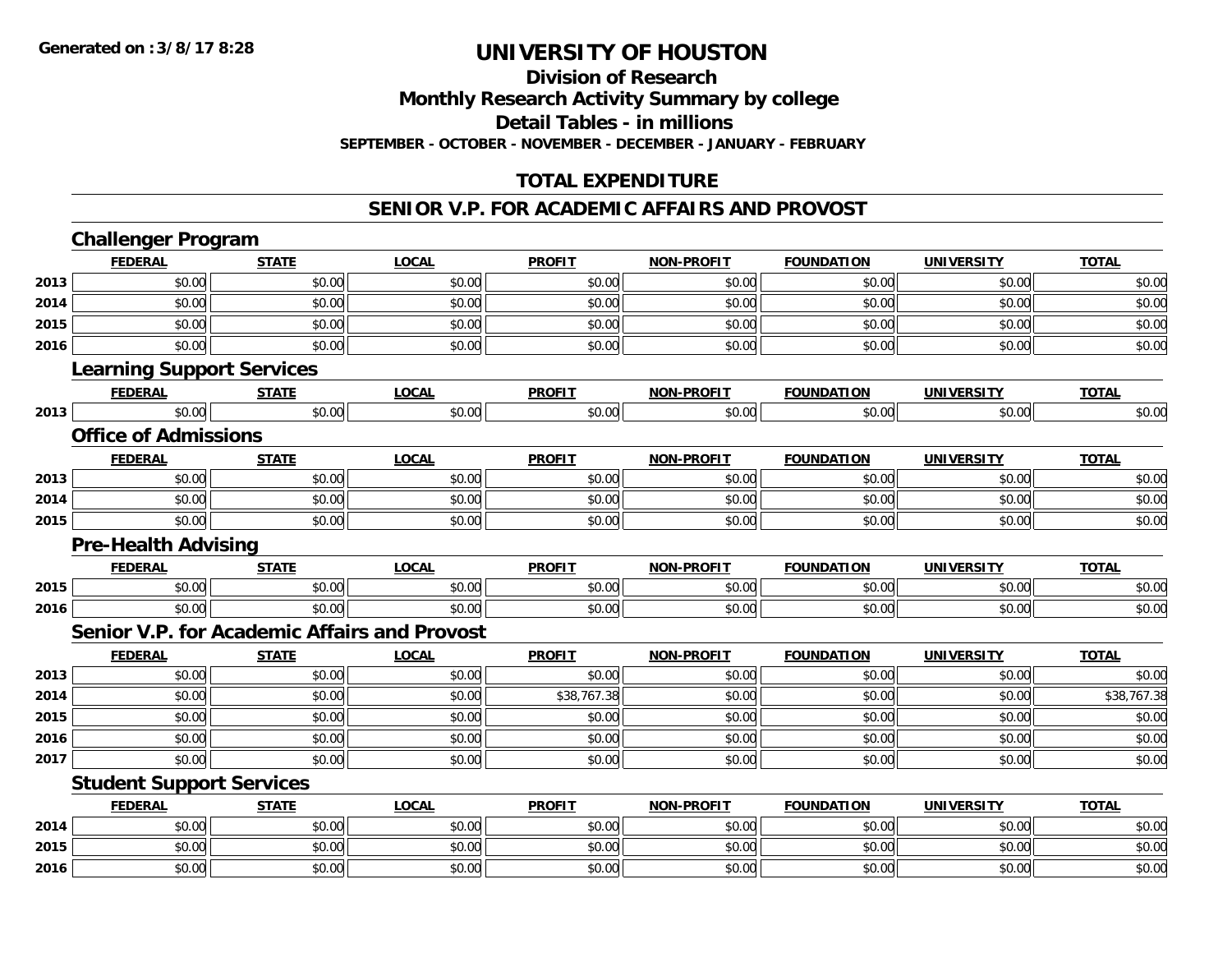#### **Division of Research**

**Monthly Research Activity Summary by college**

**Detail Tables - in millions**

**SEPTEMBER - OCTOBER - NOVEMBER - DECEMBER - JANUARY - FEBRUARY**

### **TOTAL EXPENDITURE**

#### **SENIOR V.P. FOR ACADEMIC AFFAIRS AND PROVOST**

|       | <b>UH Energy</b>              |                                             |              |               |                   |                   |                   |              |
|-------|-------------------------------|---------------------------------------------|--------------|---------------|-------------------|-------------------|-------------------|--------------|
|       | <b>FEDERAL</b>                | <b>STATE</b>                                | <b>LOCAL</b> | <b>PROFIT</b> | <b>NON-PROFIT</b> | <b>FOUNDATION</b> | <b>UNIVERSITY</b> | <b>TOTAL</b> |
| 2015  | \$0.00                        | \$0.00                                      | \$0.00       | \$0.00        | \$0.00            | \$0.00            | \$0.00            | \$0.00       |
| 2016  | \$0.00                        | \$0.00                                      | \$0.00       | \$0.00        | \$0.00            | \$0.00            | \$0.00            | \$0.00       |
| 2017  | \$0.00                        | \$0.00                                      | \$0.00       | \$0.00        | \$0.00            | \$0.00            | \$0.00            | \$0.00       |
|       | <b>Undergraduate Scholars</b> |                                             |              |               |                   |                   |                   |              |
|       | <b>FEDERAL</b>                | <b>STATE</b>                                | <b>LOCAL</b> | <b>PROFIT</b> | <b>NON-PROFIT</b> | <b>FOUNDATION</b> | <b>UNIVERSITY</b> | <b>TOTAL</b> |
| 2013  | \$0.00                        | \$2,810.90                                  | \$0.00       | \$0.00        | \$0.00            | \$0.00            | \$0.00            | \$2,810.90   |
| 2014  | \$0.00                        | \$4,935.38                                  | \$0.00       | \$0.00        | \$0.00            | \$0.00            | \$0.00            | \$4,935.38   |
|       |                               | <b>Undergraduate Student Success</b>        |              |               |                   |                   |                   |              |
|       | <b>FEDERAL</b>                | <b>STATE</b>                                | <b>LOCAL</b> | <b>PROFIT</b> | <b>NON-PROFIT</b> | <b>FOUNDATION</b> | <b>UNIVERSITY</b> | <b>TOTAL</b> |
| 2013  | \$0.00                        | \$10,249.19                                 | \$0.00       | \$0.00        | \$0.00            | \$0.00            | \$0.00            | \$10,249.19  |
| 2014  | \$0.00                        | \$15,076.34                                 | \$0.00       | \$0.00        | \$0.00            | \$0.00            | \$0.00            | \$15,076.34  |
| 2015  | \$153,832.26                  | \$13,798.92                                 | \$0.00       | \$0.00        | \$0.00            | \$0.00            | \$0.00            | \$167,631.18 |
| 2016  | \$17,638.59                   | \$41,168.71                                 | \$0.00       | \$0.00        | \$0.00            | \$0.00            | \$0.00            | \$58,807.30  |
| 2017  | \$0.00                        | (\$3,962.34)                                | \$0.00       | \$0.00        | \$0.00            | \$0.00            | \$0.00            | (\$3,962.34) |
|       |                               | <b>Undergraduate Student Success Center</b> |              |               |                   |                   |                   |              |
|       | <b>FEDERAL</b>                | <b>STATE</b>                                | <b>LOCAL</b> | <b>PROFIT</b> | <b>NON-PROFIT</b> | <b>FOUNDATION</b> | <b>UNIVERSITY</b> | <b>TOTAL</b> |
| 2013  | \$171,852.57                  | \$157.25                                    | \$0.00       | \$0.00        | (\$539.58)        | \$0.00            | \$0.00            | \$171,470.24 |
| 2014  | \$182,026.62                  | (\$88.68)                                   | \$0.00       | \$0.00        | \$0.00            | \$0.00            | \$0.00            | \$181,937.94 |
| 2015  | \$0.00                        | \$0.00                                      | \$0.00       | \$0.00        | \$19,102.78       | \$0.00            | \$0.00            | \$19,102.78  |
| 2016  | \$0.00                        | \$0.00                                      | \$0.00       | \$0.00        | \$323.67          | \$0.00            | \$0.00            | \$323.67     |
| Total | \$525,350.04                  | \$84,145.67                                 | \$0.00       | \$38,767.38   | \$18,886.86       | \$0.00            | \$0.00            | \$667,149.95 |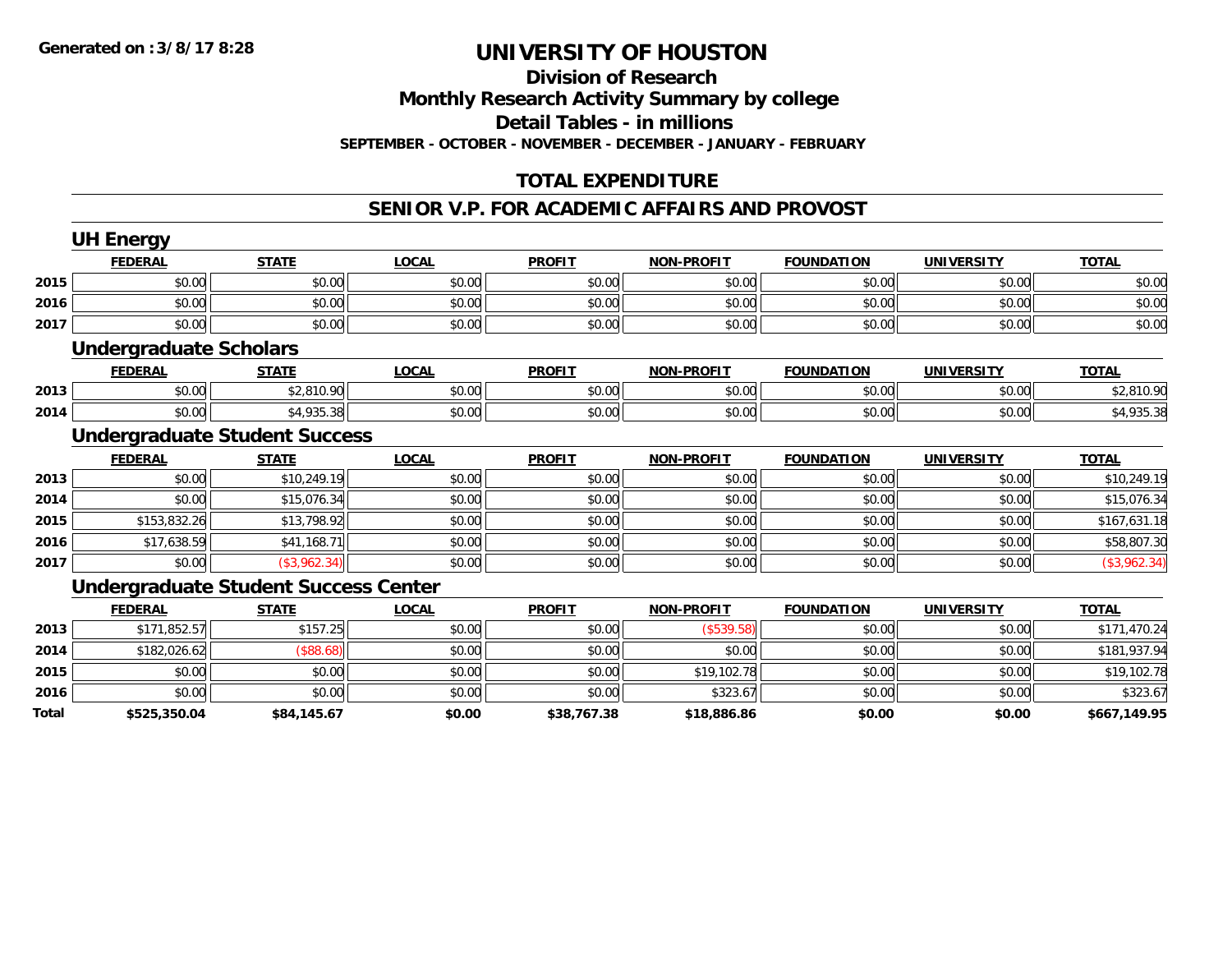### **Division of ResearchMonthly Research Activity Summary by college Detail Tables - in millions SEPTEMBER - OCTOBER - NOVEMBER - DECEMBER - JANUARY - FEBRUARY**

#### **TOTAL EXPENDITURE**

#### **UH LAW CENTER**

|       | Dean, Law      |              |              |               |                   |                   |                   |              |
|-------|----------------|--------------|--------------|---------------|-------------------|-------------------|-------------------|--------------|
|       | <b>FEDERAL</b> | <b>STATE</b> | <b>LOCAL</b> | <b>PROFIT</b> | <b>NON-PROFIT</b> | <b>FOUNDATION</b> | <b>UNIVERSITY</b> | <b>TOTAL</b> |
| 2013  | \$0.00         | \$0.00       | \$0.00       | \$0.00        | \$0.00            | \$0.00            | \$0.00            | \$0.00       |
| 2016  | \$0.00         | \$30,378.85  | \$0.00       | \$0.00        | \$0.00            | \$0.00            | \$0.00            | \$30,378.85  |
| 2017  | \$0.00         | \$36,526.79  | \$0.00       | \$0.00        | \$0.00            | \$0.00            | \$0.00            | \$36,526.79  |
|       | Law-UH         |              |              |               |                   |                   |                   |              |
|       | <b>FEDERAL</b> | <b>STATE</b> | <b>LOCAL</b> | <b>PROFIT</b> | <b>NON-PROFIT</b> | <b>FOUNDATION</b> | <b>UNIVERSITY</b> | <b>TOTAL</b> |
| 2013  | \$133,738.92   | \$63,498.61  | \$0.00       | \$0.00        | \$0.00            | \$28,478.77       | \$0.00            | \$225,716.30 |
| 2014  | \$9,182.58     | \$80,125.80  | \$0.00       | \$0.00        | \$0.00            | \$5,636.78        | \$0.00            | \$94,945.16  |
| 2015  | \$35,356.32    | \$96,729.37  | \$0.00       | \$0.00        | \$0.00            | \$3,504.26        | \$0.00            | \$135,589.95 |
| 2016  | \$16,331.10    | \$47,600.35  | \$0.00       | \$0.00        | \$0.00            | \$67,574.84       | \$0.00            | \$131,506.29 |
| 2017  | \$14,086.15    | \$40,310.50  | \$0.00       | \$0.00        | \$1,198.02        | \$36,784.59       | \$0.00            | \$92,379.26  |
| Total | \$208,695.07   | \$395,170.27 | \$0.00       | \$0.00        | \$1,198.02        | \$141,979.24      | \$0.00            | \$747.042.60 |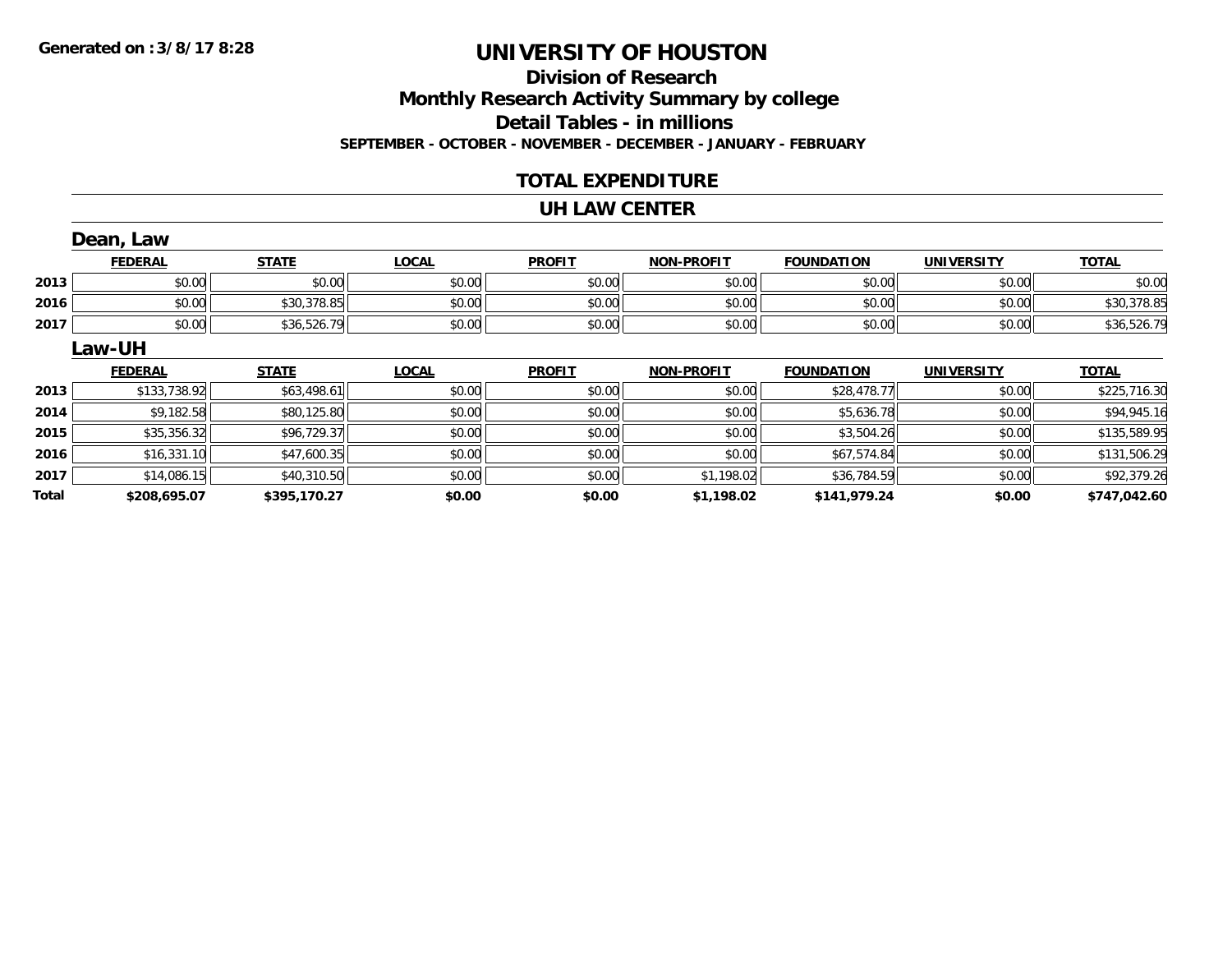#### **Division of ResearchMonthly Research Activity Summary by college Detail Tables - in millions SEPTEMBER - OCTOBER - NOVEMBER - DECEMBER - JANUARY - FEBRUARY**

#### **TOTAL EXPENDITURE**

#### **UKNOWN COLLEGE**

#### **Unknown Department**

|      | <b>FEDERAL</b>        | <b>STATE</b> | LOCAL  | <b>PROFIT</b> | <b>I-PROFIT</b><br><b>NON</b> | <b>FOUNDATION</b> | <b>UNIVERSITY</b> | <b>TOTAL</b> |
|------|-----------------------|--------------|--------|---------------|-------------------------------|-------------------|-------------------|--------------|
| 2015 | <b>CO OC</b><br>DU.UU | \$0.00       | \$0.00 | \$0.00        | \$0.00                        | \$0.00            | \$0.00            | \$0.00       |
| 2016 | ሰሰ ሰሰ<br>DU.UU        | \$0.00       | \$0.00 | \$0.00        | \$0.00                        | \$0.00            | \$0.00            | \$0.00       |
| 2017 | \$0.00                | \$0.00       | \$0.00 | \$0.00        | \$0.00                        | \$0.00            | \$0.00            | \$0.00       |

### **Wrong Department - Please Dont Select It**

|              | <b>FEDERAL</b> | <b>STATE</b> | <b>LOCAL</b> | <b>PROFIT</b> | <b>NON-PROFIT</b> | <b>FOUNDATION</b> | <b>UNIVERSITY</b> | <b>TOTAL</b> |
|--------------|----------------|--------------|--------------|---------------|-------------------|-------------------|-------------------|--------------|
| 2013         | \$0.00         | \$0.00       | \$0.00       | \$0.00        | \$0.00            | \$0.00            | \$0.00            | \$0.00       |
| 2014         | \$0.00         | \$0.00       | \$0.00       | \$0.00        | \$0.00            | \$0.00            | \$0.00            | \$0.00       |
| 2015         | \$0.00         | \$0.00       | \$0.00       | \$0.00        | \$0.00            | \$0.00            | \$0.00            | \$0.00       |
| 2016         | \$0.00         | \$0.00       | \$0.00       | \$0.00        | \$0.00            | \$0.00            | \$0.00            | \$0.00       |
| <b>Total</b> | \$0.00         | \$0.00       | \$0.00       | \$0.00        | \$0.00            | \$0.00            | \$0.00            | \$0.00       |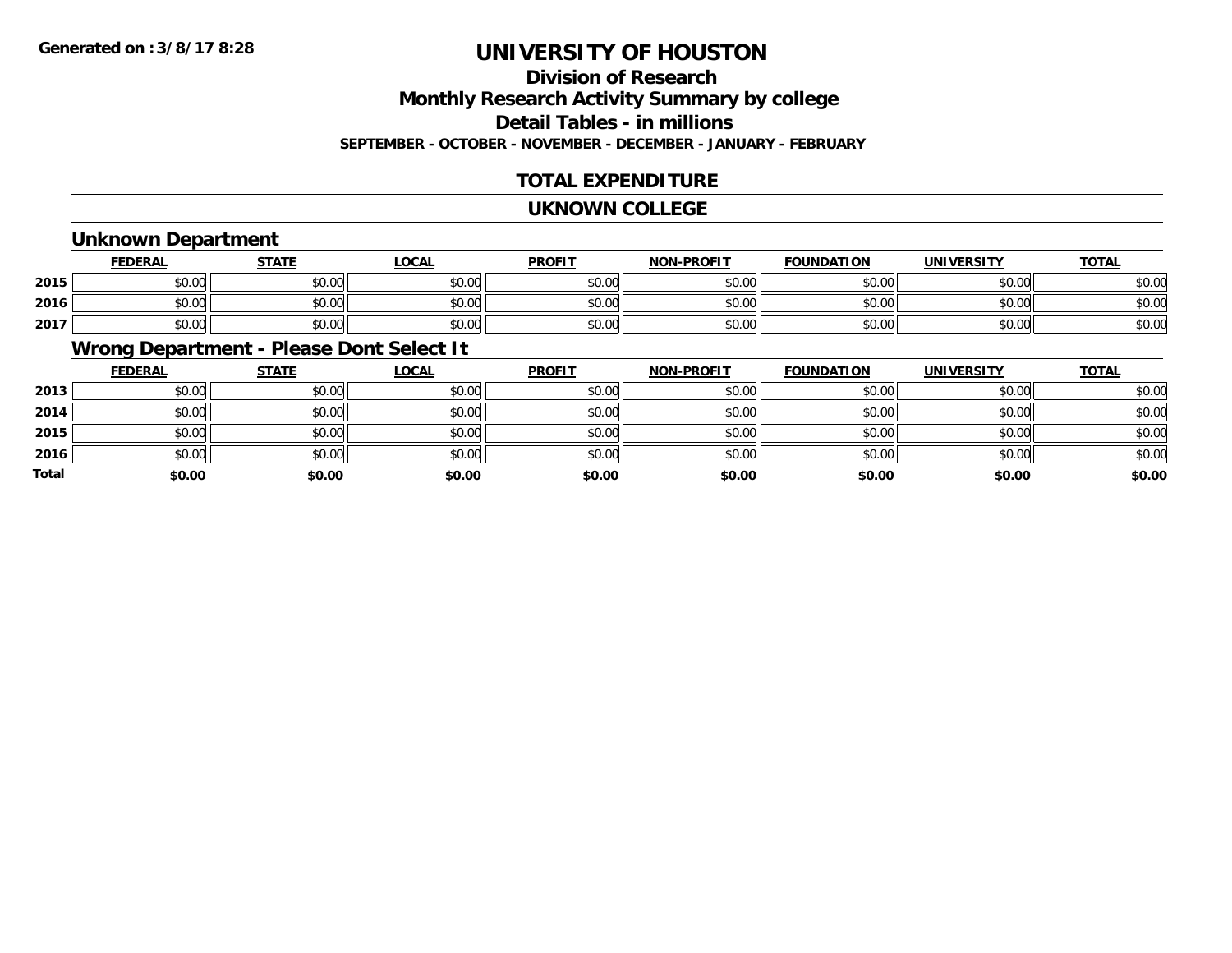#### **Division of Research Monthly Research Activity Summary by college Detail Tables - in millions SEPTEMBER - OCTOBER - NOVEMBER - DECEMBER - JANUARY - FEBRUARY**

#### **TOTAL EXPENDITURE**

#### **VICE PRESIDENT FOR ADMINISTRATION**

|       | <b>KUHF - Radio</b>         |              |              |               |                   |                   |                   |                 |
|-------|-----------------------------|--------------|--------------|---------------|-------------------|-------------------|-------------------|-----------------|
|       | <b>FEDERAL</b>              | <b>STATE</b> | <b>LOCAL</b> | <b>PROFIT</b> | <b>NON-PROFIT</b> | <b>FOUNDATION</b> | <b>UNIVERSITY</b> | <b>TOTAL</b>    |
| 2013  | \$0.00                      | \$0.00       | \$0.00       | \$0.00        | \$2,044,710.00    | \$0.00            | \$0.00            | \$2,044,710.00  |
| 2014  | \$0.00                      | \$0.00       | \$0.00       | \$0.00        | \$2,147,867.00    | \$0.00            | \$0.00            | \$2,147,867.00  |
| 2015  | \$128,733.00                | \$0.00       | \$0.00       | \$0.00        | \$2,363,344.00    | \$0.00            | \$0.00            | \$2,492,077.00  |
| 2016  | \$0.00                      | \$0.00       | \$0.00       | \$0.00        | \$1,691,890.00    | \$0.00            | \$0.00            | \$1,691,890.00  |
| 2017  | \$0.00                      | \$0.00       | \$0.00       | \$0.00        | \$2,145,514.00    | \$0.00            | \$0.00            | \$2,145,514.00  |
|       | <b>Physical Plant</b>       |              |              |               |                   |                   |                   |                 |
|       | <b>FEDERAL</b>              | <b>STATE</b> | <b>LOCAL</b> | <b>PROFIT</b> | <b>NON-PROFIT</b> | <b>FOUNDATION</b> | <b>UNIVERSITY</b> | <b>TOTAL</b>    |
| 2013  | \$0.00                      | \$0.00       | \$0.00       | \$0.00        | \$0.00            | \$0.00            | \$0.00            | \$0.00          |
| 2014  | \$0.00                      | \$0.00       | \$0.00       | \$0.00        | \$0.00            | \$0.00            | \$0.00            | \$0.00          |
| 2015  | \$0.00                      | \$0.00       | \$0.00       | \$0.00        | \$0.00            | \$0.00            | \$0.00            | \$0.00          |
| 2016  | \$0.00                      | \$0.00       | \$0.00       | \$0.00        | \$0.00            | \$0.00            | \$0.00            | \$0.00          |
|       | <b>UH Police Department</b> |              |              |               |                   |                   |                   |                 |
|       | <b>FEDERAL</b>              | <b>STATE</b> | <b>LOCAL</b> | <b>PROFIT</b> | <b>NON-PROFIT</b> | <b>FOUNDATION</b> | <b>UNIVERSITY</b> | <b>TOTAL</b>    |
| 2014  | \$3,000.00                  | \$0.00       | \$0.00       | \$0.00        | \$0.00            | \$0.00            | \$0.00            | \$3,000.00      |
| 2016  | \$2,994.00                  | \$0.00       | \$0.00       | \$0.00        | \$0.00            | \$0.00            | \$0.00            | \$2,994.00      |
| Total | \$134,727.00                | \$0.00       | \$0.00       | \$0.00        | \$10,393,325.00   | \$0.00            | \$0.00            | \$10,528,052.00 |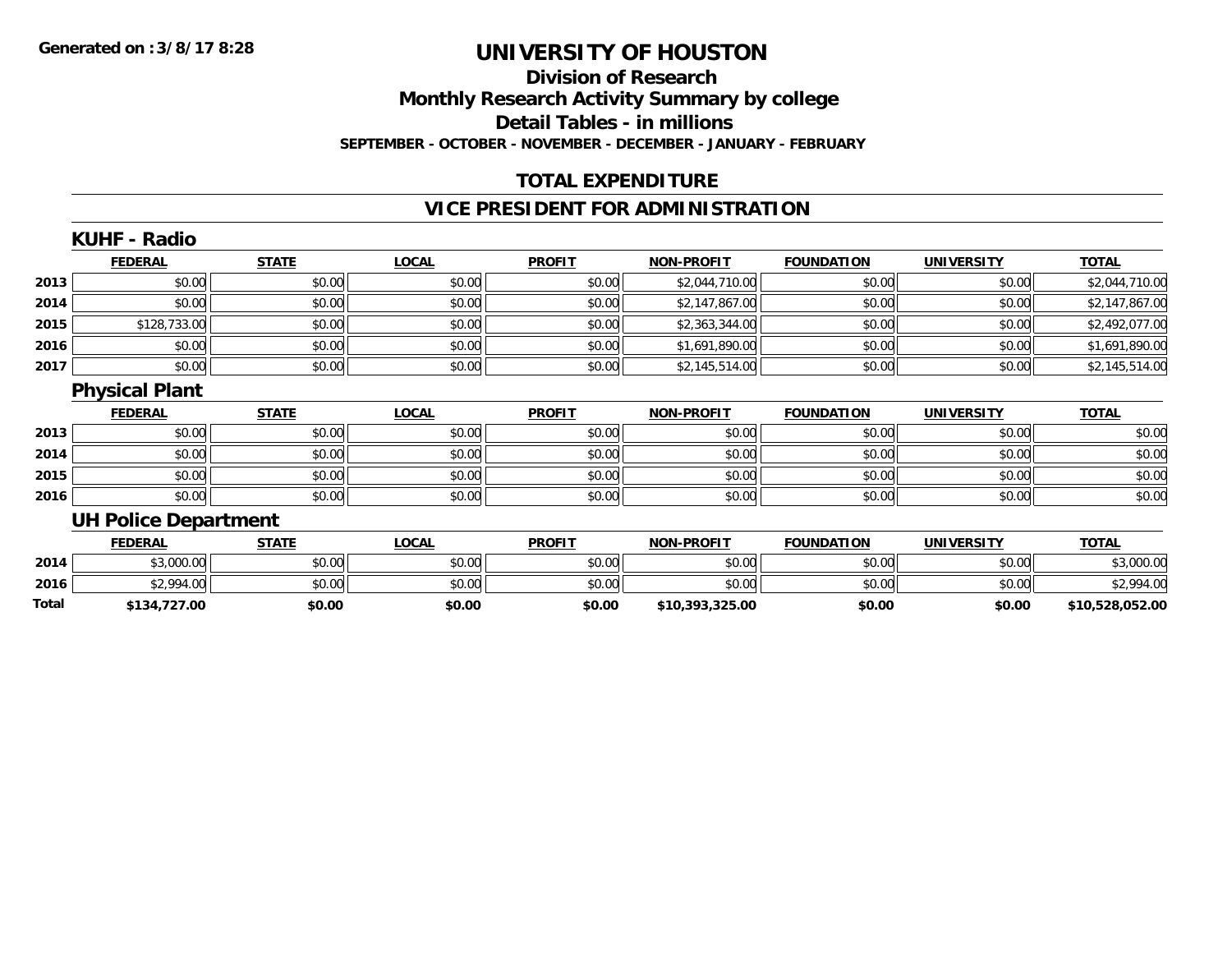**Division of Research**

**Monthly Research Activity Summary by college**

**Detail Tables - in millions**

**SEPTEMBER - OCTOBER - NOVEMBER - DECEMBER - JANUARY - FEBRUARY**

### **TOTAL EXPENDITURE**

#### **VICE PRESIDENT FOR STUDENT AFFAIRS**

#### **Childrens Learning Centers**

|      | <b>FEDERAL</b>        | <b>STATE</b> | <b>LOCAL</b> | <b>PROFIT</b> | <b>NON-PROFIT</b> | <b>FOUNDATION</b> | <b>UNIVERSITY</b> | <b>TOTAL</b> |
|------|-----------------------|--------------|--------------|---------------|-------------------|-------------------|-------------------|--------------|
| 2013 | \$0.00                | \$0.00       | \$0.00       | \$0.00        | \$0.28            | \$0.00            | \$0.00            | \$0.28       |
| 2014 | \$72,283.57           | \$0.00       | \$0.00       | \$0.00        | \$0.00            | \$0.00            | \$0.00            | \$72,283.57  |
| 2015 | \$96,963.43           | \$0.00       | \$0.00       | \$0.00        | \$0.00            | \$0.00            | \$0.00            | \$96,963.43  |
| 2016 | \$184,943.77          | \$0.00       | \$0.00       | \$0.00        | \$0.00            | \$0.00            | \$0.00            | \$184,943.77 |
| 2017 | \$146,379.24          | \$0.00       | \$0.00       | \$0.00        | \$0.00            | \$0.00            | \$0.00            | \$146,379.24 |
|      | Dean, Student Affairs |              |              |               |                   |                   |                   |              |
|      | <b>FEDERAL</b>        | <b>STATE</b> | <b>LOCAL</b> | <b>PROFIT</b> | <b>NON-PROFIT</b> | <b>FOUNDATION</b> | <b>UNIVERSITY</b> | <b>TOTAL</b> |
| 2013 | \$3,721.51            | \$0.00       | \$0.00       | \$0.00        | \$0.00            | \$0.00            | \$0.00            | \$3,721.51   |
|      | .<br>-                |              |              |               |                   |                   |                   |              |

#### **Vice President, Student Affairs**

|       | <b>FEDERAL</b> | <b>STATE</b> | <u>LOCAL</u> | <b>PROFIT</b> | <b>NON-PROFIT</b> | <b>FOUNDATION</b> | <b>UNIVERSITY</b> | <b>TOTAL</b> |
|-------|----------------|--------------|--------------|---------------|-------------------|-------------------|-------------------|--------------|
| 2013  | \$33,384.49    | \$0.00       | \$0.00       | \$0.00        | \$0.00            | \$0.00            | \$0.00            | \$33,384.49  |
| 2014  | \$11,109.39    | \$0.00       | \$0.00       | \$0.00        | \$0.00            | \$0.00            | \$0.00            | \$11,109.39  |
| 2015  | \$0.00         | \$0.00       | \$0.00       | \$0.00        | \$0.00            | \$10,000.03       | \$0.00            | \$10,000.03  |
| Total | \$548,785.40   | \$0.00       | \$0.00       | \$0.00        | \$0.28            | \$10,000.03       | \$0.00            | \$558,785.71 |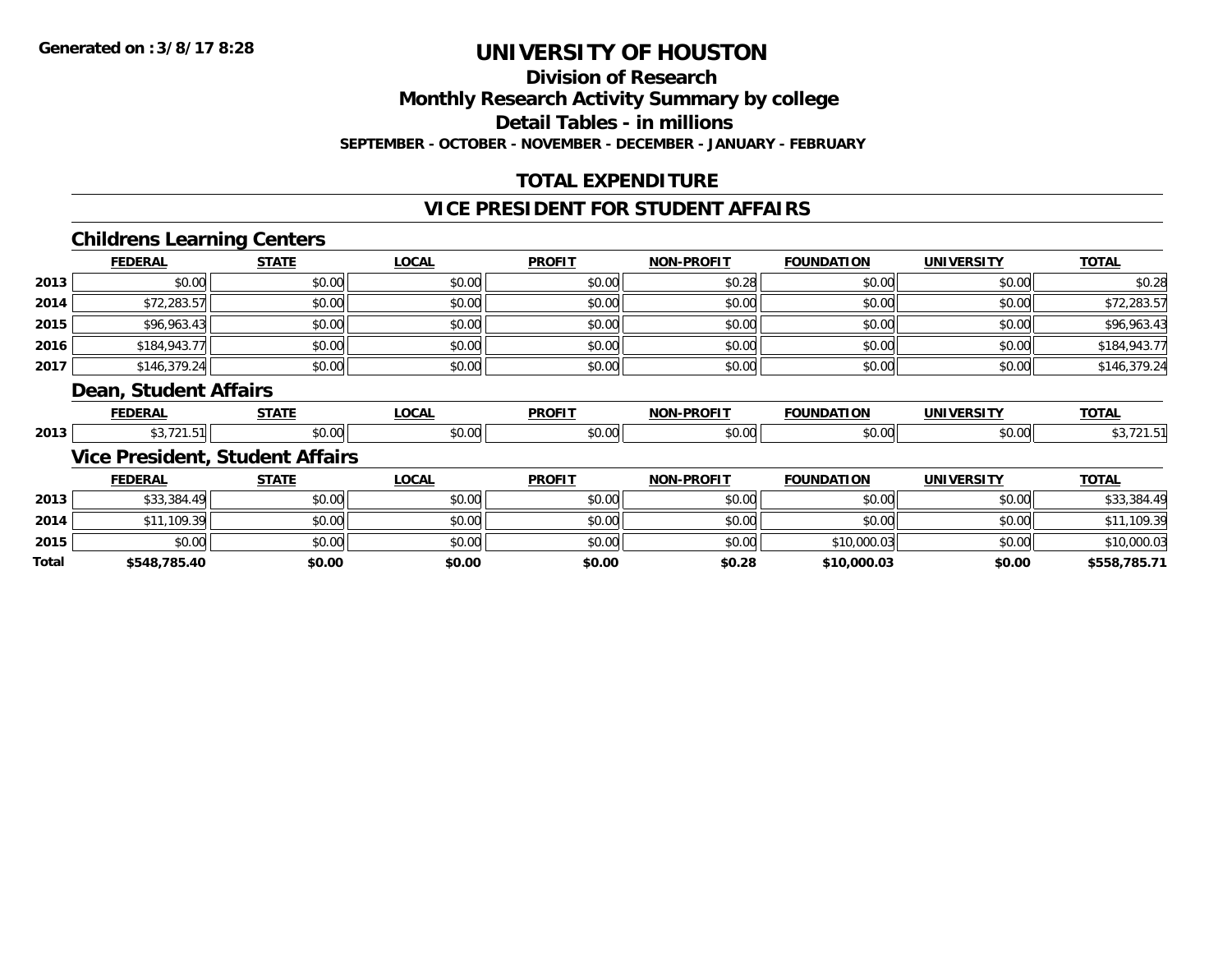**Division of Research**

**Monthly Research Activity Summary by college**

**Detail Tables - in millions**

**SEPTEMBER - OCTOBER - NOVEMBER - DECEMBER - JANUARY - FEBRUARY**

#### **IDC RECOVERY**

#### **C.T. BAUER COLLEGE OF BUSINESS**

|              | <b>Accountancy &amp; Taxation</b>        |              |              |               |                   |                   |                   |              |
|--------------|------------------------------------------|--------------|--------------|---------------|-------------------|-------------------|-------------------|--------------|
|              | <b>FEDERAL</b>                           | <b>STATE</b> | <b>LOCAL</b> | <b>PROFIT</b> | <b>NON-PROFIT</b> | <b>FOUNDATION</b> | <b>UNIVERSITY</b> | <b>TOTAL</b> |
| 2014         | \$0.00                                   | \$0.00       | \$0.00       | \$0.00        | \$0.00            | \$0.00            | \$0.00            | \$0.00       |
| 2015         | \$0.00                                   | \$0.00       | \$0.00       | \$0.00        | \$0.00            | \$0.00            | \$0.00            | \$0.00       |
|              | <b>Finance</b>                           |              |              |               |                   |                   |                   |              |
|              | <b>FEDERAL</b>                           | <b>STATE</b> | <b>LOCAL</b> | <b>PROFIT</b> | <b>NON-PROFIT</b> | <b>FOUNDATION</b> | <b>UNIVERSITY</b> | <b>TOTAL</b> |
| 2013         | \$0.00                                   | \$0.00       | \$0.00       | \$0.00        | \$0.00            | \$0.00            | \$0.00            | \$0.00       |
| 2014         | \$0.00                                   | \$0.00       | \$0.00       | \$0.00        | \$0.00            | \$0.00            | \$0.00            | \$0.00       |
| 2015         | \$0.00                                   | \$0.00       | \$0.00       | \$0.00        | \$0.00            | \$0.00            | \$0.00            | \$0.00       |
|              | Management                               |              |              |               |                   |                   |                   |              |
|              | <b>FEDERAL</b>                           | <b>STATE</b> | <b>LOCAL</b> | <b>PROFIT</b> | <b>NON-PROFIT</b> | <b>FOUNDATION</b> | <b>UNIVERSITY</b> | <b>TOTAL</b> |
| 2013         | \$2,100.00                               | \$0.00       | \$0.00       | \$0.00        | \$0.00            | \$0.00            | \$0.00            | \$2,100.00   |
| 2014         | \$1,260.00                               | \$0.00       | \$0.00       | \$0.00        | \$0.00            | \$0.00            | \$0.00            | \$1,260.00   |
| 2015         | \$3,600.00                               | \$0.00       | \$0.00       | \$0.00        | \$0.00            | \$0.00            | \$0.00            | \$3,600.00   |
|              | <b>Marketing</b>                         |              |              |               |                   |                   |                   |              |
|              | <b>FEDERAL</b>                           | <b>STATE</b> | <b>LOCAL</b> | <b>PROFIT</b> | <b>NON-PROFIT</b> | <b>FOUNDATION</b> | <b>UNIVERSITY</b> | <b>TOTAL</b> |
| 2013         | \$0.00                                   | \$0.00       | \$0.00       | \$0.00        | \$0.00            | \$0.00            | \$0.00            | \$0.00       |
| 2014         | \$0.00                                   | \$0.00       | \$0.00       | \$0.00        | \$0.00            | \$0.00            | \$0.00            | \$0.00       |
| 2015         | \$0.00                                   | \$0.00       | \$0.00       | \$0.00        | \$0.00            | \$0.00            | \$0.00            | \$0.00       |
| 2016         | \$0.00                                   | \$0.00       | \$0.00       | \$0.00        | \$0.00            | \$0.00            | \$0.00            | \$0.00       |
| 2017         | \$0.00                                   | \$0.00       | \$0.00       | \$0.00        | \$0.00            | \$0.00            | \$0.00            | \$0.00       |
|              | <b>Small Business Development Center</b> |              |              |               |                   |                   |                   |              |
|              | <b>FEDERAL</b>                           | <b>STATE</b> | <b>LOCAL</b> | <b>PROFIT</b> | <b>NON-PROFIT</b> | <b>FOUNDATION</b> | <b>UNIVERSITY</b> | <b>TOTAL</b> |
| 2013         | \$271,002.84                             | \$0.00       | \$0.00       | \$0.00        | \$0.00            | \$1,173.16        | \$0.00            | \$272,176.00 |
| 2014         | \$119,599.52                             | \$0.00       | \$0.00       | \$0.00        | \$0.00            | \$4,426.26        | \$0.00            | \$124,025.78 |
| 2015         | \$69,832.15                              | \$0.00       | \$0.00       | \$0.00        | \$0.00            | \$139.05          | \$0.00            | \$69,971.20  |
| 2016         | \$62,426.97                              | \$0.00       | \$0.00       | \$0.00        | \$0.00            | \$0.00            | \$0.00            | \$62,426.97  |
| 2017         | \$57,893.88                              | \$0.00       | \$0.00       | \$0.00        | \$0.00            | \$0.00            | \$0.00            | \$57,893.88  |
| <b>Total</b> | \$587,715.36                             | \$0.00       | \$0.00       | \$0.00        | \$0.00            | \$5,738.47        | \$0.00            | \$593,453.83 |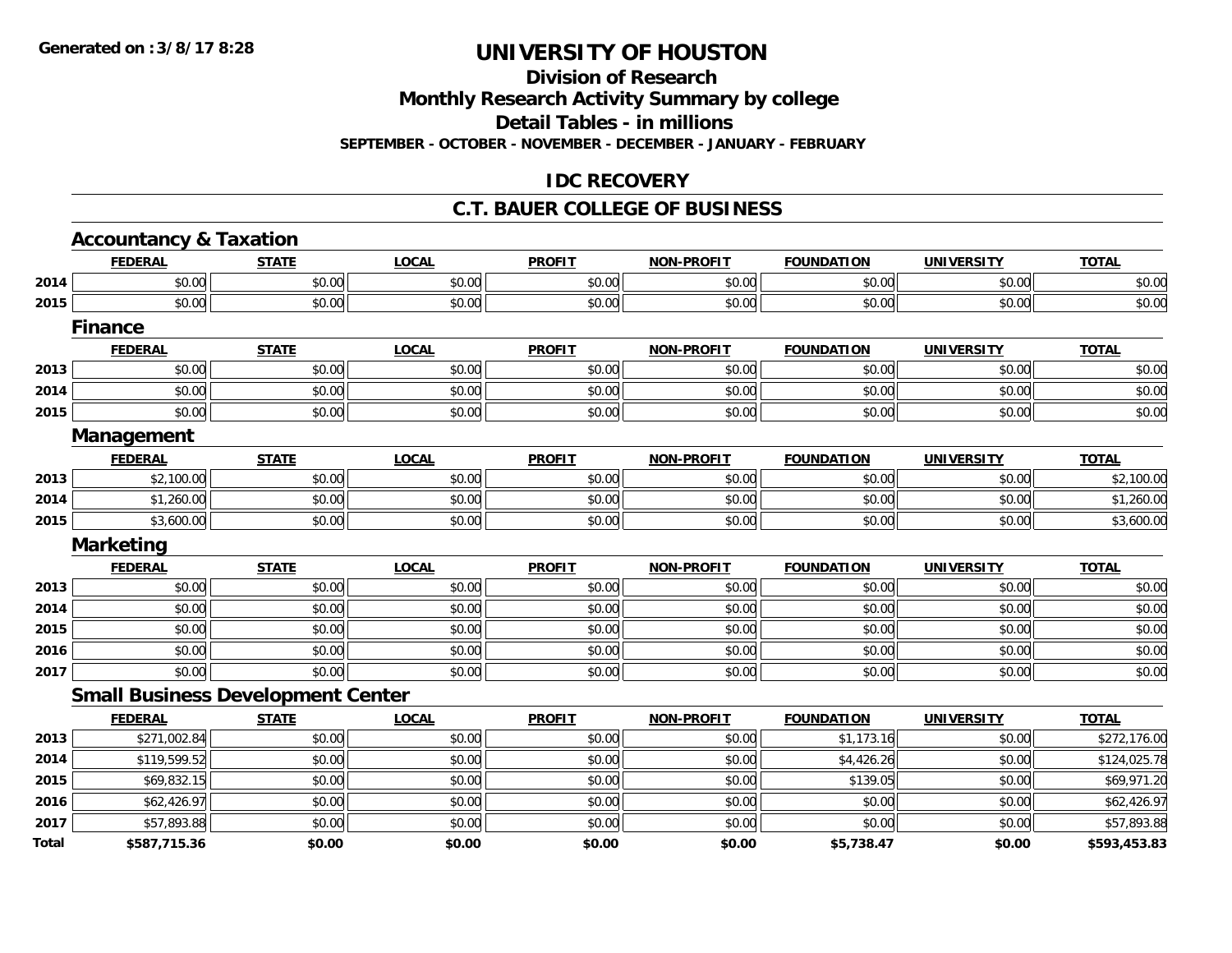## **Division of ResearchMonthly Research Activity Summary by college Detail Tables - in millions**

**SEPTEMBER - OCTOBER - NOVEMBER - DECEMBER - JANUARY - FEBRUARY**

### **IDC RECOVERY**

#### **COLLEGE OF ARCHITECTURE**

|      | Architecture       |              |              |               |                   |                   |                   |              |
|------|--------------------|--------------|--------------|---------------|-------------------|-------------------|-------------------|--------------|
|      | <b>FEDERAL</b>     | <b>STATE</b> | <b>LOCAL</b> | <b>PROFIT</b> | <b>NON-PROFIT</b> | <b>FOUNDATION</b> | <b>UNIVERSITY</b> | <b>TOTAL</b> |
| 2013 | \$0.00             | \$0.00       | \$0.00       | \$0.00        | \$0.00            | \$0.00            | \$0.00            | \$0.00       |
| 2014 | \$0.00             | \$0.00       | \$0.00       | \$0.00        | \$0.00            | \$0.00            | \$0.00            | \$0.00       |
| 2015 | \$0.00             | \$0.00       | \$0.00       | \$0.00        | \$0.00            | \$0.00            | \$0.00            | \$0.00       |
| 2016 | \$166.65           | \$0.00       | \$0.00       | \$0.00        | \$0.00            | \$0.00            | \$0.00            | \$166.65     |
| 2017 | \$1,341.97         | \$0.00       | \$0.00       | \$1,477.52    | \$0.00            | \$0.00            | \$0.00            | \$2,819.49   |
|      | Dean, Architecture |              |              |               |                   |                   |                   |              |

|              | <b>FEDERAI</b> | CTATE         | 0.00<br>UUMI | <b>PROFIT</b> | -PROFIT<br><b>MON</b> | <b>FOUNDATION</b> | <b>IINIVEDSITV</b> | <b>TAT</b> |
|--------------|----------------|---------------|--------------|---------------|-----------------------|-------------------|--------------------|------------|
| 2015         | ሐሴ ሰሰ<br>PU.UU | 0000<br>PO.OO | vv.vu        | 0000<br>JU.UU | 0000<br>∕∪.∪u         | ***<br>$\sim$     | 0000<br>vv.vv      |            |
| <b>Total</b> | .508.62        | \$0.00        | \$0.00       | .             | \$0.00                |                   | \$0.00             | uz.j       |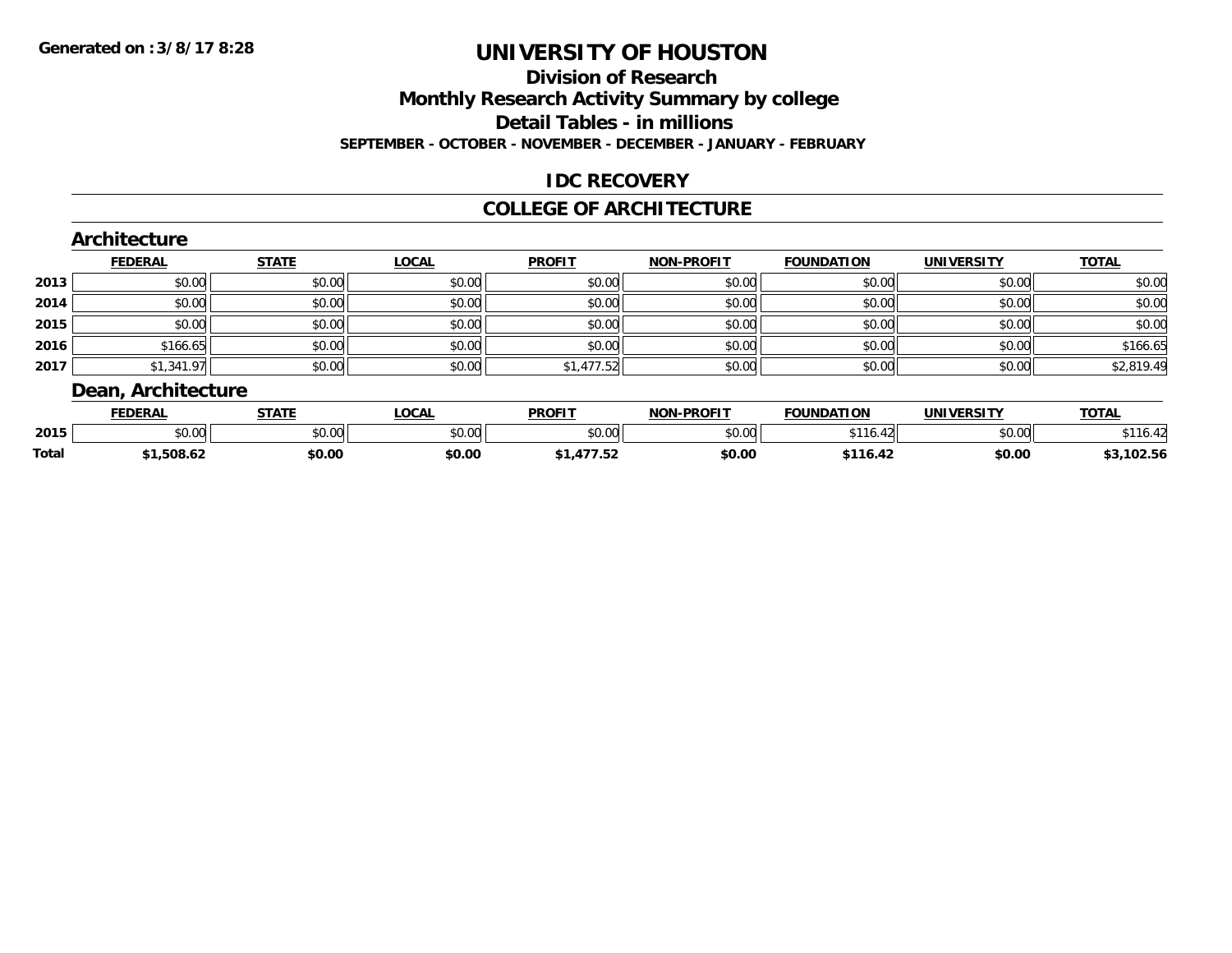### **Division of Research**

**Monthly Research Activity Summary by college**

**Detail Tables - in millions**

**SEPTEMBER - OCTOBER - NOVEMBER - DECEMBER - JANUARY - FEBRUARY**

#### **IDC RECOVERY**

#### **COLLEGE OF EDUCATION**

### **Consistency Mgmt and Coop Disc**

|      | <b>FEDERAL</b> | <b>STATE</b> | <b>LOCAL</b> | <b>PROFIT</b> | <b>NON-PROFIT</b> | <b>FOUNDATION</b> | <b>UNIVERSITY</b> | <b>TOTAL</b> |
|------|----------------|--------------|--------------|---------------|-------------------|-------------------|-------------------|--------------|
| 2013 | \$0.00         | \$0.00       | \$0.00       | \$0.00        | \$3,438.44        | \$0.00            | \$0.00            | \$3,438.44   |
| 2014 | \$0.00         | \$0.00       | \$2,053.67   | \$0.00        | \$246.15          | \$0.00            | \$0.00            | \$2,299.82   |
| 2015 | \$22,134.51    | \$0.00       | \$6,389.91   | \$0.00        | \$0.00            | \$0.00            | \$0.00            | \$28,524.42  |
| 2016 | \$48,220.20    | \$0.00       | \$4,581.22   | \$0.00        | \$0.00            | \$0.00            | \$0.00            | \$52,801.42  |
| 2017 | \$45,355.86    | \$0.00       | \$1,225.53   | \$0.00        | \$0.00            | \$0.00            | \$0.00            | \$46,581.39  |

#### **Curriculum and Instruction**

|      | <b>FEDERAL</b> | <u>STATE</u> | <u>LOCAL</u> | <b>PROFIT</b> | <b>NON-PROFIT</b> | <b>FOUNDATION</b> | <b>UNIVERSITY</b> | <b>TOTAL</b> |
|------|----------------|--------------|--------------|---------------|-------------------|-------------------|-------------------|--------------|
| 2013 | \$24,573.04    | \$6,808.72   | \$0.00       | \$0.00        | \$0.00            | \$1,662.10        | \$0.00            | \$33,043.85  |
| 2014 | \$34,730.40    | \$0.00       | \$0.00       | \$0.00        | \$0.00            | \$5,594.23        | \$0.00            | \$40,324.63  |
| 2015 | \$31,648.32    | \$0.00       | \$0.00       | \$0.00        | \$0.00            | \$4,793.06        | \$0.00            | \$36,441.39  |
| 2016 | \$44,557.42    | \$0.00       | \$0.00       | \$0.00        | \$0.00            | \$1,350.10        | \$0.00            | \$45,907.51  |
| 2017 | \$14,809.85    | \$0.00       | \$0.00       | \$0.00        | \$0.00            | \$6,772.82        | \$0.00            | \$21,582.66  |

#### **Dean, Education**

|      | <b>FEDERAL</b> | <b>STATE</b> | <b>LOCAL</b> | <b>PROFIT</b> | <b>NON-PROFIT</b> | <b>FOUNDATION</b> | <b>UNIVERSITY</b> | <b>TOTAL</b> |
|------|----------------|--------------|--------------|---------------|-------------------|-------------------|-------------------|--------------|
| 2013 | \$0.00         | \$0.00       | \$0.00       | \$0.00        | \$0.00            | \$0.00            | \$0.00            | \$0.00       |
| 2014 | \$0.00         | \$0.00       | \$0.00       | \$0.00        | \$0.00            | \$0.00            | \$0.00            | \$0.00       |
| 2015 | \$0.00         | \$0.00       | \$0.00       | \$0.00        | \$0.00            | \$0.00            | \$0.00            | \$0.00       |
| 2016 | \$0.00         | \$0.00       | \$0.00       | \$0.00        | \$0.00            | \$0.00            | \$0.00            | \$0.00       |
| 2017 | \$62.54        | \$0.00       | \$0.00       | \$0.00        | \$0.00            | \$6,772.82        | \$0.00            | \$6,835.36   |

#### **Educational Leadership & Policy Studies**

|      | <b>FEDERAL</b> | <b>STATE</b> | <u>LOCAL</u> | <b>PROFIT</b> | <b>NON-PROFIT</b> | <b>FOUNDATION</b> | <b>UNIVERSITY</b> | <b>TOTAL</b> |
|------|----------------|--------------|--------------|---------------|-------------------|-------------------|-------------------|--------------|
| 2013 | (\$0.01)       | \$0.00       | \$0.00       | \$0.00        | \$0.00            | \$6,648.39        | \$0.00            | \$6,648.38   |
| 2014 | \$2,897.98     | \$0.00       | \$0.00       | \$0.00        | \$410.91          | \$1,301.71        | \$0.00            | \$4,610.59   |
| 2015 | \$9,129.83     | \$0.00       | \$0.00       | \$0.00        | \$0.00            | \$1,198.27        | \$0.00            | \$10,328.09  |
| 2016 | \$8,600.69     | \$0.00       | \$0.00       | \$0.00        | \$0.00            | \$1,839.62        | \$0.00            | \$10,440.32  |
| 2017 | \$27,867.73    | \$0.00       | \$0.00       | \$0.00        | \$0.00            | \$1,609.77        | \$0.00            | \$29,477.50  |

#### **Institute for Urban Education**

|      | <b>FEDERAL</b>            | <b>CTATE</b>           | <b>LOCAL</b>              | <b>PROFIT</b>  | <b>LPROFIT</b><br>NON. | <b>FOUNDATION</b> | UNIVERSITY                                 | <b>TOTAL</b>                  |
|------|---------------------------|------------------------|---------------------------|----------------|------------------------|-------------------|--------------------------------------------|-------------------------------|
| 2013 | $*2.000.25$<br>\$2,098.23 | \$0.00                 | $\sim$<br>$\sim$<br>₽∪.∪∪ | ტი იი<br>DU.UU | 0000<br>pu.uu          | 0000<br>JU.UU     | $\theta$ $\theta$ $\theta$<br><b>JU.UU</b> | <b>NOR 23</b><br>92, U 70. ZJ |
| 2014 | 0.11<br>$\sim$            | $\sim$ $\sim$<br>0.00٪ | ሐ ሴ<br>$\sim$<br>vu.uu    | 0000<br>DU.UG  | 0000<br>JU.UU          | 0000<br>PU.UU     | 0.00<br><b>PU.UU</b>                       | 1.041                         |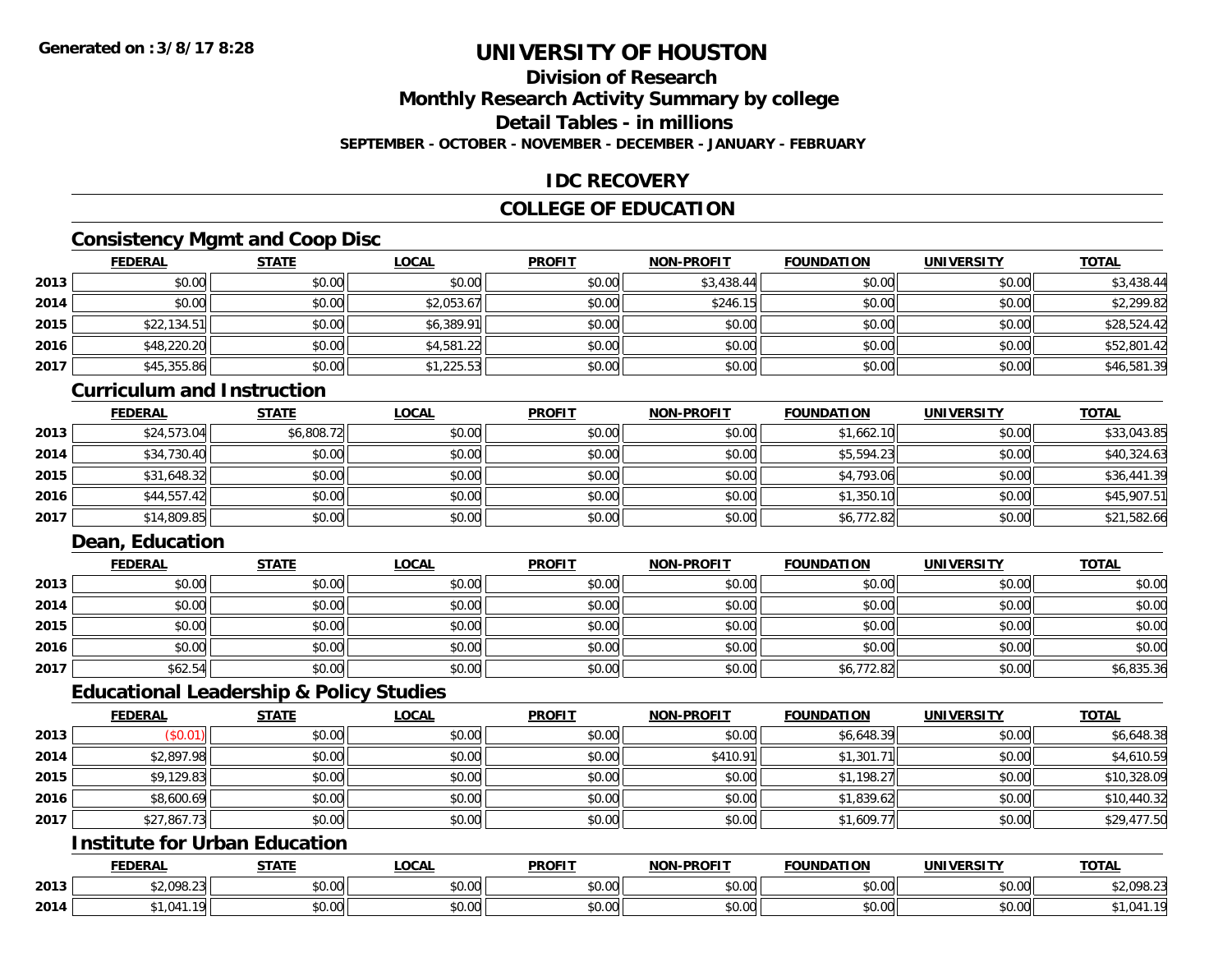## **Division of Research**

**Monthly Research Activity Summary by college**

**Detail Tables - in millions**

**SEPTEMBER - OCTOBER - NOVEMBER - DECEMBER - JANUARY - FEBRUARY**

#### **IDC RECOVERY**

#### **COLLEGE OF EDUCATION**

### **Psychological, Health, and Learning Sciences**

|      | <b>FEDERAL</b> | <b>STATE</b> | <b>LOCAL</b> | <b>PROFIT</b> | <b>NON-PROFIT</b> | <b>FOUNDATION</b> | <b>UNIVERSITY</b> | <b>TOTAL</b> |
|------|----------------|--------------|--------------|---------------|-------------------|-------------------|-------------------|--------------|
| 2013 | \$11,893.43    | \$4,789.12   | \$0.00       | \$0.00        | \$0.00            | (\$23.00)         | \$0.00            | \$16,659.55  |
| 2014 | \$98,607.39    | \$4,306.35   | \$0.00       | \$0.00        | \$386.75          | (\$3,294.60)      | \$0.00            | \$100,005.89 |
| 2015 | \$135,017.54   | \$4,903.47   | \$0.00       | \$0.00        | \$39.00           | \$0.00            | \$0.00            | \$139,960.01 |
| 2016 | \$220,288.63   | \$6,327.57   | \$0.00       | \$0.00        | \$3,067.84        | \$288.66          | \$0.00            | \$229,972.70 |
| 2017 | \$123,677.80   | \$6,947.56   | \$0.00       | \$0.00        | \$2,857.95        | \$1,913.99        | \$0.00            | \$135,397.30 |

#### **UH Charter School**

|       | FEDERAL                 | <b>СТЛТЕ</b>                           | <b>OCAL</b>        | <b>PROFIT</b> | <b>LPROFIT</b><br>חרות             | <b>FOUNDATION</b><br>пов | INIIVEDCIT    | <b>TOTAL</b>            |
|-------|-------------------------|----------------------------------------|--------------------|---------------|------------------------------------|--------------------------|---------------|-------------------------|
| 2015  | $\sim$ 00<br>vu.uu      | $\mathbb{R}^n$ $\mathbb{R}^n$<br>DU.UU | vu.vu              | 0000<br>PO.OO | \$0.00                             | $\sim$ 00<br>PU.UU       | 0000<br>vu.vu | $\sim$ $\sim$<br>\$U.UU |
| Total | cov.<br>.12.50<br>, , v | \$34.082.79                            | \$14,250.33<br>Ф1, | \$0.00        | $+40$<br>.<br>04. /<br><u>аа і</u> | 127.O2<br>ሐ ግ ጠ          | \$0.00        | 420.64<br>∴ ∩∩ ^        |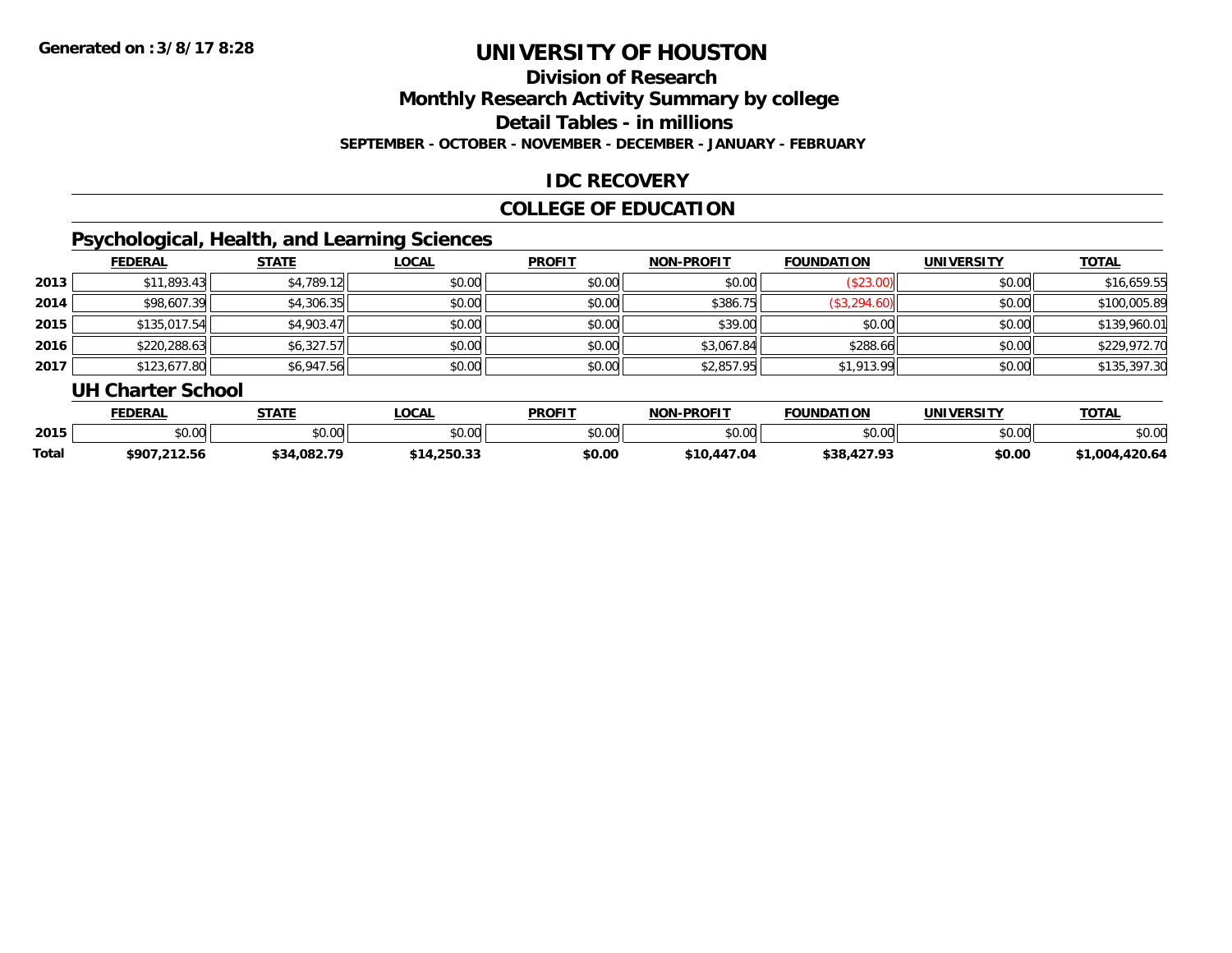**2017**

## **UNIVERSITY OF HOUSTON**

### **Division of Research**

**Monthly Research Activity Summary by college**

**Detail Tables - in millions**

**SEPTEMBER - OCTOBER - NOVEMBER - DECEMBER - JANUARY - FEBRUARY**

#### **IDC RECOVERY**

#### **COLLEGE OF LIBERAL ARTS AND SOCIAL SCIENCES**

|      | <b>Arte Publico Press</b>        |                                             |              |               |                   |                   |                   |              |
|------|----------------------------------|---------------------------------------------|--------------|---------------|-------------------|-------------------|-------------------|--------------|
|      | <b>FEDERAL</b>                   | <b>STATE</b>                                | <b>LOCAL</b> | <b>PROFIT</b> | <b>NON-PROFIT</b> | <b>FOUNDATION</b> | <b>UNIVERSITY</b> | <b>TOTAL</b> |
| 2013 | \$0.00                           | \$0.00                                      | \$0.00       | \$0.00        | \$0.00            | \$0.00            | \$0.00            | \$0.00       |
| 2014 | \$0.00                           | \$0.00                                      | \$0.00       | \$0.00        | \$0.00            | \$0.00            | \$0.00            | \$0.00       |
| 2015 | \$0.00                           | \$0.00                                      | \$0.00       | \$0.00        | \$0.00            | \$0.00            | \$0.00            | \$0.00       |
|      | <b>Center for Public History</b> |                                             |              |               |                   |                   |                   |              |
|      | <b>FEDERAL</b>                   | <b>STATE</b>                                | <b>LOCAL</b> | <b>PROFIT</b> | <b>NON-PROFIT</b> | <b>FOUNDATION</b> | <b>UNIVERSITY</b> | <b>TOTAL</b> |
| 2013 | \$4,647.00                       | \$0.00                                      | \$0.00       | \$0.00        | \$0.00            | \$0.00            | \$0.00            | \$4,647.00   |
| 2014 | \$223.45                         | \$0.00                                      | \$0.00       | \$0.00        | \$0.00            | \$0.00            | \$0.00            | \$223.45     |
| 2015 | \$166.80                         | \$0.00                                      | \$0.00       | \$0.00        | \$0.00            | \$0.00            | \$0.00            | \$166.80     |
|      | Communication                    |                                             |              |               |                   |                   |                   |              |
|      | <b>FEDERAL</b>                   | <b>STATE</b>                                | <b>LOCAL</b> | <b>PROFIT</b> | <b>NON-PROFIT</b> | <b>FOUNDATION</b> | <b>UNIVERSITY</b> | <b>TOTAL</b> |
| 2013 | \$0.00                           | \$0.00                                      | \$0.00       | \$0.00        | \$0.00            | \$0.00            | \$0.00            | \$0.00       |
| 2015 | \$0.00                           | \$3,706.70                                  | \$0.00       | \$0.00        | \$0.00            | \$0.00            | \$0.00            | \$3,706.70   |
| 2016 | \$0.00                           | \$0.00                                      | \$0.00       | \$0.00        | \$0.00            | \$0.00            | \$0.00            | \$0.00       |
| 2017 | \$0.00                           | \$0.00                                      | \$0.00       | \$0.00        | \$0.00            | \$0.00            | \$0.00            | \$0.00       |
|      |                                  | <b>Communication Sciences and Disorders</b> |              |               |                   |                   |                   |              |
|      | <b>FEDERAL</b>                   | <b>STATE</b>                                | <b>LOCAL</b> | <b>PROFIT</b> | <b>NON-PROFIT</b> | <b>FOUNDATION</b> | <b>UNIVERSITY</b> | <b>TOTAL</b> |
| 2013 | (S0.01)                          | \$0.00                                      | \$0.00       | \$0.00        | \$0.00            | \$0.00            | \$0.00            | (\$0.01)     |
| 2014 | \$15,112.31                      | \$0.00                                      | \$0.00       | \$0.00        | \$0.00            | \$0.00            | \$0.00            | \$15,112.31  |
| 2015 | \$16,309.73                      | \$0.00                                      | \$0.00       | \$0.00        | \$0.00            | \$0.00            | \$0.00            | \$16,309.73  |
| 2016 | \$16,925.04                      | \$0.00                                      | \$0.00       | \$0.00        | \$0.00            | \$0.00            | \$0.00            | \$16,925.04  |
| 2017 | \$15,237.70                      | \$0.00                                      | \$0.00       | \$0.00        | \$0.00            | \$0.00            | \$0.00            | \$15,237.70  |
|      |                                  | Dean, Liberal Arts and Social Sciences      |              |               |                   |                   |                   |              |
|      | <b>FEDERAL</b>                   | <b>STATE</b>                                | <b>LOCAL</b> | <b>PROFIT</b> | <b>NON-PROFIT</b> | <b>FOUNDATION</b> | <b>UNIVERSITY</b> | <b>TOTAL</b> |
| 2013 | \$0.00                           | \$0.00                                      | \$0.00       | \$0.00        | \$0.00            | \$0.00            | \$0.00            | \$0.00       |
| 2014 | \$0.00                           | \$0.00                                      | \$0.00       | \$0.00        | \$0.00            | \$0.00            | \$0.00            | \$0.00       |
| 2015 | \$0.00                           | \$0.00                                      | \$0.00       | \$0.00        | \$0.00            | \$0.00            | \$0.00            | \$0.00       |
| 2016 | \$0.00                           | \$0.00                                      | \$0.00       | \$0.00        | \$0.00            | \$0.00            | \$0.00            | \$0.00       |

7 | \$0.00 \$0.00 \$0.00 \$0.00 \$0.00 \$0.00 \$0.00 \$0.00 \$0.00 \$0.00 \$0.00 \$0.00 \$0.00 \$0.00 \$0.00 \$0.00 \$0.00 \$0.00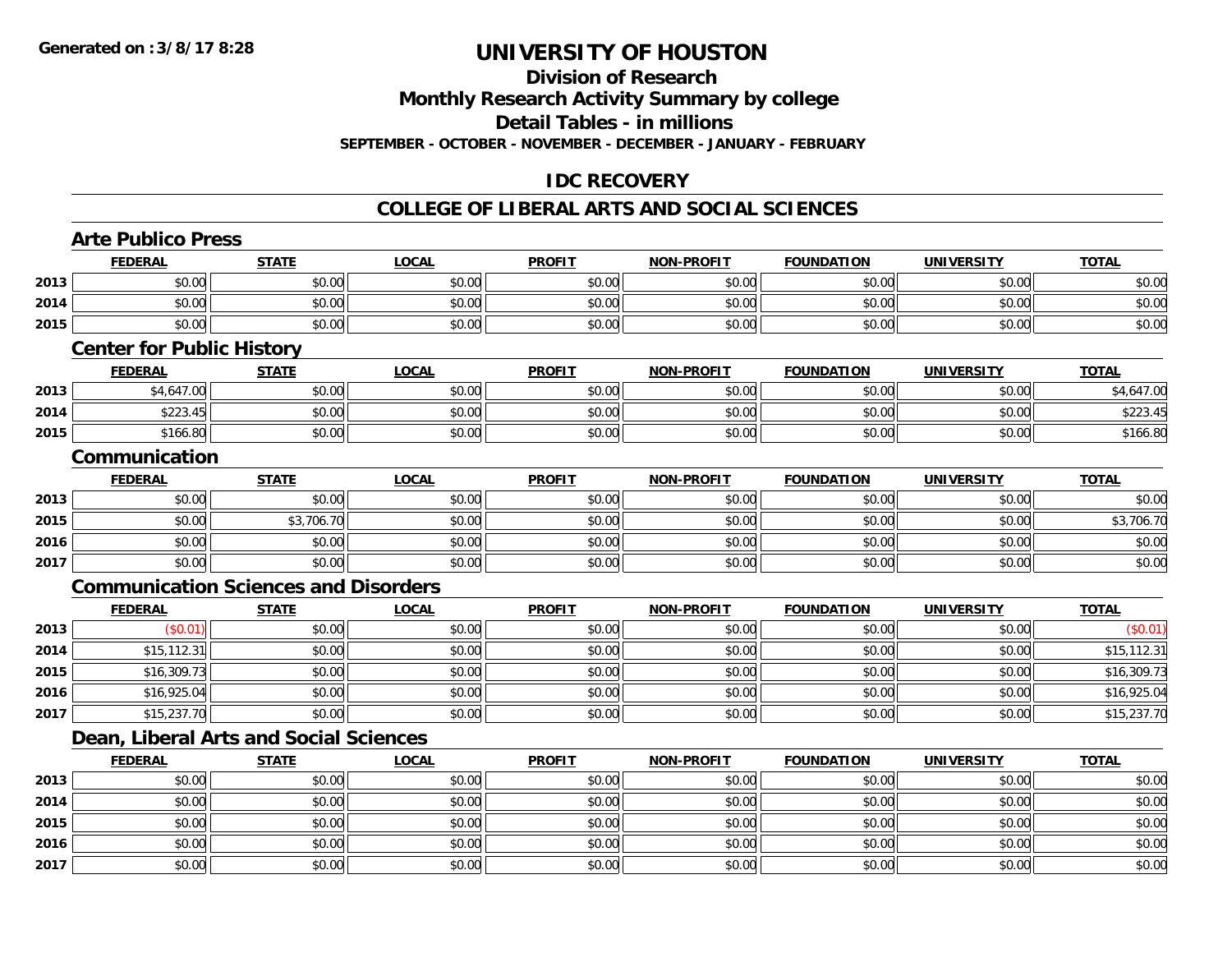### **Division of Research Monthly Research Activity Summary by college Detail Tables - in millions**

**SEPTEMBER - OCTOBER - NOVEMBER - DECEMBER - JANUARY - FEBRUARY**

### **IDC RECOVERY**

#### **COLLEGE OF LIBERAL ARTS AND SOCIAL SCIENCES**

|      | <b>Economics</b>                    |              |              |               |                   |                   |                   |              |
|------|-------------------------------------|--------------|--------------|---------------|-------------------|-------------------|-------------------|--------------|
|      | <b>FEDERAL</b>                      | <b>STATE</b> | <b>LOCAL</b> | <b>PROFIT</b> | <b>NON-PROFIT</b> | <b>FOUNDATION</b> | <b>UNIVERSITY</b> | <b>TOTAL</b> |
| 2013 | \$0.00                              | \$0.00       | \$0.00       | \$0.00        | \$10,110.74       | \$0.00            | \$0.00            | \$10,110.74  |
| 2014 | \$0.00                              | \$0.00       | \$0.00       | \$0.00        | \$0.00            | \$0.00            | \$0.00            | \$0.00       |
| 2015 | \$568.61                            | \$0.00       | \$0.00       | \$0.00        | \$1,366.53        | \$0.00            | \$0.00            | \$1,935.14   |
| 2016 | \$0.00                              | \$0.00       | \$0.00       | \$0.00        | \$0.00            | \$0.00            | \$0.00            | \$0.00       |
|      | <b>English</b>                      |              |              |               |                   |                   |                   |              |
|      | <b>FEDERAL</b>                      | <b>STATE</b> | <b>LOCAL</b> | <b>PROFIT</b> | <b>NON-PROFIT</b> | <b>FOUNDATION</b> | <b>UNIVERSITY</b> | <b>TOTAL</b> |
| 2013 | \$5,816.26                          | \$0.00       | \$0.00       | \$0.00        | \$0.00            | \$0.00            | \$0.00            | \$5,816.26   |
| 2014 | \$4,950.00                          | \$0.00       | \$0.00       | \$0.00        | \$0.00            | \$0.00            | \$0.00            | \$4,950.00   |
| 2015 | \$4,870.20                          | \$0.00       | \$0.00       | \$0.00        | \$0.00            | \$0.00            | \$0.00            | \$4,870.20   |
| 2016 | \$6,968.68                          | \$0.00       | \$0.00       | \$0.00        | \$0.00            | \$0.00            | \$0.00            | \$6,968.68   |
| 2017 | \$7,380.31                          | \$0.00       | \$0.00       | \$0.00        | \$0.00            | \$0.00            | \$0.00            | \$7,380.31   |
|      | <b>Health and Human Performance</b> |              |              |               |                   |                   |                   |              |
|      | <b>FEDERAL</b>                      | <b>STATE</b> | <b>LOCAL</b> | <b>PROFIT</b> | <b>NON-PROFIT</b> | <b>FOUNDATION</b> | <b>UNIVERSITY</b> | <b>TOTAL</b> |
| 2013 | \$395,690.31                        | \$0.00       | \$0.00       | \$17,832.24   | \$0.00            | (\$7.67)          | \$0.00            | \$413,514.88 |
| 2014 | \$298,918.40                        | \$0.00       | \$0.00       | \$18,815.31   | \$0.00            | \$0.00            | \$0.00            | \$317,733.71 |
| 2015 | \$284,566.90                        | \$0.00       | \$0.00       | \$26,525.98   | \$957.98          | \$1,790.59        | \$0.00            | \$313,841.45 |
| 2016 | \$197,933.33                        | \$0.00       | \$0.00       | \$24,320.87   | \$0.00            | \$921.84          | \$0.00            | \$223,176.04 |
| 2017 | \$105,220.26                        | \$0.00       | \$0.00       | \$36,811.78   | \$953.53          | \$370.74          | \$0.00            | \$143,356.31 |
|      | <b>Hispanic Studies</b>             |              |              |               |                   |                   |                   |              |
|      | <b>FEDERAL</b>                      | <b>STATE</b> | <b>LOCAL</b> | <b>PROFIT</b> | <b>NON-PROFIT</b> | <b>FOUNDATION</b> | <b>UNIVERSITY</b> | <b>TOTAL</b> |
| 2013 | \$0.00                              | \$0.00       | \$0.00       | \$0.00        | \$0.00            | \$8,284.36        | \$0.00            | \$8,284.36   |
| 2014 | \$0.00                              | \$0.00       | \$0.00       | \$0.00        | \$0.00            | \$2,650.37        | \$0.00            | \$2,650.37   |
| 2015 | \$4,807.27                          | \$0.00       | \$0.00       | \$0.00        | \$0.00            | \$2,057.42        | \$0.00            | \$6,864.69   |
| 2016 | \$0.00                              | \$0.00       | \$0.00       | \$0.00        | \$0.00            | \$3,759.53        | \$0.00            | \$3,759.53   |
| 2017 | \$19.68                             | \$0.00       | \$0.00       | \$0.00        | \$0.00            | \$0.00            | \$0.00            | \$19.68      |
|      | <b>History</b>                      |              |              |               |                   |                   |                   |              |
|      | <b>FEDERAL</b>                      | <b>STATE</b> | <b>LOCAL</b> | <b>PROFIT</b> | <b>NON-PROFIT</b> | <b>FOUNDATION</b> | <b>UNIVERSITY</b> | <b>TOTAL</b> |
| 2013 | (\$2,206.75)                        | \$0.00       | \$0.00       | \$0.00        | (\$2,574.70)      | \$0.00            | \$0.00            | (\$4,781.45) |
| 2015 | \$1,580.67                          | \$0.00       | \$0.00       | \$0.00        | \$0.00            | \$0.00            | \$0.00            | \$1,580.67   |
| 2016 | \$2,735.39                          | \$0.00       | \$0.00       | \$0.00        | \$0.00            | \$0.00            | \$0.00            | \$2,735.39   |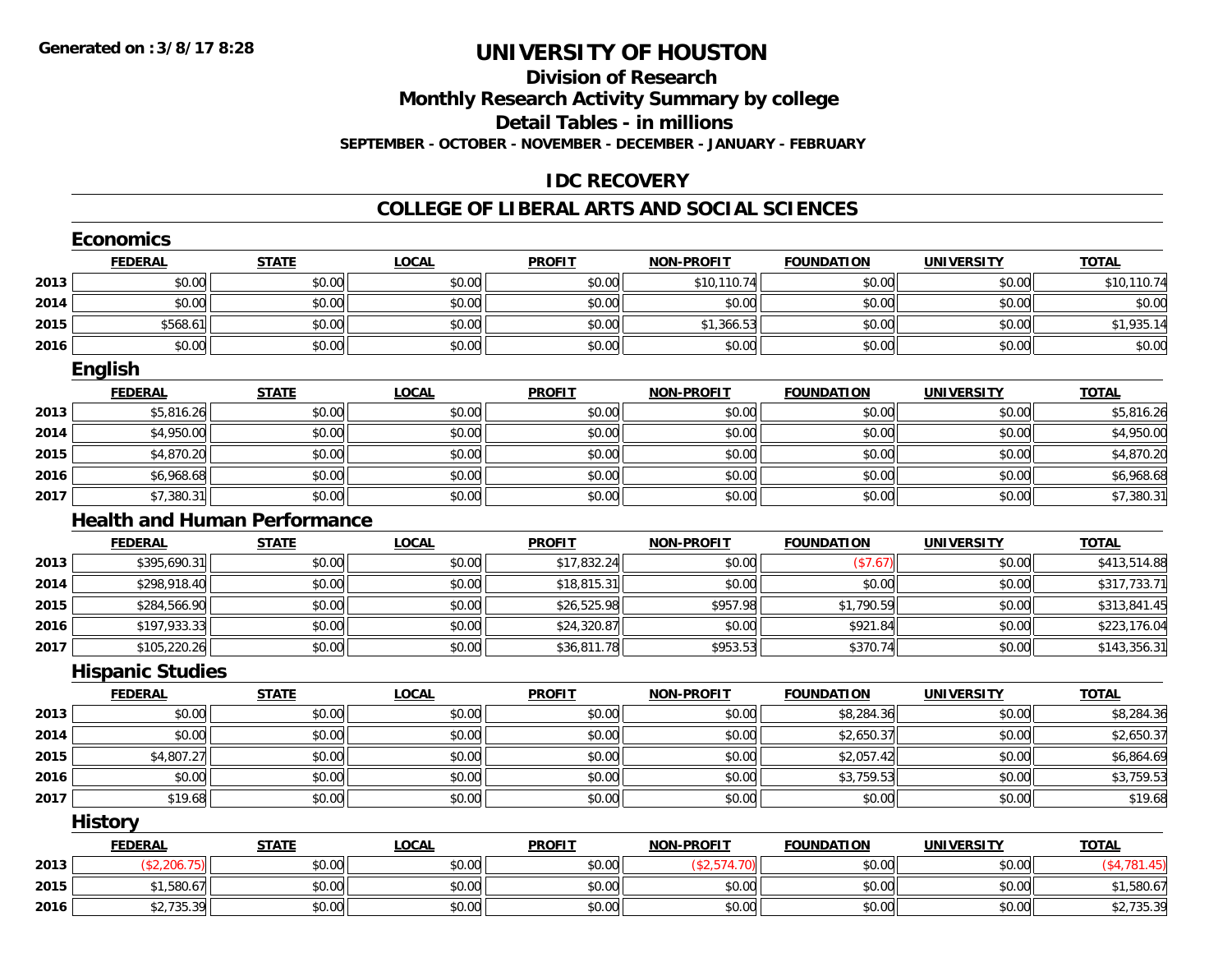**Division of Research**

**Monthly Research Activity Summary by college**

**Detail Tables - in millions**

**SEPTEMBER - OCTOBER - NOVEMBER - DECEMBER - JANUARY - FEBRUARY**

# **IDC RECOVERY**

### **COLLEGE OF LIBERAL ARTS AND SOCIAL SCIENCES**

|      | <b>History</b>                        |              |              |               |                   |                   |                   |              |
|------|---------------------------------------|--------------|--------------|---------------|-------------------|-------------------|-------------------|--------------|
|      | <b>FEDERAL</b>                        | <b>STATE</b> | <b>LOCAL</b> | <b>PROFIT</b> | <b>NON-PROFIT</b> | <b>FOUNDATION</b> | <b>UNIVERSITY</b> | <b>TOTAL</b> |
| 2017 | \$5,612.35                            | \$0.00       | \$0.00       | \$0.00        | \$0.00            | \$0.00            | \$0.00            | \$5,612.35   |
|      | <b>Hobby Center for Public Policy</b> |              |              |               |                   |                   |                   |              |
|      | <b>FEDERAL</b>                        | <b>STATE</b> | <b>LOCAL</b> | <b>PROFIT</b> | <b>NON-PROFIT</b> | <b>FOUNDATION</b> | <b>UNIVERSITY</b> | <b>TOTAL</b> |
| 2014 | \$0.00                                | \$1,776.68   | \$0.00       | \$0.00        | \$0.00            | \$0.00            | \$0.00            | \$1,776.68   |
| 2015 | \$504.29                              | (\$30.80)    | \$0.00       | \$0.00        | \$0.00            | \$1,500.00        | \$0.00            | \$1,973.49   |
| 2016 | \$8,938.42                            | \$0.00       | \$0.00       | \$0.00        | \$0.00            | \$479.56          | \$0.00            | \$9,417.98   |
| 2017 | \$2,686.88                            | \$0.00       | \$0.00       | \$0.00        | \$0.00            | \$5,556.76        | \$0.00            | \$8,243.64   |
|      | <b>Modern/Classical Languages</b>     |              |              |               |                   |                   |                   |              |
|      | <b>FEDERAL</b>                        | <b>STATE</b> | <b>LOCAL</b> | <b>PROFIT</b> | <b>NON-PROFIT</b> | <b>FOUNDATION</b> | <b>UNIVERSITY</b> | <b>TOTAL</b> |
| 2013 | (\$2,047.00)                          | \$0.00       | \$0.00       | \$0.00        | \$0.00            | \$0.00            | \$0.00            | (\$2,047.00) |
| 2014 | \$15,799.97                           | \$0.00       | \$0.00       | \$0.00        | \$0.00            | \$0.00            | \$0.00            | \$15,799.97  |
| 2015 | \$19,784.50                           | \$0.00       | \$0.00       | \$0.00        | \$0.00            | \$0.00            | \$0.00            | \$19,784.50  |
| 2016 | \$5,476.50                            | \$0.00       | \$0.00       | \$0.00        | \$0.00            | \$0.00            | \$0.00            | \$5,476.50   |
|      | Philosophy                            |              |              |               |                   |                   |                   |              |
|      | <b>FEDERAL</b>                        | <b>STATE</b> | <b>LOCAL</b> | <b>PROFIT</b> | <b>NON-PROFIT</b> | <b>FOUNDATION</b> | <b>UNIVERSITY</b> | <b>TOTAL</b> |
| 2013 | \$1,298.75                            | \$0.00       | \$0.00       | \$0.00        | \$0.00            | \$0.00            | \$0.00            | \$1,298.75   |
| 2014 | \$2,098.51                            | \$0.00       | \$0.00       | \$0.00        | \$0.00            | \$0.00            | \$0.00            | \$2,098.51   |
| 2015 | (\$316.11)                            | \$0.00       | \$0.00       | \$0.00        | \$0.00            | \$0.00            | \$0.00            | (\$316.11)   |
| 2016 | \$30.38                               | \$0.00       | \$0.00       | \$0.00        | \$0.00            | \$0.00            | \$0.00            | \$30.38      |
|      | <b>Political Science</b>              |              |              |               |                   |                   |                   |              |
|      | <b>FEDERAL</b>                        | <b>STATE</b> | <b>LOCAL</b> | <b>PROFIT</b> | <b>NON-PROFIT</b> | <b>FOUNDATION</b> | <b>UNIVERSITY</b> | <b>TOTAL</b> |
| 2013 | \$3,518.41                            | \$0.00       | \$0.00       | \$0.00        | \$0.00            | \$0.00            | \$0.00            | \$3,518.41   |
| 2014 | \$0.00                                | \$0.00       | \$0.00       | \$0.00        | \$0.00            | \$0.00            | \$0.00            | \$0.00       |
| 2015 | \$13,545.52                           | \$0.00       | \$0.00       | \$0.00        | \$0.00            | \$0.00            | \$0.00            | \$13,545.52  |
| 2016 | \$7,938.52                            | \$0.00       | \$0.00       | \$0.00        | \$855.92          | \$0.00            | \$0.00            | \$8,794.44   |
| 2017 | \$16,017.50                           | \$0.00       | \$0.00       | \$0.00        | \$1,490.13        | \$0.00            | \$0.00            | \$17,507.63  |
|      | Psychology                            |              |              |               |                   |                   |                   |              |
|      | <b>FEDERAL</b>                        | <b>STATE</b> | <b>LOCAL</b> | <b>PROFIT</b> | <b>NON-PROFIT</b> | <b>FOUNDATION</b> | <b>UNIVERSITY</b> | <b>TOTAL</b> |
|      |                                       |              |              |               |                   |                   |                   |              |
| 2013 | \$703,692.71                          | \$17,550.20  | \$0.00       | \$0.00        | \$4,991.80        | \$4,226.81        | \$0.00            | \$730,461.52 |
| 2014 | \$482,395.71                          | \$9.71       | \$0.00       | \$174.58      | \$10,116.40       | (\$4.57)          | \$0.00            | \$492,691.83 |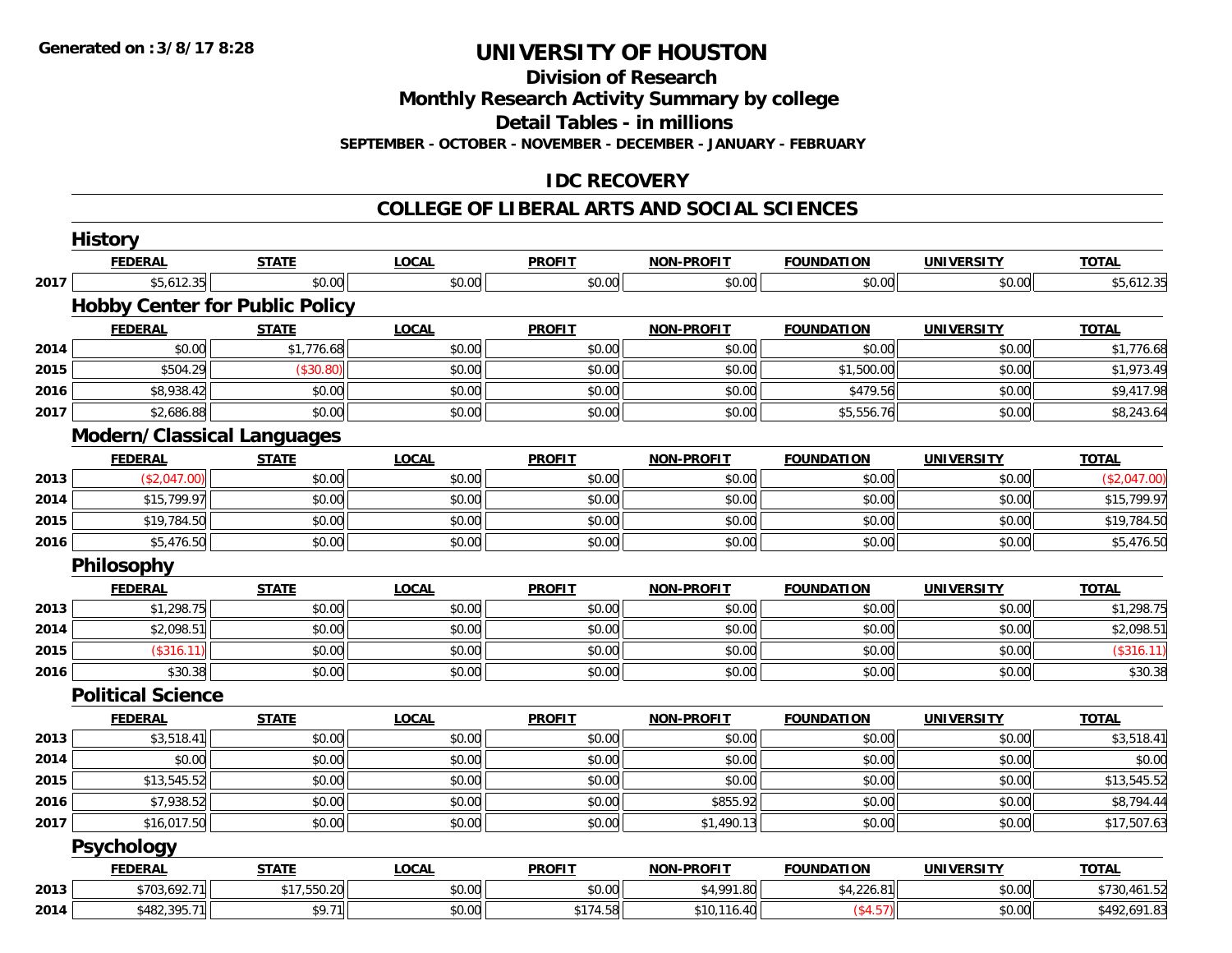# **Division of Research**

**Monthly Research Activity Summary by college**

**Detail Tables - in millions**

**SEPTEMBER - OCTOBER - NOVEMBER - DECEMBER - JANUARY - FEBRUARY**

# **IDC RECOVERY**

### **COLLEGE OF LIBERAL ARTS AND SOCIAL SCIENCES**

|       | <b>Psychology</b> |              |              |               |                   |                   |                   |                |
|-------|-------------------|--------------|--------------|---------------|-------------------|-------------------|-------------------|----------------|
|       | <b>FEDERAL</b>    | <b>STATE</b> | <b>LOCAL</b> | <b>PROFIT</b> | <b>NON-PROFIT</b> | <b>FOUNDATION</b> | <b>UNIVERSITY</b> | <b>TOTAL</b>   |
| 2015  | \$561,137.33      | \$3,488.93   | \$0.00       | \$0.00        | \$16, 124.48      | \$0.00            | \$0.00            | \$580,750.74   |
| 2016  | \$612,662.89      | \$1,382.09   | \$0.00       | \$0.00        | \$14,858.94       | \$0.00            | \$0.00            | \$628,903.92   |
| 2017  | \$527,341.83      | \$2,538.54   | \$0.00       | \$0.00        | \$1,612.36        | \$0.00            | \$4,926.47        | \$536,419.19   |
|       | <b>Sociology</b>  |              |              |               |                   |                   |                   |                |
|       | <b>FEDERAL</b>    | <b>STATE</b> | <b>LOCAL</b> | <b>PROFIT</b> | <b>NON-PROFIT</b> | <b>FOUNDATION</b> | <b>UNIVERSITY</b> | <b>TOTAL</b>   |
| 2013  | (\$1,885.39)      | \$0.00       | \$0.00       | \$0.00        | \$0.00            | \$0.00            | \$0.00            | (\$1,885.39)   |
| 2014  | \$2,911.75        | \$0.00       | \$0.00       | \$0.00        | \$0.00            | \$0.00            | \$0.00            | \$2,911.75     |
| 2015  | \$7,041.39        | \$0.00       | \$0.00       | \$0.00        | \$0.00            | \$0.00            | \$0.00            | \$7,041.39     |
| Total | \$4,384,627.16    | \$30,422.05  | \$0.00       | \$124,480.76  | \$60,864.11       | \$31,585.74       | \$4,926.47        | \$4,636,906.28 |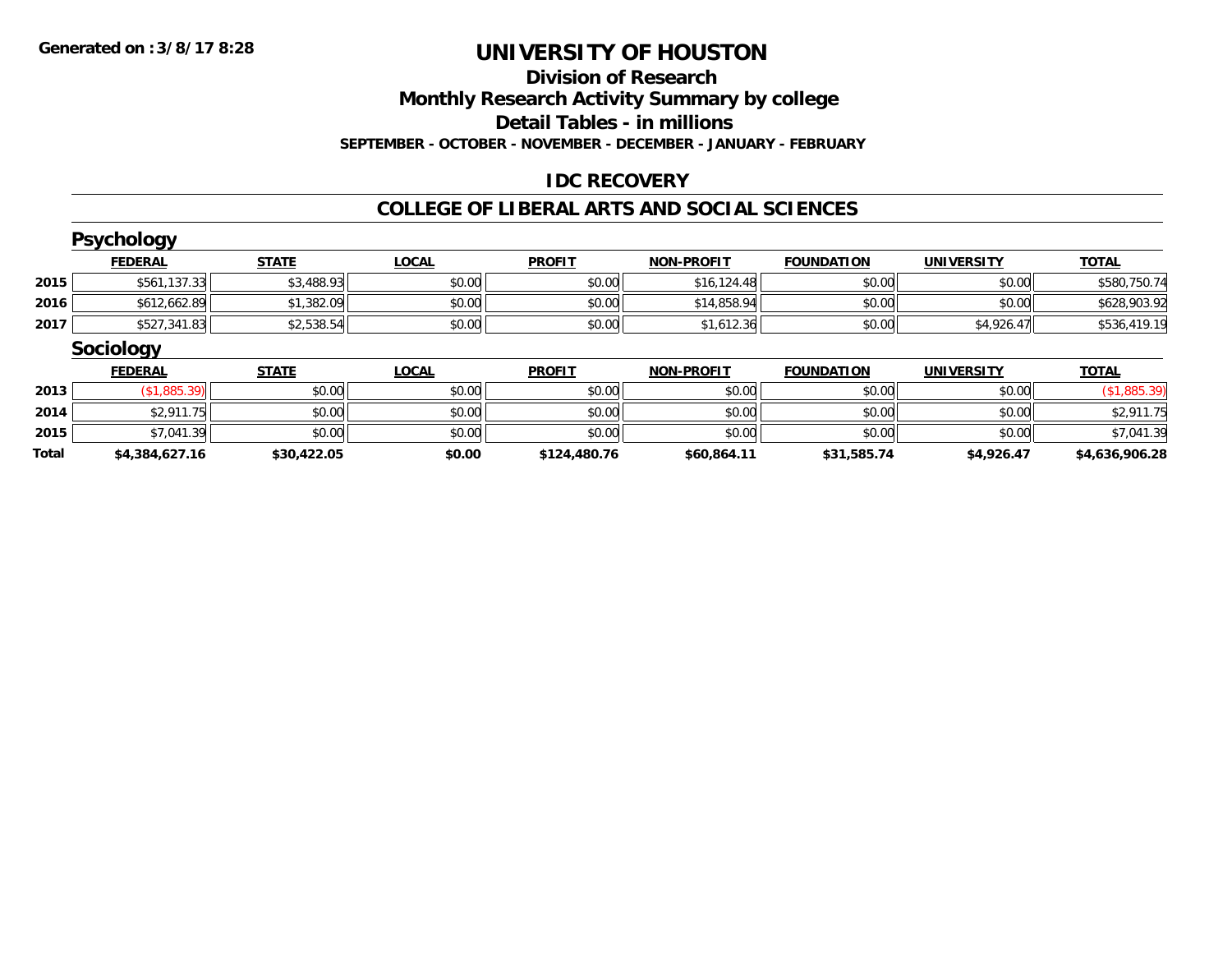# **Division of Research**

**Monthly Research Activity Summary by college**

**Detail Tables - in millions**

**SEPTEMBER - OCTOBER - NOVEMBER - DECEMBER - JANUARY - FEBRUARY**

## **IDC RECOVERY**

# **COLLEGE OF NATURAL SCIENCES AND MATHEMATICS**

# **Biology/Biochemistry**

|      | <b>FEDERAL</b> | <b>STATE</b> | <b>LOCAL</b> | <b>PROFIT</b> | <b>NON-PROFIT</b> | <b>FOUNDATION</b> | <b>UNIVERSITY</b> | <b>TOTAL</b> |
|------|----------------|--------------|--------------|---------------|-------------------|-------------------|-------------------|--------------|
| 2013 | \$321,193.19   | \$17,953.02  | \$0.00       | \$5,476.71    | \$23,698.78       | \$6,561.63        | \$0.00            | \$374,883.32 |
| 2014 | \$275,423.45   | \$21,208.89  | \$0.00       | \$16,961.27   | \$12,973.29       | \$2,152.47        | \$0.00            | \$328,719.37 |
| 2015 | \$414,996.80   | \$8,236.19   | \$0.00       | \$6,093.04    | \$10,166.30       | \$14,377.66       | \$2,730.75        | \$456,600.74 |
| 2016 | \$343,555.48   | \$10,083.57  | \$0.00       | \$4,731.31    | \$1,981.50        | \$9,891.25        | \$986.31          | \$371,229.41 |
| 2017 | \$309,970.33   | \$32,772.89  | \$0.00       | \$63.43       | \$8,407.60        | \$9,397.64        | \$0.00            | \$360,611.89 |

# **Center for Applied Geoscience Excellence**

|      | <b>FEDERAL</b> | <u>STATE</u> | <b>LOCAL</b> | <b>PROFIT</b> | <b>NON-PROFIT</b> | <b>FOUNDATION</b> | <b>UNIVERSITY</b> | <u>TOTAL</u> |
|------|----------------|--------------|--------------|---------------|-------------------|-------------------|-------------------|--------------|
| 2014 | \$0.00         | \$0.00       | \$0.00       | \$0.00        | \$0.00            | \$0.00            | \$0.00            | \$0.00       |
| 2015 | \$0.00         | \$0.00       | \$0.00       | \$0.00        | \$0.00            | \$0.00            | \$0.00            | \$0.00       |
| 2016 | \$0.00         | \$0.00       | \$0.00       | \$0.00        | \$0.00            | \$0.00            | \$0.00            | \$0.00       |
| 2017 | \$0.00         | \$0.00       | \$0.00       | \$0.00        | \$0.00            | \$0.00            | \$0.00            | \$0.00       |

# **Center for Nuclear Receptors and Cell Signaling**

|      | <b>FEDERAL</b> | <u>STATE</u>  | <u>LOCAL</u> | <b>PROFIT</b> | <b>NON-PROFIT</b> | <b>FOUNDATION</b> | <b>UNIVERSITY</b> | <b>TOTAL</b> |
|------|----------------|---------------|--------------|---------------|-------------------|-------------------|-------------------|--------------|
| 2013 | \$192,447.30   | \$7,605.98    | \$0.00       | \$1,208.88    | \$0.00            | \$0.00            | \$0.00            | \$201,262.16 |
| 2014 | \$247,069.25   | (\$15,826.94) | \$0.00       | \$0.00        | \$0.00            | \$0.00            | \$0.00            | \$231,242.31 |
| 2015 | \$60,062.41    | \$30,280.94   | \$0.00       | \$0.00        | \$0.00            | \$0.00            | \$0.00            | \$90,343.35  |
| 2016 | \$191,298.38   | \$17,104.16   | \$0.00       | \$0.00        | \$0.00            | \$0.00            | \$0.00            | \$208,402.54 |
| 2017 | \$198,372.19   | \$9,395.38    | \$0.00       | \$0.00        | \$9,492.72        | \$0.00            | \$0.00            | \$217,260.28 |

### **Chemistry**

|      | <b>FEDERAL</b> | <b>STATE</b> | <b>LOCAL</b> | <b>PROFIT</b> | <b>NON-PROFIT</b> | <b>FOUNDATION</b> | <b>UNIVERSITY</b> | <b>TOTAL</b> |
|------|----------------|--------------|--------------|---------------|-------------------|-------------------|-------------------|--------------|
| 2013 | \$298,485.23   | (\$64.32)    | \$0.00       | \$10,572.34   | \$0.00            | \$0.00            | (\$14,596.82)     | \$294,396.43 |
| 2014 | \$348,516.32   | \$0.00       | \$0.00       | \$43.65       | \$0.00            | \$0.00            | \$0.00            | \$348,559.97 |
| 2015 | \$279,727.00   | \$0.00       | \$0.00       | \$120.62      | \$0.00            | \$0.00            | \$0.00            | \$279,847.62 |
| 2016 | \$354,820.55   | \$2,314.67   | \$0.00       | \$185.51      | \$0.00            | \$0.00            | \$0.00            | \$357,320.73 |
| 2017 | \$322,843.10   | \$4,798.25   | \$0.00       | \$0.00        | \$0.00            | \$0.00            | \$94.57           | \$327,735.92 |

### **Computer Science**

|      | <b>FEDERAL</b> | <b>STATE</b> | <u>LOCAL</u> | <b>PROFIT</b> | <b>NON-PROFIT</b> | <b>FOUNDATION</b> | UNIVERSITY | <b>TOTAL</b> |
|------|----------------|--------------|--------------|---------------|-------------------|-------------------|------------|--------------|
| 2013 | \$301,475.31   | \$3,027.02   | \$0.00       | \$32,305.48   | \$3,252.49        | \$0.00            | \$0.00     | \$340,060.30 |
| 2014 | \$181,163.41   | \$0.00       | \$0.00       | \$39,359.12   | \$70,467.02       | \$0.00            | \$0.00     | \$290,989.56 |
| 2015 | \$316,506.97   | \$0.00       | \$0.00       | \$54,258.09   | \$38,916.37       | \$1.941.47        | \$0.00     | \$411,622.90 |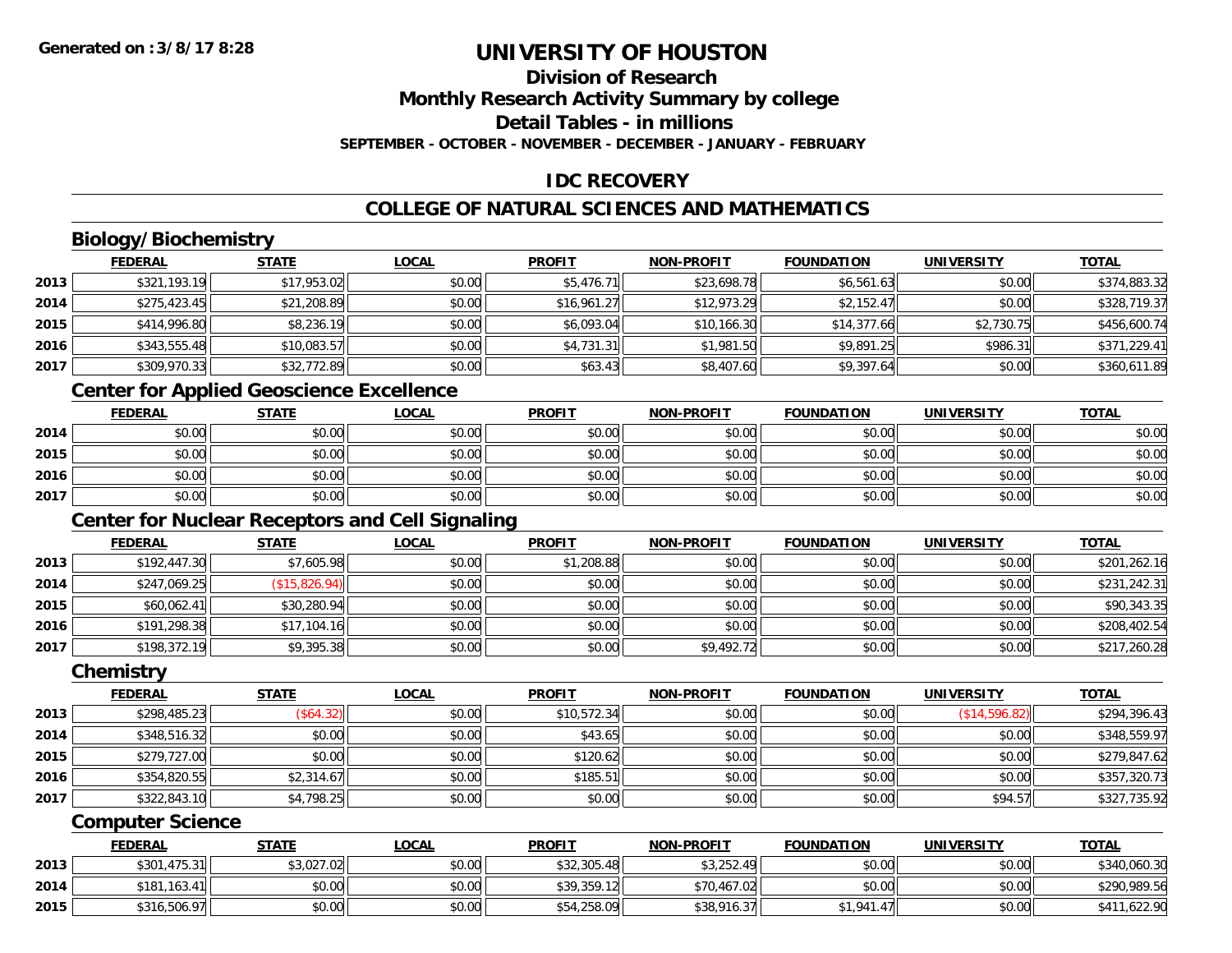### **Division of Research**

**Monthly Research Activity Summary by college**

**Detail Tables - in millions**

**SEPTEMBER - OCTOBER - NOVEMBER - DECEMBER - JANUARY - FEBRUARY**

# **IDC RECOVERY**

### **COLLEGE OF NATURAL SCIENCES AND MATHEMATICS**

|      | <b>Computer Science</b>                 |              |                                                      |               |                   |                   |                   |              |
|------|-----------------------------------------|--------------|------------------------------------------------------|---------------|-------------------|-------------------|-------------------|--------------|
|      | <b>FEDERAL</b>                          | <b>STATE</b> | <b>LOCAL</b>                                         | <b>PROFIT</b> | <b>NON-PROFIT</b> | <b>FOUNDATION</b> | <b>UNIVERSITY</b> | <b>TOTAL</b> |
| 2016 | \$360,548.62                            | \$535.00     | \$0.00                                               | \$12,935.38   | \$10,590.90       | \$0.00            | \$6,615.23        | \$391,225.13 |
| 2017 | \$495,767.01                            | \$937.03     | \$0.00                                               | \$4,018.40    | \$503.14          | \$1,230.26        | \$0.00            | \$502,455.84 |
|      | Dean, Natural Sciences and Mathematics  |              |                                                      |               |                   |                   |                   |              |
|      | <b>FEDERAL</b>                          | <b>STATE</b> | <b>LOCAL</b>                                         | <b>PROFIT</b> | <b>NON-PROFIT</b> | <b>FOUNDATION</b> | <b>UNIVERSITY</b> | <b>TOTAL</b> |
| 2013 | \$21,389.92                             | \$0.00       | \$0.00                                               | \$0.00        | \$0.00            | \$0.00            | \$0.00            | \$21,389.92  |
| 2014 | (\$32.04)                               | \$0.00       | \$0.00                                               | \$0.00        | \$0.00            | \$0.00            | \$0.00            | (\$32.04)    |
| 2015 | \$0.00                                  | \$0.00       | \$0.00                                               | \$0.00        | \$0.00            | \$0.00            | \$0.00            | \$0.00       |
| 2016 | \$3,165.59                              | \$0.00       | \$0.00                                               | \$1,217.09    | \$0.00            | \$0.00            | \$0.00            | \$4,382.68   |
| 2017 | \$12,681.49                             | \$0.00       | \$0.00                                               | \$2,058.49    | \$0.00            | \$0.00            | \$0.00            | \$14,739.98  |
|      | <b>Earth &amp; Atmospheric Sciences</b> |              |                                                      |               |                   |                   |                   |              |
|      | <b>FEDERAL</b>                          | <b>STATE</b> | <b>LOCAL</b>                                         | <b>PROFIT</b> | <b>NON-PROFIT</b> | <b>FOUNDATION</b> | <b>UNIVERSITY</b> | <b>TOTAL</b> |
| 2013 | \$158,866.85                            | \$6,762.15   | \$0.00                                               | \$191,596.31  | \$17,830.02       | \$0.00            | \$0.00            | \$375,055.33 |
| 2014 | \$126,471.45                            | \$23,043.57  | \$0.00                                               | \$144,143.32  | \$35,274.64       | \$993.54          | \$0.00            | \$329,926.52 |
| 2015 | \$120,359.89                            | \$24,237.21  | \$0.00                                               | \$129,601.47  | \$23,324.93       | \$480.36          | \$0.00            | \$298,003.86 |
| 2016 | \$76,837.78                             | \$43,166.49  | \$0.00                                               | \$74,087.28   | \$10,338.18       | \$242.08          | \$14,876.19       | \$219,548.00 |
| 2017 | \$104,781.02                            | \$41,950.11  | \$0.00                                               | \$84,960.75   | \$21,850.42       | \$120.80          | \$5,937.61        | \$259,600.71 |
|      |                                         |              | <b>Institute for Climate and Atmospheric Science</b> |               |                   |                   |                   |              |
|      | <b>FEDERAL</b>                          | <b>STATE</b> | <b>LOCAL</b>                                         | <b>PROFIT</b> | <b>NON-PROFIT</b> | <b>FOUNDATION</b> | <b>UNIVERSITY</b> | <b>TOTAL</b> |
| 2013 | \$0.00                                  | \$0.00       | \$0.00                                               | \$0.00        | \$0.00            | \$0.00            | \$0.00            | \$0.00       |
| 2014 | \$0.00                                  | \$0.00       | \$0.00                                               | \$0.00        | \$0.00            | \$0.00            | \$0.00            | \$0.00       |
| 2015 | \$0.00                                  | \$0.00       | \$0.00                                               | \$0.00        | \$0.00            | \$0.00            | \$0.00            | \$0.00       |
| 2016 | \$0.00                                  | \$0.00       | \$0.00                                               | \$0.00        | \$0.00            | \$0.00            | \$0.00            | \$0.00       |
| 2017 | \$0.00                                  | \$0.00       | \$0.00                                               | \$0.00        | \$0.00            | \$0.00            | \$0.00            | \$0.00       |
|      | <b>Institute for Nanoenergy</b>         |              |                                                      |               |                   |                   |                   |              |

|      | <b>FEDERAL</b> | <b>STATE</b> | <b>LOCAL</b> | <b>PROFIT</b> | <b>NON-PROFIT</b> | <b>FOUNDATION</b> | <b>UNIVERSITY</b> | <b>TOTAL</b> |
|------|----------------|--------------|--------------|---------------|-------------------|-------------------|-------------------|--------------|
| 2013 | \$0.00         | \$0.00       | \$0.00       | \$0.00        | \$0.00            | \$0.00            | \$0.00            | \$0.00       |
| 2014 | \$0.00         | \$0.00       | \$0.00       | \$0.00        | \$0.00            | \$0.00            | \$0.00            | \$0.00       |
| 2015 | \$0.00         | \$0.00       | \$0.00       | \$0.00        | \$0.00            | \$0.00            | \$0.00            | \$0.00       |
| 2016 | \$0.00         | \$0.00       | \$0.00       | \$0.00        | \$0.00            | \$0.00            | \$0.00            | \$0.00       |
| 2017 | \$0.00         | \$0.00       | \$0.00       | \$0.00        | \$0.00            | \$0.00            | \$0.00            | \$0.00       |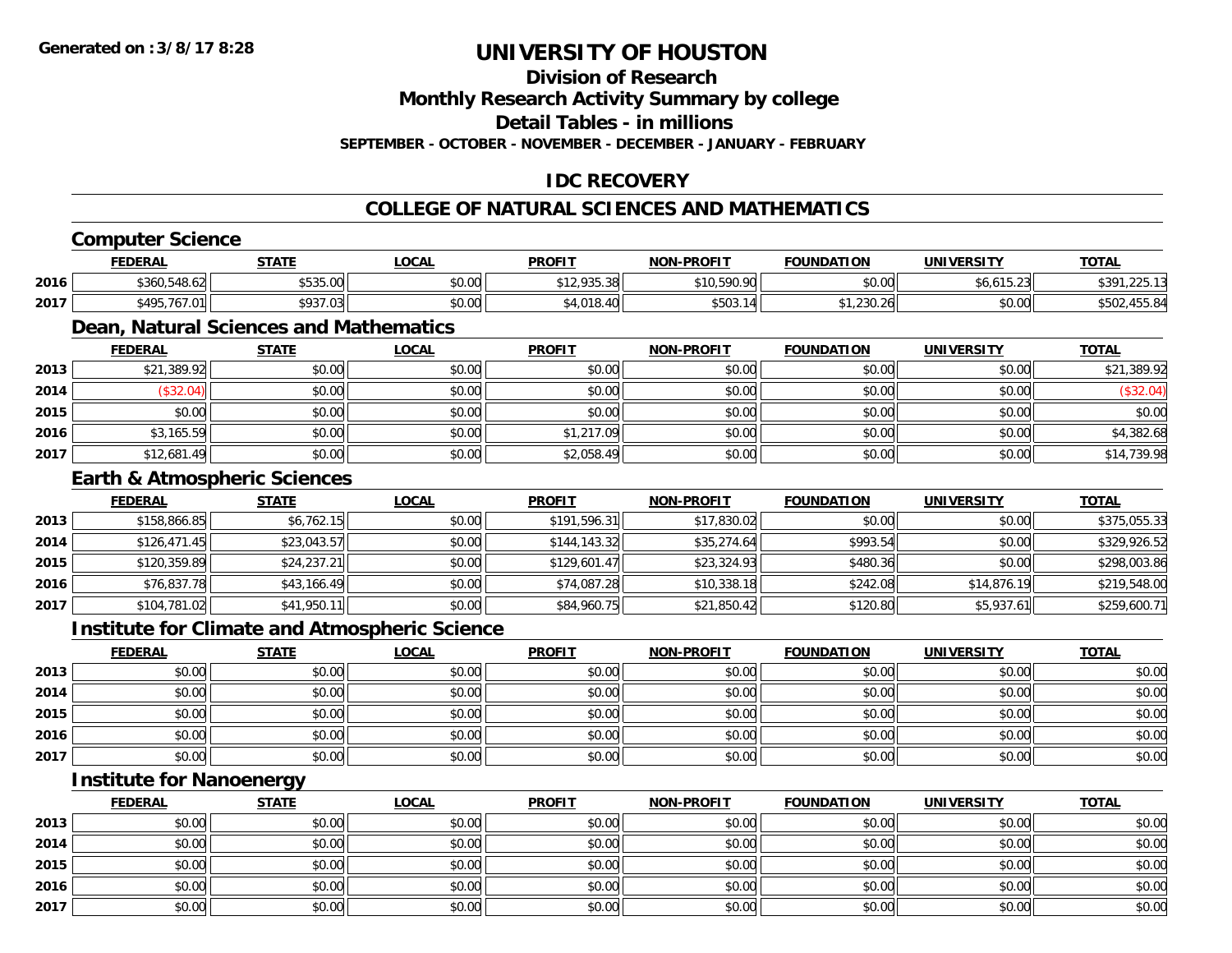### **Division of Research Monthly Research Activity Summary by college Detail Tables - in millions SEPTEMBER - OCTOBER - NOVEMBER - DECEMBER - JANUARY - FEBRUARY**

## **IDC RECOVERY**

### **COLLEGE OF NATURAL SCIENCES AND MATHEMATICS**

|       | <b>Mathematics</b> |              |              |                |                   |                   |                   |                 |
|-------|--------------------|--------------|--------------|----------------|-------------------|-------------------|-------------------|-----------------|
|       | <b>FEDERAL</b>     | <b>STATE</b> | <b>LOCAL</b> | <b>PROFIT</b>  | <b>NON-PROFIT</b> | <b>FOUNDATION</b> | <b>UNIVERSITY</b> | <b>TOTAL</b>    |
| 2013  | \$136,380.14       | \$0.00       | \$0.00       | \$21,647.57    | \$0.00            | \$690.31          | \$0.00            | \$158,718.02    |
| 2014  | \$212,646.51       | \$0.00       | \$0.00       | \$11,019.91    | \$0.00            | \$1,333.77        | \$0.00            | \$225,000.19    |
| 2015  | \$169,521.73       | \$0.00       | \$0.00       | \$5,645.85     | \$0.00            | \$895.85          | \$0.00            | \$176,063.43    |
| 2016  | \$174,048.42       | \$0.00       | \$0.00       | \$18,527.49    | \$0.00            | \$4,487.36        | \$0.00            | \$197,063.27    |
| 2017  | \$166,280.35       | \$0.00       | \$0.00       | \$3,133.43     | \$0.00            | \$778.22          | \$0.00            | \$170,192.00    |
|       | <b>Physics</b>     |              |              |                |                   |                   |                   |                 |
|       | <b>FEDERAL</b>     | <b>STATE</b> | <b>LOCAL</b> | <b>PROFIT</b>  | <b>NON-PROFIT</b> | <b>FOUNDATION</b> | <b>UNIVERSITY</b> | <b>TOTAL</b>    |
| 2013  | \$344,860.51       | \$0.00       | \$0.00       | \$111,953.50   | \$0.00            | \$0.00            | \$0.00            | \$456,814.01    |
| 2014  | \$617,605.76       | \$0.00       | \$0.00       | \$148,301.04   | \$0.00            | \$0.00            | \$0.00            | \$765,906.80    |
| 2015  | \$475,427.00       | \$0.00       | \$0.00       | \$152,934.05   | \$6,046.63        | \$0.00            | \$0.00            | \$634,407.68    |
| 2016  | \$454,714.95       | \$0.00       | \$0.00       | \$138,165.84   | \$0.00            | \$0.00            | \$0.00            | \$592,880.79    |
| 2017  | \$524,296.50       | \$0.00       | \$0.00       | \$64,084.53    | \$0.00            | \$0.00            | \$0.00            | \$588,381.03    |
| Total | \$9,714,546.11     | \$289,521.25 | \$0.00       | \$1,491,411.14 | \$305,114.93      | \$55,574.67       | \$16,643.84       | \$11,872,811.95 |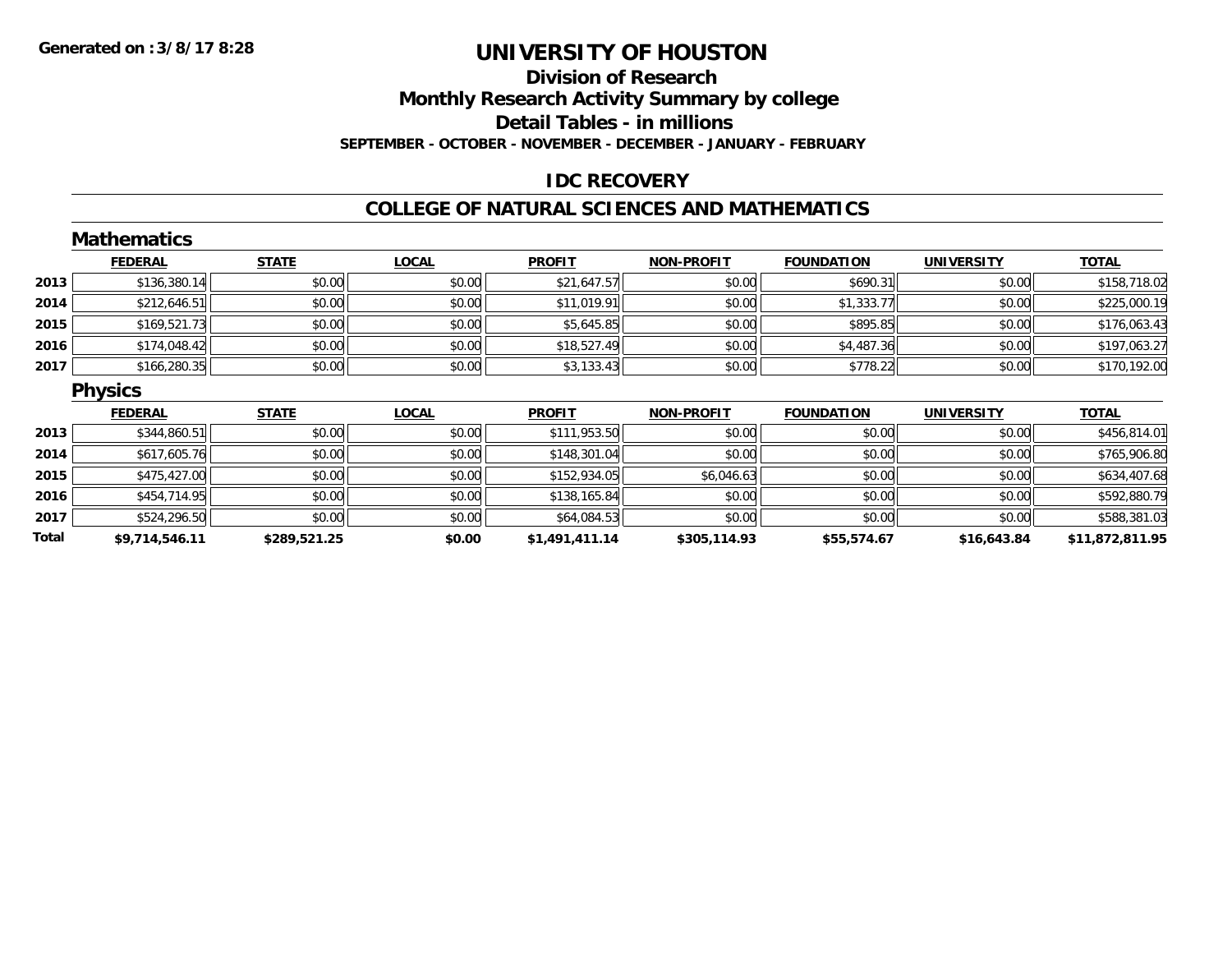# **Division of ResearchMonthly Research Activity Summary by college Detail Tables - in millions SEPTEMBER - OCTOBER - NOVEMBER - DECEMBER - JANUARY - FEBRUARY**

## **IDC RECOVERY**

### **COLLEGE OF OPTOMETRY**

# **Optometry Vision Sciences**

|       | <b>FEDERAL</b> | <b>STATE</b> | <b>LOCAL</b> | <b>PROFIT</b> | <b>NON-PROFIT</b> | <b>FOUNDATION</b> | <b>UNIVERSITY</b> | <b>TOTAL</b>   |
|-------|----------------|--------------|--------------|---------------|-------------------|-------------------|-------------------|----------------|
| 2013  | \$556,259.21   | \$0.00       | \$0.00       | \$92,934.95   | \$0.00            | \$0.00            | \$17,673.56       | \$666,867.72   |
| 2014  | \$637,283.97   | \$0.00       | \$0.00       | \$110,304.91  | \$0.00            | \$0.00            | \$28,953.53       | \$776,542.41   |
| 2015  | \$583,098.50   | \$0.00       | \$0.00       | \$49,438.45   | \$0.00            | \$0.00            | \$42,187.19       | \$674,724.14   |
| 2016  | \$719,366.89   | \$0.00       | \$0.00       | \$28,958.34   | \$0.00            | \$0.00            | \$29,030.42       | \$777,355.65   |
| 2017  | \$695.216.63   | \$0.00       | \$0.00       | \$20,990.82   | \$0.00            | \$0.00            | \$32,501.65       | \$748,709.10   |
| Total | \$3,191,225.21 | \$0.00       | \$0.00       | \$302.627.47  | \$0.00            | \$0.00            | \$150,346.35      | \$3,644,199.03 |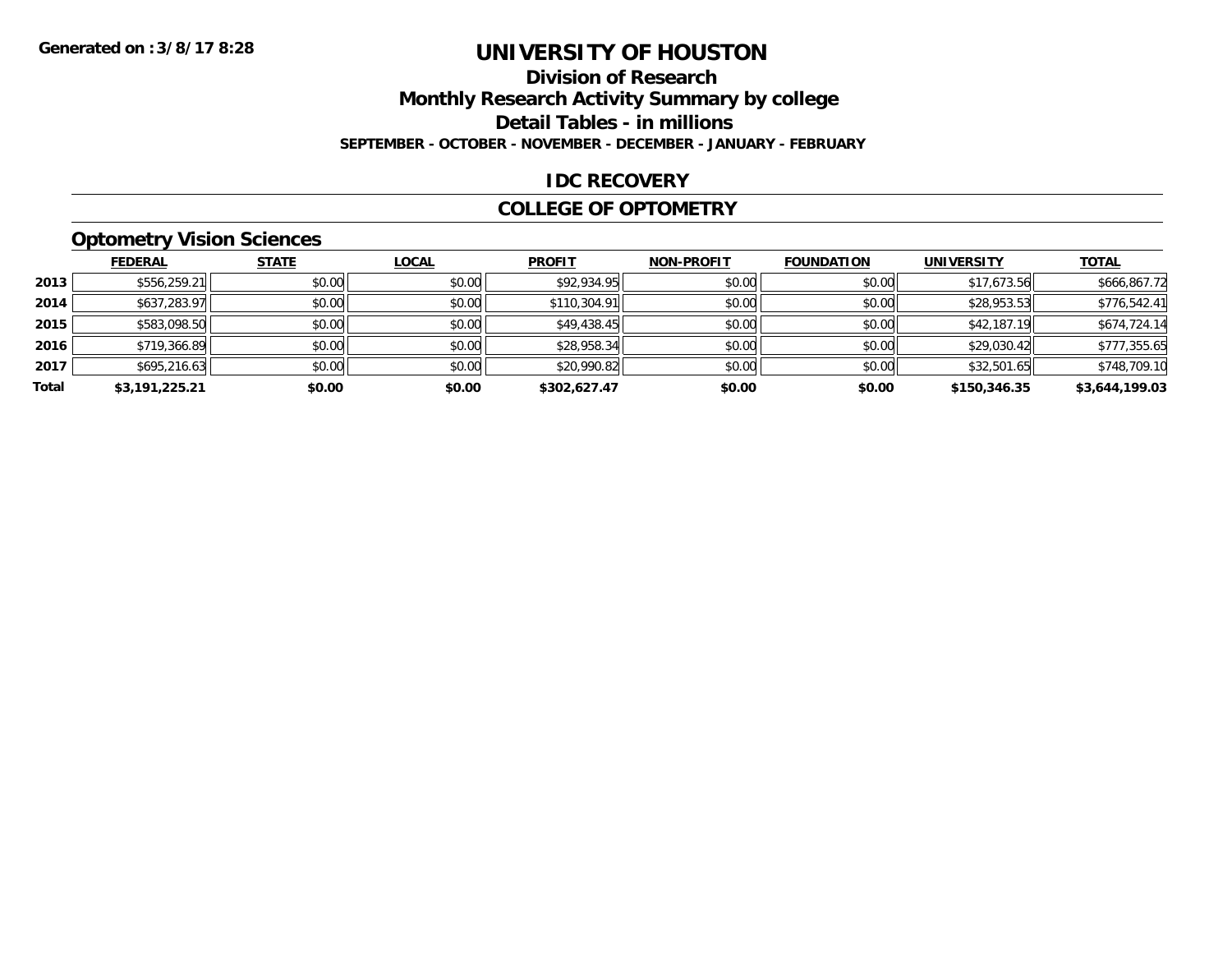# **Division of Research**

**Monthly Research Activity Summary by college**

**Detail Tables - in millions**

**SEPTEMBER - OCTOBER - NOVEMBER - DECEMBER - JANUARY - FEBRUARY**

# **IDC RECOVERY**

## **COLLEGE OF PHARMACY**

# **Center for Experimental Therapeutics and Pharmacoi**

|      | <b>FEDERAL</b> | <b>STATE</b> | <b>LOCAL</b> | <b>PROFIT</b> | <b>NON-PROFIT</b> | <b>FOUNDATION</b> | <b>UNIVERSITY</b> | <b>TOTAL</b> |
|------|----------------|--------------|--------------|---------------|-------------------|-------------------|-------------------|--------------|
| 2013 | \$0.00         | \$0.00       | \$0.00       | \$0.00        | \$0.00            | \$0.00            | \$0.00            | \$0.00       |
| 2014 | \$0.00         | \$0.00       | \$0.00       | \$0.00        | \$0.00            | \$0.00            | \$0.00            | \$0.00       |
| 2015 | \$0.00         | \$0.00       | \$0.00       | \$0.00        | \$0.00            | \$0.00            | \$0.00            | \$0.00       |
| 2016 | \$0.00         | \$0.00       | \$0.00       | \$0.00        | \$0.00            | \$0.00            | \$0.00            | \$0.00       |
| 2017 | \$0.00         | \$0.00       | \$0.00       | \$0.00        | \$0.00            | \$0.00            | \$0.00            | \$0.00       |

# **Clinical Pharmacy & Administration**

|      | <b>FEDERAL</b> | <b>STATE</b> | <b>LOCAL</b> | <b>PROFIT</b> | <b>NON-PROFIT</b> | <b>FOUNDATION</b> | <b>UNIVERSITY</b> | <b>TOTAL</b> |
|------|----------------|--------------|--------------|---------------|-------------------|-------------------|-------------------|--------------|
| 2013 | \$48,119.80    | \$0.00       | \$0.00       | \$39,288.85   | \$0.00            | \$0.00            | \$0.00            | \$87,408.65  |
| 2014 | \$2,960.42     | \$0.00       | \$0.00       | \$49,251.09   | \$2,028.72        | \$0.00            | \$0.00            | \$54,240.23  |
| 2015 | \$33,100.70    | \$43,057.50  | \$0.00       | \$22,747.49   | \$588.60          | \$0.00            | \$0.00            | \$99,494.30  |
| 2016 | \$54,692.50    | \$27,108.36  | \$0.00       | \$25,780.38   | \$8,526.67        | \$0.00            | \$0.00            | \$116,107.92 |
| 2017 | \$34,684.26    | \$67,404.45  | \$0.00       | \$43,600.09   | \$6,976.40        | \$0.00            | \$0.00            | \$152,665.20 |

# **Dean, Pharmacy**

|      | <b>FEDERAL</b> | <u>STATE</u> | <u>LOCAL</u> | <b>PROFIT</b> | <b>NON-PROFIT</b> | <b>FOUNDATION</b> | <b>UNIVERSITY</b> | <b>TOTAL</b> |
|------|----------------|--------------|--------------|---------------|-------------------|-------------------|-------------------|--------------|
| 2013 | \$0.00         | \$0.00       | \$0.00       | \$0.00        | \$0.00            | \$0.00            | \$0.00            | \$0.00       |
| 2014 | \$0.00         | \$0.00       | \$0.00       | \$0.00        | \$0.00            | \$0.00            | \$0.00            | \$0.00       |
| 2015 | \$0.00         | \$0.00       | \$0.00       | \$0.00        | \$0.00            | \$0.00            | \$0.00            | \$0.00       |
| 2016 | \$0.00         | \$0.00       | \$0.00       | \$0.00        | \$0.00            | \$0.00            | \$0.00            | \$0.00       |
| 2017 | \$0.00         | \$0.00       | \$0.00       | \$0.00        | \$0.00            | \$0.00            | \$0.00            | \$0.00       |

### **Pharm Health Outcomes & Policy**

|      | <b>FEDERAL</b> | <b>STATE</b> | <b>LOCAL</b> | <b>PROFIT</b> | <b>NON-PROFIT</b> | <b>FOUNDATION</b> | <b>UNIVERSITY</b> | <b>TOTAL</b> |
|------|----------------|--------------|--------------|---------------|-------------------|-------------------|-------------------|--------------|
| 2013 | \$5,890.21     | \$0.00       | \$0.00       | \$0.00        | \$0.00            | \$0.00            | \$0.00            | \$5,890.21   |
| 2014 | \$17,633.20    | \$0.00       | \$0.00       | \$0.00        | \$0.00            | \$0.00            | \$0.00            | \$17,633.20  |
| 2015 | \$19,682.75    | \$1,017.51   | \$0.00       | \$1,223.90    | \$0.00            | \$0.00            | \$0.00            | \$21,924.15  |
| 2016 | \$10,171.36    | (\$215.83)   | \$0.00       | \$4,204.75    | \$0.00            | \$0.00            | \$0.00            | \$14,160.27  |
| 2017 | \$4,861.77     | \$0.00       | \$0.00       | \$4,557.22    | \$0.00            | \$0.00            | \$0.00            | \$9,418.99   |

## **Pharmacological and Pharmaceutical Sciences**

|      | <b>FEDERAL</b>          | <b>STATE</b>  | _OCAL              | <b>PROFIT</b> | NON-DDOELT           | <b>FOUNDATION</b> | UNIVERSITY | <b>TOTAL</b>      |
|------|-------------------------|---------------|--------------------|---------------|----------------------|-------------------|------------|-------------------|
| 2013 | 0.001                   | 0000<br>vv.vv | $\sim$ 00<br>vu.uu | 0000<br>vu.vu | 1 ດ<br>TJZ.          | 102.04            | \$0.00     | \$286,666.64      |
| 2014 | .021<br>ሰገሰሰ<br>າວບບ.ບ∠ | 0000<br>JU.UU | $\sim$ 00<br>vv.vv | T.J I         | 0.00<br><b>DU.UU</b> | $\cap$<br>ں ں ں   | \$0.00     | ተ ገ ሰ<br>$\cdots$ |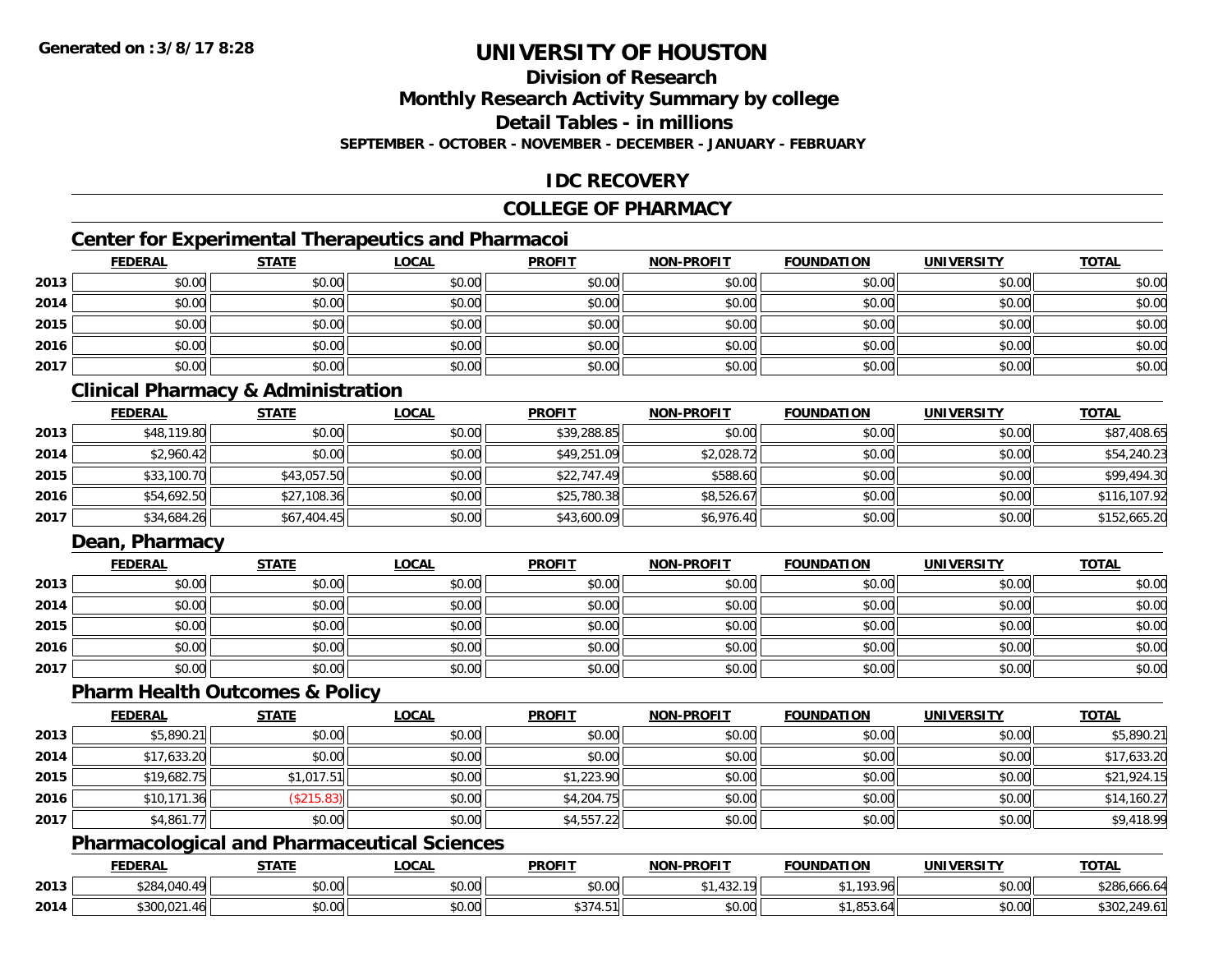**Division of Research**

**Monthly Research Activity Summary by college**

**Detail Tables - in millions**

**SEPTEMBER - OCTOBER - NOVEMBER - DECEMBER - JANUARY - FEBRUARY**

## **IDC RECOVERY**

### **COLLEGE OF PHARMACY**

# **Pharmacological and Pharmaceutical Sciences**

|       | <u>FEDERAL</u> | <u>STATE</u> | <u>LOCAL</u> | <b>PROFIT</b> | <b>NON-PROFIT</b> | <b>FOUNDATION</b> | <b>UNIVERSITY</b> | <b>TOTAL</b>   |
|-------|----------------|--------------|--------------|---------------|-------------------|-------------------|-------------------|----------------|
| 2015  | \$277,302.83   | \$654.61     | \$0.00       | \$2,746.03    | \$245.97          | \$0.00            | \$0.00            | \$280,949.44   |
| 2016  | \$477,957.73   | \$6,372.18   | \$0.00       | \$0.00        | \$3,806.19        | \$0.00            | \$0.00            | \$488,136.10   |
| 2017  | \$536,272.69   | \$4,923.03   | \$0.00       | \$0.00        | \$4,591.27        | \$1.453.83        | \$0.00            | \$547,240.82   |
| Total | \$2,107,392.17 | \$150,321.81 | \$0.00       | \$193,774.31  | \$28,196.01       | \$4,501.43        | \$0.00            | \$2,484,185.73 |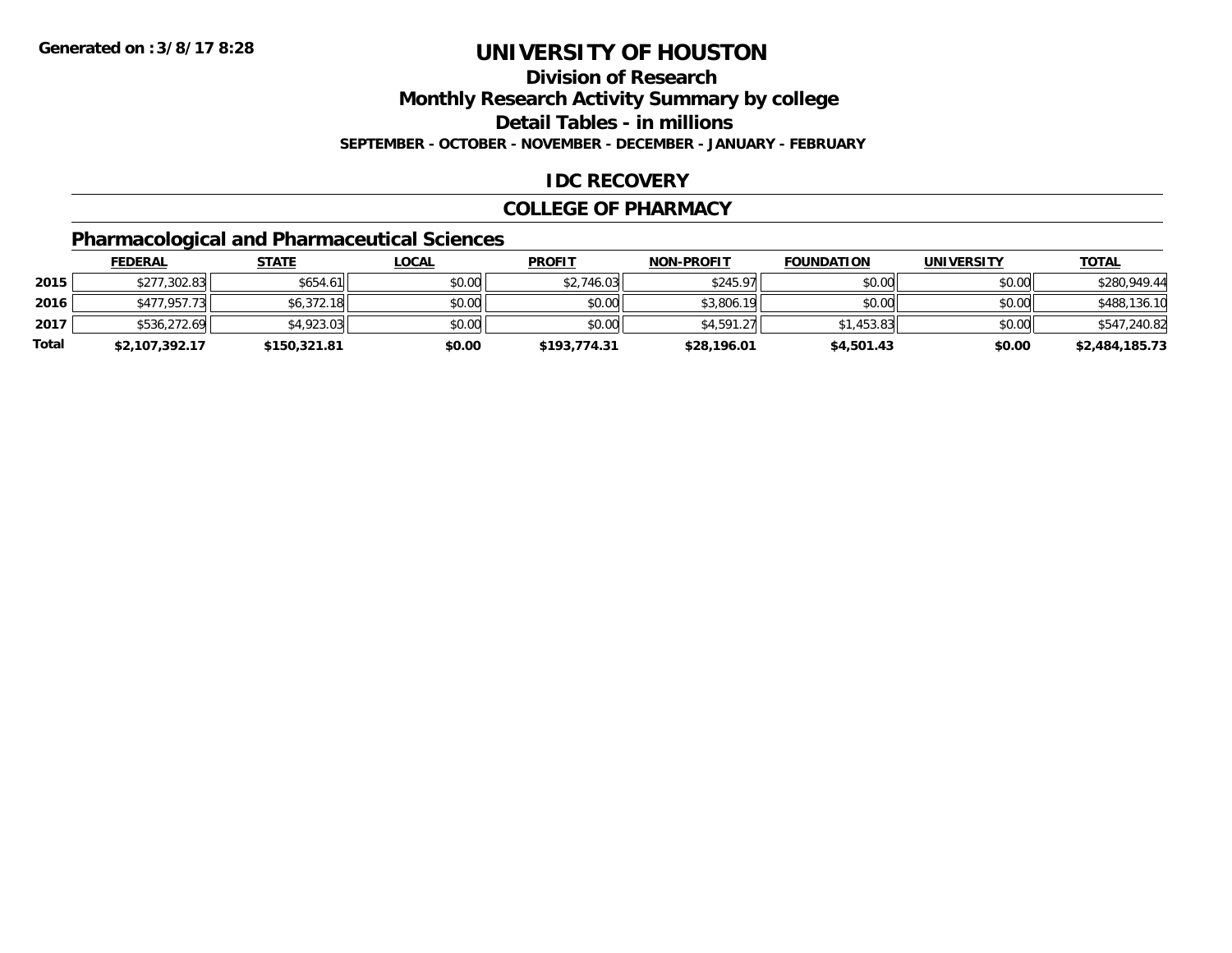**Division of Research**

**Monthly Research Activity Summary by college**

**Detail Tables - in millions**

**SEPTEMBER - OCTOBER - NOVEMBER - DECEMBER - JANUARY - FEBRUARY**

# **IDC RECOVERY**

### **COLLEGE OF TECHNOLOGY**

|      |                                | <b>Center for Information Security, Research and Edu</b> |              |               |                   |                   |                   |              |  |  |
|------|--------------------------------|----------------------------------------------------------|--------------|---------------|-------------------|-------------------|-------------------|--------------|--|--|
|      | <b>FEDERAL</b>                 | <b>STATE</b>                                             | <b>LOCAL</b> | <b>PROFIT</b> | <b>NON-PROFIT</b> | <b>FOUNDATION</b> | <b>UNIVERSITY</b> | <b>TOTAL</b> |  |  |
| 2017 | \$0.00                         | \$0.00                                                   | \$0.00       | \$0.00        | \$0.00            | \$0.00            | \$0.00            | \$0.00       |  |  |
|      |                                | <b>Center for Technology Literacy</b>                    |              |               |                   |                   |                   |              |  |  |
|      | <b>FEDERAL</b>                 | <b>STATE</b>                                             | <b>LOCAL</b> | <b>PROFIT</b> | <b>NON-PROFIT</b> | <b>FOUNDATION</b> | <b>UNIVERSITY</b> | <b>TOTAL</b> |  |  |
| 2013 | \$39,127.44                    | \$0.00                                                   | \$0.00       | \$0.00        | \$0.00            | \$0.00            | \$0.00            | \$39,127.44  |  |  |
| 2014 | \$31,919.97                    | \$0.00                                                   | \$0.00       | \$0.00        | \$0.00            | \$0.00            | \$0.00            | \$31,919.97  |  |  |
| 2015 | \$43,201.59                    | \$0.00                                                   | \$0.00       | \$0.00        | \$0.00            | \$0.00            | \$0.00            | \$43,201.59  |  |  |
| 2016 | \$6,603.92                     | \$0.00                                                   | \$0.00       | \$0.00        | \$0.00            | \$0.00            | \$0.00            | \$6,603.92   |  |  |
| 2017 | \$10,497.26                    | \$0.00                                                   | \$0.00       | \$0.00        | \$0.00            | \$0.00            | \$0.00            | \$10,497.26  |  |  |
|      | <b>Construction Management</b> |                                                          |              |               |                   |                   |                   |              |  |  |
|      | <b>FEDERAL</b>                 | <b>STATE</b>                                             | <b>LOCAL</b> | <b>PROFIT</b> | <b>NON-PROFIT</b> | <b>FOUNDATION</b> | <b>UNIVERSITY</b> | <b>TOTAL</b> |  |  |
| 2013 | \$0.00                         | \$929.79                                                 | \$0.00       | \$0.00        | \$0.00            | \$958.61          | \$0.00            | \$1,888.40   |  |  |
| 2014 | \$0.00                         | \$2,615.77                                               | \$0.00       | \$0.00        | \$0.00            | \$813.26          | \$0.00            | \$3,429.03   |  |  |
| 2015 | \$0.00                         | \$76.78                                                  | \$0.00       | \$0.00        | \$0.00            | \$0.00            | \$0.00            | \$76.78      |  |  |
| 2016 | \$0.00                         | \$2,691.16                                               | \$0.00       | \$0.00        | \$0.00            | \$0.00            | \$0.00            | \$2,691.16   |  |  |
| 2017 | \$7,917.06                     | \$2,970.17                                               | \$72.72      | \$103.14      | \$850.97          | \$0.00            | \$0.00            | \$11,914.06  |  |  |
|      | Dean, Technology               |                                                          |              |               |                   |                   |                   |              |  |  |
|      | <b>FEDERAL</b>                 | <b>STATE</b>                                             | <b>LOCAL</b> | <b>PROFIT</b> | <b>NON-PROFIT</b> | <b>FOUNDATION</b> | <b>UNIVERSITY</b> | <b>TOTAL</b> |  |  |
| 2013 | \$25,774.16                    | \$0.00                                                   | \$0.00       | \$0.00        | \$0.00            | \$0.00            | \$0.00            | \$25,774.16  |  |  |
| 2014 | \$0.00                         | \$0.00                                                   | \$0.00       | \$0.00        | \$0.00            | \$0.00            | \$0.00            | \$0.00       |  |  |
| 2015 | \$0.00                         | \$0.00                                                   | \$0.00       | \$0.00        | \$0.00            | \$0.00            | \$0.00            | \$0.00       |  |  |
| 2016 | \$0.00                         | \$0.00                                                   | \$0.00       | \$0.00        | \$0.00            | \$0.00            | \$0.00            | \$0.00       |  |  |
|      | <b>Engineering Technology</b>  |                                                          |              |               |                   |                   |                   |              |  |  |
|      | <b>FEDERAL</b>                 | <b>STATE</b>                                             | <b>LOCAL</b> | <b>PROFIT</b> | <b>NON-PROFIT</b> | <b>FOUNDATION</b> | <b>UNIVERSITY</b> | <b>TOTAL</b> |  |  |
| 2013 | \$81,492.47                    | \$0.00                                                   | \$0.00       | \$9,838.63    | \$0.00            | \$1,567.70        | \$0.00            | \$92,898.80  |  |  |
| 2014 | \$36,682.73                    | \$0.00                                                   | \$0.00       | \$14,652.13   | \$0.00            | \$0.00            | \$0.00            | \$51,334.86  |  |  |
| 2015 | \$116,622.45                   | \$0.00                                                   | \$0.00       | \$10,797.04   | \$0.00            | \$0.00            | \$0.00            | \$127,419.49 |  |  |
| 2016 | \$140,429.73                   | \$0.00                                                   | \$0.00       | \$0.00        | \$0.00            | \$0.00            | \$0.00            | \$140,429.73 |  |  |
| 2017 | \$60,577.23                    | \$0.00                                                   | \$0.00       | \$0.00        | \$390.08          | \$0.00            | \$0.00            | \$60,967.31  |  |  |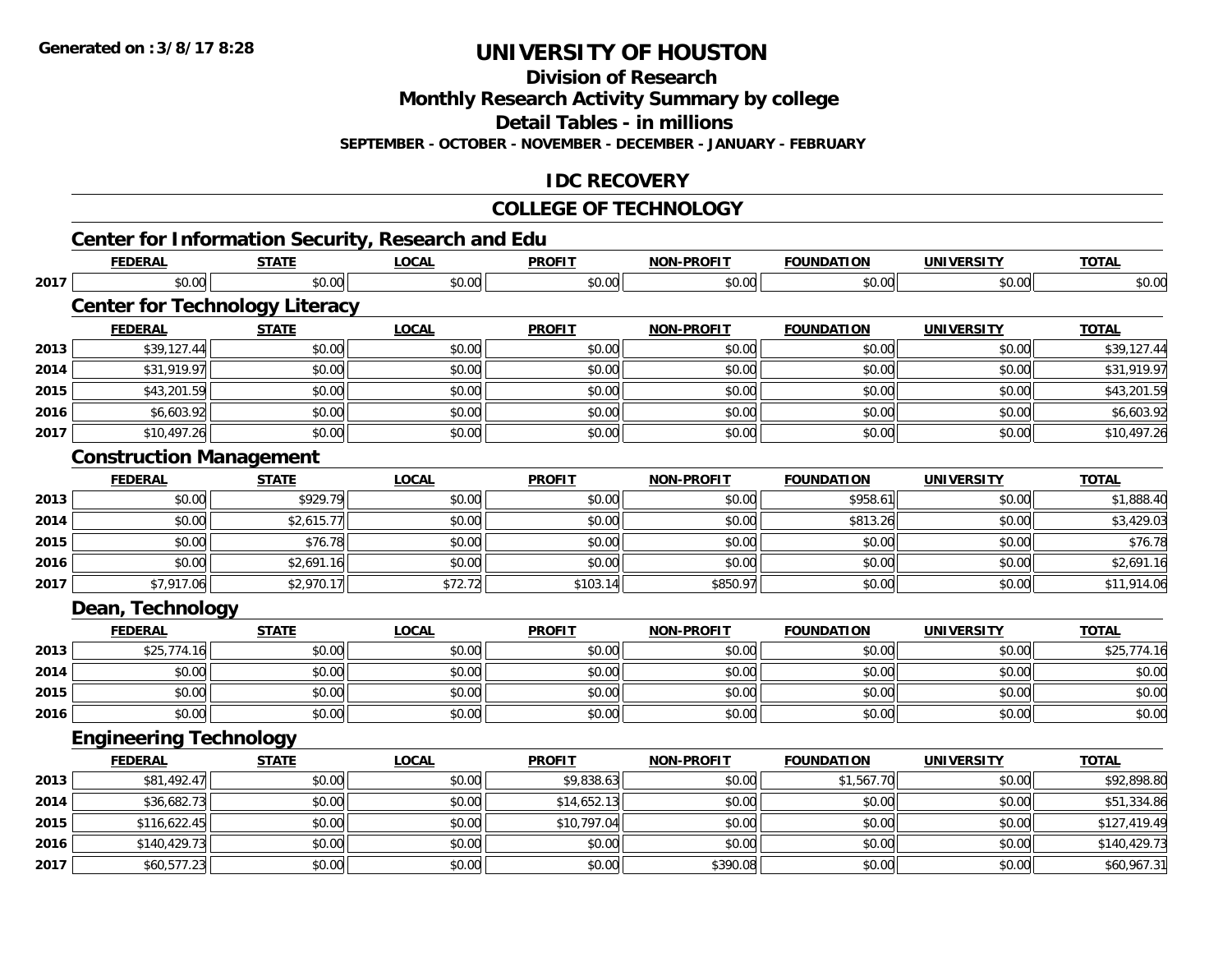# **Division of Research**

**Monthly Research Activity Summary by college**

**Detail Tables - in millions**

**SEPTEMBER - OCTOBER - NOVEMBER - DECEMBER - JANUARY - FEBRUARY**

# **IDC RECOVERY**

## **COLLEGE OF TECHNOLOGY**

# **Human Development and Consumer Science**

|      | <b>FEDERAL</b> | <b>STATE</b> | <b>LOCAL</b> | <b>PROFIT</b> | <b>NON-PROFIT</b> | <b>FOUNDATION</b> | <b>UNIVERSITY</b> | <b>TOTAL</b> |
|------|----------------|--------------|--------------|---------------|-------------------|-------------------|-------------------|--------------|
| 2013 | \$153.56       | \$0.00       | \$0.00       | \$0.00        | \$0.00            | \$0.00            | \$0.00            | \$153.56     |
| 2014 | \$2,572.87     | \$0.00       | \$0.00       | \$0.00        | \$0.00            | \$1,417.50        | \$0.00            | \$3,990.37   |
| 2015 | \$16,177.92    | \$0.00       | \$0.00       | \$0.00        | \$0.00            | \$854.49          | \$0.00            | \$17,032.41  |
| 2016 | \$16,592.10    | \$0.00       | \$0.00       | \$0.00        | \$0.00            | \$2,333.34        | \$0.00            | \$18,925.44  |
| 2017 | \$20,278.77    | \$0.00       | \$0.00       | \$7,459.09    | \$0.00            | \$0.00            | \$0.00            | \$27,737.86  |

# **Information & Logistics Technology**

|      | <b>FEDERAL</b> | <b>STATE</b> | <u>LOCAL</u> | <b>PROFIT</b> | <b>NON-PROFIT</b> | <b>FOUNDATION</b> | <b>UNIVERSITY</b> | <b>TOTAL</b> |
|------|----------------|--------------|--------------|---------------|-------------------|-------------------|-------------------|--------------|
| 2013 | \$0.00         | \$0.00       | \$0.00       | \$0.00        | \$0.00            | \$0.00            | \$0.00            | \$0.00       |
| 2014 | \$0.00         | \$0.00       | \$0.00       | \$0.00        | \$0.00            | \$0.00            | \$0.00            | \$0.00       |
| 2015 | \$284.21       | \$0.00       | \$0.00       | \$0.00        | \$0.00            | \$0.00            | \$0.00            | \$284.21     |
| 2016 | \$31,156.69    | \$0.00       | \$0.00       | \$0.00        | \$0.00            | \$0.00            | \$0.00            | \$31,156.69  |
| 2017 | \$25,794.47    | \$0.00       | \$0.00       | \$0.00        | \$0.00            | \$0.00            | \$0.00            | \$25,794.47  |

# **Texas Manufacturing Assistance Center**

|       | <b>FEDERAL</b> | STATE      | <u>LOCAL</u> | <b>PROFIT</b> | <b>NON-PROFIT</b> | <b>FOUNDATION</b> | <b>UNIVERSITY</b> | <b>TOTAL</b> |
|-------|----------------|------------|--------------|---------------|-------------------|-------------------|-------------------|--------------|
| 2013  | \$0.00         | \$0.00     | \$0.00       | \$0.00        | \$0.00            | \$0.00            | \$0.00            | \$0.00       |
| 2014  | \$0.00         | \$0.00     | \$0.00       | \$0.00        | \$0.00            | \$0.00            | \$0.00            | \$0.00       |
| 2015  | \$0.00         | \$0.00     | \$0.00       | \$0.00        | \$0.00            | \$0.00            | \$0.00            | \$0.00       |
| Total | \$713,856.60   | \$9,283.67 | \$72.72      | \$42,850.03   | \$1,241.05        | \$7,944.90        | \$0.00            | \$775,248.97 |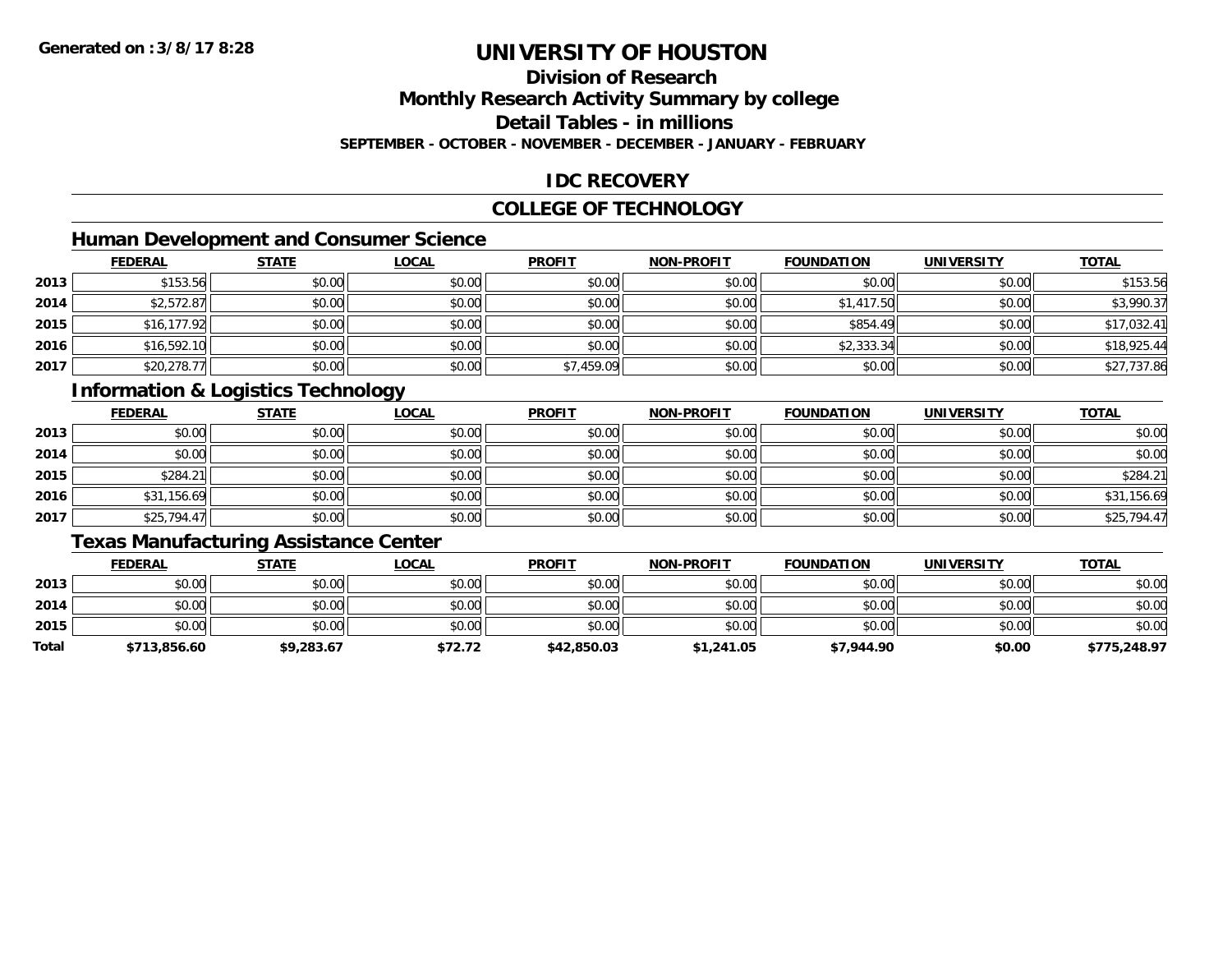**Total**

# **UNIVERSITY OF HOUSTON**

### **Division of Research Monthly Research Activity Summary by college**

### **Detail Tables - in millions**

**SEPTEMBER - OCTOBER - NOVEMBER - DECEMBER - JANUARY - FEBRUARY**

# **IDC RECOVERY**

### **COLLEGE OF THE ARTS**

|      | Art                    |                                                   |              |               |                   |                   |                   |              |
|------|------------------------|---------------------------------------------------|--------------|---------------|-------------------|-------------------|-------------------|--------------|
|      | <b>FEDERAL</b>         | <b>STATE</b>                                      | <b>LOCAL</b> | <b>PROFIT</b> | <b>NON-PROFIT</b> | <b>FOUNDATION</b> | <b>UNIVERSITY</b> | <b>TOTAL</b> |
| 2013 | \$1,879.10             | \$0.00                                            | \$0.00       | \$0.00        | \$0.00            | \$0.00            | \$0.00            | \$1,879.10   |
| 2014 | \$382.39               | \$0.00                                            | \$0.00       | \$0.00        | \$0.00            | \$0.00            | \$0.00            | \$382.39     |
| 2017 | \$19.68                | \$0.00                                            | \$0.00       | \$0.00        | \$0.00            | \$0.00            | \$0.00            | \$19.68      |
|      | <b>Blaffer Gallery</b> |                                                   |              |               |                   |                   |                   |              |
|      | <b>FEDERAL</b>         | <b>STATE</b>                                      | <b>LOCAL</b> | <b>PROFIT</b> | <b>NON-PROFIT</b> | <b>FOUNDATION</b> | <b>UNIVERSITY</b> | <b>TOTAL</b> |
| 2014 | \$10,317.58            | \$0.00                                            | \$0.00       | \$0.00        | \$0.00            | \$0.00            | \$0.00            | \$10,317.58  |
| 2016 | \$5,043.79             | \$0.00                                            | \$0.00       | \$0.00        | \$0.00            | \$0.00            | \$0.00            | \$5,043.79   |
|      |                        | <b>Cynthia Woods Mitchell Center for the Arts</b> |              |               |                   |                   |                   |              |
|      | <b>FEDERAL</b>         | <b>STATE</b>                                      | <b>LOCAL</b> | <b>PROFIT</b> | <b>NON-PROFIT</b> | <b>FOUNDATION</b> | <b>UNIVERSITY</b> | <b>TOTAL</b> |
| 2015 | \$0.00                 | \$0.00                                            | \$0.00       | \$1,174.68    | \$0.00            | \$0.00            | \$0.00            | \$1,174.68   |
| 2016 | \$0.00                 | \$0.00                                            | \$0.00       | \$2,946.42    | \$0.00            | \$0.00            | \$0.00            | \$2,946.42   |
| 2017 | \$0.00                 | \$0.00                                            | \$0.00       | \$58.08       | \$0.00            | \$0.00            | \$0.00            | \$58.08      |

**\$17,642.54 \$0.00 \$0.00 \$4,179.18 \$0.00 \$0.00 \$0.00 \$21,821.72**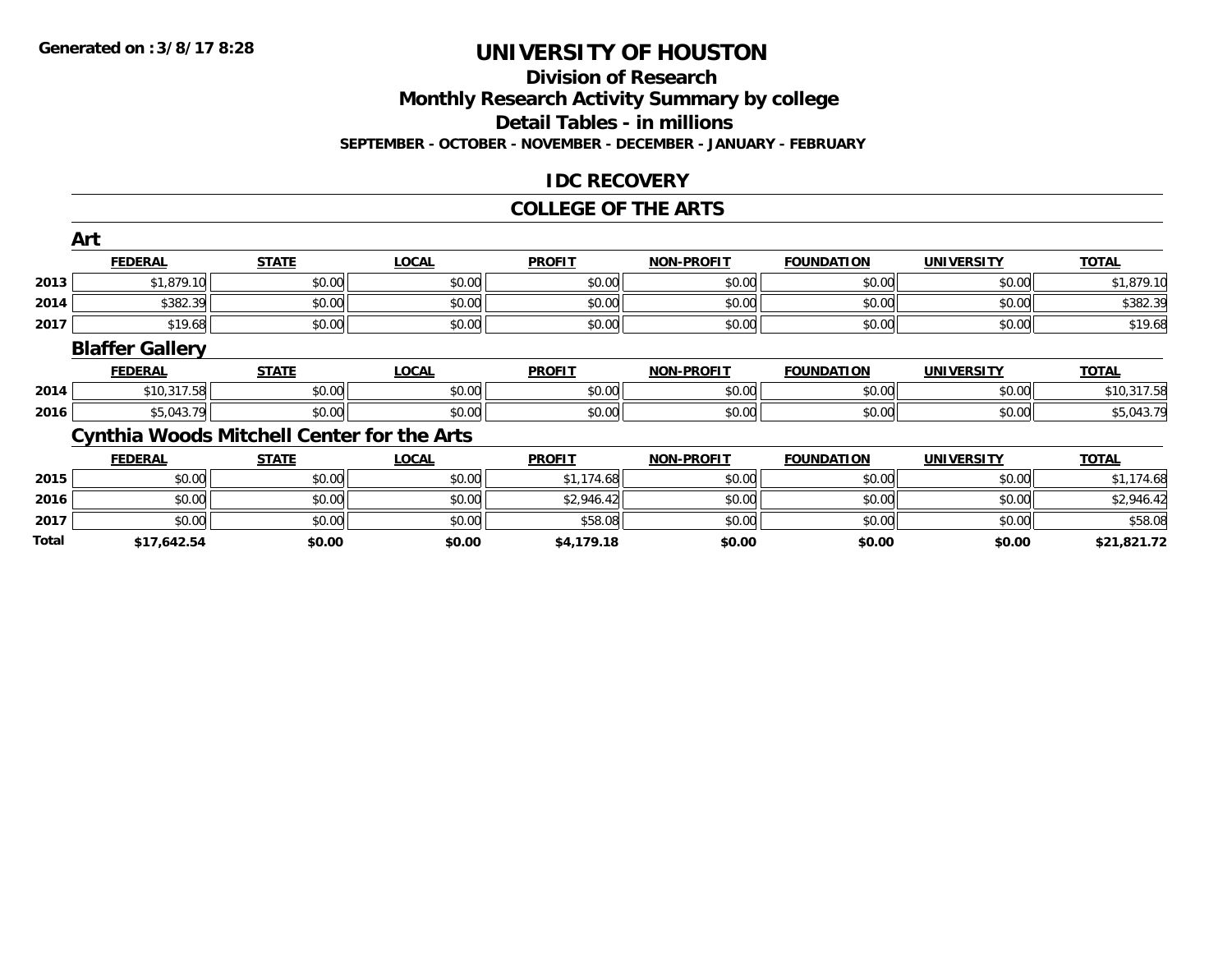# **Division of Research**

**Monthly Research Activity Summary by college**

**Detail Tables - in millions**

**SEPTEMBER - OCTOBER - NOVEMBER - DECEMBER - JANUARY - FEBRUARY**

# **IDC RECOVERY**

# **CULLEN COLLEGE OF ENGINEERING**

# **Biomedical Engineering**

|      | <b>FEDERAL</b> | <b>STATE</b> | <b>LOCAL</b> | <b>PROFIT</b> | NON-PROFIT | <b>FOUNDATION</b> | <b>UNIVERSITY</b> | <b>TOTAL</b> |
|------|----------------|--------------|--------------|---------------|------------|-------------------|-------------------|--------------|
| 2013 | \$131,877.67   | \$0.00       | \$0.00       | \$0.00        | \$0.00     | \$0.00            | \$0.00            | \$131,877.67 |
| 2014 | \$280,628.59   | \$0.00       | \$0.00       | \$0.00        | \$0.00     | \$0.00            | \$0.00            | \$280,628.59 |
| 2015 | \$381,705.59   | \$0.00       | \$0.00       | \$0.00        | \$8,338.68 | \$0.00            | \$0.00            | \$390,044.27 |
| 2016 | \$204,160.00   | \$0.00       | \$0.00       | \$0.00        | \$2,299.10 | \$0.00            | \$0.00            | \$206,459.10 |
| 2017 | \$414,356.78   | \$0.00       | \$0.00       | \$16,254.83   | \$0.21     | \$0.00            | \$0.00            | \$430,611.82 |

# **Center for Innovative Grouting Materials and Tech**

|      | <u>FEDERAL</u> | <b>STATE</b> | <u>LOCAL</u> | <b>PROFIT</b> | <b>NON-PROFIT</b> | <b>FOUNDATION</b> | <b>UNIVERSITY</b> | <b>TOTAL</b> |
|------|----------------|--------------|--------------|---------------|-------------------|-------------------|-------------------|--------------|
| 2013 | \$0.00         | \$0.00       | \$0.00       | \$0.00        | \$0.00            | \$0.00            | \$0.00            | \$0.00       |
| 2014 | \$0.00         | \$0.00       | \$0.00       | \$0.00        | \$0.00            | \$0.00            | \$0.00            | \$0.00       |
| 2015 | \$0.00         | \$0.00       | \$0.00       | \$0.00        | \$0.00            | \$0.00            | \$0.00            | \$0.00       |
| 2016 | \$0.00         | \$0.00       | \$0.00       | \$0.00        | \$0.00            | \$0.00            | \$0.00            | \$0.00       |
| 2017 | \$0.00         | \$0.00       | \$0.00       | \$0.00        | \$0.00            | \$0.00            | \$0.00            | \$0.00       |

# **Chemical Engineering**

|      | <b>FEDERAL</b> | <b>STATE</b> | <u>LOCAL</u> | <b>PROFIT</b> | <b>NON-PROFIT</b> | <b>FOUNDATION</b> | <b>UNIVERSITY</b> | <b>TOTAL</b> |
|------|----------------|--------------|--------------|---------------|-------------------|-------------------|-------------------|--------------|
| 2013 | \$405,865.87   | \$6,300.59   | \$0.00       | \$92,020.26   | \$0.00            | (\$15.16)         | \$4,666.17]       | \$499,505.39 |
| 2014 | \$414,310.08   | \$2,018.73   | \$0.00       | \$161,818.27  | \$0.00            | \$589.84          | \$4,699.13        | \$583,436.05 |
| 2015 | \$371,305.76   | \$5,193.80   | \$0.00       | \$150,808.27  | \$0.00            | \$2,215.21        | \$3,624.94        | \$533,147.98 |
| 2016 | \$407,943.95   | \$20,764.81  | \$0.00       | \$258,911.17  | \$0.00            | \$2,846.16        | (\$89.06)         | \$690,377.02 |
| 2017 | \$425,134.95   | \$12,875.79  | \$0.00       | \$184,355.63  | \$28,791.49       | \$1,180.73        | \$0.00            | \$652,338.58 |

## **Civil Engineering**

|      | <b>FEDERAL</b> | <b>STATE</b> | <u>LOCAL</u> | <b>PROFIT</b> | <b>NON-PROFIT</b> | <b>FOUNDATION</b> | <b>UNIVERSITY</b> | <b>TOTAL</b> |
|------|----------------|--------------|--------------|---------------|-------------------|-------------------|-------------------|--------------|
| 2013 | \$224,577.89   | \$11,252.65  | \$3,214.74   | \$30,939.80   | \$9,585.48        | \$0.00            | \$2,252.93        | \$281,823.50 |
| 2014 | \$333,123.10   | \$4,405.25   | \$0.00       | \$16,550.56   | \$11,895.90       | \$3,997.32        | \$0.00            | \$369,972.14 |
| 2015 | \$418,370.83   | \$11,746.02  | \$0.00       | \$21,911.84   | \$2,188.72        | \$9,651.62        | \$0.00            | \$463,869.03 |
| 2016 | \$305,159.30   | \$14,440.53  | \$0.00       | \$24,942.51   | \$6,648.48        | \$2,026.07        | \$2,843.23        | \$356,060.12 |
| 2017 | \$336,643.74   | \$30,039.69  | \$7,699.66   | \$5,681.02    | \$12,196.05       | \$5,109.55        | \$2,708.38        | \$400,078.08 |

# **Composites Engineering and Applications Center**

|      | <b>DERAL</b>                     | <b>CTATI</b>          | .OCAI                  | <b>PROFIT</b>                               | <b>DDAEIT</b><br><b>NION</b> | .<br>ב נוחו<br>LION | - R.J.         | <b>TOTAL</b>            |
|------|----------------------------------|-----------------------|------------------------|---------------------------------------------|------------------------------|---------------------|----------------|-------------------------|
| 2013 | $\sim$<br>$. \cup . \cup \cup$   | $\overline{ }$<br>ט.ט | $\sim$ 00<br>pu.uu     | $\sim$ 00<br>ູ∞ບ.ບບ                         | 0.00<br>PO.OO                | vv.vv               | 0.001<br>vv.vv | 0000<br>\$U.UU          |
| 2014 | $\sim$ $\sim$<br>$\sim$<br>,u.uu | しいい                   | $\sim$ $\sim$<br>vu.uu | $\sim$ 00<br>$\vee$ . Use the set of $\vee$ | 0.00<br>PO.OO                | JU.UU               | 0.00<br>PO.OO  | 0 <sup>0</sup><br>JU.UU |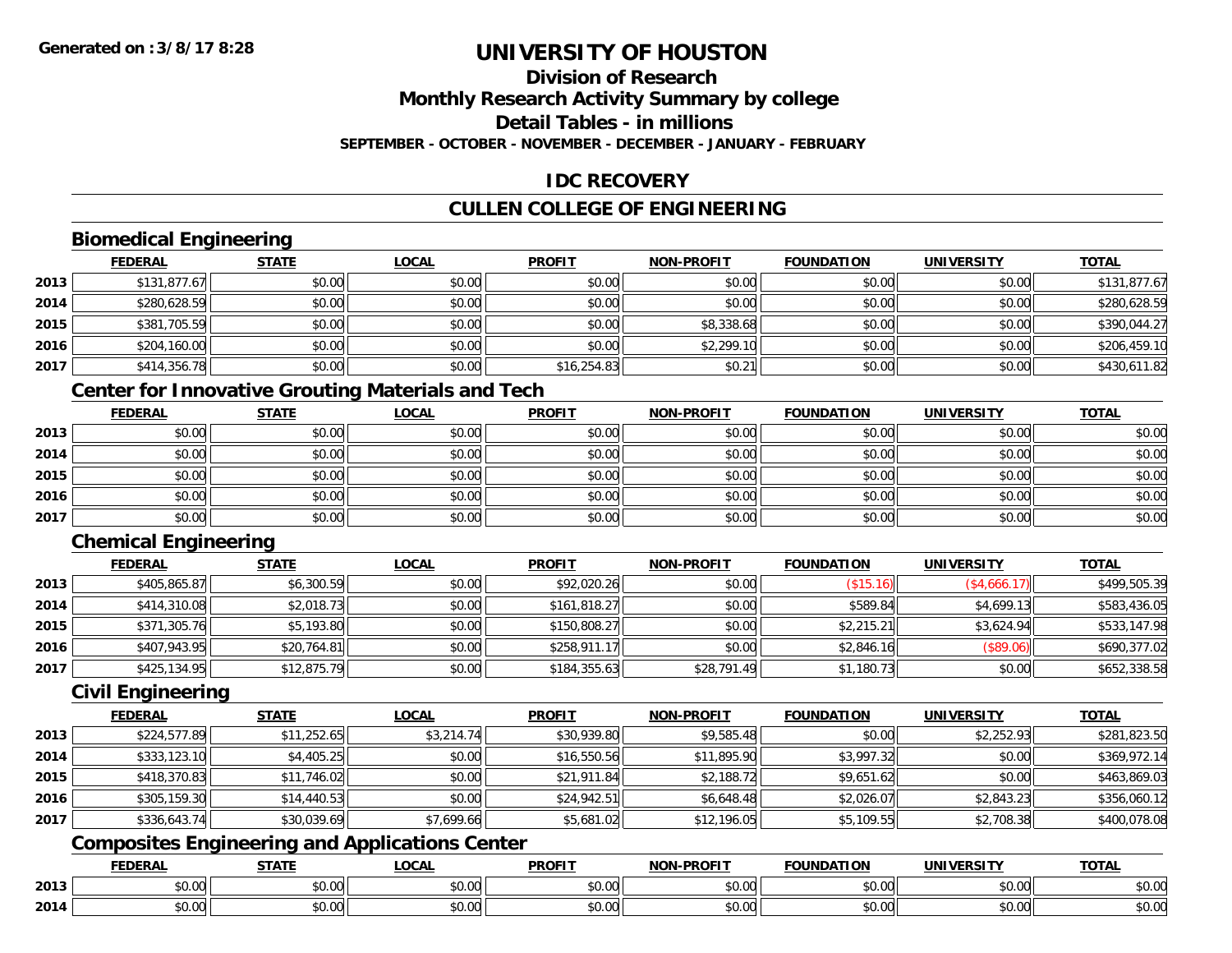**2017**

# **UNIVERSITY OF HOUSTON**

**Division of Research**

**Monthly Research Activity Summary by college**

**Detail Tables - in millions**

**SEPTEMBER - OCTOBER - NOVEMBER - DECEMBER - JANUARY - FEBRUARY**

# **IDC RECOVERY**

# **CULLEN COLLEGE OF ENGINEERING**

# **Composites Engineering and Applications Center**

|      | <b>FEDERAL</b>                               | <b>STATE</b>   | <b>LOCAL</b> | <b>PROFIT</b> | <b>NON-PROFIT</b> | <b>FOUNDATION</b> | <b>UNIVERSITY</b> | <b>TOTAL</b> |
|------|----------------------------------------------|----------------|--------------|---------------|-------------------|-------------------|-------------------|--------------|
| 2015 | \$0.00                                       | \$0.00         | \$0.00       | \$0.00        | \$0.00            | \$0.00            | \$0.00            | \$0.00       |
|      | Dean, Engineering                            |                |              |               |                   |                   |                   |              |
|      | <b>FEDERAL</b>                               | <b>STATE</b>   | <b>LOCAL</b> | <b>PROFIT</b> | <b>NON-PROFIT</b> | <b>FOUNDATION</b> | <b>UNIVERSITY</b> | <b>TOTAL</b> |
| 2013 | \$2,411.85                                   | \$0.00         | \$0.00       | \$0.00        | \$0.00            | \$0.00            | \$0.00            | \$2,411.85   |
| 2014 | \$2,347.75                                   | \$0.00         | \$0.00       | \$0.00        | \$0.00            | \$0.00            | \$0.00            | \$2,347.75   |
| 2015 | \$1,675.08                                   | \$0.00         | \$0.00       | \$0.00        | \$0.00            | \$0.00            | \$0.00            | \$1,675.08   |
| 2016 | \$1,344.55                                   | \$0.00         | \$0.00       | \$0.00        | \$0.00            | \$0.00            | \$0.00            | \$1,344.55   |
| 2017 | \$24,127.90                                  | \$0.00         | \$0.00       | \$0.00        | \$0.00            | \$0.00            | \$0.00            | \$24,127.90  |
|      | <b>Electrical &amp; Computer Engineering</b> |                |              |               |                   |                   |                   |              |
|      | <b>FEDERAL</b>                               | <b>STATE</b>   | <b>LOCAL</b> | <b>PROFIT</b> | <b>NON-PROFIT</b> | <b>FOUNDATION</b> | <b>UNIVERSITY</b> | <b>TOTAL</b> |
| 2013 | \$315,288.23                                 | \$180.12       | \$0.00       | \$30,286.02   | \$2,320.36        | \$0.00            | \$0.00            | \$348,074.73 |
| 2014 | \$291,014.56                                 | \$346.35       | \$0.00       | \$75,838.74   | \$18,897.40       | \$4,482.68        | \$0.00            | \$390,579.72 |
| 2015 | \$478,145.53                                 | \$497.47       | \$0.00       | \$65,735.30   | \$2,522.15        | \$4,783.66        | \$0.00            | \$551,684.11 |
| 2016 | \$408,744.43                                 | \$36,613.26    | \$0.00       | \$26,004.27   | \$37,981.80       | \$0.00            | \$0.00            | \$509,343.77 |
| 2017 | \$416,505.43                                 | \$12,002.50    | \$0.00       | \$33,669.70   | \$7,691.61        | (\$0.02)          | \$0.00            | \$469,869.22 |
|      | <b>Industrial Engineering</b>                |                |              |               |                   |                   |                   |              |
|      | <b>FEDERAL</b>                               | <b>STATE</b>   | <b>LOCAL</b> | <b>PROFIT</b> | <b>NON-PROFIT</b> | <b>FOUNDATION</b> | <b>UNIVERSITY</b> | <b>TOTAL</b> |
| 2013 | \$11,833.18                                  | \$4,383.61     | \$2,025.45   | \$0.00        | \$0.00            | \$1,658.73        | \$0.00            | \$19,900.97  |
| 2014 | \$23,319.42                                  | \$2,746.66     | \$7,773.09   | \$0.00        | \$0.00            | \$4,247.62        | \$0.00            | \$38,086.79  |
| 2015 | \$21,415.33                                  | \$3,440.03     | \$6,967.04   | \$2,213.43    | \$0.00            | \$7,569.76        | \$0.00            | \$41,605.59  |
| 2016 | \$13,483.01                                  | \$3,630.52     | \$32.00      | \$476.08      | \$0.00            | \$6,482.37        | \$0.00            | \$24,103.98  |
| 2017 | \$10,251.98                                  | \$1,169.80     | \$0.00       | \$0.00        | \$0.00            | \$0.00            | \$0.00            | \$11,421.78  |
|      | <b>Mechanical Engineering</b>                |                |              |               |                   |                   |                   |              |
|      | <b>FEDERAL</b>                               | <b>STATE</b>   | <b>LOCAL</b> | <b>PROFIT</b> | <b>NON-PROFIT</b> | <b>FOUNDATION</b> | <b>UNIVERSITY</b> | <b>TOTAL</b> |
| 2013 | \$387,733.57                                 | \$336.60       | \$0.00       | \$44,207.91   | \$0.00            | \$10,911.87       | \$0.00            | \$443,189.95 |
| 2014 | \$450,251.87                                 | \$10,169.56    | \$0.00       | \$144,705.70  | \$0.00            | \$22,459.24       | \$0.00            | \$627,586.37 |
| 2015 | \$405,867.69                                 | ( \$4, 235.99) | \$0.00       | \$183,002.48  | \$0.00            | \$1,454.03        | \$0.00            | \$586,088.22 |
| 2016 | \$239,267.97                                 | (\$10,310.03)  | \$0.00       | \$110,974.33  | \$0.00            | \$18,654.15       | \$0.00            | \$358,586.43 |

\$233,113.73 \$0.00 \$0.00 \$90,096.40 \$5,722.38 \$4,339.26 \$0.00 \$333,271.77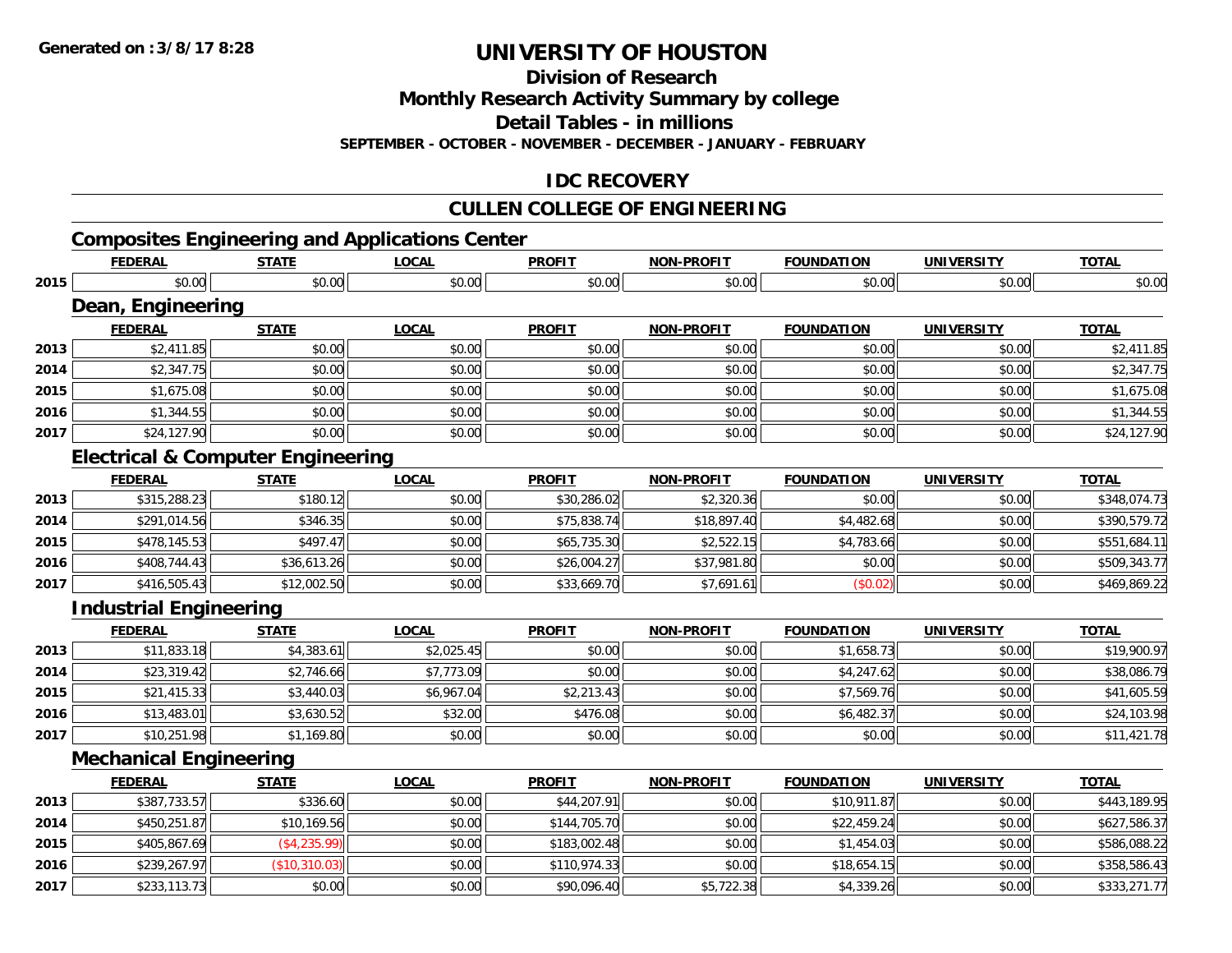# **Division of Research**

**Monthly Research Activity Summary by college**

**Detail Tables - in millions**

**SEPTEMBER - OCTOBER - NOVEMBER - DECEMBER - JANUARY - FEBRUARY**

# **IDC RECOVERY**

# **CULLEN COLLEGE OF ENGINEERING**

# **National Center for Airborne Laser Mapping**

|      | <b>FEDERAL</b> | <b>STATE</b> | <b>LOCAL</b> | <b>PROFIT</b> | <b>NON-PROFIT</b> | <b>FOUNDATION</b> | <b>UNIVERSITY</b> | <b>TOTAL</b> |
|------|----------------|--------------|--------------|---------------|-------------------|-------------------|-------------------|--------------|
| 2013 | \$11,711.25    | \$0.00       | \$0.00       | \$0.00        | \$0.00            | \$0.00            | \$0.00            | \$11,711.25  |
| 2014 | \$39,415.77    | \$0.00       | \$0.00       | \$0.00        | \$0.00            | \$5,995.99        | \$0.00            | \$45,411.75  |
| 2015 | \$172,345.13   | \$0.00       | \$0.00       | \$0.00        | \$0.00            | \$0.00            | \$0.00            | \$172,345.13 |
| 2016 | \$136,575.52   | \$0.00       | \$0.00       | \$0.00        | \$92,339.58       | \$0.00            | \$0.00            | \$228,915.10 |
| 2017 | \$74,874.69    | \$0.00       | \$0.00       | \$0.00        | \$17,236.68       | \$0.00            | \$0.00            | \$92,111.37  |

# **Petroleum Engineering**

|      | <b>FEDERAL</b> | <b>STATE</b> | <u>LOCAL</u> | <b>PROFIT</b> | <b>NON-PROFIT</b> | <b>FOUNDATION</b> | <b>UNIVERSITY</b> | <b>TOTAL</b> |
|------|----------------|--------------|--------------|---------------|-------------------|-------------------|-------------------|--------------|
| 2014 | \$7,537.20     | \$0.00       | \$0.00       | \$22,503.68   | \$0.00            | \$0.00            | \$0.00            | \$30,040.88  |
| 2015 | ,484           | \$0.00       | \$0.00       | \$123,799.37  | \$0.00            | \$0.00            | \$0.00            | \$118,314.58 |
| 2016 | \$14,461       | \$0.00       | \$0.00       | \$38,337.03   | \$0.00            | \$0.00            | \$0.00            | \$23,875.90  |
| 2017 |                | \$0.00       | \$0.00       | \$25,125.63   | \$0.00            | \$0.00            | \$0.00            | \$25,098.54  |

# **Wind Energy Center**

|       | <b>FEDERAL</b> | <b>STATE</b> | <b>LOCAL</b> | <b>PROFIT</b>  | <b>NON-PROFIT</b> | <b>FOUNDATION</b> | <b>UNIVERSITY</b> | <b>TOTAL</b>    |
|-------|----------------|--------------|--------------|----------------|-------------------|-------------------|-------------------|-----------------|
| 2013  | \$0.00         | \$0.00       | \$0.00       | \$0.00         | \$0.00            | \$0.00            | \$0.00            | \$0.00          |
| 2014  | \$0.00         | \$0.00       | \$0.00       | \$0.00         | \$0.00            | \$0.00            | \$0.00            | \$0.00          |
| 2015  | \$0.00         | \$0.00       | \$0.00       | \$0.00         | \$0.00            | \$0.00            | \$0.00            | \$0.00          |
| 2016  | \$0.00         | \$0.00       | \$0.00       | \$0.00         | \$0.00            | \$0.00            | \$0.00            | \$0.00          |
| 2017  | \$0.00         | \$0.00       | \$0.00       | \$0.00         | \$0.00            | \$0.00            | \$0.00            | \$0.00          |
| Total | \$9,215,793.71 | \$180,008.31 | \$27,711.98  | \$1,981,170.22 | \$266,656.07      | \$120,640.68      | \$11,373.38       | \$11,803,354.35 |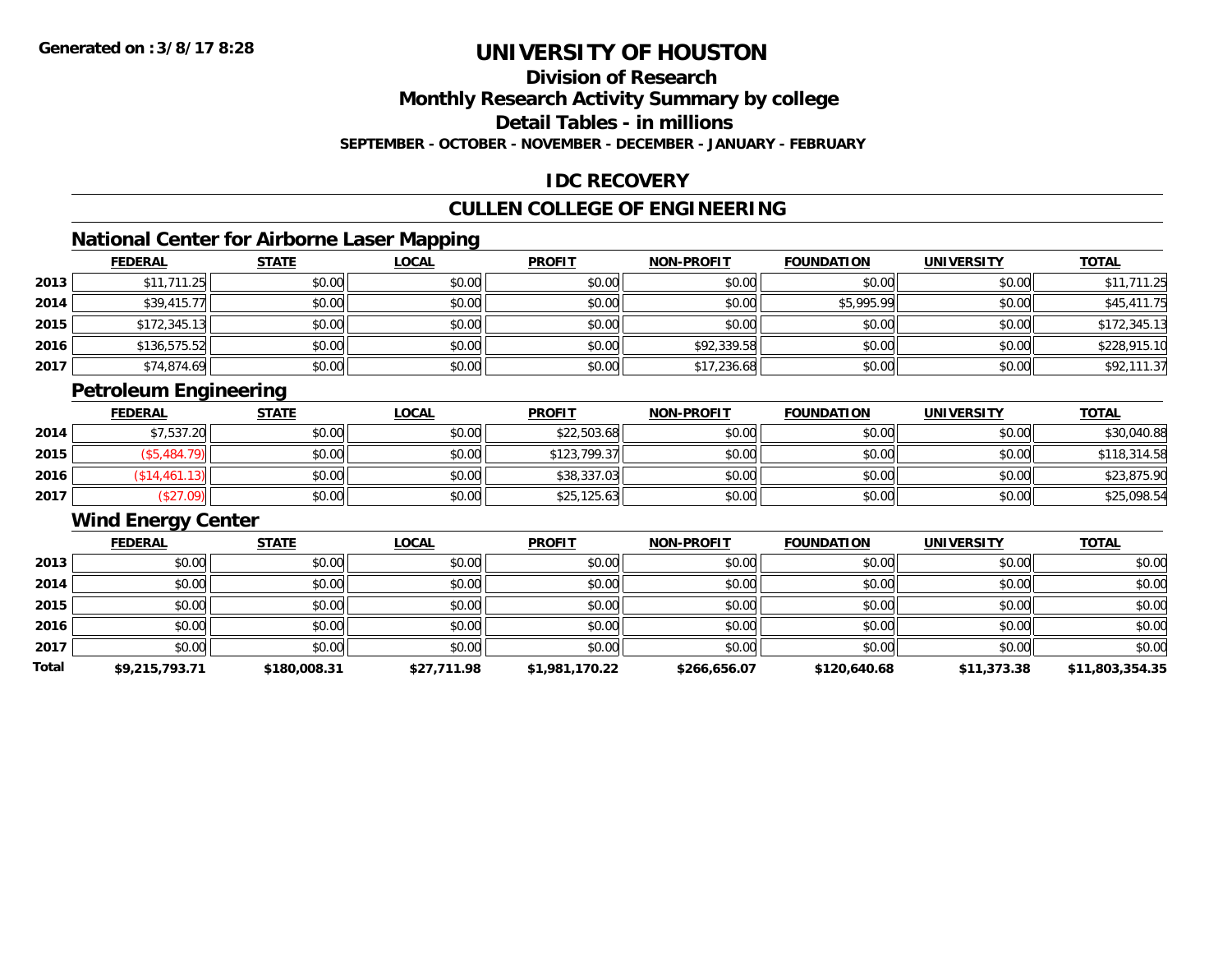**Division of Research**

**Monthly Research Activity Summary by college**

**Detail Tables - in millions**

**SEPTEMBER - OCTOBER - NOVEMBER - DECEMBER - JANUARY - FEBRUARY**

# **IDC RECOVERY**

# **DIVISION OF RESEARCH**

|      | <b>Allied Geophysical Laboratories</b>                    |              |              |               |                   |                   |                   |               |
|------|-----------------------------------------------------------|--------------|--------------|---------------|-------------------|-------------------|-------------------|---------------|
|      | <b>FEDERAL</b>                                            | <b>STATE</b> | <b>LOCAL</b> | <b>PROFIT</b> | <b>NON-PROFIT</b> | <b>FOUNDATION</b> | <b>UNIVERSITY</b> | <b>TOTAL</b>  |
| 2013 | \$0.00                                                    | \$0.00       | \$0.00       | \$2,678.00    | \$0.00            | \$0.00            | \$0.00            | \$2,678.00    |
|      | <b>Center for Advanced Computing and Data Systems</b>     |              |              |               |                   |                   |                   |               |
|      | <b>FEDERAL</b>                                            | <b>STATE</b> | <b>LOCAL</b> | <b>PROFIT</b> | <b>NON-PROFIT</b> | <b>FOUNDATION</b> | <b>UNIVERSITY</b> | <b>TOTAL</b>  |
| 2013 | \$34,202.16                                               | \$0.00       | \$0.00       | \$4,703.51    | \$0.00            | \$0.00            | \$0.00            | \$38,905.67   |
| 2014 | (\$4,351.31)                                              | \$0.00       | \$0.00       | \$0.00        | \$0.00            | \$0.00            | \$0.00            | ( \$4,351.31) |
| 2015 | \$0.00                                                    | \$0.00       | \$0.00       | \$0.00        | \$0.00            | \$0.00            | \$0.00            | \$0.00        |
| 2016 | \$592.78                                                  | \$0.00       | \$0.00       | \$0.00        | \$0.00            | \$0.00            | \$0.00            | \$592.78      |
| 2017 | \$0.00                                                    | \$0.00       | \$0.00       | \$0.00        | \$0.00            | \$0.00            | \$0.00            | \$0.00        |
|      | <b>Center for Advanced Materials</b>                      |              |              |               |                   |                   |                   |               |
|      | <b>FEDERAL</b>                                            | <b>STATE</b> | <b>LOCAL</b> | <b>PROFIT</b> | NON-PROFIT        | <b>FOUNDATION</b> | <b>UNIVERSITY</b> | <b>TOTAL</b>  |
| 2013 | \$0.00                                                    | \$0.00       | \$0.00       | \$0.00        | \$0.00            | \$0.00            | \$0.00            | \$0.00        |
| 2014 | \$0.00                                                    | \$0.00       | \$0.00       | \$0.00        | \$0.00            | \$0.00            | \$0.00            | \$0.00        |
| 2015 | \$0.00                                                    | \$0.00       | \$0.00       | \$10,229.83   | \$0.00            | \$0.00            | \$0.00            | \$10,229.83   |
| 2016 | \$0.00                                                    | \$0.00       | \$0.00       | \$0.00        | \$0.00            | \$0.00            | \$0.00            | \$0.00        |
| 2017 | \$0.00                                                    | \$0.00       | \$0.00       | \$0.00        | \$0.00            | \$0.00            | \$0.00            | \$0.00        |
|      | <b>Center for Biomedical &amp; Environmental Genomics</b> |              |              |               |                   |                   |                   |               |
|      | <b>FEDERAL</b>                                            | <b>STATE</b> | <b>LOCAL</b> | <b>PROFIT</b> | <b>NON-PROFIT</b> | <b>FOUNDATION</b> | <b>UNIVERSITY</b> | <b>TOTAL</b>  |
| 2013 | \$0.00                                                    | \$0.00       | \$0.00       | \$0.00        | \$0.00            | \$0.00            | \$0.00            | \$0.00        |
| 2014 | \$0.00                                                    | \$0.00       | \$0.00       | \$0.00        | \$0.00            | \$0.00            | \$0.00            | \$0.00        |
| 2015 | \$0.00                                                    | \$0.00       | \$0.00       | \$0.00        | \$0.00            | \$0.00            | \$0.00            | \$0.00        |
| 2016 | \$0.00                                                    | \$0.00       | \$0.00       | \$0.00        | \$0.00            | \$0.00            | \$0.00            | \$0.00        |
|      | <b>Division of Research</b>                               |              |              |               |                   |                   |                   |               |
|      | <b>FEDERAL</b>                                            | <b>STATE</b> | <b>LOCAL</b> | <b>PROFIT</b> | <b>NON-PROFIT</b> | <b>FOUNDATION</b> | <b>UNIVERSITY</b> | <b>TOTAL</b>  |
| 2013 | \$0.00                                                    | \$0.00       | \$0.00       | \$0.00        | \$0.00            | \$0.00            | \$0.00            | \$0.00        |
| 2014 | \$0.00                                                    | \$0.00       | \$0.00       | \$0.00        | \$0.00            | \$0.00            | \$0.00            | \$0.00        |
| 2015 | \$0.00                                                    | \$0.00       | \$0.00       | \$0.00        | \$0.00            | \$0.00            | \$0.00            | \$0.00        |
| 2016 | \$0.00                                                    | \$0.00       | \$0.00       | \$0.00        | \$0.00            | \$0.00            | \$0.00            | \$0.00        |
| 2017 | \$0.00                                                    | \$0.00       | \$0.00       | \$0.00        | \$0.00            | \$0.00            | \$0.00            | \$0.00        |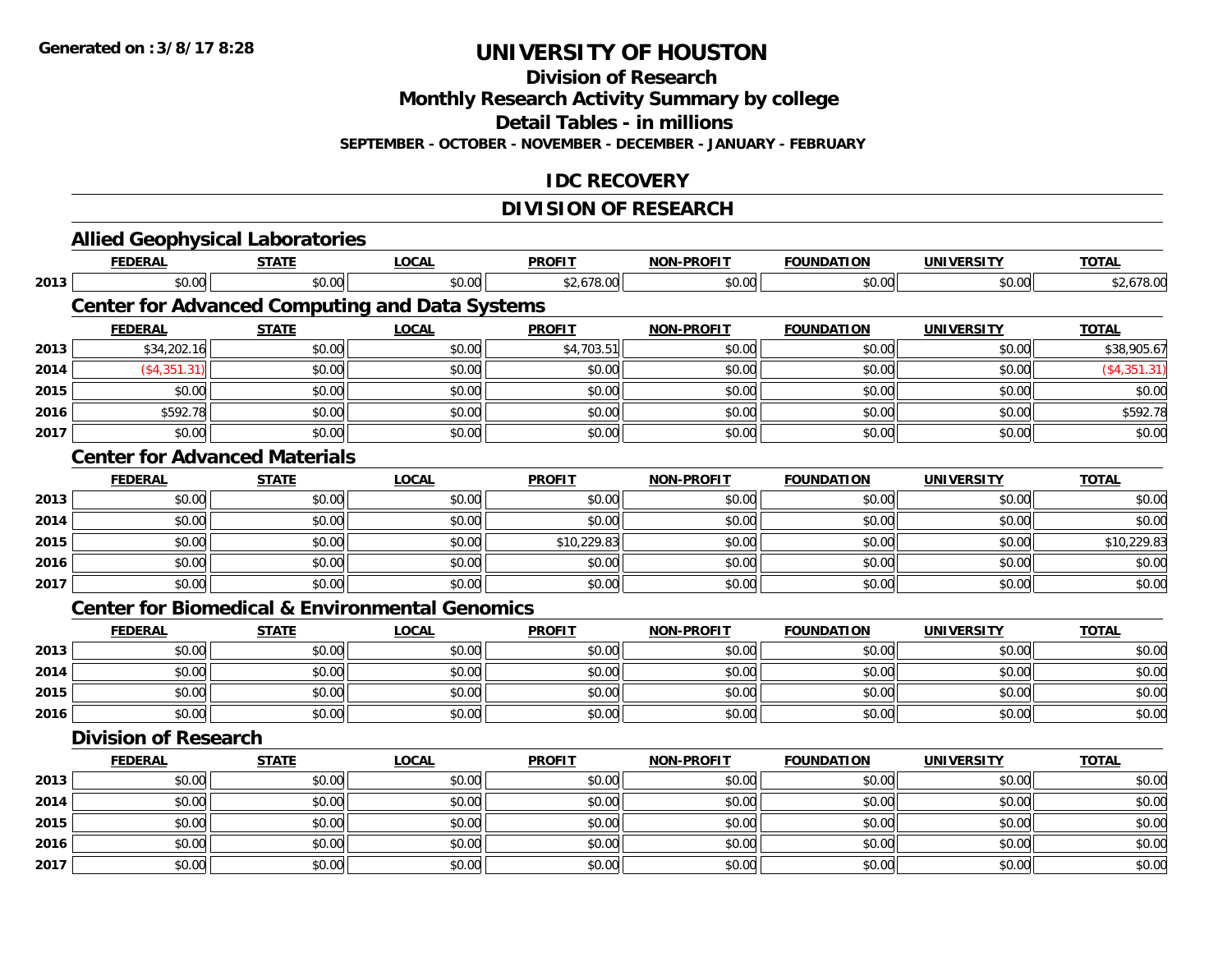# **Division of Research**

**Monthly Research Activity Summary by college**

**Detail Tables - in millions**

**SEPTEMBER - OCTOBER - NOVEMBER - DECEMBER - JANUARY - FEBRUARY**

## **IDC RECOVERY**

# **DIVISION OF RESEARCH**

# **Office of Contracts and Grants**

|      | <b>FEDERAL</b> | <b>STATE</b> | <u>LOCAL</u> | <b>PROFIT</b> | <b>NON-PROFIT</b> | <b>FOUNDATION</b> | <b>UNIVERSITY</b> | <b>TOTAL</b> |
|------|----------------|--------------|--------------|---------------|-------------------|-------------------|-------------------|--------------|
| 2013 | \$0.00         | \$0.00       | \$0.00       | \$0.00        | \$0.00            | \$0.00            | \$0.00            | \$0.00       |
| 2014 | \$0.00         | \$0.00       | \$0.00       | \$0.00        | \$0.00            | \$0.00            | \$0.00            | \$0.00       |
| 2015 | \$0.00         | \$0.00       | \$0.00       | \$0.00        | \$0.00            | \$0.00            | \$0.00            | \$0.00       |
| 2016 | \$0.00         | \$0.00       | \$0.00       | \$0.00        | \$0.00            | \$0.00            | \$0.00            | \$0.00       |
| 2017 | \$0.00         | \$0.00       | \$0.00       | \$0.00        | \$0.00            | \$0.00            | \$0.00            | \$0.00       |

### **TcSUH**

|      | <b>FEDERAL</b> | <u>STATE</u> | <u>LOCAL</u> | <b>PROFIT</b> | <b>NON-PROFIT</b> | <b>FOUNDATION</b> | <b>UNIVERSITY</b> | <b>TOTAL</b> |
|------|----------------|--------------|--------------|---------------|-------------------|-------------------|-------------------|--------------|
| 2013 | \$8,149.97     | \$270.19     | \$0.00       | \$12,055.25   | \$0.00            | \$0.00            | \$0.00            | \$20,475.41  |
| 2014 | \$43,917.50    | \$454.91     | \$0.00       | \$10,887.99   | \$0.00            | \$0.00            | \$0.00            | \$55,260.40  |
| 2015 | \$10,937.71    | \$0.00       | \$0.00       | \$5,702.94    | \$0.00            | \$0.00            | \$0.00            | \$16,640.65  |
| 2016 | \$40,247.52    | \$0.00       | \$0.00       | \$12,280.25   | \$0.00            | \$0.00            | \$0.00            | \$52,527.77  |
| 2017 | \$23,376.27    | \$0.00       | \$0.00       | \$6,848.03    | \$0.00            | \$0.00            | \$0.00            | \$30,224.30  |

# **Texas Obesity Research Center**

|      | <u>FEDERAL</u> | <b>STATE</b> | <u>LOCAL</u> | <b>PROFIT</b> | <b>NON-PROFIT</b> | <b>FOUNDATION</b> | <b>UNIVERSITY</b> | <b>TOTAL</b> |
|------|----------------|--------------|--------------|---------------|-------------------|-------------------|-------------------|--------------|
| 2013 | \$0.00         | \$0.00       | \$0.00       | \$0.00        | \$0.00            | \$0.00            | \$0.00            | \$0.00       |
| 2014 | \$0.00         | \$0.00       | \$0.00       | \$0.00        | \$0.00            | \$0.00            | \$0.00            | \$0.00       |
| 2015 | \$0.00         | \$0.00       | \$0.00       | \$0.00        | \$0.00            | \$0.00            | \$0.00            | \$0.00       |
| 2016 | \$0.00         | \$0.00       | \$0.00       | \$0.00        | \$15,648.18       | \$0.00            | \$0.00            | \$15,648.18  |
| 2017 | \$0.00         | \$0.00       | \$0.00       | \$0.00        | \$11,282.41       | \$89.10           | \$0.00            | \$11,371.51  |

### **TIMES**

|              | <b>FEDERAL</b> | <b>STATE</b> | <u>LOCAL</u> | <b>PROFIT</b> | <b>NON-PROFIT</b> | <b>FOUNDATION</b> | <b>UNIVERSITY</b> | <b>TOTAL</b>   |
|--------------|----------------|--------------|--------------|---------------|-------------------|-------------------|-------------------|----------------|
| 2013         | \$237,951.51   | (\$99.10)    | \$0.00       | \$0.00        | \$0.00            | \$0.00            | \$0.00            | \$237,852.41   |
| 2014         | \$190,057.91   | \$1,547.62   | \$0.00       | \$0.00        | \$0.00            | \$0.00            | \$0.00            | \$191,605.53   |
| 2015         | \$179,852.99   | \$0.00       | \$0.00       | \$0.00        | \$1,115.65        | \$0.00            | \$0.00            | \$180,968.64   |
| 2016         | \$165,434.03   | (\$79.02)    | \$0.00       | \$0.00        | \$0.00            | \$0.00            | \$0.00            | \$165,355.01   |
| 2017         | \$106,869.07   | \$2,701.24   | \$0.00       | \$0.00        | \$53.71           | \$0.00            | \$0.00            | \$109,624.03   |
| <b>Total</b> | \$1,037,238.09 | \$4,795.84   | \$0.00       | \$65,385.80   | \$28,099.95       | \$89.10           | \$0.00            | \$1,135,608.79 |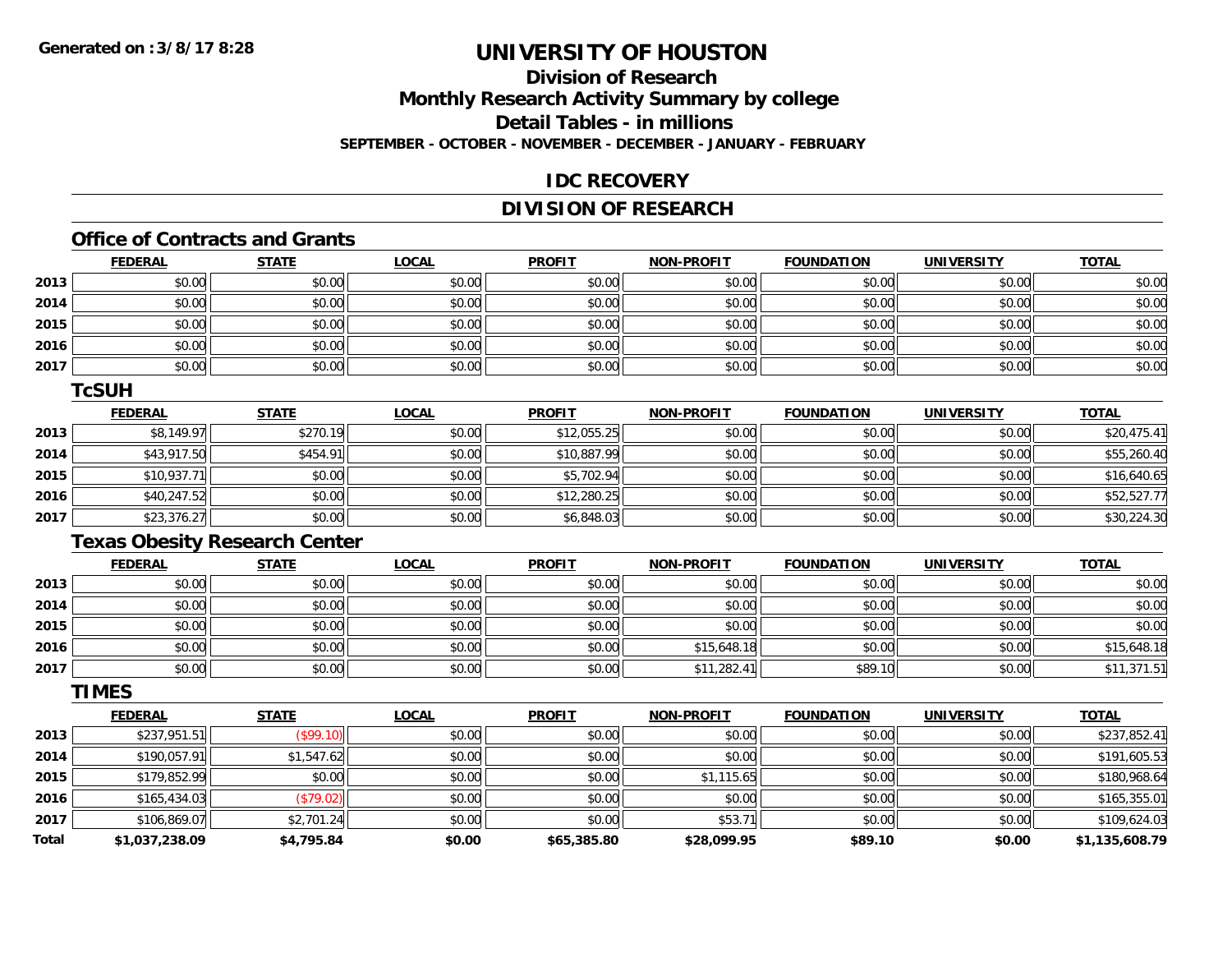# **Division of Research**

**Monthly Research Activity Summary by college**

**Detail Tables - in millions**

**SEPTEMBER - OCTOBER - NOVEMBER - DECEMBER - JANUARY - FEBRUARY**

# **IDC RECOVERY**

# **GRADUATE COLLEGE OF SOCIAL WORK**

# **Center for Drug and Social Policy Research**

|      | <b>FEDERAL</b> | <b>STATE</b> | <b>LOCAL</b> | <b>PROFIT</b> | <b>NON-PROFIT</b> | <b>FOUNDATION</b> | <b>UNIVERSITY</b> | <b>TOTAL</b> |
|------|----------------|--------------|--------------|---------------|-------------------|-------------------|-------------------|--------------|
| 2013 | \$1,641.93     | \$0.00       | \$0.00       | \$0.00        | \$0.00            | \$0.00            | \$0.00            | \$1,641.93   |
| 2014 | \$0.00         | \$0.00       | \$0.00       | \$0.00        | \$0.00            | \$0.00            | \$0.00            | \$0.00       |
| 2015 | \$29,901.36    | \$0.00       | \$0.00       | \$0.00        | \$0.00            | \$0.00            | \$0.00            | \$29,901.36  |
| 2016 | \$69,493.82    | \$0.00       | \$0.00       | \$0.00        | \$0.00            | \$0.00            | \$0.00            | \$69,493.82  |
| 2017 | \$61,264.64    | \$0.00       | \$0.00       | \$0.00        | \$0.00            | \$0.00            | \$0.00            | \$61,264.64  |

# **Center for Health Equities & Evaluation Research**

|      | <u>FEDERAL</u> | <u>STATE</u> | <u>LOCAL</u> | <b>PROFIT</b> | <b>NON-PROFIT</b> | <b>FOUNDATION</b> | <b>UNIVERSITY</b> | <b>TOTAL</b> |
|------|----------------|--------------|--------------|---------------|-------------------|-------------------|-------------------|--------------|
| 2013 | \$6,540.56     | \$0.00       | \$0.00       | \$0.00        | \$0.00            | \$0.00            | \$0.00            | \$6,540.56   |
| 2014 | \$5,984.07     | \$0.00       | \$0.00       | \$0.00        | \$0.00            | \$0.00            | \$0.00            | \$5,984.07   |
| 2015 | \$4,593.03     | \$0.00       | \$0.00       | \$0.00        | \$0.00            | \$0.00            | \$0.00            | \$4,593.03   |
| 2016 | \$2,998.49     | \$0.00       | \$0.00       | \$0.00        | \$0.00            | \$0.00            | \$0.00            | \$2,998.49   |
| 2017 | \$26,118.48    | \$0.00       | \$0.00       | \$0.00        | \$0.00            | \$0.00            | \$0.00            | \$26,118.48  |

# **Child & Family for Innovative Research**

|      | <u>FEDERAL</u> | <u>STATE</u> | <u>LOCAL</u> | <b>PROFIT</b> | <b>NON-PROFIT</b> | <b>FOUNDATION</b> | <b>UNIVERSITY</b> | <b>TOTAL</b> |
|------|----------------|--------------|--------------|---------------|-------------------|-------------------|-------------------|--------------|
| 2013 | \$92,703.12    | \$552.86     | \$3,018.00   | (\$367.56)    | \$0.83            | \$0.00            | \$0.00            | \$95,907.25  |
| 2014 | \$27,174.97    | \$508.82     | \$573.16     | \$0.00        | \$133.65          | \$788.87          | \$0.00            | \$29,179.47  |
| 2015 | \$45,407.40    | \$445.20     | \$0.00       | \$0.00        | \$0.00            | \$5,841.16        | \$0.00            | \$51,693.76  |
| 2016 | \$4,499.42]    | \$0.00       | \$0.00       | \$0.00        | \$0.00            | \$4,340.55        | \$0.00            | (\$158.87)   |
| 2017 | \$57,626.73    | \$10,795.36  | \$2,905.98   | \$0.00        | \$0.00            | \$10,088.07       | \$0.00            | \$81,416.14  |

### **Community Projects - Social Work**

|      | ----                                                                                    | $\sim$ $\sim$ | <b>PROFI</b>  |       | INIF          |       | $T$ $T$ $\Lambda$ |
|------|-----------------------------------------------------------------------------------------|---------------|---------------|-------|---------------|-------|-------------------|
| 2013 | $\begin{array}{c} \hline \text{A} & \text{A} & \text{A} \\ \hline \end{array}$<br>JU.UU | 0.00<br>vv.vv | 0.00<br>וט.טי | 40.00 | 0000<br>JU.UU | JU.UU | vv.c              |
|      |                                                                                         |               |               |       |               |       |                   |

### **Dean, Social Work**

|      | <b>FEDERAL</b> | <b>STATE</b> | <b>LOCAL</b> | <b>PROFIT</b> | <b>NON-PROFIT</b> | <b>FOUNDATION</b> | <b>UNIVERSITY</b> | <b>TOTAL</b> |
|------|----------------|--------------|--------------|---------------|-------------------|-------------------|-------------------|--------------|
| 2013 | \$5,849.75     | \$0.00       | \$0.00       | \$0.00        | \$0.00            | \$0.00            | \$0.00            | \$5,849.75   |
| 2014 | \$0.00         | \$0.00       | \$0.00       | \$0.00        | \$0.00            | \$0.00            | \$0.00            | \$0.00       |
| 2015 | \$1,477.12     | \$0.00       | \$0.00       | \$0.00        | \$0.00            | \$0.00            | \$0.00            | \$1,477.12   |
| 2016 | \$9,278.76     | \$0.00       | \$0.00       | \$2,945.      | \$1,539.93        | \$0.00            | \$0.00            | \$13,763.80  |
| 2017 | \$8,393.38     | \$0.00       | \$0.00       | \$365.91      | \$1,902.18        | \$228.32          | \$0.00            | \$10,889.79  |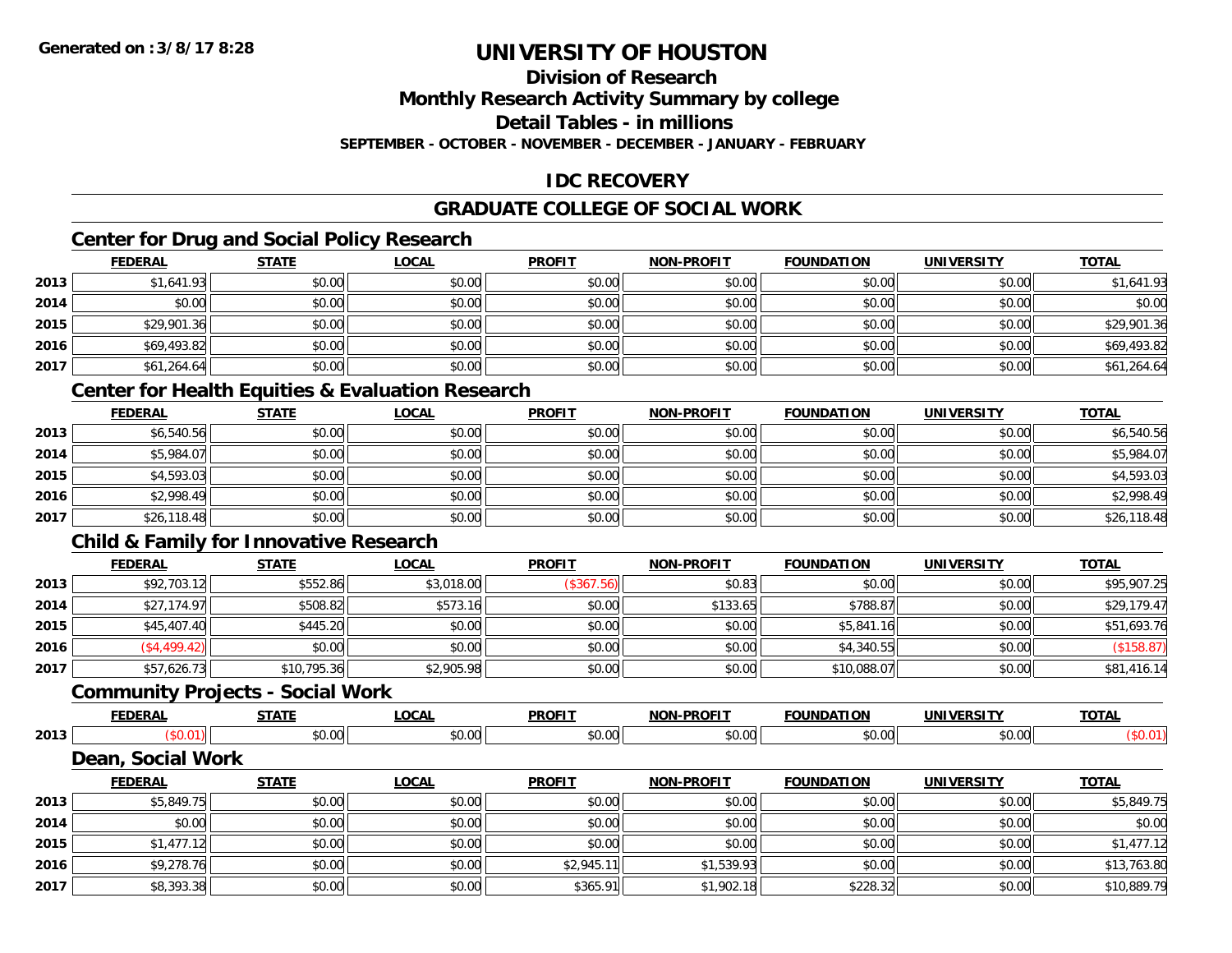**Division of Research**

**Monthly Research Activity Summary by college**

**Detail Tables - in millions**

**SEPTEMBER - OCTOBER - NOVEMBER - DECEMBER - JANUARY - FEBRUARY**

# **IDC RECOVERY**

### **GRADUATE COLLEGE OF SOCIAL WORK**

# **Office for Drug SPR**

|              | <u>FEDERAL</u> | <b>STATE</b> | _OCAL      | <b>PROFIT</b> | <b>NON-PROFIT</b> | <b>FOUNDATION</b> | <b>UNIVERSITY</b> | <b>TOTAL</b> |
|--------------|----------------|--------------|------------|---------------|-------------------|-------------------|-------------------|--------------|
| 2013         | \$0.00         | \$0.00       | \$0.00     | \$0.00        | \$0.00            | \$0.00            | \$0.00            | \$0.00       |
| 2015         | \$0.00         | \$0.00       | \$0.00     | \$0.00        | \$0.00            | \$0.00            | \$0.00            | \$0.00       |
| <b>Total</b> | \$451,948.17   | \$12,302.24  | \$6,497.14 | \$2,943.46    | \$3,576.59        | \$21,286.97       | \$0.00            | \$498,554.57 |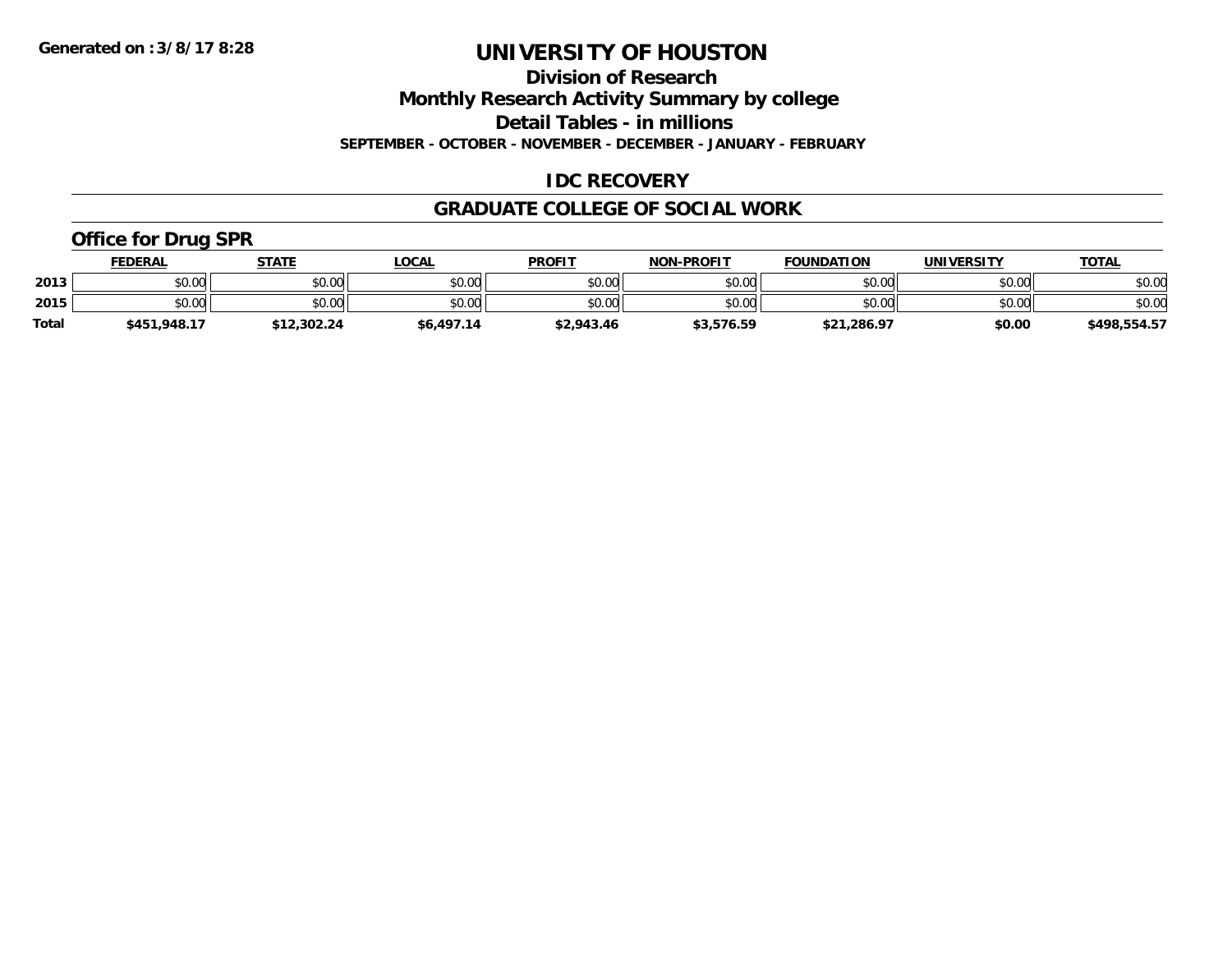#### **Division of Research**

**Monthly Research Activity Summary by college**

**Detail Tables - in millions**

**SEPTEMBER - OCTOBER - NOVEMBER - DECEMBER - JANUARY - FEBRUARY**

## **IDC RECOVERY**

## **HILTON COLLEGE OF HOTEL AND RESTAURANT MANAGEMENT**

## **Hotel and Restaurant Management**

|       | <b>FEDERAL</b> | <b>STATE</b> | <b>LOCAL</b> | <b>PROFIT</b> | <b>NON-PROFIT</b> | <b>FOUNDATION</b> | <b>UNIVERSITY</b> | <b>TOTAL</b> |
|-------|----------------|--------------|--------------|---------------|-------------------|-------------------|-------------------|--------------|
| 2013  | \$2,264.67     | \$804.38     | \$0.00       | \$0.00        | \$0.00            | \$0.00            | \$0.00            | \$3,069.05   |
| 2014  | \$7,123.01     | (\$28.71)    | \$0.00       | \$0.00        | \$0.00            | \$1,095.95        | \$0.00            | \$8,190.25   |
| 2015  | \$18,117.50    | \$0.00       | \$0.00       | \$0.00        | \$0.00            | \$1,717.80        | \$0.00            | \$19,835.30  |
| 2016  | \$19,064.28    | \$0.00       | \$0.00       | \$0.00        | \$0.00            | \$0.00            | \$0.00            | \$19,064.28  |
| 2017  | \$13,380.02    | \$0.00       | \$0.00       | \$0.00        | (\$5,273.05)      | \$0.00            | \$0.00            | \$8,106.97   |
| Total | \$59,949.47    | \$775.67     | \$0.00       | \$0.00        | (\$5,273.05)      | \$2,813.75        | \$0.00            | \$58,265.84  |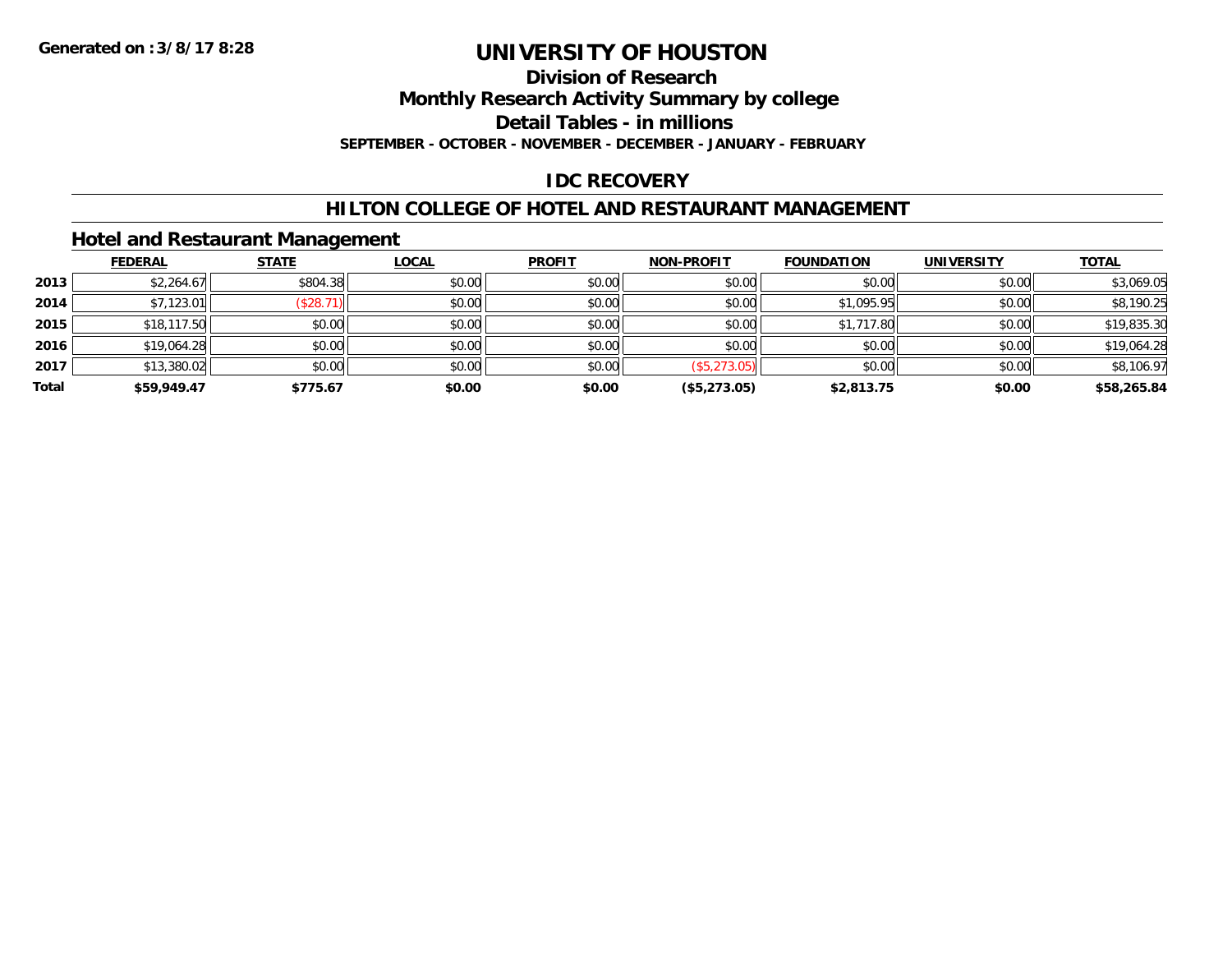## **Division of Research Monthly Research Activity Summary by college Detail Tables - in millions SEPTEMBER - OCTOBER - NOVEMBER - DECEMBER - JANUARY - FEBRUARY**

### **IDC RECOVERY**

### **HONORS COLLEGE**

# **Dean, Honors College**

|       | <b>FEDERAL</b> | <b>STATE</b> | <b>LOCAL</b> | <b>PROFIT</b> | <b>NON-PROFIT</b> | <b>FOUNDATION</b> | <b>UNIVERSITY</b> | <b>TOTAL</b> |
|-------|----------------|--------------|--------------|---------------|-------------------|-------------------|-------------------|--------------|
| 2013  | \$4,326.88     | \$0.00       | \$0.00       | \$0.00        | \$1,951.49        | \$0.00            | \$0.00            | \$6,278.37   |
| 2014  | \$892.24       | \$0.00       | \$0.00       | \$0.00        | \$2,985.57        | \$41.40           | \$0.00            | \$3,919.21   |
| 2015  | \$0.00         | \$0.00       | \$0.00       | \$0.00        | (\$5.90)          | \$20.01           | \$0.00            | \$14.11      |
| 2016  | \$0.00         | \$0.00       | \$0.00       | \$0.00        | \$0.00            | \$9.78            | \$0.00            | \$9.78       |
| 2017  | \$0.00         | \$0.00       | \$0.00       | \$0.00        | \$0.00            | \$0.00            | \$0.00            | \$0.00       |
| Total | \$5,219.12     | \$0.00       | \$0.00       | \$0.00        | \$4,931.16        | \$71.19           | \$0.00            | \$10,221.46  |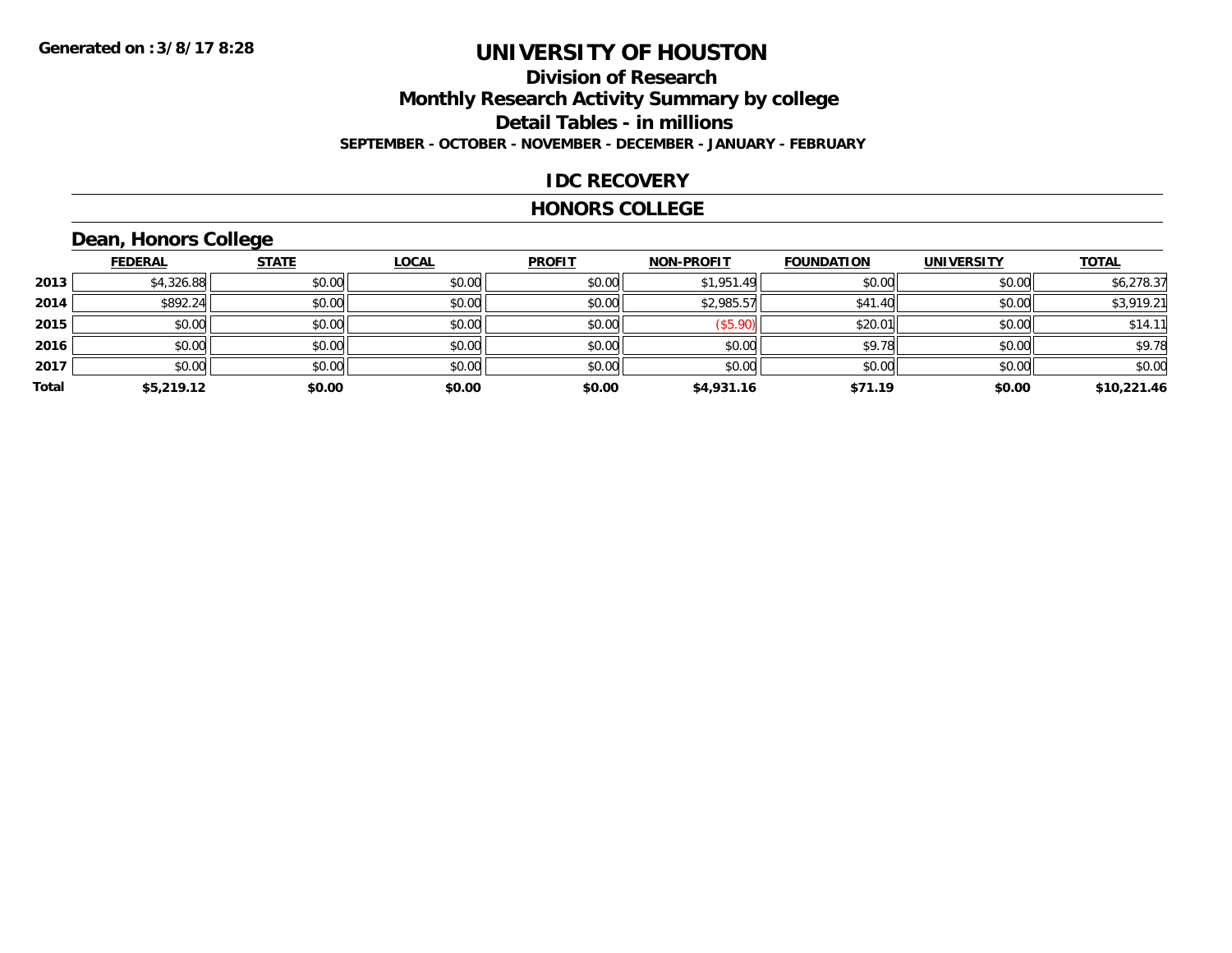## **Division of Research Monthly Research Activity Summary by college Detail Tables - in millions SEPTEMBER - OCTOBER - NOVEMBER - DECEMBER - JANUARY - FEBRUARY**

### **IDC RECOVERY**

### **LIBRARY**

## **Administration, Library**

|       | <b>FEDERAL</b> | <b>STATE</b> | <u>LOCAL</u> | <b>PROFIT</b> | <b>NON-PROFIT</b> | <b>FOUNDATION</b> | <b>UNIVERSITY</b> | <b>TOTAL</b> |
|-------|----------------|--------------|--------------|---------------|-------------------|-------------------|-------------------|--------------|
| 2013  | \$0.00         | \$0.00       | \$0.00       | \$0.00        | \$0.00            | \$0.00            | \$0.00            | \$0.00       |
| 2014  | \$0.00         | \$0.00       | \$0.00       | \$0.00        | \$0.00            | \$0.00            | \$0.00            | \$0.00       |
| 2017  | \$19.68        | \$0.00       | \$0.00       | \$0.00        | \$0.00            | \$0.00            | \$0.00            | \$19.68      |
| Total | \$19.68        | \$0.00       | \$0.00       | \$0.00        | \$0.00            | \$0.00            | \$0.00            | \$19.68      |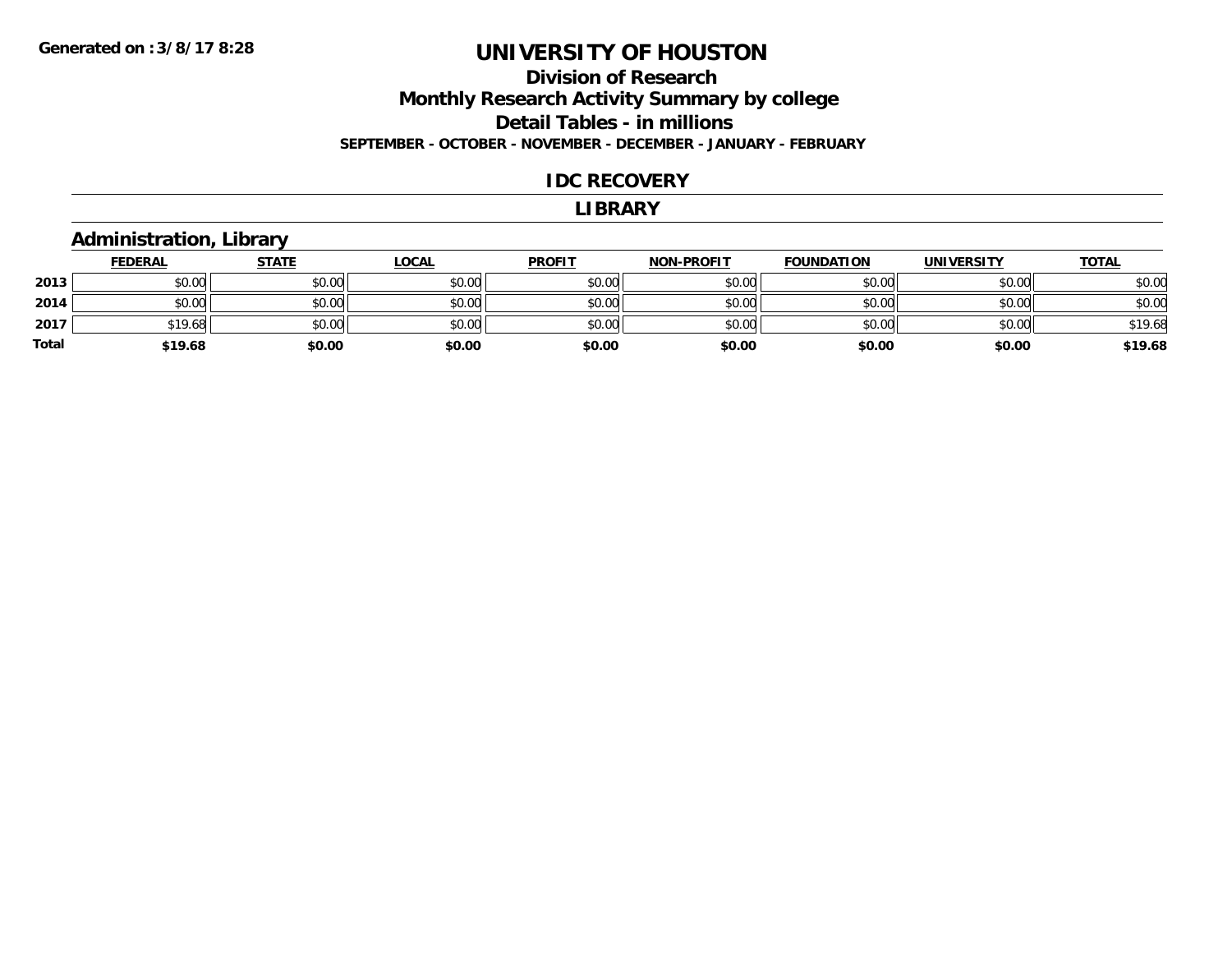# **Division of ResearchMonthly Research Activity Summary by college Detail Tables - in millions SEPTEMBER - OCTOBER - NOVEMBER - DECEMBER - JANUARY - FEBRUARY**

### **IDC RECOVERY**

### **PRESIDENT**

### **Office of the President**

|       | <b>FEDERAL</b> | <u>STATE</u> | <u>LOCAL</u> | <b>PROFIT</b> | <b>NON-PROFIT</b> | <b>FOUNDATION</b> | <b>UNIVERSITY</b> | <u>TOTAL</u> |
|-------|----------------|--------------|--------------|---------------|-------------------|-------------------|-------------------|--------------|
| 2015  | \$0.00         | \$0.00       | \$0.00       | \$0.00        | \$0.00            | \$0.00            | \$0.00            | \$0.00       |
| 2016  | \$0.00         | \$0.00       | \$0.00       | \$0.00        | \$0.00            | \$0.00            | \$0.00            | \$0.00       |
| 2017  | \$0.00         | \$0.00       | \$0.00       | \$0.00        | \$0.00            | \$0.00            | \$0.00            | \$0.00       |
| Total | \$0.00         | \$0.00       | \$0.00       | \$0.00        | \$0.00            | \$0.00            | \$0.00            | \$0.00       |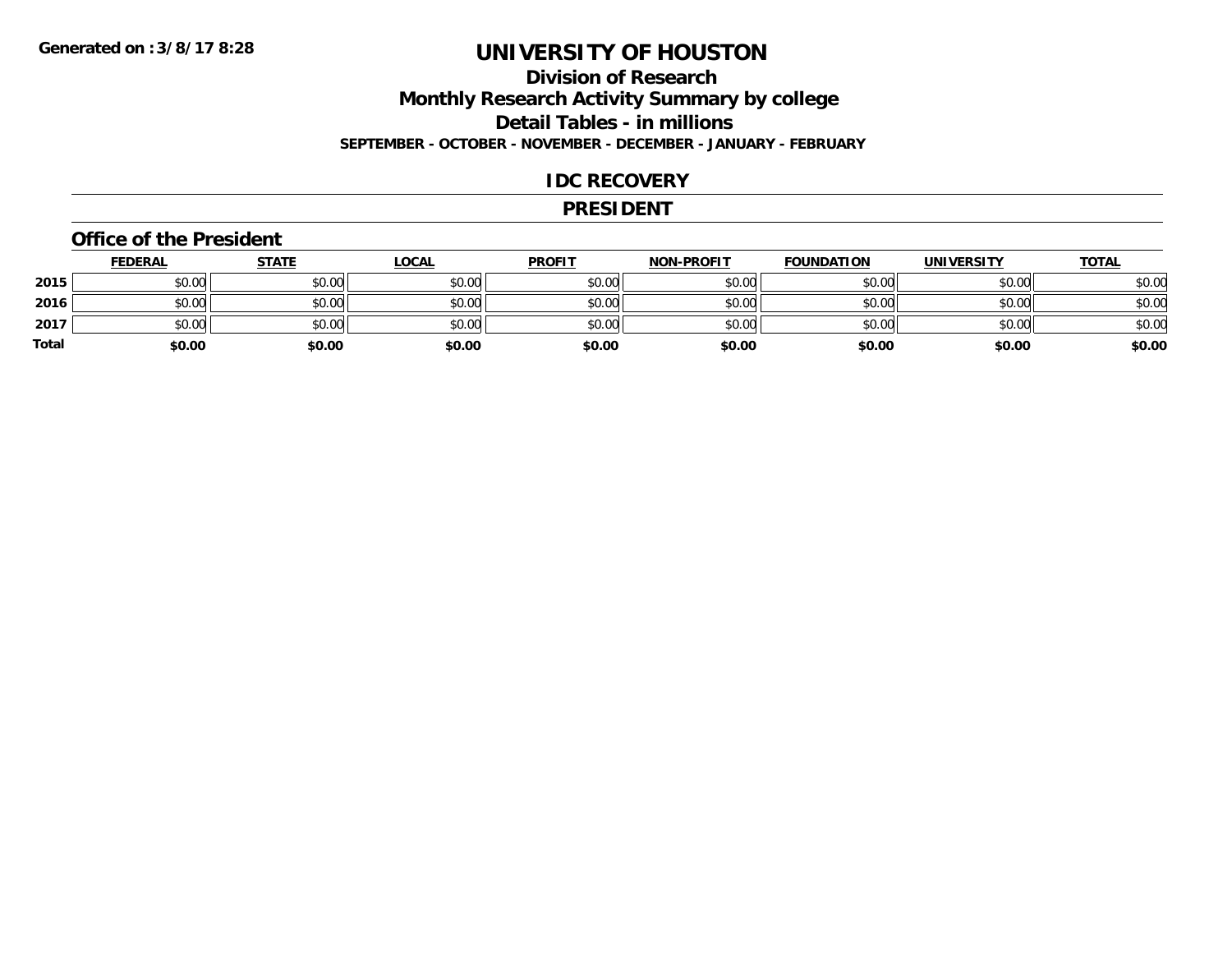# **Division of Research**

**Monthly Research Activity Summary by college**

**Detail Tables - in millions**

**SEPTEMBER - OCTOBER - NOVEMBER - DECEMBER - JANUARY - FEBRUARY**

## **IDC RECOVERY**

### **SENIOR V.P. FOR ACADEMIC AFFAIRS AND PROVOST**

|      | <b>Challenger Program</b>                           |              |              |               |                   |                   |                   |              |
|------|-----------------------------------------------------|--------------|--------------|---------------|-------------------|-------------------|-------------------|--------------|
|      | <b>FEDERAL</b>                                      | <b>STATE</b> | <b>LOCAL</b> | <b>PROFIT</b> | <b>NON-PROFIT</b> | <b>FOUNDATION</b> | <b>UNIVERSITY</b> | <b>TOTAL</b> |
| 2013 | \$0.00                                              | \$0.00       | \$0.00       | \$0.00        | \$0.00            | \$0.00            | \$0.00            | \$0.00       |
| 2014 | \$0.00                                              | \$0.00       | \$0.00       | \$0.00        | \$0.00            | \$0.00            | \$0.00            | \$0.00       |
| 2015 | \$0.00                                              | \$0.00       | \$0.00       | \$0.00        | \$0.00            | \$0.00            | \$0.00            | \$0.00       |
| 2016 | \$0.00                                              | \$0.00       | \$0.00       | \$0.00        | \$0.00            | \$0.00            | \$0.00            | \$0.00       |
|      | <b>Learning Support Services</b>                    |              |              |               |                   |                   |                   |              |
|      | <b>FEDERAL</b>                                      | <b>STATE</b> | <b>LOCAL</b> | <b>PROFIT</b> | <b>NON-PROFIT</b> | <b>FOUNDATION</b> | <b>UNIVERSITY</b> | <b>TOTAL</b> |
| 2013 | \$0.00                                              | \$0.00       | \$0.00       | \$0.00        | \$0.00            | \$0.00            | \$0.00            | \$0.00       |
|      | <b>Senior V.P. for Academic Affairs and Provost</b> |              |              |               |                   |                   |                   |              |
|      | <b>FEDERAL</b>                                      | <b>STATE</b> | <b>LOCAL</b> | <b>PROFIT</b> | <b>NON-PROFIT</b> | <b>FOUNDATION</b> | <b>UNIVERSITY</b> | <b>TOTAL</b> |
| 2015 | \$0.00                                              | \$0.00       | \$0.00       | \$0.00        | \$0.00            | \$0.00            | \$0.00            | \$0.00       |
| 2016 | \$0.00                                              | \$0.00       | \$0.00       | \$0.00        | \$0.00            | \$0.00            | \$0.00            | \$0.00       |
| 2017 | \$0.00                                              | \$0.00       | \$0.00       | \$0.00        | \$0.00            | \$0.00            | \$0.00            | \$0.00       |
|      | <b>Student Support Services</b>                     |              |              |               |                   |                   |                   |              |
|      | <b>FEDERAL</b>                                      | <b>STATE</b> | <b>LOCAL</b> | <b>PROFIT</b> | <b>NON-PROFIT</b> | <b>FOUNDATION</b> | <b>UNIVERSITY</b> | <b>TOTAL</b> |
| 2014 | \$0.00                                              | \$0.00       | \$0.00       | \$0.00        | \$0.00            | \$0.00            | \$0.00            | \$0.00       |
| 2015 | \$0.00                                              | \$0.00       | \$0.00       | \$0.00        | \$0.00            | \$0.00            | \$0.00            | \$0.00       |
| 2016 | \$0.00                                              | \$0.00       | \$0.00       | \$0.00        | \$0.00            | \$0.00            | \$0.00            | \$0.00       |
|      | <b>UH Energy</b>                                    |              |              |               |                   |                   |                   |              |
|      | <b>FEDERAL</b>                                      | <b>STATE</b> | <b>LOCAL</b> | <b>PROFIT</b> | <b>NON-PROFIT</b> | <b>FOUNDATION</b> | <b>UNIVERSITY</b> | <b>TOTAL</b> |
| 2015 | \$0.00                                              | \$0.00       | \$0.00       | \$0.00        | \$0.00            | \$0.00            | \$0.00            | \$0.00       |
| 2016 | \$0.00                                              | \$0.00       | \$0.00       | \$0.00        | \$0.00            | \$0.00            | \$0.00            | \$0.00       |
| 2017 | \$0.00                                              | \$0.00       | \$0.00       | \$0.00        | \$0.00            | \$0.00            | \$0.00            | \$0.00       |
|      | <b>Undergraduate Student Success</b>                |              |              |               |                   |                   |                   |              |
|      | <b>FEDERAL</b>                                      | <b>STATE</b> | <b>LOCAL</b> | <b>PROFIT</b> | <b>NON-PROFIT</b> | <b>FOUNDATION</b> | <b>UNIVERSITY</b> | <b>TOTAL</b> |
| 2014 | \$0.00                                              | \$0.00       | \$0.00       | \$0.00        | \$0.00            | \$0.00            | \$0.00            | \$0.00       |
| 2015 | \$11,394.99                                         | \$0.00       | \$0.00       | \$0.00        | \$0.00            | \$0.00            | \$0.00            | \$11,394.99  |
| 2016 | \$1,306.56                                          | \$0.00       | \$0.00       | \$0.00        | \$0.00            | \$0.00            | \$0.00            | \$1,306.56   |
|      | <b>Undergraduate Student Success Center</b>         |              |              |               |                   |                   |                   |              |
|      | <b>FEDERAL</b>                                      | <b>STATE</b> | <b>LOCAL</b> | <b>PROFIT</b> | <b>NON-PROFIT</b> | <b>FOUNDATION</b> | <b>UNIVERSITY</b> | <b>TOTAL</b> |
| 2013 | \$11,338.79                                         | \$0.00       | \$0.00       | \$0.00        | \$0.00            | \$0.00            | \$0.00            | \$11,338.79  |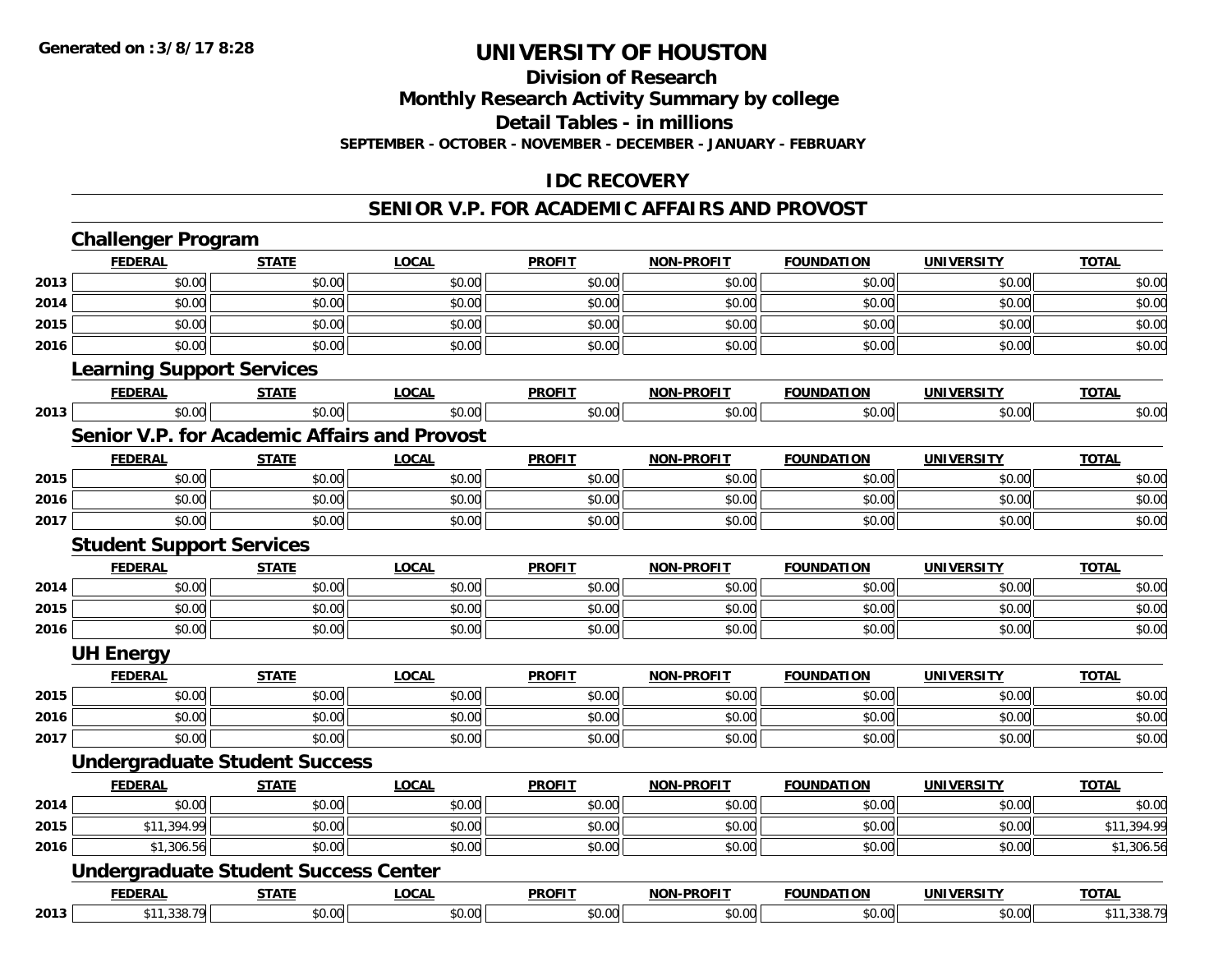**Division of Research**

**Monthly Research Activity Summary by college**

**Detail Tables - in millions**

**SEPTEMBER - OCTOBER - NOVEMBER - DECEMBER - JANUARY - FEBRUARY**

# **IDC RECOVERY**

### **SENIOR V.P. FOR ACADEMIC AFFAIRS AND PROVOST**

## **Undergraduate Student Success Center**

|              | <b>FEDERAL</b> | <b>STATE</b> | <u>LOCAL</u> | <b>PROFIT</b> | <b>NON-PROFIT</b> | <b>FOUNDATION</b> | <b>UNIVERSITY</b> | <b>TOTAL</b> |
|--------------|----------------|--------------|--------------|---------------|-------------------|-------------------|-------------------|--------------|
| 2014         | \$12,048.32    | \$0.00       | \$0.00       | \$0.00        | \$0.00            | \$0.00            | \$0.00            | \$12,048.32  |
| 2015         | \$0.00         | \$0.00       | \$0.00       | \$0.00        | \$0.00            | \$0.00            | \$0.00            | \$0.00       |
| 2016         | \$0.00         | \$0.00       | \$0.00       | \$0.00        | \$0.00            | \$0.00            | \$0.00            | \$0.00       |
| <b>Total</b> | \$36,088.66    | \$0.00       | \$0.00       | \$0.00        | \$0.00            | \$0.00            | \$0.00            | \$36,088.66  |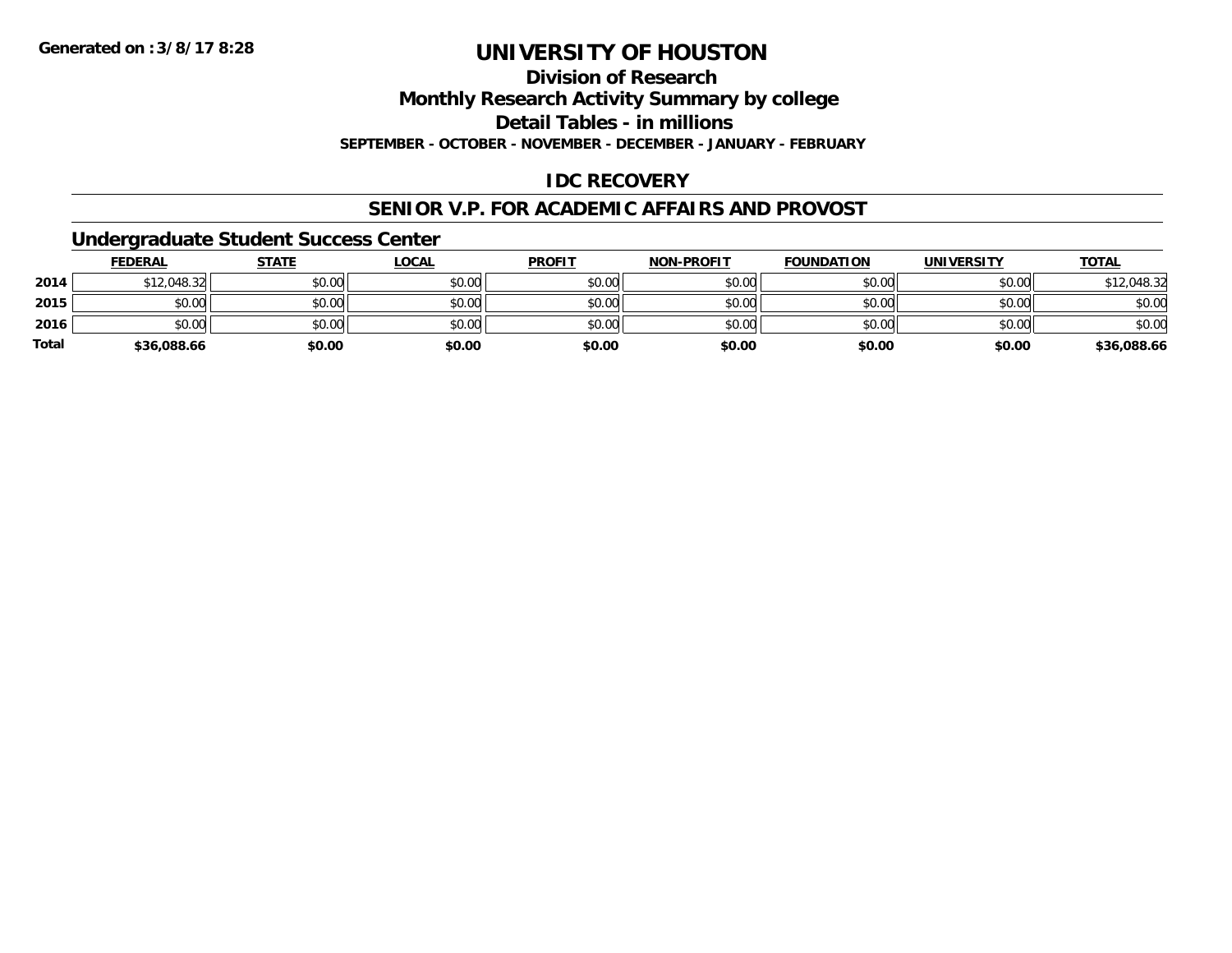# **Division of ResearchMonthly Research Activity Summary by college Detail Tables - in millions SEPTEMBER - OCTOBER - NOVEMBER - DECEMBER - JANUARY - FEBRUARY**

## **IDC RECOVERY**

### **UH LAW CENTER**

|       | Dean, Law      |              |              |               |                   |                   |                   |              |
|-------|----------------|--------------|--------------|---------------|-------------------|-------------------|-------------------|--------------|
|       | <b>FEDERAL</b> | <b>STATE</b> | <b>LOCAL</b> | <b>PROFIT</b> | <b>NON-PROFIT</b> | <b>FOUNDATION</b> | <b>UNIVERSITY</b> | <b>TOTAL</b> |
| 2013  | \$0.00         | \$0.00       | \$0.00       | \$0.00        | \$0.00            | \$0.00            | \$0.00            | \$0.00       |
| 2016  | \$0.00         | \$10,193.57  | \$0.00       | \$0.00        | \$0.00            | \$0.00            | \$0.00            | \$10,193.57  |
| 2017  | \$0.00         | \$12,256.50  | \$0.00       | \$0.00        | \$0.00            | \$0.00            | \$0.00            | \$12,256.50  |
|       | Law-UH         |              |              |               |                   |                   |                   |              |
|       | <b>FEDERAL</b> | <b>STATE</b> | <b>LOCAL</b> | <b>PROFIT</b> | <b>NON-PROFIT</b> | <b>FOUNDATION</b> | <b>UNIVERSITY</b> | <b>TOTAL</b> |
| 2013  | \$44,281.44    | \$9,858.68   | \$0.00       | \$0.00        | \$0.00            | \$2,412.70        | \$0.00            | \$56,552.82  |
| 2014  | \$5,629.40     | \$12,233.61  | \$0.00       | \$0.00        | \$0.00            | \$0.00            | \$0.00            | \$17,863.01  |
| 2015  | \$11,863.75    | \$14,419.45  | \$0.00       | \$0.00        | \$0.00            | \$0.00            | \$0.00            | \$26,283.20  |
| 2016  | \$1,477.98     | \$3,030.00   | \$0.00       | \$0.00        | \$0.00            | \$703.35          | \$0.00            | \$5,211.33   |
| 2017  | \$1,280.54     | \$0.00       | \$0.00       | \$0.00        | \$0.00            | \$2,295.35        | \$0.00            | \$3,575.89   |
| Total | \$64,533.11    | \$61,991.81  | \$0.00       | \$0.00        | \$0.00            | \$5,411.40        | \$0.00            | \$131,936.32 |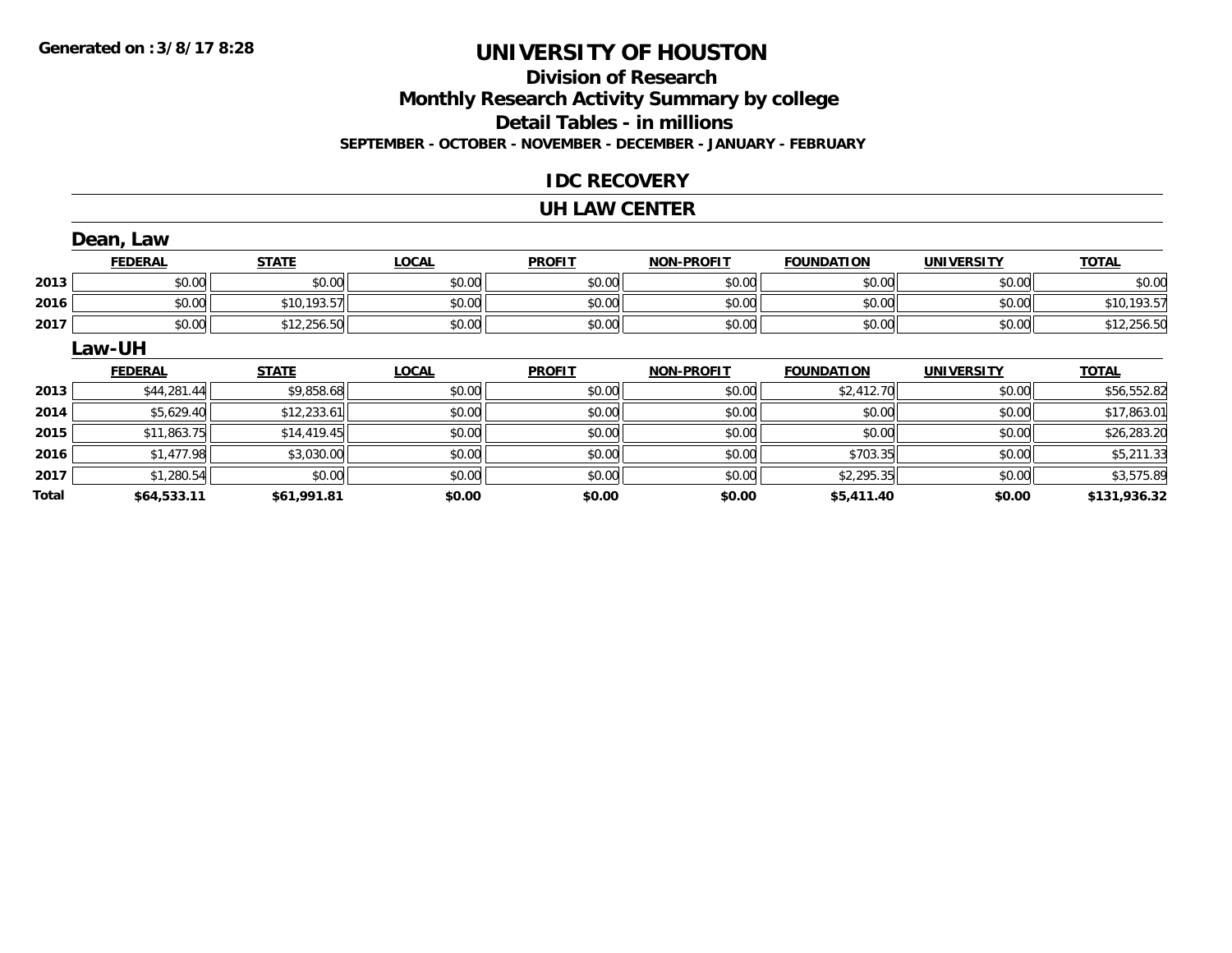# **Division of ResearchMonthly Research Activity Summary by college Detail Tables - in millions SEPTEMBER - OCTOBER - NOVEMBER - DECEMBER - JANUARY - FEBRUARY**

# **IDC RECOVERY**

### **UKNOWN COLLEGE**

## **Unknown Department**

|      | FEDERAL | <b>STATE</b> | <u>LOCAI</u> | <b>PROFIT</b> | <b>NON-PROFIT</b> | <b>FOUNDATION</b> | <b>UNIVERSITY</b> | <b>TOTAL</b> |
|------|---------|--------------|--------------|---------------|-------------------|-------------------|-------------------|--------------|
| 2015 | \$0.00  | \$0.00       | \$0.00       | \$0.00        | ደሰ ሰሰ<br>JU.UU    | \$0.00            | \$0.00            | \$0.00       |
| 2016 | \$0.00  | \$0.00       | \$0.00       | \$0.00        | ku uy<br>ง∪.∪บ    | \$0.00            | \$0.00            | \$0.00       |
| 2017 | \$0.00  | \$0.00       | \$0.00       | \$0.00        | \$0.00            | \$0.00            | \$0.00            | \$0.00       |

# **Wrong Department - Please Dont Select It**

|              | <b>FEDERAL</b> | <b>STATE</b> | <u>LOCAL</u> | <b>PROFIT</b> | <b>NON-PROFIT</b> | <b>FOUNDATION</b> | <b>UNIVERSITY</b> | <u>TOTAL</u> |
|--------------|----------------|--------------|--------------|---------------|-------------------|-------------------|-------------------|--------------|
| 2014         | \$0.00         | \$0.00       | \$0.00       | \$0.00        | \$0.00            | \$0.00            | \$0.00            | \$0.00       |
| 2016         | \$0.00         | \$0.00       | \$0.00       | \$0.00        | \$0.00            | \$0.00            | \$0.00            | \$0.00       |
| <b>Total</b> | \$0.00         | \$0.00       | \$0.00       | \$0.00        | \$0.00            | \$0.00            | \$0.00            | \$0.00       |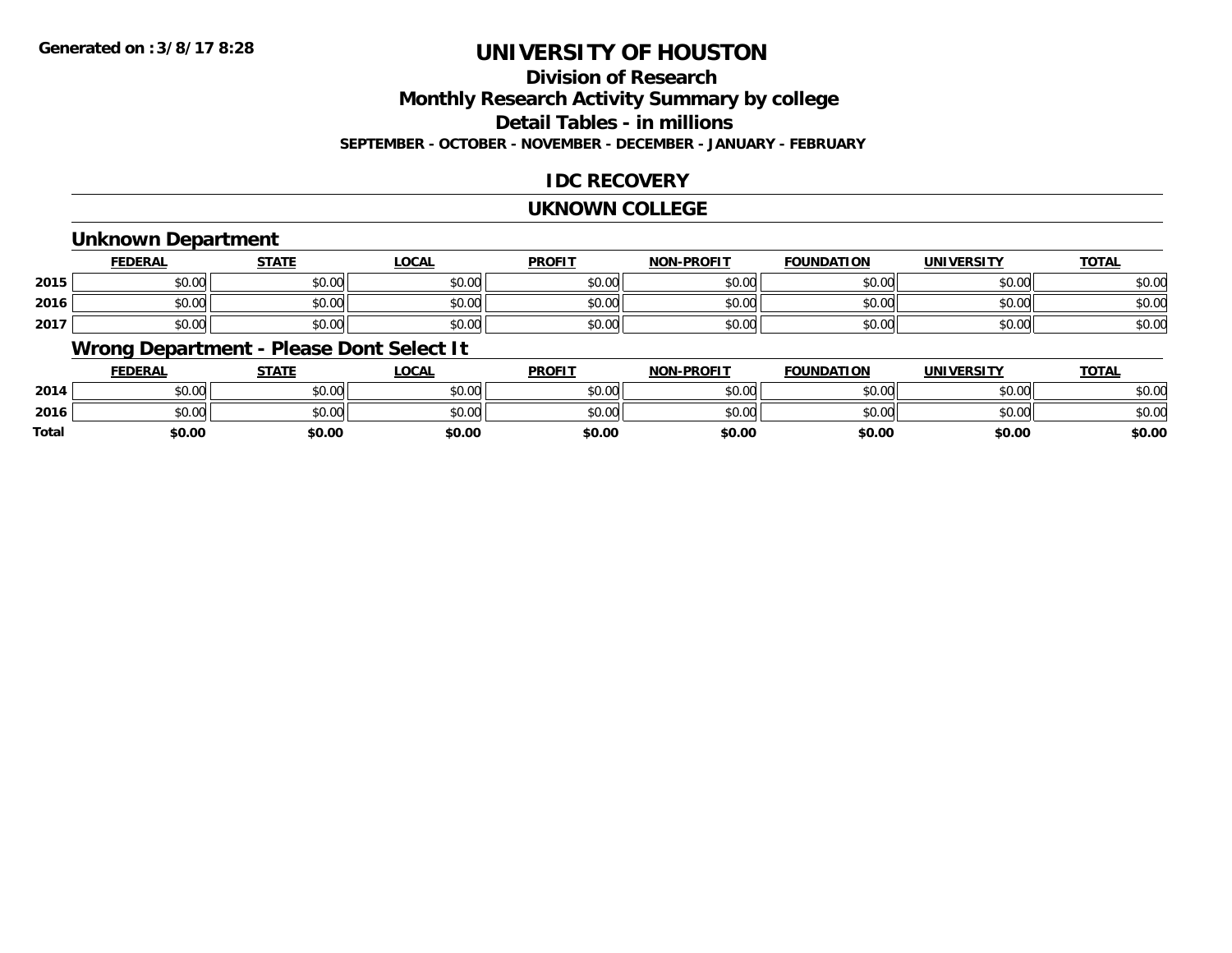### **Division of Research**

**Monthly Research Activity Summary by college**

**Detail Tables - in millions**

**SEPTEMBER - OCTOBER - NOVEMBER - DECEMBER - JANUARY - FEBRUARY**

## **IDC RECOVERY**

# **VICE PRESIDENT FOR ADMINISTRATION**

|       | <b>Physical Plant</b> |              |              |               |                   |                   |                   |              |
|-------|-----------------------|--------------|--------------|---------------|-------------------|-------------------|-------------------|--------------|
|       | <b>FEDERAL</b>        | <b>STATE</b> | <b>LOCAL</b> | <b>PROFIT</b> | <b>NON-PROFIT</b> | <b>FOUNDATION</b> | <b>UNIVERSITY</b> | <b>TOTAL</b> |
| 2013  | \$0.00                | \$0.00       | \$0.00       | \$0.00        | \$0.00            | \$0.00            | \$0.00            | \$0.00       |
| 2014  | \$0.00                | \$0.00       | \$0.00       | \$0.00        | \$0.00            | \$0.00            | \$0.00            | \$0.00       |
| 2015  | \$0.00                | \$0.00       | \$0.00       | \$0.00        | \$0.00            | \$0.00            | \$0.00            | \$0.00       |
| 2016  | \$0.00                | \$0.00       | \$0.00       | \$0.00        | \$0.00            | \$0.00            | \$0.00            | \$0.00       |
| Total | \$0.00                | \$0.00       | \$0.00       | \$0.00        | \$0.00            | \$0.00            | \$0.00            | \$0.00       |
|       |                       |              |              |               |                   |                   |                   |              |

# **Physical Plant**